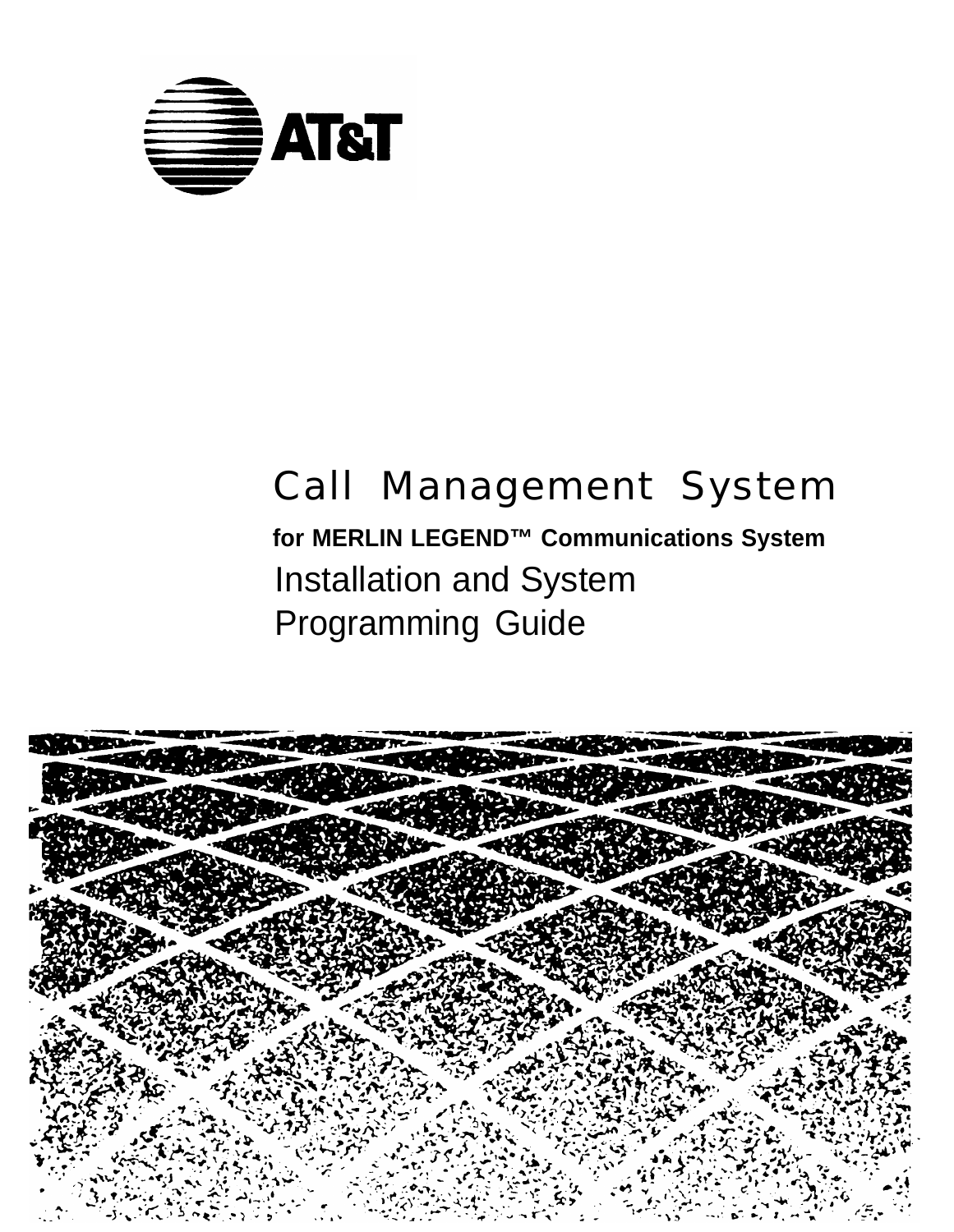**Copyright© 1991 AT&T AT&T 585-214-010 All Rights Reserved Issue 1 Printed in U.S.A. October 1991** 

#### **Notice**

Every effort was made to ensure that the information in this book was complete and accurate at the time of printing. However, information is subject to change.

### **Federal Communications Commission (FCC) Interference Notice**

This equipment has been tested and found to comply with the limits of a Class A digital device, pursuant to Part 15 of FCC rules. These limits are designed to provide reasonable protection against harmful interference when the equipment is operated in a commercial environment. This equipment generates, uses, and can radiate radio frequency energy and, if not installed and used in accordance with the instruction manual, may cause harmful interference, in which case the user will have to correct the interference at his or her own expense. For additional FCC interference, registration, and repair information, see the information located [at the back of this book.](#page-174-0)

#### **Trademarks**

MERLIN LEGEND and MLX-20L are trademarks of AT&T. Magic On Hold, MERLIN, AUDIX and SPIRIT are registered trademarks of AT&T. MS-DOS is a registered trademark of Microsoft Corporation.

#### **Warranty**

AT&T provides a limited warranty to this product. Refer to the "Limited Use Software License Agreement" card provided with this package.

#### **Ordering Information**

The order number for this book is 585-214-010. To order additional books, call 1 800 432-6600 in the U.S. and 1 800 255-1242 in Canada. For more information on how to order this and other system reference materials, see ["About This Guide."](#page-9-0)

#### **Support Telephone Numbers**

AT&T provides a toll-free customer helpline 24 hours a day. In the U.S. call the AT&T Helpline at 1 800 628-2888 if you need assistance when installing, programming, or using your system. In Canada, call one of the following Technical Assistance Centers for service or technical assistance:

| Eastern Canada and Ottawa:  | 1 800 363-1882 |
|-----------------------------|----------------|
| Ontario: I                  | 1 800 387-4268 |
| Central and Western Canada: | 1 800 663-9817 |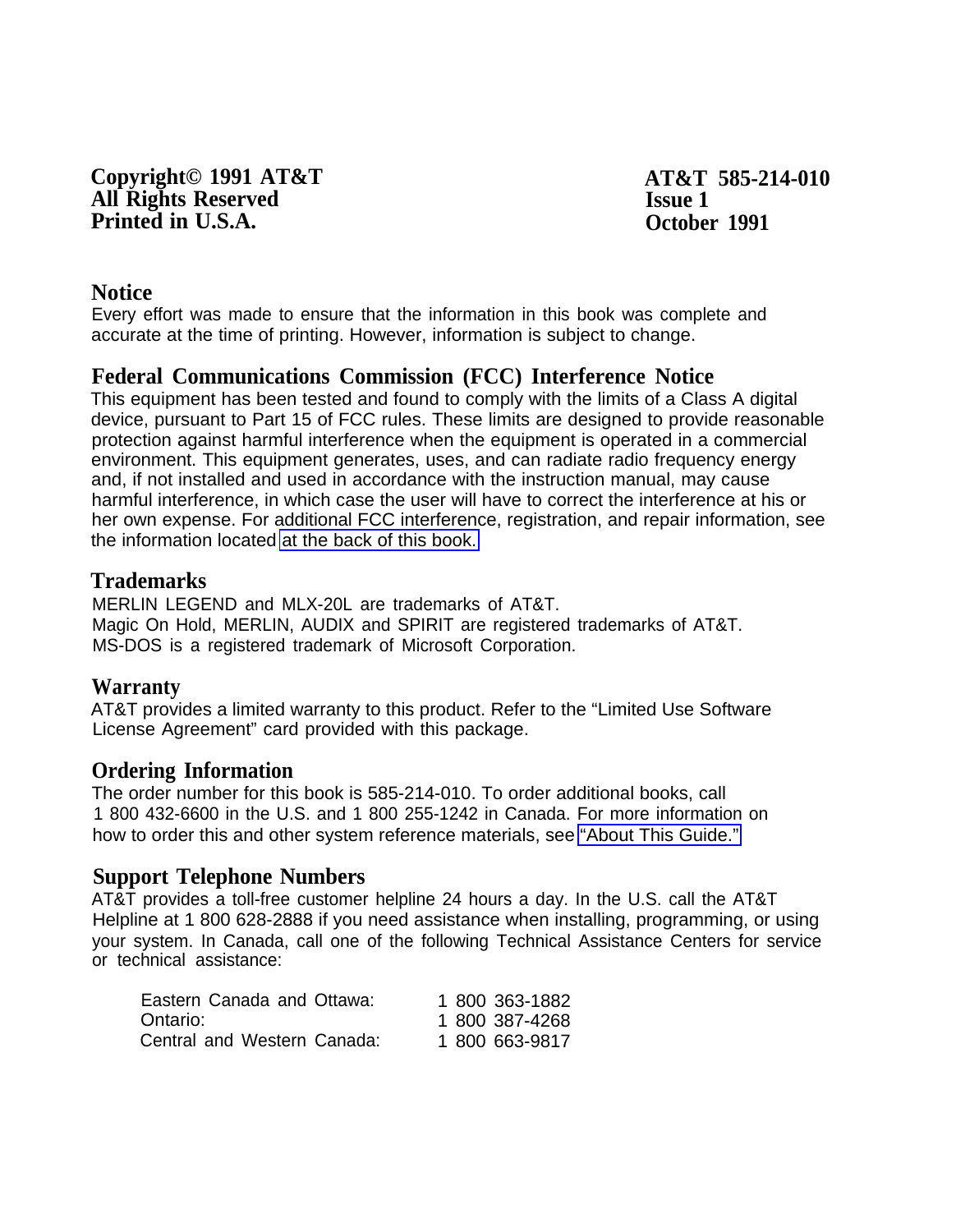Г

| <b>About This Guide</b>             | ΧI   |
|-------------------------------------|------|
| Documentation Conventions           | XI   |
| Related Documents                   | XIII |
| How to Order Documentation          | XIII |
| <b>Basic Terms and Key Concepts</b> | XIV  |

| Programming the MERLIN LEGEND System<br>for CMS                             | $1 - 1$  |
|-----------------------------------------------------------------------------|----------|
| Before You Begin                                                            | $1 - 2$  |
| A Word About Programming                                                    | $1 - 2$  |
| <b>System Programming</b>                                                   | $1 - 2$  |
| <b>Telephone Programming</b>                                                | $1 - 3$  |
| <b>Backups</b>                                                              | $1 - 3$  |
| Setting Basic System Operating Conditions                                   | $1 - 4$  |
| System Mode                                                                 | $1 - 4$  |
| System Renumbering                                                          | $1 - 5$  |
| <b>Block Renumbering</b>                                                    | $1-6$    |
| Single Renumbering                                                          | $1 - 7$  |
| <b>Transfer Return Time</b>                                                 | $1 - 8$  |
| <b>Transfer Audible</b>                                                     | $1 - 9$  |
| <b>Extension Status</b>                                                     | $1 - 9$  |
| Setting Up Lines, Trunks, and Pools for CMS                                 | $1 - 10$ |
| Remove CMS Trunks, External Alerts, and Loop-Backs<br>from Pools (PBX Only) | $1 - 10$ |
| Remove CMS Lines, External Alerts, and Loop-Backs                           |          |
| from Telephones                                                             | $1 - 11$ |
| Program T1 Lines                                                            | $1 - 13$ |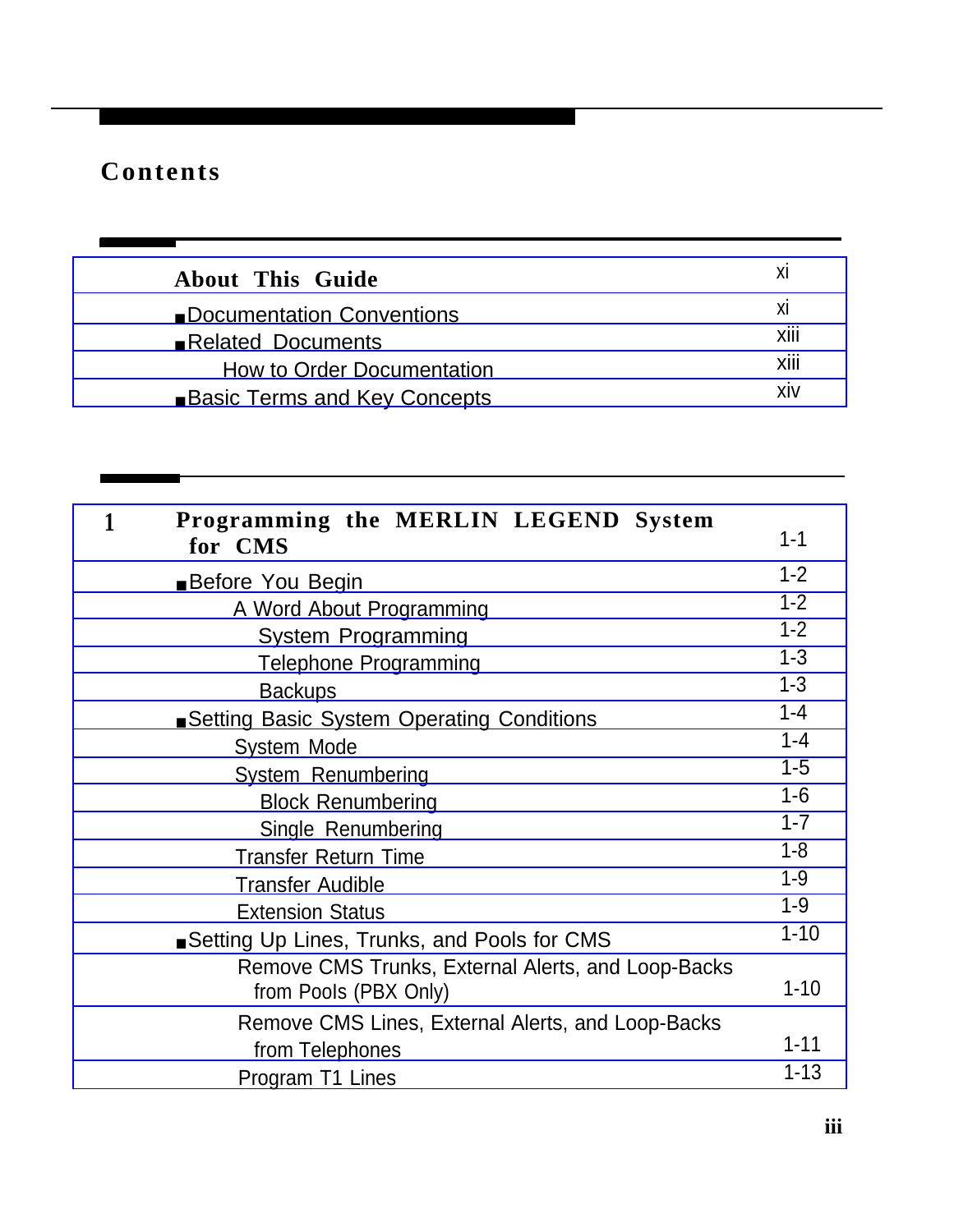| <b>Program Loop-Start Lines</b>                      | $1 - 14$ |
|------------------------------------------------------|----------|
| Program Ground-Start and ISDN PRI Lines              | $1 - 14$ |
| ■ Setting Up the Operator Positions                  | $1 - 15$ |
| <b>Identify CMS Operator Positions</b>               | $1 - 15$ |
| Assign CMS Lines, External Alerts, and Loop-Backs to |          |
| <b>CMS Supervisor</b>                                | $1 - 16$ |
| Copy Line Assignments to CMS PC Ports                | $1 - 17$ |
| Set CMS Supervisor to No Ring                        | $1 - 18$ |
| <b>Assign Feature Button</b>                         | $1 - 19$ |
| Setting Up Agent Telephones                          | $1 - 20$ |
| Remove Non-CMS Lines from Agent Telephones           |          |
| (Key Only-Optional)                                  | $1 - 20$ |
| <b>Set Line Ringing Options</b>                      | $1 - 22$ |
| Assign Available and ACW Buttons                     | $1 - 23$ |
| ■ Setting Up the Fallback Plan                       | $1 - 24$ |
| Assign the Group Coverage Sender                     | $1 - 25$ |
| Assign CMS Agents to a Calling Group                 | $1 - 25$ |
| Set the Calling Group to Auto Logout                 | $1 - 27$ |
| Assign Coverage Group                                | $1 - 27$ |
| Assign Coverage Off Button                           | $1 - 28$ |
| Set Group Coverage Delay                             | $1 - 29$ |
| Setting Up Optional Equipment and Features           | $1 - 30$ |
| <b>Headsets</b>                                      | $1 - 30$ |
| Analog Headsets                                      | $1 - 30$ |
| <b>MLX Headsets</b>                                  | $1 - 31$ |
| <b>Agent Assist Button</b>                           | $1 - 33$ |
| <b>Paging Groups</b>                                 | $1 - 33$ |
| <b>CMS Supervisor Features</b>                       | $1 - 34$ |
| Barge-In                                             | $1 - 35$ |
| <b>Group Page</b>                                    | $1 - 35$ |
| <b>Agent Status Control</b>                          | $1 - 36$ |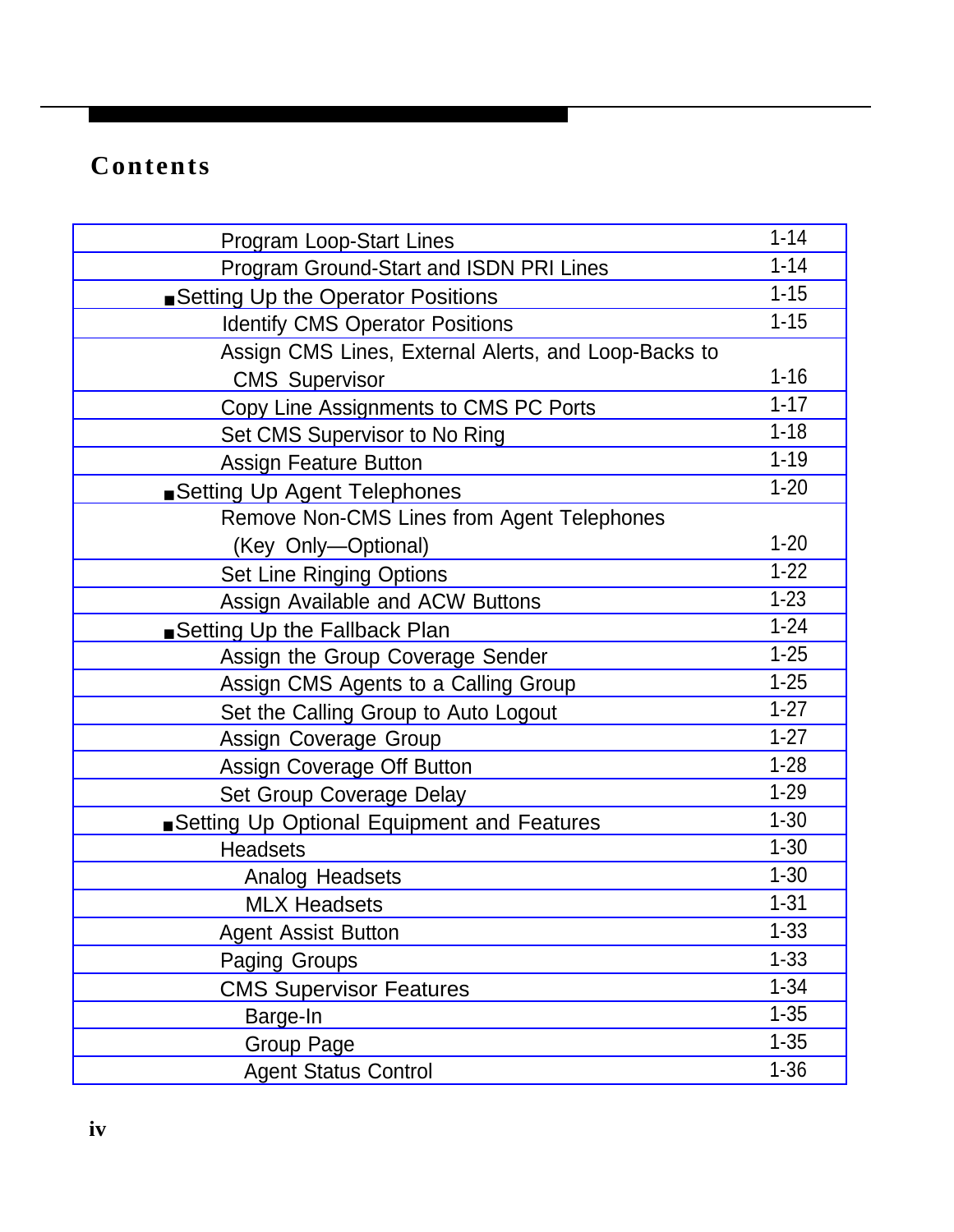$\sim$  10  $\pm$ 

| Transfer-to-Split                         | $1 - 38$ |
|-------------------------------------------|----------|
| Adding a Ghost Module                     | $1 - 38$ |
| <b>Assigning Primary Coverage Buttons</b> | $1 - 39$ |
| <b>Transfer-to-Queue</b>                  | $1 - 40$ |
| <b>All-Ring Operation</b>                 | $1 - 41$ |

| $\overline{2}$ | Installing the Hardware                       | $2 - 1$  |
|----------------|-----------------------------------------------|----------|
|                | Hardware Requirements                         | $2 - 1$  |
|                | <b>MERLIN LEGEND Hardware</b>                 | $2 - 2$  |
|                | <b>CMS</b> Hardware-Required                  | $2 - 2$  |
|                | <b>CMS Hardware-Optional</b>                  | $2 - 4$  |
|                | Installation Procedures                       | $2 - 6$  |
|                | Installing the External Alert                 | $2 - 9$  |
|                | Changing the VDC 600 Board DIP Switch Setting | $2 - 11$ |
|                | Connecting CU1 and CU2 to the MERLIN LEGEND   |          |
|                | <b>System</b>                                 | $2 - 12$ |
|                | Connecting the Voice Announcement Unit        | $2 - 14$ |
|                | 570 and 571 Printer Option Changes            | $2 - 15$ |
|                | Installing a View-Only Monitor                | $2 - 15$ |
|                | installing Loop-Backs                         | $2 - 16$ |

| <b>Installing the CMS Software</b> | $3-1$ |
|------------------------------------|-------|
| ■ Installing MS-DOS                | $3-2$ |
| ■ Installing the CMS Software      | $3-3$ |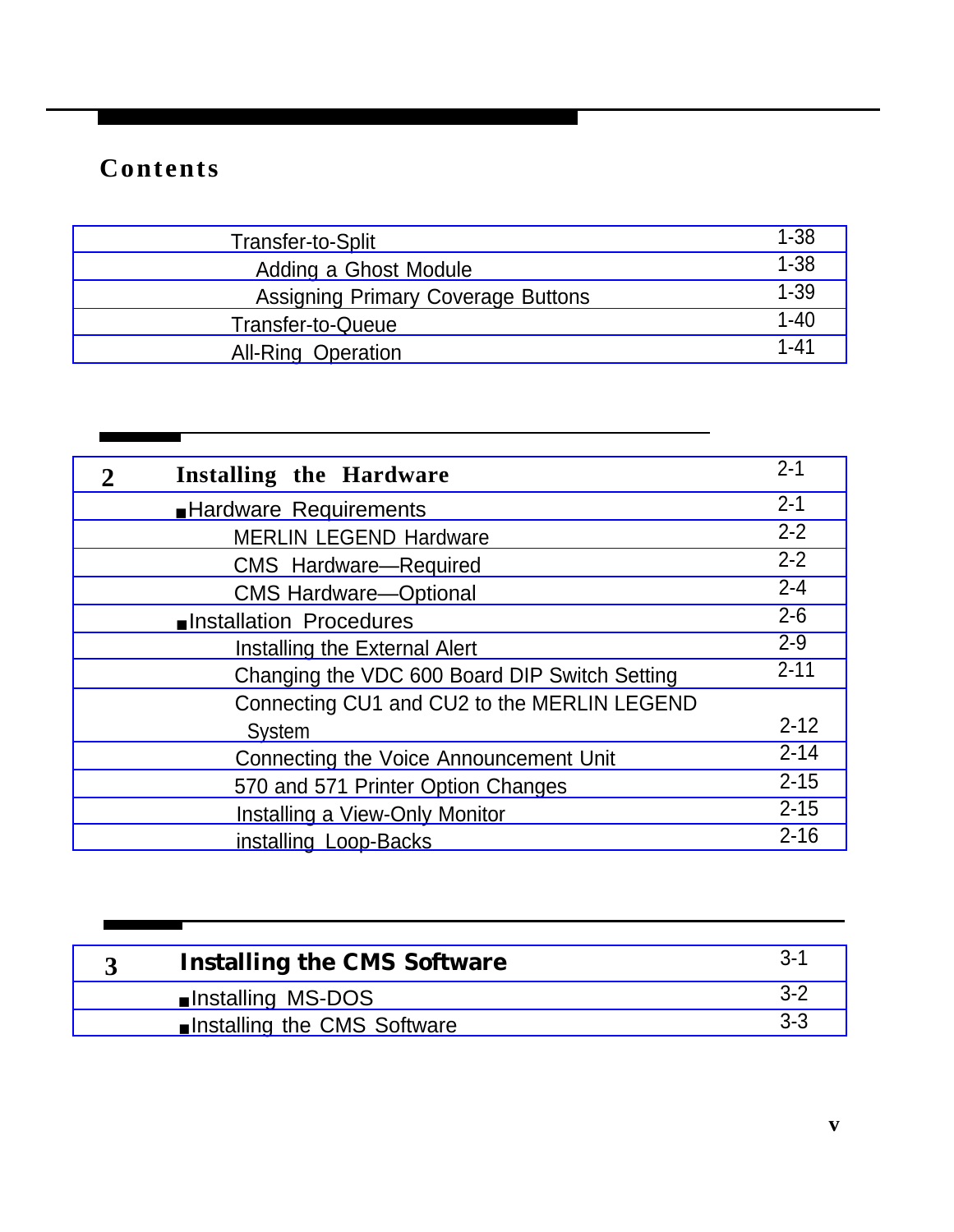| 4 | <b>CMS</b> Programming Basics           | $4 - 1$ |
|---|-----------------------------------------|---------|
|   | ■ Starting CMS                          | $4 - 1$ |
|   | When You Need Help                      | $4 - 3$ |
|   | Moving Between CMS Screens              | $4 - 3$ |
|   | Entering and Editing Data               | $4 - 5$ |
|   | <b>Editing Prompt and Function Keys</b> | $4 - 6$ |
|   | <b>Guidelines for Entering Data</b>     | $4 - 7$ |
|   | <b>Alternate Editing Keys</b>           | $4 - 8$ |
|   | <b>Simple Editing Procedures</b>        | $4 - 8$ |
|   | <b>Leaving CMS</b>                      | $4 - 9$ |
|   |                                         |         |

| 5 | <b>Identifying Agents and Lines</b> | $5 - 1$ |
|---|-------------------------------------|---------|
|   | Getting Started                     | $5 - 2$ |
|   | ■ Creating an Agent Directory       | $5 - 3$ |
|   | <b>Programming CMS Lines</b>        | $5-6$   |
|   | <b>Adding Lines</b>                 | $5 - 7$ |
|   | <b>Identifying Priority Lines</b>   | $5 - 8$ |
|   | Assigning Line Group IDs (Optional) | $5 - 8$ |

| 6 | Building a Shift Configuration        | $6 - 1$ |
|---|---------------------------------------|---------|
|   | Getting Started                       | $6 - 2$ |
|   | ■ Selecting a Configuration           | $6 - 3$ |
|   | Assigning Splits                      | $6 - 4$ |
|   | <b>Programming Line Group Options</b> | $6 - 7$ |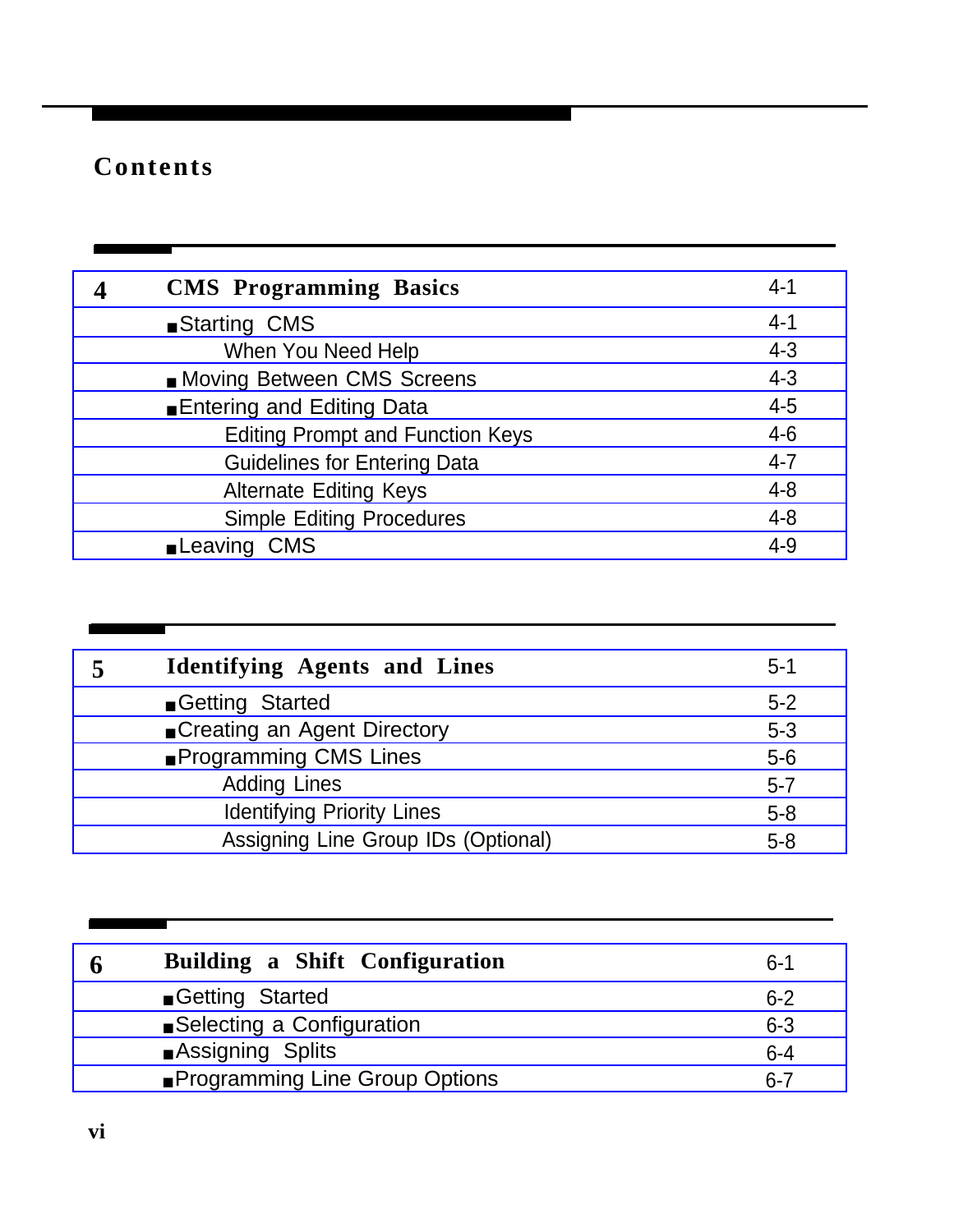a sa Ta

| <b>Programming Call Flow</b>               | $6 - 9$  |
|--------------------------------------------|----------|
| Assigning Main and Secondary Splits        | $6 - 10$ |
| Turning Intraflow On/Off (Optional)        | $6 - 11$ |
| Setting the Intraflow Threshold (Optional) | $6 - 12$ |
| <b>Setting All-Ring Operation</b>          | $6 - 12$ |
| Naming and Saving the Shift Configuration  | $6 - 13$ |
| Naming a Split Configuration               | $6 - 13$ |
| Saving a Split Configuration               | $6 - 14$ |
| ■ Choosing a Start-Up Configuration        | $6 - 15$ |

| 7 | <b>Testing CMS</b>             | 7-1     |
|---|--------------------------------|---------|
|   | ■ Startup Test                 | $7-2$   |
|   | Line Status Test               | $7 - 3$ |
|   | ■ Agent Status Test            | $7 - 5$ |
|   | ■ Voice Announcement Unit Test | $7 - 6$ |
|   | lntraflow Test                 | 7-7     |

| 8 | <b>Customizing CMS</b>          | $8 - 1$ |
|---|---------------------------------|---------|
|   | Getting Started                 | $8 - 2$ |
|   | ■ Setting CMS Options           | $8 - 3$ |
|   | Service Level Limit             | $8 - 3$ |
|   | <b>Abandoned Call Threshold</b> | $8 - 3$ |
|   | Alarm On/Off                    | $8 - 4$ |
|   | Delay Message Length            | $8 - 4$ |
|   | <b>Business Name</b>            | $8 - 5$ |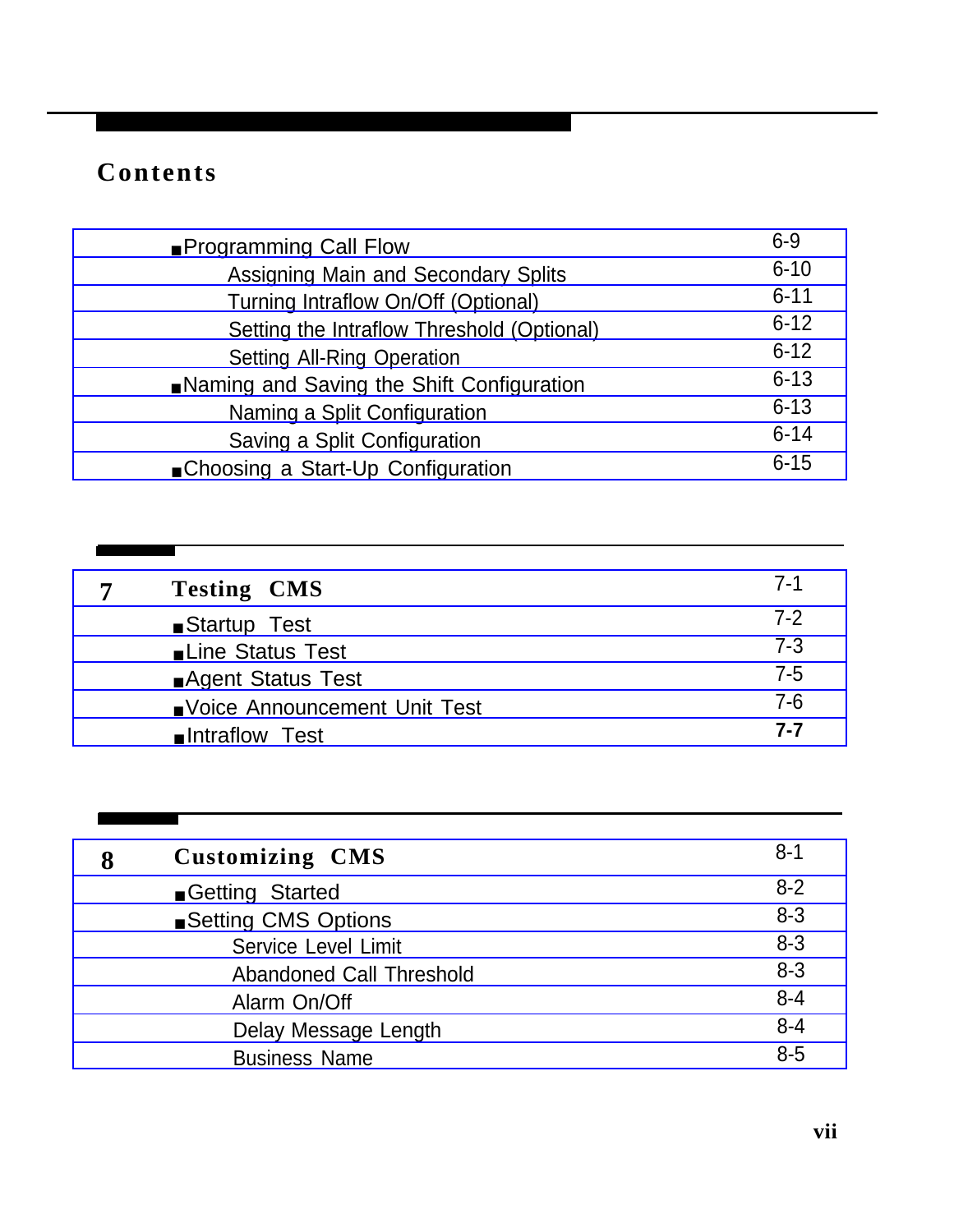| 9            | Troubleshooting                           | $9 - 1$  |
|--------------|-------------------------------------------|----------|
|              | <b>Error Messages</b>                     | $9 - 2$  |
|              | <b>Naming Messages</b>                    | $9 - 7$  |
|              | System Errors                             | $9 - 14$ |
|              | What They Mean                            | $9 - 14$ |
|              | What to Do                                | $9 - 14$ |
|              | If CMS is Managing Calls Correctly        | $9 - 14$ |
|              | If CMS has Stopped Managing Calls         | $9 - 15$ |
|              | Other Messages                            | $9 - 16$ |
|              | Other Problems                            | $9 - 18$ |
|              | <b>Call Management Problems</b>           | $9 - 18$ |
|              | <b>Agent Problems</b>                     | $9 - 21$ |
|              | <b>External Alert Problems</b>            | $9 - 25$ |
|              | Fallback Plan                             | $9 - 27$ |
|              |                                           |          |
| $\mathbf{A}$ | <b>Guide to CMS Screens</b>               | $A-1$    |
| B            | <b>Upgrade Information</b>                | $B-1$    |
| $\mathbf C$  | <b>MERLIN LEGEND CMS Factory Settings</b> | $C-1$    |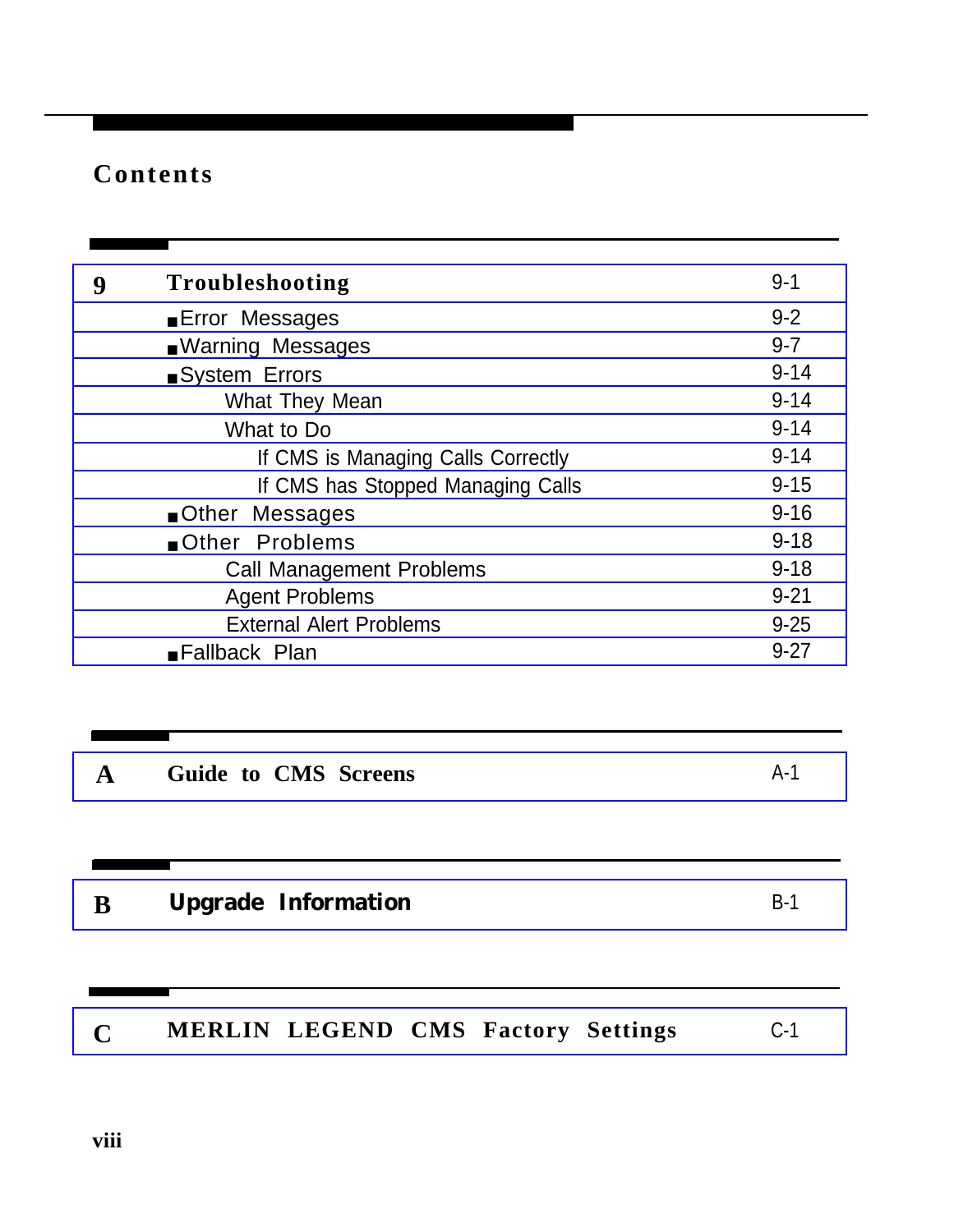**[GL Glossary](#page-160-0)** GL-1

**[IN Inde](#page-169-0) x**

IN-1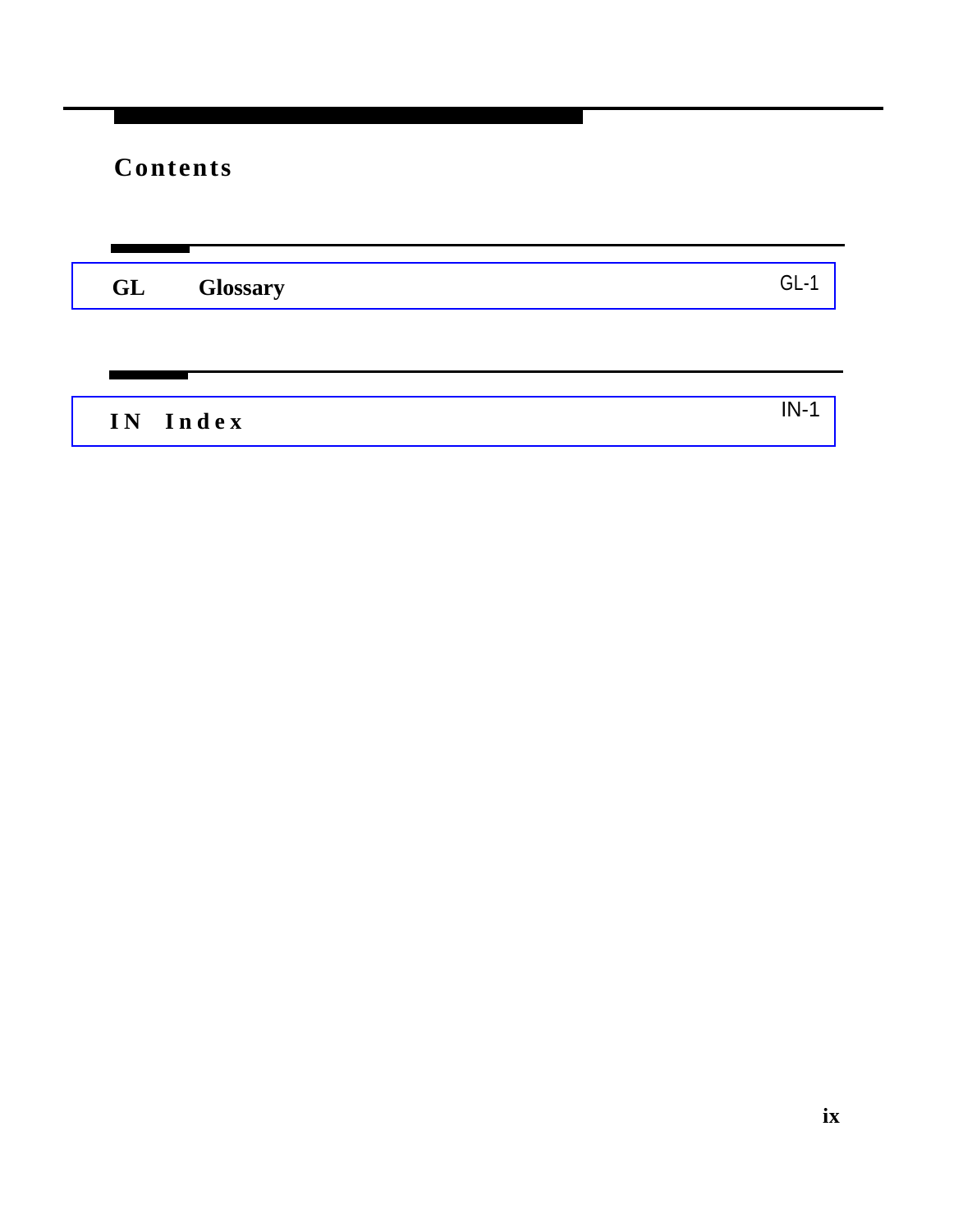## <span id="page-9-1"></span><span id="page-9-0"></span>**About This Guide**

This guide explains how to install, program, and test the Call Management System (CMS) on the MERLIN LEGEND<sup>™</sup> Communications System. When you complete the activities in this guide, CMS is ready to manage calls with a primary shift configuration. Additional programming, customization, and fine-tuning are described in the CMS Supervisor's Guide.

When using this guide, refer to the completed MERLIN LEGEND and CMS planning forms. These forms contain information for setting up the system according to the customer's requirements. The forms should be located in the back cover pocket of the CMS Supervisor's Guide. If they are not, contact the Account Manager or CMS supervisor. For the MERLIN LEGEND forms, contact the MERLIN LEGEND system manager.

In addition to the planning forms, the instructions in this guide assume that you have the following:

- A properly installed MERLIN LEGEND Communications System.
- An AT&T PC dedicated exclusively to CMS; the CMS PC cannot be used for MERLIN LEGEND system programming or any other applications.
- The documents that came with the PC.

### **NOTE:**

If this installation is an upgrade, refer to [Appendix B,](#page-156-1) "Upgrade Information," first.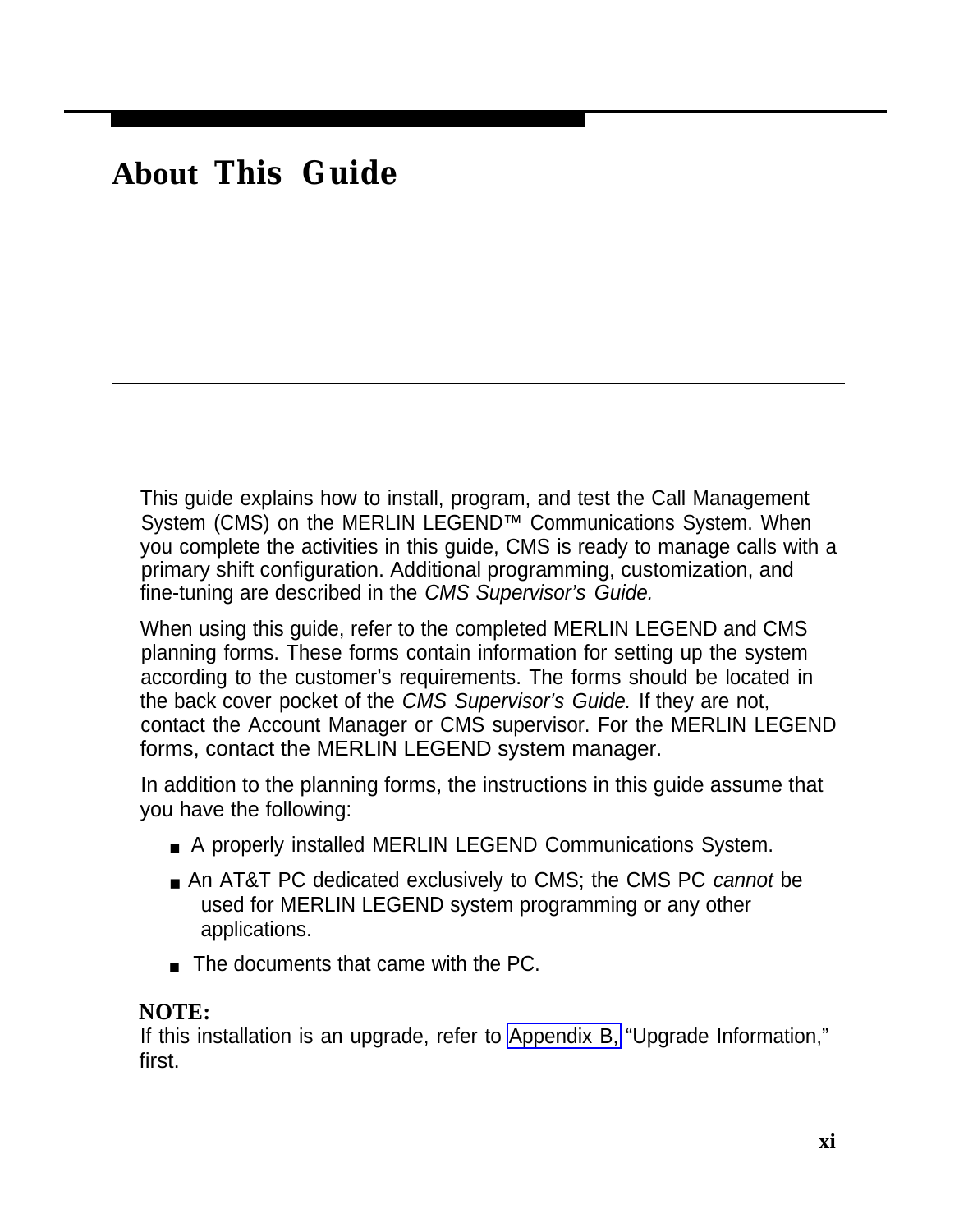### **Documentation Conventions**

Several special symbols and typefaces appear in this guide. For example, keys that appear on your keyboard are shown like this:

> **[F1]** (function key F1) **[ ]** (up arrow) **[ ]** (down arrow) **[←]** (left arrow) **[ ]** (right arrow)  $\boxed{\triangleq}$  (tab key) **[** ↵ **]** (enter key)

When two keys must be pressed simultaneously, they appear like this:

 $\boxed{1}$  +  $\boxed{5}$  (press the up arrow and tab key simultaneously).

On the CMS screens, different typefaces are used throughout this guide:

This typeface represents information the system displays, such as prompts.

**This bold typeface represents information you enter.**

Also on CMS screens, a field in which you enter data is blank. To indicate that blank field in this guide, a blank line is used. For example, the following input line includes blank lines to show that you must enter text:

ANSWER DELAY: Group Letter: \_ How Many Seconds: \_\_\_\_\_

On the screen, these two fields appear as blanks.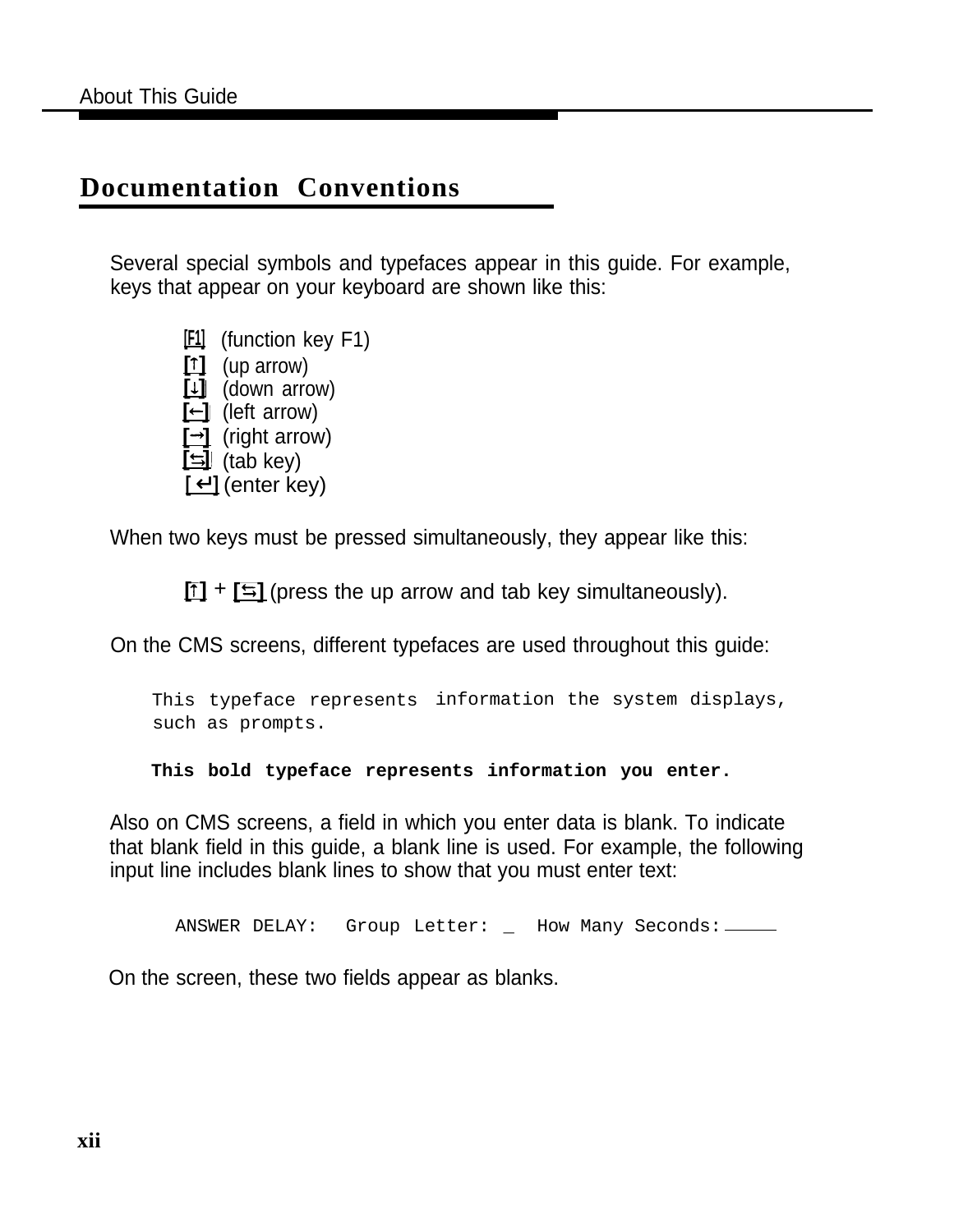### <span id="page-11-0"></span>**Related Documents**

Other documents are available to help you setup, use, and maintain CMS with the MERLIN LEGEND system. These documents are:

- CMS Planning Guide and Forms
- CMS Supervisor's Guide
- CMS User's Quick Reference
- MERLIN LEGEND Communications System PBX System Planning
- MERLIN LEGEND Communications System Key System Planning
- MERLIN LEGEND Communications System Programming Guide
- MERLIN LEGEND Communications System Installation, Programming, and Maintenance
- MERLIN LEGEND Communications System Reference

### **How to Order Documentation**

The CMS documents listed above come with the system. You can order additional copies of those documents or the related MERLIN LEGEND system documentation from the AT&T Customer Information Center. To order, find the order number in the [table](#page-12-1) on the following page and call the telephone numbers on the inside front cover.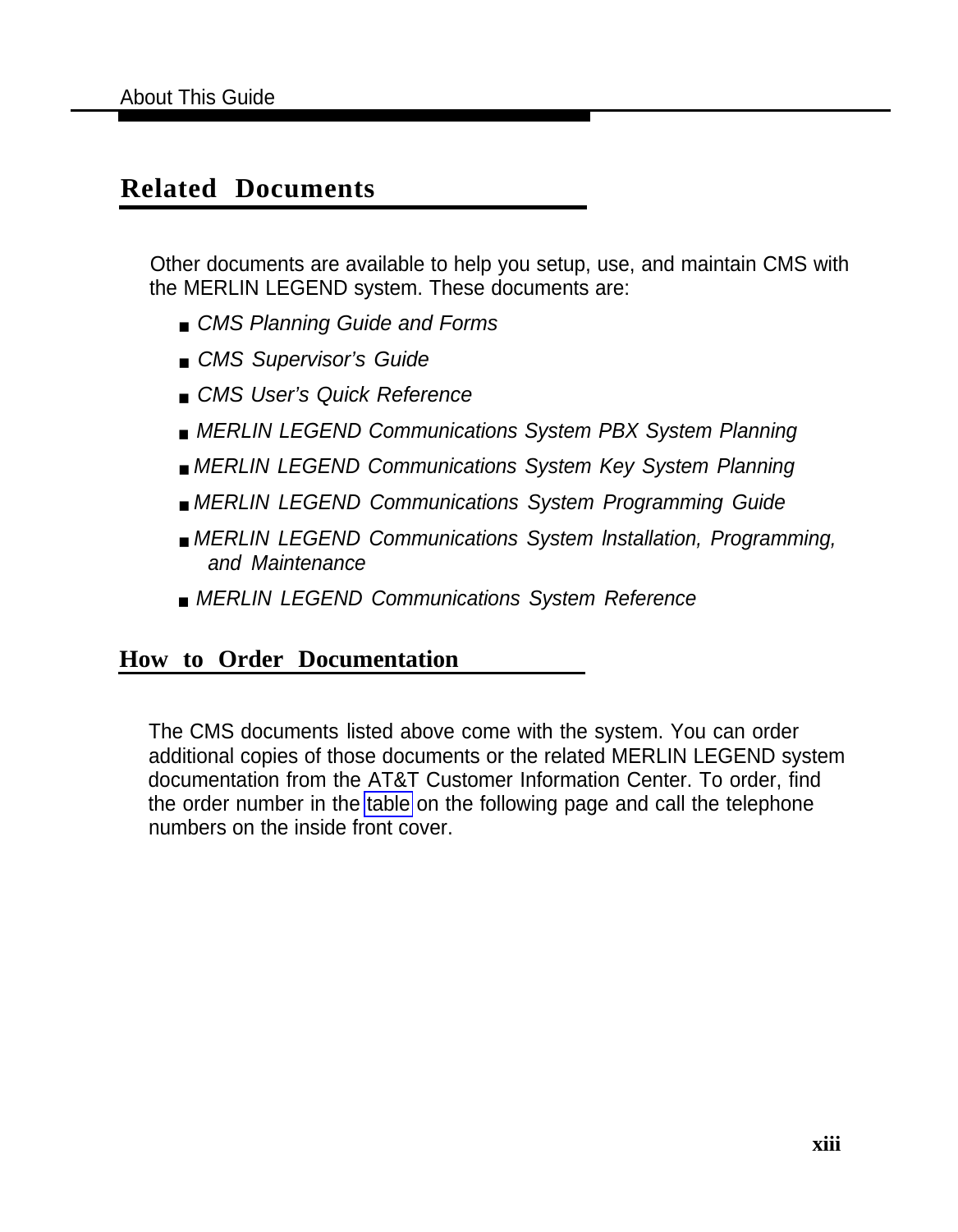<span id="page-12-1"></span><span id="page-12-0"></span>

| <b>Document</b>                                                                                                                                                                                                    | <b>Order Number</b>                                                     |
|--------------------------------------------------------------------------------------------------------------------------------------------------------------------------------------------------------------------|-------------------------------------------------------------------------|
| <b>CMS</b><br><b>Planning Guide and Forms</b><br><b>Supervisor's Guide</b><br>User's Quick Reference (packages of 15)                                                                                              | 585-214-050<br>585-214-071<br>585-214-070                               |
| <b>MERLIN LEGEND Communications System</b><br><b>PBX System Planning</b><br><b>Key System Planning</b><br><b>System Programming Guide</b><br>Installation, Programming, and Maintenance<br><b>System Reference</b> | 555-610-113<br>555-610-112<br>555-610-111<br>555-610-140<br>555-610-110 |

### **Basic Terms and Key Concepts**

Before you begin setting up CMS for the MERLIN LEGEND Communications System, you should be familiar with some basic CMS terms and key CMS concepts. This section gives brief descriptions of the most important terms and concepts; additional CMS terms are included in the glossary.

### **Automatic Call Distributor**

CMS is the automatic call distributor (ACD) for the MERLIN LEGEND system. CMS distributes calls that come in on the MERLIN LEGEND system telephone lines assigned to CMS.

### **Lines and Line Groups**

The MERLIN LEGEND system telephone lines assigned to CMS are organized into line groups. Usually the incoming calls for a line group are of the same type. For example, the lines for incoming sales calls are in one line group and the lines for service calls in another. CMS accommodates up to a total of 28 lines assigned to up to four line groups.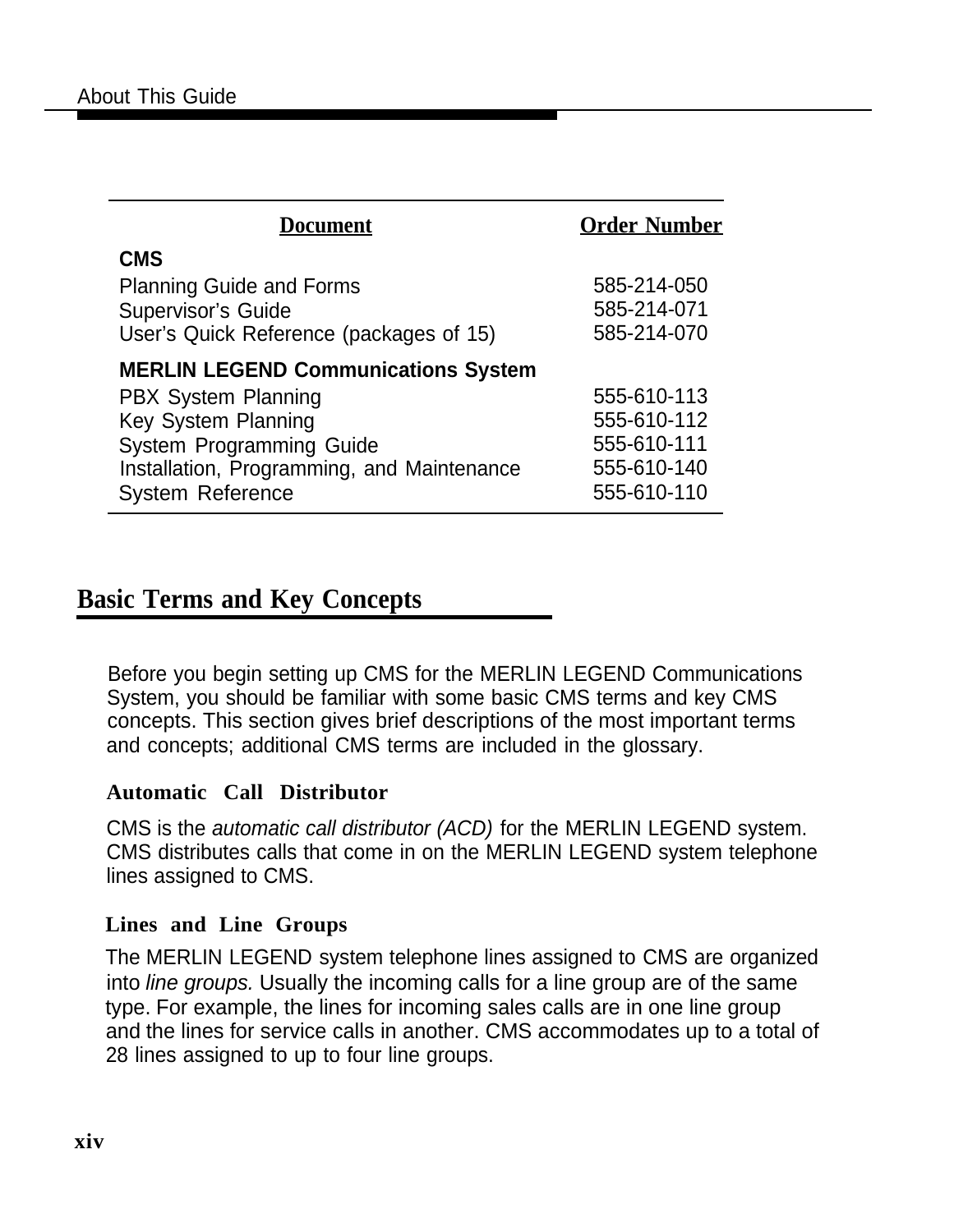### **Agents and Agent Splits**

Incoming calls are answered by agents who are assigned to agent splits. A split is a team of agents who handle the same type of incoming calls. Each split is assigned to answer calls for one or more line groups. There can be up to six splits, with a maximum of 28 agents in a split. However, no more than 28 agents can be active in CMS at any one time.

### **Shift Configuration**

A shift configuration is an arrangement of line groups and agent splits for managing calls. You can create up to six different configurations to handle different calling patterns in your business. However, only one shift configuration can be active at a time, and no more than 28 agents can be in that configuration.

### **Main Splits and Secondary Splits**

In a configuration, some splits are *main splits* and others are secondary splits. A main split has primary responsibility for answering calls for a line group. A secondary split answers calls for a line group only if the main split for that group is overloaded.

### **Intraflow and Intraflow Threshold**

The sending of calls to agents in a secondary split is called *intraflow*. Intraflow can be turned on and off. The number of seconds that the call waits in the main split before it is sent to the secondary split is called the intraflow threshold.

### **Logged Out State and Available State**

When call management begins for a shift, the agents in the shift configuration are in the logged out state. CMS keeps statistics on other calls made by agents who are logged out, but doesn't send calls to them, so the agents have to signal CMS that they are ready to receive calls (in available state). They do so by pressing the programmed button labeled *Available* on their telephones (MERLIN LEGEND system telephones).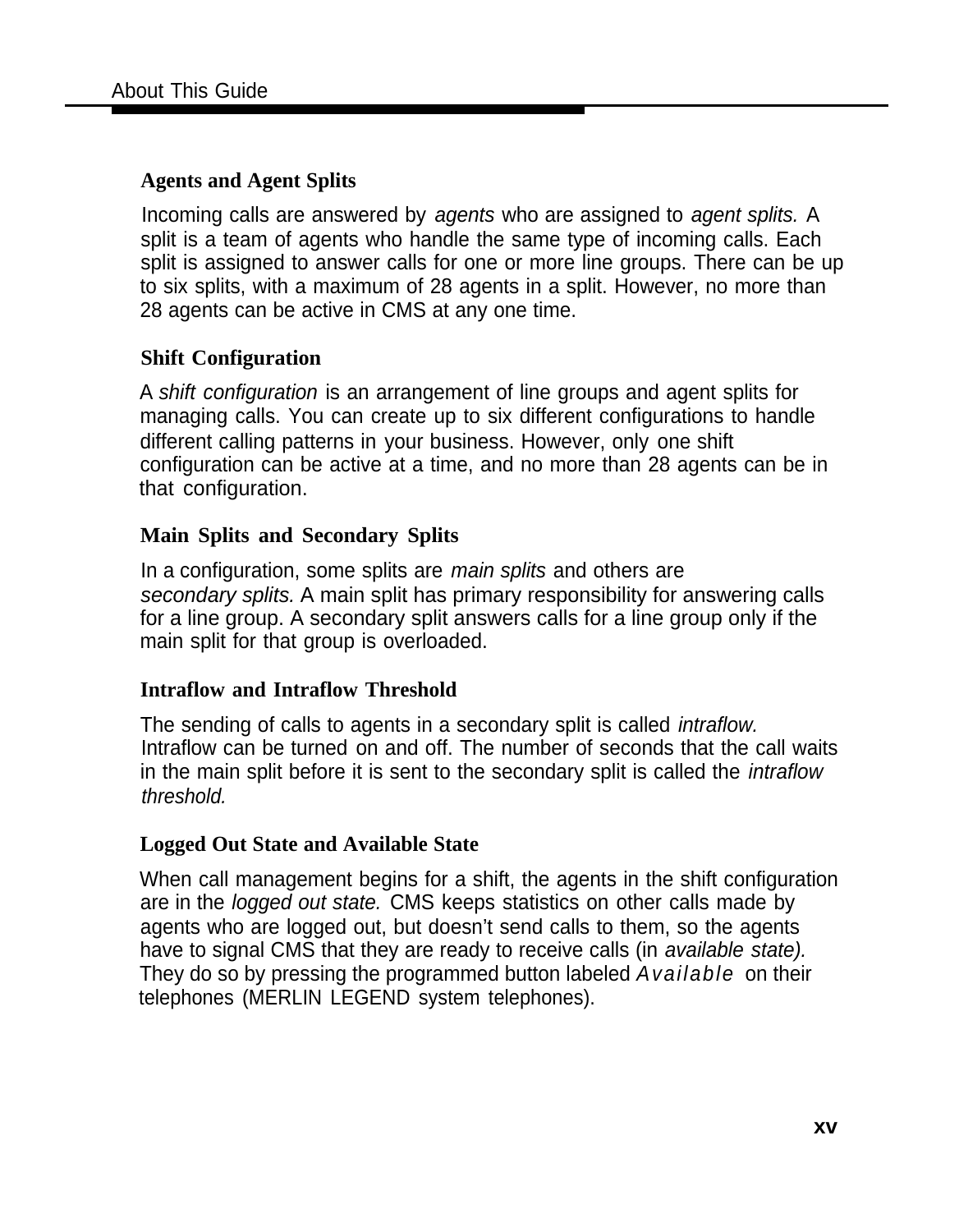### **After-Call-Work (ACW) State**

When agents need time to complete work on their most recent CMS call (such as processing an order or updating a record), they can leave the available state and enter the after-call-work (ACW) state by pressing the programmed button labeled *ACW* on their telephones. CMS does not send calls to agents who are in this after-call-work state, but it does keep statistics on them. To return to the available state from the after-call-work state, agents simply press *Available.*

### **Automatic After-Call-Work (Auto ACW) State**

The automatic after-call-work (Auto ACW) feature automatically places agents into the after-call-work state when they complete an ACD call. Auto ACW lasts for a specified length of time, as programmed at installation or by the CMS supervisor. During that time, agents receive no calls. When the time elapses, agents are automatically made available. Agents can make themselves available before the specified time elapses by pressing *Available.*

### **Supervisory Login/Logout**

The CMS supervisor can change an agent's work state from the CMS PC or the supervisor's telephone. From the Split Status Information screen, the supervisor simply enters the agent's ID at the appropriate prompt and enters the new status (Logged out/Available/ACW). From the telephone, the supervisor presses the agent's Inside Auto Dial (DSS) button then the button programmed for the desired work state **(** *Make Available, Make ACW,* and *Make Log Out* **).**

### **Call Management**

Call management is the automatic distribution of calls within a shift configuration. When a call comes into CMS, the system goes through the following steps:

- 1. CMS looks for an available agent in the main split assigned to the line group for the incoming call.
- 2. If an agent is available, CMS answers the call and transfers it to the agent who has been available the longest.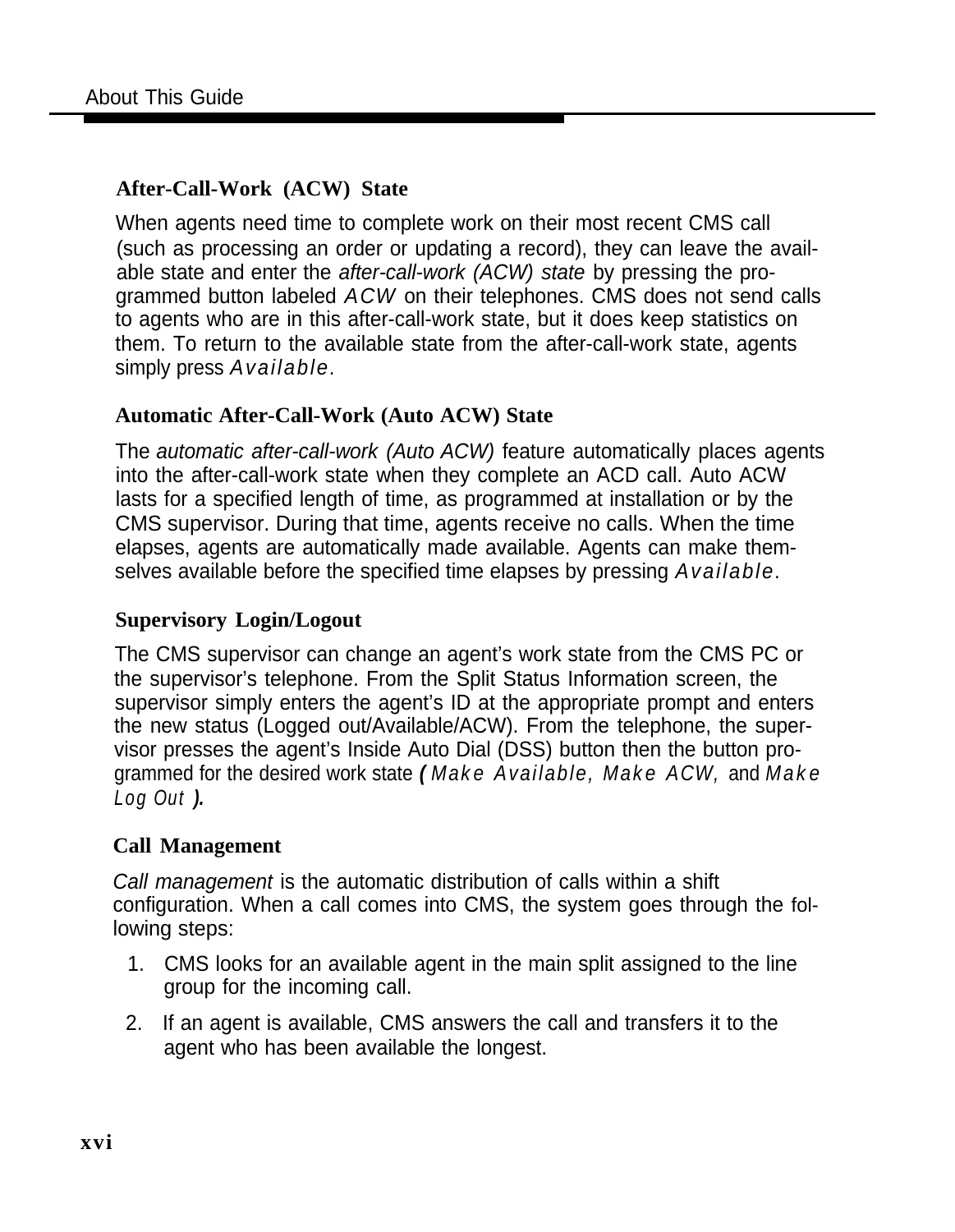- 3. If no agent is available, CMS waits a certain number of seconds, then answers the call and connects it to a delay message. The length of time CMS waits before answering the call is known as the answer delay. If an agent becomes available at any time during the answer delay interval or during the delay message, the call is transferred to the agent.
- 4. If no agent has become available and the delay message is finished, CMS puts the call on hold.
- 5. As soon as an agent is available, CMS transfers the oldest waiting call to the agent.
- 6. If the call has waited a certain amount of time (the intraflow threshold), it may be sent (intraflowed) to an available agent in the secondary split (if intraflow is on).

### **Answer Delay, Force Delay, and Priority Lines**

The CMS answer delay, force delay, and priority lines options modify the basic call management sequence. When no agent is available to answer the call, the answer delay setting determines how long a call rings before CMS answers and connects it to the delay message. With force delay active, all calls are connected to the delay message whether or not there are available agents, and callers hear the entire message before being connected to an agent. Calls coming in on lines that have been designated priority are answered before any other waiting calls.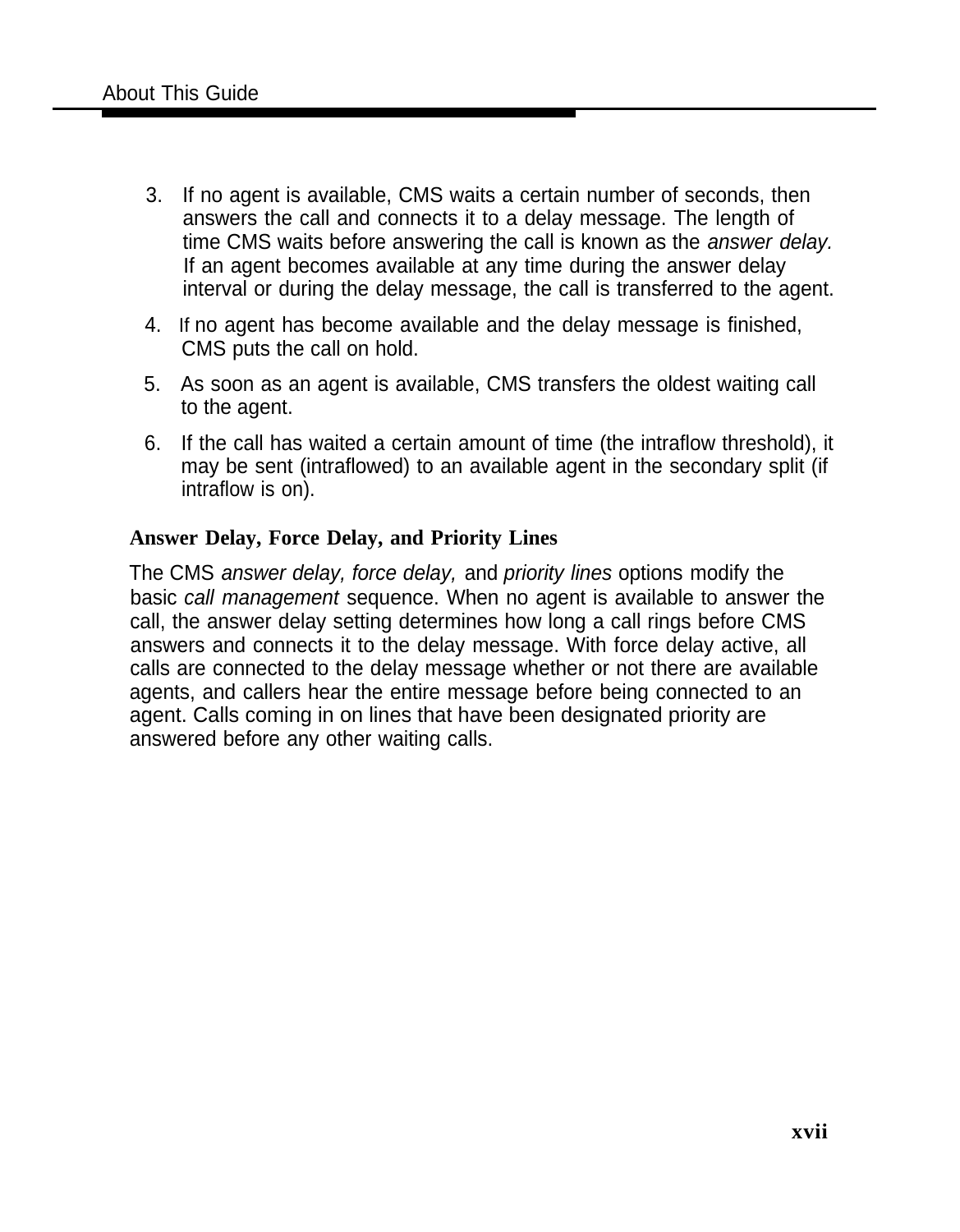## <span id="page-16-0"></span>**Programming the MERLIN LEGEND System for CMS**

For CMS to work correctly, you must program certain MERLIN LEGEND system settings, features, and options correctly. This chapter includes detailed instructions for completing that programming. How you use this chapter depends on whether you are installing CMS on a new MERLIN LEGEND system or adding CMS to an existing system.

If CMS is part of the initial MERLIN LEGEND installation, obtain all the MERLIN LEGEND planning forms. For CMS-specific items, follow the procedures included in this chapter. However, since CMS programming is only a part of MERLIN LEGEND system programming, we recommend that you proceed through the programming sequence outlined in Chapter 3 of MERLIN LEGEND Communications System Programming, making sure you complete all necessary CMS programming.

If you are adding CMS to an existing system, you may have to modify some system settings according to the MERLIN LEGEND system planning forms. All the instructions for doing so are included in this chapter. We recommend that you use this chapter as your primary reference and refer to MERLiN LEGEND Communications System Programming only as necessary for additional information.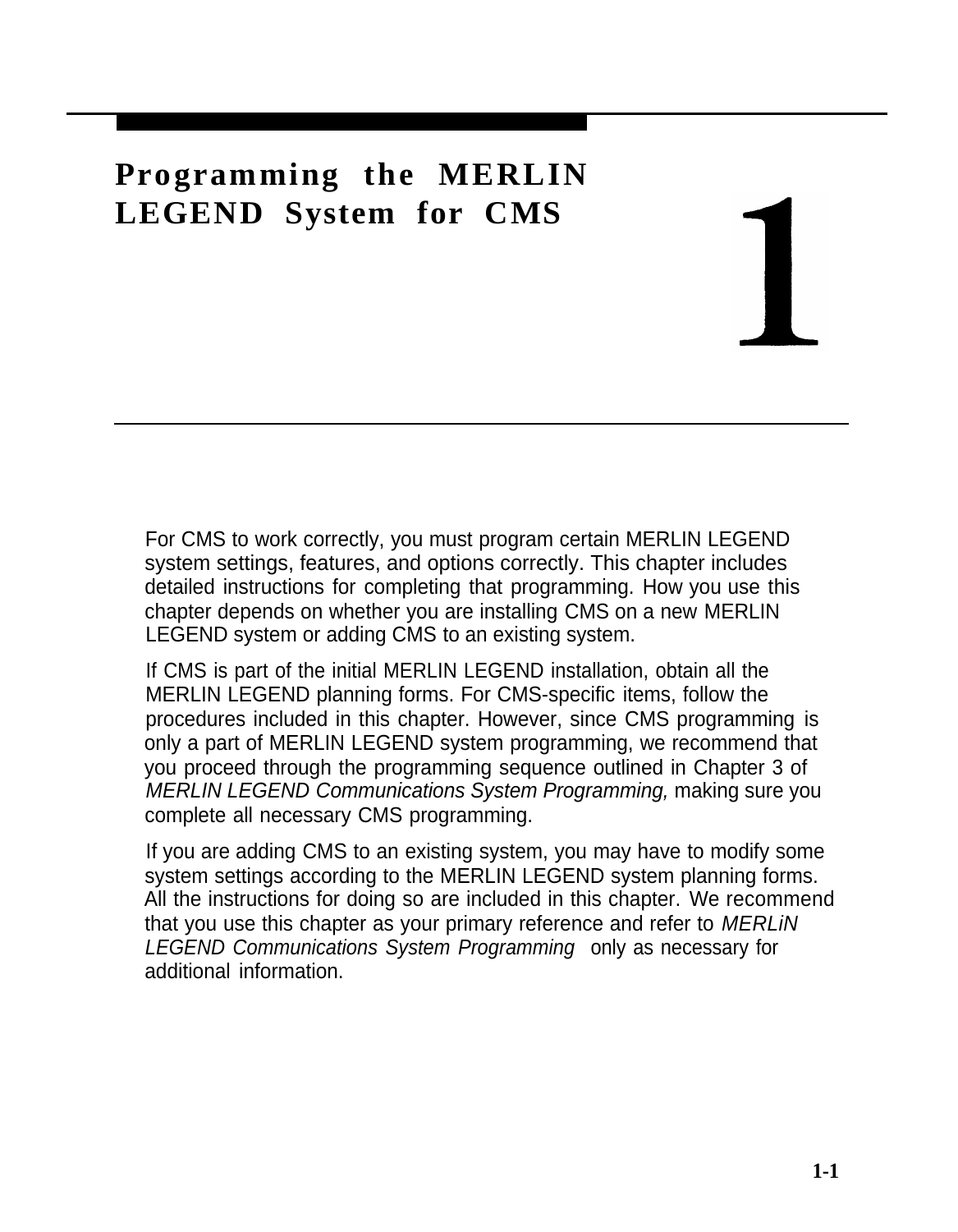### <span id="page-17-0"></span>**Before You Begin**

The MERLIN LEGEND system planning forms include all the items required for CMS, as recorded during CMS planning. The MERLIN LEGEND forms used for CMS are listed below. Have them available before you start.

- Form 1, System Planning
- Form 2a, System Numbering—Station Jacks
- Form 2c, System Numbering—Trunk Jacks
- Form 4a, Analog Multiline Telephone
- Form 4b, Digital/ISDN (MLX) Telephone
- Form 5a, Direct Line Console (DLC)—Analog
- Form 6c, Group Page
- Form 6d, Group Coverage
- Form 6e, Group Calling
- Form 6f, System Features

### **A Word About Programming**

MERLIN LEGEND programming includes both system programming and telephone programming. This guide assumes that you are familiar with programming the MERLIN LEGEND system using either an MLX-20L™ display telephone or a PC. For more detailed information about system programming, see MERLIN LEGEND Communications System Programming.

### **System Programming**

You can perform system programming from the MERLIN LEGEND system programming console or PC. To enter system programming mode and display the system programming menu, complete the following procedure (note that each item listed in the MLX-20L column refers to a menu item on the system programming console):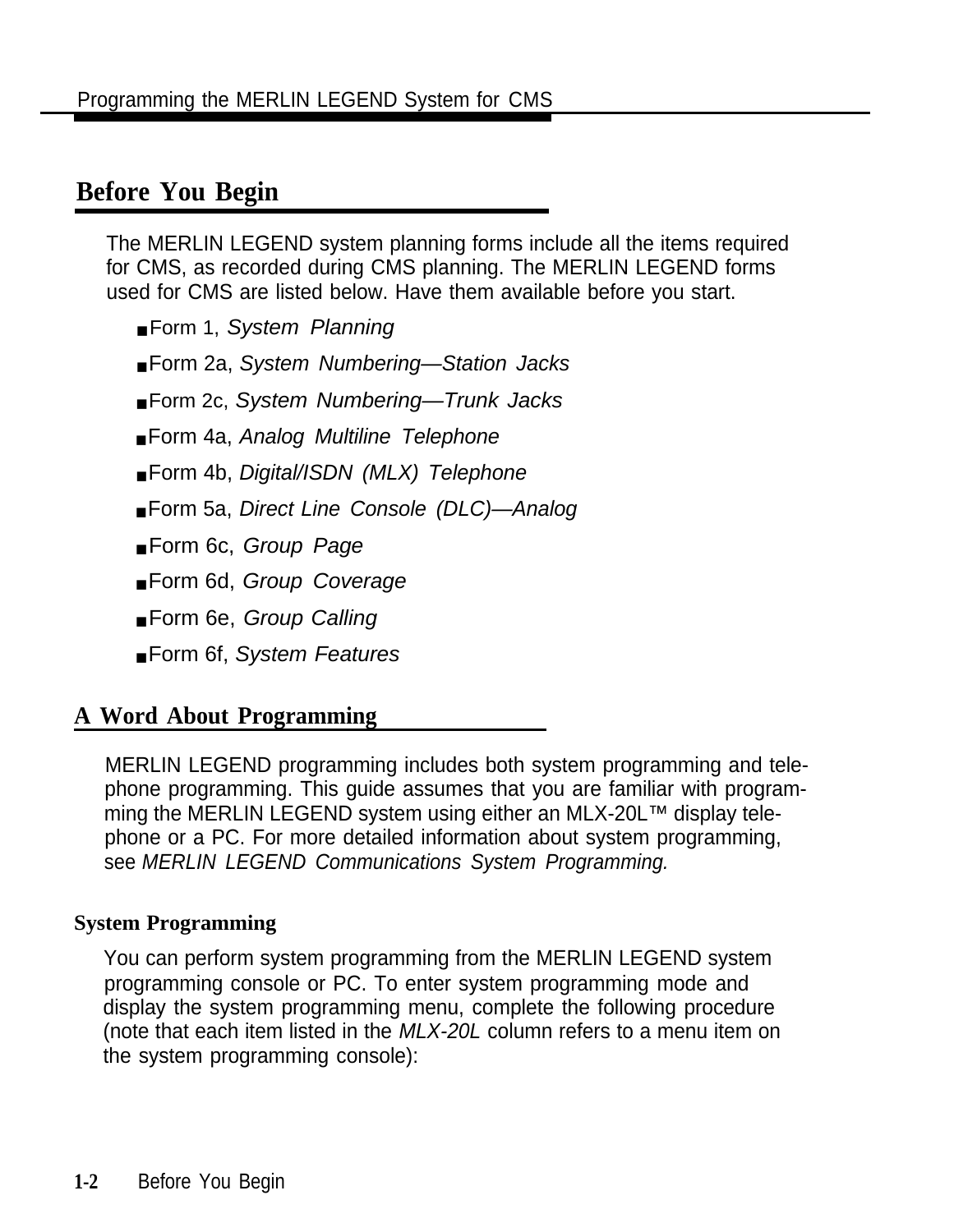<span id="page-18-0"></span>

| <b>Step</b> |                                      | $MLX-20L$               | PС                              |
|-------------|--------------------------------------|-------------------------|---------------------------------|
| 1.          | Display system program-<br>ming menu | Menu<br>Sysprog<br>Exit | Type SPM<br><u>[F1]</u><br>[E5] |

In the system programming instructions that follow, we assume that you have entered programming mode and are starting from the system programming menu. Refer to the above procedure if necessary.

### **NOTE:**

Certain programming selections cause the system to restart automatically. To continue programming after a system restart, enter the programming mode as described above.

Some of the items to be programmed may already have the correct settings. On the PC or MLX-20L display, the current setting is highlighted with reverse video. If an item is set correctly, you do not need to reset it. Simply exit that programming selection and continue with another one. For a list of the factory settings, see [Appendix C.](#page-158-1)

### **Telephone Programming**

You can complete telephone programming either at an individual phone or from the system programming console or PC using centralized telephone programming. For most telephone programming, we recommend that you program the telephone directly to ensure proper button assignment and to test the programming immediately.

### **Backups**

If you are adding CMS to an existing system, backup the MERLIN LEGEND files using SPM before you start. If an error occurs during programming, you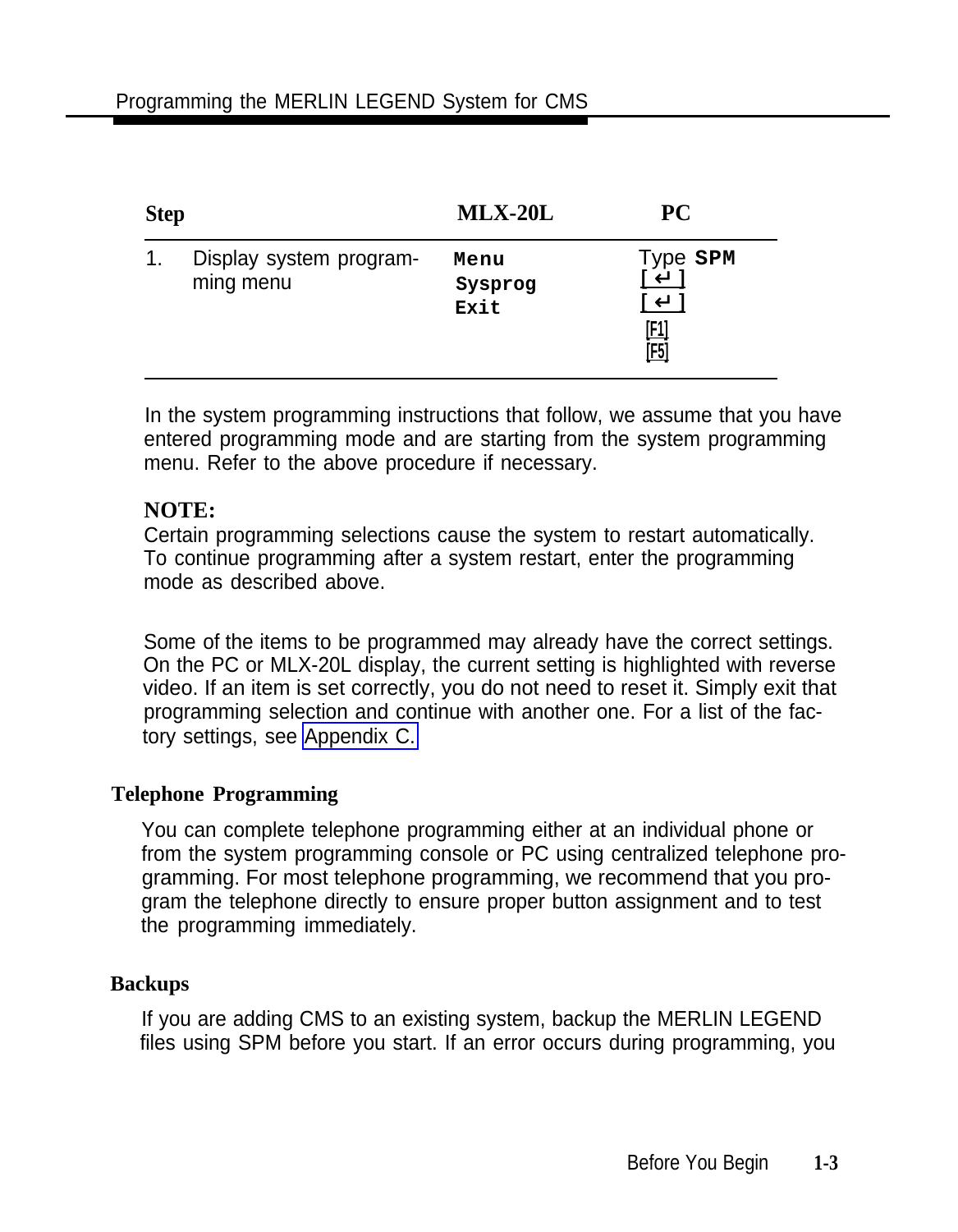<span id="page-19-0"></span>can restore the original settings from the backup. After completing MERLIN LEGEND programming, backup the MERLIN LEGEND files again. If you are not familiar with the MERLIN LEGEND backup procedure, contact the MER-LIN LEGEND system manager or see Chapter 2 of MERLIN LEGEND Communications System Programming.

### **Setting Basic System Operating Conditions**

Using CMS with the MERLIN LEGEND system requires certain operating conditions. This section gives instructions for setting the system mode, extension numbering scheme, call transfer options, and extension status for CMS.

### **Sytem Mode**

Set the system to key mode or hybrid/PBX mode. Do not set it to behind switch mode. Refer to the back of MERLIN LEGEND Form 1, System Planning. The factory setting is key mode.

### **IMPORTANT:**

DO NOT change the system mode if you are adding CMS to an existing system, unless you plan to reprogram the entire system. Changing the system mode deletes all current line and telephone programming and resets them to the factory setting for that mode. You will have to reassign all lines and reprogram all telephones after making this change.

| <b>Step</b> |                        | $MLX-20L$      | <b>PC</b>   |
|-------------|------------------------|----------------|-------------|
|             | 1. Display Mode screen | System<br>Mode | [1]<br>[E3] |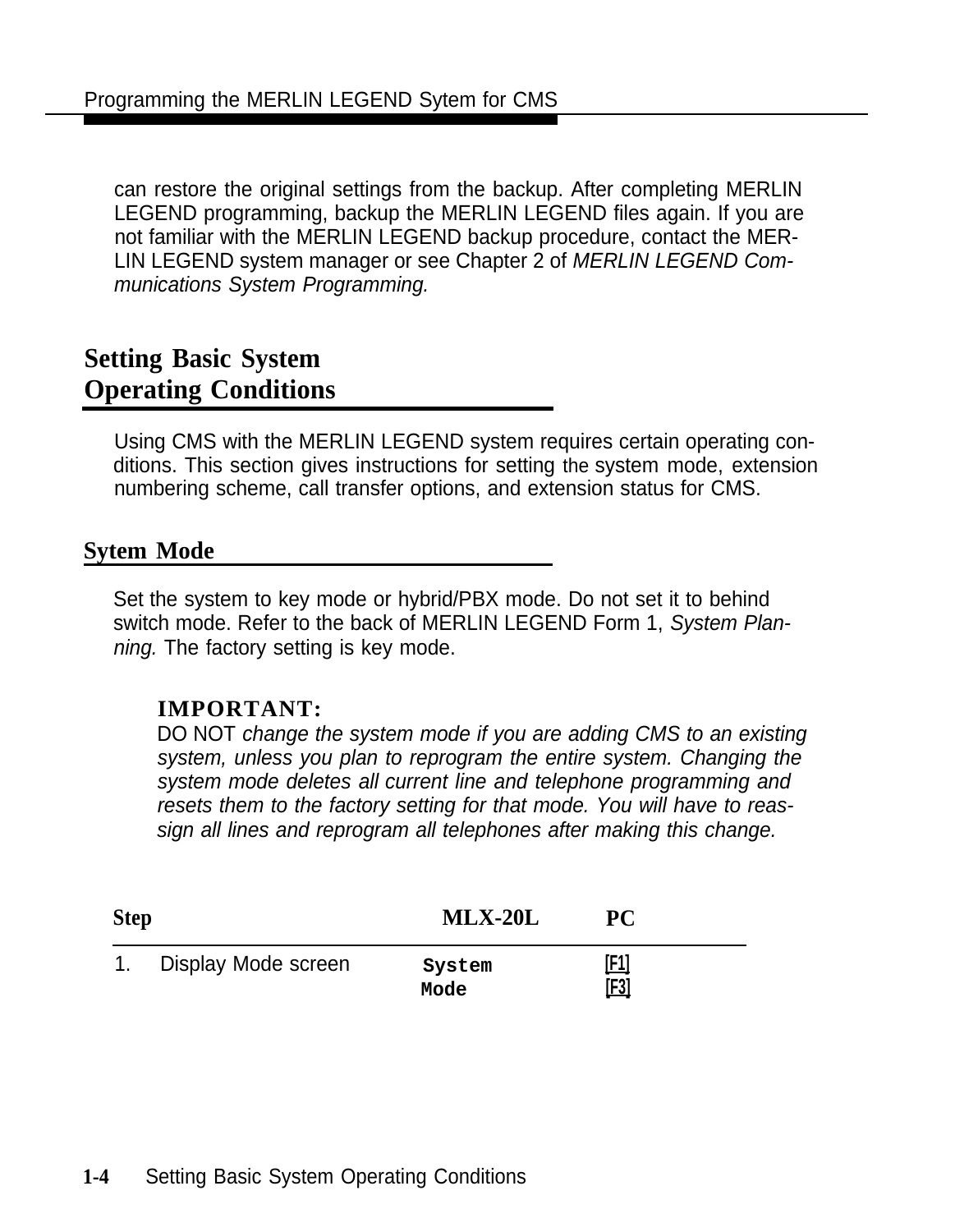<span id="page-20-0"></span>

| Specify key mode<br>or<br>hybrid/PBX mode<br>and save entry | Key<br>or<br>Hybrid/PBX<br>Enter | [F1]<br>or<br><u>[F2]</u><br>[F10] |  |
|-------------------------------------------------------------|----------------------------------|------------------------------------|--|
| The system will restart                                     |                                  |                                    |  |

### **System Renumbering**

System Renumbering includes selecting the type of numbering scheme (2 digit, 3-digit, or 4-digit set-up extension numbers) and changing extension numbers from their factory-set values. Selecting a numbering scheme is required; renumbering extensions is optional. Refer to the front of Form 2a, System Numbering—Station Jacks. The factory setting is 2-digit extension numbering and the factory set extensions numbers are listed on the form.

| <b>Step</b> |                                           | $MLX-20L$                                                   | <b>PC</b>                  |
|-------------|-------------------------------------------|-------------------------------------------------------------|----------------------------|
| 1.          | Display Default Number-<br>ing screen     | Sys Renumber<br>Default Numbering                           | <u>[F2]</u><br><u>[F1]</u> |
| 2.          | <b>Specify System Number-</b><br>ing Plan |                                                             |                            |
|             | - For 2-digit                             | 2-Digit                                                     | <u>[F1]</u>                |
|             | — For 3-digit                             | 3-Digit                                                     | [ <u>F2]</u>               |
|             | — For 4-digit                             | Set Up Space                                                | <u>[F3]</u>                |
| 3.          | Exit to System Program-<br>ming           | Exit                                                        | <u>[F5]</u>                |
|             |                                           | To exit from Set Up Space, press<br>Exit or [F5] twice more |                            |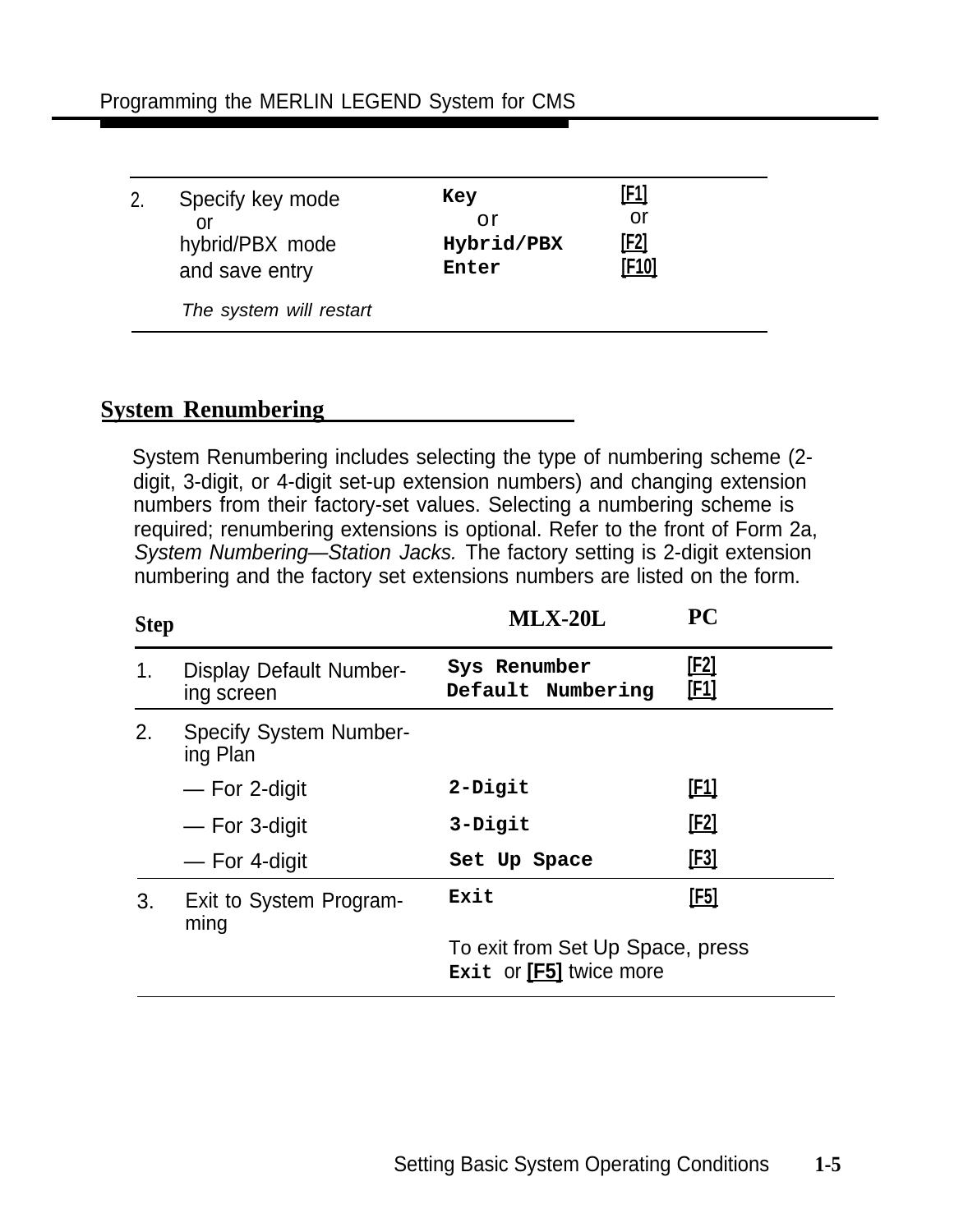### <span id="page-21-0"></span>**NOTE:**

If Form 2a does not show that any extensions are to be renumbered, skip the remainder of this section and continue with "Transfer Return Time." Refer to the "Renumber To" column of the form to determine if extensions are to be renumbered.

### **Block Renumbering**

If Form 2a shows the CMS extensions to be renumbered as a consecutive range, or block, renumber the whole block at once by completing the steps below. Refer to Form 2a for the new extension numbers.

### **IMPORTANT**

In steps 2–4 below, enter 2-digit, 3-digit, or 4-digit extension numbers depending on the numbering scheme selected in the previous procedure. For example, use 4-digit extensions if you selected Set Up Space.

| <b>Step</b> |                                                                                                               | $MLX-20L$                                 | PC                                 |
|-------------|---------------------------------------------------------------------------------------------------------------|-------------------------------------------|------------------------------------|
| 1.          | Display Block Renumber<br><b>Extensions Entry screen</b>                                                      | SysRenumber<br><b>Block</b><br>Extensions | [F2]<br><u>[F3]</u><br><u>[F2]</u> |
| 2.          | Enter the 2-digit, 3-digit,<br>or 4-digit extension<br>number for the <i>first</i><br>extension in the block. | Dial extension<br>Enter                   | Type extension<br><u>[F10]</u>     |
| 3.          | Enter the 2-digit, 3-digit,<br>or 4-digit extension<br>number for the last<br>extension in the block.         | Dial extension<br>Enter                   | Type extension<br>[F10]            |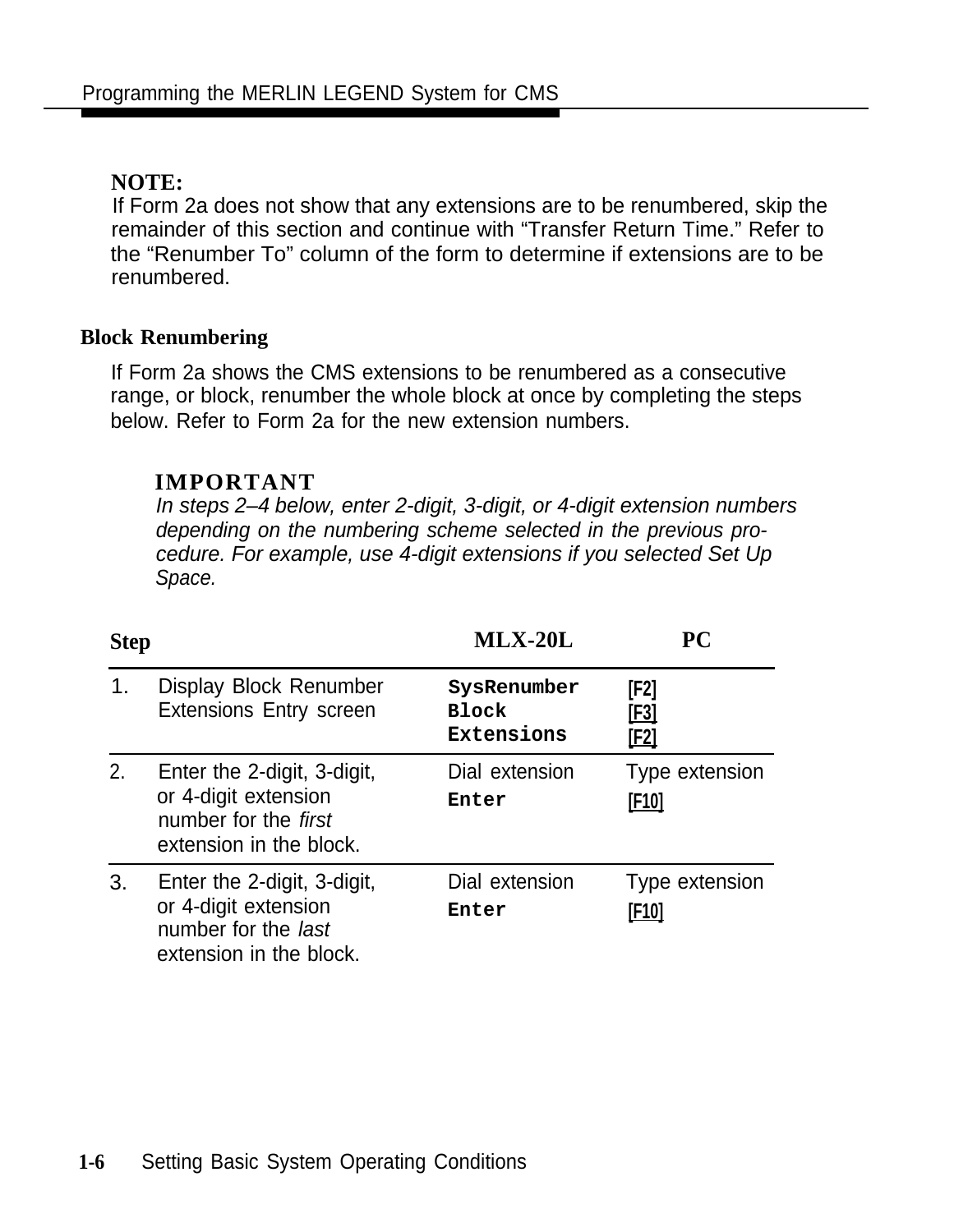<span id="page-22-0"></span>

| 4. | Enter the new 2-digit, 3-<br>digit, or 4-digit extension<br>number for the first<br>extension in the block.<br>This number cannot<br>overlap any of the pre-<br>assigned line, extension,<br>or adjunct numbers. | Dial extension<br>Enter | Type extension<br>[F10] |
|----|------------------------------------------------------------------------------------------------------------------------------------------------------------------------------------------------------------------|-------------------------|-------------------------|
| 5. | Exit to System Programming                                                                                                                                                                                       | Exit<br>Exit            | <u>[F5]</u><br>[F5]     |

### **Single Renumbering**

Follow the steps below to renumber a single extension. Refer to Form 2a for the new extension numbers.

### **IMPORTANT**

In steps 3 and 4 below, enter 2-digit, 3-digit, or 4-digit extension numbers depending on the numbering scheme selected in the previous procedure. For example, use 4-digit extensions if you selected Set Up Space.

| <b>Step</b>                 |                                                                                       | $MLX-20L$               | PС                         |
|-----------------------------|---------------------------------------------------------------------------------------|-------------------------|----------------------------|
| 1 <sub>1</sub>              | Display Single Renumber<br>screen                                                     | SysRenumber<br>Single   | <u>[F2]</u><br><u>[F2]</u> |
| $\mathcal{P}_{\mathcal{L}}$ | <b>Select Extensions</b>                                                              | Extensions              | <u>[F2]</u>                |
| 3.                          | Enter the 2-digit, 3-digit,<br>or 4-digit extension<br>number for the exten-<br>sion. | Dial extension<br>Enter | Type extension<br>[F10]    |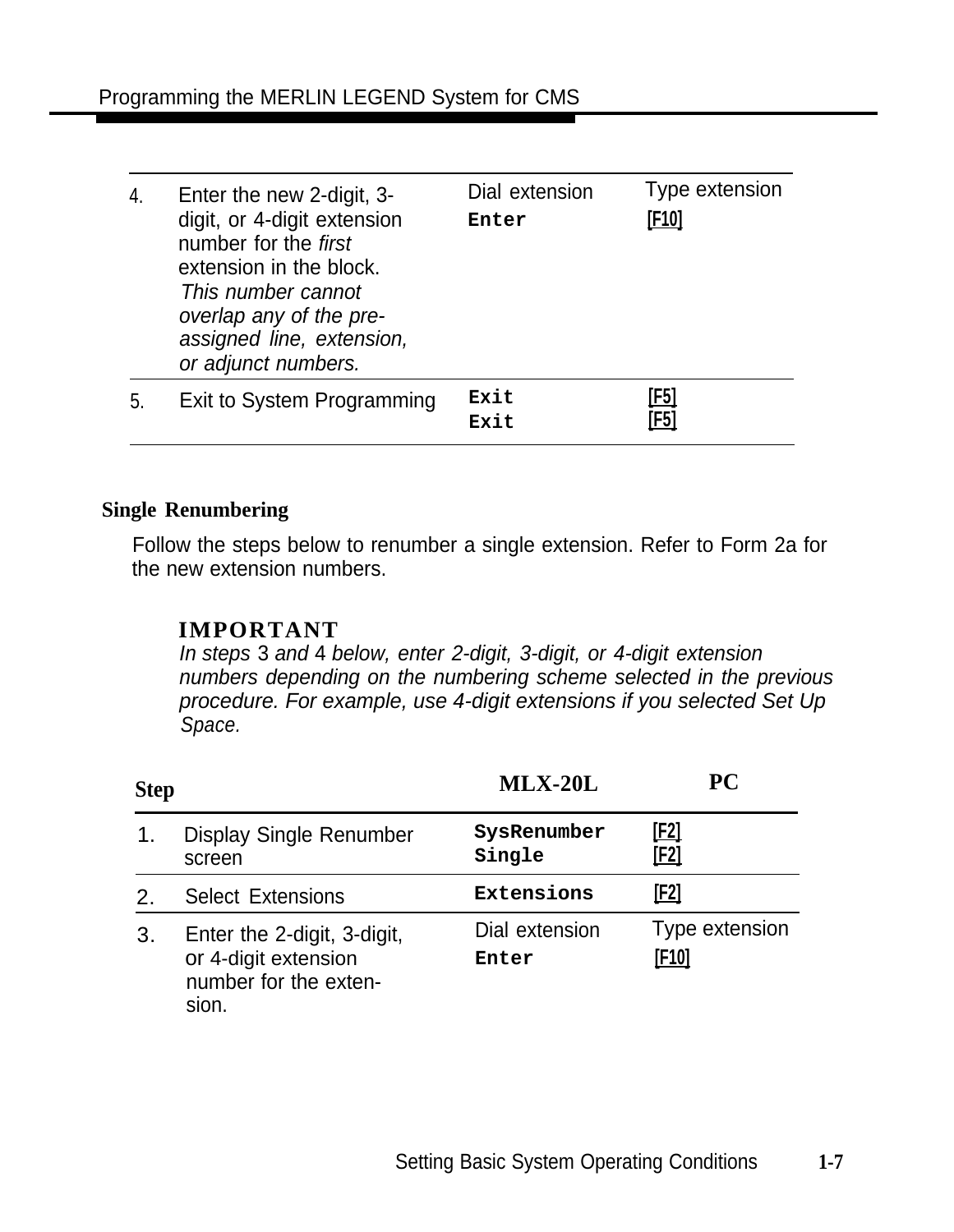<span id="page-23-0"></span>

| 4. | Enter the new 2-digit, 3-<br>digit, or 4-digit extension<br>number. | Dial extension.<br>Enter | Type extension.<br><u>[F10]</u> |
|----|---------------------------------------------------------------------|--------------------------|---------------------------------|
|    | Repeat steps 2-4 for<br>each extension.                             |                          |                                 |
| 5. | Exit to System Programming                                          | Exit<br>Exit             | <u>[F5]</u><br>[F5]             |

### **Transfer Return Time**

The Transfer Return Time controls the number of rings that occur before a call is considered "refused" by an agent. For CMS, set the Return Time to as few as three rings or as many as five rings. Refer to the "Transfer Options" section of Form 6f, System Features. The factory setting is four rings.

| <b>Step</b> |                                                                          | $MLX-20L$                                | PС                                                           |
|-------------|--------------------------------------------------------------------------|------------------------------------------|--------------------------------------------------------------|
|             | <b>Display Transfer Return</b><br>screen                                 | Options<br>Transfer<br>Return Time       | <u>[FZ]</u><br><u>[F1]</u><br><u>[F1]</u>                    |
| 2.          | Erase current setting,<br>specify the number of rings,<br>and save entry | Drop<br>Dial number of<br>rings<br>Enter | [Alt]<br>٠<br> P <br>Type number of<br>rings<br><u>[F10]</u> |
| 3.          | Exit to System Programming                                               | Exit<br>Exit                             | <u>[F5]</u><br>[F5]                                          |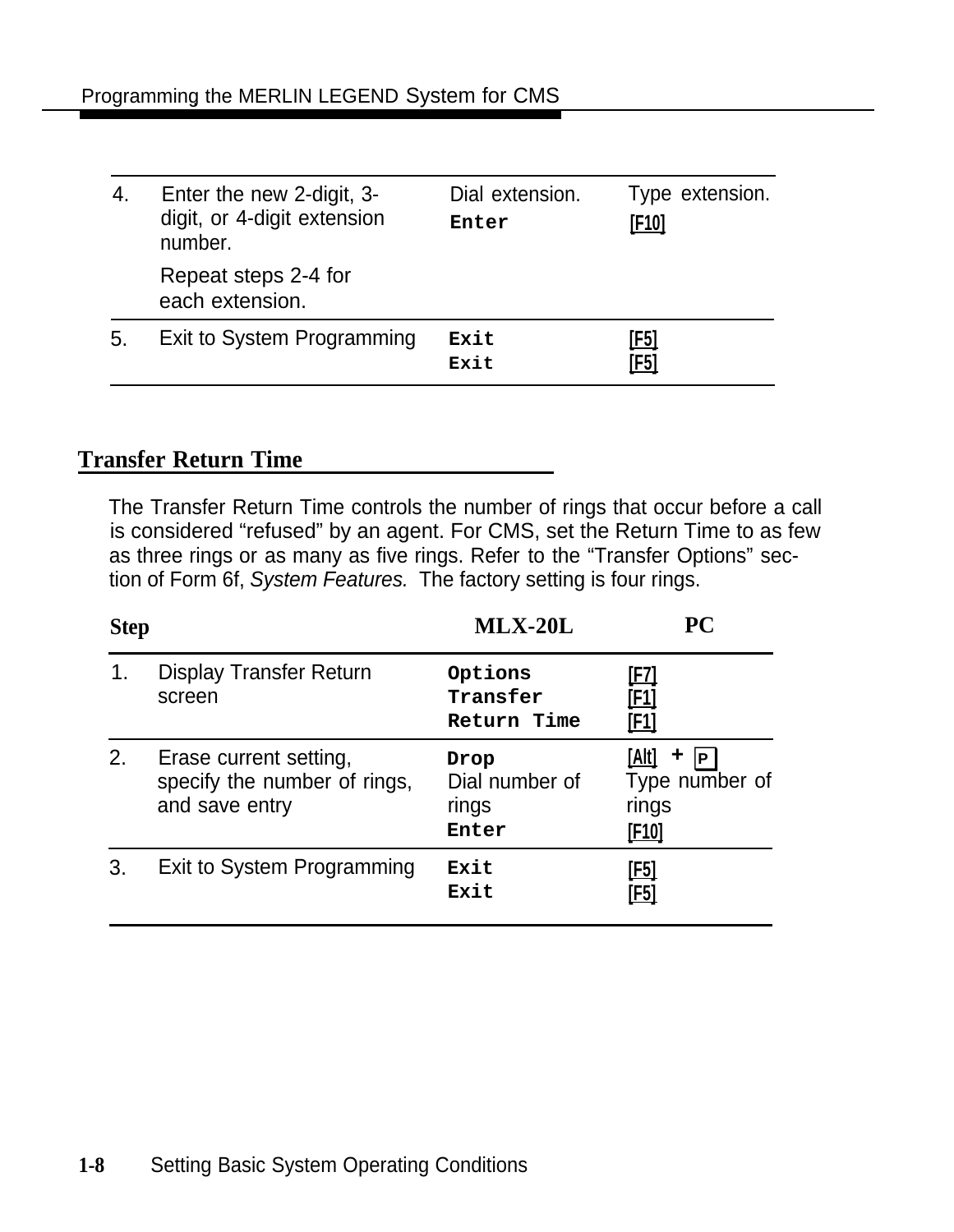### <span id="page-24-0"></span>**Transfer Audible**

The Transfer Audible feature defines what a caller hears when his or her call is transferred. For CMS, set this feature to Ringback. Refer to the "Transfer Options" section of Form 6f, System Features. The factory setting is Musicon-Hold.

| <b>Step</b> |                                           | $MLX-20L$                      | <b>PC</b>                          |  |
|-------------|-------------------------------------------|--------------------------------|------------------------------------|--|
| 1.          | <b>Display Transfer Audible</b><br>screen | Options<br>Transfer<br>Audible | <u>[F7]</u><br><u>[F1]</u><br>[F3] |  |
| 2.          | Select Ringback and save<br>entry         | Ringback<br>Enter              | <u>[F2]</u><br>[F10]               |  |
| 3.          | Exit to System Programming                | Exit<br>Exit                   | <u>[F5]</u><br>[F5]                |  |

### **Extension Status**

The Extension Status feature allows the CMS supervisor to determine the status of CMS agent telephones through the lights next to the DSS buttons assigned to agent extensions on the supervisor's telephone. For CMS, set this feature to Group Calling/CMS. Refer to the "Extension Status" section of Form 6f, System Features. The factory setting is Group Calling/CMS.

| <b>Step</b>   |                                 | $MLX-20L$   | <b>PC</b>    |
|---------------|---------------------------------|-------------|--------------|
| $\mathbf 1$ . | <b>Display Extension Status</b> | Options     | <u>(F7)</u>  |
|               | <b>Button Type screen</b>       | Ext Status  | [F7]         |
| 2.            | <b>Specify Group Call/CMS</b>   | GrpCall/CMS | <u>[F2]</u>  |
|               | and save entry                  | Enter       | <u>[F10]</u> |
|               | Exit                            | Exit        | [F5]         |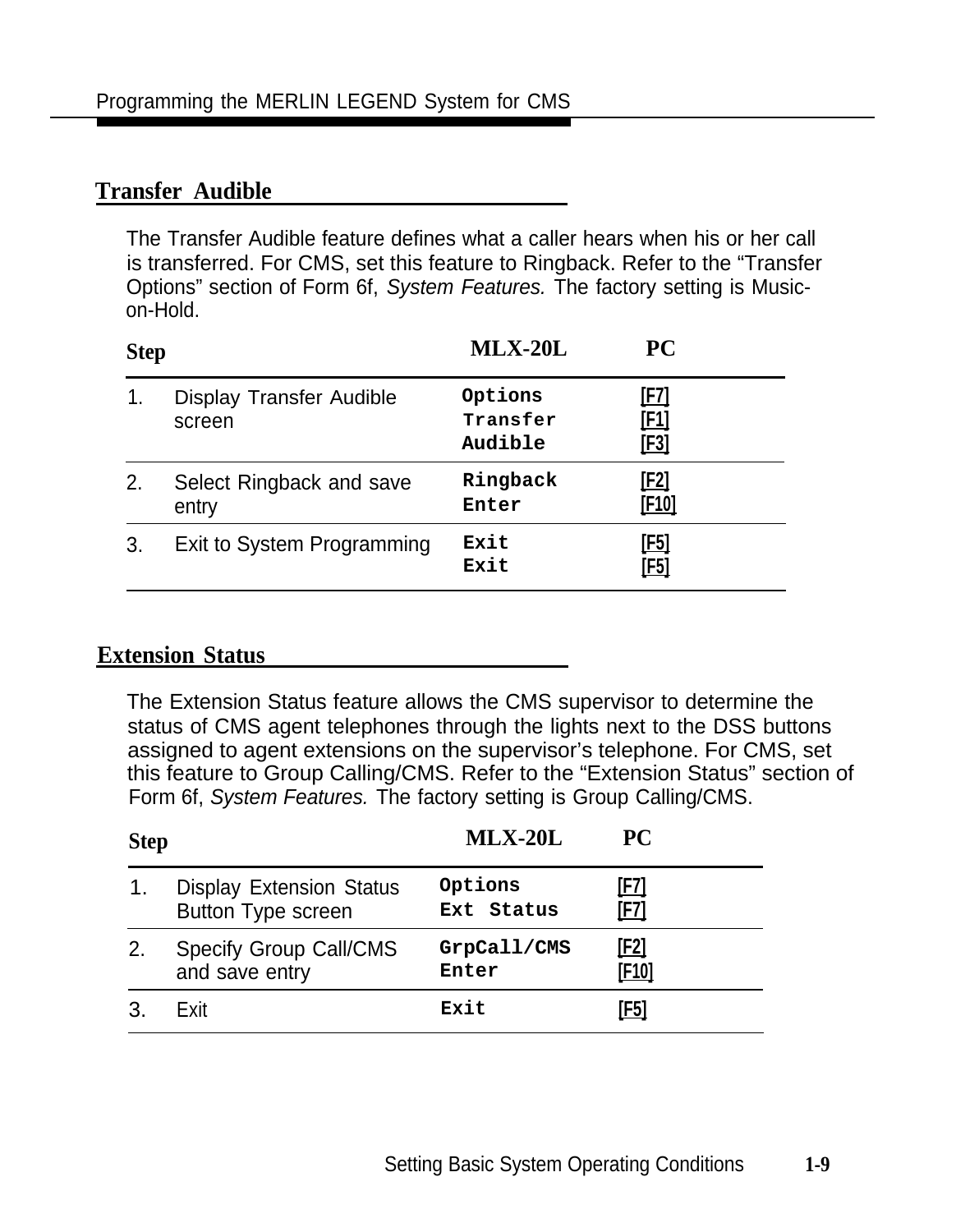### <span id="page-25-0"></span>**Setting Up Lines, Trunks, and Pools for CMS**

For CMS to function properly, all CMS lines or trunks must be assigned only to the CMS PC and the CMS supervisor telephone. In addition, you must program CMS channels in T1 lines for ground-start emulation. ISDN Primary Rate Interface (PRI) lines require no special programming for CMS. The following sections give instructions for completing these tasks.

### **Remove CMS Trunks, External Alerts, and Loop-Backs from Pools (PBX Only)**

For a MERLIN LEGEND system operating in hybrid/PBX mode, make sure that no CMS trunks are in the default pools. When a system is first set up, all loop-start lines default to the Main Pool (extension number 70) while all ground-start lines default to the pool with extension number 890. The following procedure removes all CMS loop-start and ground-start trunks, external alerts, and loop-back trunks that have defaulted to these pools. Refer to the "Trunk Type" column on Form 2c, System Numbering—Trunk Jacks to identify loop-start and ground-start trunks.

| <b>Step</b> |                                     | $MLX-20L$                            | <b>PC</b>                                   |
|-------------|-------------------------------------|--------------------------------------|---------------------------------------------|
| 1.          | Display Pools screen                | LinesTrunks<br>Pools                 | <u>[F4]</u><br><u>[F9]</u>                  |
| 2.          | Identify the pool and<br>save entry | Dial pool dial-<br>out code<br>Enter | Type pool dial-<br>out code<br><u>[F10]</u> |
| 3.          | Select specific CMS<br>trunks       |                                      |                                             |
|             | - For logical IDs 1-20              | Lines $01-20$                        | <u>[F1]</u>                                 |
|             | - For logical IDs 21-40             | Lines $21-40$                        | [F2]                                        |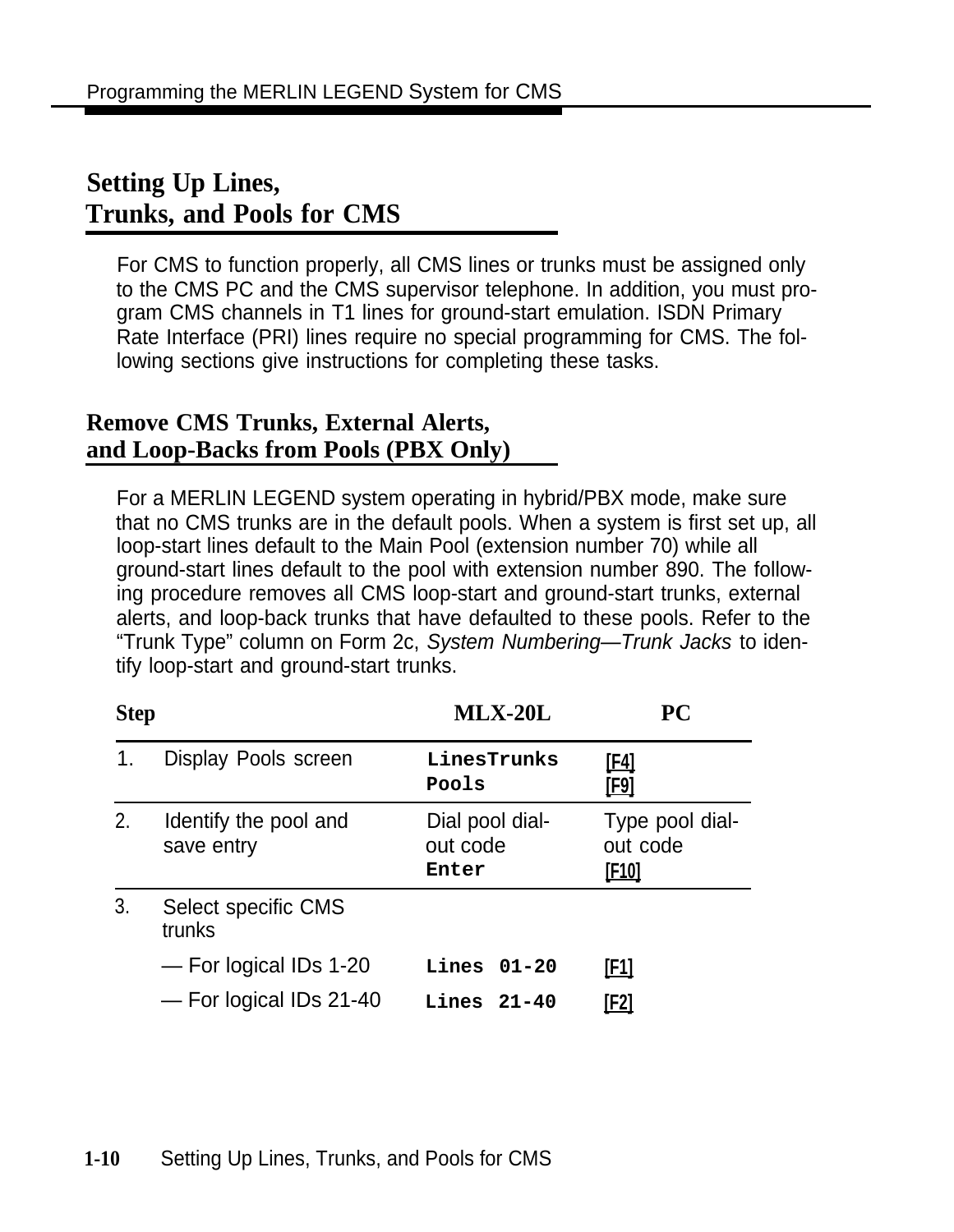<span id="page-26-0"></span>

|    | $-$ For logical IDs 41-60                                                | <b>Lines 41-60</b>                                               | <u>[F3]</u>                                                           |
|----|--------------------------------------------------------------------------|------------------------------------------------------------------|-----------------------------------------------------------------------|
|    | - For logical IDs 61-80                                                  | <b>Lines 61-80</b>                                               | <u>[F4]</u>                                                           |
| 4. | Remove each CMS<br>trunk, external alert, and<br>loop-back from the pool | Press line but-<br>ton for each<br>trunk until red<br>LED is off | Press function<br>key for each<br>trunk until letter<br>"R" is erased |
| 5. | Exit to System Program-<br>ming                                          | Exit<br>Exit                                                     | [F5]<br>[F5]                                                          |

### **Remove CMS Lines, External Alerts, and Loop-Backs from Telephones**

A MERLIN LEGEND system operating in key mode automatically assigns up to 32 lines on telephone line buttons, depending on the type of telephone. In hybrid/PBX mode, the system automatically assigns trunks to operator telephones. If any of these lines or trunks are CMS lines or are used for CMS external alerts or loop-backs, remove them from all telephones in a key system and from all operator telephones in a hybrid/PBX system. (Make sure the CMS lines are first removed from the default pools. See the previous procedure.)

In steps 1-5 below, you first remove CMS lines, external alerts, and loopbacks from one agent phone (in a key system) or from one operator phone (in a hybrid/PBX system). In steps 6-9, you copy the assignments from that phone to other agent or operator phones. You cannot copy line assignments between operator and non-operator phones in a hybrid/PBX system.

To identify CMS lines, external alerts, and loop-backs, refer to Form 2c, System Numbering—Trunk Jacks.

### **NOTE:**

For any CMS lines or trunks connected to MERLIN LEGEND jacks above logical ID 32, you may skip this procedure. No lines or trunks above logical ID 32 default to telephones.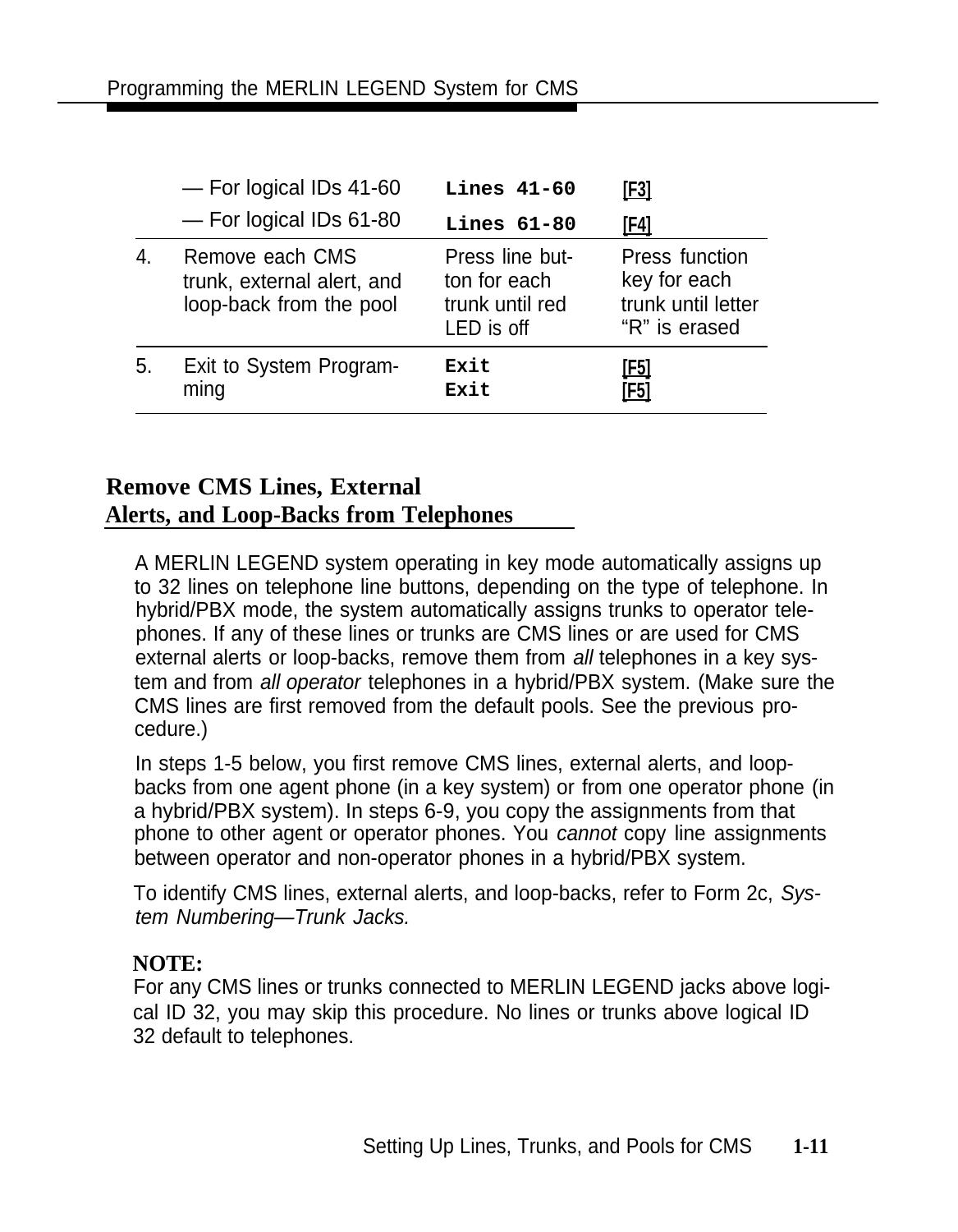| <b>Step</b> |                                                                                              | $MLX-20L$                                                         | PC                                                                   |
|-------------|----------------------------------------------------------------------------------------------|-------------------------------------------------------------------|----------------------------------------------------------------------|
| 1.          | Display Assign<br>Lines/Trunks screen                                                        | Extensions<br>LinesTrunks                                         | <u>[F6]</u><br><u>[F1]</u>                                           |
|             | Identify the first exten-<br>sion number and save<br>entry                                   | Dial number<br>Enter                                              | Type number<br><u>[F10]</u>                                          |
| 3.          | Select CMS lines (1 to<br>32)                                                                |                                                                   |                                                                      |
|             | - For logical IDs 1-20                                                                       | <b>Lines 01-20</b>                                                | <u>[F1]</u>                                                          |
|             | - For logical IDs 21-32                                                                      | <b>Lines 21-40</b>                                                | [E2]                                                                 |
| 4.          | Remove lines from tele-<br>phone                                                             | Press line but-<br>ton for each line<br>until green LED<br>is off | Press function<br>key for each<br>line until letter<br>"G" is erased |
| 5.          | Exit to System Program-<br>ming                                                              | Exit<br>Exit                                                      | <u>[E5]</u><br><u>[F5]</u>                                           |
| 6.          | Display copy from<br>screen                                                                  | Extensions<br>Line Copy<br>Single                                 | <u>[F6]</u><br>[E2]<br><u>[F1]</u>                                   |
| 7.          | Enter same extension as<br>in step 2 and save entry                                          | Dial number<br>Enter                                              | Type number<br><u>[E10]</u>                                          |
| 8.          | Enter the extension<br>number to copy to and<br>save entry<br>Repeat for each exten-<br>sion | Dial number<br>Enter                                              | Type number<br>[F10]                                                 |
| 9.          | Exit to System Program-<br>ming                                                              | Exit<br>Exit<br>Exit                                              | <u>[F5]</u><br><u>[F5]</u><br>[F5]                                   |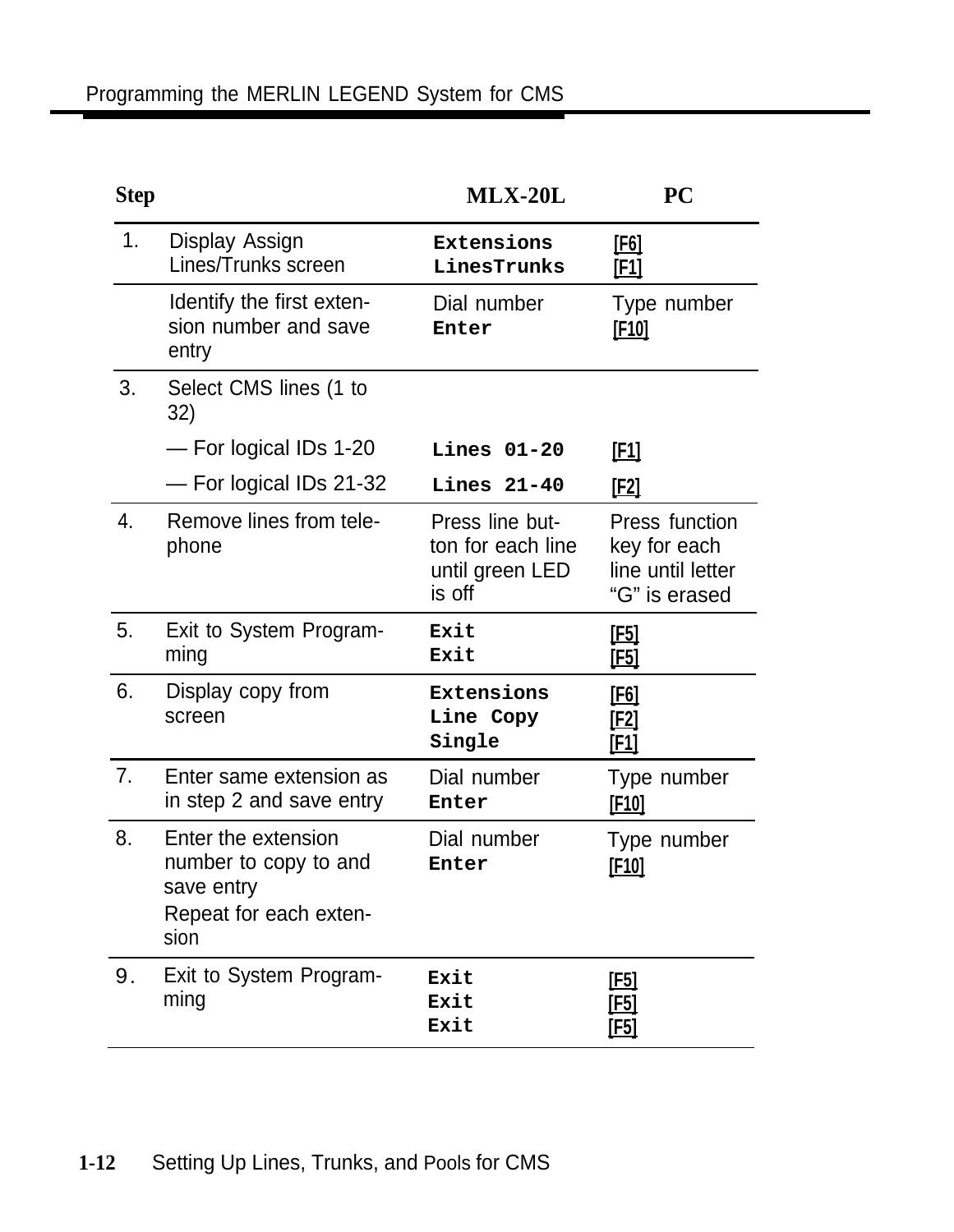### <span id="page-28-0"></span>**Program T1 Lines**

If the MERLIN LEGEND system has 100D (DS1) modules with T1 lines to be used by CMS, you must specify the emulation for each T1 channel. Channels used for CMS must be programmed for ground-start emulation. To identify DS1/T1 lines, refer to the "Jack Type" column on Form 2c, System Numbering—Trunk Jacks.

### **NOTE:**

Other channels in a T1 line not assigned to CMS may have other emulations.

| <b>Step</b> |                                                                    | $MLX-20L$                                             | PC                                                      |
|-------------|--------------------------------------------------------------------|-------------------------------------------------------|---------------------------------------------------------|
| 1.          | Identify the slot number<br>with the 100D module<br>and save entry | LinesTrunks<br>GS/LS/DS1<br>Dial slot number<br>Enter | <u>[F4]</u><br>[F1]<br>Type slot number<br><u>[F10]</u> |
| 2.          | Specify T1 for the line<br>type and save entry                     | Type<br>т1<br>Enter                                   | <u>[F1]</u><br><u>[F1]</u><br>[F <sub>10</sub> ]        |
| 3.          | Specify ground-start<br>emulation                                  |                                                       |                                                         |
|             | - To select all channels                                           | All Ground<br>Enter<br>Go to step 5                   | <u>[F6]</u><br><u>[F10]</u><br>Go to step 5             |
|             | - To select some chan-<br>nels                                     | GroundStart<br>Enter                                  | <u>[F1]</u><br>[F <sub>10</sub> ]                       |
| 4.          | Identify channel(s) and<br>assign type                             | Dial channel<br>number<br>Enter                       | Type channel<br>number<br><u>[F10]</u>                  |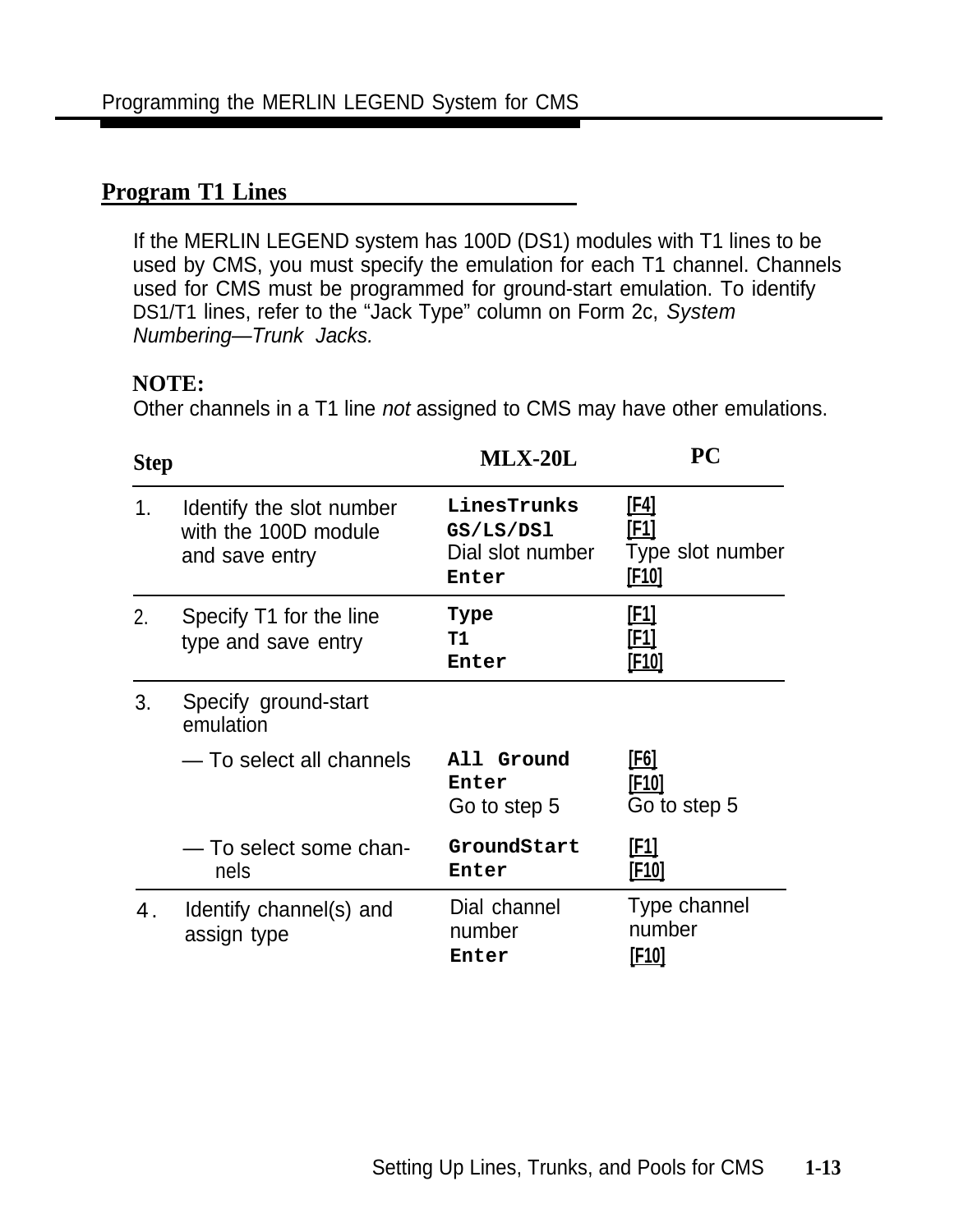#### Repeat for each channel

<span id="page-29-0"></span>

| 5. Exit to System Program- | Exit | [F5]        |
|----------------------------|------|-------------|
| ming                       | Exit | <u>[F5]</u> |

### **Program Loop-Start Lines**

If the Central Office of the local telephone company sends a reliable disconnect signal for loop-start lines, program the system to recognize the signal. Refer to the top of Form 2c, System Numbering—Trunk Jacks.

| <b>Step</b> |                                                              | $MLX-20L$                                   | <b>PC</b>                                 |
|-------------|--------------------------------------------------------------|---------------------------------------------|-------------------------------------------|
| 1.          | Display Loop Start<br>Disconnect screen                      | Lines Trunks<br>TT/LS Disc<br>LS Disconnect | <u>[F4]</u><br><u>[E3]</u><br><u>[F2]</u> |
| 2.          | Specify the LS Discon-<br>nect as reliable and save<br>entry | Yes<br>Enter                                | [F1]<br>[F <sub>10</sub> ]                |
| 3.          | Exit to System Program-<br>ming                              | Exit<br>Exit                                | <u>[F5]</u><br>[F5]                       |

### **Program Ground-Start and ISDN PRI Lines**

CMS requires no special MERLIN LEGEND programming for using these types of lines.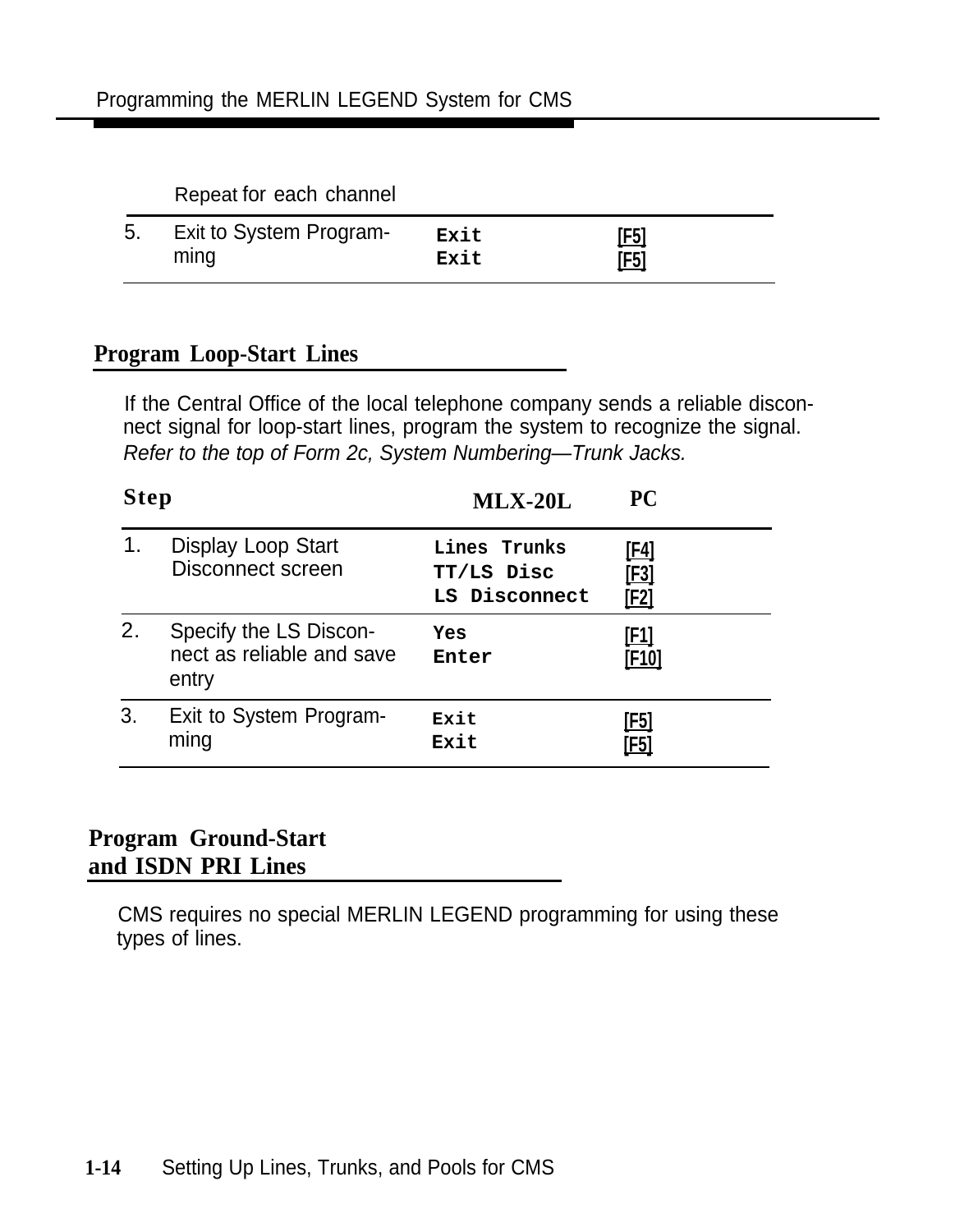### <span id="page-30-0"></span>**Setting Up the Operator Positions**

CMS requires three operator positions—two for the CMS PC (ports CU1 and CU2) and one for the CMS supervisor. All CMS lines or trunks, external alerts, and loop-backs are assigned to these positions. The following sections give instructions for setting up these three positions.

### **Identify CMS Operator Positions**

Identify three analog DLC operator positions. The two CMS PC positions (CU1 and CU2) must be on the same analog module. Note that, none of these positions should be extension 10, the MERLIN LEGEND primary operator position. To locate the operator positions, refer to Form 5a, Direct Line Console (DLC)—Analog.

| <b>Step</b>    |                                               | $MLX-20L$                                                   | <b>PC</b>                                                          |
|----------------|-----------------------------------------------|-------------------------------------------------------------|--------------------------------------------------------------------|
| $\mathbf{1}$ . | Display Direct Line<br>Operators entry screen | Operator<br>Positions<br>Direct Line                        | <u>[E3]</u><br><u>[F1]</u><br><u>[F1]</u>                          |
| 2.             | Identify and assign DLC<br>operator positions | Dial extension,<br>slot and port, or<br>logical ID<br>Enter | Type extension,<br>slot and port, or<br>logical ID<br><u>[F10]</u> |
|                | Repeat for each position                      |                                                             |                                                                    |
| 3.             | Save all entries<br>The system will restart   | StoreAll                                                    | [F3]                                                               |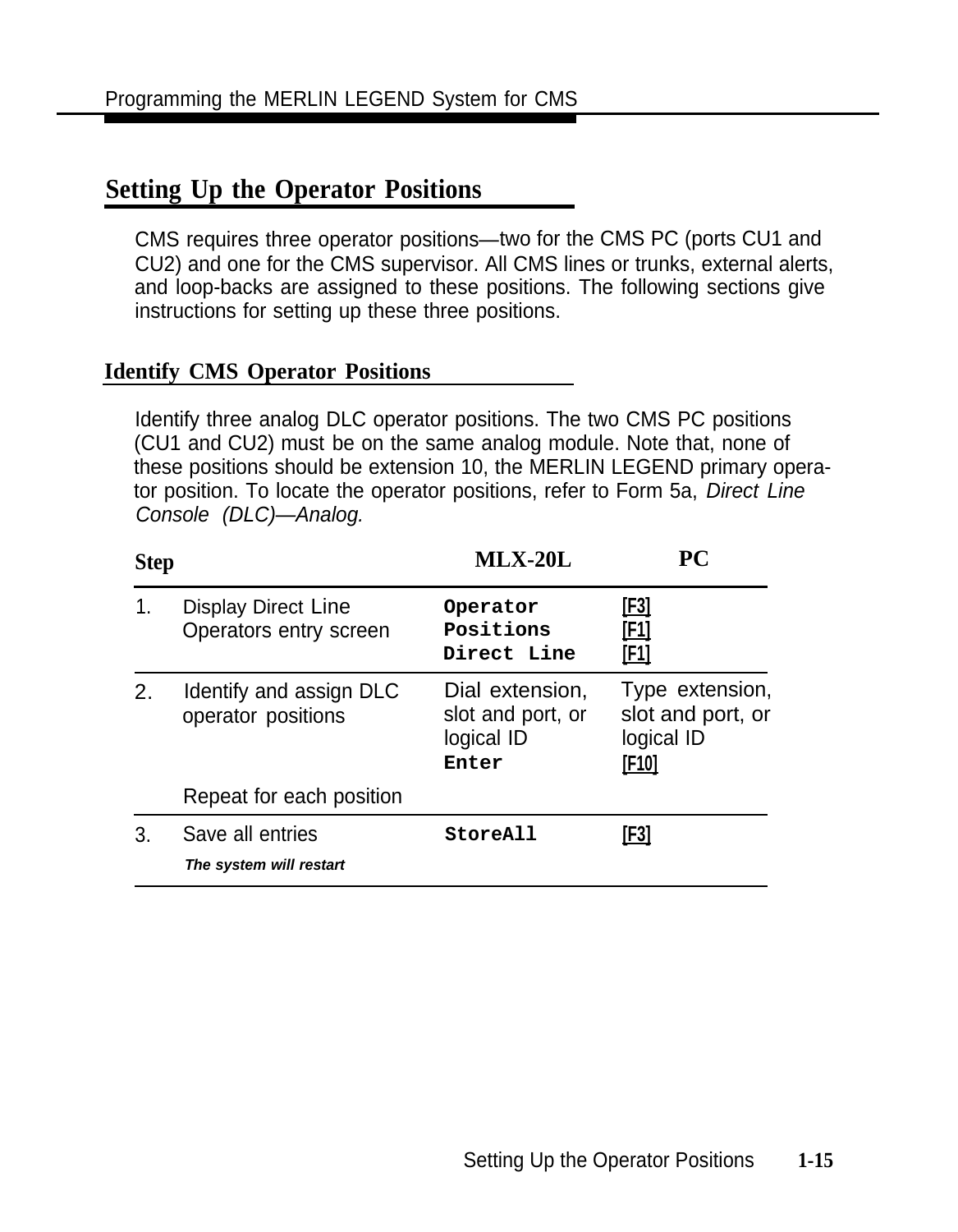### <span id="page-31-0"></span>**Assign CMS Lines, External Alerts, and Loop-Backs to CMS Supervisor**

Before assigning all CMS outside lines or trunks—including those used for CMS external alerts and loop-backs—to line buttons on the CMS supervisor's telephone, remove any non-CMS lines or trunks that have defaulted to the extension. The following procedure gives instructions for completing these two tasks. To identify CMS lines or trunks, refer to Form 2c, System Numbering—Trunk Jacks. To identify CMS line buttons, refer to Form 5a, Direct Line Console (DLC)—Analog.

### **IMPORTANT**

The order in which you add lines to the telephone determines the line button assignments on the phone. For example, the first line you add is assigned to line button 3, the second line is assigned to line button 4, and so on. For this ordering to work, you must first remove all lines from the phone (step 4).

| <b>Step</b> |                                                              | $MLX-20L$                 | PC                          |
|-------------|--------------------------------------------------------------|---------------------------|-----------------------------|
| 1.          | Display Assign<br>Lines/Trunks screen                        | Extensions<br>LinesTrunks | <u>[F6]</u><br><u>[F1]</u>  |
| 2.          | Identify the CMS<br>supervisor's extension<br>and save entry | Dial number<br>Enter      | Type number<br><u>[F10]</u> |
| 3.          | Select lines or trunks                                       |                           |                             |
|             | - For logical IDs 1-20                                       | $Lines$ $01-20$           | <u>[E1]</u>                 |
|             | - For logical IDs 21-40                                      | <b>Lines</b> 21-40        | <u>[E2]</u>                 |
|             | - For logical IDs 41-60                                      | Lines 41-60               | <u>[F3]</u>                 |
|             | - For logical IDs 61-80                                      | <b>Lines</b> $61-80$      | [F4]                        |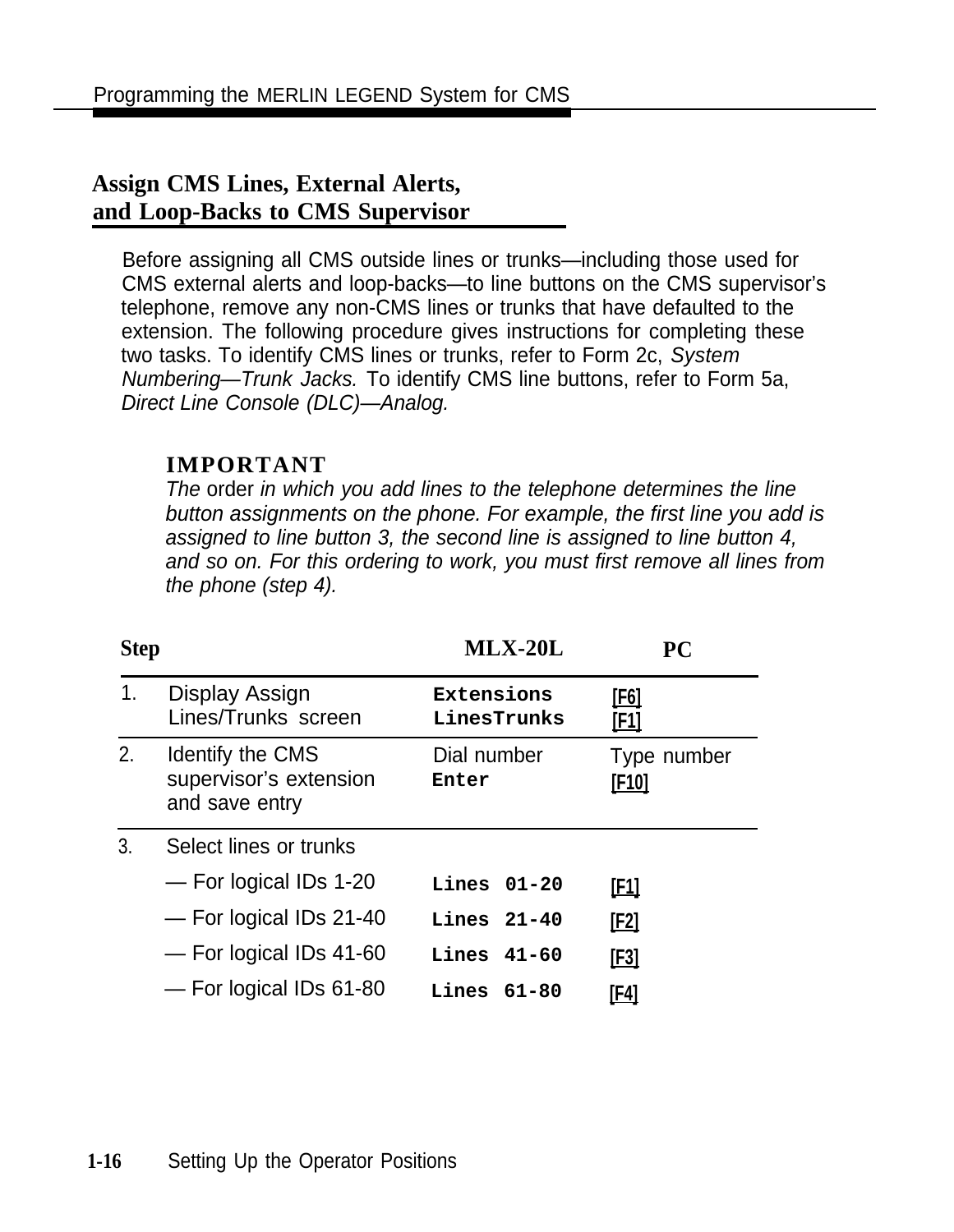<span id="page-32-0"></span>

| 4. | Remove non-CMS<br>lines/trunks from line but-<br>tons                                | Press line but-<br>ton for each<br>line/trunk until<br>green LED is off | <b>Press function</b><br>key for each<br>line/trunk until<br>letter "G" is<br>erased |
|----|--------------------------------------------------------------------------------------|-------------------------------------------------------------------------|--------------------------------------------------------------------------------------|
| 5. | Assign CMS lines/trunks<br>to line buttons in the<br>order they appear on<br>Form 5a | Press line but-<br>ton for each<br>line/trunk until<br>green LED is on  | Press function<br>key for each<br>line/trunk until<br>letter "G"<br>appears          |
| 6. | Exit to System Program-<br>ming                                                      | Exit<br>Exit                                                            | [F5]<br>[F5]                                                                         |

### **Copy Line Assignments to CMS PC Ports**

The two CMS PC ports (CU1 and CU2) must have the same line assignments as the CMS supervisor's telephone, including the CMS external alert lines and loop-backs. To save time and ensure that the line assignments are identical, copy the CMS supervisor assignments to the extensions for CU1 and CU2. For those extension numbers, refer to Form 5a, Direct Line Console (DLC)— Analog.

| <b>Step</b> |                                                      | $MLX-20L$                         | <b>PC</b>            |  |
|-------------|------------------------------------------------------|-----------------------------------|----------------------|--|
|             | Display copy from<br>screen                          | Extensions<br>Line Copy<br>Single | [F6]<br>[F2]<br>[F1] |  |
| 2.          | Enter the CMS supervisor<br>extension and save entry | Dial number<br>Enter              | Type number<br>[F10] |  |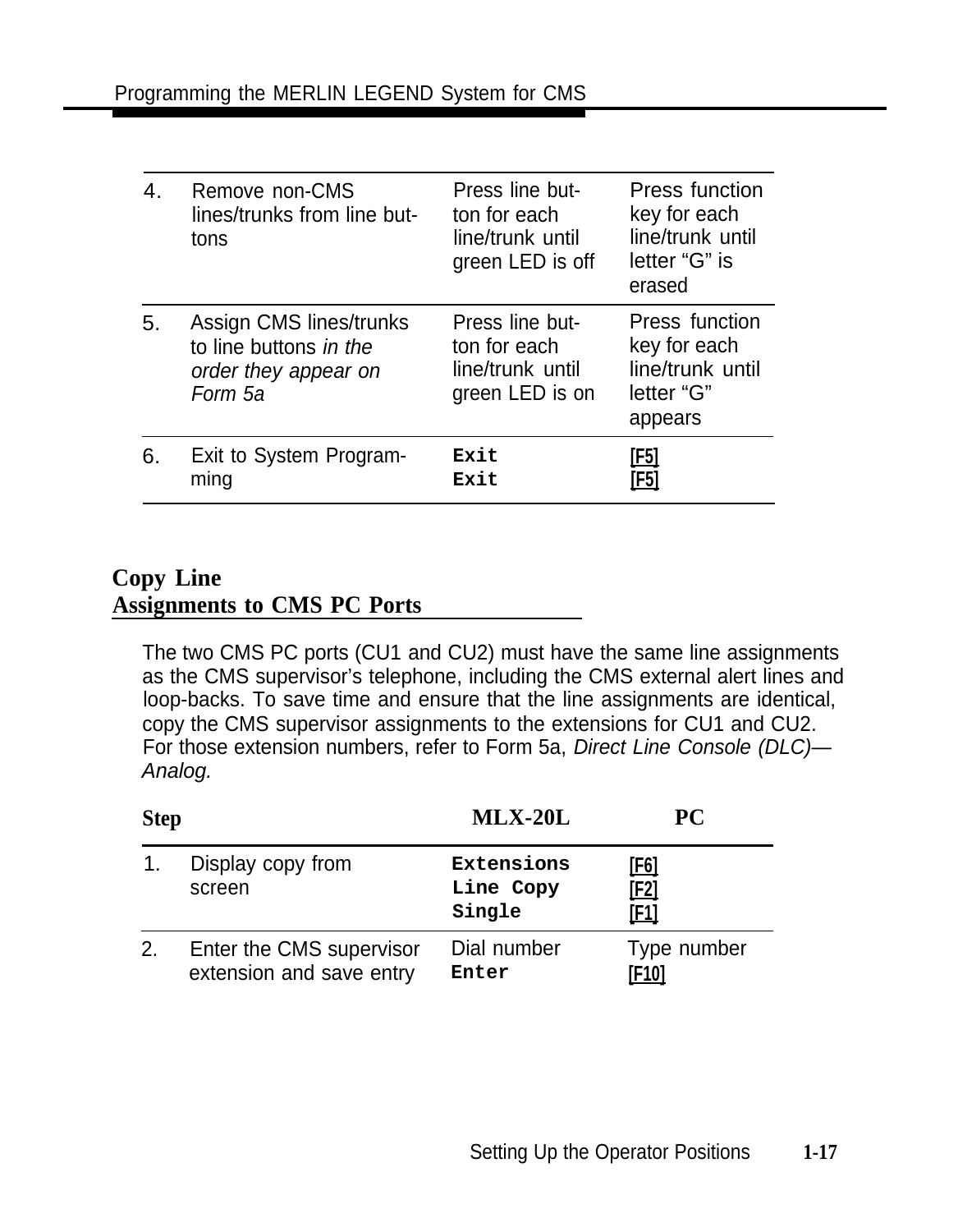<span id="page-33-0"></span>

| 3. | Enter the CU1 extension         | Dial number          | Type number                        |
|----|---------------------------------|----------------------|------------------------------------|
|    | and save entry                  | Enter                | [F <sub>10]</sub>                  |
| 4. | Enter the CU2 extension         | Dial number          | Type number                        |
|    | and save entry                  | Enter                | [F10]                              |
| 5. | Exit to System Program-<br>ming | Exit<br>Exit<br>Exit | <u>[F5]</u><br><u>[F5]</u><br>[F5] |

### **Set CMS Supervisor to No Ring**

Although the CMS supervisor should have access to all CMS lines or trunks, they should not ring at the telephone. To prevent the lines from ringing, set the supervisor's console to No Ring. This programming affects all lines/ trunks—even non-CMS lines—assigned to line buttons on the telephone.

| <b>Step</b>   |                                                               | $MLX-20L$                                                              | <b>PC</b>                                                    |
|---------------|---------------------------------------------------------------|------------------------------------------------------------------------|--------------------------------------------------------------|
| $\mathbf 1$ . | Display Station Program-<br>ming screen                       | More<br>Cntrl<br>Prog                                                  | [PgUp]<br><u>[F4]</u>                                        |
| 2.            | <b>Enter CMS supervisor</b><br>extension number               | Dial number<br>Enter<br>Start                                          | Type number<br>[F <sub>10</sub> ]<br><u>[F10]</u>            |
| 3.            | Select a CMS line button<br>and enter No Ring<br>feature code | Press line but-<br>ton<br> 5 <br><b>3</b><br>$\star$<br>4 <sup>1</sup> | Press a line<br>button<br>$\sqrt{5}$<br><b>3</b><br>∣∗∣<br>4 |
|               | Fxit                                                          | Top Sys Prog 1                                                         | + CI<br>[Alt]                                                |

### **NOTE:**

When the fallback plan is started, the lines on the CMS supervisor telephone must be set to Immediate Ring. The fallback plan will not work if the lines are set to No Ring. The code for Immediate Ring is ❑ ❑ ❑ ❑ **\* 3 4 7** .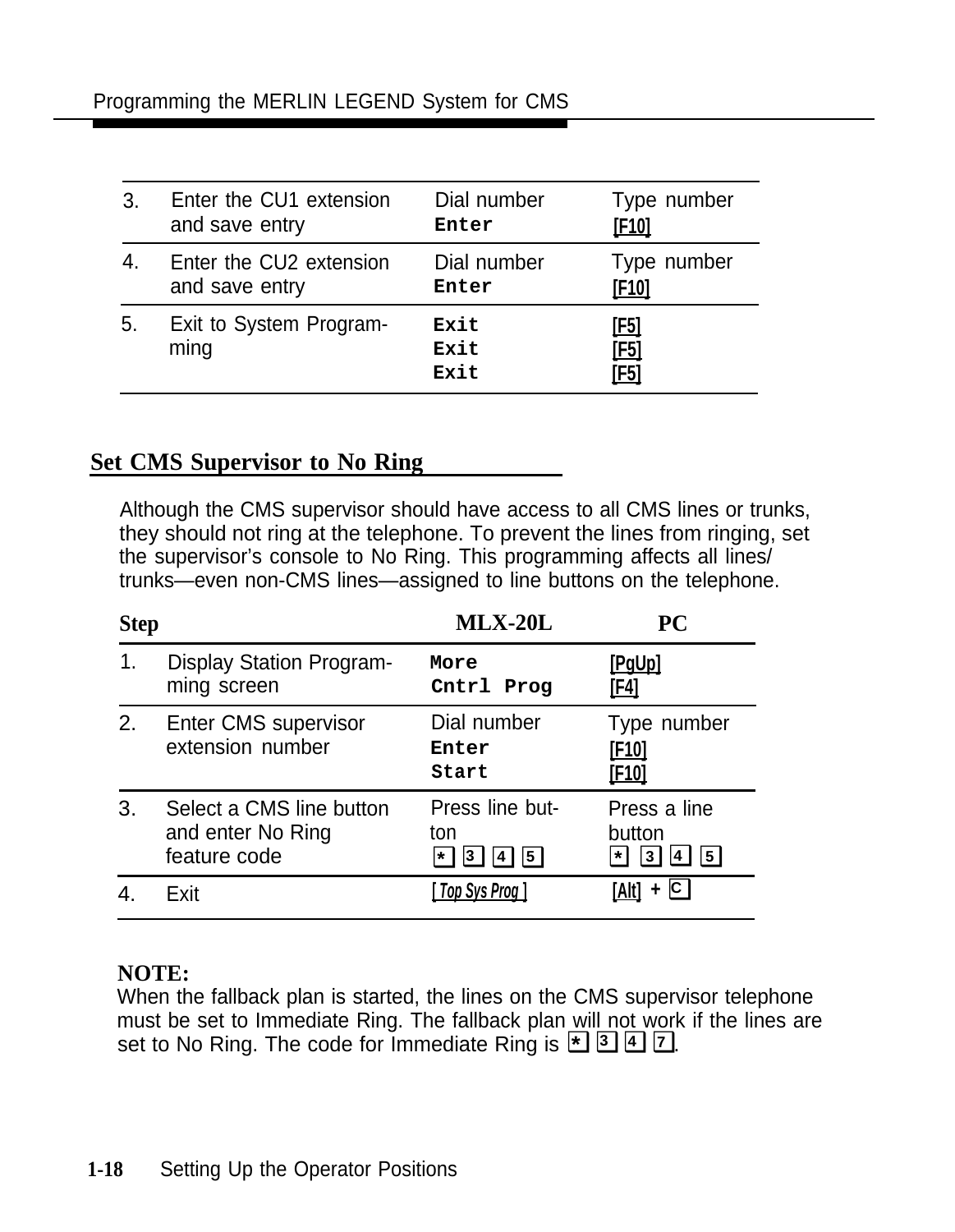### <span id="page-34-0"></span>**Assign Feature Button**

The *Feature* button lets the CMS supervisor use MERLIN LEGEND features by pressing *Feature* and dialing a code. To program a *Feature* button, complete the following steps through centralized telephone programming. (If desired, you can program this button directly at the phone.) Note that the **Feature** button must be assigned to button 34.

| <b>Step</b> |                                                    | $MLX-20L$                                                                        | PС                                                                                          |
|-------------|----------------------------------------------------|----------------------------------------------------------------------------------|---------------------------------------------------------------------------------------------|
| 1.          | <b>Display Centralized Pro-</b><br>gramming screen | More<br>Cntr-Prg                                                                 | [PgUp]<br><u>[F4]</u>                                                                       |
| 2.          | Select the CMS<br>supervisor's extension           | Dial extension<br>number<br>Enter<br>Start                                       | Type extension<br>number<br>[F10]<br>[ <u>F10]</u>                                          |
| 3.          | Select the line button<br>range for button 34      | Page 2                                                                           | [F7]                                                                                        |
| 4.          | Select and assign button<br>34                     | Press button 34<br>Enter<br>$\overline{2}$<br>$\overline{\mathbf{0}}$<br>$\star$ | Press [Shift] +<br>the function key<br>for button 34<br>[F10]<br>$\Omega$<br> 2 <br>$\star$ |
| 6.          | Exit to System Program-<br>ming                    | [ Top Sys Prog ]                                                                 | + Q<br><u>[Alt]</u>                                                                         |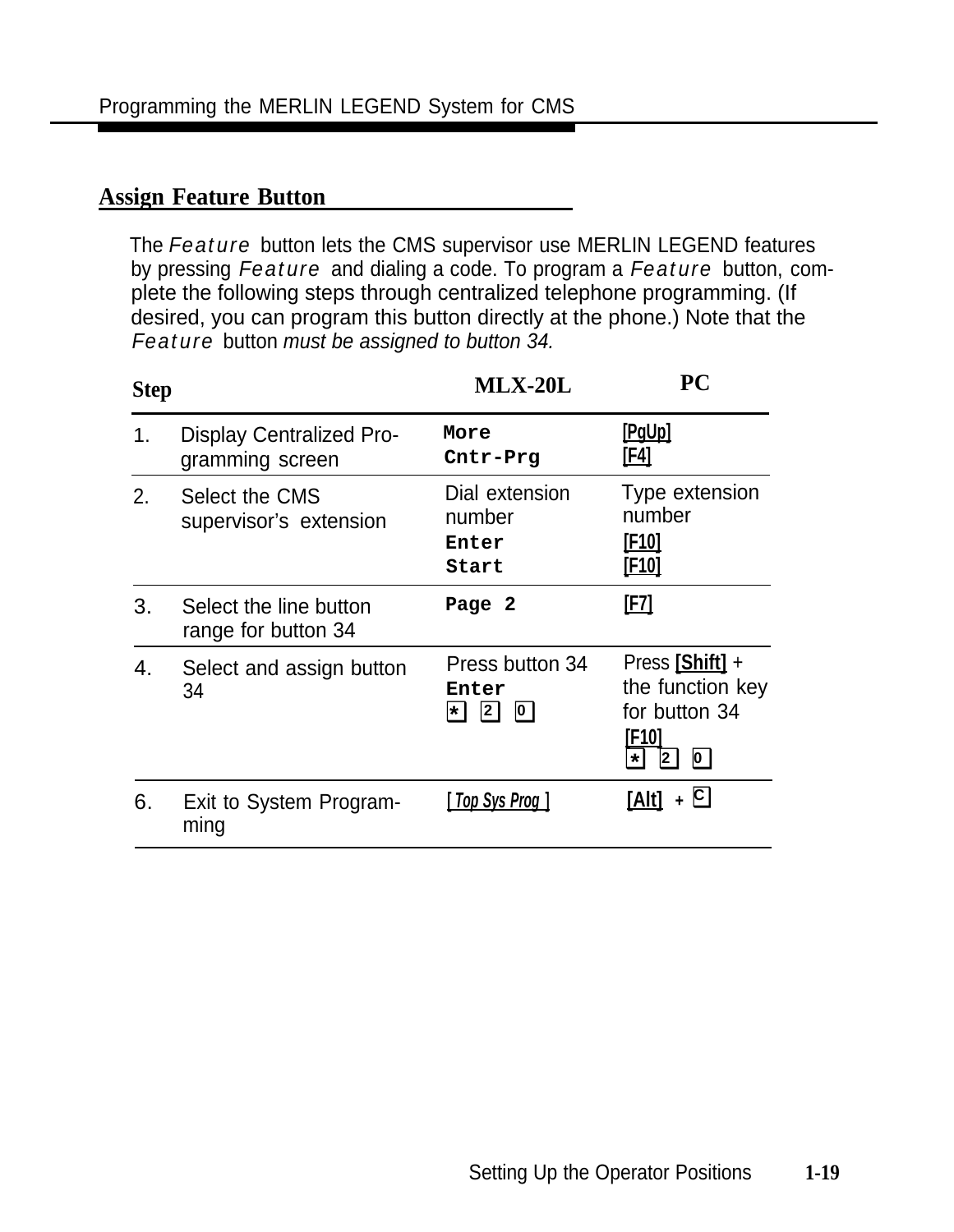### <span id="page-35-0"></span>**Setting Up Agent Telephones**

The next step in programming the MERLIN LEGEND system for CMS is to prepare each CMS agent's telephone. CMS requires certain operating conditions and button assignments on agent telephones, as described in this section. To program additional telephone features not required by CMS, see MERLIN LEGEND Communications System Programming.

### **NOTE:**

Unless otherwise stated, the instructions for programming buttons and features on agent telephones are given for programming the telephone directly, not centrally.

### **Remove Non-CMS Lines from Agent Telephones (Key Only—Optional)**

A MERLIN LEGEND system operating in key mode automatically assigns up to 32 lines onto telephone line buttons, depending on the number of line buttons on the telephone. You already removed CMS lines from all phones in the system. You must now remove any non-CMS lines that remain on CMS agent telephones. If there are no non-CMS lines in the system, skip this section.

### **NOTE:**

If lines are to remain on a telephone as personal lines, set them to No Ring, as described in the next section.

The following procedure uses system programming to remove lines from one phone first and then to copy the assignments on that phone to all other agent phones. To identify non-CMS lines, refer to MERLIN LEGEND Form 2c, System Numbering—Trunk Jacks. For personal line assignments, refer to Form 4a, Analog Multiline Telephone and Form 4b, Digital/ISDN (MLX) Telephone.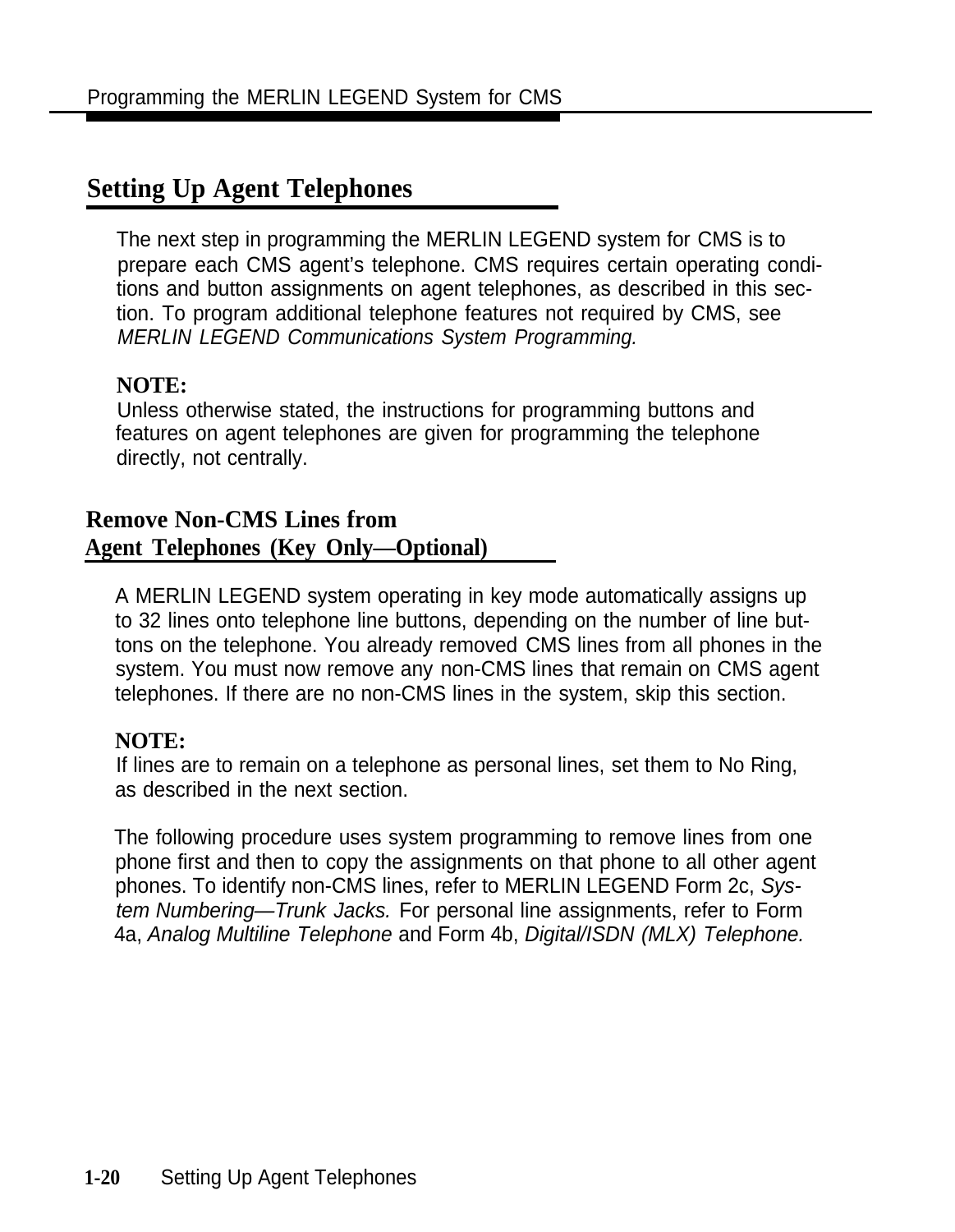#### **IMPORTANT**

You cannot copy line assignments between operator and non-operator phones. (See step 6.)

| <b>Step</b>    |                                                                  | <b>MLX-20L</b>                                                    | PC                                                                   |
|----------------|------------------------------------------------------------------|-------------------------------------------------------------------|----------------------------------------------------------------------|
| 1 <sub>1</sub> | Display Assign<br>Lines/Trunks screen                            | Extensions<br>LinesTrunks                                         | <u>[F6]</u><br><u>[E1]</u>                                           |
| 2.             | Identify the first agent's<br>extension number and<br>save entry | Dial number<br>Enter                                              | Type number<br><u>[F10]</u>                                          |
| 3.             | Select lines                                                     |                                                                   |                                                                      |
|                | - For logical IDs 1-20                                           | Lines<br>$01 - 20$                                                | <u>[E1]</u>                                                          |
|                | - For logical IDs 21-40                                          | $21 - 40$<br>Lines                                                | [E2]                                                                 |
|                | - For logical IDs 41-60                                          | Lines<br>$41 - 60$                                                | <u>[F3]</u>                                                          |
|                | - For logical IDs 61-80                                          | Lines<br>$61 - 80$                                                | [ <b>F4</b> ]                                                        |
| $\mathbf{4}$ . | Remove lines from tele-<br>phone                                 | Press line but-<br>ton for each line<br>until green LED<br>is off | Press function<br>key for each<br>line until letter<br>"G" is erased |
| 5.             | Exit to System Program-<br>ming                                  | Exit<br>Exit                                                      | <u>[F5]</u><br><u>[F5]</u>                                           |
| 6.             | Display copy from screen                                         | Extensions<br>Line Copy<br>Single                                 | <u>[E6]</u><br><u>[F2]</u><br><u>[F1]</u>                            |
| 7 <sub>1</sub> | Enter same extension as<br>in step 2 and save entry              | Dial number<br>Enter                                              | Type number<br><u>[F10]</u>                                          |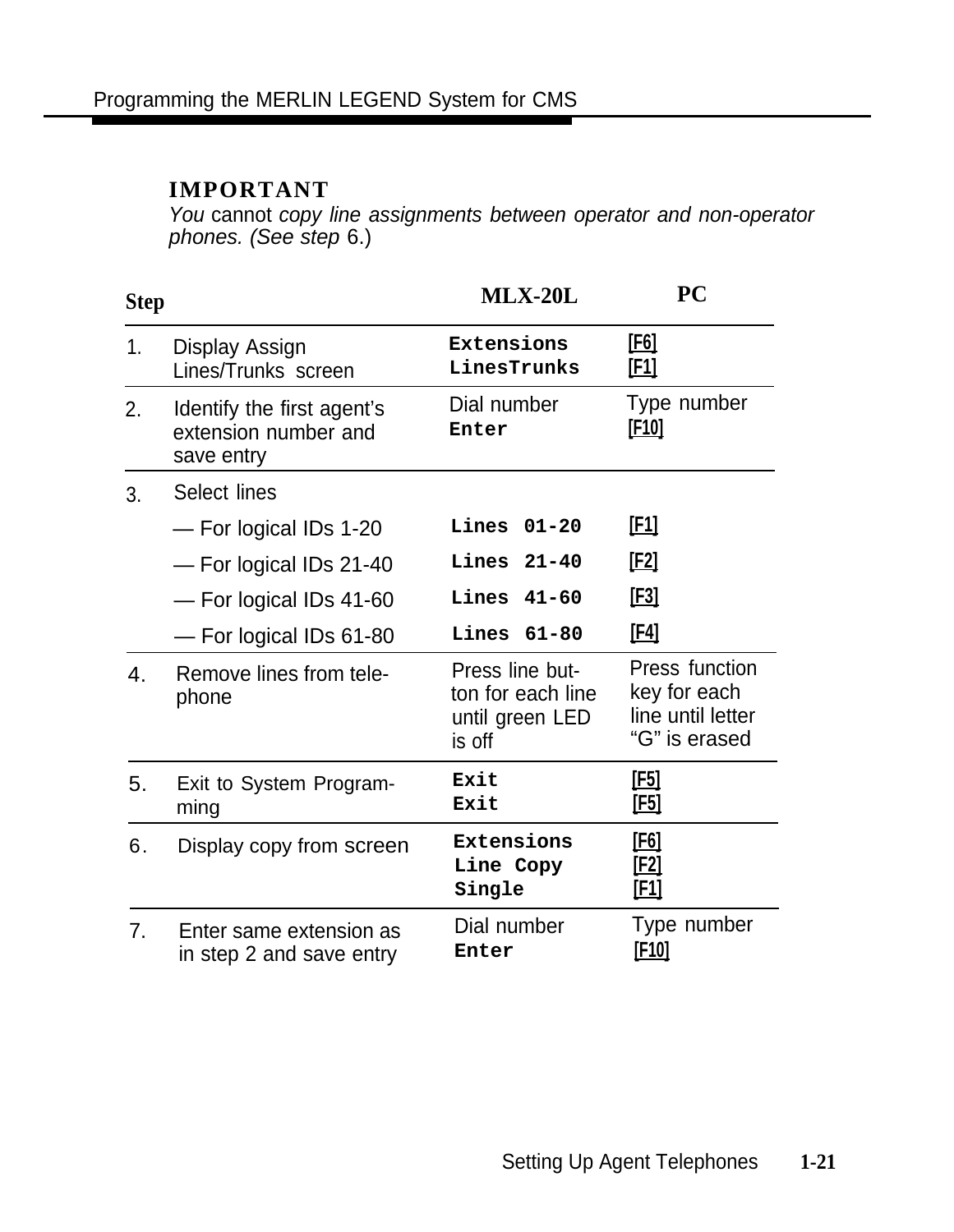| 8. | Enter the next agent<br>extension number and<br>save entry | Dial number<br>Enter | Type number<br>[F <sub>10]</sub> |
|----|------------------------------------------------------------|----------------------|----------------------------------|
|    | Repeat for each extension                                  |                      |                                  |
| 9. | Exit to System Program-<br>ming                            | Exit<br>Exit<br>Exit | [F5]<br>[F5]<br>[F5]             |

### **Set Line Ringing Options**

All CMS calls come to agents over the extension/system access (SA) button. To ensure that these calls ring immediately, set the extension button (for key mode) or system access button (for hybrid/PBX mode) on each agent phone to Immediate Ring. Also, if a CMS agent's telephone has personal line or pool buttons, set them to No Ring to prevent calls on those lines from disturbing the agent while on CMS calls.

The following instructions are for programming the telephone directly. Note that the steps differ for analog and MLX (digital) telephones. For line assignments, refer to Form 4a, Analog Multiline Telephone and Form 4b, Digital/lSDN (MLX) Telephone.

| <b>Step</b> |                                                                                      | Analog                                                      | <b>MLX</b>                                 |  |
|-------------|--------------------------------------------------------------------------------------|-------------------------------------------------------------|--------------------------------------------|--|
|             | Enter programming<br>mode                                                            | Slide the T/P<br>switch to the P<br>(program) posi-<br>tion | <u>[Feature]</u> <u>[</u> ] [1]            |  |
| 2.          | Select extension/system<br>access button and enter<br>Immediate Ring feature<br>code | <b>Press</b><br>extension/SA<br>button<br>$\star$           | Press<br>extension/SA<br>button<br>$\star$ |  |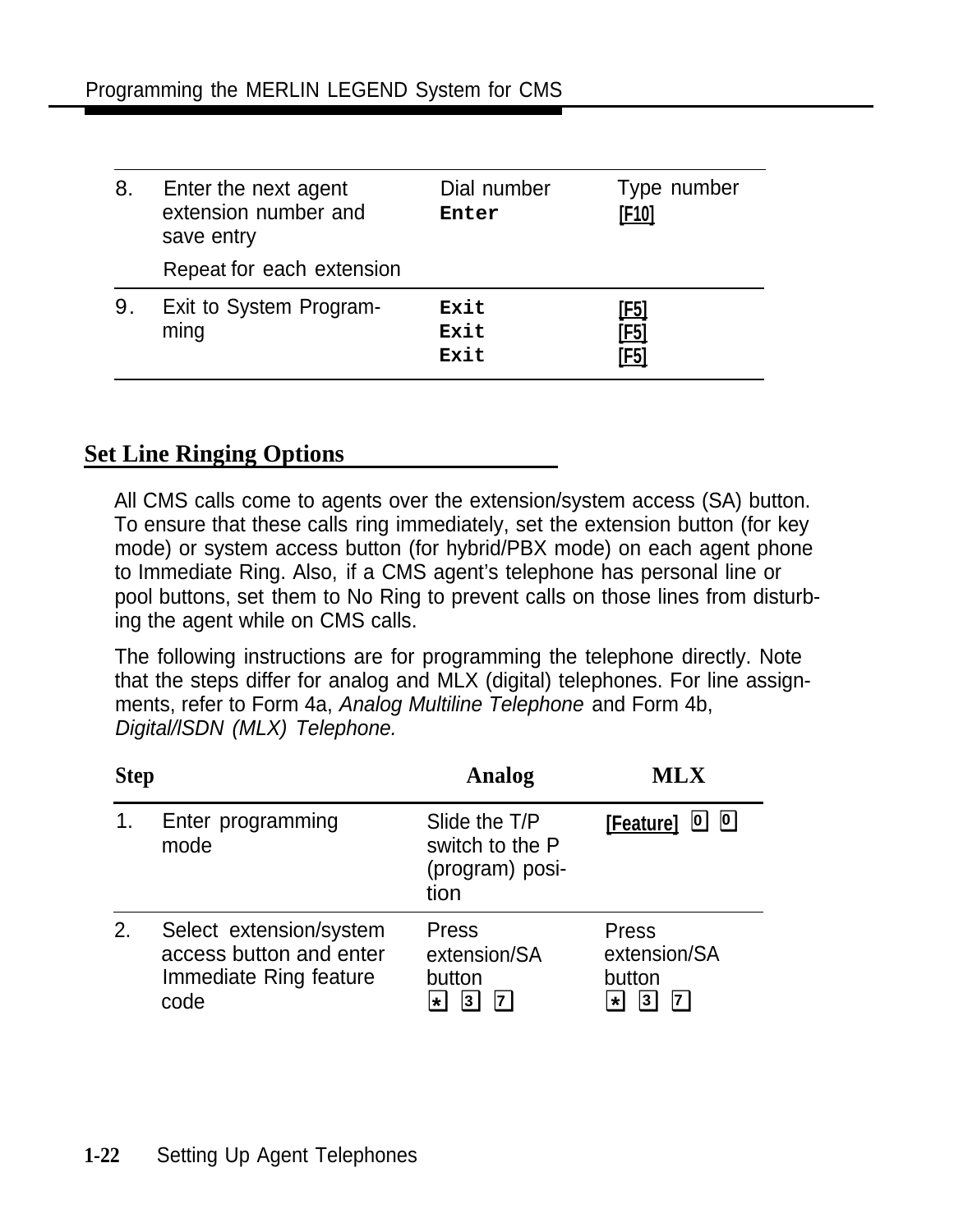| 3. | If applicable, select a<br>personal line/pool button<br>and enter No Ring<br>feature code | Press line/pool<br>button<br>$\overline{3}$<br>$\overline{5}$<br>*l | Press line/pool<br>button<br>$ \mathbf{3} $<br>$\vert 5 \vert$<br>∗I |
|----|-------------------------------------------------------------------------------------------|---------------------------------------------------------------------|----------------------------------------------------------------------|
| 4. | Exit                                                                                      | Slide T/P switch<br>to center posi-<br>tion                         | 0 <br>$\star$<br>[Feature]<br>$\overline{\mathfrak{d}}$              |

## **Assign Available and ACW Buttons**

Assign each agent's telephone an *Available* and an *ACW* button to report the agent's status to the system. For the button assignments, refer to Form 4a, Analog Multiline Telephone and Form 4b, Digital/ISDN (MLX) Telephone.

| <b>Step</b> |                                                  | Analog                                                        | ML X                                                                        |
|-------------|--------------------------------------------------|---------------------------------------------------------------|-----------------------------------------------------------------------------|
| 1.          | Enter programming<br>mode                        | Slide the T/P<br>switch to the P<br>(program) posi-<br>tion   | $\boxed{0}$<br>−<br>[Feature]                                               |
| 2.          | Select and assign the<br><b>Available</b> button | Press <b>Available</b><br>button<br> 4 <br>$\vert$<br>$\star$ | Press <b>Available</b><br>button<br> 4 <br>$\vert 4 \vert$<br>$\star$       |
| 3.          | Select and assign ACW<br>button                  | Press <b>ACW</b> but-<br>ton<br>51<br>*l<br> 4                | Press <b>ACW</b> but-<br>ton<br>$\overline{5}$<br>$\star$<br>$\overline{4}$ |
| 4.          | Exit                                             | Slide T/P switch<br>to center posi-<br>tion                   | [Feature]<br> 0<br>$\ast$<br><u>0</u>                                       |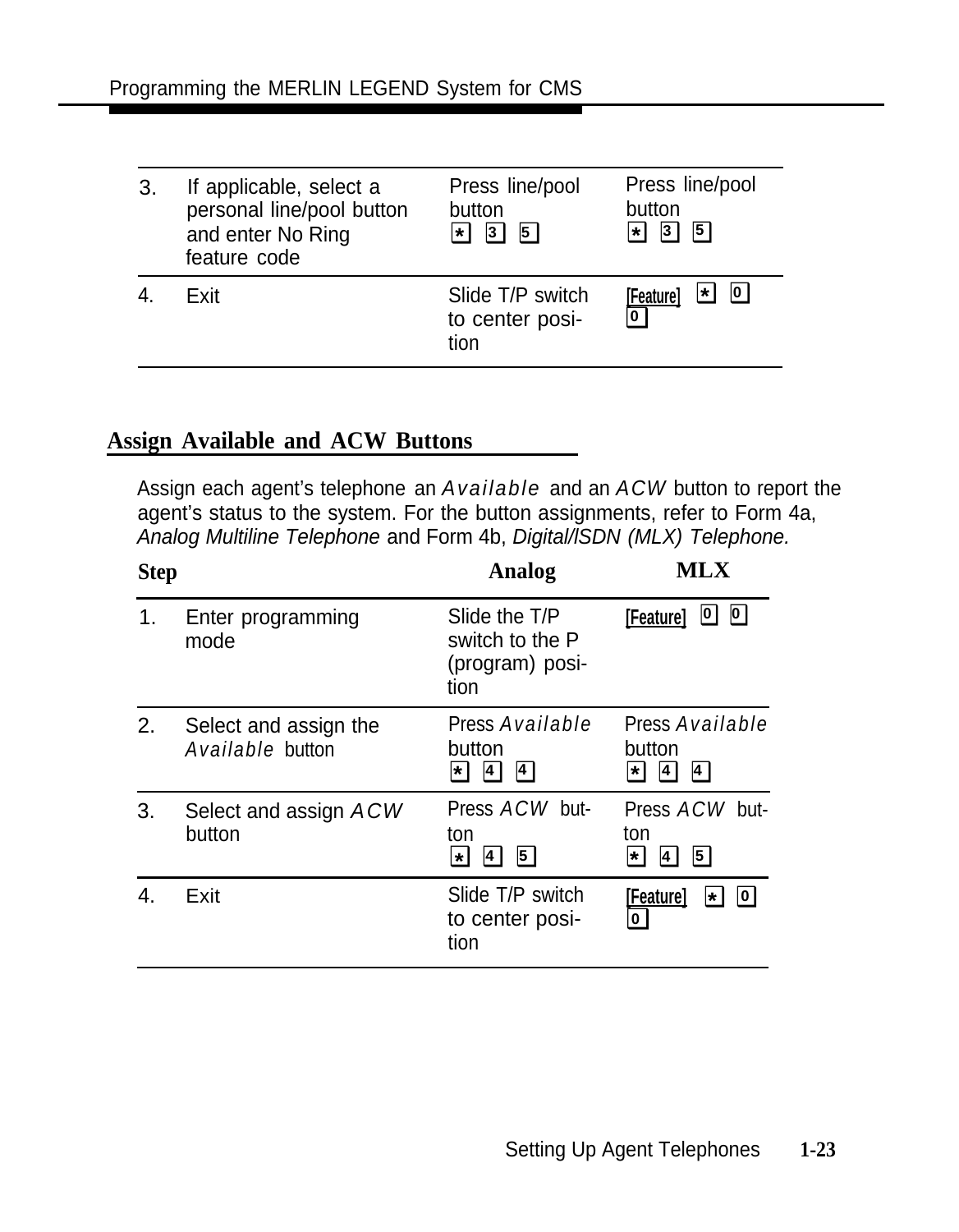# **Setting Up the Fallback Plan**

#### **IMPORTANT**

The fallback plan supports up to 20 agents at a time. If more than 20 agents must be included in fallback operation at one time, there must be a second CMS supervisor to act as the Group Call Coverage sender. Setting up the fallback plan for two supervisors requires additional planning. Contact the AT&T Account Manager or AT&T Authorized Dealer if necessary.

During normal operation, the CMS PC distributes all CMS calls to CMS agents. However, if the CMS PC malfunctions, the CMS fallback plan provides the capability to distribute these calls correctly but not to maintain historical records or reports.

The fallback plan uses the MERLIN LEGEND Group Call Coverage and Group Calling features. The CMS supervisor telephone acts as a sender for all CMS calls, directing them to CMS agent phones. CMS agents continue to work as normal, answering calls that ring at their phones and using their agent status buttons.

You activate the fallback pIan by a *Coverage Off* button programmed on the CMS supervisor phone. During normal CMS operation, *Coverage Off* is on, disabling the distribution of calls by the MERLIN LEGEND system and allowing the CMS PC to distribute calls. However, when the CMS PC is not working, turning *Coverage Off* off enables the system to distribute calls through the CMS supervisor's console. To ensure that both the CMS PC and MERLIN LEGEND system are not distributing calls, *Coverage Off* requires a button with lights to show its status (green light for on; no light for off).

#### **NOTE:**

When the fallback plan is active, CMS lines on the CMS supervisor's phone must be set to Immediate Ring. However, this setting is not required until fallback starts. Instructions for programming Immediate Ring are included in [Chapter 9,](#page-126-0) "Troubleshooting."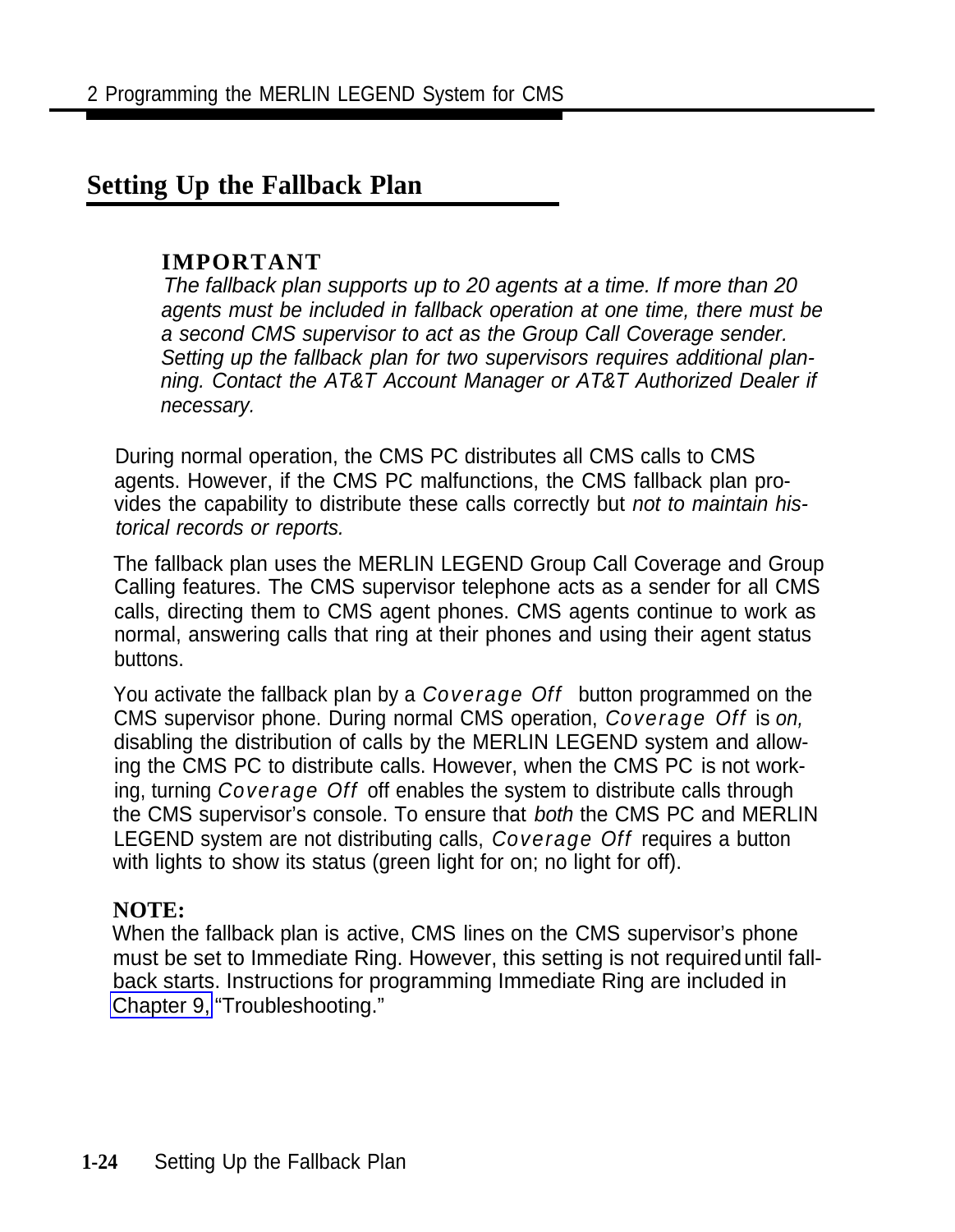This section gives instructions for setting up the fallback plan. Have available MERLIN LEGEND Form 6d, Group Coverage, Form 6e: Group Calling, and Form 5a, Direct Line Console (DLC)—Analog.

### **Assign the Group Coverage Sender**

Program the CMS supervisor telephone to be a Group Coverage sender. The receiver, or target, for this sender is the calling group made up of CMS agent telephones. Refer to Form 6d, Group Coverage for the group number.

| <b>Step</b> |                                                                              | $MLX-20L$                                    | <b>PC</b>                                                  |
|-------------|------------------------------------------------------------------------------|----------------------------------------------|------------------------------------------------------------|
| 1.          | <b>Display Group Cover</b><br>screen                                         | Extensions<br>More<br>Group Cover            | [F6]<br>[PgUp]<br><u>[E3]</u>                              |
| 2.          | Identify the call coverage<br>group and save entry                           | Dial group<br>number<br>Enter                | Type group<br>number<br>[F <sub>10</sub> ]                 |
| 3.          | Assign the CMS supervi-<br>sor as the sender for this<br>call coverage group | Dial CMS<br>supervisor<br>extension<br>Enter | <b>Type CMS</b><br>supervisor<br>extension<br><u>[F10]</u> |
| 4           | Exit to System Program-<br>ming                                              | Exit<br>Exit                                 | <u>[F5]</u><br>[F5]                                        |

#### **Assign CMS Agents to a Calling Group**

Assign up to 20 agents to the calling group that will be the receiver for the CMS fallback plan. If there are more than 20 agents, create a second group to be assigned to a different sender. Refer to Form 6e, Group Calling for the group number and member extensions.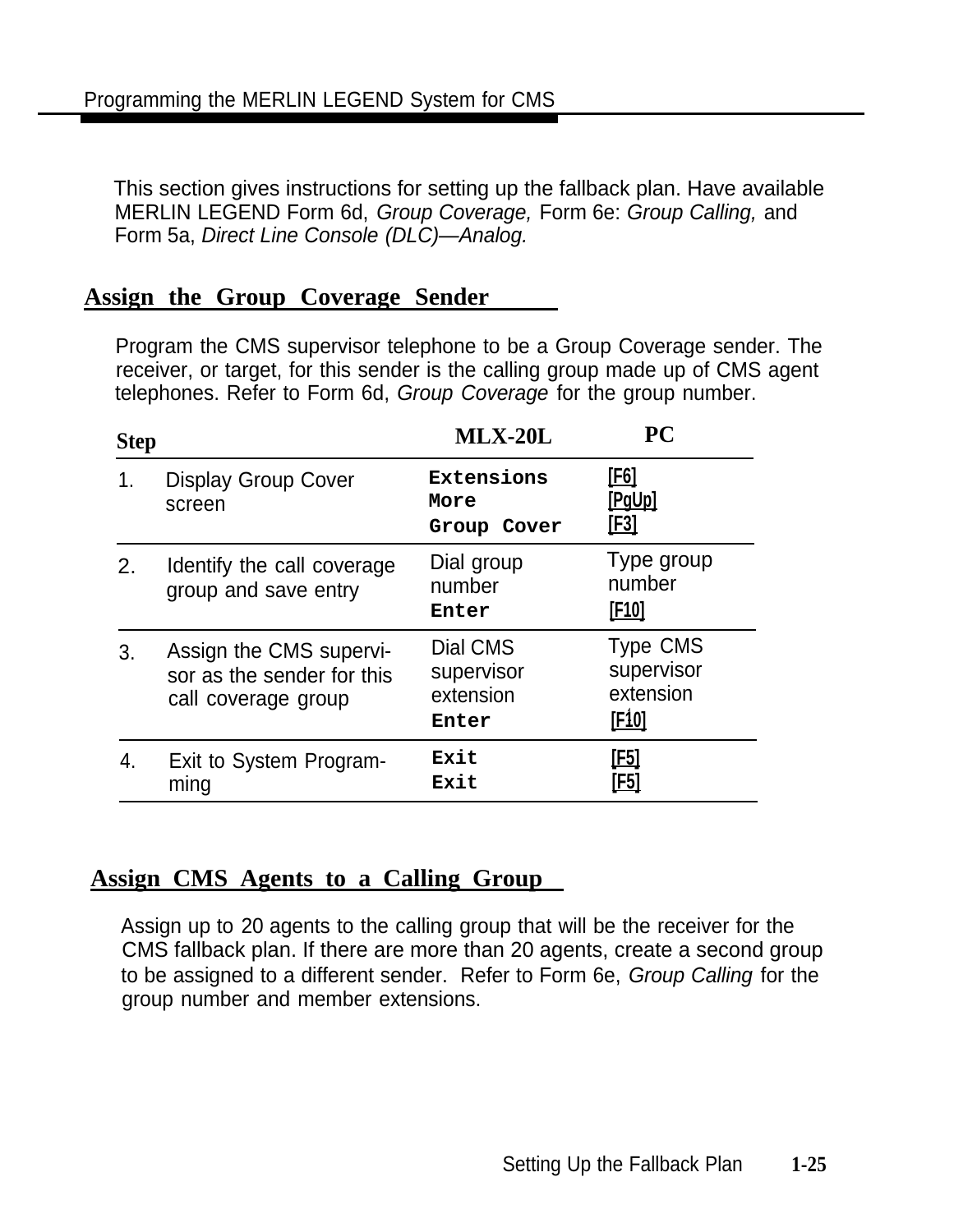#### **NOTE:**

The Group Calling Line/Pool Assignments must be empty for the fallback calling group. If they are not, fallback cannot be disabled.

| <b>Step</b> |                                               | $MLX-20L$                                                   | PC                                                                 |
|-------------|-----------------------------------------------|-------------------------------------------------------------|--------------------------------------------------------------------|
| 1.          | Display Group Calling<br>screen               | Extensions<br>More<br>Grp Calling<br>Members                | <u>[F6]</u><br><u>[PqUp]</u><br><u>[F4]</u><br>[F9]                |
| 2.          | Identify the calling group<br>and save entry  | Dial group<br>extension<br>number<br>Enter                  | Type group<br>extension<br>number<br><u>[F10]</u>                  |
| 3.          | Assign CMS agent exten-<br>sions to the group | Dial extension,<br>slot and port, or<br>logical ID<br>Enter | Type extension,<br>slot and port, or<br>logical ID<br><u>[F10]</u> |
|             | Repeat for each exten-<br>sion.               |                                                             |                                                                    |
| 5.          | Exit to System Program-<br>ming               | Exit<br>Exit<br>Exit                                        | <u>[F5]</u><br>[F5]<br>[F5]                                        |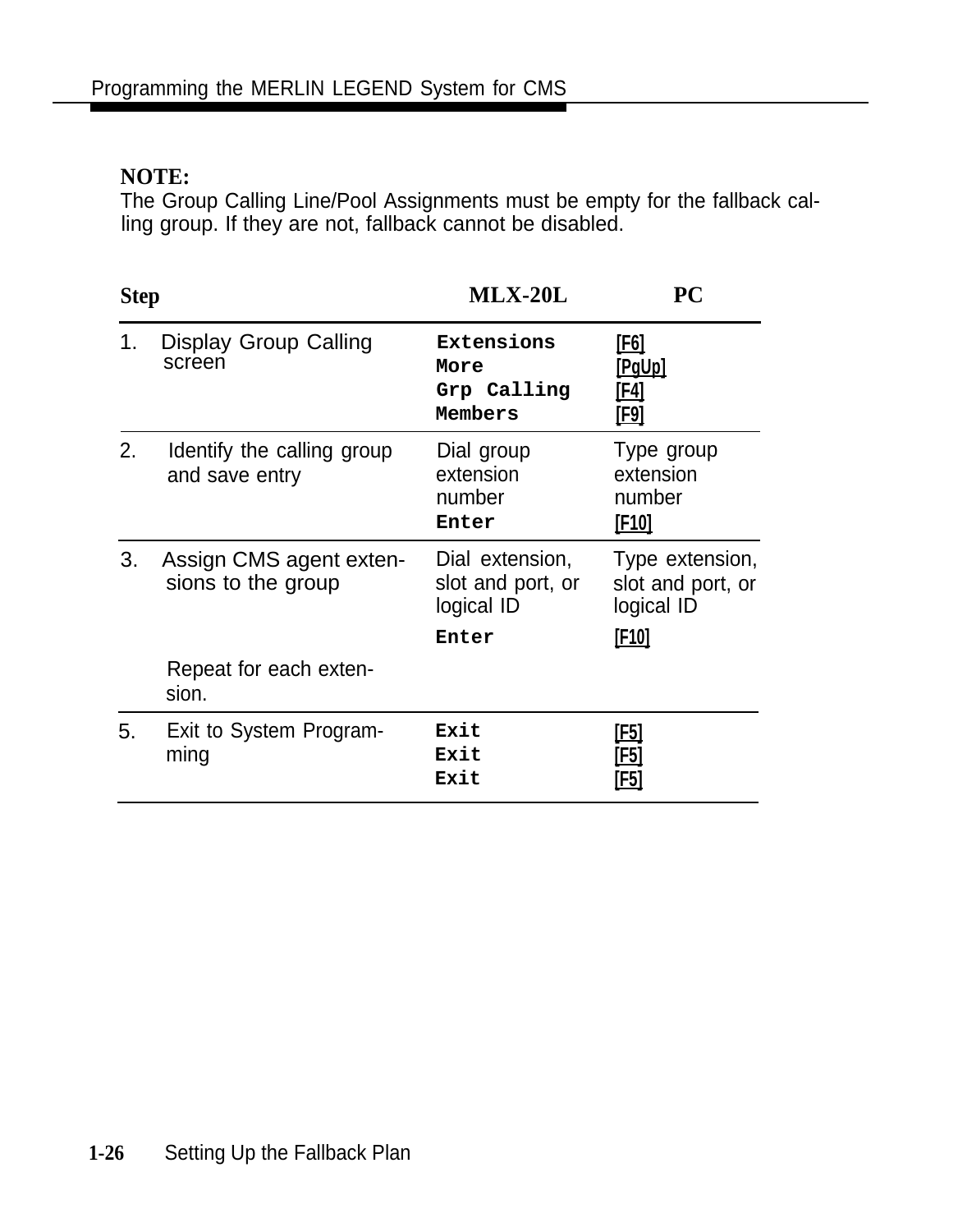## **Set the Calling Group to Auto Logout**

Program the fallback calling group for Auto Logout (the factory setting). Refer to the back of Form 6e, Group Calling for the setting.

| <b>Step</b> |                                            | $MLX-20L$                                               | PC                                                |
|-------------|--------------------------------------------|---------------------------------------------------------|---------------------------------------------------|
| 1.          | Display Group Calling<br>Group Type screen | Extensions<br>More<br>Grp Calling<br>More<br>Group Type | <u>[F6]</u><br>[PgUp]<br>[F4]<br>[PqUp]<br>[F1]   |
| 2.          | Identify the group and<br>save entry       | Dial group<br>extension<br>number<br>Enter              | Type group<br>extension<br>number<br><u>[F10]</u> |
| 3.          | Select Auto Logout                         | Auto Logout<br>Enter                                    | [ <u>F2]</u><br><u>[F10]</u>                      |
| 4.          | Exit to System Program-<br>ming            | Exit<br>Exit<br>Exit                                    | [F5]<br>[F5]<br>[F5]                              |

## **Assign Coverage Group**

Assign the CMS supervisor to be the Group Coverage sender for the calling group of CMS agents. For the calling group extension and coverage group number, refer to Form 6d, Group Coverage.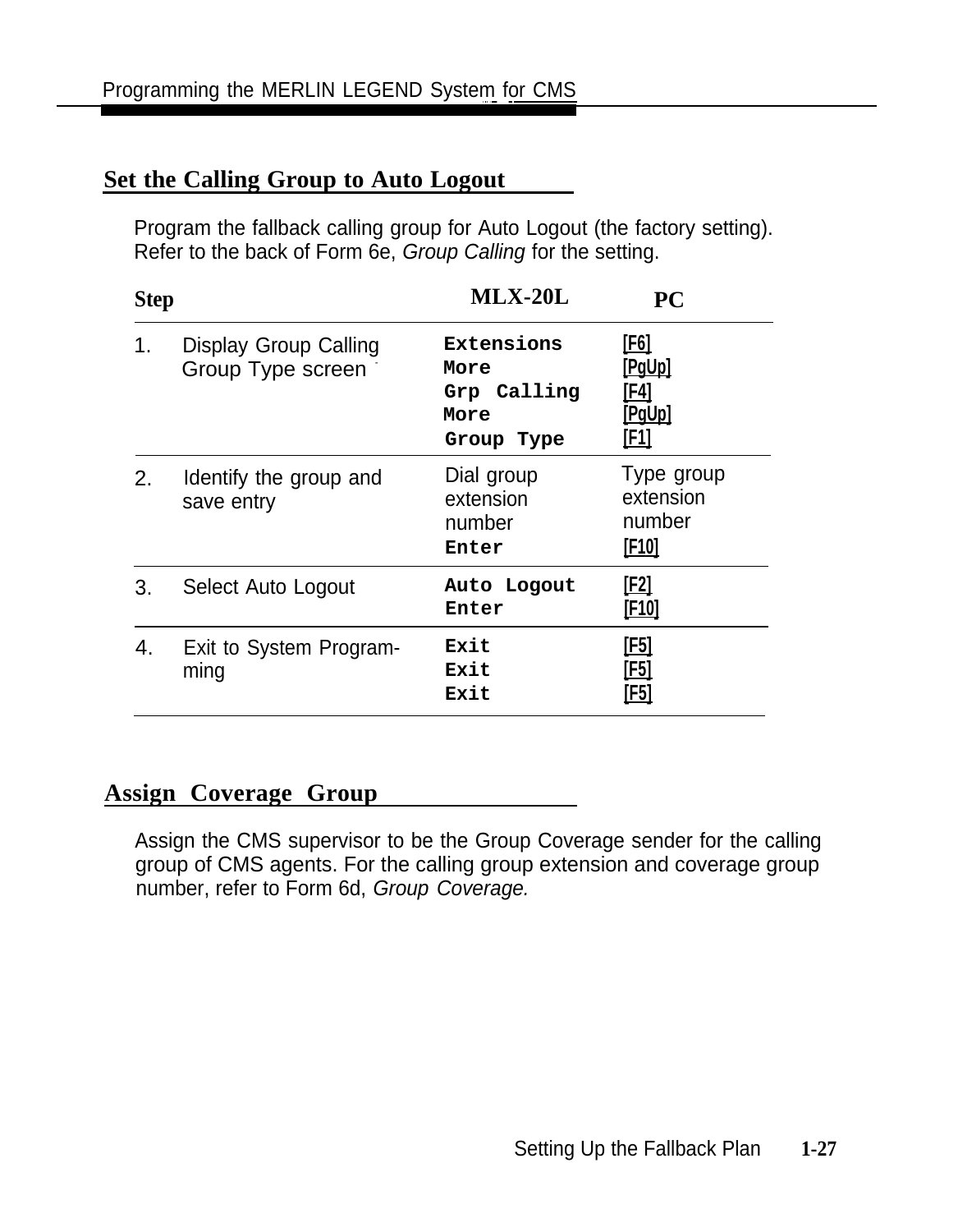| <b>Step</b> |                                                           | <b>MLX-20L</b>                                    | PC                                                            |
|-------------|-----------------------------------------------------------|---------------------------------------------------|---------------------------------------------------------------|
| 1.          | Display Group Calling<br>screen                           | Extensions<br>More<br>Grp Calling<br>Grp Coverage | [F6]<br><u>[PaUp]</u><br>[F4]<br><u>[F3]</u>                  |
| 2.          | Identify the calling group<br>and save entry              | Dial group<br>extension<br>number<br>Enter        | Type group<br>extension<br>number<br>[F <sub>10</sub> ]       |
| 3.          | Identify the Group Cover-<br>age sender and save<br>entry | Dial call cover-<br>age group<br>number<br>Enter  | Type call cover-<br>age group<br>number<br>[F <sub>10</sub> ] |
| 4.          | Exit to System Program-<br>ming                           | Exit<br>Exit                                      | [F5]<br>[F5]                                                  |

#### **Assign Coverage Off Button**

Assign button 33 on the CMS supervisor telephone as the *Coverage Off* button (button 33 has a light). Refer to Form 5a, Direct Line Console (DLC)— Analog for the location of button 33. The following instructions are for programming at the CMS supervisor telephone.

| <b>Step</b> |                                                     | <b>CMS Supervisor Telephone</b>                     |  |
|-------------|-----------------------------------------------------|-----------------------------------------------------|--|
|             | 1. Enter programming<br>mode                        | Slide the T/P switch to the P<br>(program) position |  |
| 2.          | Select and assign the<br><b>Coverage Off button</b> | Press button 33<br>$\overline{9}$<br>41<br>서        |  |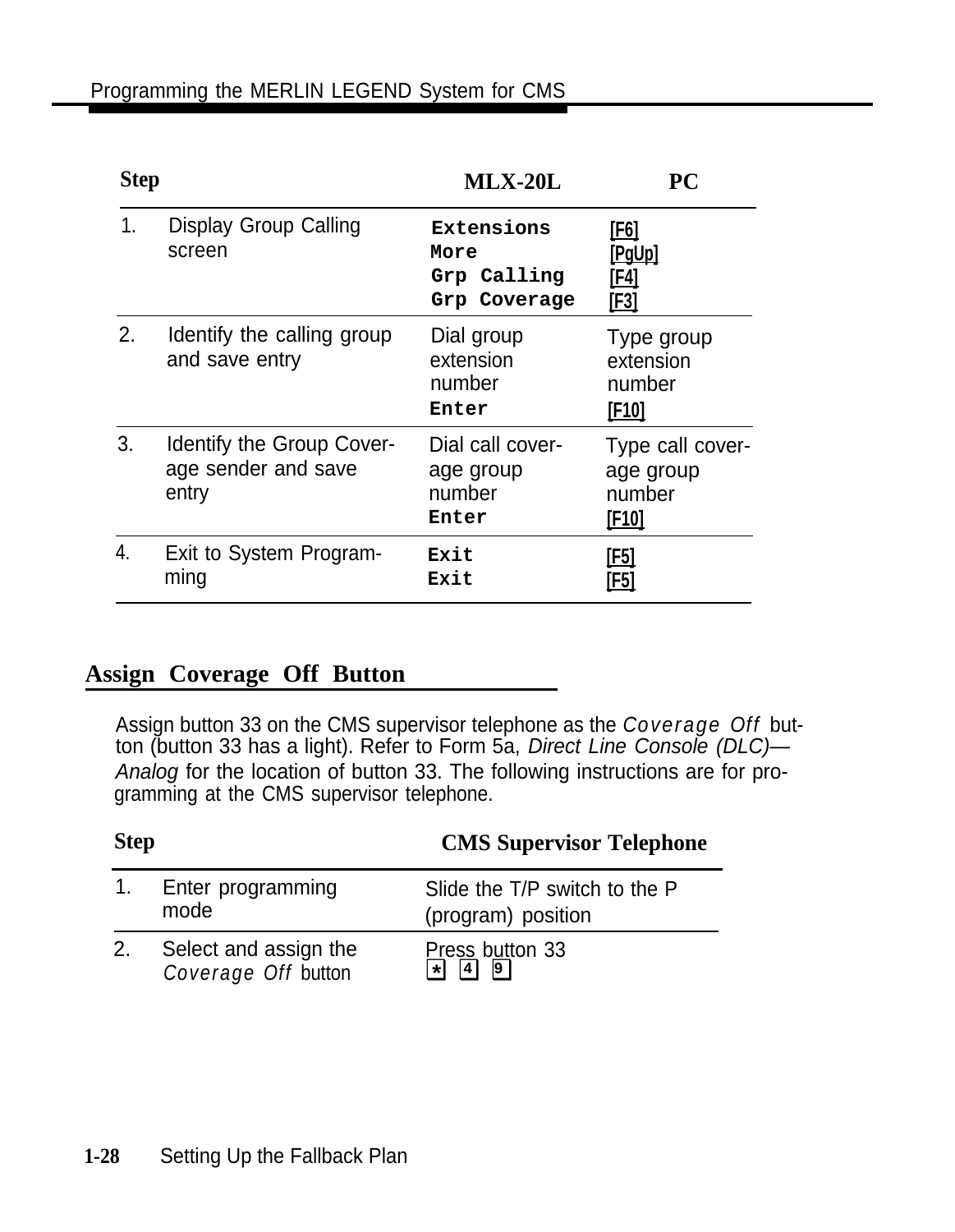| 3. Exit | Slide T/P switch to center posi- |
|---------|----------------------------------|
|         | tion                             |

## **Set Group Coverage Delay**

The Group Coverage Delay feature controls how soon calls are sent from Group Coverage senders to receivers. The factory setting is three rings. Refer to the top of Form 6d, Group Coverage, for the new setting.

#### **NOTE:**

Changing the Coverage Delay setting affects all coverage groups on the MERLIN LEGEND system.

| <b>Step</b> |                                          | $MLX-20L$                      | <b>PC</b>                                 |
|-------------|------------------------------------------|--------------------------------|-------------------------------------------|
| 1.          | <b>Display Coverage Delay</b><br>screen  | Options<br>More<br>Cover Delay | [F7]<br>[PgUp]<br><u>[F6]</u>             |
| 2.          | Erase the current setting                | Drop                           | [Alt]<br>+ P                              |
| 3.          | Enter number of rings<br>and save entry. | Dial the number<br>Enter       | Type the number<br><u>[F10]</u>           |
| 4.          | Exit to System Program-<br>ming          | Exit<br>Exit<br>Exit           | <u>[F5]</u><br><u>[F5]</u><br><u>[F5]</u> |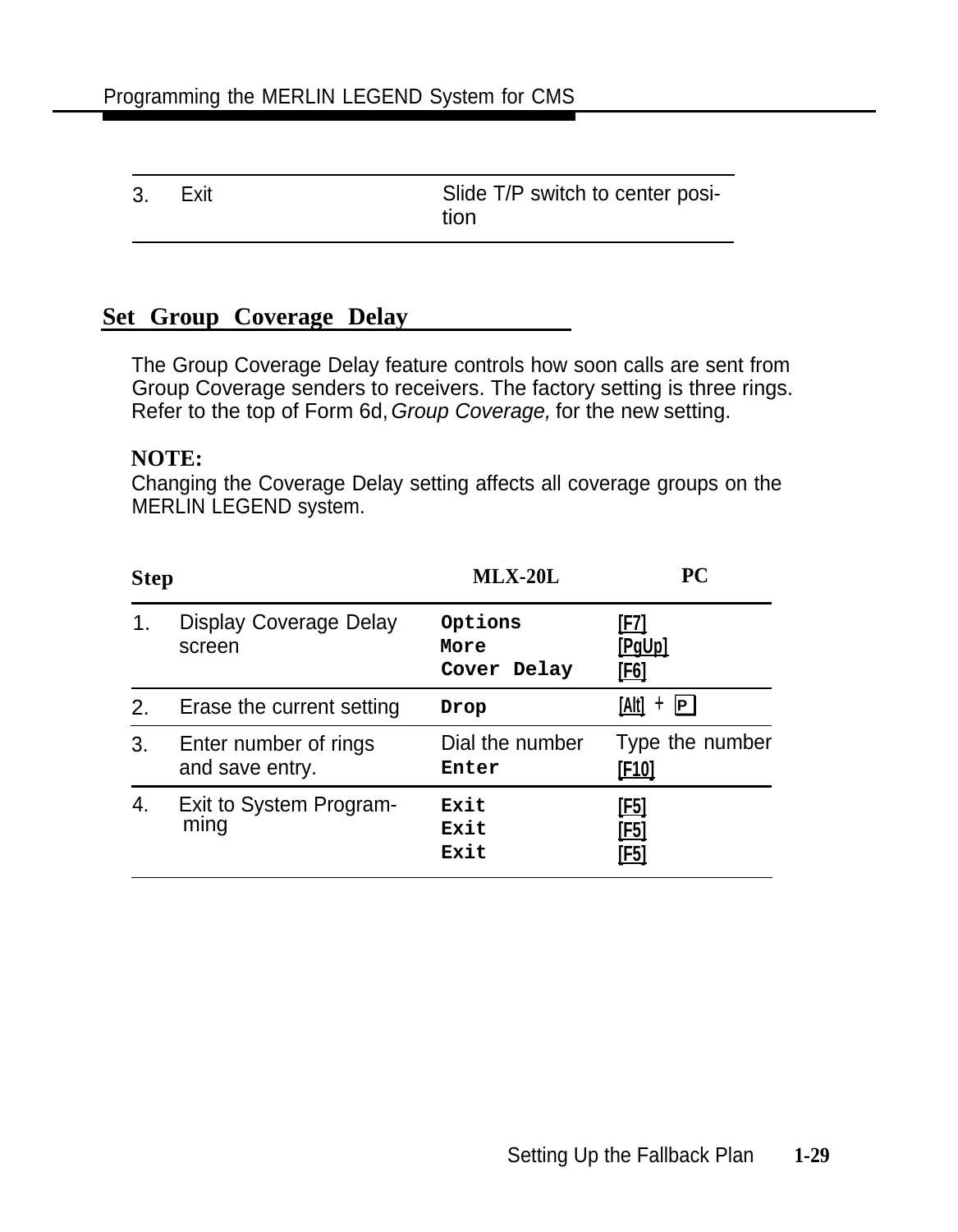# **Setting Up Optional Equipment and Features**

The MERLIN LEGEND programming up to this point was required for CMS. This section describes programming that is optional, depending on how CMS is to be used. These optional items are recorded on the planning forms.

## **Headsets**

Headsets allow the CMS supervisor and agents to receive and make calls without using a handset. The type of headset used depends on whether it is connected to an analog phone or an MLX phone. The headset for an analog phone also requires a 502C headset adapter. The telephone programming required for headset usage also differs from MLX to analog phone, as described below.

#### **NOTE:**

If you program the phones centrally from the system console, place the System Programming Console Template on the console before beginning. Refer to the button numbers on the template for selecting a button on the phone.

#### **Analog Headsets**

Analog headsets do not require any programming. The *Headset Off* and *Headset Mute* buttons are on the 502C headset adapter. However, you should program an *Auto-Answer All* button to answer calls automatically with the headset. To assign this button, complete the following steps at each analog telephone with a headset. (If desired, you can program the button centrally. ) Refer to Form 4a, Analog Multiline Telephone and to Form 5a, Direct Line Console (DLC)—Analog for the button assignments.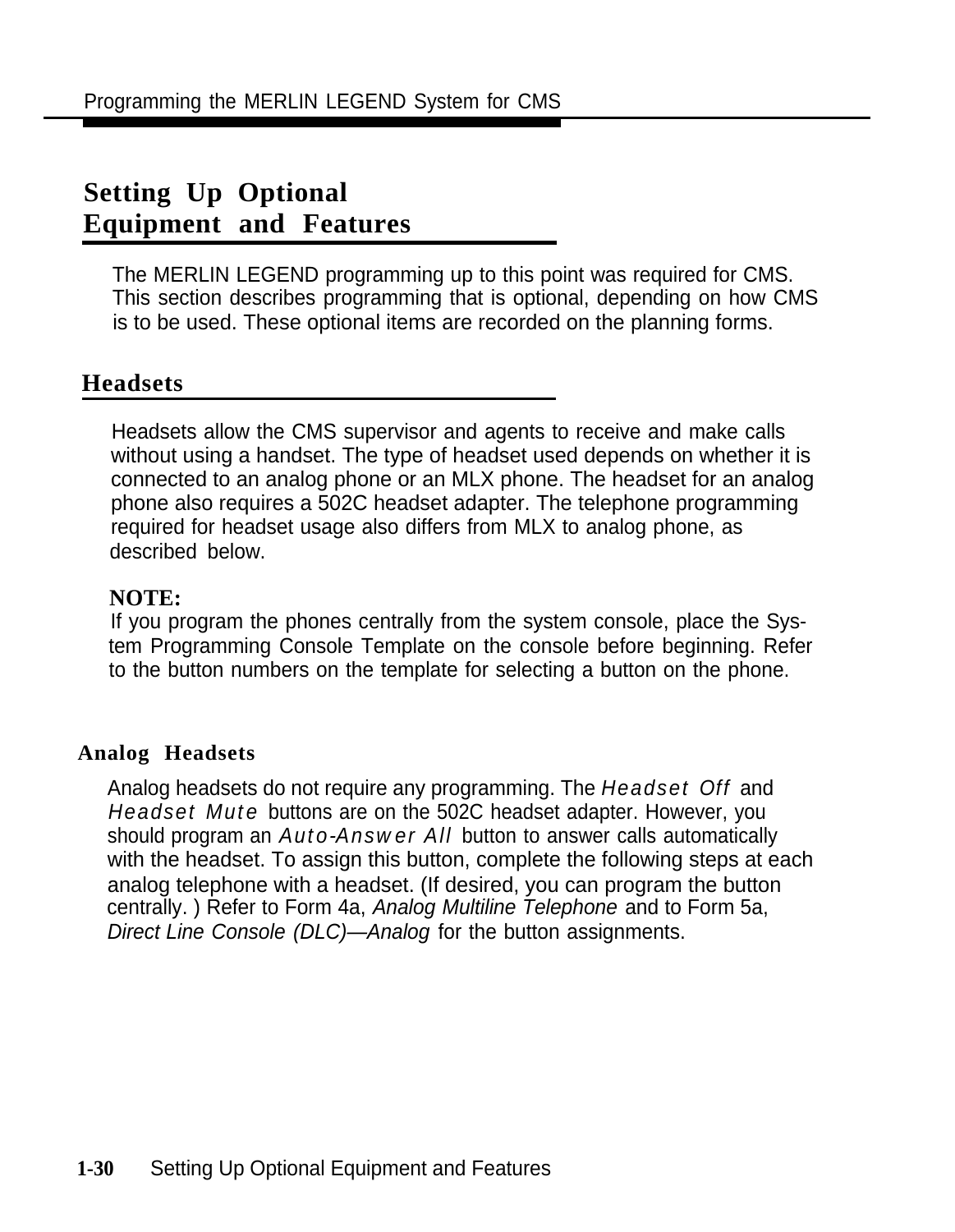| <b>Step</b> |                                 | <b>Analog Telephone</b>                             |  |
|-------------|---------------------------------|-----------------------------------------------------|--|
|             | Enter programming<br>mode       | Slide the T/P switch to the P<br>(program) position |  |
| 2.          | Select and assign a but-<br>ton | Press the button<br>$\overline{5}$<br> 71<br>서      |  |
|             | Exit                            | Slide T/P switch to center posi-<br>tion            |  |

#### **MLX Headsets**

To use a headset on an MLX telephone, you must assign a *Headset Hangup* and a *Headset Status* button. In addition, you can assign a *Headset Auto-Answer* and a *Headset/Handset Mute* button. To assign the headset buttons, complete the following centralized programming for each MLX telephone with a headset. (If desired, you can program all of these buttons except the *Headset Hangup* button directly at the telephone. ) Refer to Form 4b, Digital/lSDN (MLX) Telephone for the button assignments.

| <b>Step</b> |                                                    | $MLX-20L$                                  | PC                                                       |
|-------------|----------------------------------------------------|--------------------------------------------|----------------------------------------------------------|
| 1.          | <b>Display Centralized Pro-</b><br>gramming Screen | More<br>Cntr-Prg                           | <u>[PqUp]</u><br><u>[F4]</u>                             |
| 2.          | Select the extension<br>number to program          | Dial extension<br>number<br>Enter<br>Start | Type extension<br>number<br><u>[F10]</u><br><u>[F10]</u> |
| 3.          | Select the line button<br>range                    |                                            |                                                          |
|             | - For buttons 1-20                                 | Page 1                                     | <u>[F6]</u>                                              |
|             | - For buttons 21-34                                | Page 2                                     | [F7]                                                     |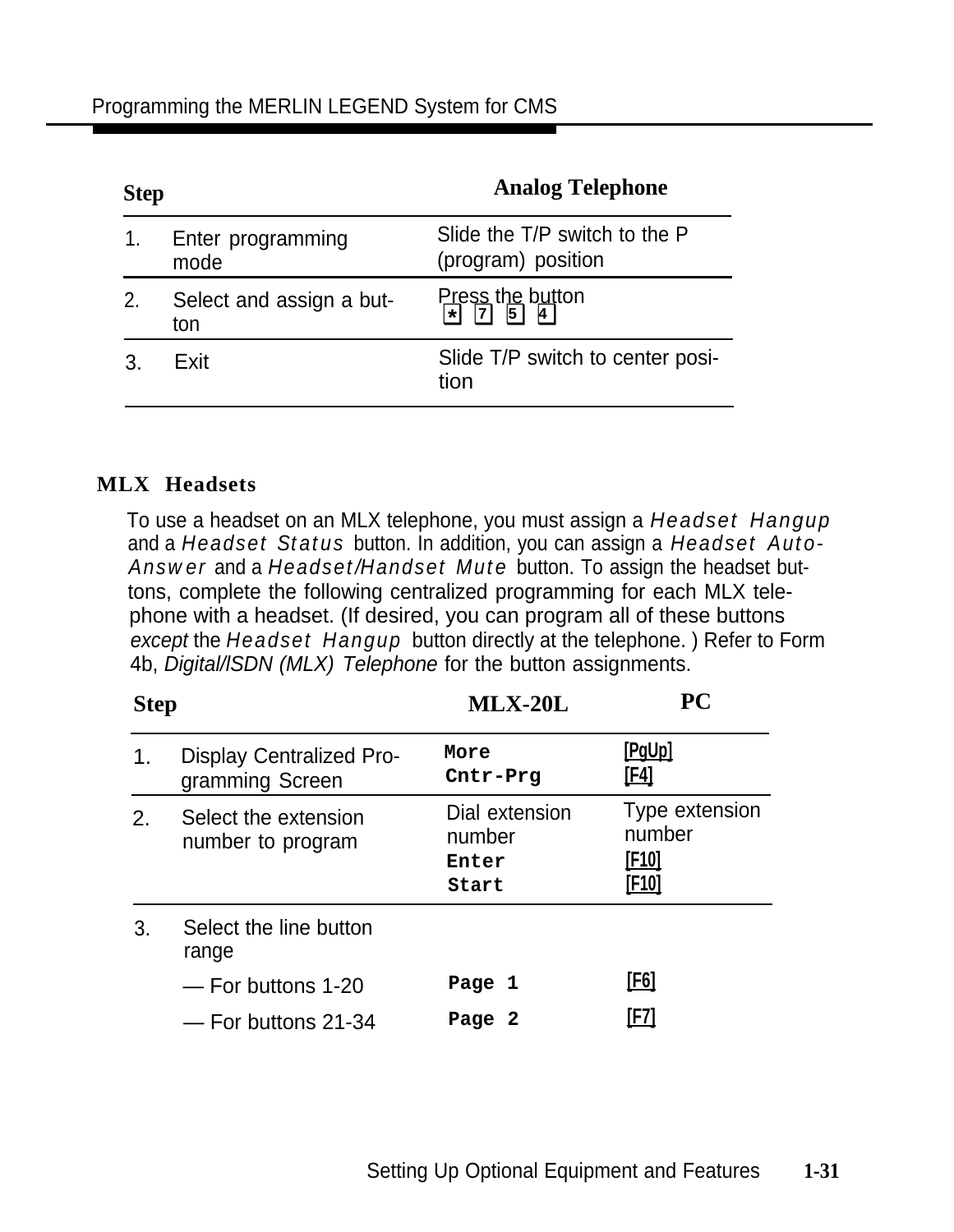| 4.             | Select and assign a<br>Headset Hangup button                            | Press the but-<br>ton<br>Enter<br>* 7 8<br>$\boxed{1}$                                                                                                     | Press [Shift] +<br>the function key<br>for the button<br><u>[F10]</u><br>$\boxed{1}$<br><u>*</u><br>$\mathbf{B}$<br> Z                                         |
|----------------|-------------------------------------------------------------------------|------------------------------------------------------------------------------------------------------------------------------------------------------------|----------------------------------------------------------------------------------------------------------------------------------------------------------------|
| 5.             | Select and assign a<br><b>Headset Status button</b>                     | Repeat Step 3,<br>then press a<br>button<br>Enter<br><b>E</b> 7 8<br>$\boxed{2}$                                                                           | Repeat Step 3,<br>then press<br>[Shift] + the<br>function key for<br>a button<br>[F <sub>10</sub> ]<br>$8$ 2<br>$\star$                                        |
| 6.             | Select and assign a<br><b>Headset Auto-Answer</b><br>button (optional)  | Repeat Step 3,<br>then press a<br>button<br>Enter<br>$\mathbf{1}$ $\mathbf{2}$ $\mathbf{8}$ $\mathbf{0}$                                                   | Repeat Step 3,<br>then press<br>$[Shift] +$ the<br>function key for<br>a button<br>[F10]<br>$\boxed{8}$<br>$\boxed{0}$<br><u> 7 </u><br>*l                     |
| 7 <sub>1</sub> | Select and assign a<br><b>Headset/Handset Mute</b><br>button (optional) | Repeat Step 3,<br>then press a<br>button<br>Enter<br>$\begin{array}{ccc} \hline \mathbf{7} & \mathbf{8} & \mathbf{3} \end{array}$<br>$\blacktriangleright$ | Repeat Step 3,<br>then press<br>[Shift] + the<br>function key for<br>a button<br>[F <sub>10</sub> ]<br>$\overline{\mathbf{8}}$<br> 7 <br>$\overline{3}$<br>l∗l |
| 8.             | Exit to System Program-<br>ming                                         | [ Top Sys Prog ]                                                                                                                                           | $[Alt] + [C]$                                                                                                                                                  |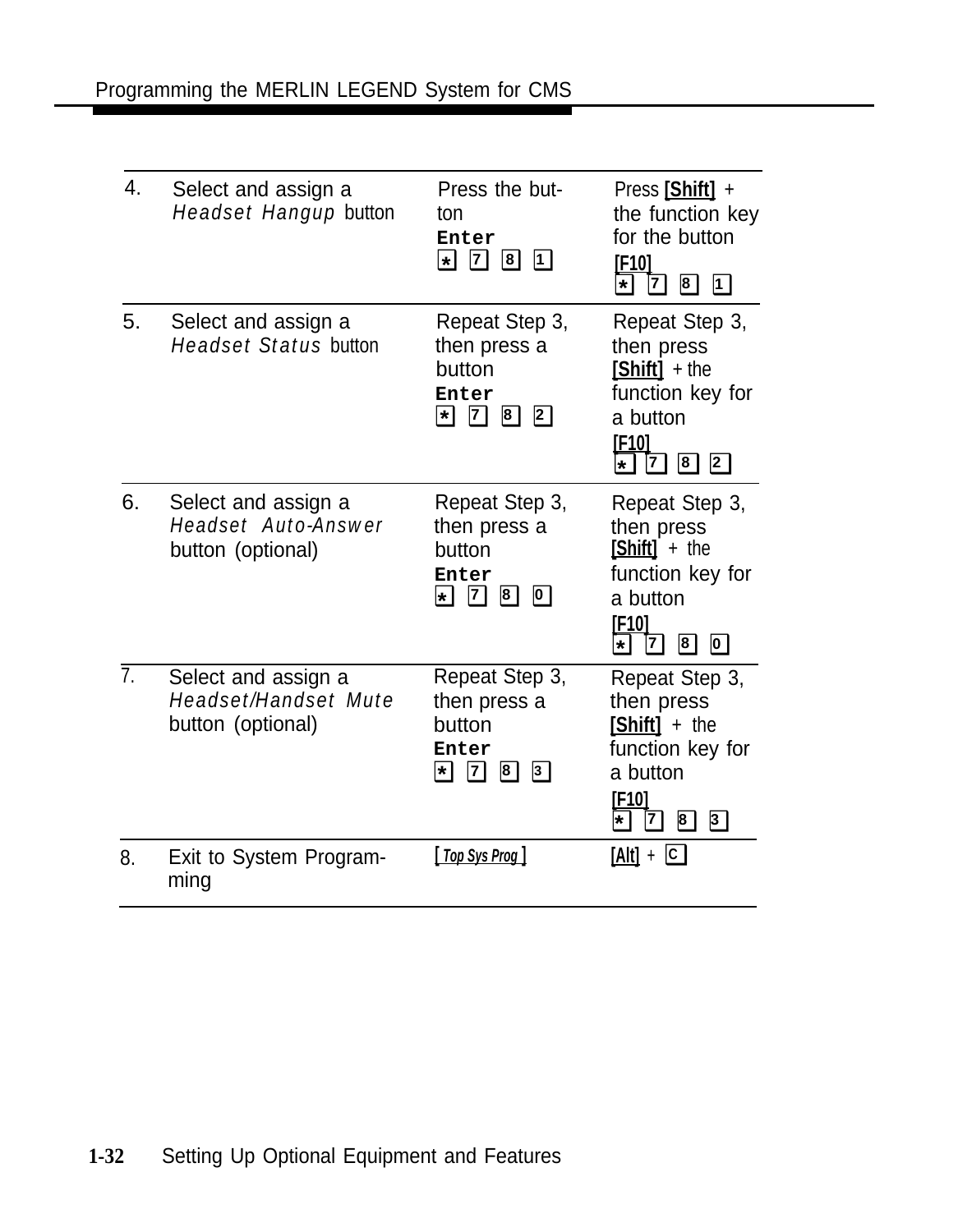### **Agent Assist Button**

If requested, assign an *Agent Assist* button to agent telephones. The *Agent Assist* button uses the MERLIN LEGEND **Manual Signaling** feature to enable an agent to signal the CMS supervisor directly for assistance. For the button assignment, refer to Form 4a, Analog Multiline Telephone and Form 4b, Digital/lSDN (MLX) Telephone.

| <b>Step</b> |                                                     | Analog                                                                                                           | MLX                                                                                                            |
|-------------|-----------------------------------------------------|------------------------------------------------------------------------------------------------------------------|----------------------------------------------------------------------------------------------------------------|
| 1.          | Enter programming<br>mode                           | Slide the T/P<br>switch to the P<br>(program) posi-<br>tion                                                      | <b>[Feature]</b> 0<br>$\boxed{0}$                                                                              |
| 2.          | Select and assign the<br><b>Agent Assist button</b> | Press <b>Agent</b><br><b>Assist button</b><br>$2 \mid 3$<br>$\star$<br>$+$<br><b>CMS Supervisor</b><br>extension | Press Agent<br><b>Assist button</b><br>ื⊌  2]<br>$\vert$ 3)<br>$\ddot{}$<br><b>CMS Supervisor</b><br>extension |
| 3.          | Exit                                                | Slide T/P switch<br>to center posi-<br>tion                                                                      | [Feature]<br>$\star$<br> 0 <br><u>[0]</u>                                                                      |

#### **Paging Groups**

Paging Groups provide a quick way for the CMS supervisor to page all agents in a group at the same time. To create a paging group, identify an extension number for the group and enter all member extensions. Complete the following programming at the system programming console or PC. Refer to Form 6c, Group Page for the paging group assignments.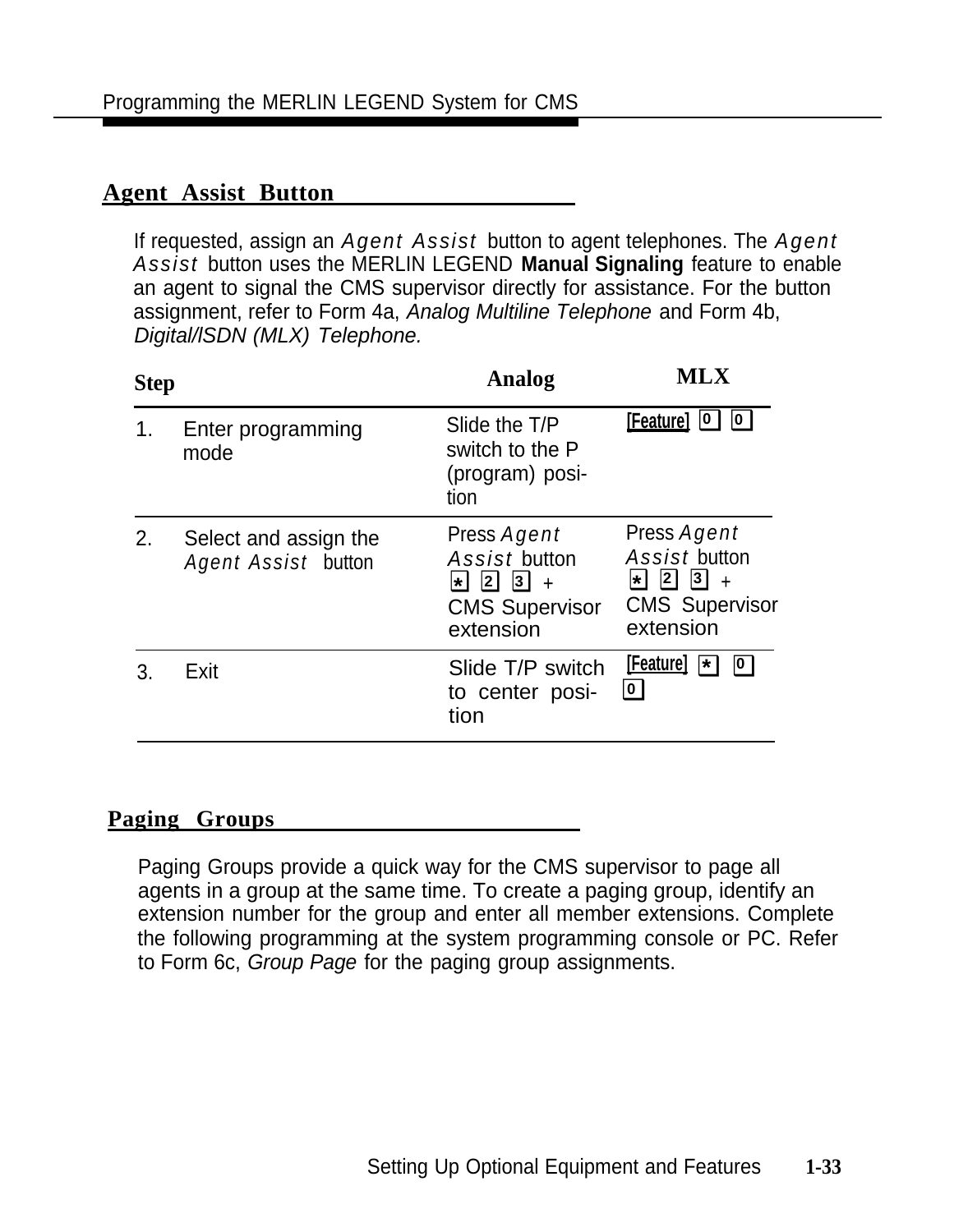| <b>Step</b> |                                             | $MLX-20L$                                            | PC                                                          |
|-------------|---------------------------------------------|------------------------------------------------------|-------------------------------------------------------------|
| 1.          | Display Group Page<br>screen                | Extensions<br>More<br>Group Page                     | <u>[F6]</u><br>[PgUp]<br>[F2]                               |
| 2.          | Identify the paging group<br>and save entry | Dial extension<br>number or logi-<br>cal ID<br>Enter | Type extension<br>number or logi-<br>cal ID<br><u>[F10]</u> |
| 3.          | Assign extensions to<br>paging group        | Dial extension,<br>slot and port, or<br>logical ID   | Type extension,<br>slot and port, or<br>logical ID          |
|             |                                             | Enter                                                | [F <sub>10]</sub>                                           |
|             | Repeat for each exten-<br>sion in the group |                                                      |                                                             |
| 4.          | Exit to System Program-<br>ming             | Exit<br>Exit                                         | F51<br>F5                                                   |

## **CMS Supervisor Features**

The MERLIN LEGEND system has many features that are useful to the CMS supervisor. Several of these features can be assigned to buttons, giving the supervisor one-touch use of the feature. This section gives instructions for assigning several buttons through centralized telephone programming. Refer to Form 5a, Direct Line Console (DLC)—Analog for the button assignments.

#### **NOTE:**

When you program the phone centrally from the system console, place the System Programming Console Template on the console before beginning. Refer to the button numbers on the template for selecting a button on the phone.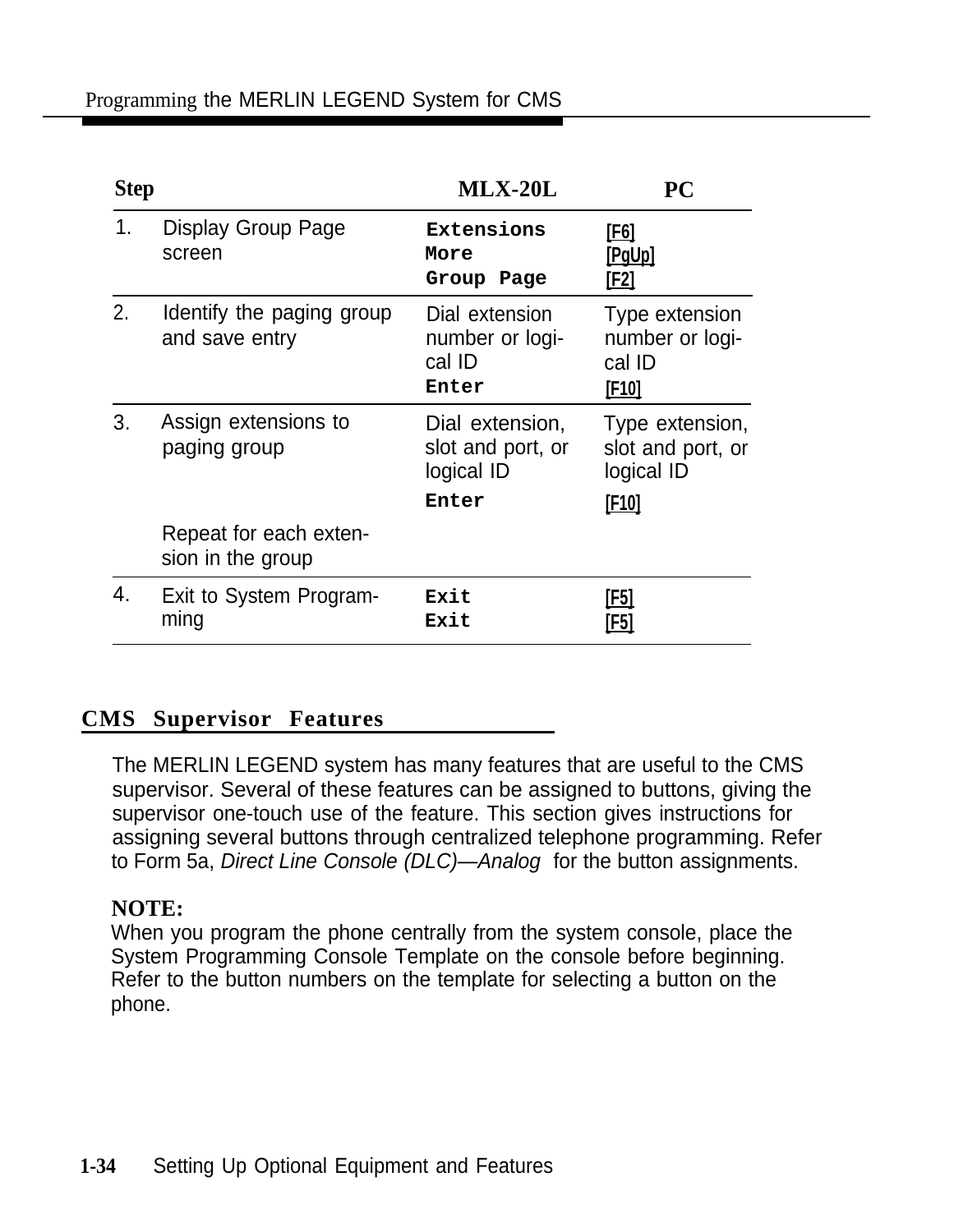#### **Barge-In**

The Barge-In feature lets the CMS supervisor join a call to assist CMS agents. To program a *Barge-in* button, you must complete the following steps through centralized telephone programming.

| <b>Step</b> |                                                    | $MLX-20L$                                                      | PС                                                                                            |
|-------------|----------------------------------------------------|----------------------------------------------------------------|-----------------------------------------------------------------------------------------------|
| 1.          | <b>Display Centralized Pro-</b><br>gramming Screen | More<br>Cntr-Prg                                               | <u>[PqUp]</u><br>[F4]                                                                         |
| 2.          | Select the CMS<br>supervisor's extension           | Dial extension<br>number<br>Enter<br>Start                     | Type extension<br>number<br><u>[F10]</u><br><u>[F10]</u>                                      |
| 3.          | Select the line button<br>range                    |                                                                |                                                                                               |
|             | - For buttons 1-20                                 | Page 1                                                         | <u>[E6]</u>                                                                                   |
|             | - For buttons 21-34                                | Page 2                                                         | [F7]                                                                                          |
| 4.          | Select and assign a but-<br>ton                    | Press the but-<br>ton<br>Enter<br>$\vert$ 5)<br> 8 <br>$\star$ | Press [Shift] +<br>the function key<br>for the button<br>[F10]<br>$\boxed{8}$<br>5<br>$\star$ |
| 6.          | Exit to System Program-<br>ming                    | Top Sys Prog 1                                                 | $[Alt] + [C]$                                                                                 |

#### **Group Page**

The Group Page feature lets the CMS supervisor make voice announcements to all members of a paging group by calling the group with one touch. To program a *Group Page* button, complete the following steps centrally. (If desired, you can program this feature directly at the phone instead.) Refer to Form 5a, Direct-Line Console (DLC)—Analog for the button assignment and Form 6c, Group Page for the paging group extension number.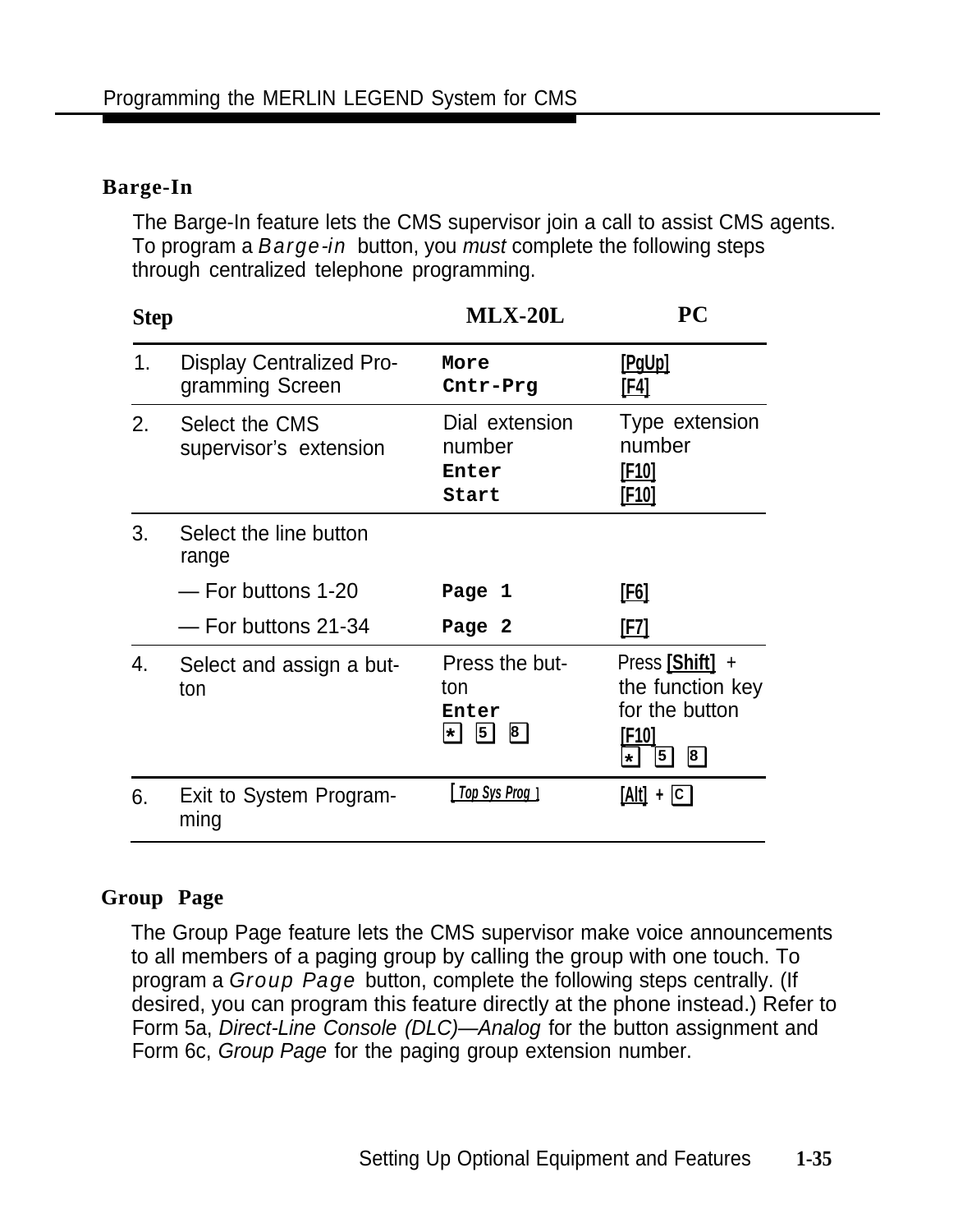| <b>Step</b> |                                                         | $MLX-20L$                                                                                               | <b>PC</b>                                                                                                                                                          |
|-------------|---------------------------------------------------------|---------------------------------------------------------------------------------------------------------|--------------------------------------------------------------------------------------------------------------------------------------------------------------------|
| 1.          | <b>Display Centralized Pro-</b><br>gramming screen      | More<br>Cntr-Prg                                                                                        | [PgUp]<br><u>[F4]</u>                                                                                                                                              |
| 2.          | Select the CMS<br>supervisor's extension                | Dial extension<br>number<br>Enter<br>Start                                                              | Type extension<br>number<br><u>[F10]</u><br><u>[F10]</u>                                                                                                           |
| 3.          | Select the line button<br>range                         |                                                                                                         |                                                                                                                                                                    |
|             | - For buttons 1-20                                      | Page 1                                                                                                  | <u>[F6]</u>                                                                                                                                                        |
|             | - For buttons 21-34                                     | Page 2                                                                                                  | <u>[F7]</u>                                                                                                                                                        |
| 4.          | Select and program a<br>button with the group<br>number | Press the but-<br>ton<br>Enter<br> 2 <br> 0 <br>$\star$  <br>Dial the group<br>page extension<br>number | press [Shift] +<br>the function key<br>for the button<br>[F10]<br>$\overline{\mathbf{0}}$<br>$\star$<br>$\mathbf{2}$<br>Type the group<br>page extension<br>number |
| 6.          | Exit to System Program-<br>ming                         | <u>  Top Sys Prog  </u>                                                                                 | $[Alt] + \Box$                                                                                                                                                     |

#### **Agent Status Control**

The Agent Status Control feature uses three buttons on the CMS supervisor's telephone to let the CMS supervisor change the status of CMS agent telephones. The three buttons are *Make Available* (Operator ESS2), *Make ACW* (After-Call Work, Operator ESS1), and *Make Log Out* (Operator ESS Off). To program these buttons, complete the following steps centrally. (If desired, you can program them directly at the phone. ) Refer to Form 5a, Direct-Line Console (DLC)—Analog for the button assignments.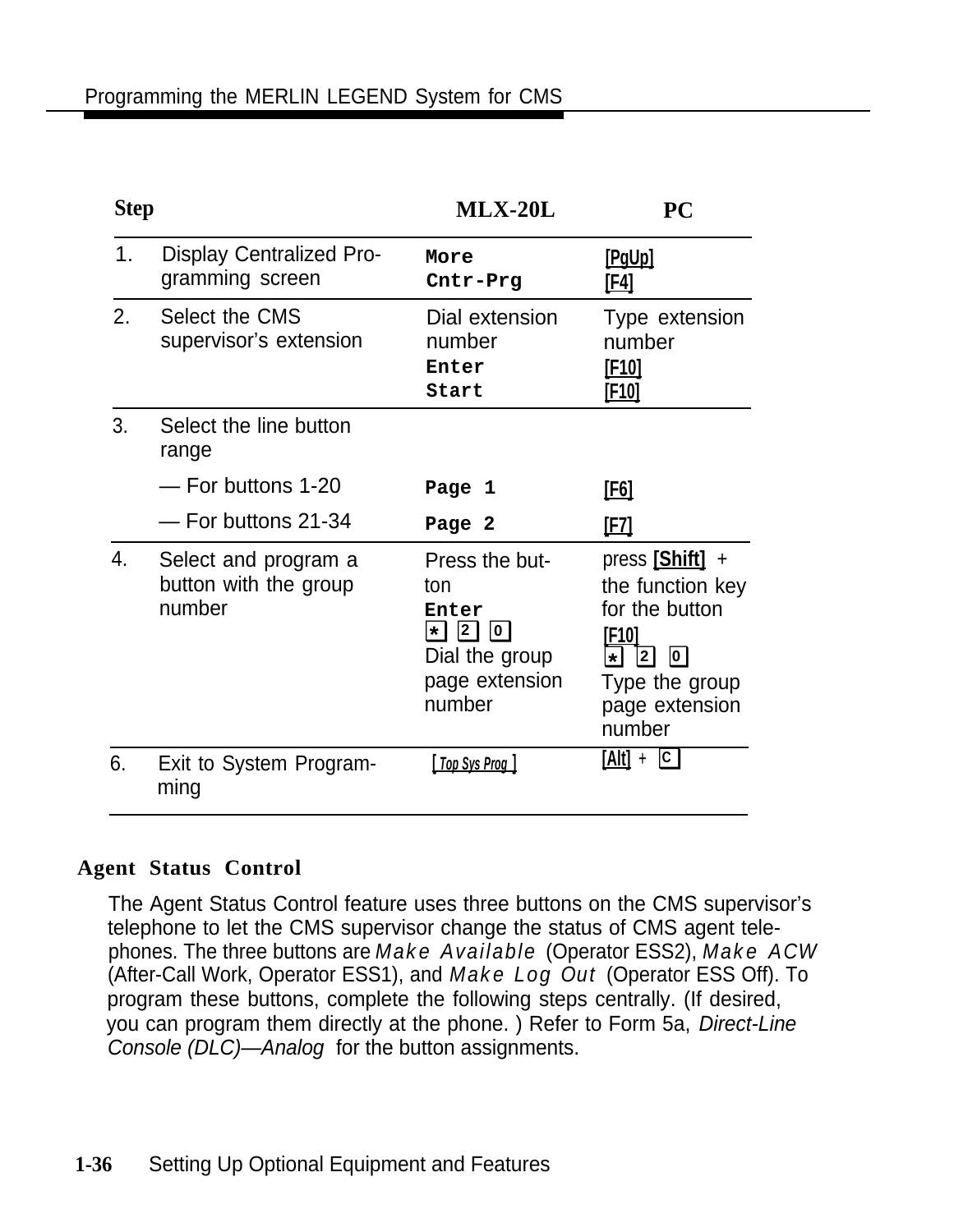| <b>Step</b> |                                                                              | $MLX-20L$                                                                                    | <b>PC</b>                                                                                                                                        |
|-------------|------------------------------------------------------------------------------|----------------------------------------------------------------------------------------------|--------------------------------------------------------------------------------------------------------------------------------------------------|
| 1.          | <b>Display Centralized Pro-</b><br>gramming screen                           | More<br>Cntr-Prg                                                                             | [PgUp]<br><u>[F4]</u>                                                                                                                            |
| 2.          | Select the CMS<br>supervisor's extension                                     | Dial extension<br>number<br>Enter<br>Start                                                   | Type extension<br>number<br><u>[F10]</u><br>[F <sub>10</sub> ]                                                                                   |
| 3.          | Select the line button<br>range<br>- For buttons 1-20<br>- For buttons 21-34 | Page 1<br>Page 2                                                                             | <u>[F6]</u><br>[F7]                                                                                                                              |
| 4.          | Select and program a<br><b>Make Avaliable (Opera-</b><br>tor ESS2) button    | Press the but-<br>ton<br>Enter<br>262<br>$\star$                                             | Press [Shift] +<br>the function key<br>for the button<br>[F <sub>10]</sub><br>6<br>$\overline{2}$<br>세<br>7                                      |
| 5.          | Select and program a<br><b>Make ACW (Operator</b><br>ESS1) button            | Press the but-<br>ton<br>Enter<br>6<br>$\mathbf{1}$<br>$\boxed{7}$<br>$\left  \cdot \right $ | Press [Shift] +<br>the function key<br>for the button<br>[F <sub>10]</sub><br>$\mathbf{D}$<br>$6\overline{)}$<br>$\star$<br>7                    |
| 6.          | Select and program a<br><b>Make Log Out (Operator</b><br>ESS Off) button     | Press the but-<br>ton<br>Enter<br>$\mathbf{F}$   7 <br>6<br>$\boxed{0}$                      | Press [Shift] +<br>the function key<br>for the button<br>[F <sub>10]</sub><br>6<br>$\boxed{7}$<br>$\overline{\mathbf{O}}$<br>$\vert \star \vert$ |
| 7.          | Exit to System Program-<br>ming                                              | [ Top Sys Prog ]                                                                             | $[Alt] + \Box$                                                                                                                                   |

## **NOTE:**

To use the Agent Status Control Features, the supervisor telephone must be in Supervisor mode **( [Function]** + **[32]** + **[Hold] ).**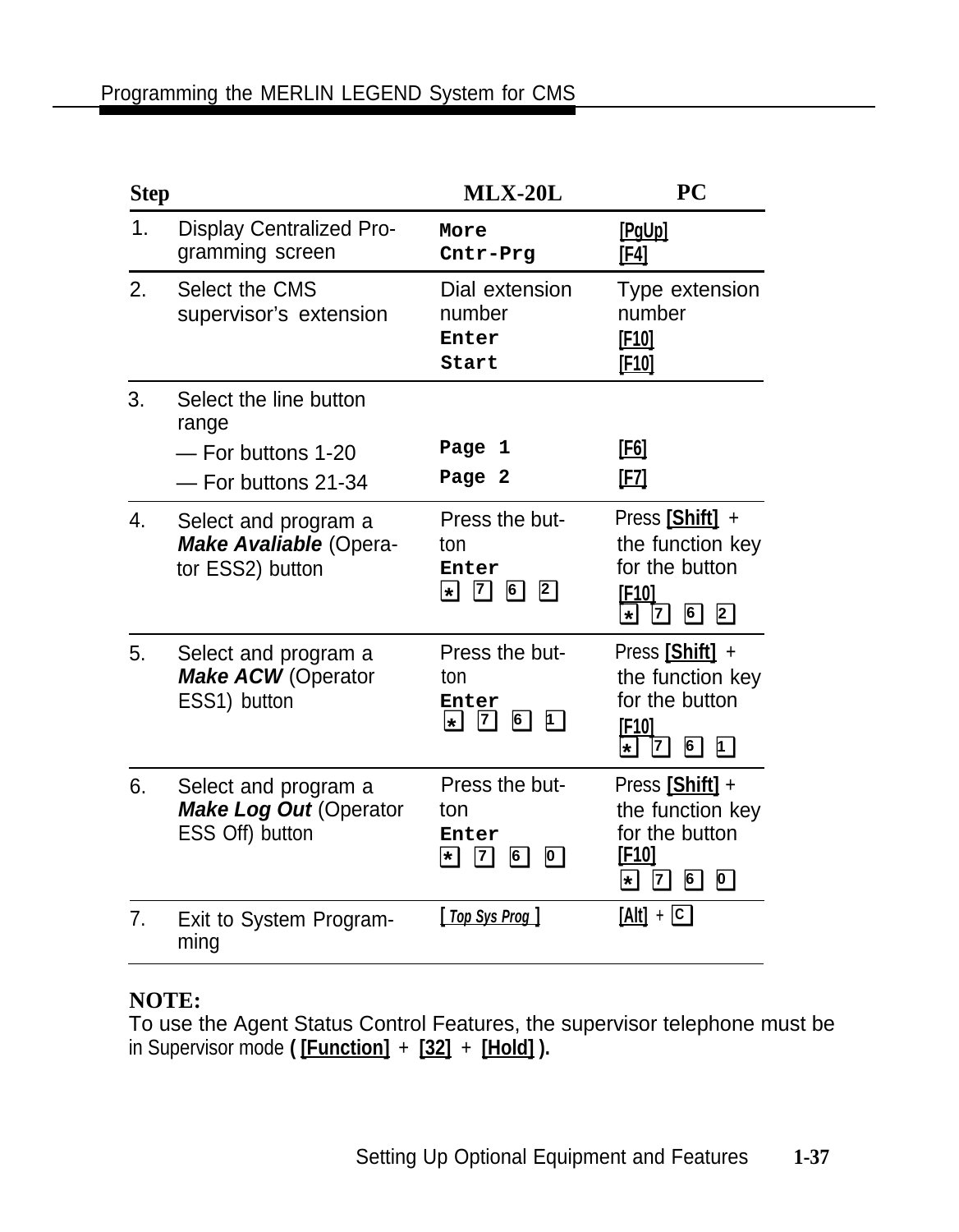## <span id="page-53-0"></span>**Transfer-to-Split**

The Transfer-to-Split feature allows agents to transfer calls from one split to another using various MERLIN LEGEND features. CMS does not keep historical records of calls transferred using Transfer-to-Split. An alternate transfer method is [Transfer-to-Queue,](#page-55-0) which requires additional hardware and does maintain historical records (see page [1-40\).](#page-55-0)

Programming the Transfer-to-Split feature includes adding a ghost module to the system and assigning a *Primary Coverage* button for the ghost extension on all agent telephones requiring the feature. Have available MERLIN LEGEND Form 1, System Planning, Form 2a, System Numbering—Station Jacks, Form 4a, Analog Multiline Telephone, and Form 4b, Digital/lSDN (MIX) Telephone.

#### **Adding a Ghost Module**

#### **IMPORTANT:**

You can program a ghost module only through a PC running SPM, not through the system console.

To determine the ghost module, refer to the back of Form 1 for the next logical module in the system after the last actual module. Complete the following steps at a PC running SPM.

| <b>Step</b>    |                                                          | <b>PC</b>                         |  |
|----------------|----------------------------------------------------------|-----------------------------------|--|
| 1 <sub>1</sub> | Enter programming mode and display<br><b>Boards Menu</b> | <b>SPM</b><br>┃┛┃<br>ىك '<br>[F3] |  |

#### **1-38** Setting Up Optional Equipment and Features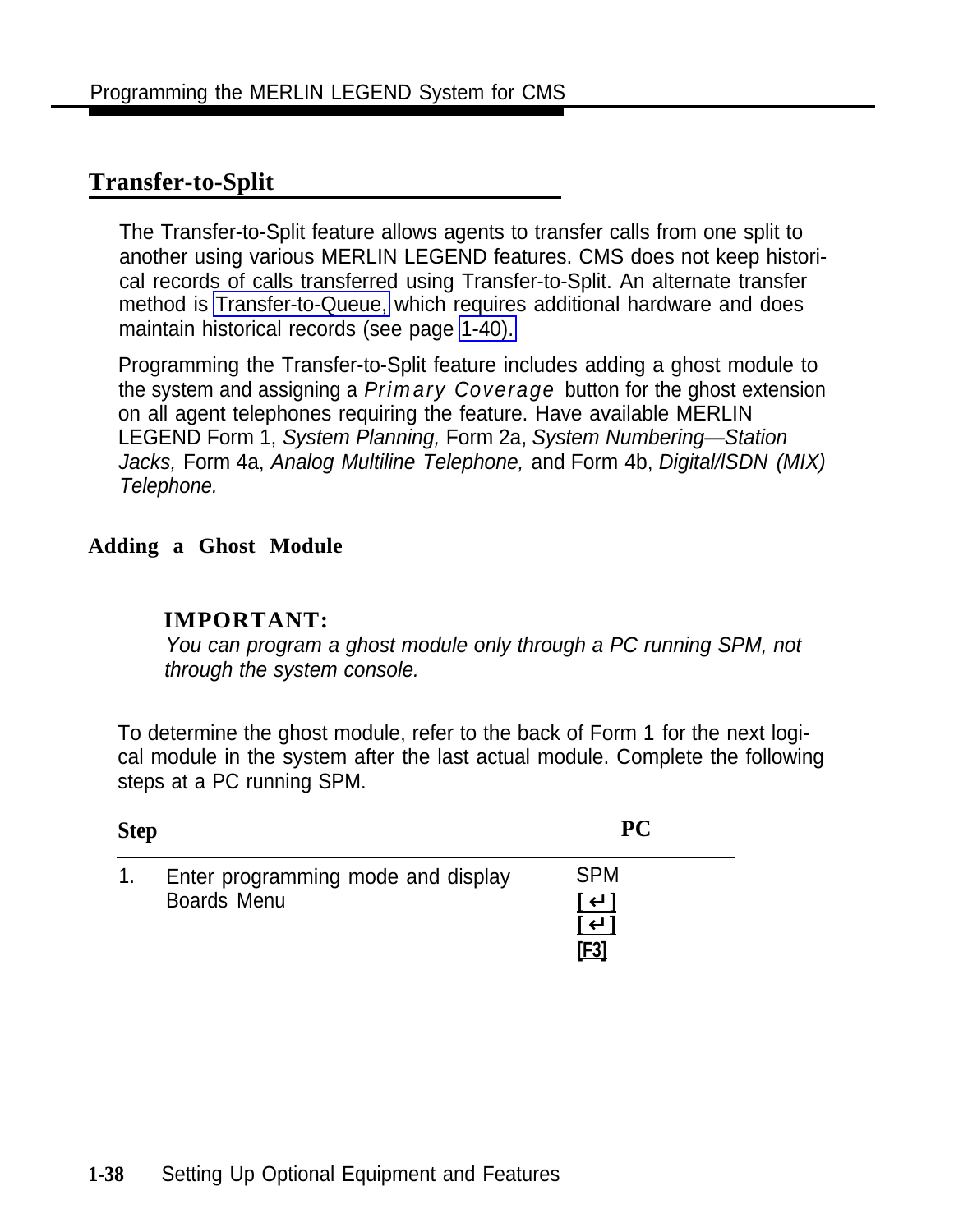|    | Select one of the following module types:                                                               |                                                 |
|----|---------------------------------------------------------------------------------------------------------|-------------------------------------------------|
|    | $-408$ LS                                                                                               | <u>[F1]</u>                                     |
|    | $-$ 008ATL                                                                                              | [F7]                                            |
|    | $-008$ NT2                                                                                              | <u>[F8]</u>                                     |
| 3. | Enter and save the slot number. Use the<br>slot number displayed, which is the first<br>available slot. | Type the slot<br>number<br><u>[F10]</u><br>[F5] |
|    | The system will restart                                                                                 |                                                 |

#### **Assigning Primary Coverage Buttons**

To assign a *Primary Coverage* button at each agent telephone with the Transfer-to-Split feature, refer to Form 2a for the ghost extension number and Forms 4a and 4b for the location of the button. Complete the following steps at each telephone.

| <b>Step</b> |                                                                                        | Analog                                                                                                         | <b>MLX</b>                                                                |
|-------------|----------------------------------------------------------------------------------------|----------------------------------------------------------------------------------------------------------------|---------------------------------------------------------------------------|
| 1.          | Enter programming<br>mode                                                              | Slide the T/P<br>switch to the P<br>(program) posi-<br>tion                                                    | <b>[Feature]</b> 0 0                                                      |
| 2.          | Select and assign the<br>Primary Coverage but-<br>ton and ghost telephone<br>extension | Press button<br>$\sqrt{4}$<br>$\overline{\mathbf{0}}$<br>$\mathbf +$<br>$\star$  <br>ghost extension<br>number | Press button<br>$ 0  +$<br>$\boxed{4}$<br>∗I<br>ghost extension<br>number |
|             | Exit                                                                                   | Slide T/P switch<br>to center posi-<br>tion                                                                    | <u>[Feature]</u> 图<br>$\overline{\textbf{0}}$                             |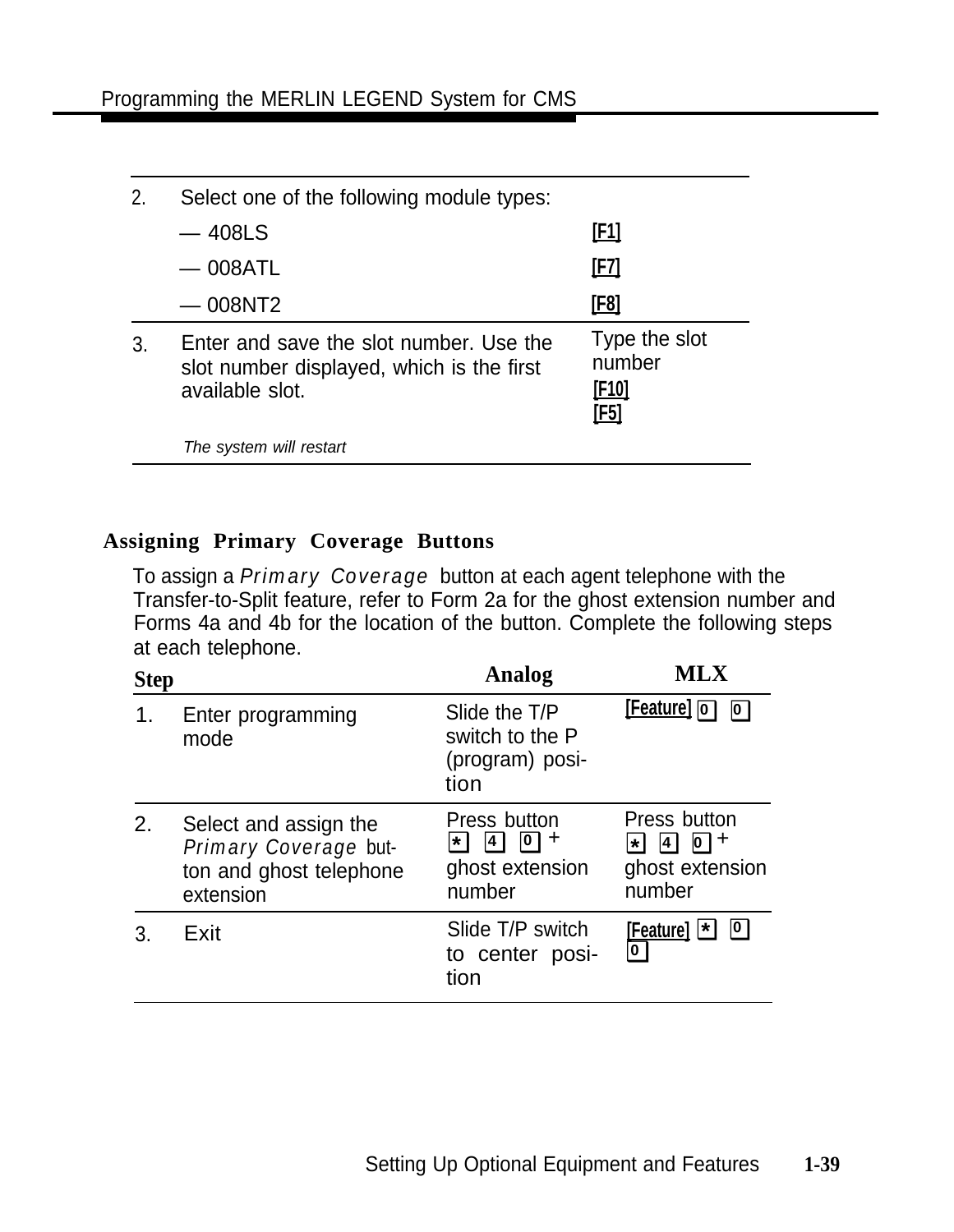## <span id="page-55-0"></span>**Transfer-to-Queue**

The Transfer-to-Queue feature allows agents to transfer calls from one split to another. This feature uses a hardware loop-back arrangement that allows CMS to maintain complete historical records on the new call. MERLIN LEGEND programming includes setting up a calling group of tip/ring extensions and assigning Auto Login for the calling group. Refer to Form 6e, Group Calling for the group number and tip/ring jack IDs.

| Step |                                                  | $MLX-20L$                                          | PC                                                        |
|------|--------------------------------------------------|----------------------------------------------------|-----------------------------------------------------------|
| 1.   | <b>Display Group Calling</b><br>screen           | Extensions<br>More<br>Grp Calling<br>Members       | <u>[F6]</u><br><u>[PgUp]</u><br><u>[F4]</u><br>[F9]       |
| 2.   | Identify the calling group<br>and save entry     | Dial calling<br>group extension<br>number<br>Enter | Type calling<br>group extension<br>number<br><u>[F10]</u> |
| 3.   | Assign tip/ring exten-<br>sions to calling group | Dial extension,<br>slot and port, or<br>logical ID | Type extension,<br>slot and port, or<br>logical ID        |
|      | Repeat for each exten-<br>sion.                  | Enter                                              | [F <sub>10]</sub>                                         |
| 4.   | Display the Group Type<br>screen                 | Exit<br>More<br>Group Type                         | <u>[E5]</u><br>[PgUp]<br>[F1]                             |
| 5.   | Identify the calling group<br>and save entry     | Dial calling<br>group extension<br>number<br>Enter | Type calling<br>group extension<br>number<br><u>[F10]</u> |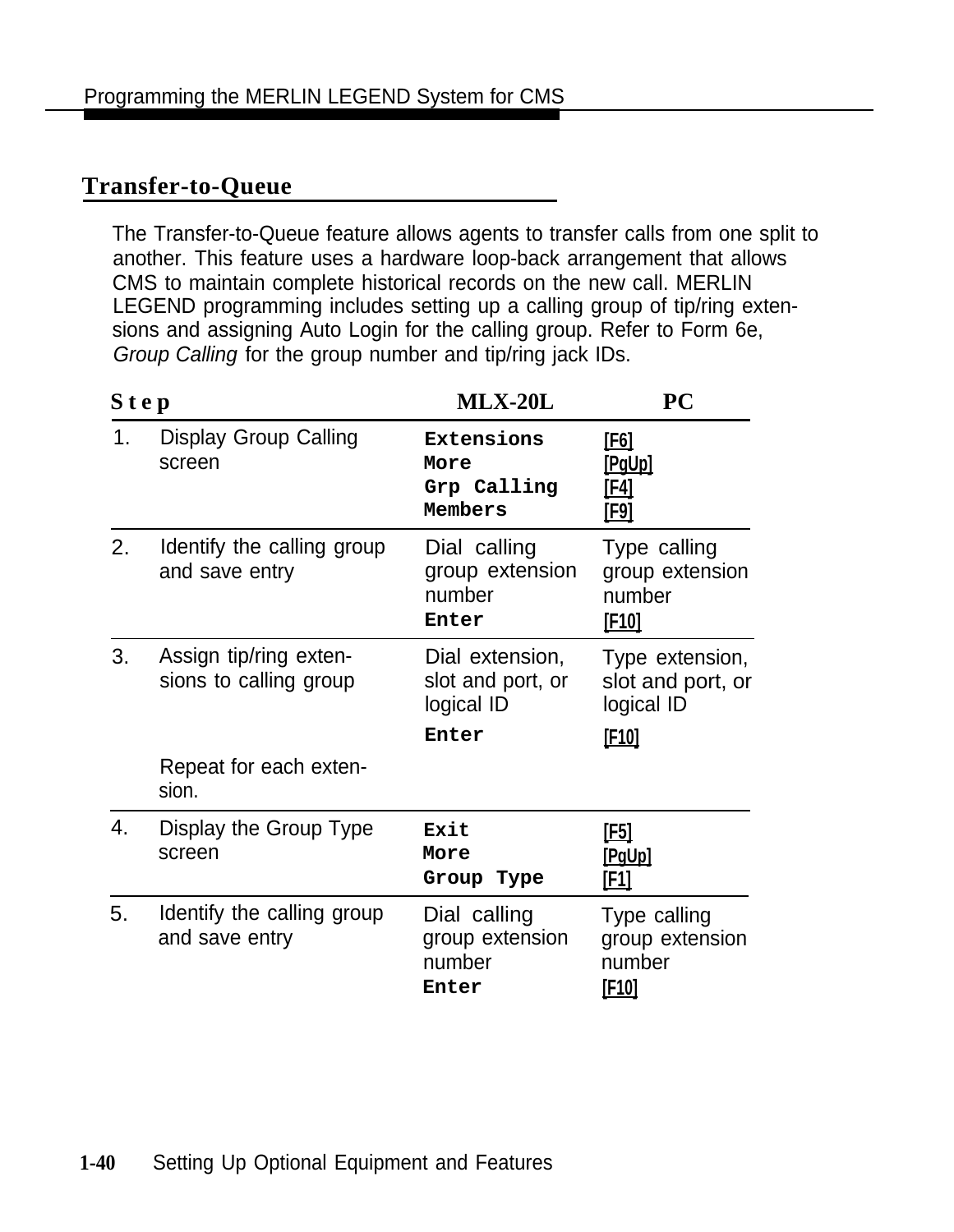|    | Select Auto Login               | Auto Login<br>Enter  | <u>[E1]</u><br>[F10]               |
|----|---------------------------------|----------------------|------------------------------------|
| 8. | Exit to System Program-<br>ming | Exit<br>Exit<br>Exit | <u>[F5]</u><br><u>[F5]</u><br>[F5] |

## **All-Ring Operation**

All-Ring operation causes all phones in an agent split to ring when a call comes to that split. The MERLIN LEGEND programming for All-Ring operation is the same as the programming for Transfer-to-Split. If you have already programmed the system for a Transfer-to-Split ghost station, you do not need to add another one. Simply program the *Primary Coverage* button for another extension on the ghost module on each agent phone in the All-Ring split. All-Ring operation requires additional CMS programming (see p. [6-12\).](#page-108-0)

Refer to Form 1, System Planning, Form 2a, System Numbering—Station Jacks, Form 4a, Analog Multiline Telephone and Form 4b, Digital/ISDN (MLX) Telephone for programming All-Ring operation. Follow the instructions under ["Transfer-to-Split"](#page-53-0) for programming a ghost module and assigning *Primary Coverage* buttons to agent telephones.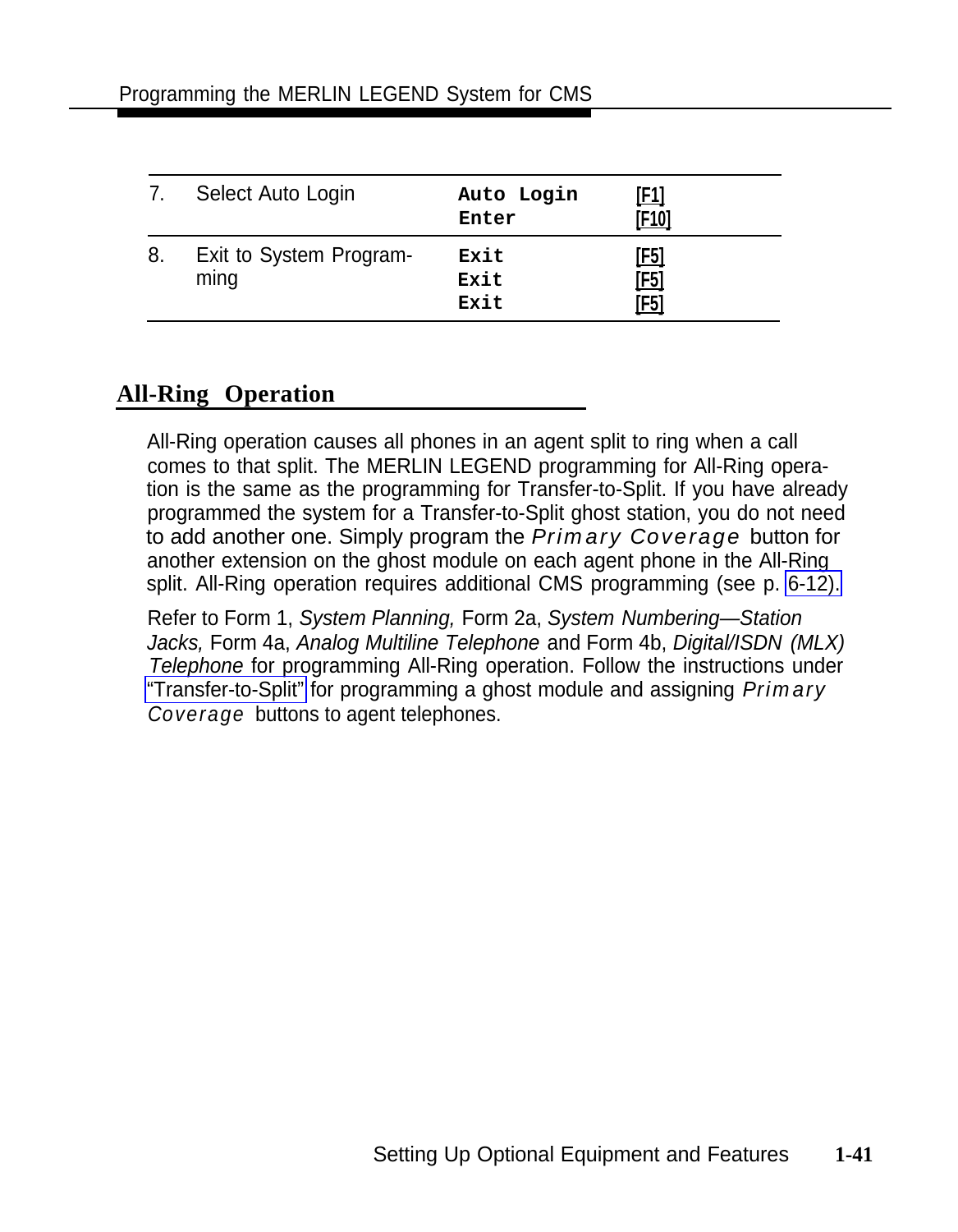# **Installing the Hardware**

After programming the MERLIN LEGEND system for CMS, your next step is to install the CMS hardware. Certain pieces of hardware are required, such as the CMS PC with a CMS interface card. Other hardware is optional depending on the customer's needs. For example, a business may need external alerts or loop-backs for using Transfer-to-Queue.

This chapter first lists all the CMS hardware, both required and optional. It then lists the steps you complete for installing the hardware. As necessary, we've included detailed instructions for installing specific pieces of equipment.

# **Hardware Requirements**

In addition to the hardware associated with the MERLIN LEGEND system, CMS requires a PC, a CMS interface card, a printer, a Voice Announcement Unit (VAU), a supervisor's telephone, and agent telephones. Optional equipment for CMS includes headsets, a music-on-hold source, CMS external alerts, a view-only monitor, Transfer-to-Queue loop-backs, and an automated attendant.

This section lists both the required and optional hardware with specifications and additional requirements. Make sure you have the appropriate equipment available before beginning.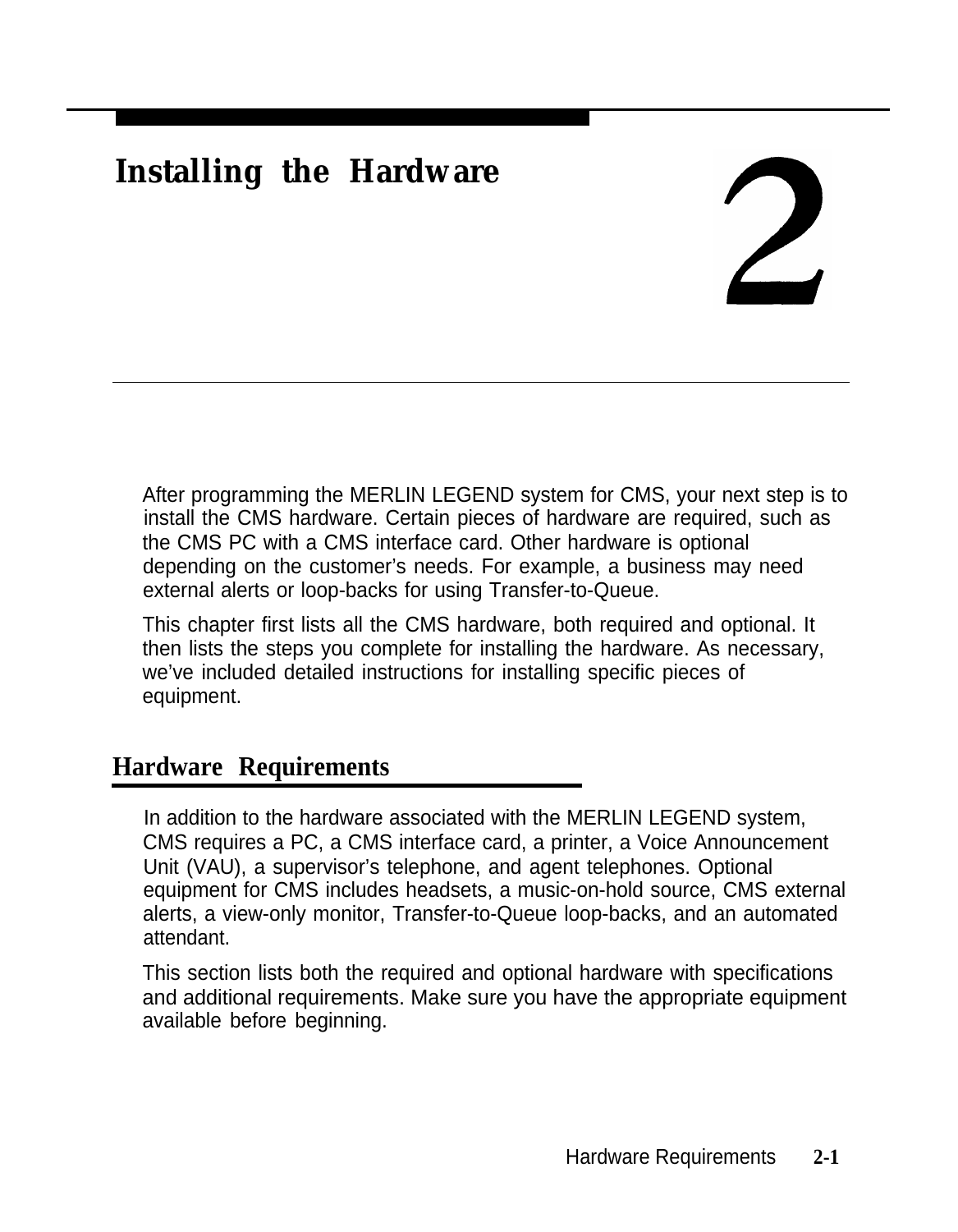## **MERLIN LEGEND Hardware**

The MERLIN LEGEND system supports a variety of analog, digital, and basic telephone modules. That hardware is described in the MERLIN LEGEND system documentation and will not be repeated. However, for CMS to work with the MERLIN LEGEND system, a certain hardware configuration is required:

- System programming console or PC (running SPM) for programming the MERLIN LEGEND system.
- Two analog modules with at least three DLC operator positions available for the CMS PC and the CMS supervisor telephone.
- Analog or digital station modules for agent telephones. (Agent telephones cannot be connected to basic telephone modules.)
- Loop-start and/or ground-start lines for all CMS lines/trunks. Acceptable modules for CMS lines/trunks include: 408 ATL, 408 ATL GS/LS, 400 LS, 800 LS, 800 GS/LS, 400 GS/LS.
- T1 trunk channels set to loop-start. T1 trunks and ISDN PRI use MERLIN LEGEND module 100 DS1.
- A basic telephone module (012) for Transfer-to-Queue loop-backs.

## **CMS Hardware-Required**

[Table 2-1](#page-59-0) lists the hardware required specifically for CMS. Where multiple pieces of equipment appear in the Description column, any one listed is acceptable.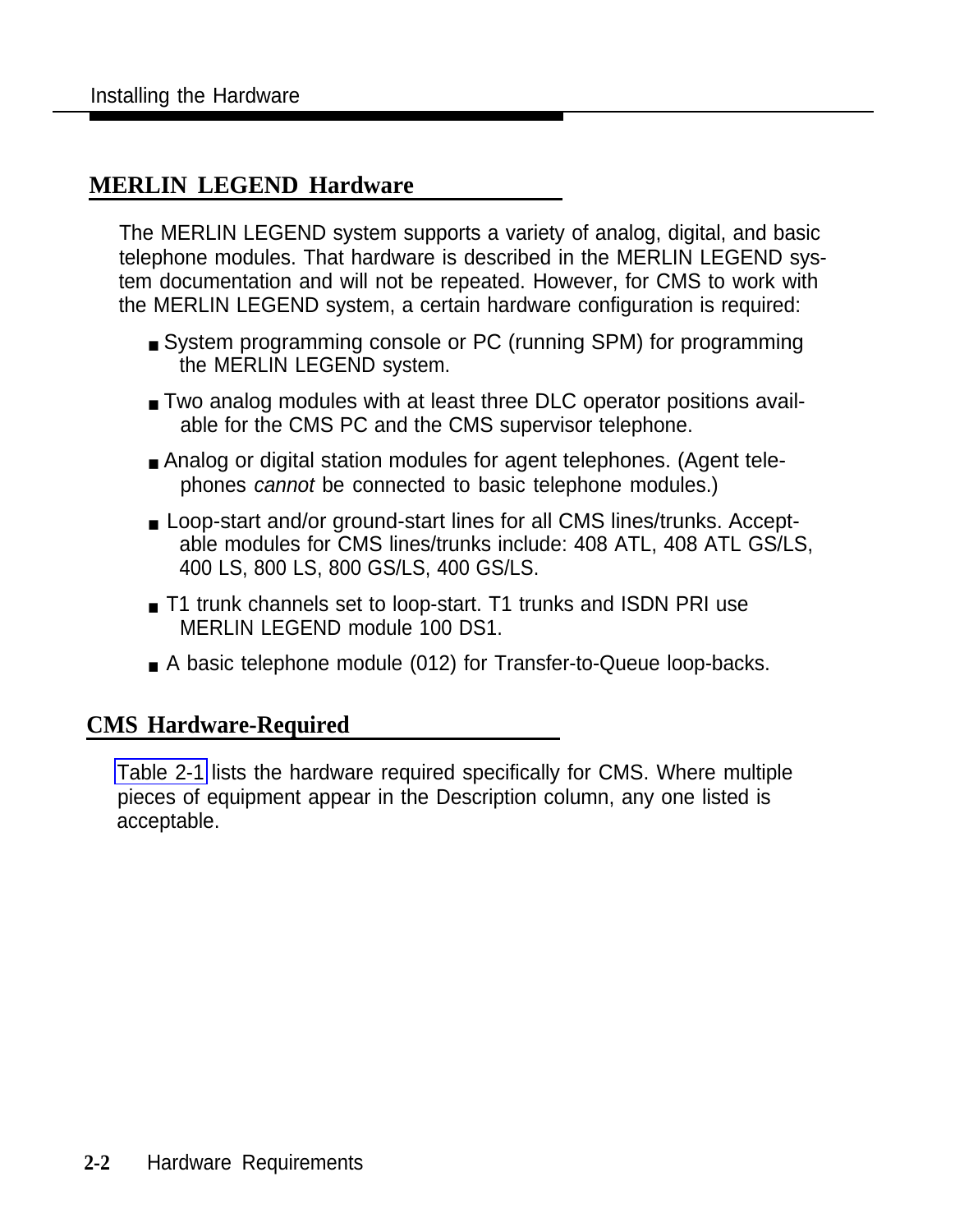| <b>Item</b>                         | <b>Description</b>                                                                                                                                        |
|-------------------------------------|-----------------------------------------------------------------------------------------------------------------------------------------------------------|
| <b>PC</b>                           | AT&T 6300 WGS, 640KB RAM, 3.5-inch floppy disk drive,<br>and 30MB hard disk drive                                                                         |
|                                     | <b>Note:</b> CMS also runs on the AT&T PC 6300, AT&T 6300<br>Plus, AT&T 6286 WGS, AP PLUS, and AP2+.                                                      |
| Monitor<br>and Video                | - AT&T Model 324 monochrome VGA monitor and VDC<br>600 VGA video card                                                                                     |
| Card                                | - AT&T Model 329D color VGA monitor and VDC 600<br>VGA video card                                                                                         |
|                                     | - AT&T Model 318 color monitor and VDC 400 CGA,<br>750 EGA, or built-in video card                                                                        |
|                                     | - AT&T Model 319 color monitor and VDC 400 CGA,<br>750 EGA, or built-in video card                                                                        |
|                                     | <b>Note:</b> These video cards are only for the 6300 WGS and<br>6286 WGS.                                                                                 |
| <b>CMS Card</b>                     | CMS interface card with two 14-foot, 4-pair modular plug<br>station cords and one 14-foot DIN connector cord for<br>connection to Voice Announcement Unit |
| Voice<br>Announcement<br>Unit (VAU) | DACON DA-5* Digital Announcer                                                                                                                             |
| Parallel                            | - AT&T 570 printer                                                                                                                                        |
| Printer                             | - AT&T 571 printer                                                                                                                                        |
|                                     | — AT&T 473 printer                                                                                                                                        |

# <span id="page-59-0"></span>**Table 2-1. Required CMS Hardware**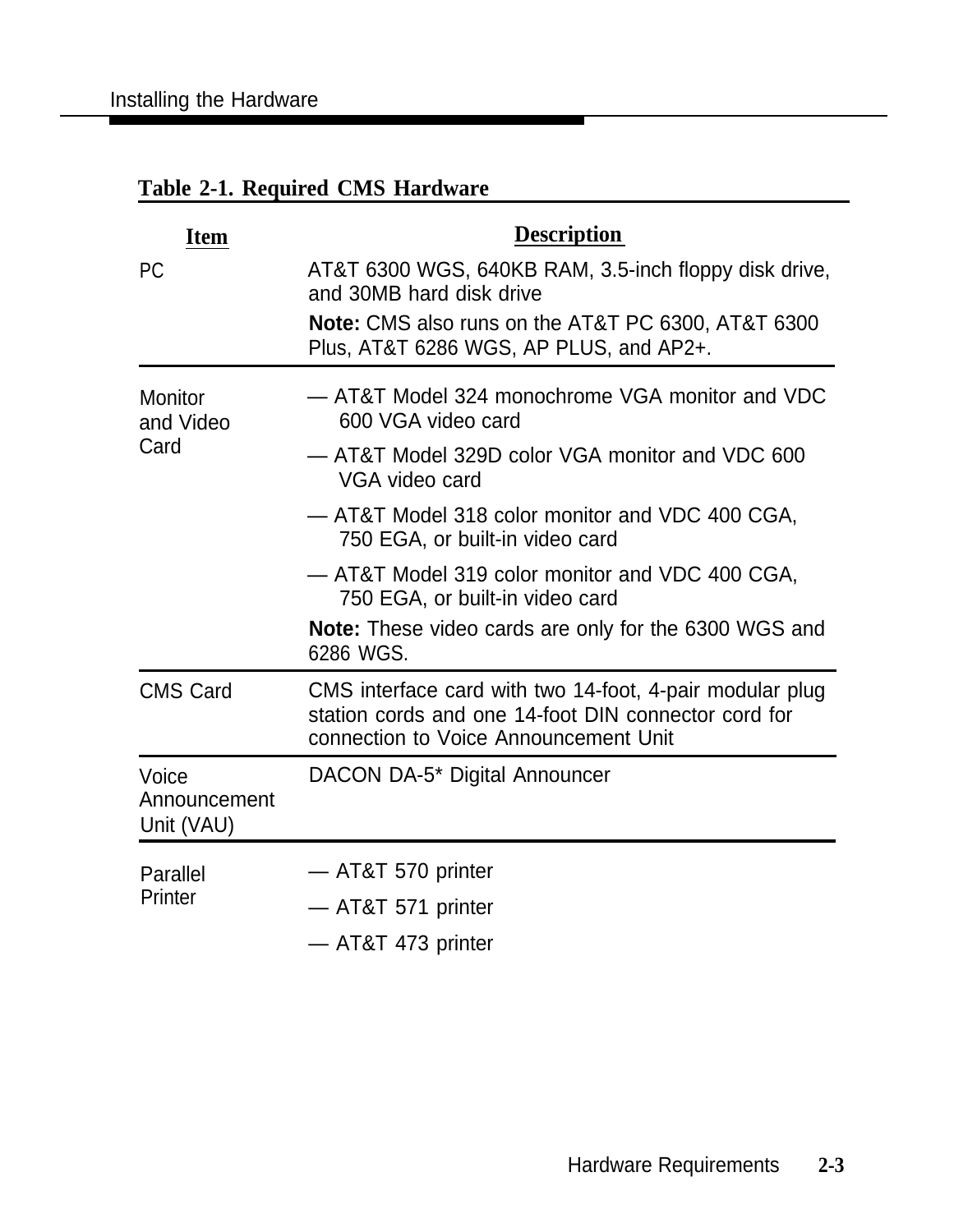| Printer<br>Cable                      | Parallel printer cable                                                       |
|---------------------------------------|------------------------------------------------------------------------------|
| <b>CMS</b><br>Supervisor<br>Telephone | <b>MERLIN® II Attendant Display Console</b>                                  |
| Agent<br>Phones                       | Any analog or MLX telephones supported by the MERLIN<br><b>LEGEND</b> system |

## **CMS Hardware-Optional**

Table 2-2 lists the optional hardware for CMS. Where multiple pieces of equipment appear in the Description column, any one of them is acceptable.

|  |  |  | <b>Table 2-2. Optional CMS Hardware</b> |
|--|--|--|-----------------------------------------|
|--|--|--|-----------------------------------------|

| <b>Item</b>                | <b>Description</b>                                                                                               |
|----------------------------|------------------------------------------------------------------------------------------------------------------|
| <b>Headsets</b>            | - Starset Headsets and 502C headset adapter, for                                                                 |
|                            | — StarMate-E Headset, for MLX phones                                                                             |
| Music-<br>On-Hold<br>(MOH) | Magic on Hold <sup>®</sup><br><b>MOH</b> coupler                                                                 |
| External<br><b>Alerts</b>  | - External alert strobe (recommended)<br>- External alert bell<br>- External alert horn<br>- External alert horn |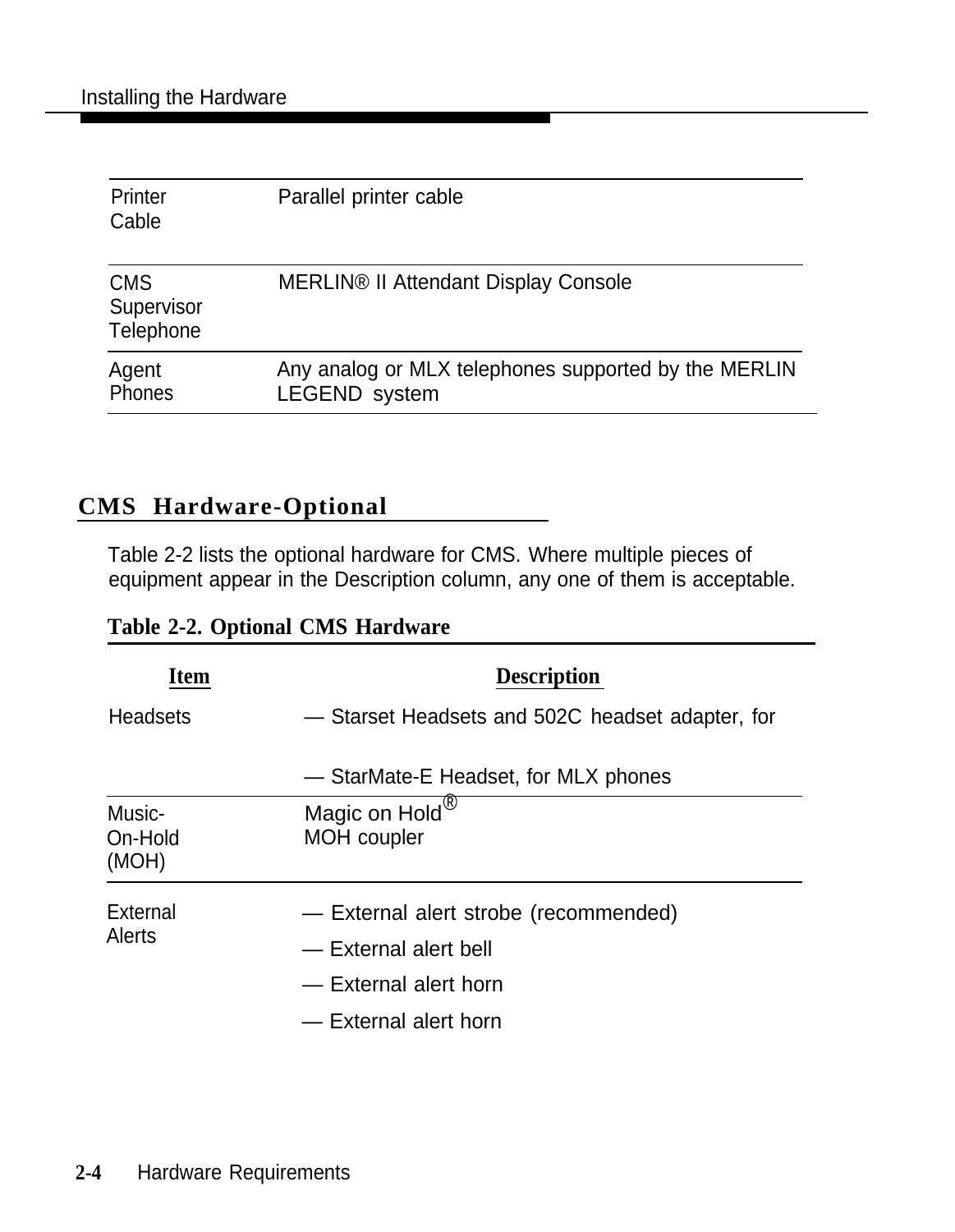|                                 | - External alert deluxe chime                                                                                                                                                                                                                                                                                                                                |
|---------------------------------|--------------------------------------------------------------------------------------------------------------------------------------------------------------------------------------------------------------------------------------------------------------------------------------------------------------------------------------------------------------|
|                                 | <b>SPIRIT® Alerter Interface</b>                                                                                                                                                                                                                                                                                                                             |
| Multiple<br>View-<br>Only       | - AT&T Model 324 monochrome VGA monitor<br>- AT&T Model 329D color VGA monitor                                                                                                                                                                                                                                                                               |
| <b>Monitor</b>                  | Video splitter                                                                                                                                                                                                                                                                                                                                               |
|                                 | Video cabling<br><b>Note:</b> Works only with PCs that support VGA graph-<br>ics.                                                                                                                                                                                                                                                                            |
| Automated<br>Attendant          | Automated Attendant is provided through Dedicated<br>Automated Attendant (DAA), IS-II AUDIX® Voice<br>Power (AVP), or IS-II AUDIX Voice Power/Automated<br>Attendant (AVP/AA). To use with CMS, the automated<br>attendant requires a loop-back consisting of one<br>tip/ring jack, one loop-start jack, and one short modu-<br>lar cord for each loop-back. |
| Transfer-to-Queue<br>Loop-Backs | Each loop-back requires one tip/ring jack, one loop-<br>start jack, and one short modular cord connecting the<br>two.                                                                                                                                                                                                                                        |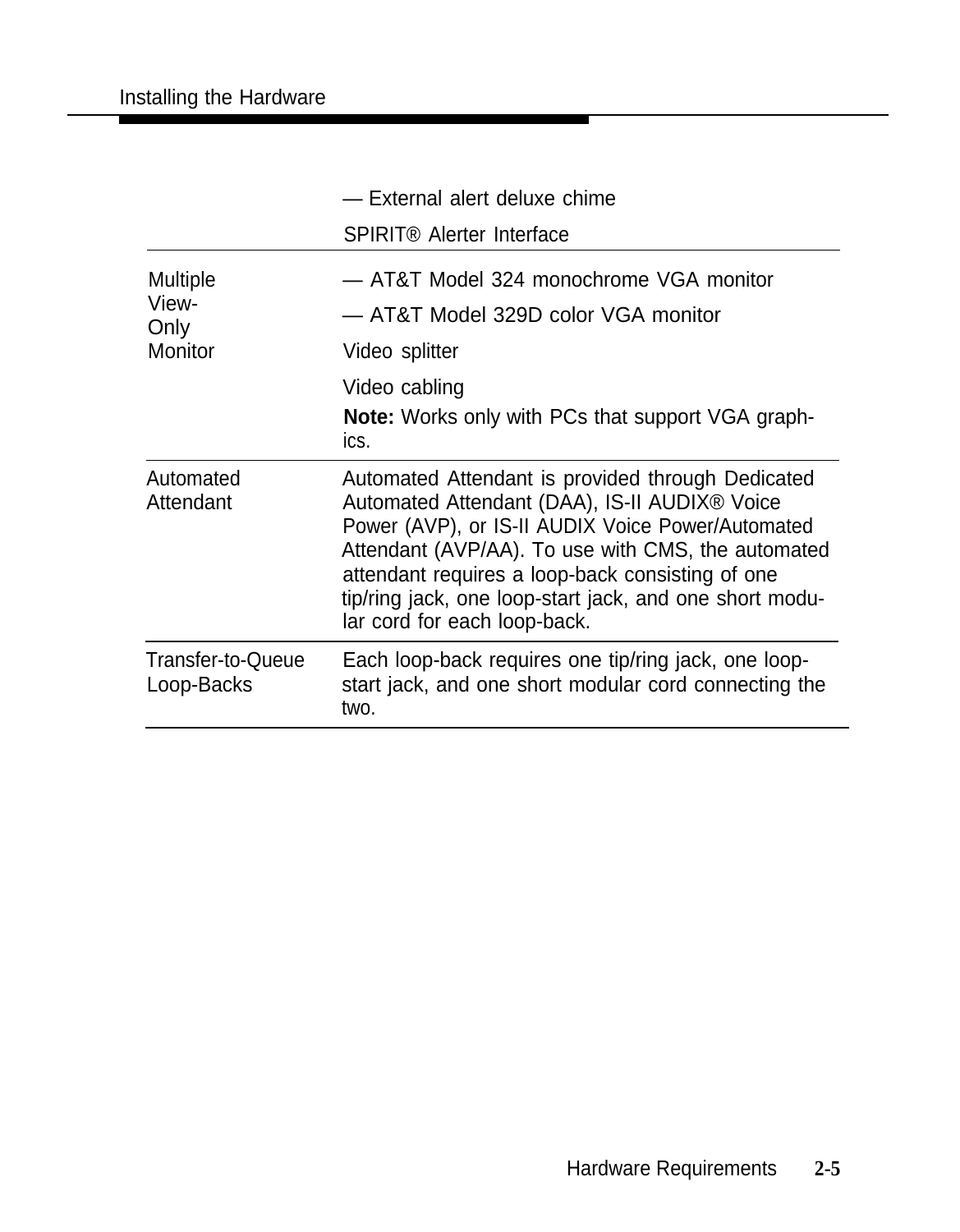## **Installation Procedures**

#### **IMPORTANT:**

Read this section carefully before beginning to install the equipment. Gather all equipment, tools, and source documents before starting.

Installing CMS for the MERLIN LEGEND system includes configuring the MERLIN LEGEND system for CMS, assembling and connecting the CMS PC and phones, and installing optional equipment.

This section first lists the general procedures in the order you should perform them (Table 2-3). Each procedure includes a source for detailed assembly and installation instructions. Most of these sources are the documents that accompany the equipment. Refer to these instructions for proper installation. For equipment that has no assembly documentation or requires special connection instructions for CMS, the instructions appear later in this section.

#### **NOTE:**

If this installation is an upgrade from MERLIN II CMS, complete only the steps marked with an asterisk (\*). Refer to [Appendix B.](#page-156-0)

Follow these steps in order.

#### **Table 2-3. General Installation Steps**

| Step                                                         | <b>Description and Source</b>                                                                     |  |  |
|--------------------------------------------------------------|---------------------------------------------------------------------------------------------------|--|--|
| $1.*$                                                        | Install the MERLIN LEGEND control unit, if necessary.                                             |  |  |
|                                                              | <b>Source: MERLIN LEGEND Communications System Installation,</b><br>Programming, and Maintenance. |  |  |
| Install Dedicated Automated Attendant (if applicable).<br>2. |                                                                                                   |  |  |
|                                                              | <b>Source:</b> Installation guide for the unit and page 2-16 of this guide.                       |  |  |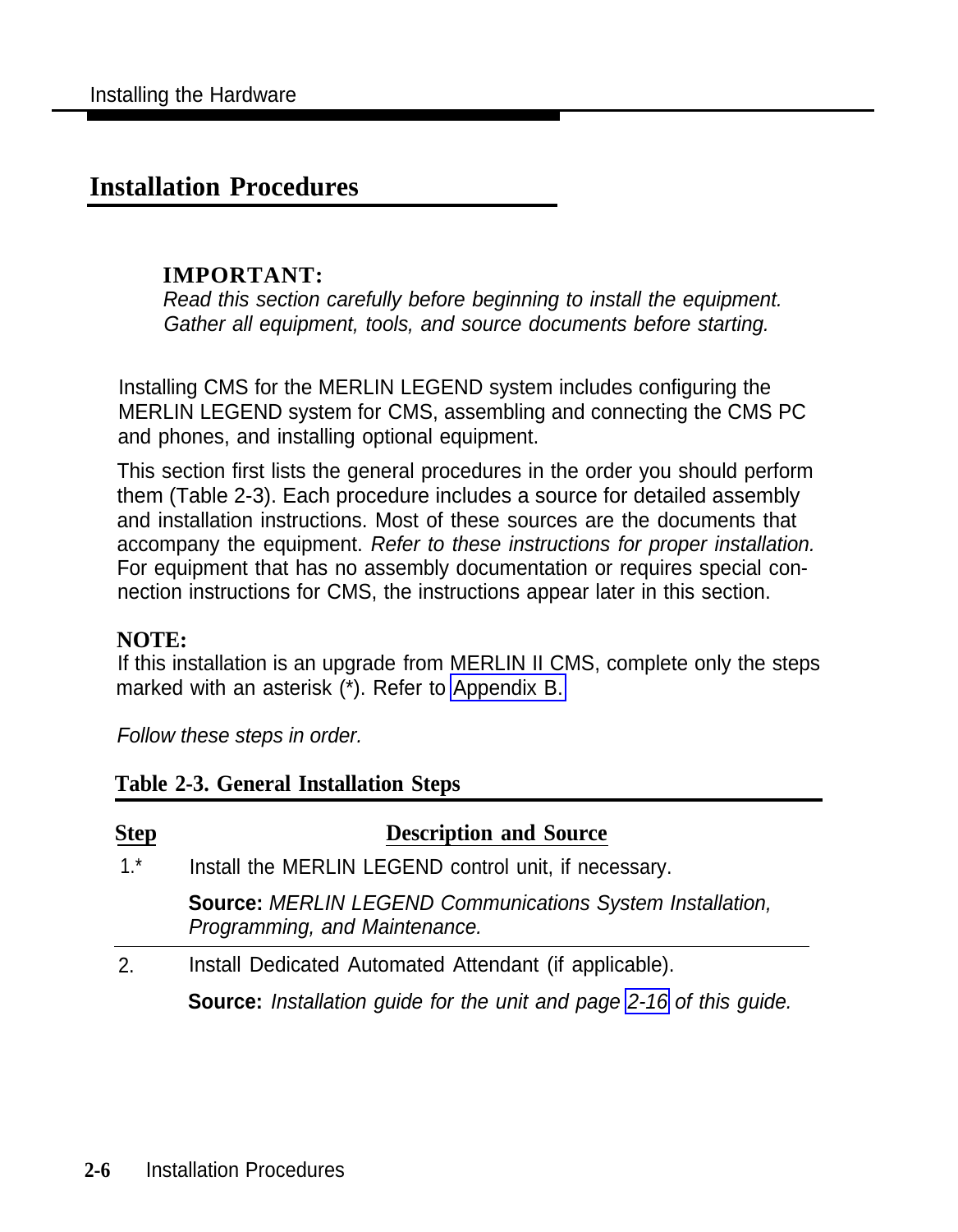| 3.               | Install CMS external alert and alert interface (if applicable).                                                                                               |  |  |
|------------------|---------------------------------------------------------------------------------------------------------------------------------------------------------------|--|--|
|                  | <b>Source:</b> Page 2-9 in this guide.                                                                                                                        |  |  |
| $\overline{4}$ . | Assemble and install the CMS supervisor telephone and agent tele-<br>phones.                                                                                  |  |  |
|                  | <b>Source: MERLIN LEGEND Communications System Installation,</b><br>Programming, and Maintenance.                                                             |  |  |
| 5.               | Install the CMS interface card in the CMS PC.                                                                                                                 |  |  |
|                  | <b>Source:</b> Call Management System Installation Guide.                                                                                                     |  |  |
| 6.               | Change the default DIP switch setting on the VDC 600 board to<br>accommodate CMS (required only on the 6300 WGS and 6286 WGS<br>with a VGA graphics monitor). |  |  |
|                  | <b>Source:</b> Page 2-11 in this guide.                                                                                                                       |  |  |
| 7.               | Connect the keyboard and monitor to the CMS PC.                                                                                                               |  |  |
|                  | <b>Source:</b> Installation instructions for the PC.                                                                                                          |  |  |
| $8.*$            | Connect the CU1 and CU2 ports on the CMS interface card (in the<br>CMS PC) to the MERLIN LEGEND control unit.                                                 |  |  |
|                  | <b>Source:</b> Page 2-12 in this guide.                                                                                                                       |  |  |
| 9.               | Install the voice announcement unit.                                                                                                                          |  |  |
|                  | <b>Source:</b> Installation instructions for the VAU.                                                                                                         |  |  |
| 10.              | Connect the AUX port on the CMS interface card (in the CMS PC) to<br>the voice announcement unit.                                                             |  |  |
|                  | <b>Source:</b> Page 2-14 in this guide.                                                                                                                       |  |  |
| 11.              | Install the printer.                                                                                                                                          |  |  |
|                  | <b>Source:</b> Installation instructions for the printer.                                                                                                     |  |  |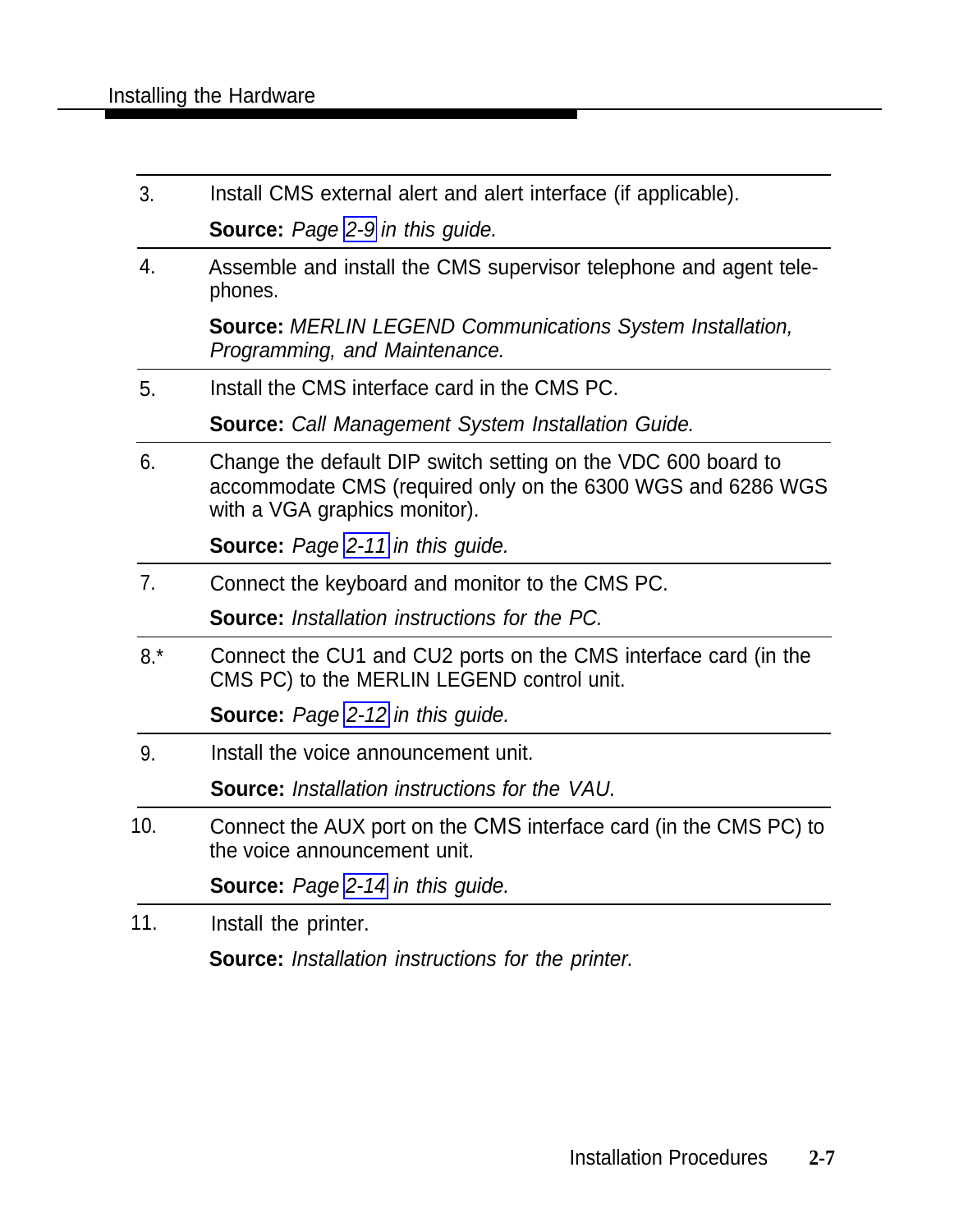| 12. | Change the printer options to accommodate CMS (570 and 571)<br>printers only).            |
|-----|-------------------------------------------------------------------------------------------|
|     | <b>Source:</b> Page 2-15 in this guide and the printer manual.                            |
| 13. | Install music on hold or Magic on Hold unit and music-on-hold<br>coupler (if applicable). |
|     | <b>Source:</b> Installation instructions for the MOH unit and coupler.                    |
| 14. | Install headset adapters and headsets (if applicable).                                    |
|     | <b>Source:</b> Installation instructions for the headset.                                 |
| 15. | Install multiple view-only monitors (if applicable).                                      |
|     | <b>Source:</b> Page 2-15 in this guide.                                                   |
| 16. | Install transfer-to-queue loop-backs (if applicable).                                     |
|     | <b>Source:</b> Page 2-16 in this quide.                                                   |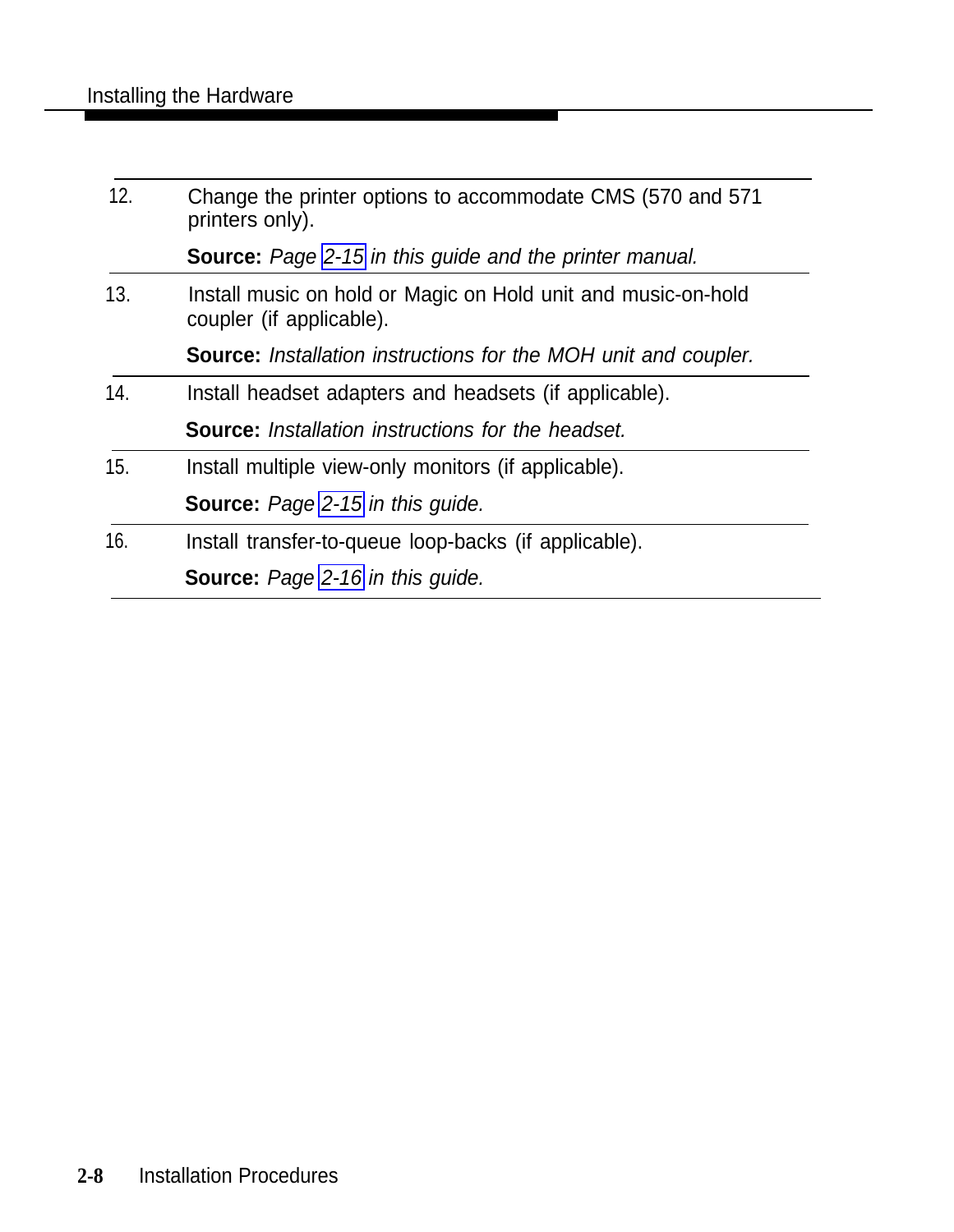#### <span id="page-65-0"></span>**Installing the External Alert**

The CMS external alert is an optional device that indicates when an undesirable situation affecting a split or line group has occurred. Unlike alerting devices for the MERLIN LEGEND system, the CMS alert connects to a dedicated line jack on the MERLIN LEGEND control unit through a SPIRIT CS Alerter Interface and is the only alert that can be used to monitor CMS exceptions.

The SPIRIT CS Alerter Interface requires special wiring between the control unit and the interface. To install the interface and alert, complete the following steps. You will need MERLIN LEGEND Form 2c, System Numbering— Trunk Jacks to identify the line jack to which each alert connects.

- 1. Place the alerter interface as close as possible to the MERLIN LEGEND control unit and an AC outlet not controlled by a switch.
- 2. Using 2-pair DIW wire and modular connectors, make a cord long enough to run between the alerter interface and the control unit having the wiring positions shown in [Figure 2-1.](#page-66-0)

#### **IMPORTANT**

Make sure you reverse the green and yellow wires in positions 3 and 4, respectively.

- 3. Connect the cord you built in step 2 to the control unit and the alerter interface, taking care to insert the correct plug into each unit.
- 4. Place the external alert where desired.
- 5. Run a standard 2-pair cord between the external alert and the alerter interface. If the distance is less than 25 feet, use a standard 4 conductor modular cord set. If the distance is greater than 25 feet, make a cord the proper length using 2-pair DIW wire and modular connectors. Make sure the connections are the same on both ends (position 1, black; position 2, red; position 3, green; and position 4, yellow).
- 6. Connect the cord from step 5 to the external alert and the alerter interface.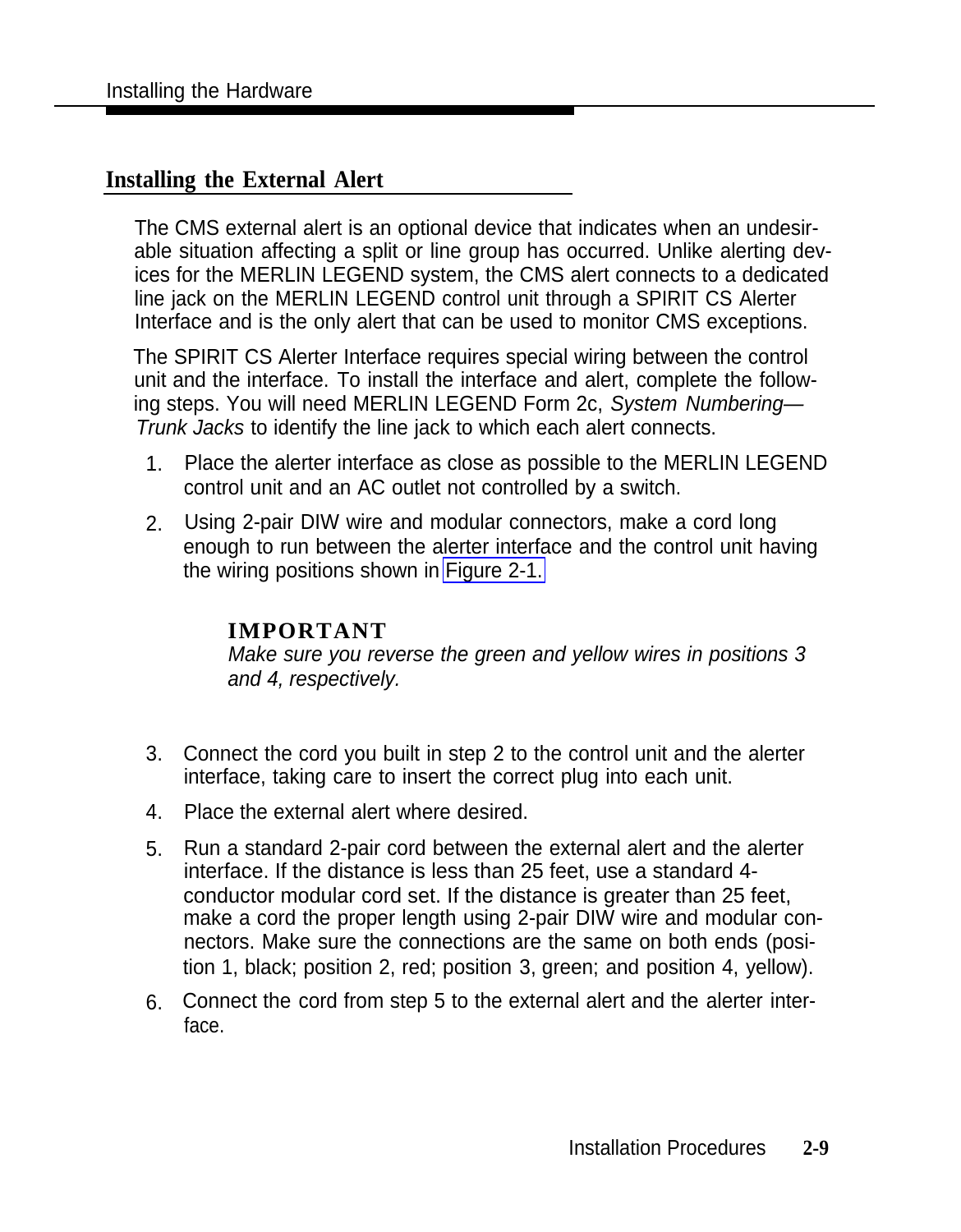- <span id="page-66-0"></span>7. Plug the alerter interface into the AC outlet.
- 8. Test the external alert at the CMS supervisor console by selecting the line button assigned to the alert and lifting the handset.

The alert should activate. If it does not, refer to [Chapter 9,](#page-126-1) "Troubleshooting."

Figure 2-1 shows a CMS external alert connected to the MERLIN LEGEND system with a SPIRIT CS Alerter Interface.



**Figure 2-1. CMS External Alert Connection**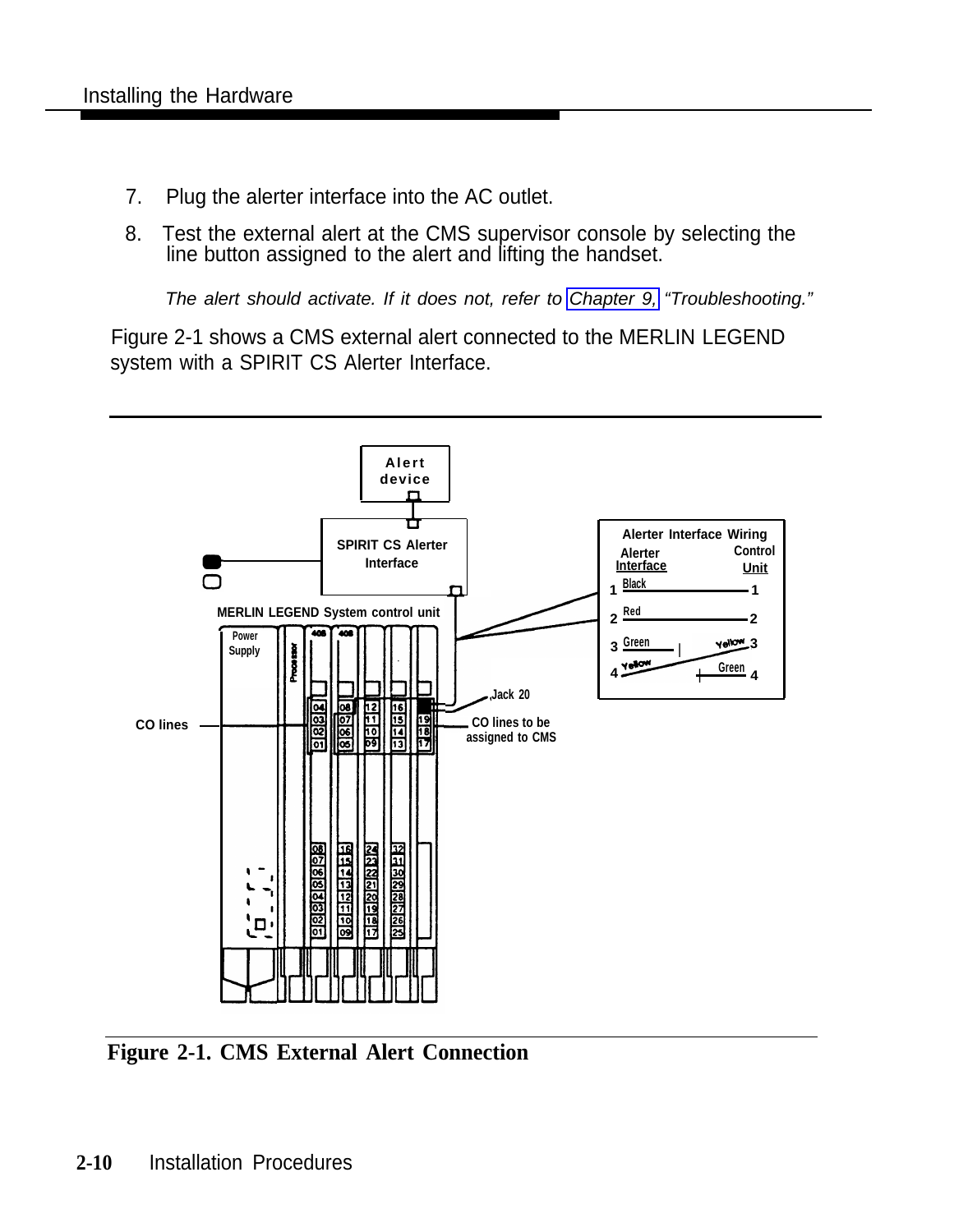## <span id="page-67-0"></span>**Changing the VDC 600 Board DIP Switch Setting**

#### **IMPORTANT:**

This procedure is required only for the 6300 WGS and 6286 WGS with VGA graphics.

Configure the VDC 600 board (video controller board) for 8-bit video memory data path and 8-bit BIOS. The DIP switches for the board are visible on the back of the PC. To configure the board, complete these steps:

- 1. Turn PC off, if it is on, and wait for the hard disk to stop spinning.
- 2. Turn the PC to show the DIP switches on the VDC 600 card.
- 3. Move DIP switch 4 from the default ON position to OFF.

Figure 2-2 shows the required VDC 600 DIP switch settings.



**Figure 2-2. VDC 600 DIP Switch Locations and Settings**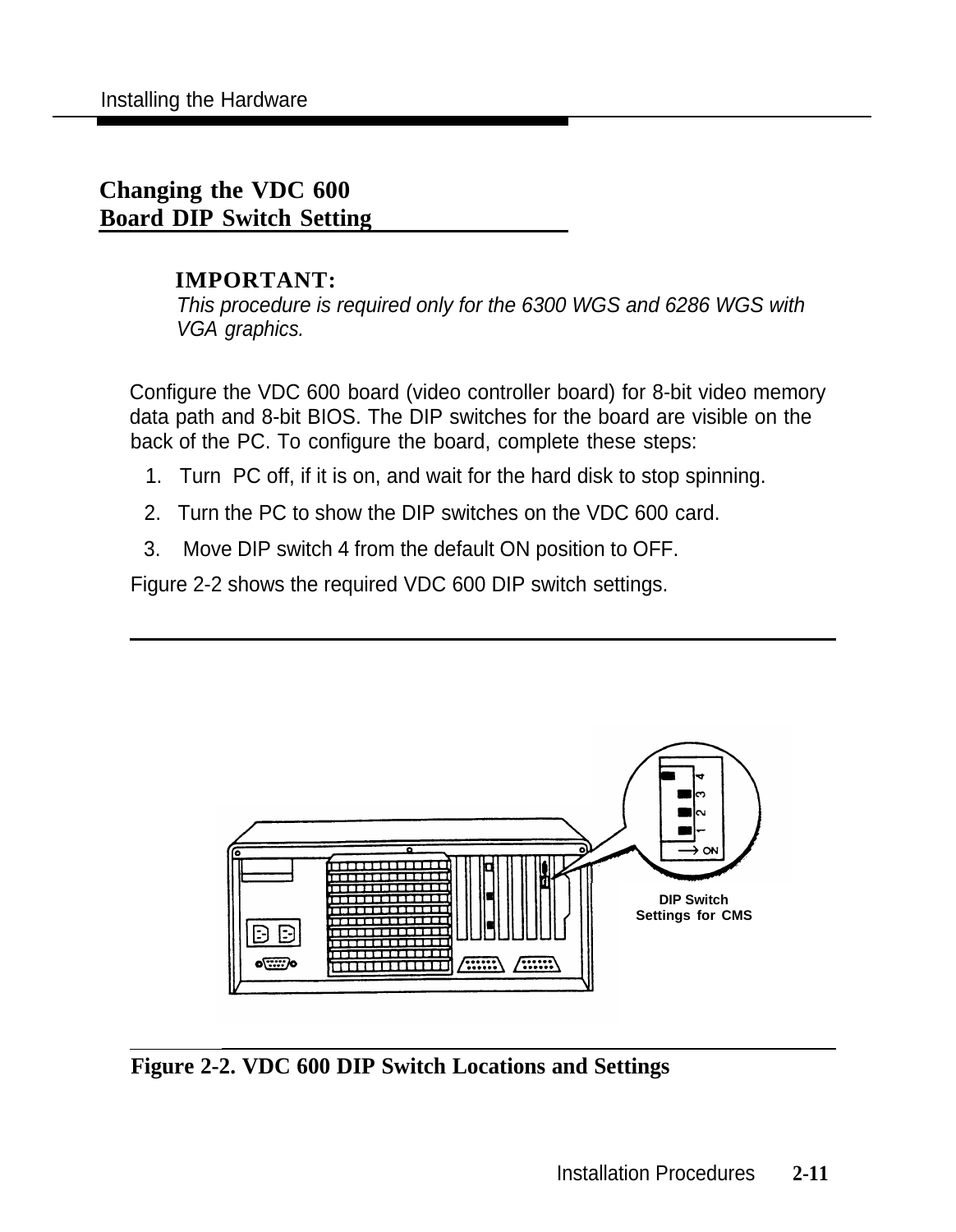## <span id="page-68-0"></span>**Connecting CU1 and CU2 to the MERLIN LEGEND System**

The connection between the CMS PC and the MERLIN LEGEND system uses the two ports (CU1 and CU2) on the CMS interface card and two DLC operator jacks on the MERLIN LEGEND control unit. The DLC operator ports used for CMS must be on the same analog module. Refer to Form 2a, System Numbering—Station Jacks, for the jacks assigned to CU1 and CU2. Use the two 14-foot modular cords included with the CMS interface card to make the connection.

To connect the CMS PC to the MERLIN LEGEND system, complete these steps:

- 1. Turn the PC to show the three ports on the CMS interface card.
- 2. Plug one of the 14-foot modular station cords provided in the CMS hardware package into the port labeled "CU1" on the CMS interface card.
- 3. Plug the other end of the cord into the appropriate DLC operator station jack on the MERLIN LEGEND control unit.
- 4. Plug the other 14-foot modular station cord into the port labeled "CU2" on the CMS interface card.
- 5. Plug the other end of the cord into the DLC operator station jack on the MERLIN LEGEND control unit assigned to CU2.

[Figure 2-3](#page-69-0) shows the connection between the CMS interface card ports CU1 and CU2 and the two DLC operator ports on the MERLIN LEGEND control unit.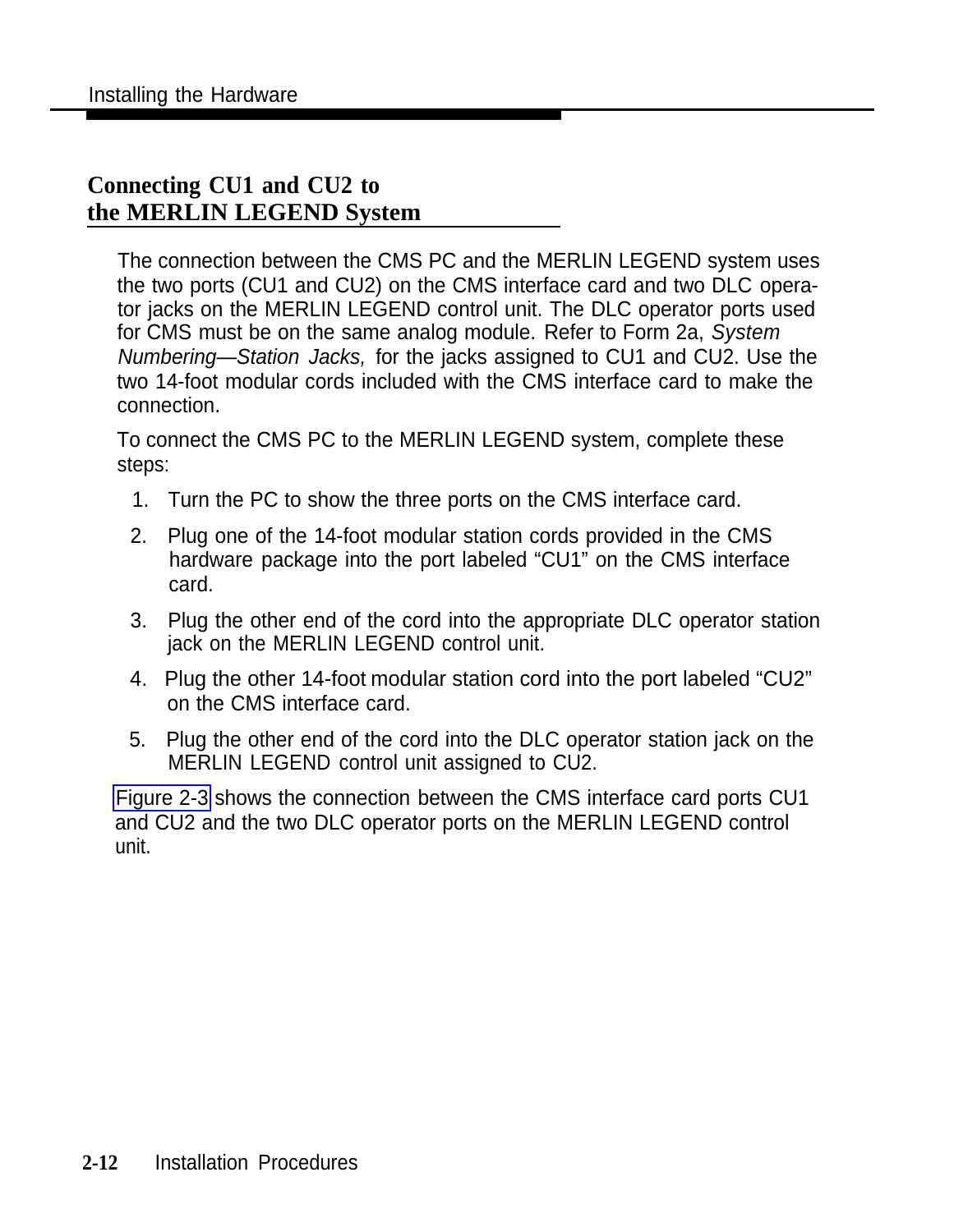<span id="page-69-0"></span>

**Figure 2-3. Connecting CU1 and CU2 to the MERLIN LEGEND Control Unit**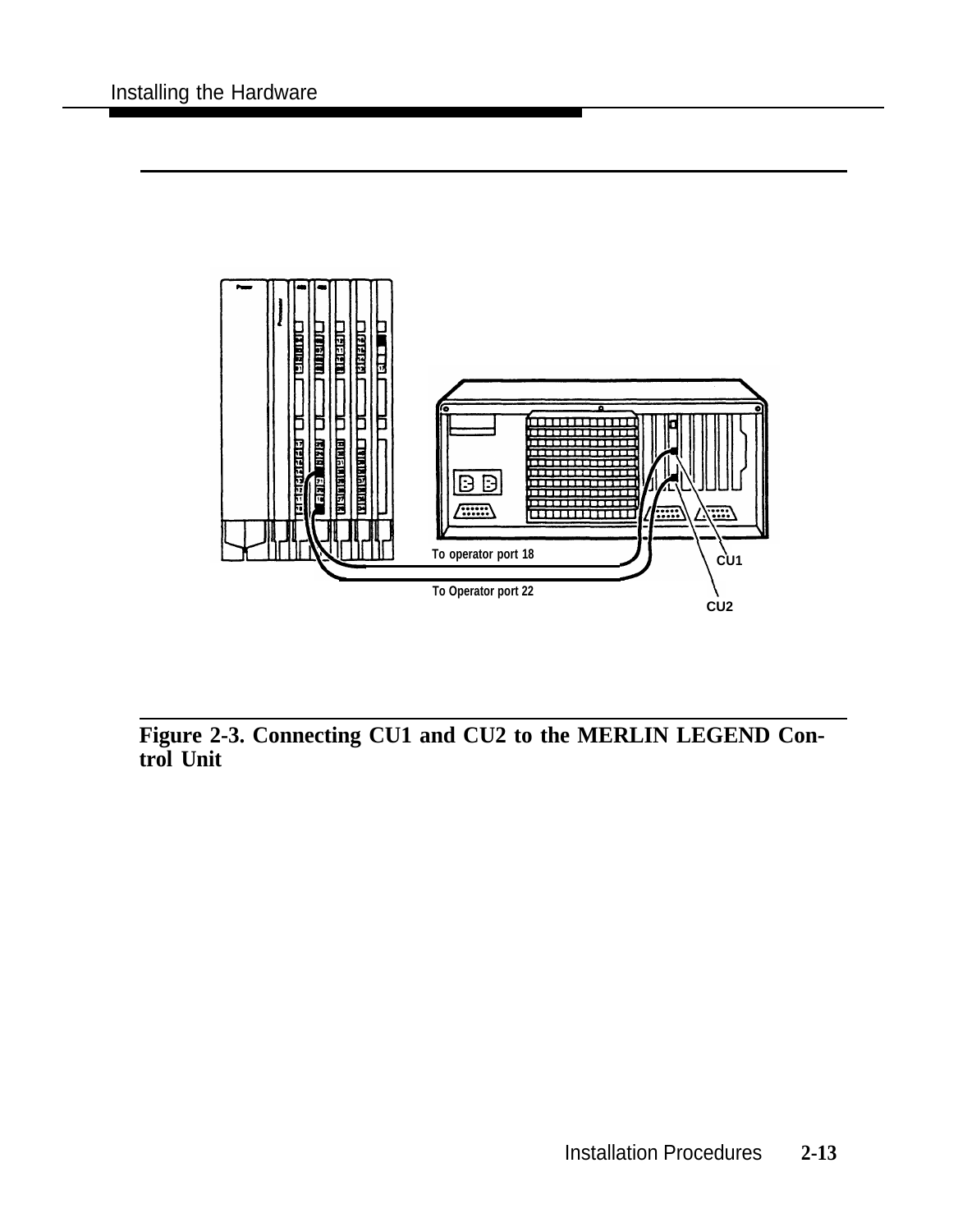## <span id="page-70-0"></span>**Connecting the Voice Announcement Unit**

The voice announcement unit (VAU) connects to the CMS PC through the "AUX" port on the CMS interface card. Use the 14-foot cord with the DIN connector included with the CMS interface card to complete the connection.

To connect the VAU to the CMS PC, complete these steps:

- 1. Turn the PC to show the three jacks on the CMS interface card.
- 2. Plug the 14-foot cord for the VAU into the jack labeled "AUX" on the interface card.
- 3. Plug the other end of the cord into the connecting cord attached to the back of the VAU.

Figure 2-4 shows the connection between the VAU and the CMS PC.



**Figure 2-4. Connecting the VAU to the CMS PC**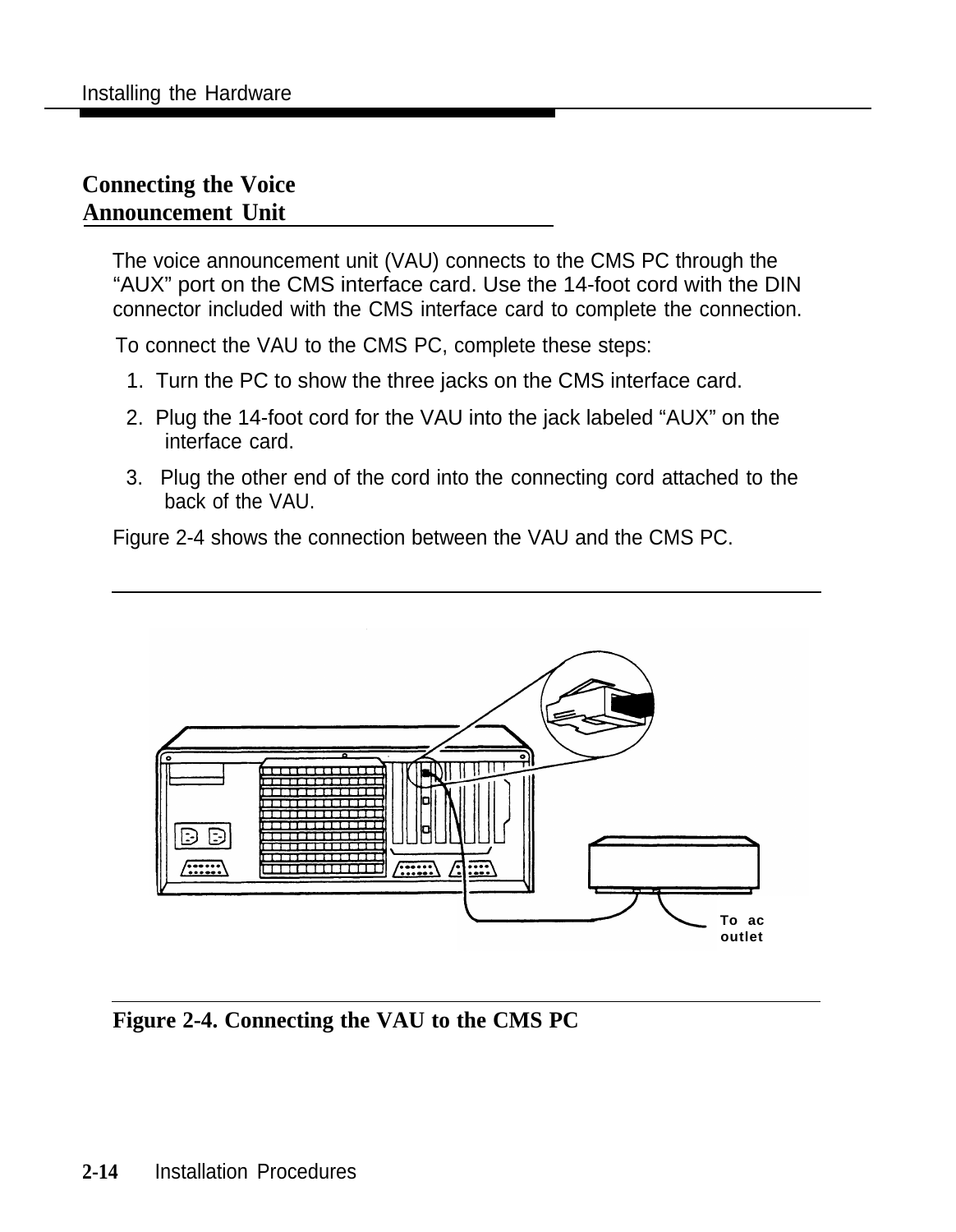## <span id="page-71-0"></span>**570 and 571 Printer Option Changes**

If the CMS is using the AT&T 570 or 571 printer, some of the default options must be changed. The correct option settings for these printers are shown in the following table. All the other options should retain the factory settings for MS-DOS operation. Refer to the printer guide for instructions on how to change these settings.

| <b>Option</b>   | <b>Required Setting</b> |
|-----------------|-------------------------|
| AUTO CR         | $CR + LF$               |
| <b>BUF.FULL</b> | NO LF                   |
| <b>AUTO LF</b>  | $CR + LF$               |

#### **Installing a View-Only Monitor**

Installing an optional second monitor requires a video splitter, video cabling, and a second monitor. The video splitter connects to the video port on the PC and the two monitors connect to ports on the video splitter. A single keyboard governs what appears on both monitors.

#### **NOTE:**

The view-only monitor works only with a VGA video adapter, such as an AT&T VDC 600 video card or a built-in PS2 video port. It does not work with an AT&T VDC 400 or AT&T VDC 750 video card, nor with the built-in video adapters of the AT&T 6300 PC and AT&T 6300 Plus.

To install the video splitter and two monitors, complete these steps:

- 1. Connect the video splitter to the video port on the back of the PC.
- 2. Connect one end of a video cable to a port on the video splitter.
- 3. Connect the other end of the video cable to the monitor.
- 4. Repeat steps 2 and 3 for the second monitor.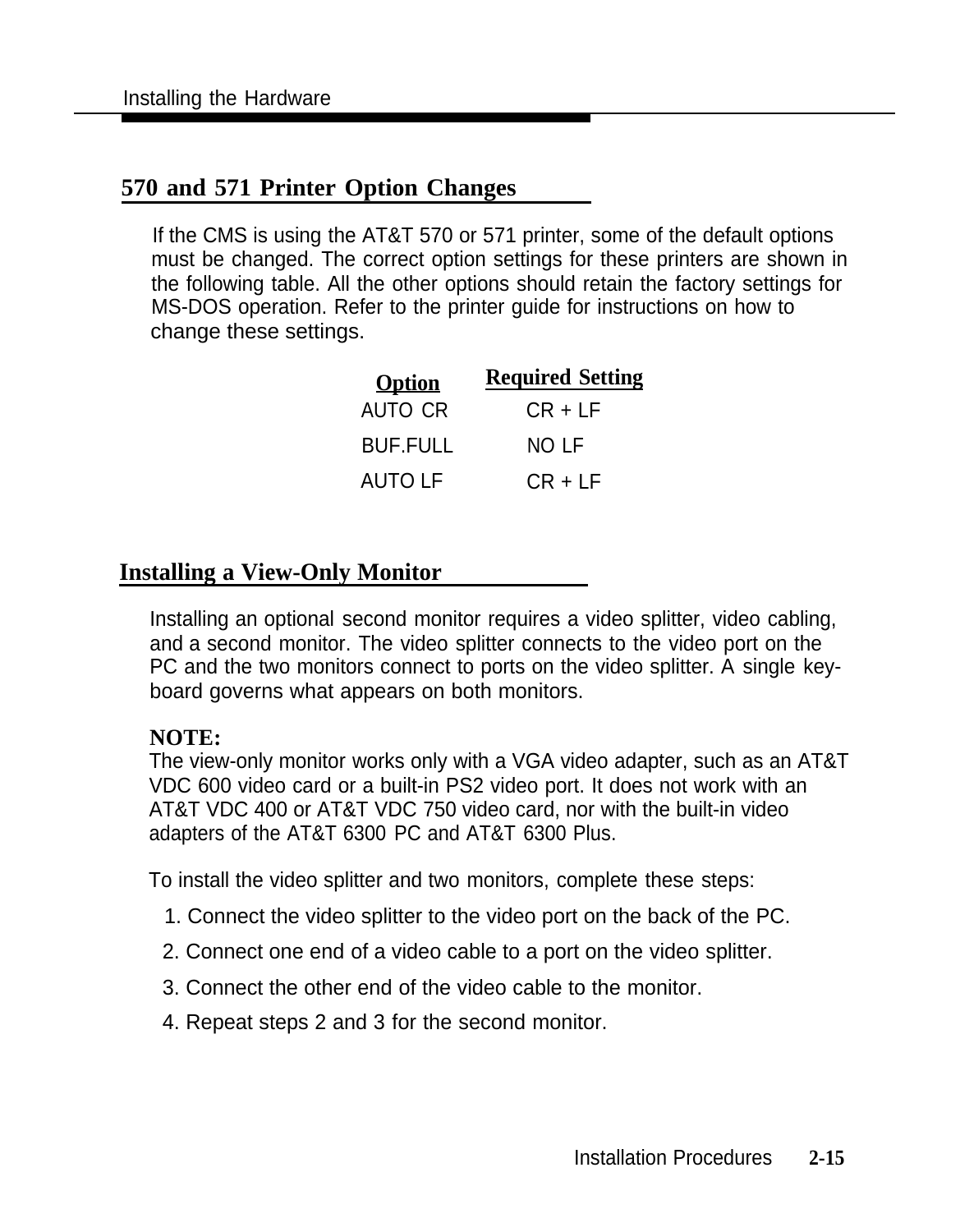5. Plug the video splitter into an AC outlet not controlled by a switch.

Figure 2-5 shows the connection between the video splitter, the PC, and the two monitor cables.



### **Figure 2-5. Connecting a View-Only Monitor**

### **Installing Loop-Backs**

The loop-back arrangement for an Automated Attendant or the Transfer-to-Queue feature consists of a tip/ring station jack (on an 012 module) and a loop-start line jack (on a loop-start module) connected by a single pair modular cord. Each loop-back requires one modular cord. Refer to Form 2a, System Numbering—Station Jacks and Form 2c, System Numbering—Line Jacks for the jacks to be used for Transfer-to-Queue loop-backs.

### **NOTE:**

Make sure that a ring generator is properly installed in the power supply, otherwise CMS won't recognize the calls sent through the loop-back.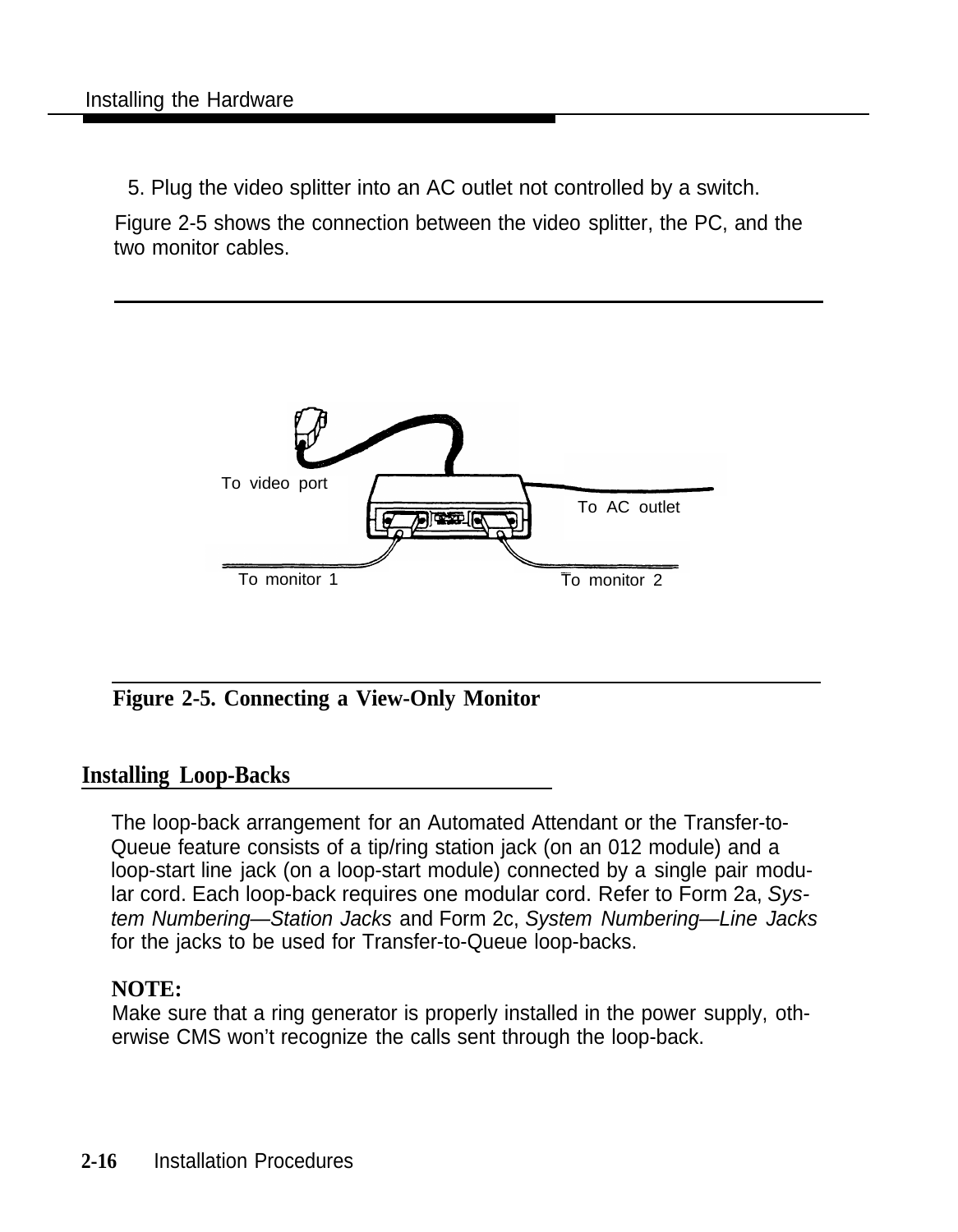To install a loop-back, complete these steps:

- 1. Insert the modular plug on one end of the cord into a tip/ring Station jack.
- 2. Insert the modular plug on the other end of the cord into a loop-start line jack.
- 3. Repeat for each loop-back.

Figure 2-6 shows a loop-back.



**Figure 2-6. Loop-Back**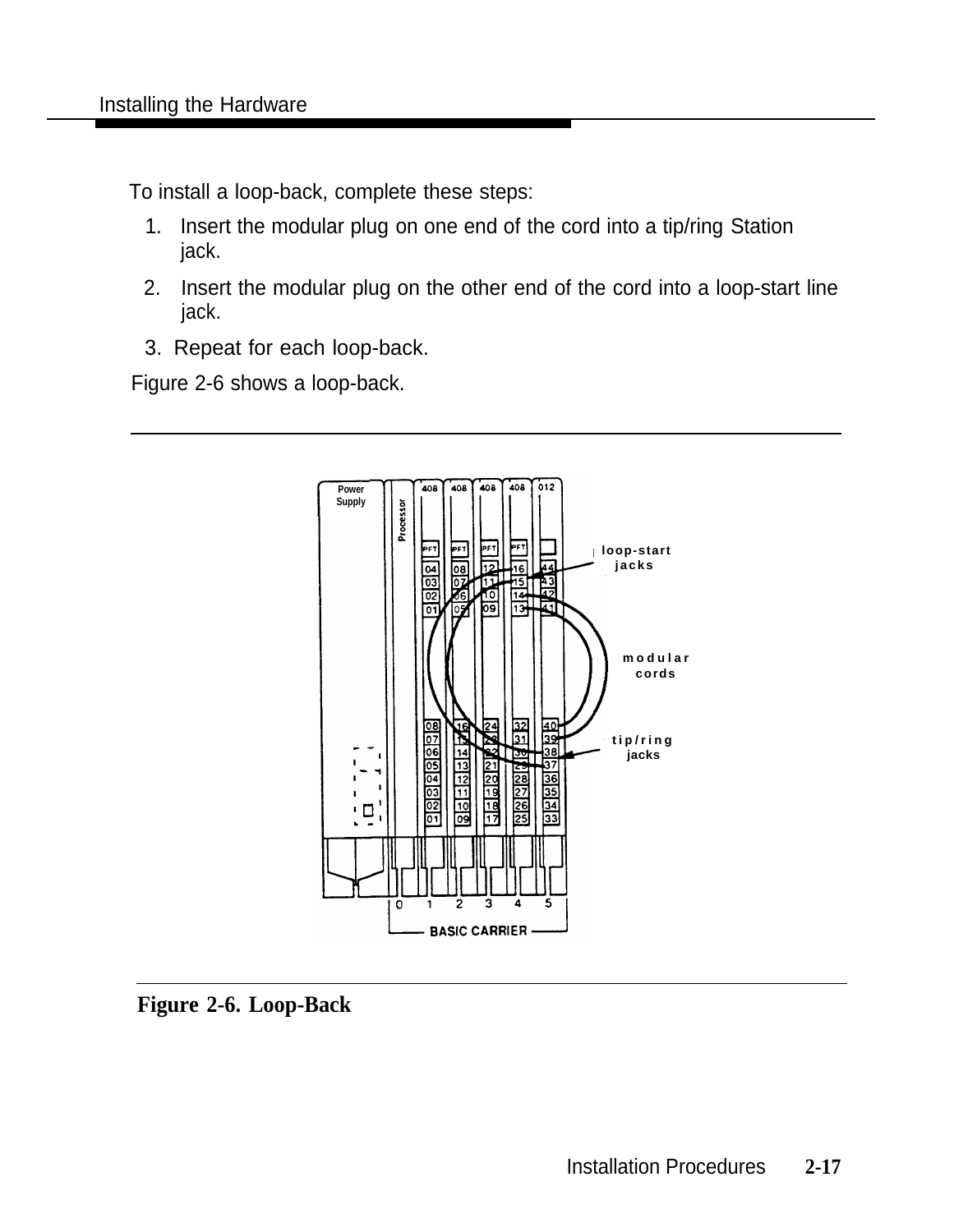# **Installing the Software**

# 3

After the hardware is installed, you install the CMS software next. This task includes installing the MS-DOS<sup>®</sup> operating system and the CMS program software. This chapter gives instructions for installing both types of software.

Before installing the CMS software, make sure that CMS will be working on a hard disk dedicated exclusively to running the CMS program and storing CMS reports. The CMS PC cannot be used for MERLIN LEGEND system programming or any other applications.

If you are installing CMS for the first time, you will first have to format the hard disk and install MS-DOS, version 3.3. If you are upgrading from another MERLIN CMS system and using the same CMS PC, you do not have to reformat the hard disk.

### **IMPORTANT**

If this installation is an upgrade, read [Appendix B](#page-156-0) before beginning for instructions on retaining and/or replacing CMS files.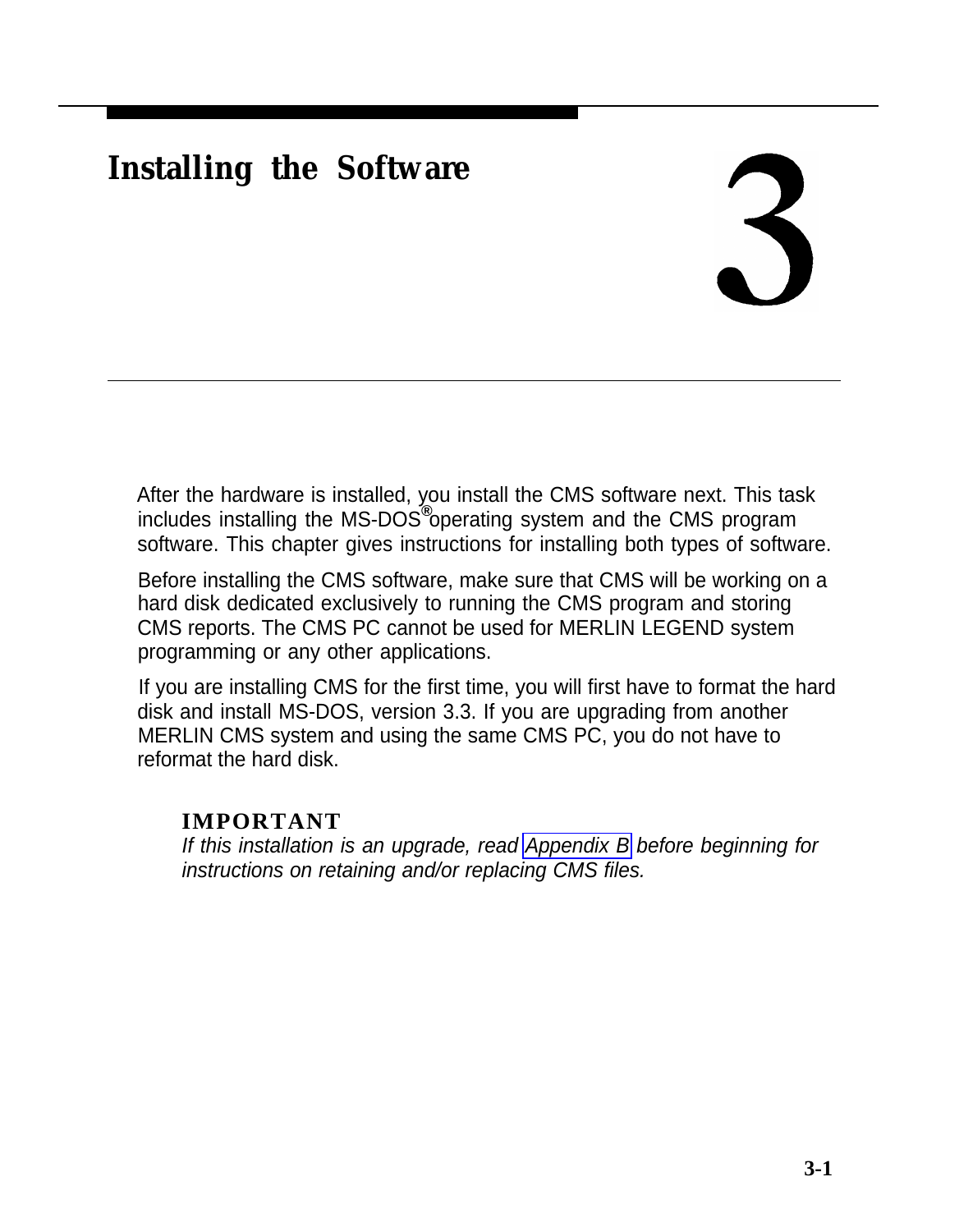# **Installing MS-DOS**

Before installing the CMS software, you must install the MS-DOS software. For a new system, installation includes formatting the hard disk, installing MS-DOS, and setting the date and time. For an upgrade, installation requires only installing MS-DOS 3.3, if necessary.

To install MS-DOS, complete the following steps. Have the MS-DOS manual that came with the PC available for reference.

### **IMPORTANT:**

If you are upgrading CMS from MERLIN II Release 2 CMS, do not complete steps 3 and 4, unless you have backed up the files in the CMSMGMT and CMSREPT directories and can restore them later. Steps 5 and 6 below are also optional for an upgrade.

- 1. Locate the User's Guide: AT&T 6300 WGS Processor that came with the 6300 WGS. The MS-DOS system diskette is in the envelope at the back of the guide. If you are upgrading on a different system, locate the new MS-DOS diskette. Keep the manual available for detailed information on the following steps.
- 2. Insert the MS-DOS diskette into the computer.
- 3. Create an MS-DOS partition using the entire hard disk.
- 4. Format the hard disk drive. Use the **format** command with the **/S** option to format the disk and copy the MS-DOS system files onto the disk:

**format c: /s**

- 5. Install the MS-DOS programs onto the hard disk.
- 6. Set the date and time for CMS operation and reports.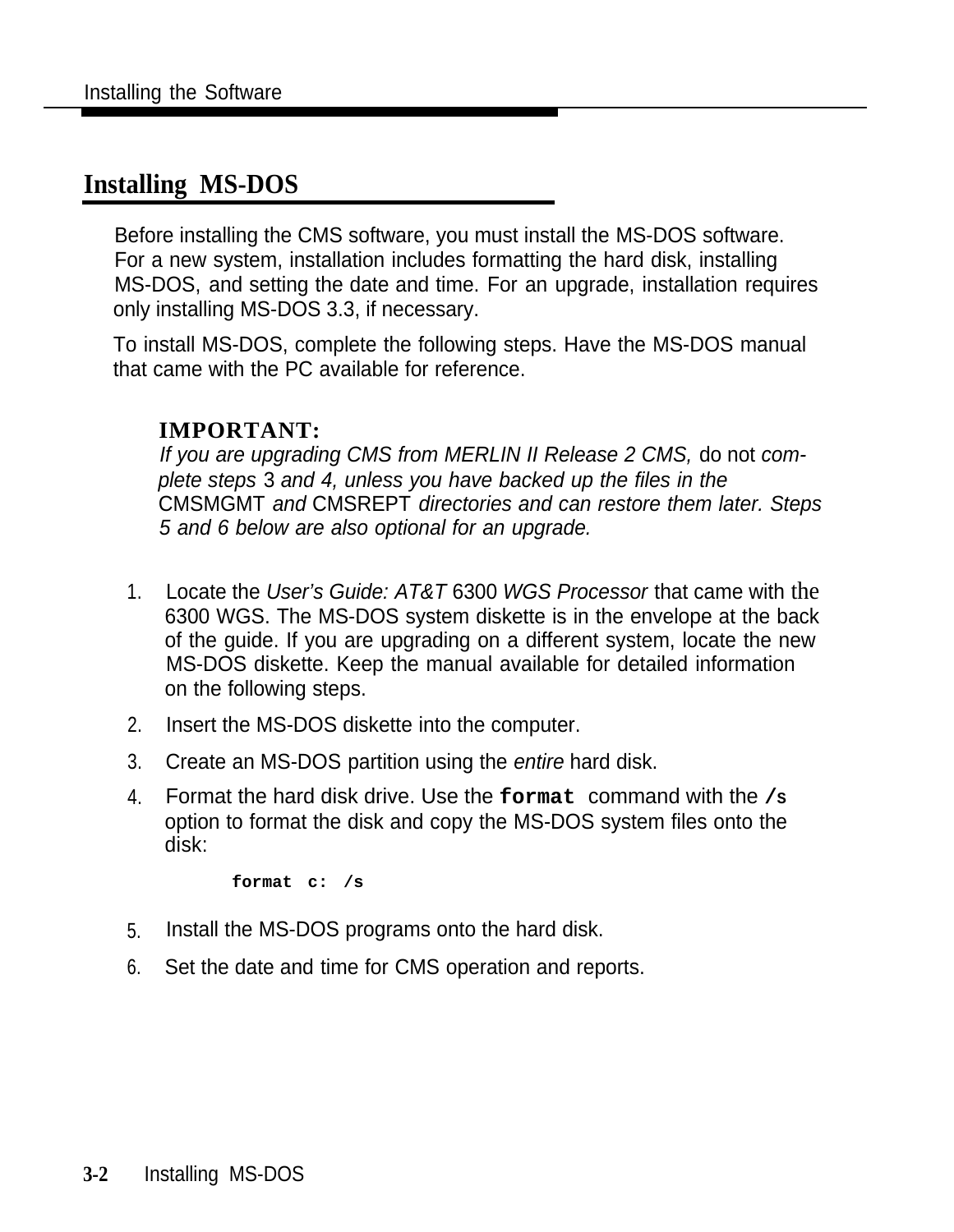### **Installing the CMS Software**

CMS is provided on two types of diskettes:

- Two 5.25-inch floppy diskettes, for use with the AT&T PC 6300 WGS and AT&T PC 6300.
- One 3.5-inch diskette, for use with the AT&T 6286 WGS.

Two sets of the CMS software are included—one working copy and one backup copy. Use the working copy for installing the software. Store both the working and backup copies in a safe place.

### **IMPORTANT**

If this installation is an upgrade, refer to [Appendix B](#page-156-1) for special instructions.

CMS comes with an auto-installation program that checks for adequate memory and installs the program files. It also creates *autoexec.bat* and config.sys files so that the CMS starts automatically whenever the PC is turned on. (If these files exist, CMS modifies them, if necessary.)

To install the CMS program, complete the following steps:

- 1. Insert the working copy of the CMS software into drive A.
- 2. If the A> prompt does not appear on the computer screen, type **a:** and press  $\boxed{1}$ .

The  $A>$  prompt should appear on the screen.

3. Type **cmsinstall** and press [ ↵ ] .

The following message appears in the upper portion of the screen:

**\*\*\*\*Call Management System for the MERLIN LEGEND CMS \*\*\*\*Installation Procedure**

This message remains on the PC screen throughout the installation procedure.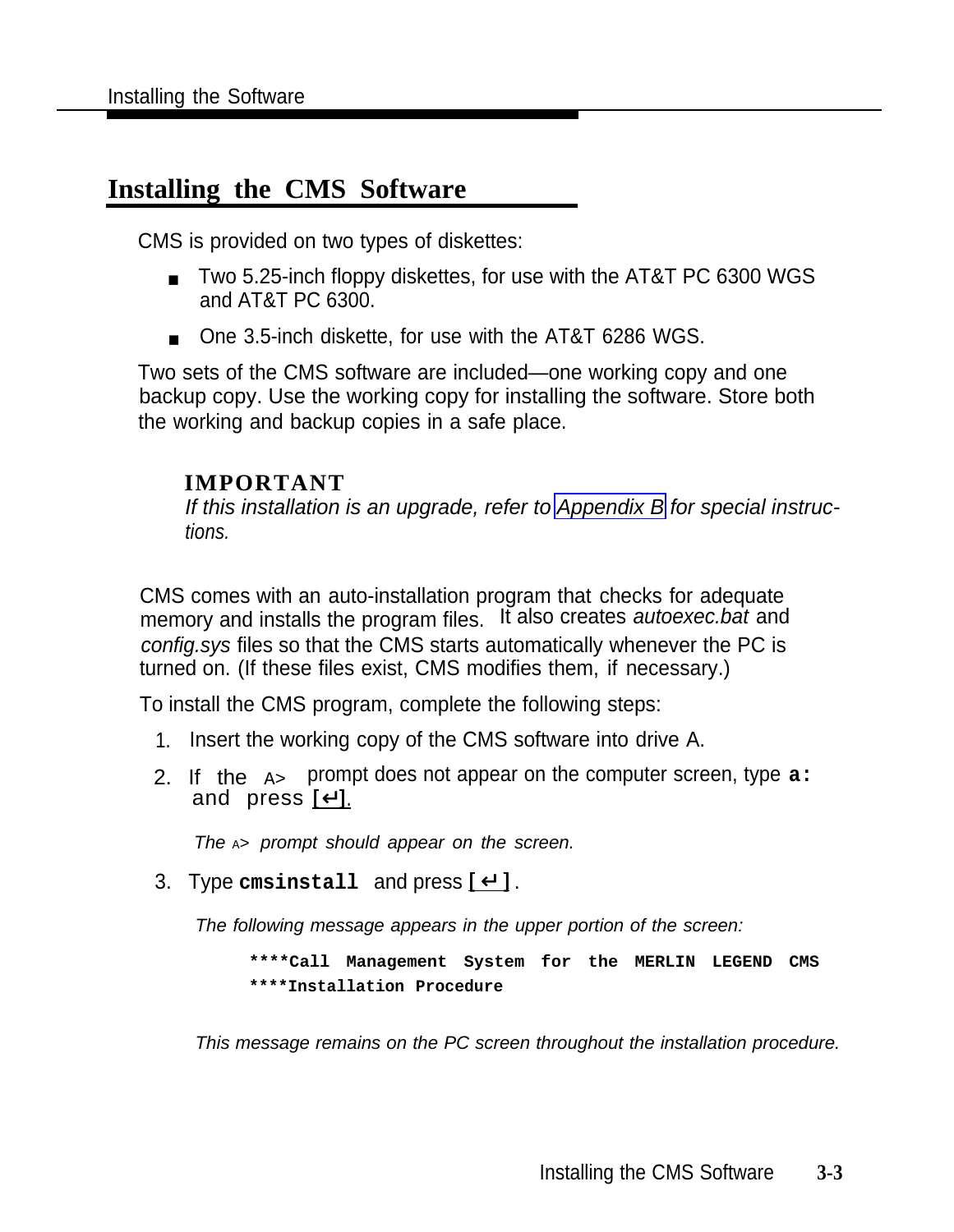Additional messages appear in the lower area of the screen. For example,

**\*\*\*\*Installation Now in Progress. Please wait...**

often appears on the screen during the installation process.

If the system has less then 512K RAM (memory), the following error message appears:

**\*\*\*\*Insufficient System Memory for CMS A Minimum of 512K System Memory is Required Increase System Memory and Repeat Installation**

If this message appears, you must upgrade the system by increasing its RAM to a minimum of 512K before you can continue the installation procedure.

4. If you are using 5.25-inch diskettes and the installation is error-free, the installation procedure stops when the first diskette has been completely copied. The following message prompts you for the second diskette:

**\*\*\*\*Insert Floppy #2. Press Enter to Continue.**

Remove the first diskette, insert the second diskette, and press  $\lceil \frac{1}{r} \rceil$  to continue the installation.

If you are using either 5.25- or 3.5-inch diskettes, the installation procedure may be interrupted for any of the following:

■ Errors on the CMS diskette cause the following message to appear on the screen:

**\*\*\*\*Error on Installation Floppy Disk Try Installation from another Floppy**

Restart the installation using the backup copy of the diskette. If that diskette has no errors, make a copy of it to replace the bad working copy. Discard the bad copy.

■ Insufficient storage space on the hard disk causes the following message to appear on the screen: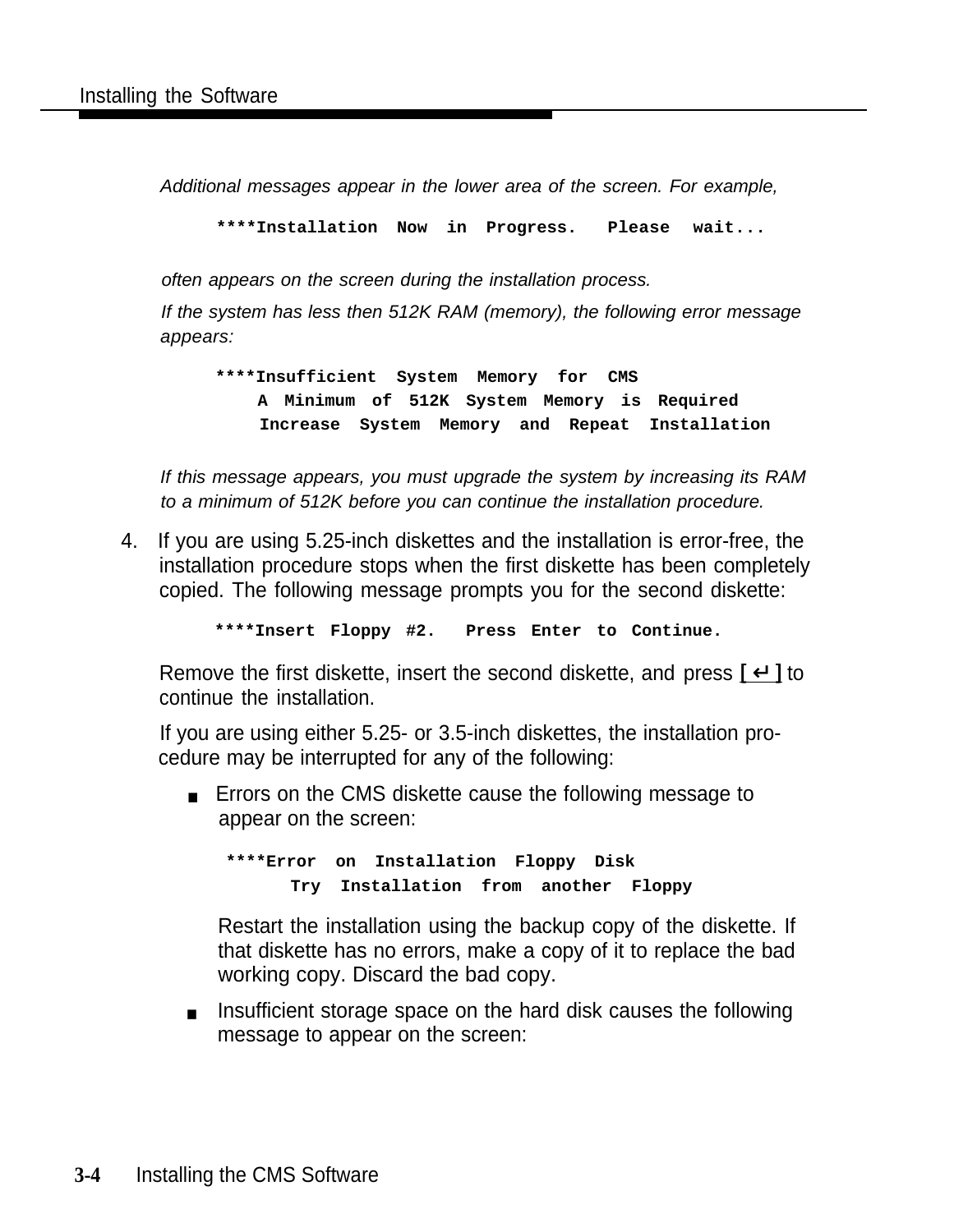**\*\*\*\*Insufficient Disk Space for CMS. An additional xxxK is required. Delete Old Files and Try Installation Again.**

where xxx is the amount of additional space required.

Once the installation program has copied all the CMS programs and files onto the hard disk, this message appears on the screen:

**\*\*\*\*Call Management System Successfully Installed**

The CMS program returns control to MS-DOS and the  $A$  prompt appears.

5. Remove the CMS diskette from the disk drive and place it in its paper sleeve. Store the diskettes in a safe place, such as the pocket on the back cover of the CMS Supervisor's Guide.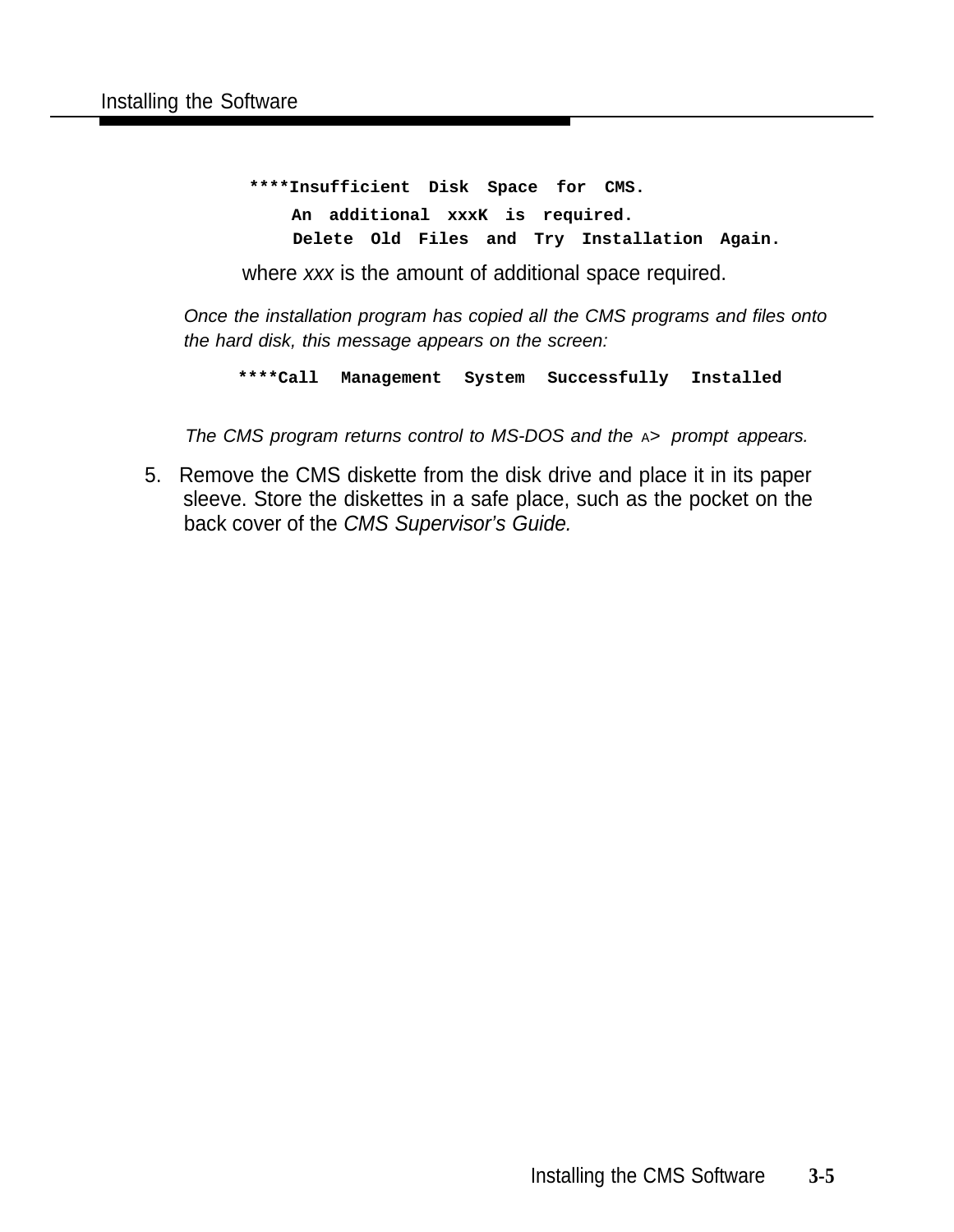# **CMS Programming Basics**

Once the CMS hardware and software are installed, you are ready to begin programming CMS. This chapter and the next two chapters cover the programming necessary to get CMS up and running with a single shift configuration. Further programming is covered in the CMS Supervisor's Guide.

This chapter describes the basics of CMS programming, including starting CMS, moving between CMS screens, entering data, editing data, using the help screens, and leaving CMS. These instructions apply to all CMS programming and use. Refer to this chapter if you have questions while entering data in the succeeding chapters.

# **Starting CMS**

The first step in programming or using CMS is to start the program. The first CMS screen that appears is the CMS Main Menu. This menu is the gateway to CMS programming and to running call management.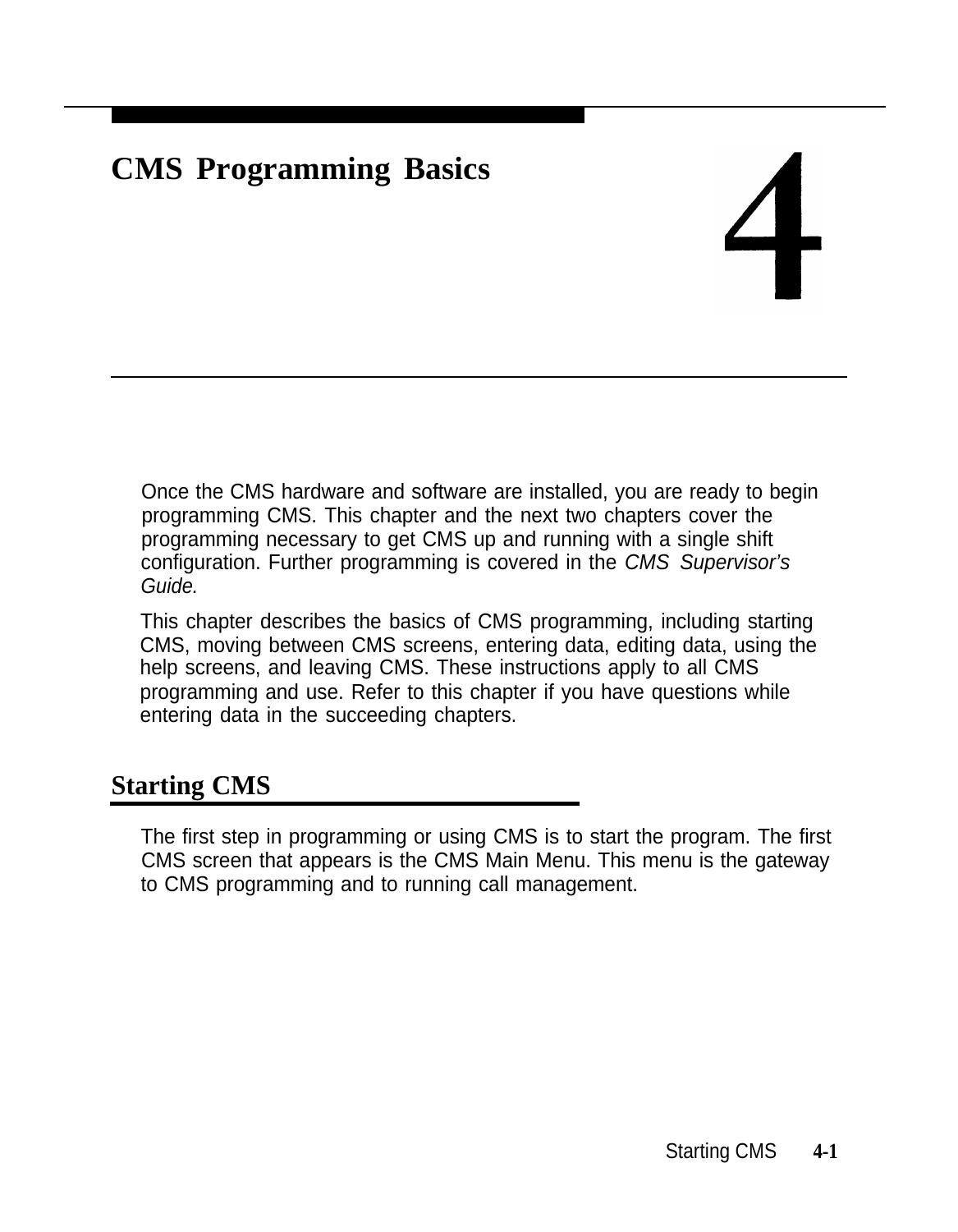To start CMS and display the CMS Main Menu:

1. Turn on the computer.

CMS starts automatically from the autoexec.bat file, and displays the CMS Main Menu (Figure 4-1).

2. To select an item from the Main Menu, press the appropriate function key (for example, **[F4]** to program, or administer, CMS).

| Bon Voyage Travel    |                    |                                                        | CMS      | CMS R3.0 7:38p 03/04                  |
|----------------------|--------------------|--------------------------------------------------------|----------|---------------------------------------|
|                      | CALL               | MANAGEMENT SYSTEM (CMS)                                |          |                                       |
|                      | <b>FOR</b>         | THE AT&T MERLIN LEGEND (TM)                            |          | C S                                   |
|                      |                    | $(c)$ 1991 by AT&T                                     |          |                                       |
|                      |                    | <b>MAIN MENU</b>                                       |          |                                       |
|                      |                    | F1 - Start Cal 1 Management                            |          |                                       |
|                      |                    | F4 - Administer CMS<br>(Agents, Lines, Configurations) |          |                                       |
|                      |                    | F5 - Print Reports                                     |          |                                       |
|                      | $F8$ - Exit to DOS |                                                        |          |                                       |
| F Start<br>1Call Mgt |                    | F Print<br>F Admin<br>4 CMS                            | 5Reports | $F10 - He1p$<br>Exit<br>F<br>8 to DOS |

**Figure 4-1. CMS Main Menu**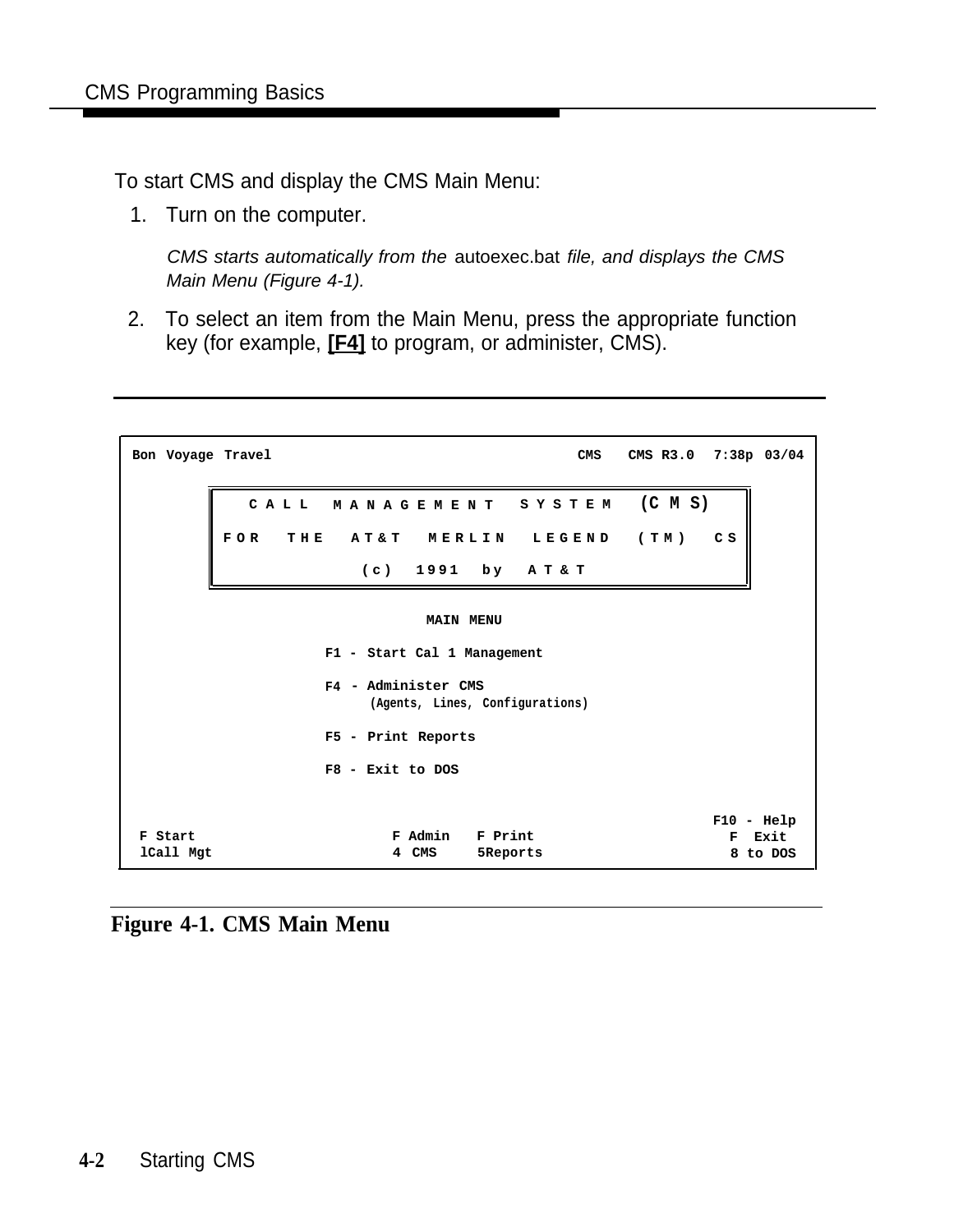### **When You Need Help**

Any time you need more information about using CMS, the on-line help screens are available. To see a help screen from any CMS screen, press **[F10]** (Help). A help screen that describes the screen or the prompt appears.

To exit a help screen and return to the previous screen, press any key. Note that if you press a function key to exit a help screen, you will exit help and then perform the function of that particular function key.

# **Moving Between CMS Screens**

CMS uses a variety of screens for programming and monitoring the system. The function keys allow you to move between these screens. In addition, function keys initiate tasks (such as Start Call Mgmt on the CMS Main Menu) and provide editing capabilities (see the following section).

On each screen, the function key labels appear across the bottom of the screen with the function key number and a description, as shown in [Figure](#page-82-0) [4-2](#page-82-0) on the Shift Configuration screen. For example, **[F2]** is shown as

**F Line 2 Groups**

and displays the the Line Groups screen when pressed.

The other function keys on this screen allow you to:

- display the Splits screen (function key **[F1]**)
- display the Call Flow screen (function key **[F3]** )
- clear the agent split information (function key **[F5]** )
- display the Configuration List screen (function key **[F7]** )
- display the Administration Menu (function key **[F8]** )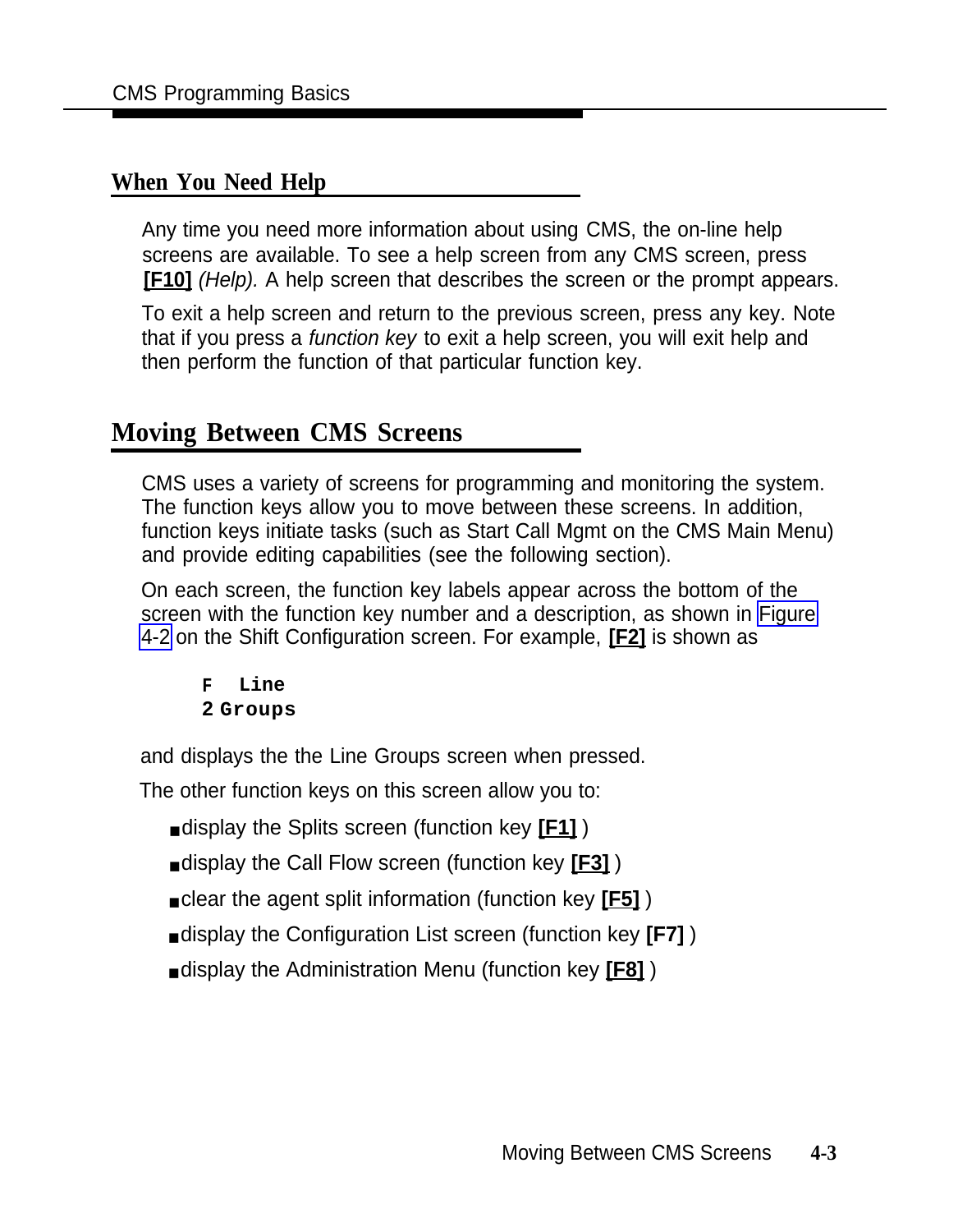<span id="page-82-0"></span>

| Bon Voyage Travel |                        |         |                      |                                        |                      | ADMIN CMS R3.0 7:40p 03/04 |
|-------------------|------------------------|---------|----------------------|----------------------------------------|----------------------|----------------------------|
|                   | <b>AGENT SPLITS</b>    |         |                      |                                        | LINE GROUP OPTIONS   |                            |
|                   | ーAgentー                |         | ⊢Agent- <sub>i</sub> |                                        |                      | Num Answer Force Auto      |
| Split             | ID<br>Pos              | Split   | Pos<br>ID            |                                        | Group Lines Delay    | Delay ACW                  |
| 1 PERS            | 16 TOM                 | 3 CORP  | 37 IKE               | A PUBLC 4                              | 5s                   | Of f<br>20s                |
|                   | 17 CLIFF               |         | 39 TINA              | SPECL 3<br>в                           |                      | 5s Off<br>30ຮ              |
|                   | 19 ERNIE               |         | 40 DIANA             | C CHART 6                              |                      | 5s Off<br>10s              |
|                   | 21 DEB                 | 4 SUPPT | 42 RON               | CORP<br>D                              | $\mathbf{2}$<br>5s — | Off<br>15s                 |
|                   | 23 BOB                 |         | 43 NANCY             |                                        |                      |                            |
|                   | 24 SHERM               | $5 -$   |                      |                                        |                      |                            |
|                   | 25 WALT                | $6 -$   |                      |                                        | CALL FLOW            |                            |
| 2 CHART           | 27 BEN                 |         |                      |                                        |                      | Flow All                   |
|                   | 28 SAM                 |         |                      |                                        | -Splits-, Intra      | Spl Thresh Ring            |
|                   | 29 NORM                |         |                      | Gp Main Sec Flow                       |                      | $\mathbf{1}$<br>10s Off    |
|                   | 31 DI                  |         |                      | $\mathbf{1}$<br>3<br>A                 | On.                  | 5s Off<br>$\overline{a}$   |
|                   | 32 CARLA               |         |                      | в<br>1                                 | 3 On                 | 3<br>$30s$ Off             |
|                   | 33 BJ                  |         |                      | $2^{\circ}$<br>c                       | $\overline{4}$<br>On | 4<br>30s Off               |
|                   | 35 MAX                 |         |                      | 3<br>D<br>$\qquad \qquad \blacksquare$ | Off                  | 5<br>30s Off               |
|                   |                        |         |                      |                                        |                      | 6<br>30s<br>Off            |
|                   | Configuration #1 - DAY |         |                      |                                        |                      |                            |
|                   |                        |         |                      |                                        |                      |                            |
|                   |                        |         |                      |                                        |                      | $F10 - He1p$               |
| F Splits          | F Line<br>F            | Call    |                      | F Clear                                |                      | F Config<br>F Admin        |
| 1                 | 2 Groups<br>3          | Flow    |                      | 5 Agents                               | 7                    | List<br>8<br>Menu          |
|                   |                        |         |                      |                                        |                      |                            |

### **Figure 4-2. Shift Configuration Screen**

For an overview of the CMS screens, see the [diagrams in Appendix A.](#page-154-0)

### **NOTE:**

The function keys discussed in this guide are the same on all keyboards. Any design differences between the keyboards affect the position of the keys, but not their function. This guide uses the AT&T 6300 WGS as the standard.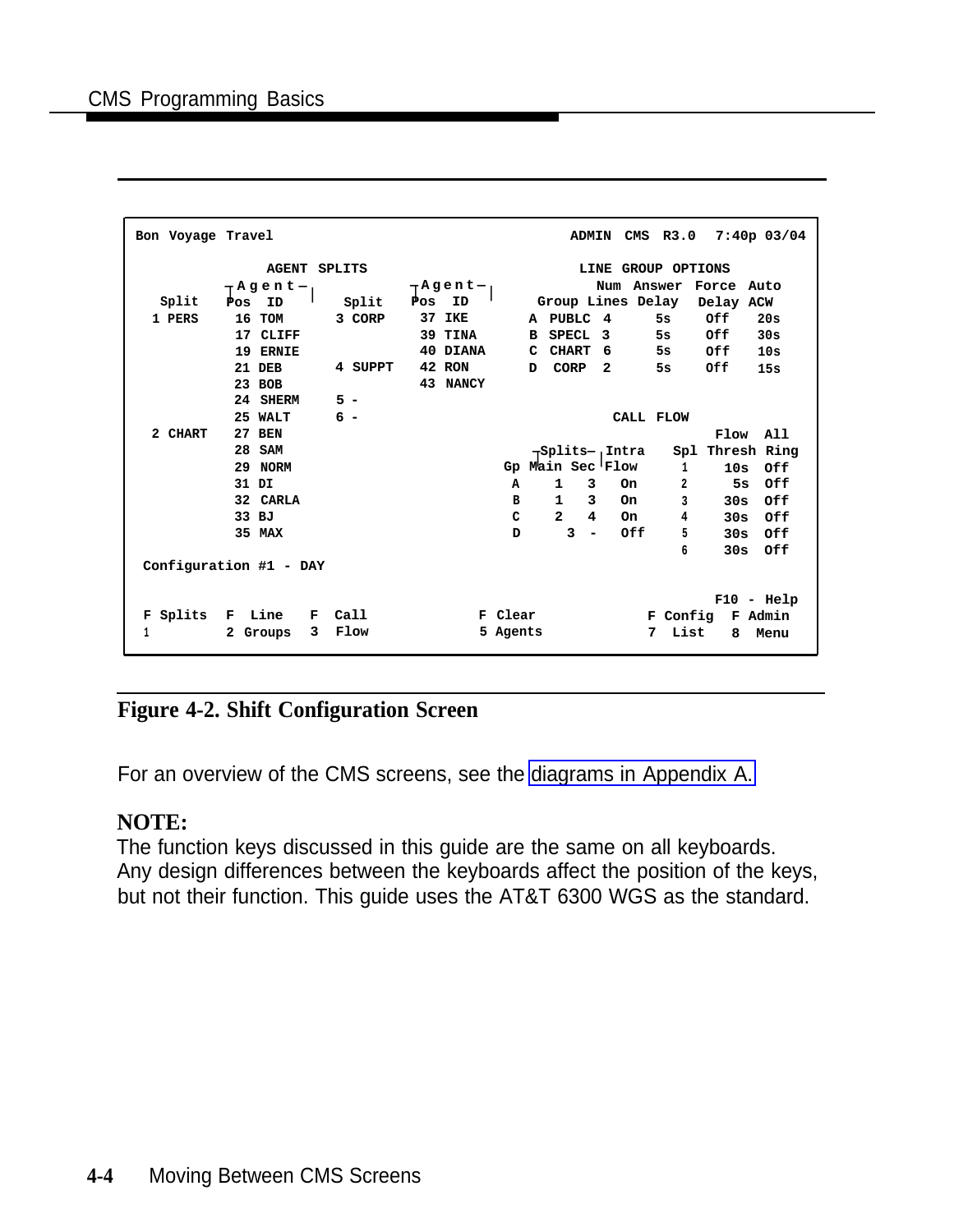### **Entering and Editing Data**

You can enter and edit data only on certain CMS screens. These screens display the data entry prompt and the editing function keys. For example, the Shift Configuration screen shown in [Figure 4-2](#page-82-0) is not an editing screen. If we press **[F2]** (Line Groups) on that screen, CMS highlights the Line Groups section of the screen with a box (Figure 4-3).

| Bon Voyage Travel |                        |                        |                  |     |                |                          |                         | ADMIN CMS R3.0     |                       | $7:42p$ 03/04   |
|-------------------|------------------------|------------------------|------------------|-----|----------------|--------------------------|-------------------------|--------------------|-----------------------|-----------------|
|                   | <b>AGENT SPLITS</b>    |                        |                  |     |                |                          |                         | LINE GROUP OPTIONS |                       |                 |
|                   | ーAgentー                |                        | ーAgent﹁          |     |                |                          |                         |                    | Num Answer Force Auto |                 |
| Split             | Pos<br>ID              | Split                  | Pos<br>ID        |     |                |                          | Group Lines Delay       |                    | Delay ACW             |                 |
| 1 PERS            | 16 TOM                 | 3 CORP                 | 37<br><b>IKE</b> |     | A              | PUBLC 4                  |                         | <b>5s</b>          | 0ff                   | 20s             |
|                   | 17 CLIFF               |                        | 39 TINA          |     | B              | <b>SPECL</b>             | $\overline{\mathbf{3}}$ | 5s                 | 0ff                   | 30s             |
|                   | 19 ERNIE               |                        | 40 DIANA         |     | c              | <b>CHART</b>             | - 6                     | 5s                 | Off                   | 10s             |
|                   |                        | 4 SUPPT                | 42 RON           |     | D              | CORP                     | $\mathbf{2}$            | 5s                 |                       |                 |
|                   | 21 DEB                 |                        |                  |     |                |                          |                         |                    | 0ff                   | 15s             |
|                   | 23 BOB                 |                        | 43 NANCY         |     |                |                          |                         |                    |                       |                 |
|                   | 24<br><b>SHERM</b>     | 5<br>$\qquad \qquad -$ |                  |     |                |                          |                         |                    |                       |                 |
|                   | 25 WALT                | 6                      |                  |     |                |                          |                         | CALL FLOW          |                       |                 |
| 2 CHART           | <b>27 BEN</b>          |                        |                  |     |                |                          |                         |                    | Flow                  | A11             |
|                   | 28 SAM                 |                        |                  |     |                |                          | -Splits-, Intra         |                    |                       | Spl Thresh Ring |
|                   | 29 NORM                |                        |                  | Gp. |                |                          | Main Sec'Flow           | 1                  | 10s                   | Off             |
|                   | 31 DI                  |                        |                  | Α   | 1              | 3                        | <b>On</b>               | $\overline{a}$     | 5s                    | Off             |
|                   | 32 CARLA               |                        |                  | в   | $\mathbf{1}$   | 3                        | On.                     | 3                  | 30s                   | Off             |
|                   | 33 BJ                  |                        |                  | C   | $\overline{a}$ | 4                        | On                      | 4                  | 30s                   | Off             |
|                   | 35 MAX                 |                        |                  | D   | 3              | $\overline{\phantom{0}}$ | Off                     | 5                  | 30s                   | Off             |
|                   |                        |                        |                  |     |                |                          |                         | 6                  | 30s                   | Off             |
|                   | Configuration #1 - DAY |                        |                  |     |                |                          |                         |                    |                       |                 |
|                   |                        |                        |                  |     |                |                          |                         |                    |                       |                 |
|                   |                        |                        |                  |     |                |                          |                         |                    |                       | $F10 - He1p$    |
| Answer<br>F       | F Force<br>F.          | Auto                   |                  |     |                |                          |                         | F Config           |                       |                 |
| 1 Delay           | 3<br>2 Delay           | <b>ACW</b>             |                  |     |                |                          |                         | 7<br>Screen        |                       |                 |
|                   |                        |                        |                  |     |                |                          |                         |                    |                       |                 |

### **Figure 4-3. Line Groups Screen**

The Line Groups screen is also not an editing screen. However, pressing any of the function keys on that screen brings up an editing screen on which we can enter specific line group information. [Figure](#page-84-0) 4-4 shows the Answer Delay editing screen that appears when we press **[F1]** (Answer Delay) on the Line Groups screen.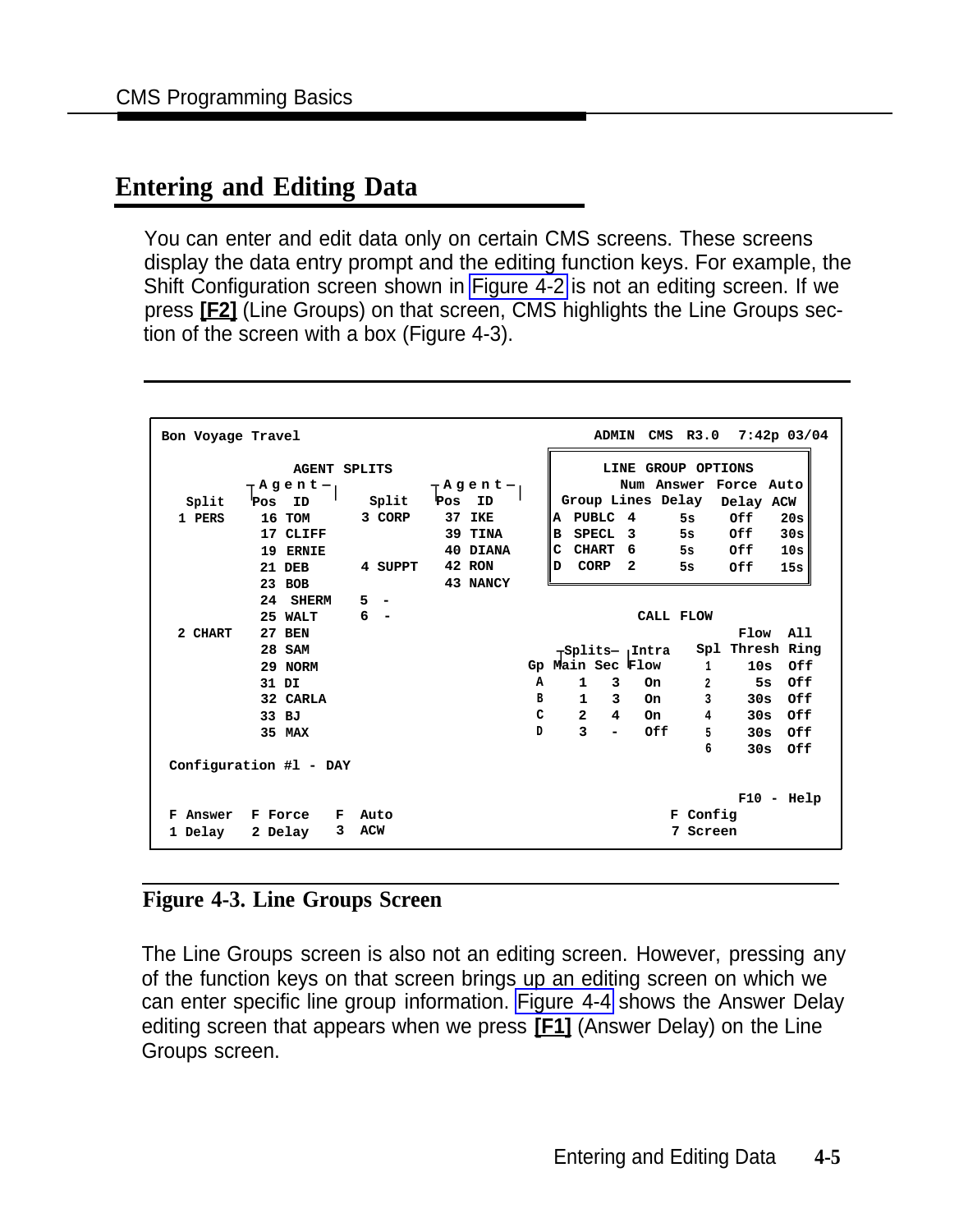<span id="page-84-0"></span>

**Figure 4-4. Answer Delay Editing Screen**

### **Editing Prompt and Function Keys**

On each editing screen, an editing prompt appears on the line above the function keys. The cursor moves to the first field of the editing prompt and the function keys change to provide editing capabilities. For the Answer Delay editing screen, the prompt is:

**ANSWER DELAY: Group Letter: \_ How Many Seconds: \_\_\_\_\_**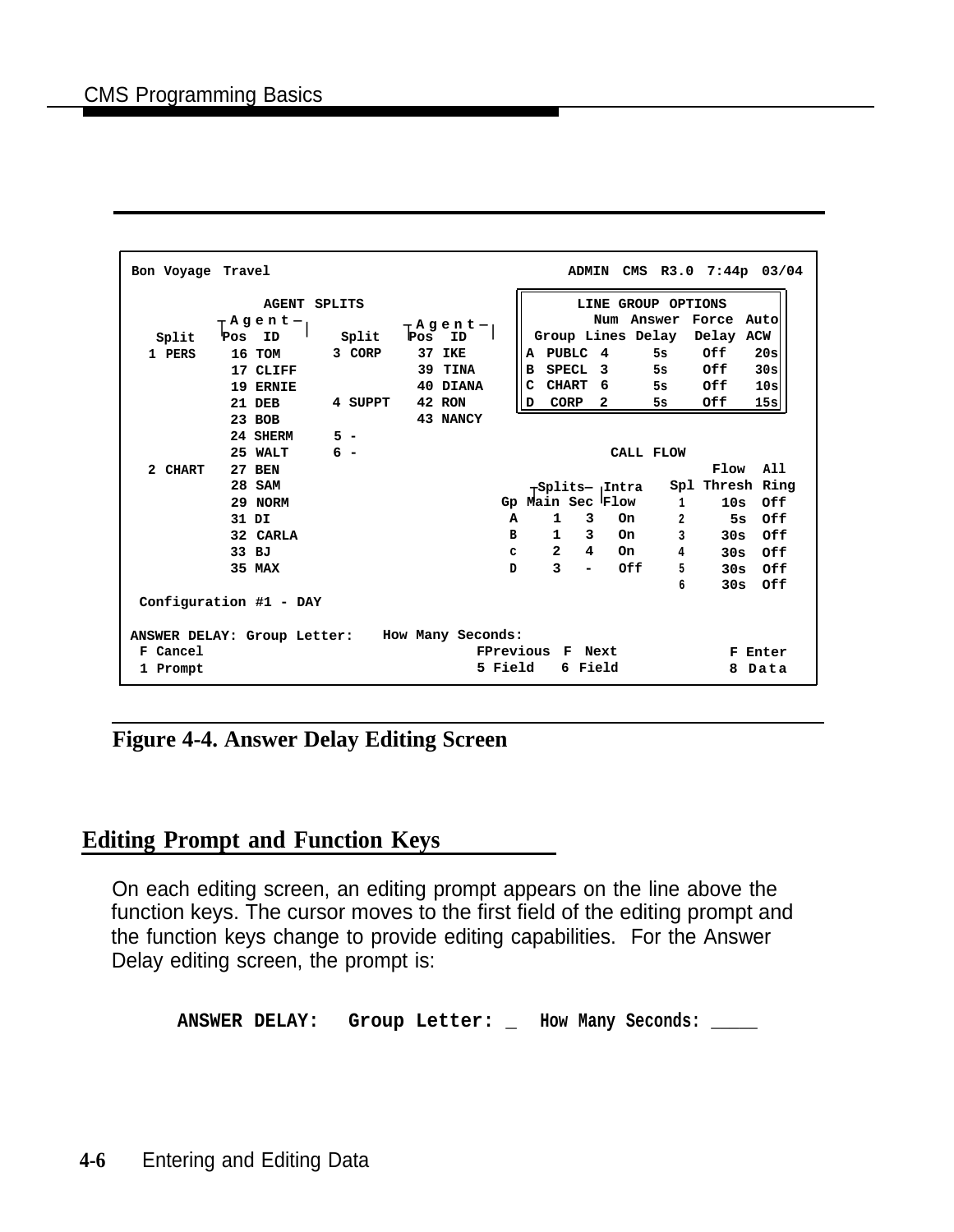The editing function keys for this screen and all editing screens are:

| <b>F</b> Cancel | <b>F Previous F Next</b> |  | F Enter |
|-----------------|--------------------------|--|---------|
| 1 Prompt        | 5 Field 6 Field          |  | 8 Data  |

To enter data at the prompt, simply type in the entry for the field where the cursor is located. To move to the next prompt field, press **[F6]** . To save the entry and return to the normal function keys, press **[F8]** . To cancel the prompt at any time and return to the normal function keys, press **[F1]** .

### **Guidelines for Entering Data**

When entering data at a prompt, note the following guidelines:

- CMS accepts uppercase or lowercase letters. In the examples in this manual, entries are usually shown in lowercase letters. On the computer screen, almost all entries appear as uppercase letters, even if entered as lowercase letters. (However, the system displays agent names and the business name exactly as you type them.)
- Some fields require numbers or special characters. Spaces are not allowed, so use an underscore instead. To enter an underscore, use the shift of the hyphen, located in the top row of the keyboard.
- Press **[F8]** (Enter Data), **[Return]**, or  $\lceil \frac{1}{2} \rceil$  when you finish typing an entry to tell the computer to process the data you have entered. The cursor can be in any field when you press these keys.
- The computer beeps and displays an error message if you have skipped a required field in a prompt and pressed **[F8]** , **[Return]** , or **[** ↵ ] .
- The computer also beeps and displays an error message if you make an invalid entry, such as entering a letter instead of a number. Reenter the correct data and continue.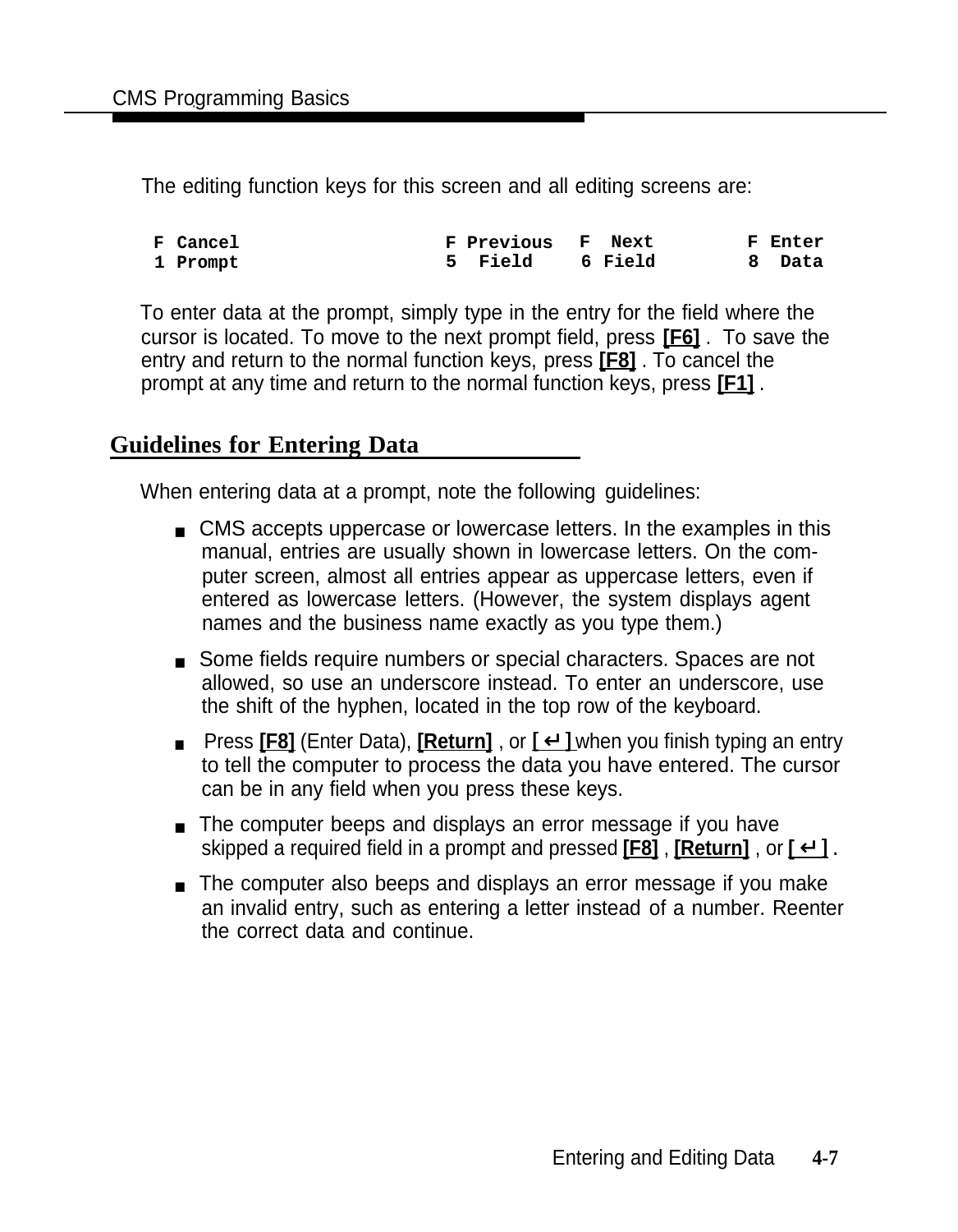### **Alternate Editing Keys**

In addition to the editing function keys, other keys perform some of the same tasks. Table 4-1 shows these alternate keys.

| Table 4-1. CMS Editing Keys |  |  |  |
|-----------------------------|--|--|--|
|-----------------------------|--|--|--|

| <b>Press</b> | <u> Or</u>        | To                                           |
|--------------|-------------------|----------------------------------------------|
| <u>[F1]</u>  | [Delete]          | Cancel a prompt.                             |
| <u>[F5]</u>  | <u> [1] + [1]</u> | Move to the beginning of the previous field. |
| <u>[F6]</u>  | 旦                 | Move to the beginning of the next field.     |
| [F8]         | ∐—∐               | Indicate you have finished your response.    |

### **Simple Editing Procedures**

After you have entered data, you may need to change the entries. CMS screens include simple editing capabilities as described in Table 4-2.

|  |  |  | <b>Table 4-2. Editing Procedures</b> |
|--|--|--|--------------------------------------|
|--|--|--|--------------------------------------|

| T <sub>0</sub>                   | Do this                                                                                                                                                                                              |
|----------------------------------|------------------------------------------------------------------------------------------------------------------------------------------------------------------------------------------------------|
| Change a charac-                 | Move the cursor to the incorrect character and type                                                                                                                                                  |
| ter in a field                   | another character over it.                                                                                                                                                                           |
| Add characters at                | Press $\Gamma \rightarrow \Gamma$ after the last character and type additional                                                                                                                       |
| end of an entry                  | characters.                                                                                                                                                                                          |
| Insert characters<br>in an entry | Move the cursor to the first character you want to<br>change and retype the entire entry from that character.<br>(You cannot use <i>[lnsert]</i> to insert a character between<br>other characters.) |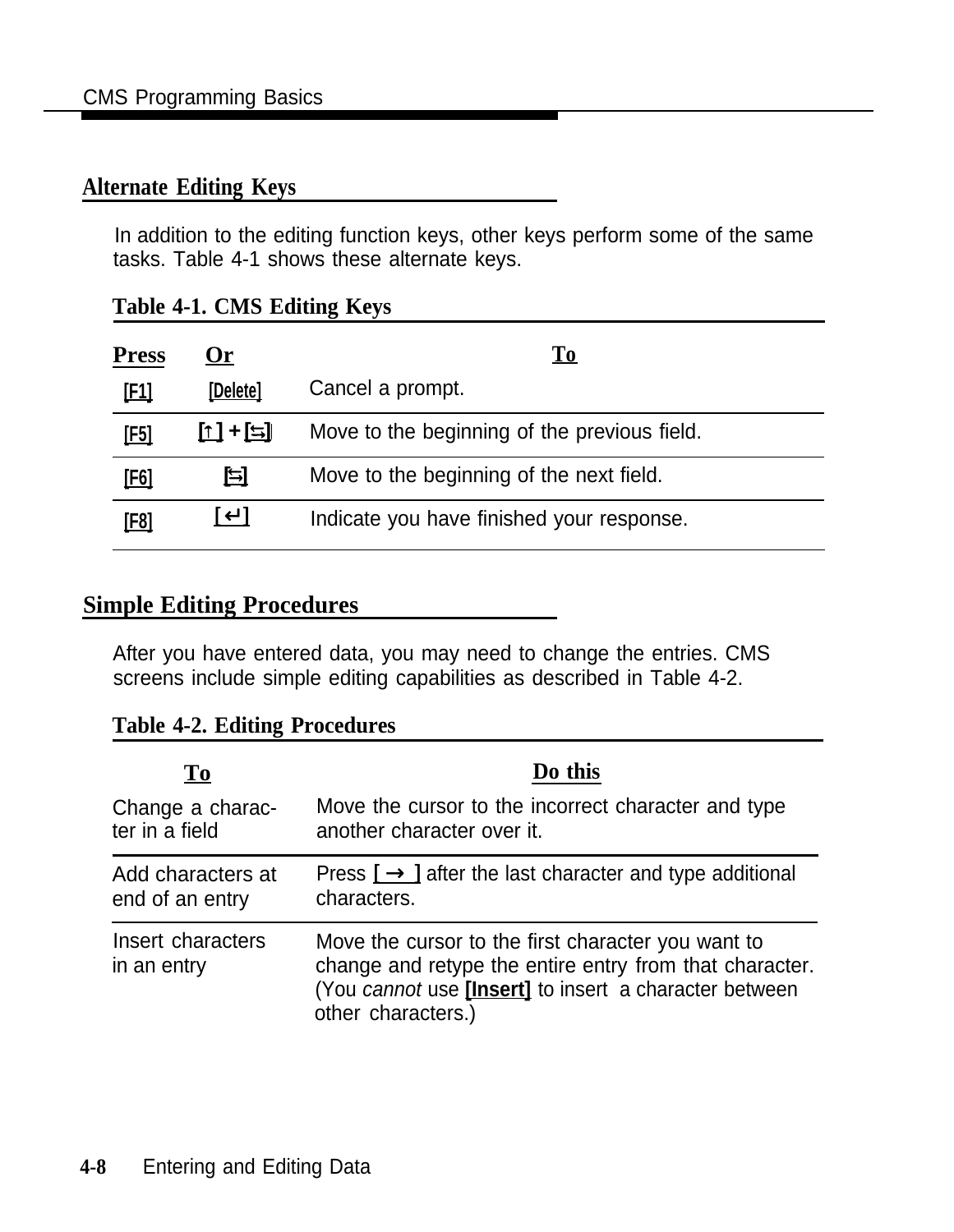| Replace a long<br>entry with a<br>shorter entry | Type over the characters you want to change, then<br>press the space bar after the last character of the new<br>entry. The remaining characters in the previous entry<br>disappear. |  |  |  |
|-------------------------------------------------|-------------------------------------------------------------------------------------------------------------------------------------------------------------------------------------|--|--|--|
|                                                 | For example, to change "Joseph" to "Joe":                                                                                                                                           |  |  |  |
|                                                 | 1. Move the cursor to "s"                                                                                                                                                           |  |  |  |
|                                                 | 2. Type " $e$ "                                                                                                                                                                     |  |  |  |
|                                                 | 3. Press the space bar.                                                                                                                                                             |  |  |  |
|                                                 | The letters "eph" disappear.                                                                                                                                                        |  |  |  |

# **Leaving CMS**

You can leave CMS at any time by using the function keys. The exact procedure changes depending on the screen on which you are working. In general, pressing **[F7]** or **[F8]** returns you to the previous level of screens. Once you are at the CMS Menu, make sure you have saved your changes. Once you have, simply turn the computer off.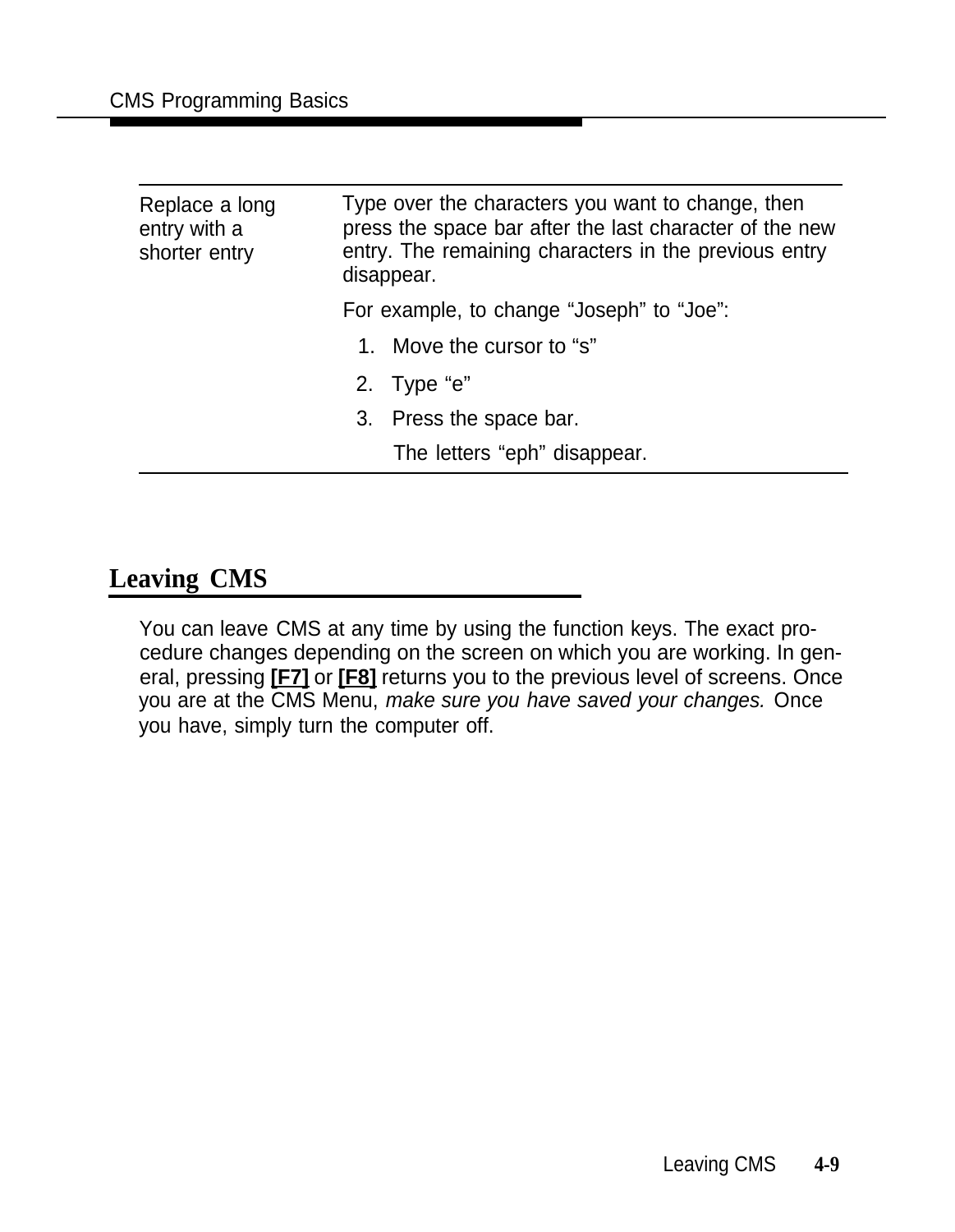# **Identifying Agents and Lines**

# 5

The first step in setting up CMS is to identify the agents and lines. To identify CMS agents, create an Agent Directory, based on the completed Agent Directory Planning Form. Each agent's entry in the directory includes his or her name and ID.

Identifying the CMS lines includes adding lines to CMS, designating priority lines and assigning line group IDs. The CMS lines, priorities, and IDs are listed on the Line Group Planning Form.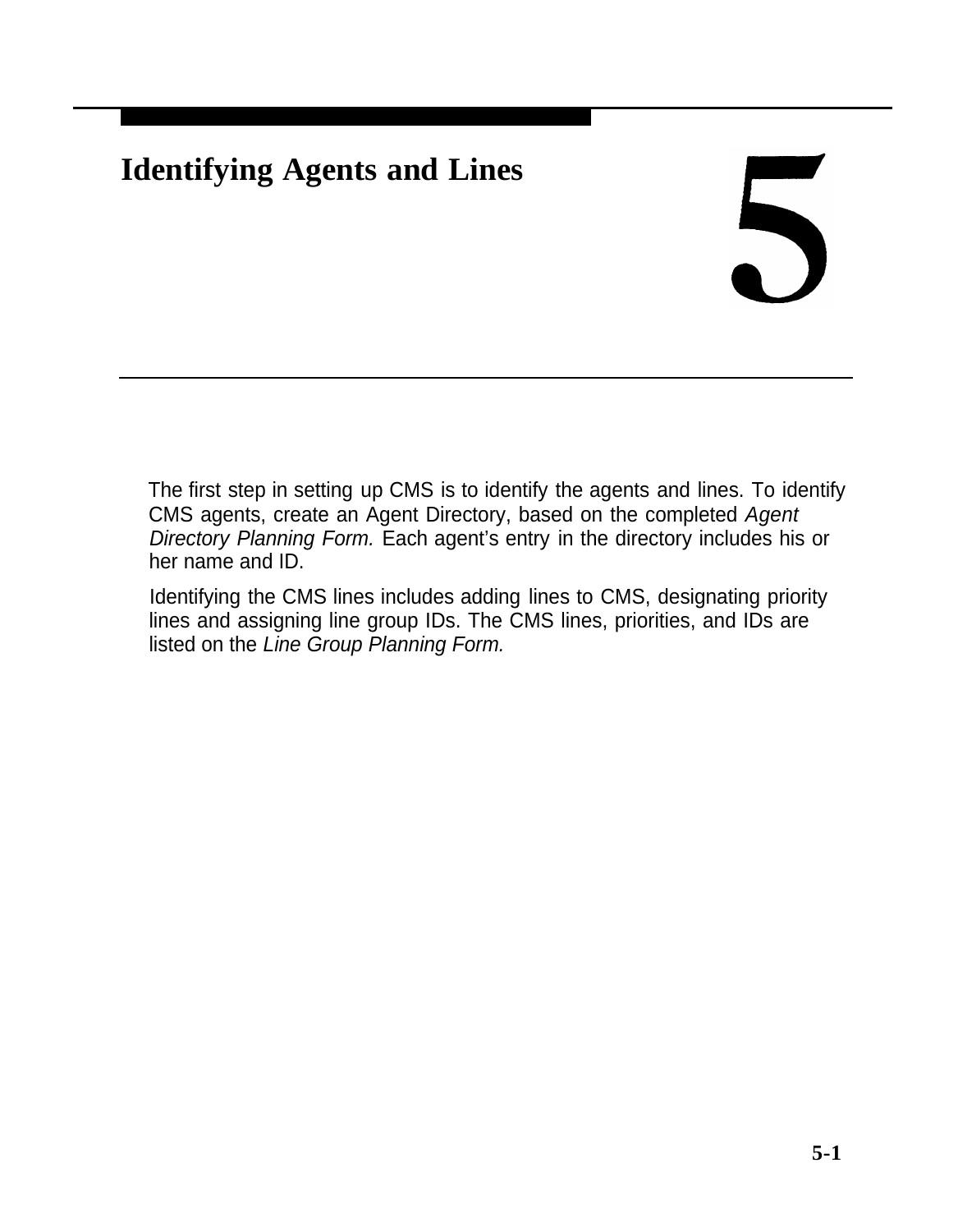# **Getting Started**

The options for programming agents and lines appear on the Administration Menu (Figure 5-1). To display this menu from the CMS Main Menu, press **[F4]** (Admin CMS).

| Bon Voyage Travel |                           |                                                |          |                 | ADMIN CMS R3.0 | $7:51p$ 03/04 |
|-------------------|---------------------------|------------------------------------------------|----------|-----------------|----------------|---------------|
|                   |                           |                                                |          |                 |                |               |
|                   |                           | Administration Menu                            |          |                 |                |               |
|                   |                           | F1 Build/Edit Shift Configurations             |          |                 |                |               |
|                   |                           | F2 Build Agent Directory (Names and IDs)       |          |                 |                |               |
|                   |                           | F3 Administer Lines and Line Groups            |          |                 |                |               |
|                   |                           | F5 Set Options                                 |          |                 |                |               |
|                   |                           | F6 Select Exception Thresholds to be Monitored |          |                 |                |               |
|                   |                           | F8 Exit From the Administration Module         |          |                 |                |               |
|                   |                           |                                                |          |                 |                |               |
|                   |                           |                                                |          |                 |                |               |
|                   |                           |                                                |          |                 |                |               |
|                   |                           |                                                |          |                 |                |               |
|                   |                           | SELECT ADMINISTRATION FUNCTION                 |          |                 |                |               |
|                   |                           |                                                |          |                 |                |               |
|                   |                           |                                                |          |                 |                |               |
|                   |                           |                                                |          |                 |                |               |
|                   |                           |                                                |          |                 |                | $F10 - He1p$  |
|                   | F Config F Agent F Lines/ |                                                | F Set    | <b>F</b> Select |                | F Exit        |
|                   | 1 List 2Directry 3 Groups |                                                | 50ptions | 6Exceptns       |                | 8 Admin       |
|                   |                           |                                                |          |                 |                |               |

**Figure 5-1. Administration Menu**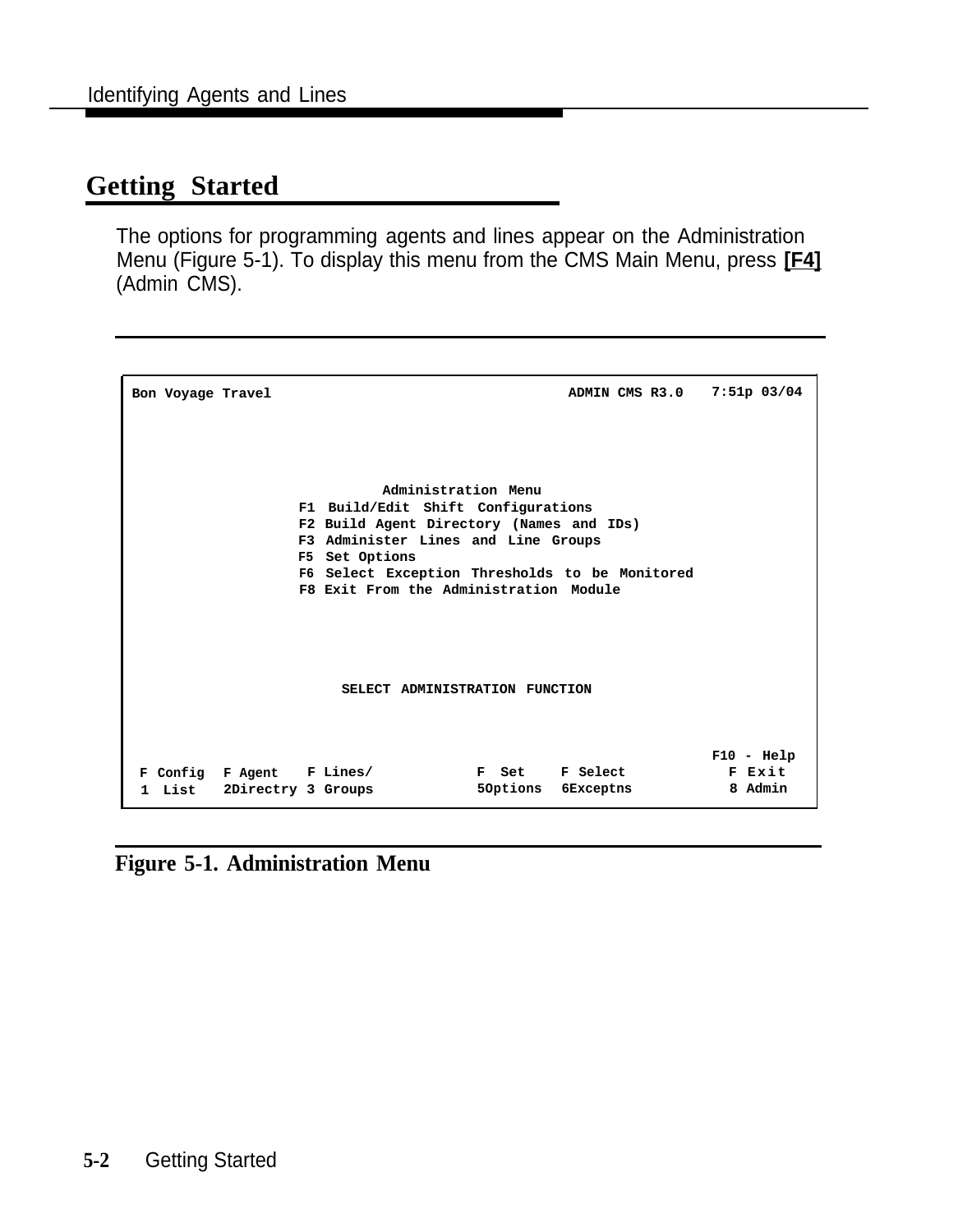# <span id="page-90-0"></span>**Creating an Agent Directory**

The agent directory is the master list of all CMS agents. Each agent entry includes the first name, last name, and unique ID of up to five characters. The ID identifies the agent for making changes to the directory and in all exception messages.

To create an agent directory, display the Agent Directory screen by pressing **[F2]** (Agent Directory) on the CMS Administration Menu. If this is an initial installation, the screen is blank (Figure 5-2). [Figure 5-3](#page-92-0) shows a completed screen.

| Bon Voyage Travel    |       |                        |                             |                 |  | ADMIN CMS R3.0 7:53P 03/04 |                   |
|----------------------|-------|------------------------|-----------------------------|-----------------|--|----------------------------|-------------------|
|                      |       | <b>AGENT DIRECTORY</b> |                             |                 |  |                            |                   |
| Last Name            | First | ID                     |                             | Last Name First |  | ID                         |                   |
|                      |       |                        |                             |                 |  |                            |                   |
|                      |       |                        |                             |                 |  |                            |                   |
|                      |       |                        |                             |                 |  |                            |                   |
|                      |       |                        |                             |                 |  |                            |                   |
|                      |       |                        |                             |                 |  |                            |                   |
|                      |       |                        |                             |                 |  |                            |                   |
|                      |       |                        |                             |                 |  |                            |                   |
|                      |       |                        |                             |                 |  |                            |                   |
|                      |       |                        |                             |                 |  |                            |                   |
| F Cancel<br>1 Prompt |       |                        | FPrevious F Next<br>5 Field | 6 Field         |  |                            | F Enter<br>8 Data |

**Figure 5-2. Agent Directory Screen**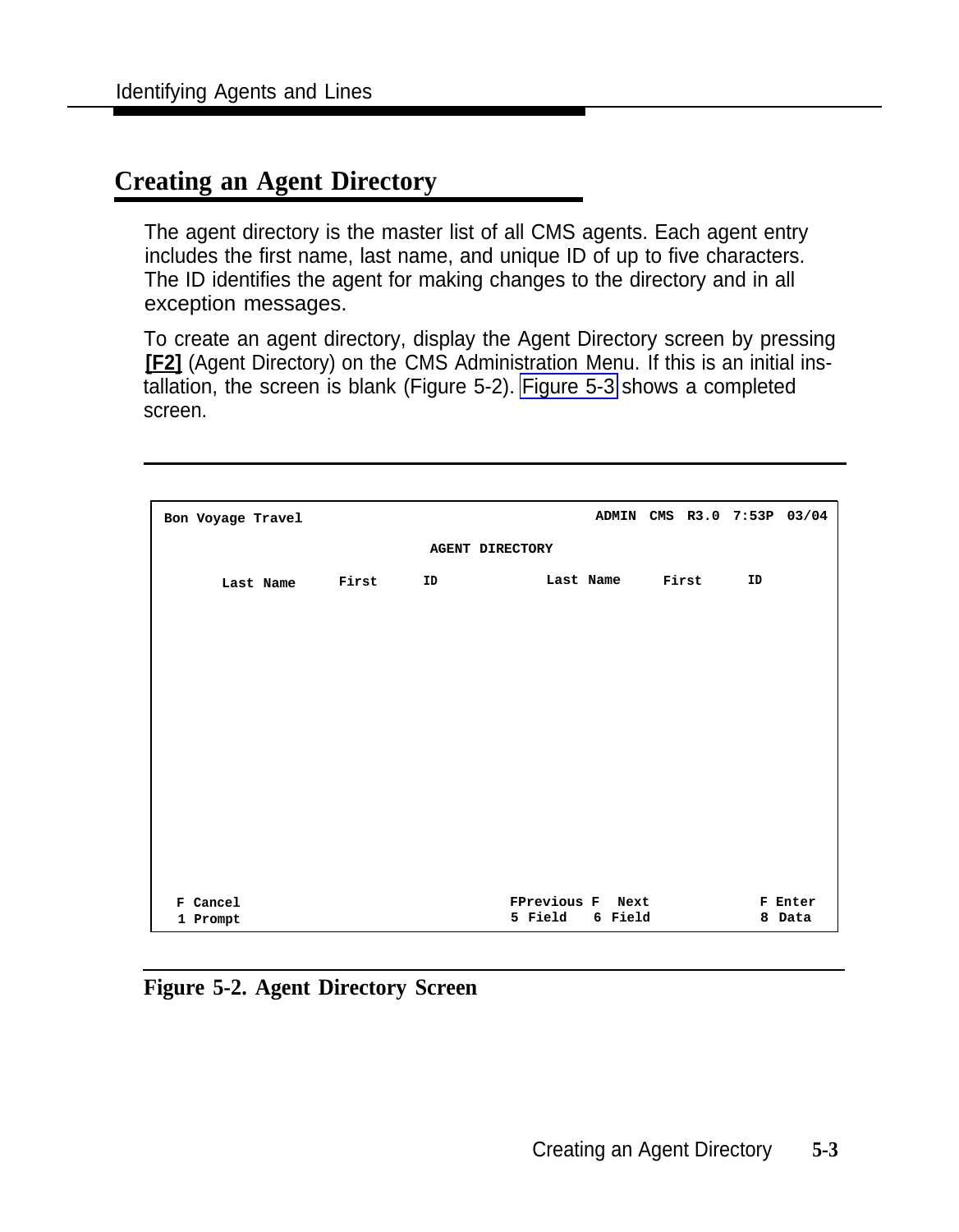Refer to the completed Agent Directory Planning Form for a list of all agents. Complete the following steps to create the Agent Directory.

1. Press **[F2]** (Agent Directory) on the Administration Menu.

The Agent Directory screen appears. For an initial installation, the directory is blank (see [Figure 5-2\).](#page-90-0)

2. To add an agent, press **[F1]** (Add Agent).

The screen's function keys are replaced by the editing function keys, and the following prompt appears on the prompt line:

**ADD AGENT: Last Name: \_\_\_\_\_\_\_\_\_\_\_ First:\_\_\_\_\_\_ ID:\_\_\_\_\_**

- 3. Refer to the Agent Directory Planning Form and type in the following information for the agent, pressing **[F6]** to move the cursor from one field to the next:
	- Last name: up to 12 letters, numbers, or special characters such as \* or #
	- First name: up to 8 letters, numbers, or special characters
	- Agent ID: up to 5 letters, numbers, or special characters

To correct errors in an entry before saving it, use the backspace or editing keys to move around on the prompt line.

4. To save the agent entry, press **[F8].**

The prompt disappears, the screen's function keys replace the editing function keys, and the new agent appears on the agent directory.

### **NOTE:**

To change agent information after saving an entry, use **[F2]** (Remove Agent) or **[F3]** (Change Agt Info) and follow the prompts.

5. Repeat steps 2 through 4 for each agent. [Figure 5-3](#page-92-1) shows a completed Agent Directory screen.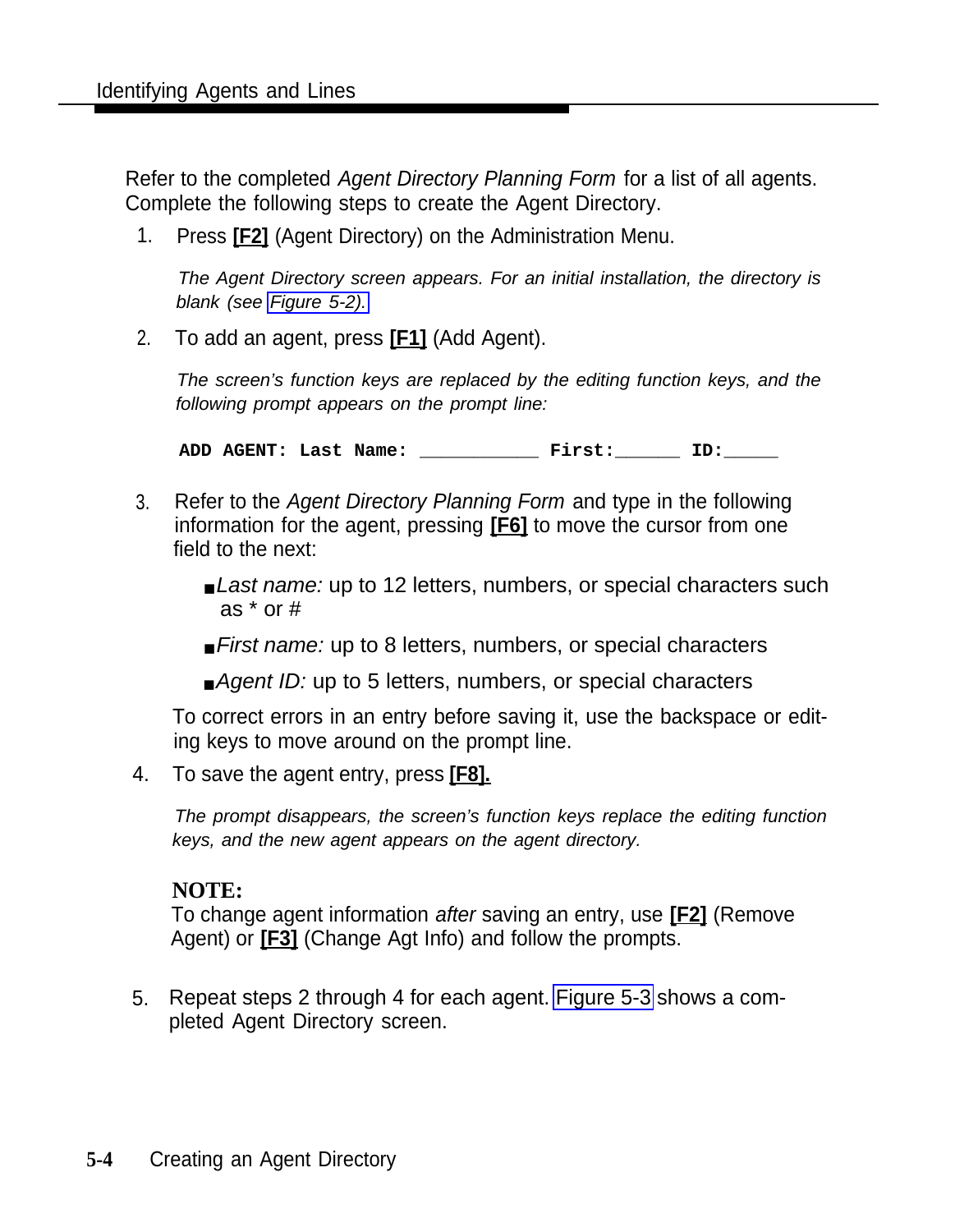<span id="page-92-1"></span><span id="page-92-0"></span>6. When you have entered all the agents, press **[F8]** (Admin Menu) to return to the Administration Menu.

| Bon Voyage Travel     |           |                        | <b>ADMIN</b> | $CMS$ $R3.0$ | $7:54p$ 03/04 |
|-----------------------|-----------|------------------------|--------------|--------------|---------------|
|                       |           | <b>AGENT DIRECTORY</b> |              |              |               |
|                       |           |                        |              |              |               |
| Last Name             | First     | <b>TD</b>              | Last Name    | First        | <b>TD</b>     |
| Anders                | Harry     | <b>HARRY</b>           | Middon       | Beth         | <b>BETH</b>   |
| Bakerson              | Tom       | TOM                    | O'Rourke     | Walter       | <b>WALT</b>   |
| Chanleys              | Diane     | DT                     | Pantilly     | Ernie        | <b>ERNIE</b>  |
| Chapman               | Charlie   | <b>CHUCK</b>           | Patrick      | <b>Bob</b>   | <b>BOB</b>    |
| Claren                | Clifford  | <b>CLIFF</b>           | Peters       | Norman       | <b>NORM</b>   |
| Clover                | Ward      | <b>WARD</b>            | Piers        | Benjamin     | <b>BEN</b>    |
| Easttree              | Clint     | <b>CLINT</b>           | Price        | Sherman      | <b>SHERM</b>  |
| Fielding              | Sally     | <b>SALLY</b>           | Reynolds     | Nancy        | <b>NANCY</b>  |
| Fielding              | William   | <b>BILL</b>            | Rice         | Diana        | <b>DIANA</b>  |
| Hall                  | Benny     | <b>BENNY</b>           | Rice         | Ronald       | <b>RON</b>    |
| Honelly               | BillyJoe  | вJ                     | Turner       | Carla        | CARLA         |
| Kiley                 | Gene      | <b>GENE</b>            | Turtone      | Ike          | <b>IKE</b>    |
| Kloner                | Maxwell   | <b>MAX</b>             | Turtone      | Tina         | <b>TINA</b>   |
| Mailer                | Sam       | SAM                    | Weiss        | Debra        | <b>DEB</b>    |
|                       |           |                        |              |              |               |
|                       |           |                        |              |              |               |
|                       |           |                        |              |              |               |
|                       |           |                        |              |              | $F10 - He1p$  |
| Add<br>F Remove<br>F  | F Change  |                        |              | F Config     | F Admin       |
| 2 Agent<br>Agent<br>1 | 3Agt Info |                        |              | Splits<br>7  | 8<br>Menu     |
|                       |           |                        |              |              |               |

**Figure 5-3. Completed Agent Directory Screen**

### **NOTE:**

You can also add agents from the Agent Split screen (see page [6-4\).](#page-100-0) However, this screen accepts only 28 agents. We recommend that you set up the initial agent directory with the Agent Directory screen.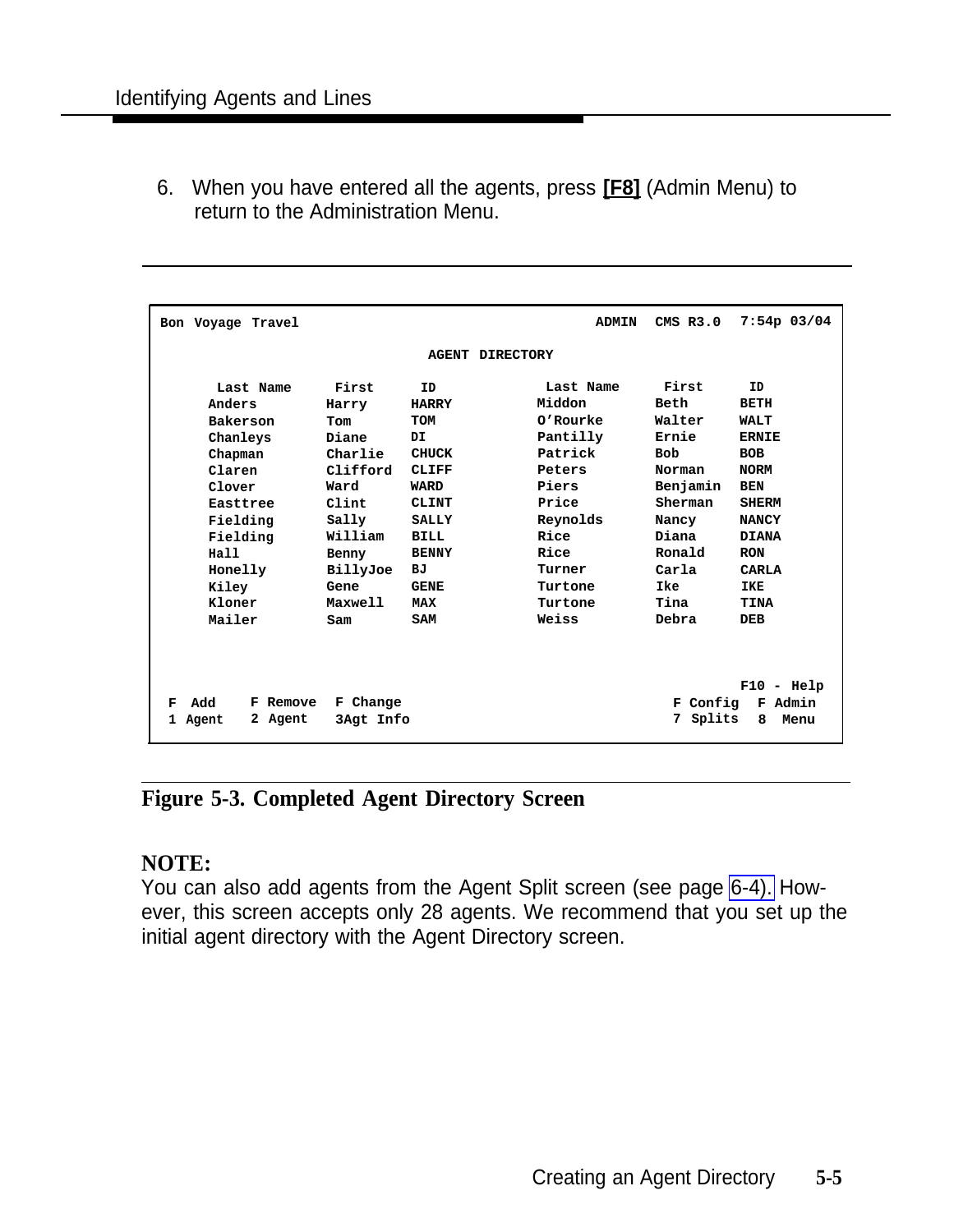### **Programming CMS Lines**

The Line Groups Planning Form identifies the CMS system lines and line groups as well as any priority lines used for CMS. This section gives procedures for adding lines to CMS, identifying priority CMS lines, and assigning CMS line group IDs.

To program the lines and line groups, display the Administer Lines and Line Groups screen by pressing **[F3]** (Lines/Groups) on the CMS Administration Menu. If this is an initial installation, the screen is blank (Figure 5-4). [Figure](#page-96-0) [5-5](#page-96-0) shows a completed screen.

|   | Bon Voyage Travel |              |                 |     |      |         |  | ADMINISTER LINES AND LINE GROUPS | <b>ADMIN</b>               |               |              | CMS R3.0 7:55p 03/04 |
|---|-------------------|--------------|-----------------|-----|------|---------|--|----------------------------------|----------------------------|---------------|--------------|----------------------|
|   |                   |              |                 |     |      | $-Line$ |  |                                  |                            | -Line ————    |              |                      |
|   |                   | Group        |                 | Btn |      |         |  | ID Priority Group                | <b>Btn</b>                 | ID Priority ' |              |                      |
|   |                   |              |                 |     |      |         |  |                                  |                            |               |              |                      |
|   |                   |              |                 |     |      |         |  |                                  |                            |               |              |                      |
|   |                   |              |                 |     |      |         |  |                                  |                            |               |              |                      |
|   |                   |              |                 |     |      |         |  |                                  |                            |               |              |                      |
|   |                   |              |                 |     |      |         |  |                                  |                            |               |              |                      |
|   |                   |              |                 |     |      |         |  |                                  |                            |               |              |                      |
|   |                   |              |                 |     |      |         |  |                                  |                            |               |              |                      |
|   |                   |              |                 |     |      |         |  |                                  |                            |               |              |                      |
|   |                   |              |                 |     |      |         |  |                                  |                            |               |              |                      |
|   |                   |              |                 |     |      |         |  |                                  |                            |               |              |                      |
|   |                   |              |                 |     |      |         |  |                                  |                            |               |              |                      |
|   |                   |              |                 |     |      |         |  |                                  |                            |               |              |                      |
|   |                   |              |                 |     |      |         |  |                                  |                            |               |              |                      |
|   |                   |              |                 |     |      |         |  |                                  |                            |               |              |                      |
|   |                   |              |                 |     |      |         |  |                                  |                            |               | $F10 - He1p$ |                      |
| F | Add               |              | F Remove F Move |     |      |         |  |                                  | F Change F Change F Change |               |              | F Admin              |
| 1 | Line              | $\mathbf{2}$ | Line            | 3   | Line |         |  | 4Priority 5Line ID               | 6Group ID                  |               | 8            | Menu                 |

**Figure 5-4. Administer Lines and Line Groups Screen**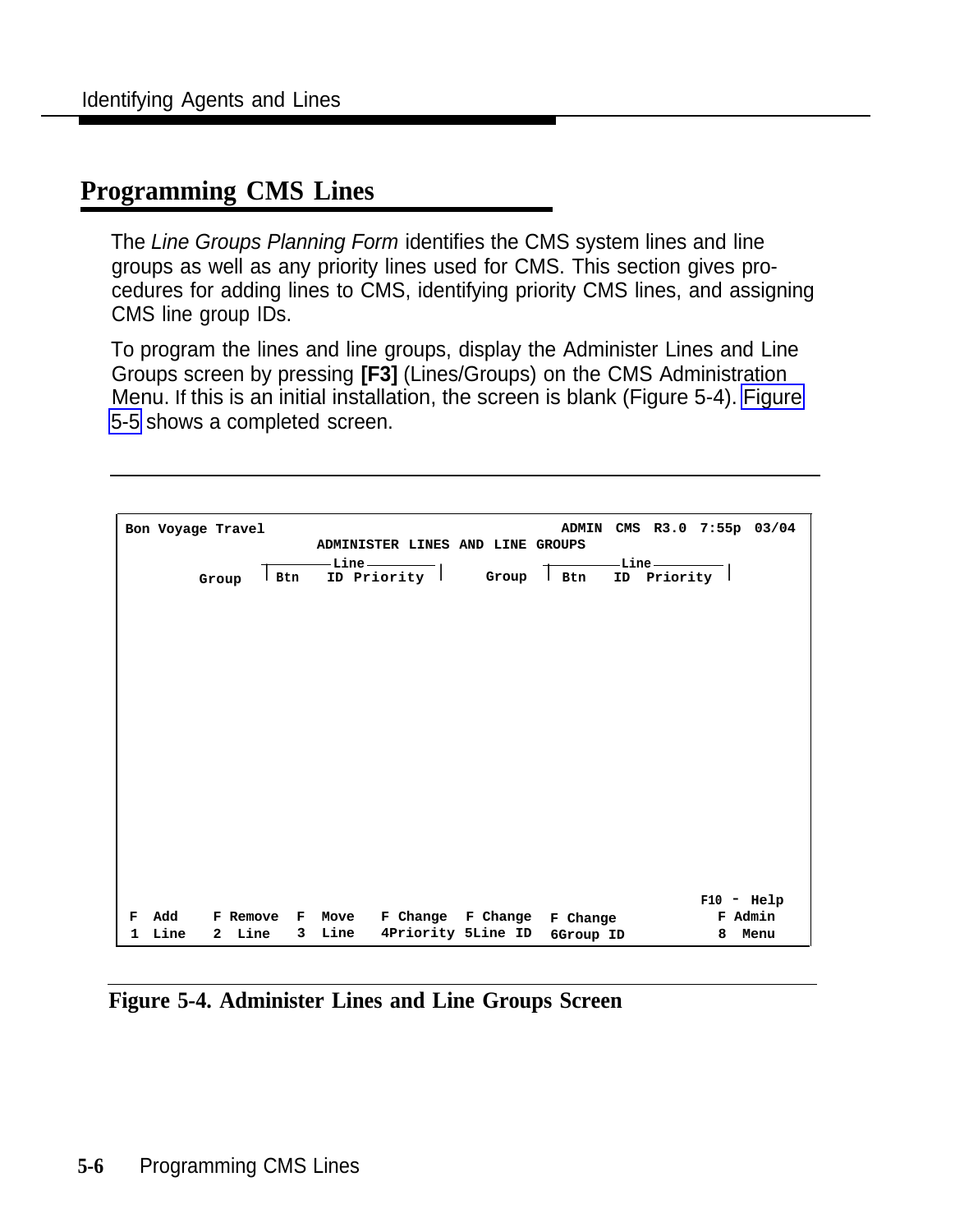The following sections give instructions for adding lines, identifying priority lines, and assigning line group IDs. When you finish programming the CMS lines, press **[F8]** (Admin Menu) on this screen to return to the Administration Menu.

### **Adding Lines**

At initial setup, you must enter each CMS line (including external alerts and transfer-to-queue loop-backs) on this screen. To add a line:

1. Press **[F1]** (Add Line) on the Administer Lines and Line Groups Screen.

The editing function keys replace the screen's function keys, and the following prompt appears on the prompt line:

**ADD LINE: Button #:\_\_Line ID:\_\_\_\_\_\_ Group Letter:\_\_**

- 2. Refer to the Line Group Planning Form and type in the following information for each line, pressing **[F6]** to move the cursor from one field to the next:
	- Button #: one or two digits, entered in numerical order
	- Line ID: up to five characters; for example, the last four digits of the telephone number
	- Group Letter: A, B, C, or D

To correct errors in an entry before saving it, use the backspace or editing keys to move around on the prompt line.

3. To save the entry, press **[F8]** (Enter Data).

The prompt disappears, the screen's function keys replace the editing function keys.

4. Repeat steps 1 and 2 for each CMS line. To make a change after entering the information for a line, use **[F2]** (Remove Line) to remove the line, and **[F1]** (Add Line) to add the line again, with the correct information. [Figure 5-5](#page-96-1) shows a screen with CMS lines.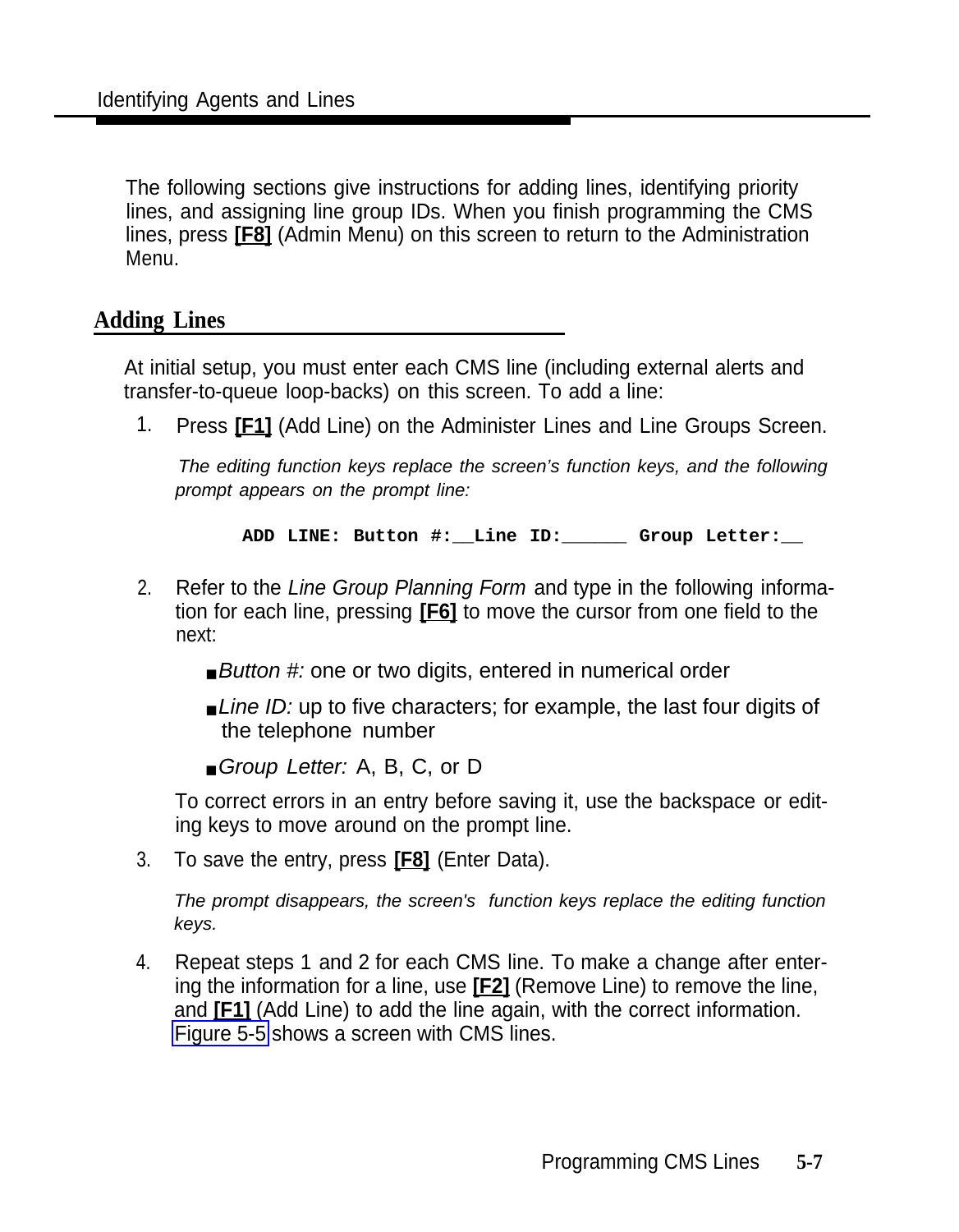### **Identifying Priority Lines**

Calls on priority lines are answered before other calls in the same line group. For any lines identified as priority lines on the Line Groups Planning Form, complete the following steps.

1. Press **[F6]** (Change Priority).

The editing function keys replace the screen's function keys, and the following prompt appears on the prompt line:

**CHANGE PRIORITY: Line ID:\_\_\_\_\_\_**

- 2. Enter the ID of the priority line. The ID is the last four or five digits of the telephone number.
- 3. To save the entry, press **[F8]** (Enter Data).

The prompt disappears, the screen's function keys replace the editing function keys, and a plus sign (+) appears in the Priority column on the screen.

4. Repeat steps 1 through 3 to identify other priority lines.

### **Assigning Line Group IDs (Optional)**

The Line Group Planning Form may list a 5-character ID for each line group in addition to the line group letter. If so, enter the line group IDs, by completing following steps.

1. Press **[F6]** (Change Group ID).

The editing function keys replace the screen's function keys, and the following prompt appears on the prompt line:

**CHANGE GROUP ID: Group Letter: — — New Group ID:\_\_\_\_\_**

2. Enter the group letter and group ID for a line group.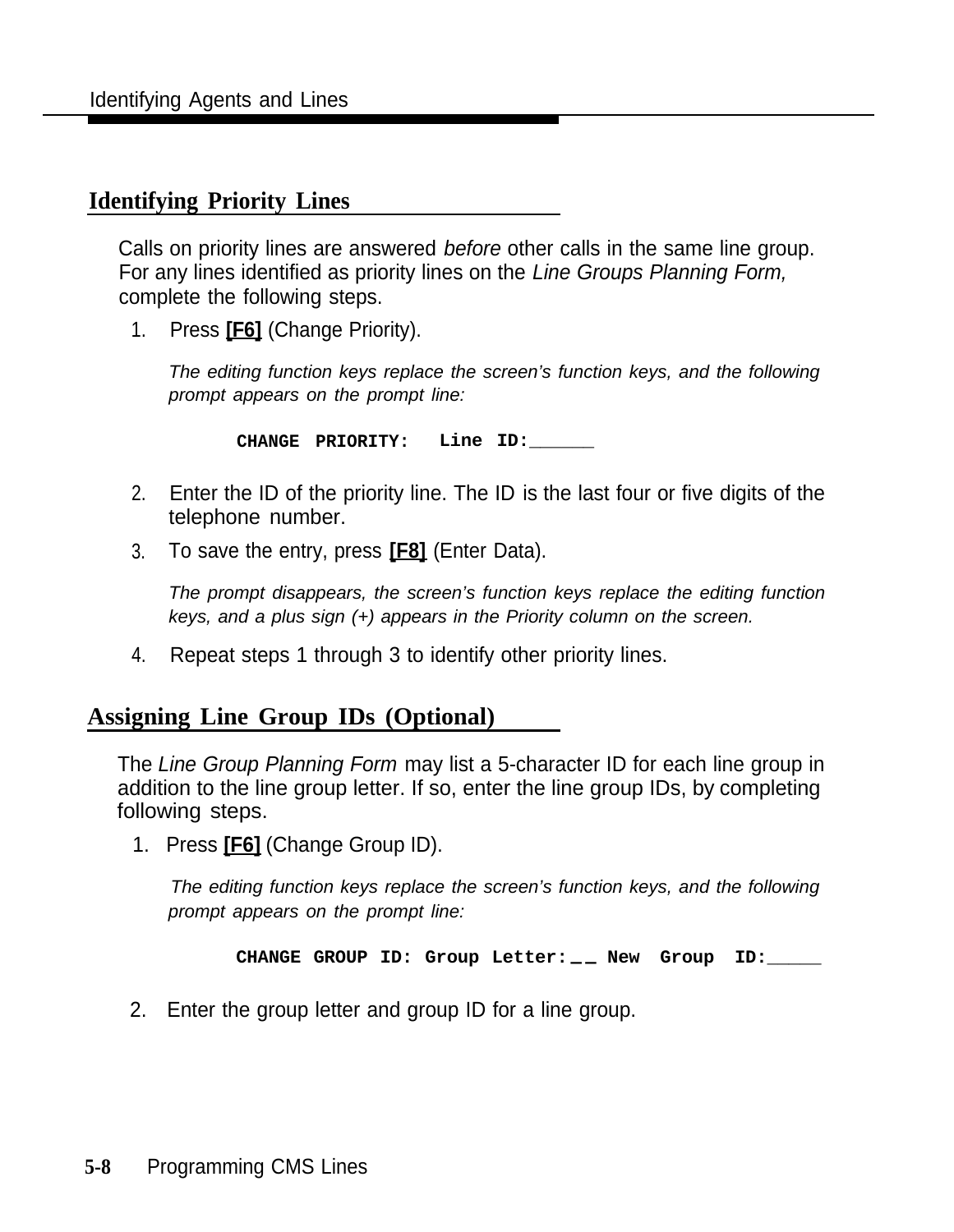<span id="page-96-1"></span><span id="page-96-0"></span>3. To save the entry, press **[F8]** (Enter Data).

The prompt disappears, the screen's function keys replace the editing function keys, and the line group ID you entered appears on the screen.

4. Repeat steps 1 through 3 for each line group. Figure 5-5 shows a completed Line Groups screen.

| Bon Voyage Travel                 |                |         |                       |                                  |                                   | ADMIN CMS R3.0 7:56p 03/04 |
|-----------------------------------|----------------|---------|-----------------------|----------------------------------|-----------------------------------|----------------------------|
|                                   |                |         |                       | ADMINISTER LINES AND LINE GROUPS |                                   |                            |
|                                   |                | -Line - |                       |                                  | -Line —                           |                            |
| Group                             | Btn            | ID      | Priority <sup>1</sup> | Group                            | $\mathsf{Btn}$<br>ID              | Priority <sup>1</sup>      |
| A PUBLC                           | $\mathbf{3}$   | 1816    |                       | D CORP                           | 21 918                            |                            |
|                                   | $\overline{4}$ | 1808    |                       |                                  |                                   |                            |
|                                   | 5 <sup>1</sup> | 1818    |                       |                                  |                                   |                            |
|                                   | 10 8515        |         |                       |                                  |                                   |                            |
|                                   |                |         |                       |                                  |                                   |                            |
| <b>B SPECL</b>                    | 11 8532        |         |                       |                                  |                                   |                            |
|                                   | 12 8518        |         |                       |                                  |                                   |                            |
|                                   | 13 8531        |         |                       |                                  |                                   |                            |
|                                   |                |         |                       |                                  |                                   |                            |
| C CHART                           | 14 911         |         |                       |                                  |                                   |                            |
|                                   | 15 912         |         |                       |                                  |                                   |                            |
|                                   | 16 913         |         |                       |                                  |                                   |                            |
|                                   | 17 914         |         |                       |                                  |                                   |                            |
|                                   | 18 915         |         |                       |                                  |                                   |                            |
|                                   | 19 916         |         |                       |                                  |                                   |                            |
| D CORP                            | 20 917         |         |                       |                                  |                                   |                            |
|                                   |                |         |                       |                                  |                                   |                            |
|                                   |                |         |                       |                                  |                                   | $F10 - He1p$               |
| Add<br><b>F</b> Remove<br>F       | $\mathbf{F}$   |         |                       | Move F Change F Change           | F Change                          | F Admin                    |
| Line<br>Line<br>$\mathbf{2}$<br>1 | 3 <sup>7</sup> |         |                       |                                  | Line 4Priority 5Line ID 6Group ID | 8<br>Menu                  |
|                                   |                |         |                       |                                  |                                   |                            |

**Figure 5-5. Completed Line Groups Screen**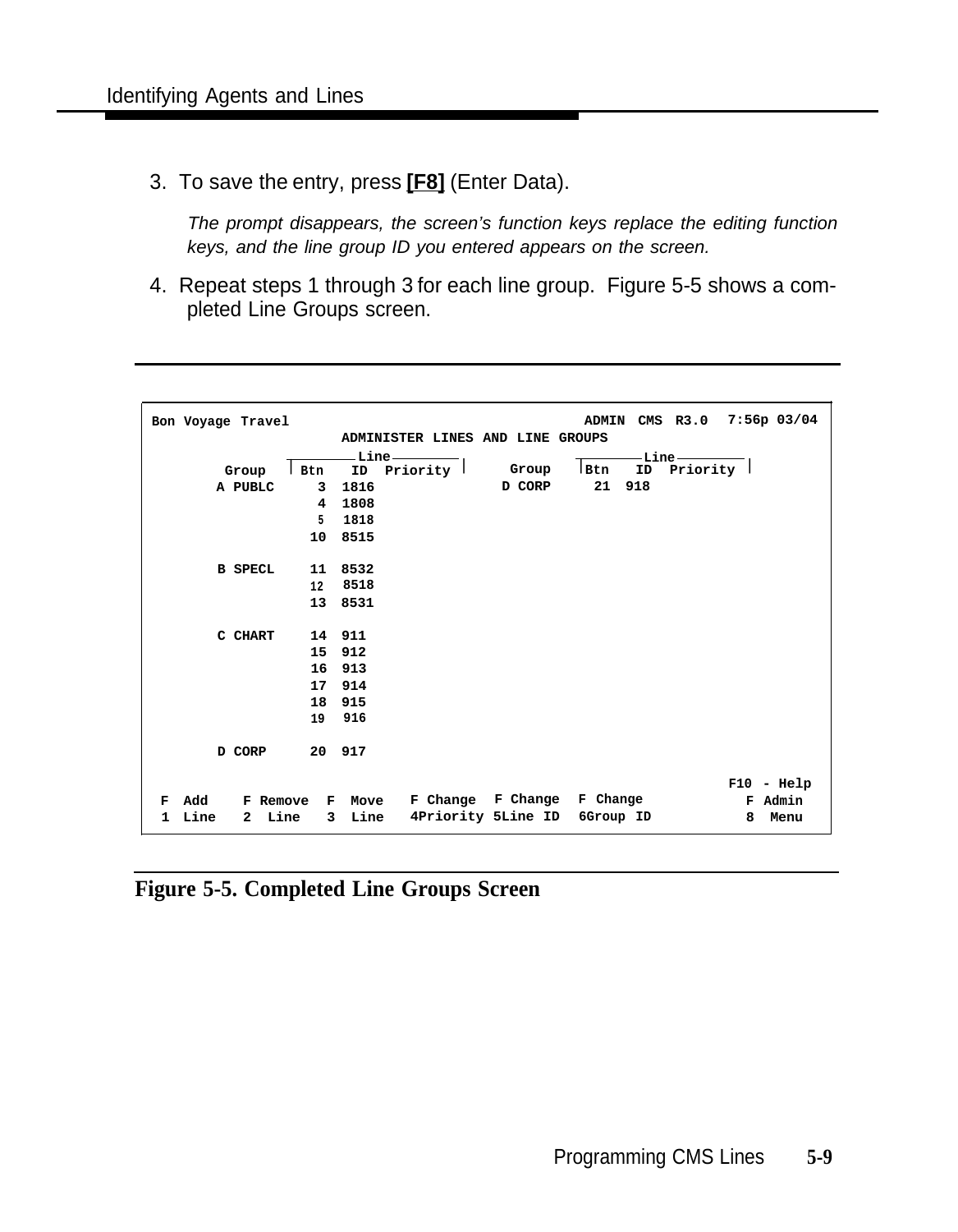# **Building a Shift Configuration**

The next step in setting up CMS is to build an initial shift configuration. Building a shift configuration includes selecting the configuration, assigning an ID and agents to each split, programming call flow, programming intraflow, setting AlI-Ring operation (if applicable), and naming the configuration. The Agents Splits Planning Form and the Shift Configuration Planning Form contain the information you need to complete these tasks.

After building this initial shift configuration, you will choose it to be used as the start-up configuration. Other shifts can be added later for evenings, nights, and weekends. CMS can store up to six shift configurations, but uses only one at a time.

### **NOTE:**

Some functions (such as the delays and the intraflow threshold) have initial settings that are automatically in effect as soon as CMS begins managing calls. If you do not change them at this time, they can be changed after CMS has been monitored for several days.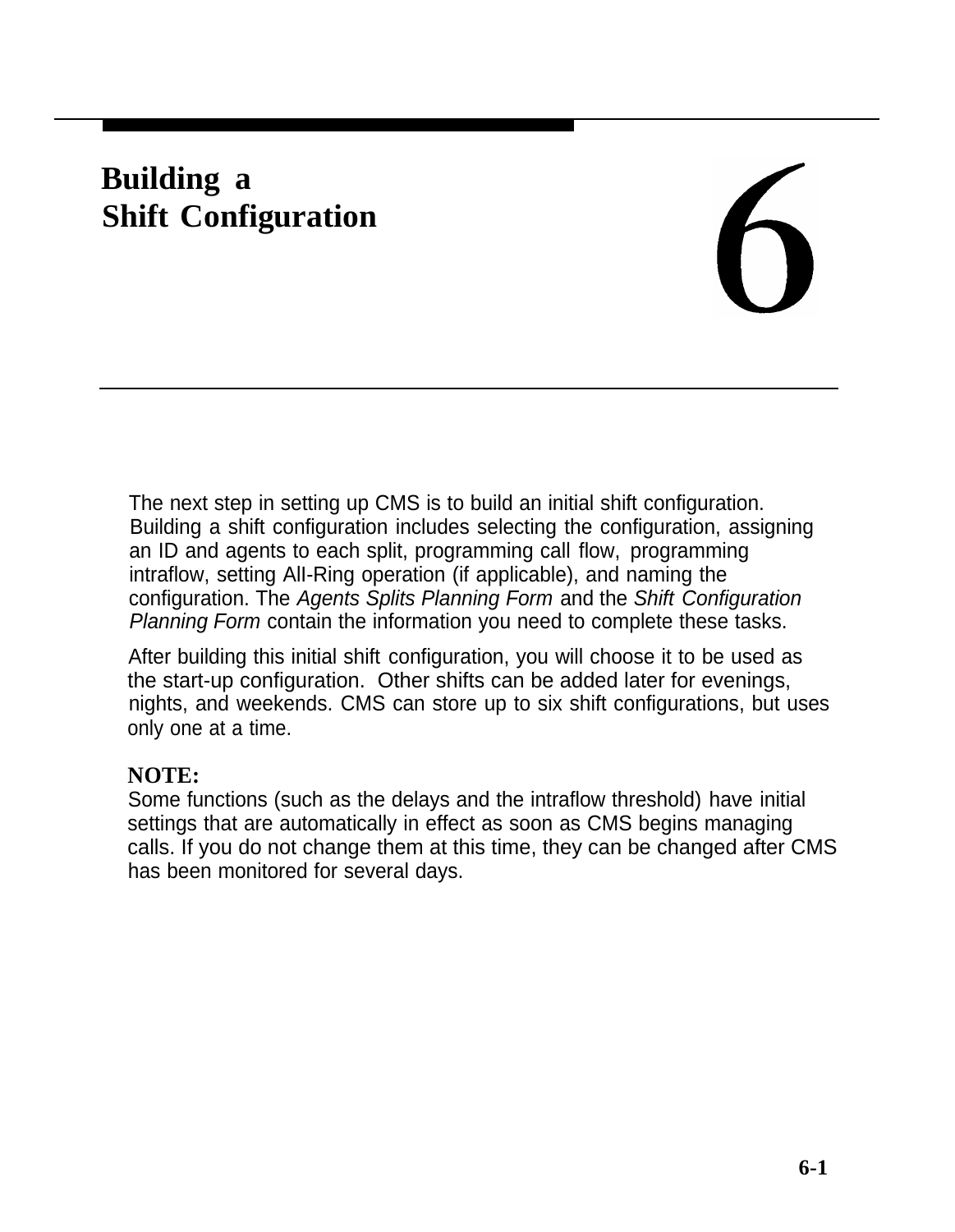# **Getting Started**

To start building a shift configuration, display the Stored Shift Configurations by pressing **[F1]** (Config List) on the Administration Menu. If this is an initial installation, the screen shows all the shift configurations as UNUSED (Figure this screen. 6-1). Once you build and name a shift configuration, the name appears on

The function keys identify the tasks you can complete from this screen, as described in the following sections.

```
1 - UNUSED
                         2 - UNUSED
                        3 - UNUSED
                        4 - UNUSED
                        5 - UNUSED
                         6 - UNUSED
Bon Voyage Travel ADMIN CMS R3.0 7:58p 03/04
                   STORED SHIFT CONFIGURATIONS
                                                    F10 - Help
F Select F Save F Rename F Choose F Config F Admin
1 Con fig 2 Con fig 3 Config 4Startup 7 Screen 8 Menu
```
**Figure 6-1. Stored Shift Configuration Screen**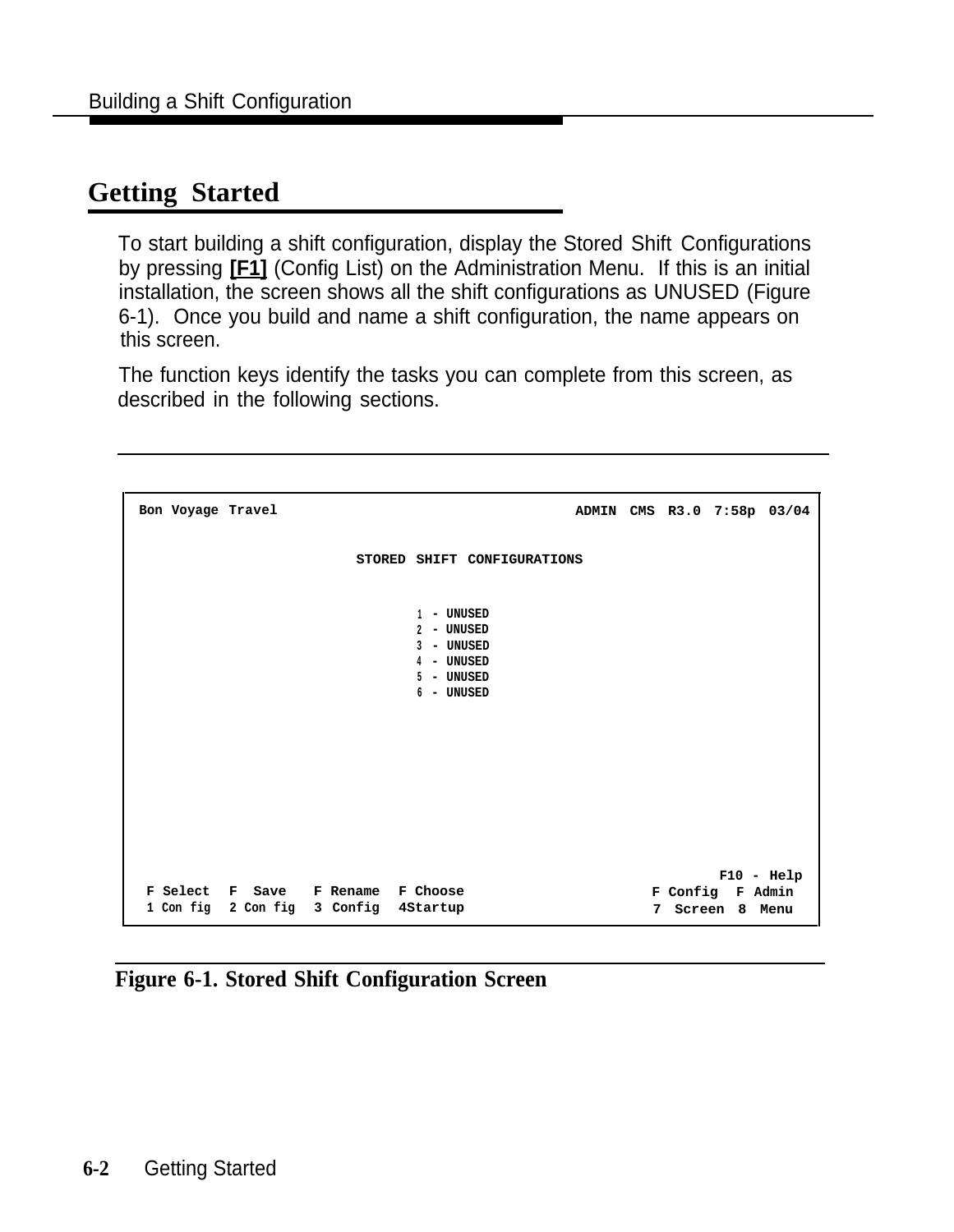# **Selecting a Configuration**

The first step in building a shift configuration is to select the configuration. For an initial installation, select the first UNUSED configuration from the Stored Shift Configurations screen.

1. Press **[F1]** (Select Config).

The editing function keys replace the screen's function keys, and the following prompt appears:

**SELECT CONFIGURATION : Config #:\_**

- 2. Enter the number of the configuration. For an initial installation, type **1** for the first configuration.
- 3. Press **[F8]** (Enter Data).

The Configuration screen for the first configuration appears [\(Figure 6-2\).](#page-100-1) For a new shift configuration, the screen is blank.

As you build the configuration, you will be adding the agent splits, line group options, and call flow options on this screen. When you select one of these items, the program highlights that part of the screen with a box. You can then use the function keys to choose tasks for that portion of the screen.

### **NOTE:**

On the Stored Configuration List, the name of the selected configuration changes from UNUSED to CONFIG 1. Once you have built the configuration, rename it (see page [6-13\).](#page-109-0)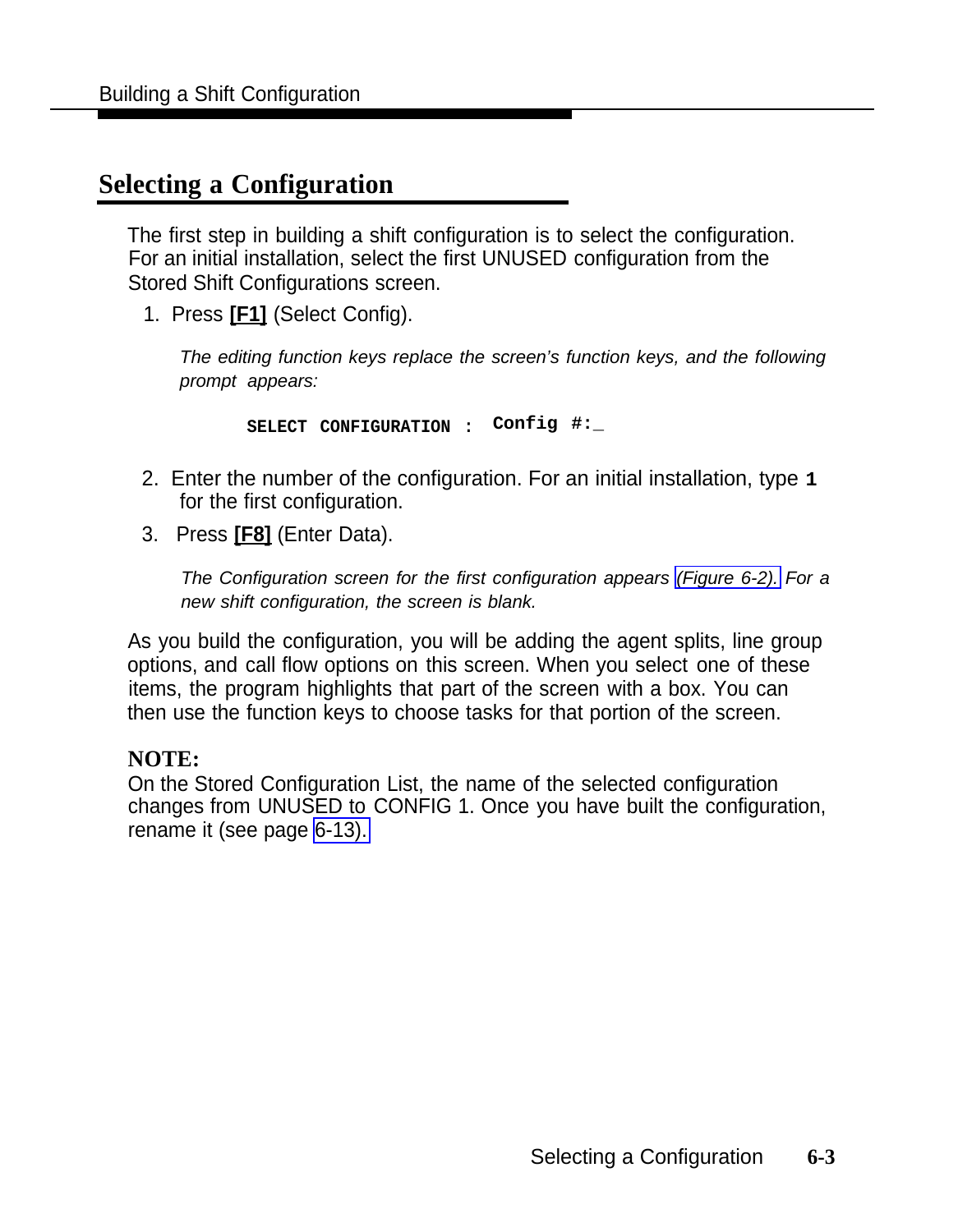<span id="page-100-1"></span><span id="page-100-0"></span>

| Bon Voyage Travel                                                    | ADMIN CMS R3.0 8:00p 03/04                                                                                                                         |
|----------------------------------------------------------------------|----------------------------------------------------------------------------------------------------------------------------------------------------|
| <b>AGENT SPLITS</b>                                                  | LINE GROUP OPTIONS<br>Num Answer Force Auto<br>Fagent   Fagent   Fagent   Split Pos ID   Split Pos ID   Split Pos ID   Group Lines Delay Delay ACW |
|                                                                      | CALL FLOW<br>Flow All<br>$\bigcap$ Splits $\neg$ Intra Spl Thresh Ring<br>Gp Main Sec Flow                                                         |
| Configuration #1 -<br>F Splits F Line F Call<br>2 Groups 3 Flow<br>1 | $F10 - He1p$<br>F Clear<br>F Config F Admin<br>7 List<br>5 Agents<br>8 Menu                                                                        |

**Figure 6-2. Shift Configuration Screen**

# **Assigning Splits**

The next step is to assign IDs and agents to each split in the shift. Refer to the Agent Splits Planning Form for these assignments.

### **NOTE:**

If the Agent Splits Planning Form includes an All-Ring spilt, assign the ghost agent indicated on the form as the only agent in that split. Follow the steps below to assign a ghost agent in the same way as a real agent.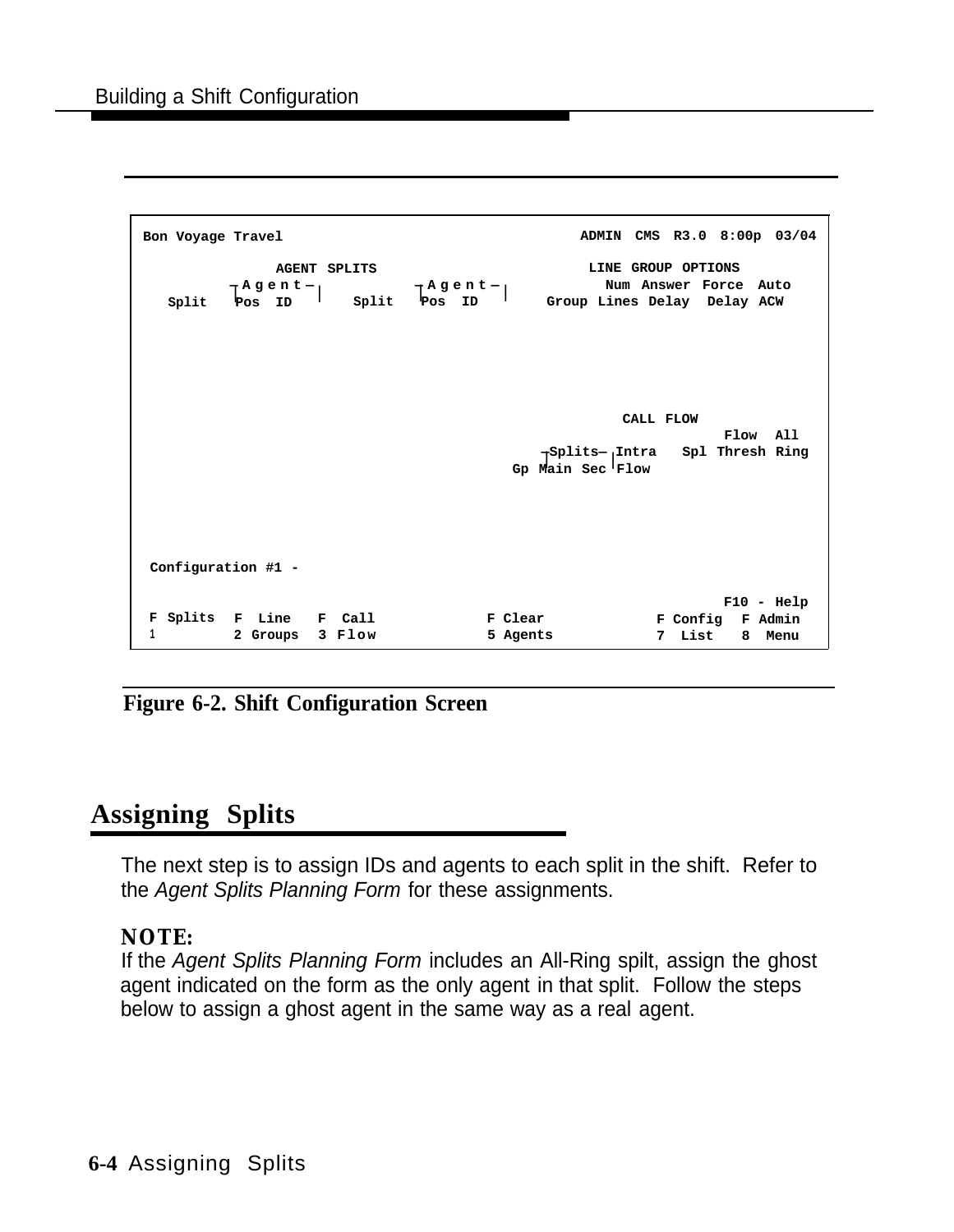- 1. From the Configuration screen, press **[F1]** (Splits) to highlight the Agent Splits screen for Configuration 1. [Figure 6-3](#page-102-0) shows a completed Agent Split screen.
- 2. Press **[F6]** (Change Split ID).

The editing function keys replace the screen's function keys, and the following prompt appears on the prompt line:

**CHANGE SPLIT ID: Split #:\_\_ New Split ID:\_\_\_\_**

- 3. Enter a split number and a split ID.
- 4. To save the entry, press **[F8]** (Enter Data).

The prompt disappears, the screen's function keys replace the editing function keys, and the new split ID appears on the screen.

5. Press **[F1]** (Add Agent).

The editing function keys replace the screen's function keys, and the following prompt appears on the prompt line:

**ADD AGENT : ID:\_\_\_\_\_\_ Pos #:\_\_\_ Split #:\_\_**

- 6. Enter the information for the first agent in the split.
- 7. To save the entry, press **[F8]** (Enter Data).

The prompt disappears, the screen's function keys replace the editing function keys, and the information you entered appears on the screen.

- 8. Repeat steps 5 through 7 for each agent in the split.
- 9. Repeat steps 2 through 7 to identify the other splits in Shift Configuration 1 and assign agents to them.
- 10. To return to the Configuration screen from the Agent Splits screen, press **[F7]** (Config Screen).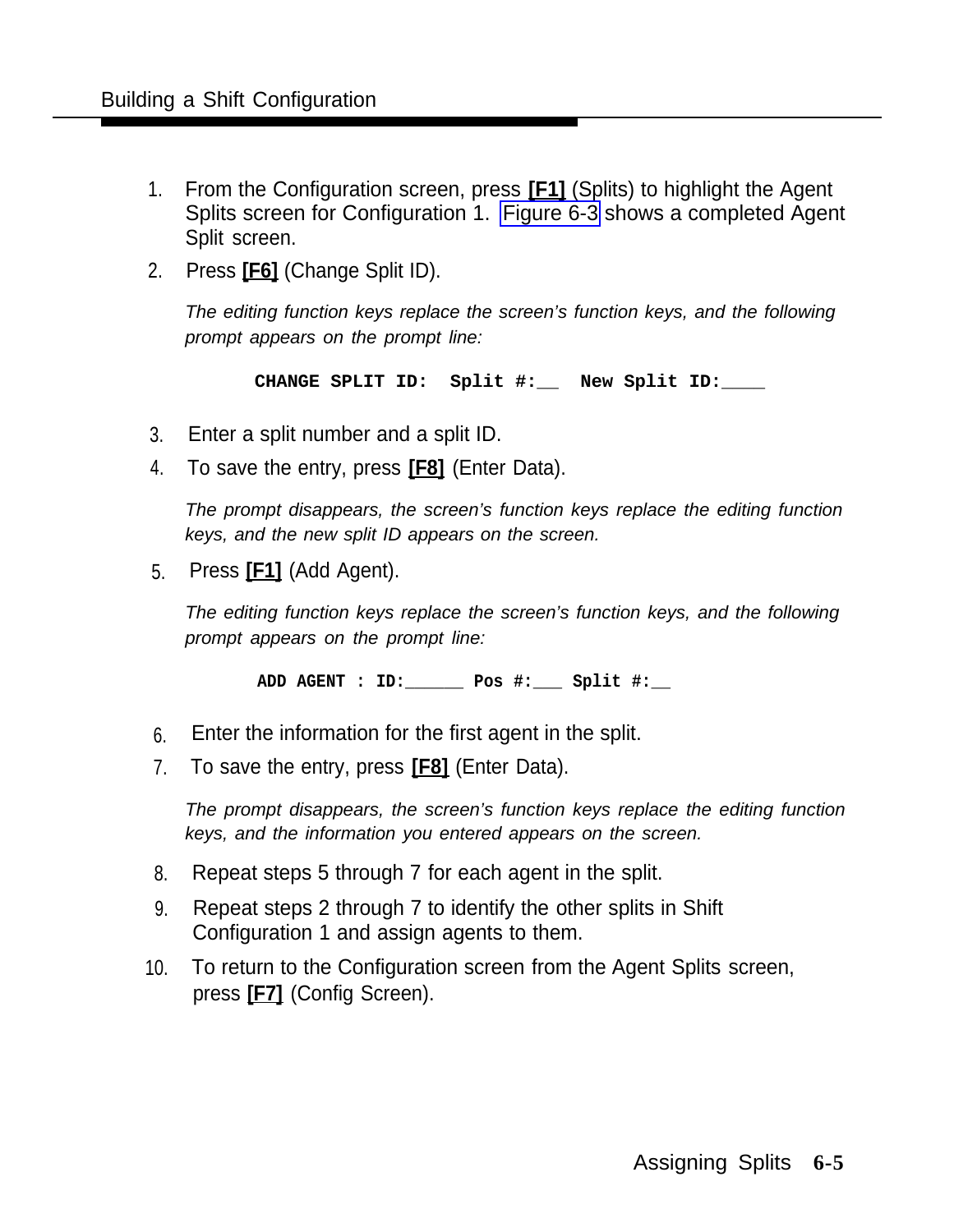<span id="page-102-0"></span>

| Bon Voyage Travel |                            |                     |               | ADMIN CMS R3.0 8:02p 03/04                     |
|-------------------|----------------------------|---------------------|---------------|------------------------------------------------|
|                   |                            | <b>AGENT SPLITS</b> |               | LINE GROUP OPTIONS<br>Answer Force Auto<br>Num |
| Split             | ┌ A g e n t ┐<br>Pos<br>ID |                     | — A g e n t - |                                                |
| 1 PERS            |                            | Split               | Pos ID        | Group Lines Delay Delay ACW                    |
|                   | 16 TOM                     | 3 CORP              | 37 IKE        |                                                |
|                   | 17 CLIFF                   |                     | 39 TINA       |                                                |
|                   | 19 ERNIE                   |                     | 40 DIANA      |                                                |
|                   | 21 DEB                     | 4 SUPPT             | 42 RON        |                                                |
|                   | 23 BOB                     |                     | 43 NANCY      |                                                |
|                   | 24 SHERM                   | $5 -$               |               |                                                |
|                   | 25 WALT                    | $6 -$               |               | CALL FLOW                                      |
| 2 CHART           | <b>27 BEN</b>              |                     |               | Flow All                                       |
|                   | 28 SAM                     |                     |               | ⊢Splits¬ Intra<br>Spl Thresh Ring              |
|                   | 29 NORM                    |                     |               | Main Sec Flow<br>Gp                            |
|                   | 31 DI                      |                     |               |                                                |
|                   | 32 CARLA                   |                     |               |                                                |
|                   | 33 BJ                      |                     |               |                                                |
|                   | 35 MAX                     |                     |               |                                                |
|                   |                            |                     |               |                                                |
|                   |                            |                     |               |                                                |
|                   | Configuration #1 -         |                     |               |                                                |
|                   |                            |                     |               |                                                |
|                   |                            |                     |               | $F10 - He1p$                                   |
| Add<br>F          | <b>F</b> Remove            | F Move              | FReplace      | F New<br>F Change F Config F Agent             |
| 1 Agent           | 2 Agent                    | 3 Agent             | 4 Agent       | 5 Agent<br>6Split ID 7 Screen 8Directry        |

**Figure 6-3. Agent Split Screen**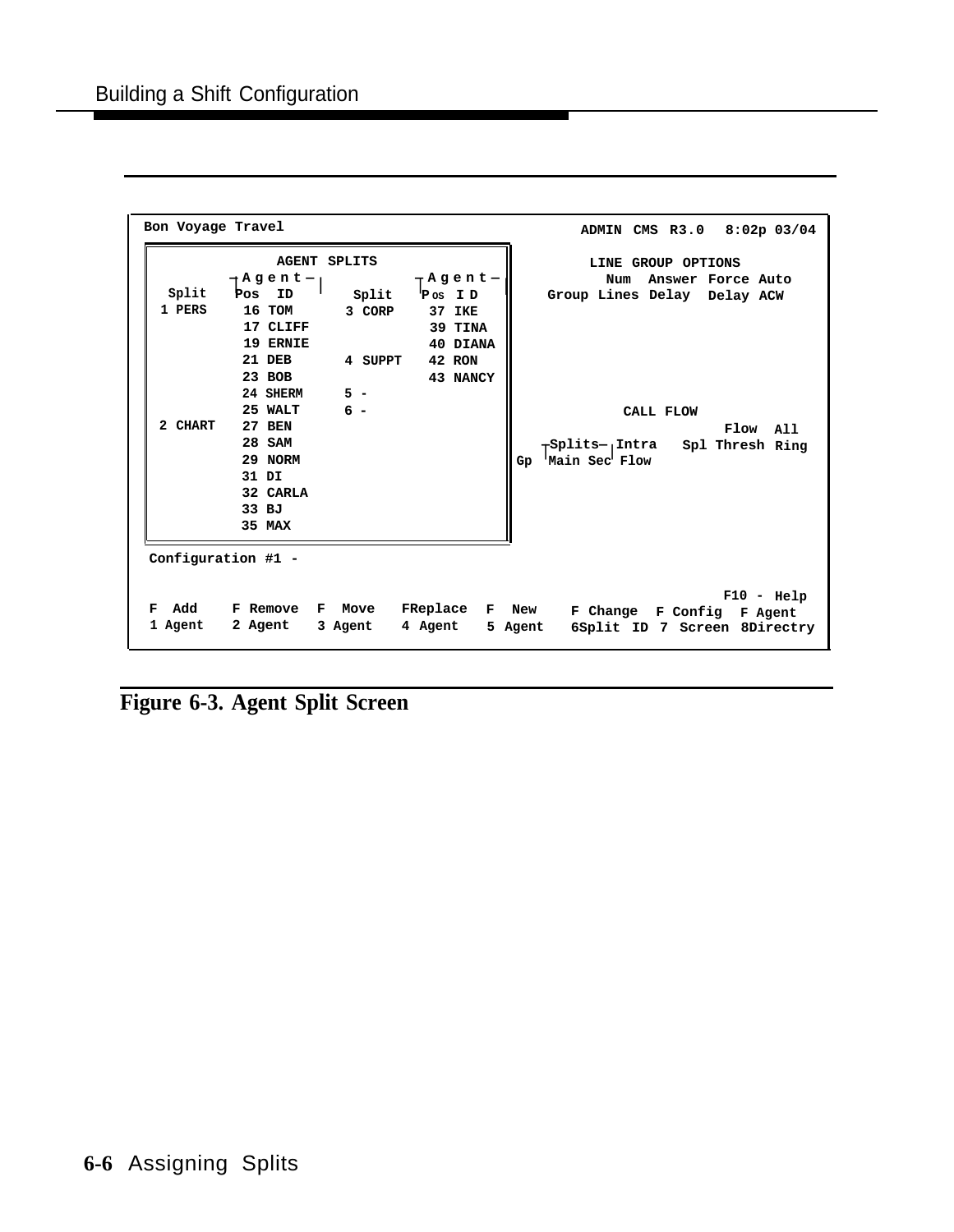# **Programming Line Group Options**

The next step in programming the shift configuration is to set options that affect line groups. These options include Answer Delay, Force Delay, and Auto ACW. Refer to the CMS Options Planning Form for the settings for these options. If no settings are indicated, retain the factory settings.

To program the line group options:

1. On the Stored Shift Configurations screen, press **[F2]** (Line Groups) to highlight the Line Group Options section of the screen. Figure 6-4 shows a completed Line Groups screen.

| Bon Voyage Travel |                    |   |                                | DAY<br>CMS R3.0 8:34p 03/04 |          |    |                                                |  |  |  |
|-------------------|--------------------|---|--------------------------------|-----------------------------|----------|----|------------------------------------------------|--|--|--|
|                   | — A g e n t ¬      |   | <b>AGENT SPLITS</b><br>⊢Agent⊣ |                             |          |    | LINE GROUP OPTIONS<br>Answer Force Auto<br>Num |  |  |  |
| Split             | Pos<br>ID          |   | Split                          | Pos                         | ID       |    | Group Lines Delay<br>Delay ACW                 |  |  |  |
| 1 PERS            | 16 TOM             |   | 3 CORP                         |                             | 37 IKE   |    | A PUBLC 4<br>Off<br>5s<br>20s                  |  |  |  |
|                   | 17 CLIFF           |   |                                |                             | 39 TINA  |    | 30s<br>B SPECL 3<br>Off                        |  |  |  |
|                   | 19 ERNIE           |   |                                |                             | 40 DIANA |    | C CHART 6<br>5s Off<br>10s                     |  |  |  |
|                   | 21 DEB             |   | 4 SUPPT                        |                             | 42 RON   |    | D CORP 2<br>15s<br>0ff<br>5s                   |  |  |  |
|                   | 23 BOB             |   |                                |                             | 43 NANCY |    |                                                |  |  |  |
|                   | 24 SHERM           |   | $5 -$                          |                             |          |    |                                                |  |  |  |
|                   | 25 WALT            |   | $6 -$                          |                             |          |    | CALL FLOW                                      |  |  |  |
| 2 CHART           | <b>27 BEN</b>      |   |                                |                             |          |    | Flow All                                       |  |  |  |
|                   | <b>28 SAM</b>      |   |                                |                             |          |    | ⊢Splits¬ Intra<br>Spl Thresh Ring              |  |  |  |
|                   | 29 NORM            |   |                                |                             |          | Gp | Main Sec Flow                                  |  |  |  |
|                   | 31 DI              |   |                                |                             |          |    |                                                |  |  |  |
|                   | 32 CARLA           |   |                                |                             |          |    |                                                |  |  |  |
|                   | 33 BJ              |   |                                |                             |          |    |                                                |  |  |  |
|                   | 35 MAX             |   |                                |                             |          |    |                                                |  |  |  |
|                   | Configuration #1 - |   |                                |                             |          |    |                                                |  |  |  |
|                   |                    |   |                                |                             |          |    | $F10 - He1p$                                   |  |  |  |
| Answer<br>F       | F Force            | F | Auto                           |                             |          |    | F Con fig                                      |  |  |  |
| 1 Delay           | 2 Delay            | 3 | <b>ACW</b>                     |                             |          |    | 7 Screen                                       |  |  |  |

**Figure 6-4. Line Group Options Screen**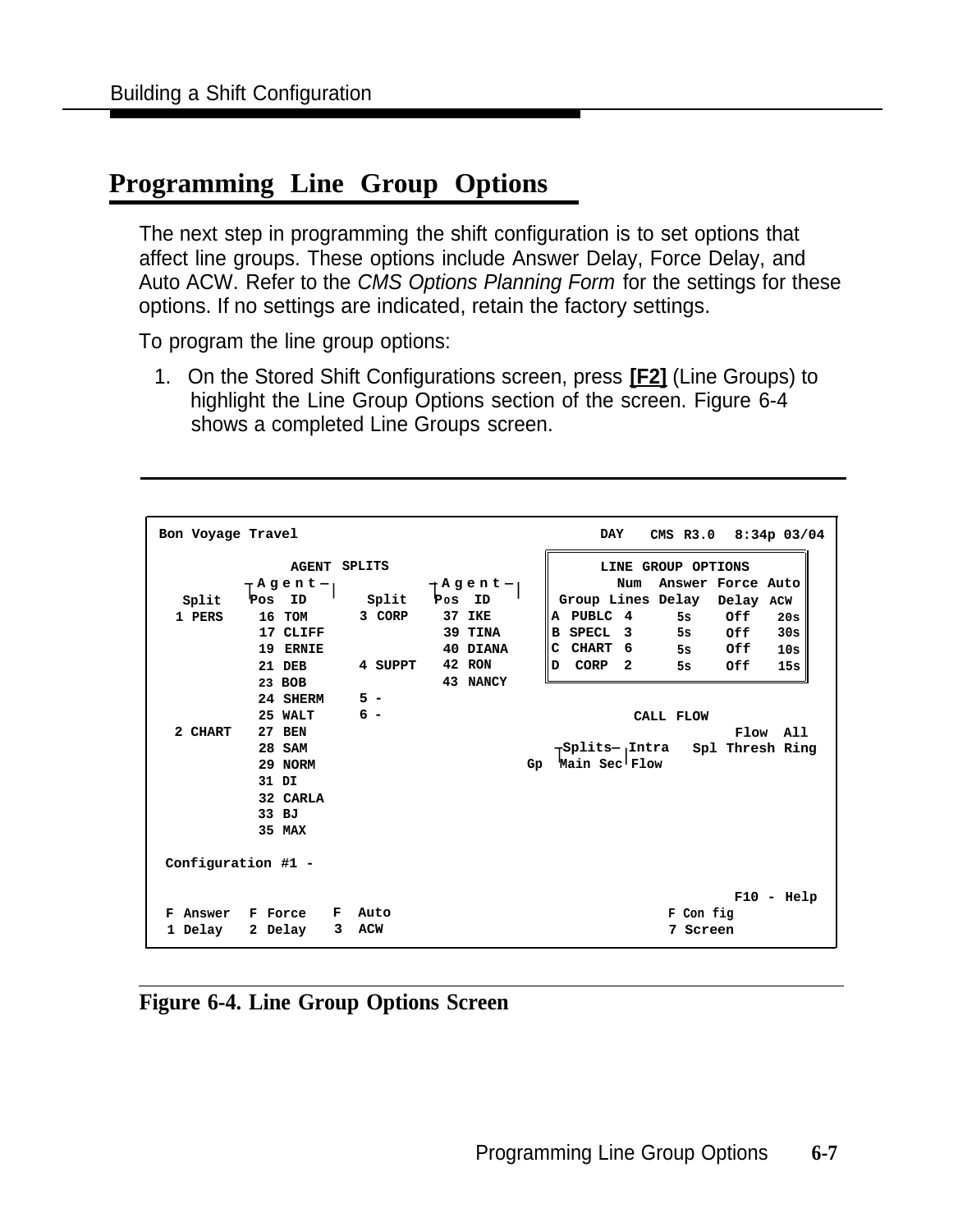2. To change the Answer Delay, press **[F1]** (Answer Delay).

The editing function keys replace the screen's function keys, and the following prompt appears on the prompt line:

**ANSWER DELAY : Group Letter:\_ \_ How Many Seconds:\_\_\_**

- 3. Enter the group letter and the number of seconds for the delay to be in effect.
- 4. Press **[F8]** (Enter Data) to save the entry.

The prompt disappears, the screen's function keys replace the editing function keys, and the new answer delay time appears for the group letter you specified.

- 5. Repeat steps 2 through 4 for other line groups.
- 6. To change the Force Delay setting, press **[F2]** (Force Delay).

The editing function keys and the following prompt appear:

**FORCE DELAY : Group Letter:\_\_**

- 7. Enter the group letter to change the setting from Off to On or from On to Off.
- 8. Press **[F8]** (Enter Data) to save the entry.

The prompt disappears, the screen's function keys replace the editing function keys, and the new answer delay time appears for the group letter you specified.

- 9. Repeat steps 6 through 8 for other line groups.
- 10. To change the Auto ACW setting, press **[F3]** (Auto ACW).

The editing function keys and the following prompt appear:

**AUTOMATIC ACW: Group Letter: \_\_ Seconds: \_\_\_**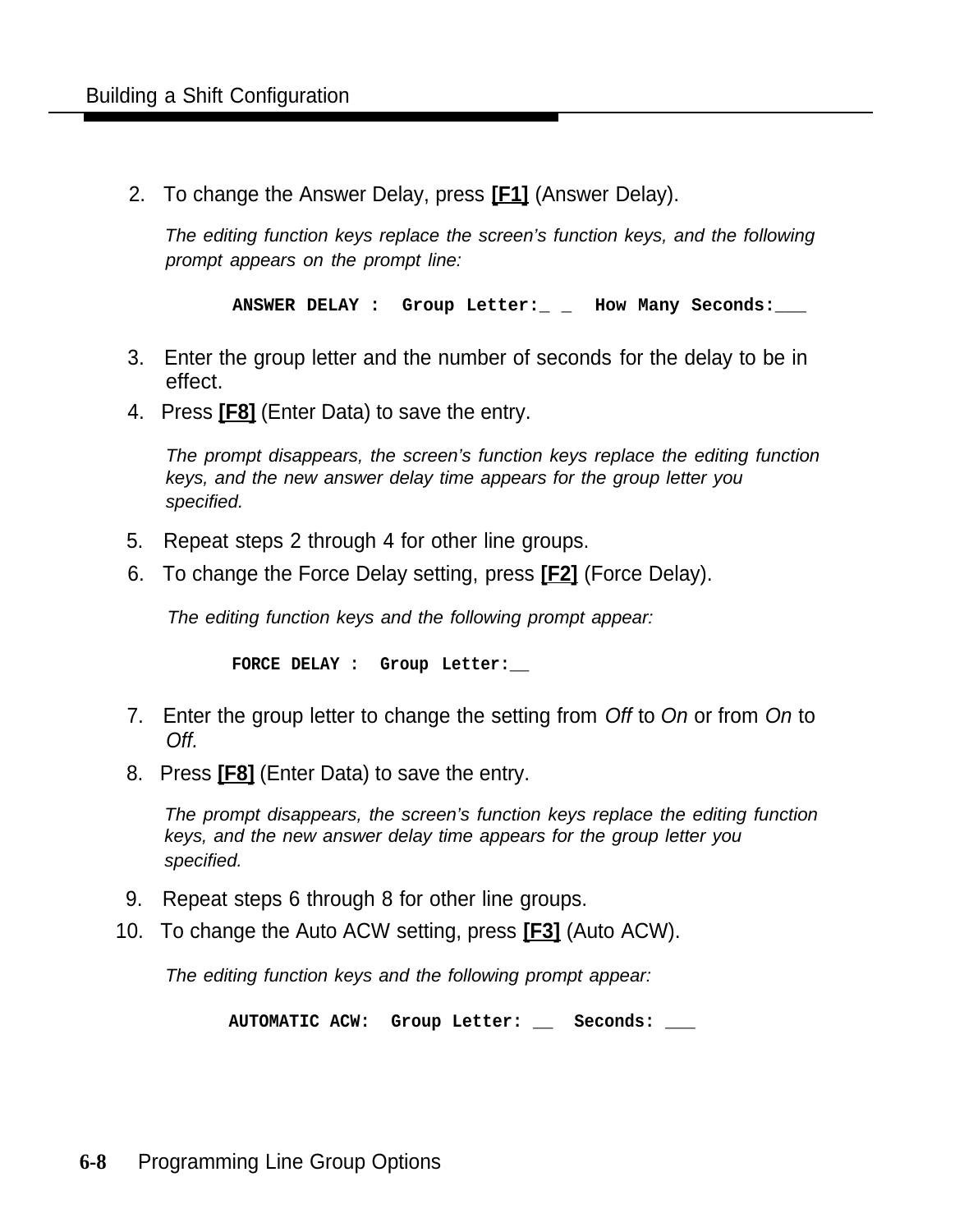- 11. Enter the group letter and the number of seconds for the ACW to be in effect.
- 12. Press **[F8]** (Enter Data) to save the entry.

The prompt disappears, the screen's function keys replace the editing function keys, and the new answer delay time appears for the group letter you specified.

13. Repeat steps 10 through 12 for other line groups.

For more information on the line group options, see "Assigning Line Group Options" in chapter 3 of the CMS Supervisor's Guide.

### **Programming Call Flow**

Next, program the call flow for this shift configuration. Call flow includes assigning main and secondary splits, setting intraflow and the intraflow threshold, and setting All-Ring operation. Note that setting intraflow and the intraflow threshold are optional steps at this time; these settings can be changed later in response to actual CMS activity.

Refer to the Shift Configuration Planning Form for main and secondary split assignments and All-Ring assignments. Refer to the CMS Options Planning Form for intraflow and intraflow threshold settings. If no settings are indicated, retain the factory settings. For a more detailed discussion of call flow option see chapter 3 of the CMS Supervisor's Guide.

To program the Call Flow options, first highlight the Call Flow section of the Stored Shift Configuration screen by pressing **[F3]** (Call Flow). A completed Call Flow screen is shown in [Figure 6-5.](#page-106-0)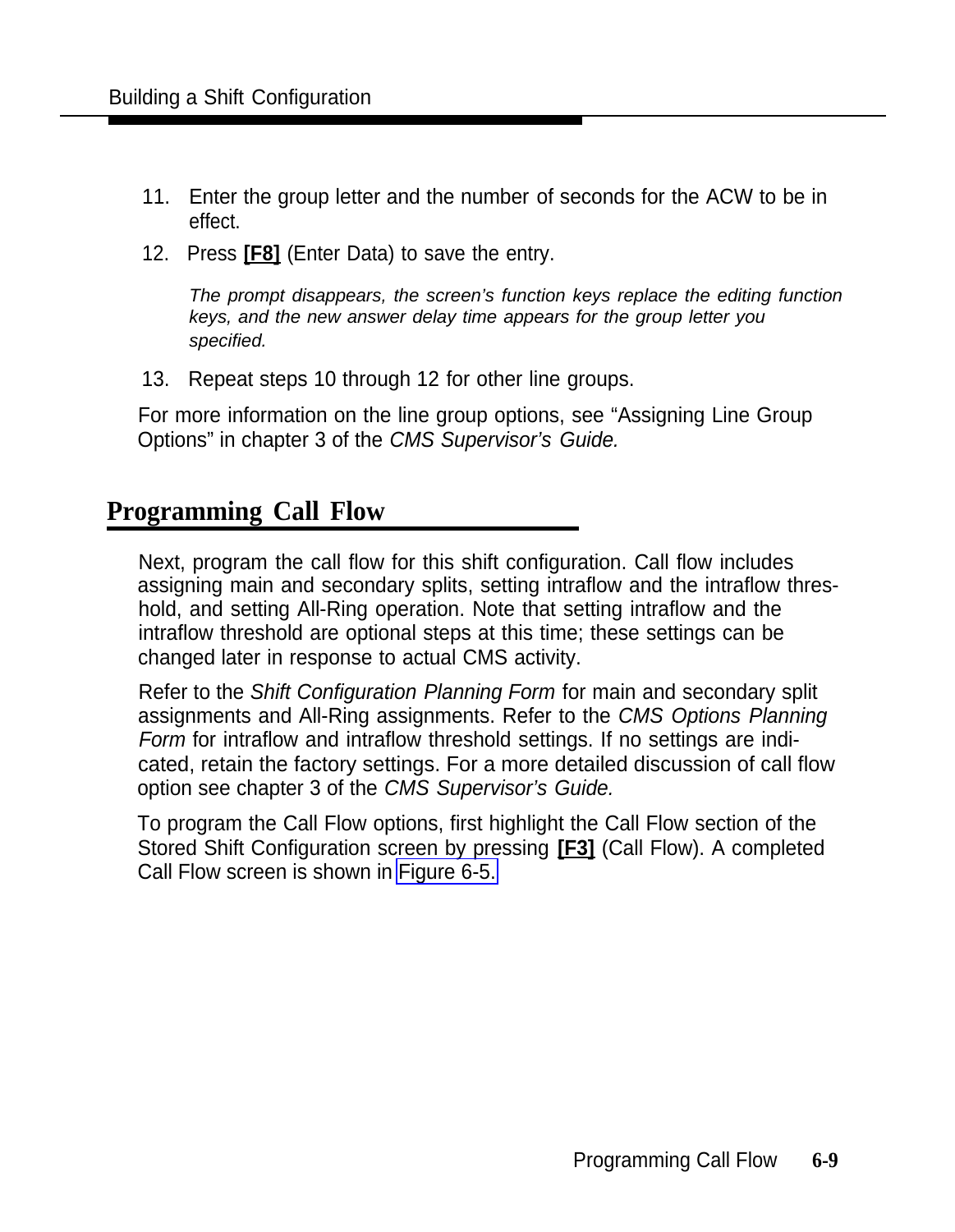<span id="page-106-0"></span>

| <b>DAY</b><br>CMS R3.0 8:35p 03/04<br>Bon Voyage Travel |                            |                     |        |                                                         |           |   |                |                         |                             |  |                        |                             |              |
|---------------------------------------------------------|----------------------------|---------------------|--------|---------------------------------------------------------|-----------|---|----------------|-------------------------|-----------------------------|--|------------------------|-----------------------------|--------------|
|                                                         |                            | <b>AGENT SPLITS</b> |        |                                                         |           |   |                |                         |                             |  | LINE GROUP OPTIONS     |                             |              |
|                                                         | $\Gamma$ Agent $\eta$      |                     |        | $\overline{\phantom{a}}$ Agent $\overline{\phantom{a}}$ |           |   |                |                         |                             |  |                        | Num Answer Force Auto       |              |
| Split                                                   | Pos<br>ID                  | Split               | Pos ID |                                                         |           |   |                |                         |                             |  |                        | Group Lines Delay Delay ACW |              |
| 1 PERS                                                  | 16 TOM                     | 3 CORP              |        | 37 IKE                                                  |           |   |                | A PUBLC 4               |                             |  | 5s                     | Off                         | 20s          |
|                                                         | 17 CLIFF                   |                     |        | 39 TINA                                                 |           |   |                |                         |                             |  |                        | B SPECL 3 5s Off 30s        |              |
|                                                         | 19 ERNIE                   |                     |        | 40 DIANA                                                |           |   |                | C CHART 6               |                             |  |                        | 5s Off                      | 10s          |
|                                                         | 21 DEB                     | 4 SUPPT             |        | 42 RON                                                  |           | D | CORP           |                         | $\mathbf{2}$                |  |                        | Off                         | 15s          |
|                                                         | 23 BOB                     |                     |        | 43 NANCY                                                |           |   |                |                         |                             |  |                        |                             |              |
|                                                         | 24 SHERM                   | $5 -$               |        |                                                         |           |   |                |                         |                             |  |                        |                             |              |
|                                                         | 25 WALT                    | $6 -$               |        |                                                         |           |   |                |                         |                             |  |                        |                             |              |
|                                                         |                            |                     |        |                                                         |           |   |                |                         |                             |  | CALL FLOW              |                             |              |
| 2 CHART                                                 | 27 BEN                     |                     |        |                                                         |           |   |                |                         |                             |  |                        | Flow All                    |              |
|                                                         | 28 SAM                     |                     |        |                                                         |           |   |                |                         | <sub>I</sub> —Splits— Intra |  |                        | Spl Thresh Ring             |              |
|                                                         | 29 NORM                    |                     |        |                                                         | Gp        |   |                |                         | Main Sec Flow               |  | $1 \quad \blacksquare$ |                             | 10s Off      |
|                                                         | 31 DI                      |                     |        |                                                         | A         |   | $\mathbf{1}$   |                         | $3$ On                      |  | $\overline{a}$         |                             | 5s Off       |
|                                                         | 32 CARLA                   |                     |        |                                                         | в         |   |                | $1 \quad \blacksquare$  | $3$ On                      |  | 3                      |                             | 30s Off      |
|                                                         | 33 BJ                      |                     |        |                                                         | C         |   |                | $\overline{\mathbf{2}}$ | $4$ On                      |  | 4                      |                             | 30s Off      |
|                                                         | 35 MAX                     |                     |        |                                                         | D         |   | $\overline{3}$ |                         | Off                         |  | 5                      |                             | 30s Off      |
|                                                         |                            |                     |        |                                                         |           |   |                |                         |                             |  | 6                      |                             | 30s Off      |
| Configuration #1 -                                      |                            |                     |        |                                                         |           |   |                |                         |                             |  |                        |                             |              |
|                                                         |                            |                     |        |                                                         |           |   |                |                         |                             |  |                        |                             | $F10 - Help$ |
|                                                         |                            |                     |        |                                                         |           |   |                |                         |                             |  |                        |                             |              |
|                                                         | F Assign F Flow            | F Set               |        |                                                         | FAll-Ring |   |                |                         |                             |  | F Config               |                             |              |
|                                                         | 1 Splits 2 On/Off 3 Thresh |                     |        |                                                         | 5 On/Off  |   |                |                         |                             |  | 7 Screen               |                             |              |

### **Figure 6-5. Call Flow Screen**

### **Assigning Main and Secondary Splits**

Each line group must have a main split assigned to it. In addition, a secondary split can be assigned as a backup split for intraflow.

To assign main and secondary splits:

1. On the Call Flow screen, press **[F1]** (Assign Splits).

The editing keys replace the screen's keys, and the following prompt appears on the prompt line:

**ASSIGN SPLITS: Line Group Letter: — Main Split #:\_ Secondary Split**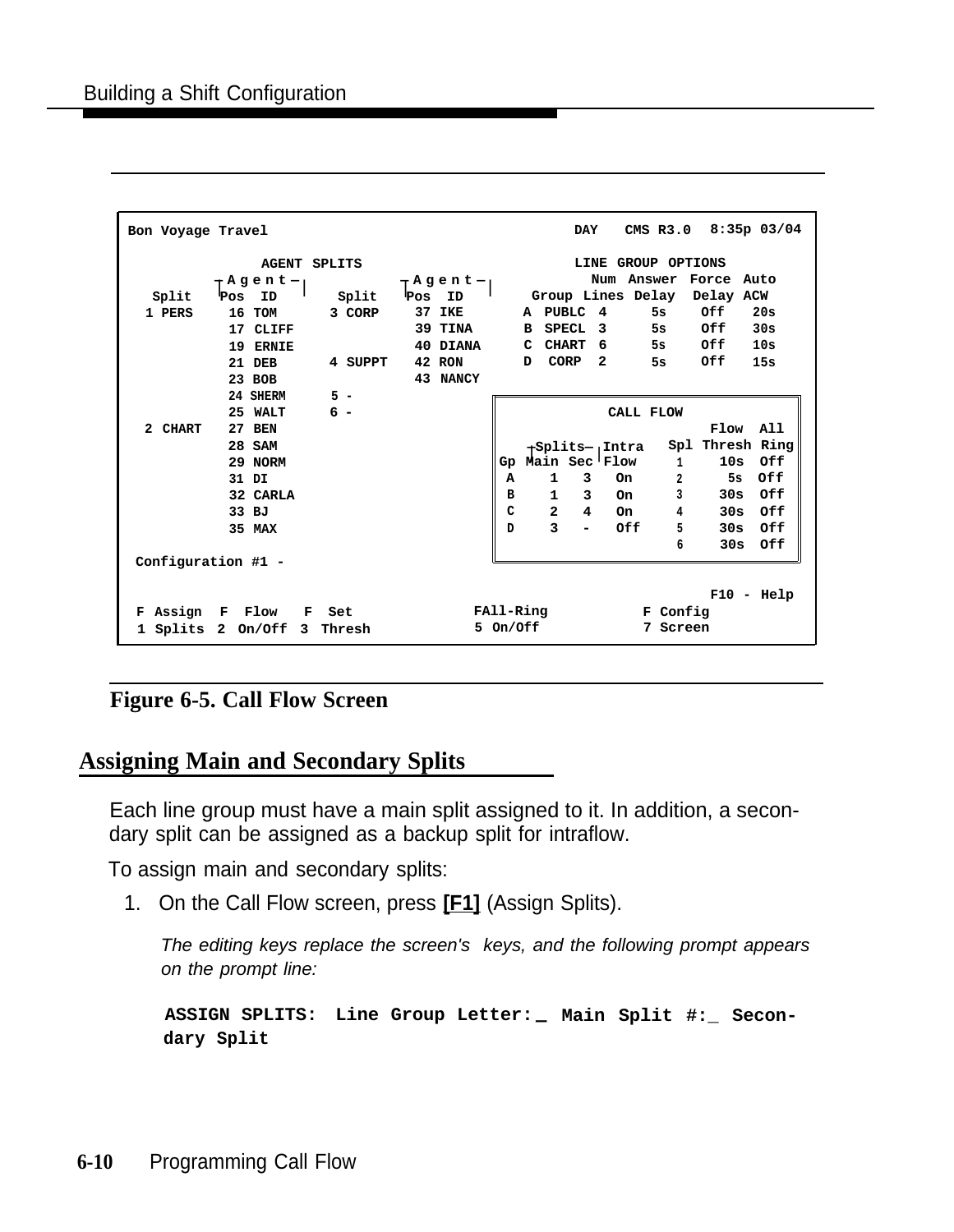- 2. Enter the information for a line group. If no secondary split is identified, type a hyphen in that field.
- 3. Press **[F8]** (Enter Data) to save the data.

The prompt disappears, the screen's function keys replace the editing function keys, and the information you entered appears on the screen.

4. Repeat steps 1 through 3 for each line group.

### **Turning Intraflow On/Off (Optional)**

The initial setting for intraflow is off for each line group. To turn intraflow on for a particular line group:

1. Press **[F2]** (Flow On/Off).

The editing function keys replace the screen's function keys, and the following prompt appears on the prompt line:

**CHANGE INTRAFLOW : Line Group Letter: \_**

- 2. Enter a line group letter.
- 3. Press **[F8]** (Enter Data) to save the entry.

The prompt disappears, the screen's function keys replace the editing function keys, and the intraflow designation on the screen for that line group changes from **Off** to **On.**

4. Repeat steps 1 through 3 for each line group.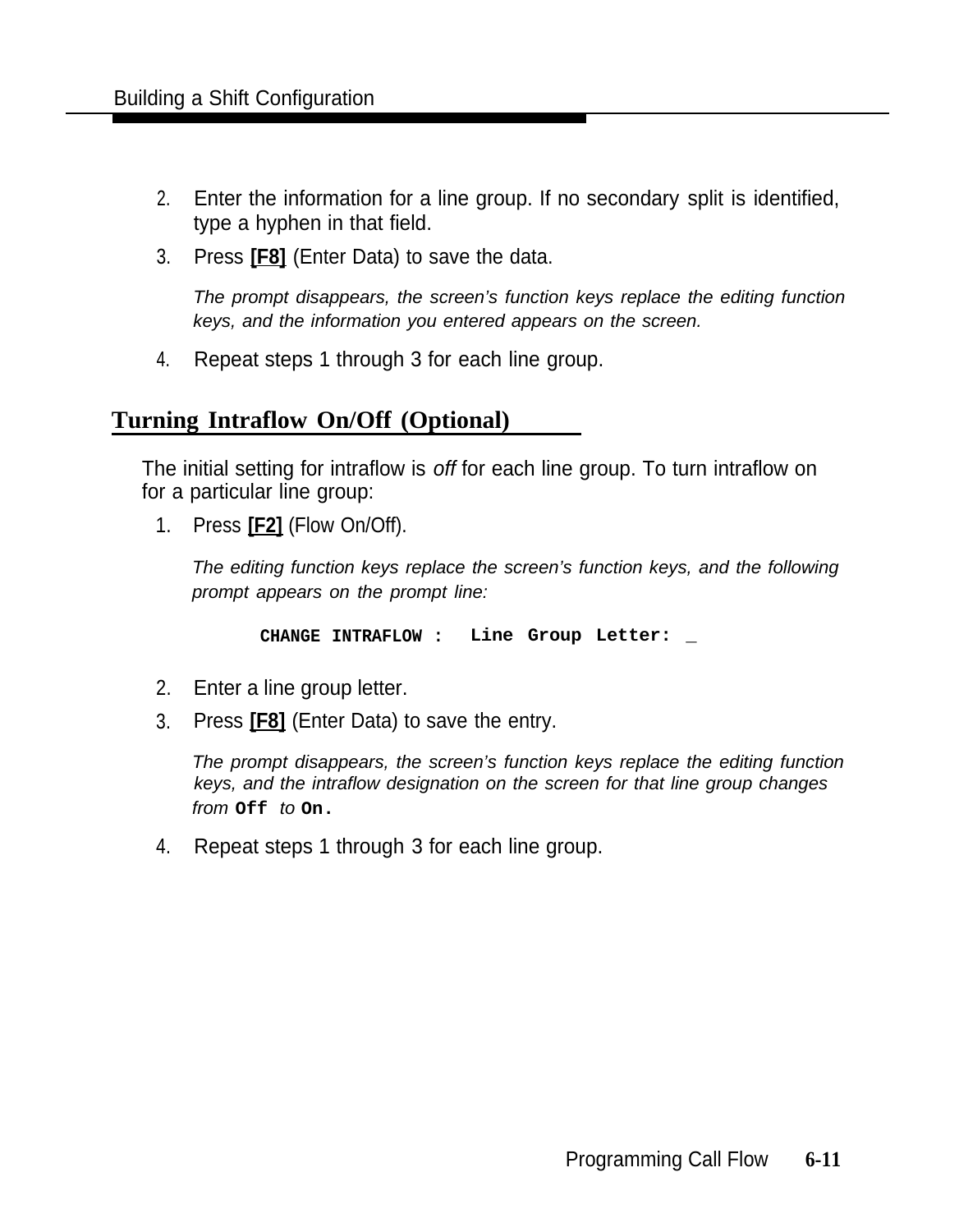# **Setting the Intraflow Threshold (Optional)**

The initial setting for the intraflow threshold is 30 seconds for each agent split. To change the intraflow threshold for an agent split:

1. Press **[F3]** (Set Thresh).

The editing function keys replace the screen's function keys, and the following prompt appears on the prompt line:

**SET INTRAFLOW THRESHOLD: Split #\_ Threshold (Seconds):\_\_\_\_\_**

- 2. Enter the split's number and the number of seconds for the threshold.
- 3. Press **[F8]** (Enter Data) to save the entry.

The prompt disappears, the screen's function keys replace the editing function keys, and the split's intraflow threshold on the Call Flow screen changes to the number of seconds you entered.

4. Repeat steps 1 through 3 for setting the intraflow threshold for other splits.

### **Setting All-Ring Operation**

The initial setting for All-Ring operation is off for each split. The Agent Splits Planning Form indicates whether or not All-Ring operation is to be used for a split.

### **NOTE:**

All-Ring operation does not allow agents to log out.

To turn on All-Ring:

1. Press **[F5]** (All-Ring On/Off).

The editing function keys replace the screen's function keys, and the following prompt appears on the prompt line: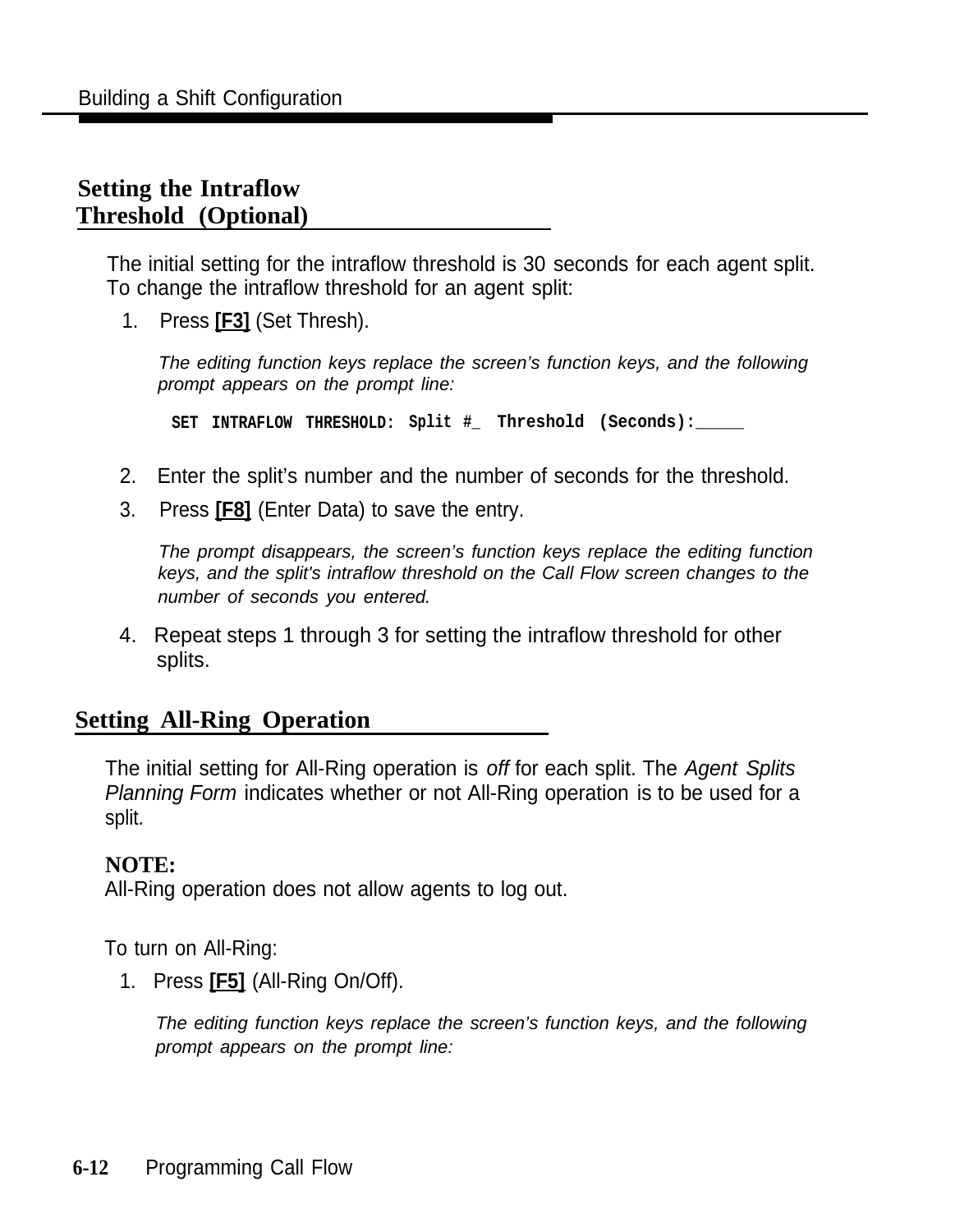#### **CHANGE ALL-RING OPERATION: Split #:\_**

- 2. Enter the number of a split assigned All-Ring operation.
- 3. Press **[F8]** (Enter Data) to save the entry.

The prompt line disappears, the screen's function keys replace the editing function keys, and the split's All-Ring setting on the Call Flow screen changes from **Off** to **On.**

4. Repeat steps 1 through 3 for each split assigned AlI-Ring operation.

### **NOTE:**

The No Ring option and the All-Ring option are mutually exclusive; when you turn off the All-Ring option, you are not setting the No Ring option.

# **Naming and Saving the Shift Configuration**

The final step in building a shift configuration is to name it and save it. The configuration's name appears on the Shift Configuration Planning Form.

### **Naming a Split Configuration**

To name (or rename) a configuration:

- 1. If the Configuration Screen is currently displayed, press **[F7]** to return to the Stored Shift Configurations screen.
- 2. Press **[F3]** (Rename Config).

The editing function keys replace the screen's function keys, and the following prompt appears on the prompt line:

**RENAME CONFIGURATION : Config #:\_ New Name:\_\_\_\_\_\_\_**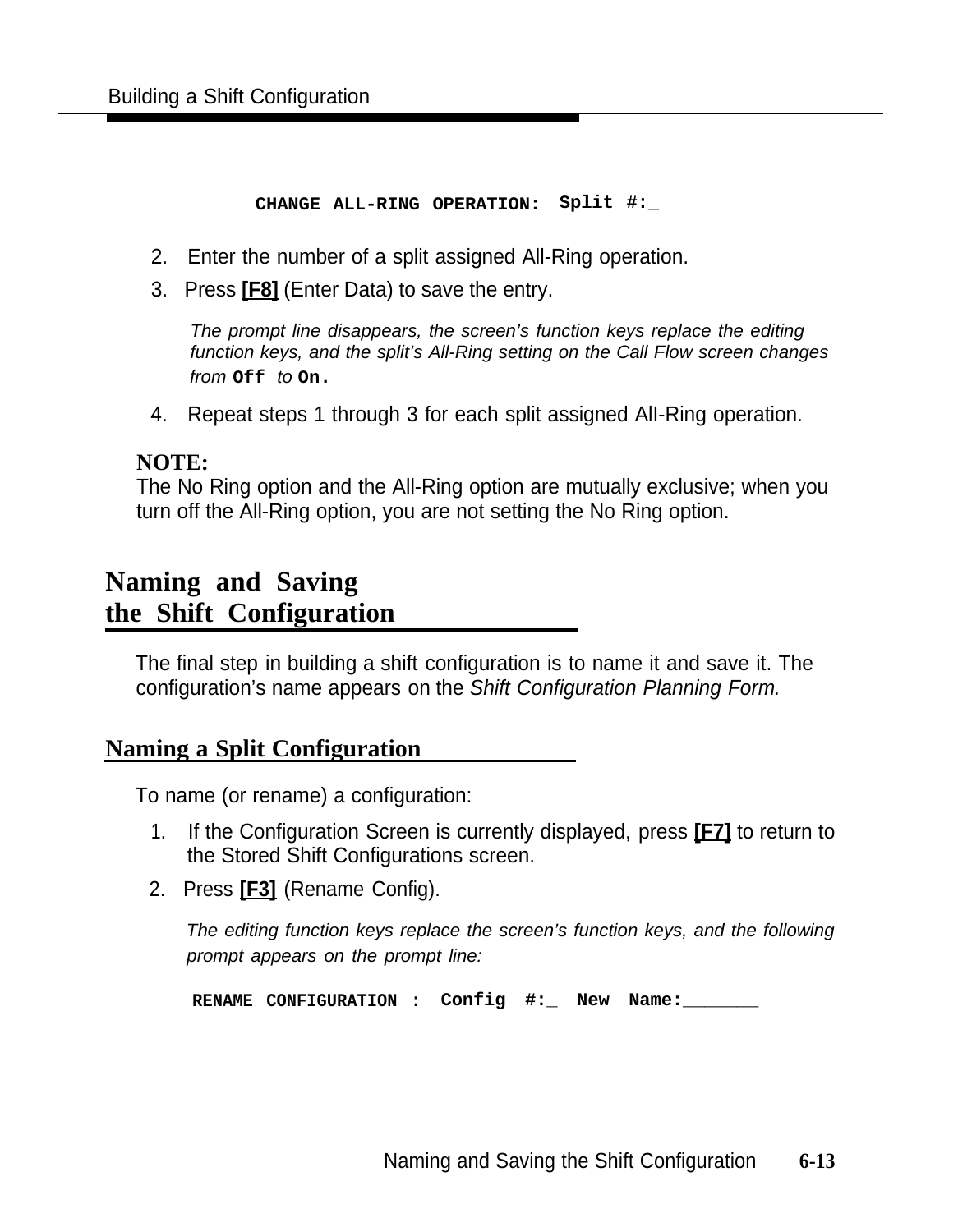- 3. Enter the configuration's number and the new configuration name.
- 4. Press **[F8]** (Enter Data) to save the name.

The prompt disappears, the screen's function keys replace the editing function keys, and the new name for the shift configuration appears on the screen.

### **NOTE:**

You cannot rename a configuration labeled UNUSED. You must select the configuration first, then either build it or go back to the Configuration List (Config List) to rename it.

### **Saving a Split Configuration**

After building a new or changing an existing split configuration, you should save the changes. Saving changes is a two-stage operation: first you save them to the CMS PC and then you save them on the CMS Backup diskette. When you save a shift configuration, also save the system tables that contain information used by the configuration. Store the floppy disk in the pocket of the back cover of the CMS Supervisor's Guide.

To save the split configuration:

1. On the Stored Shift Configuration screen, press **[F2]** (Save Config).

The editing function keys replace the screen's function keys, and the following prompt appears on the prompt line:

**SAVE CONFIGURATION : Into Config #:\_**

- 2. Enter the configuration's number.
- 3. Press **[F8]** (Enter Data) to save the configuration.

Another prompt asks you to confirm the save.

4. Answer **Y** to save the configuration.

The prompt disappears, the screen's function keys replace the editing function keys, and the new name for the shift configuration appears on the screen.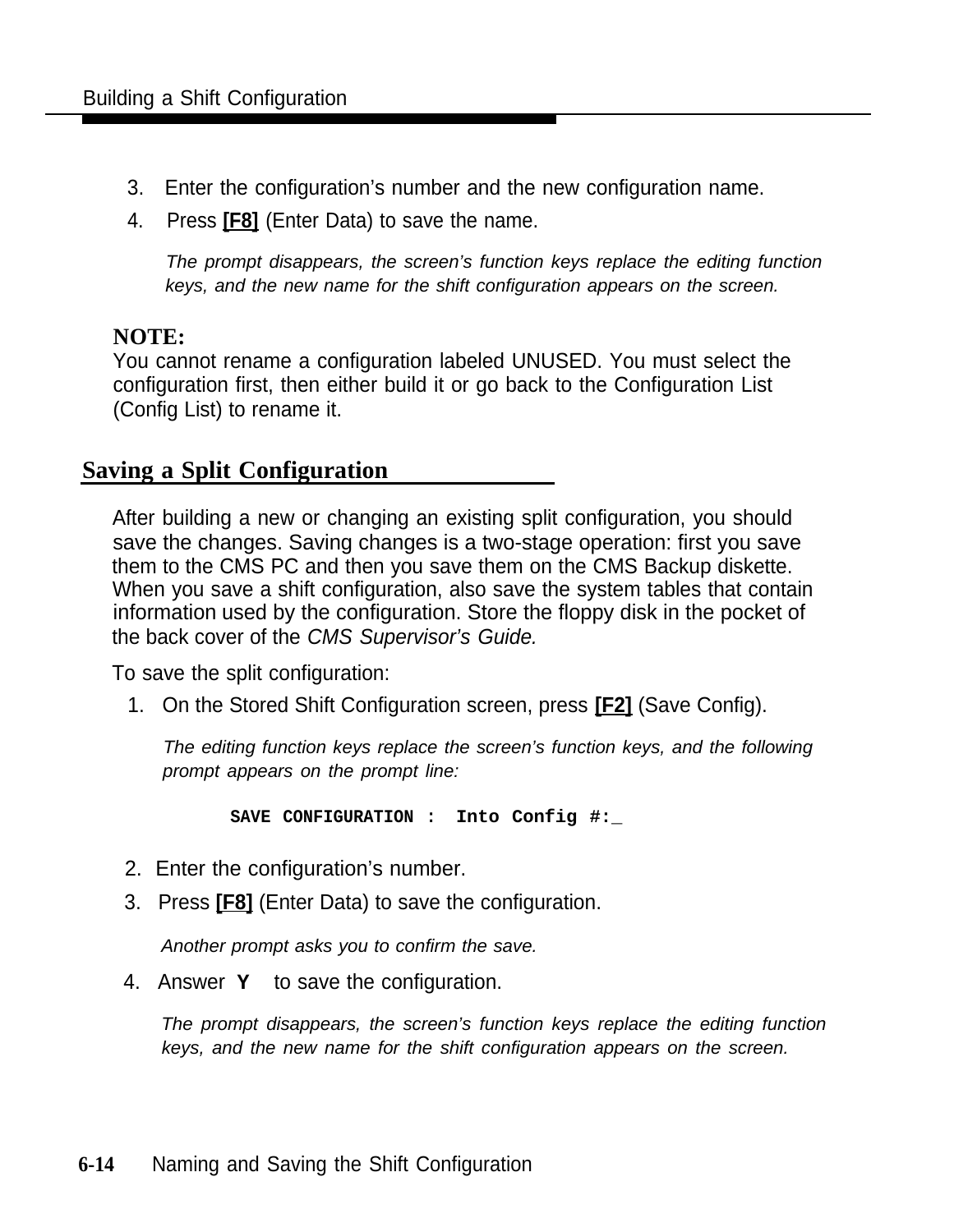5. Press **[F8]** three times to exit to DOS (from the CMS Main Menu).

The c> prompt should appear.

### **NOTE:**

If you exit the Administration Menu without saving the shift configuration changes, a series of prompts ask if you want to save the entries you made in the configuration.

6. Insert the diskette labeled "CMS Backup" into disk drive A and enter the following commands from the  $c \geq$  prompt:

```
cd \cms\cmsmgmt
copy shift*.cms a:\cms\cmsmgmt
copy systbls*.cms a:\cms\cmsmgmt
cd \cms
```
7. Remove the backup diskette and write the current date on the label. Store the diskette in the back cover pocket of the CMS Supervisor's Guide.

# **Choosing a Start-Up Configuration**

When you start Call Management, you should also select a start-up configuration. CMS uses this configuration for handling calls. To start Call Management and select a start-up configuration, complete the following steps:

- 1. If the CMS PC is off, turn it on and wait until the CMS Main Menu appears. If the CMS PC is on, and the  $c$   $>$  prompt is displayed, type **cms** [ ↵ ] . If any other CMS screen is displayed, press **[F8]** until the CMS Main Menu appears.
- 2. On the CMS Main Menu, press **[F1]** (Start Call Mgt) to begin call management.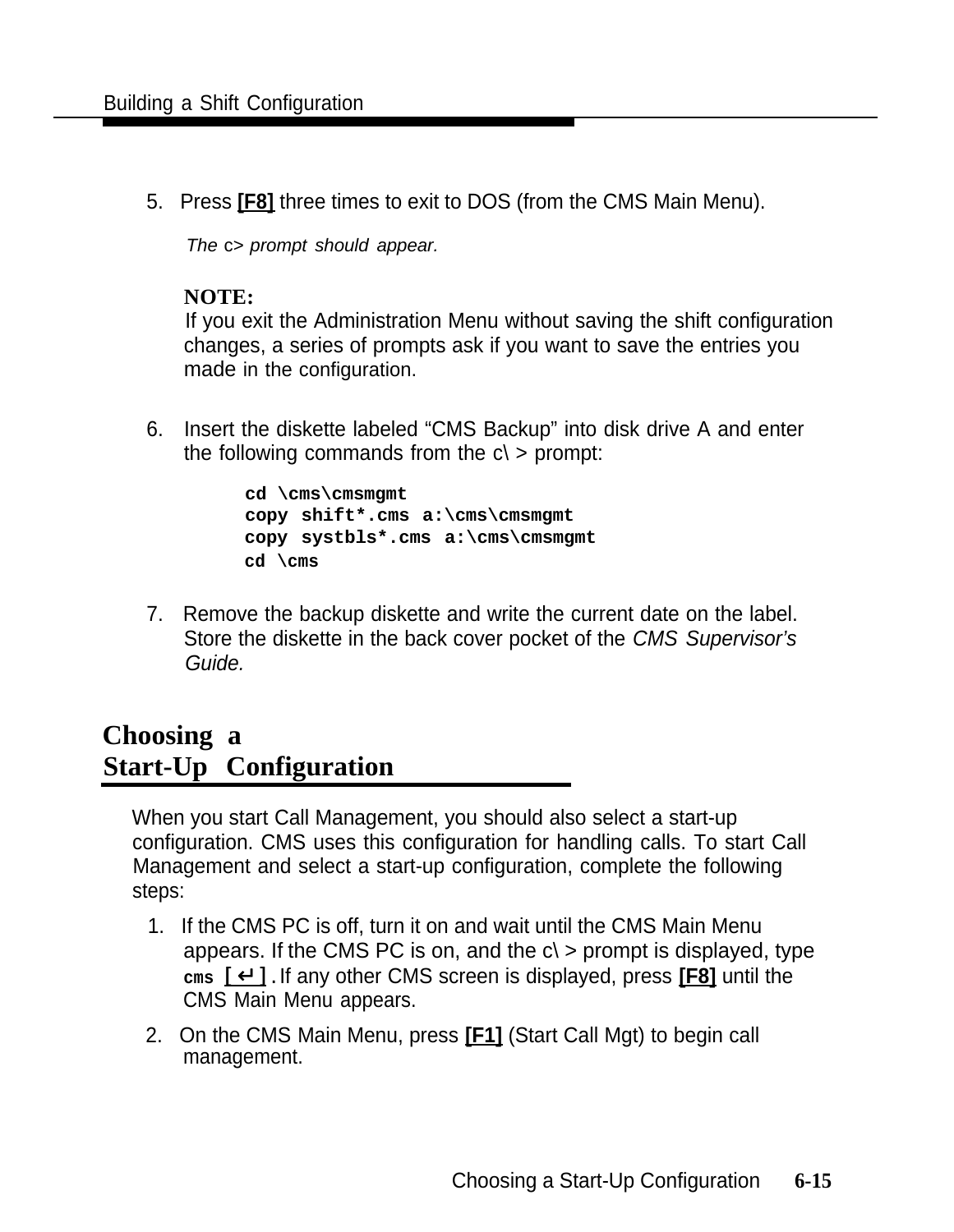The Initialization screen (Figure 6-6) appears while the system completes the Start-Up Test.

```
Bon Voyage Travel DAY CMS R3.0 8:09p 03/04
         INITIALIZATION IN PROGRESS . . . SELECT CONFIGURATION
                  STORED SHIFT CONFIGURATIONS
                       1 - DAY
                       2 - UNUSED
                       3 - UNUSED
                       4 - UNUSED
                       5 - UNUSED
                       6 - UNUSED
SELECT CONFIGURATION: Config #:
F Cancel FPrevious F Next F Enter
1 Prompt 5 Field 6 Field 8 Data
```
**Figure 6-6. Initialization Screen**

During the Start-Up Test, an editing prompt appears, asking for the number of the start-up shift configuration:

**SELECT CONFIGURATION : Config #: \_**

3. Enter the number of the shift configuration and press **[F8].**

The screen clears except for the initialization message. When initialization is complete, the CMS Main Menu appears.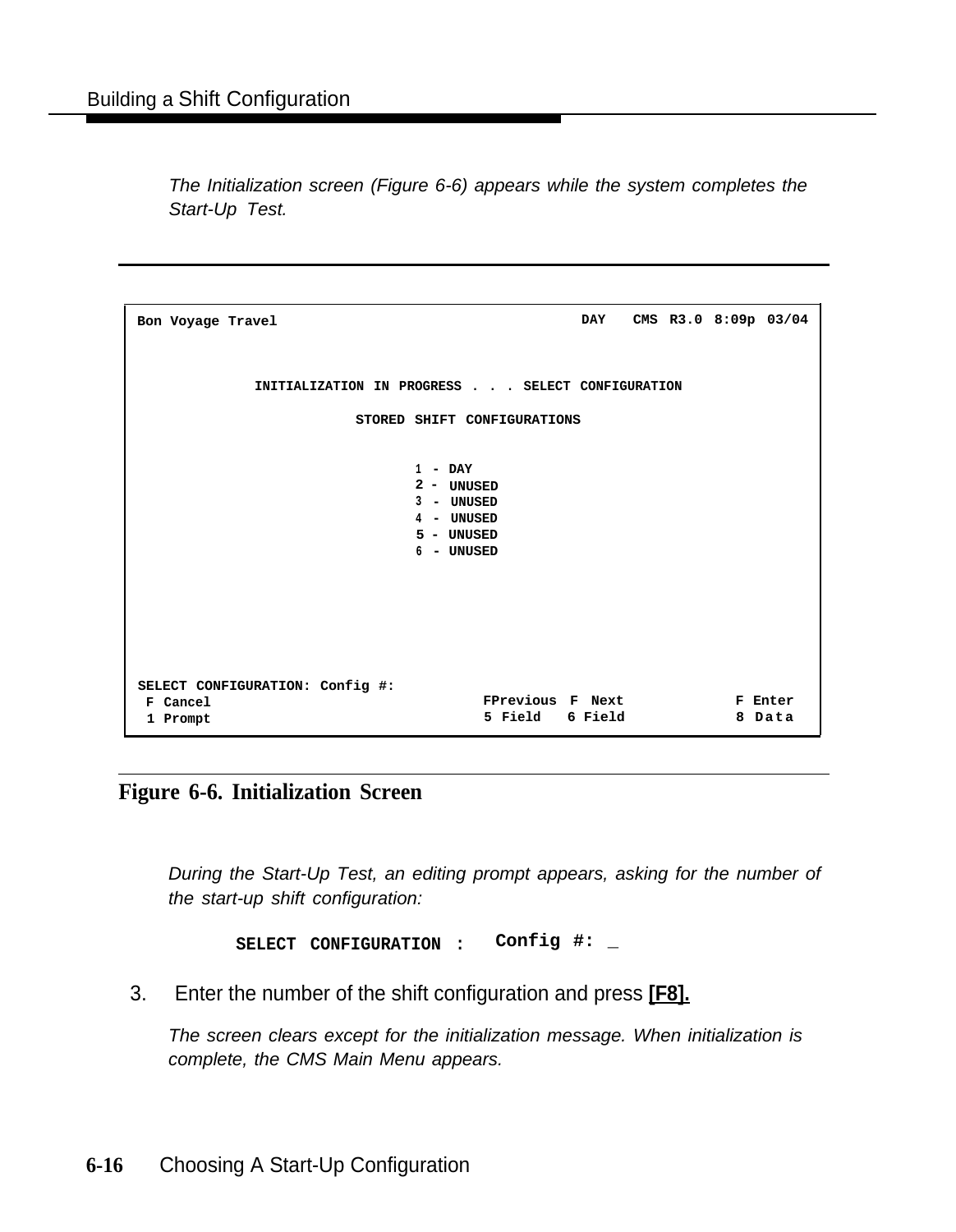# **Testing CMS**

# $\overline{\mathbf{X}}$

Before starting Call Management, you should test the system. Five tests, listed below, ensure that all parts of CMS are working correctly. For some of the tests, you need an additional person.

- **Startup Test** verifies that the CMS hardware and software are correctly installed and that one shift configuration is ready to handle calls.
- **E** Line Status Test verifies that the lines assigned to CMS are correctly identified and programmed.
- **Agent Status Test** verifies that CMS is recording and displaying information on agent activity correctly.
- **F** Voice Announcement Unit Test test verifies that the voice announcement unit is connected and working properly.
- **Intraflow Test** verifies that intraflow is working properly.

These tests are also used to diagnose problems on an installed system. For example, if CMS begins to send calls to the wrong splits or begins to generate confusing line status information, the CMS lines may have been incorrectly identified during CMS programming. The Line Status Test confirms or eliminates line misidentification as the source of the problem.

### **IMPORTANT:**

Run these tests while CMS is idle.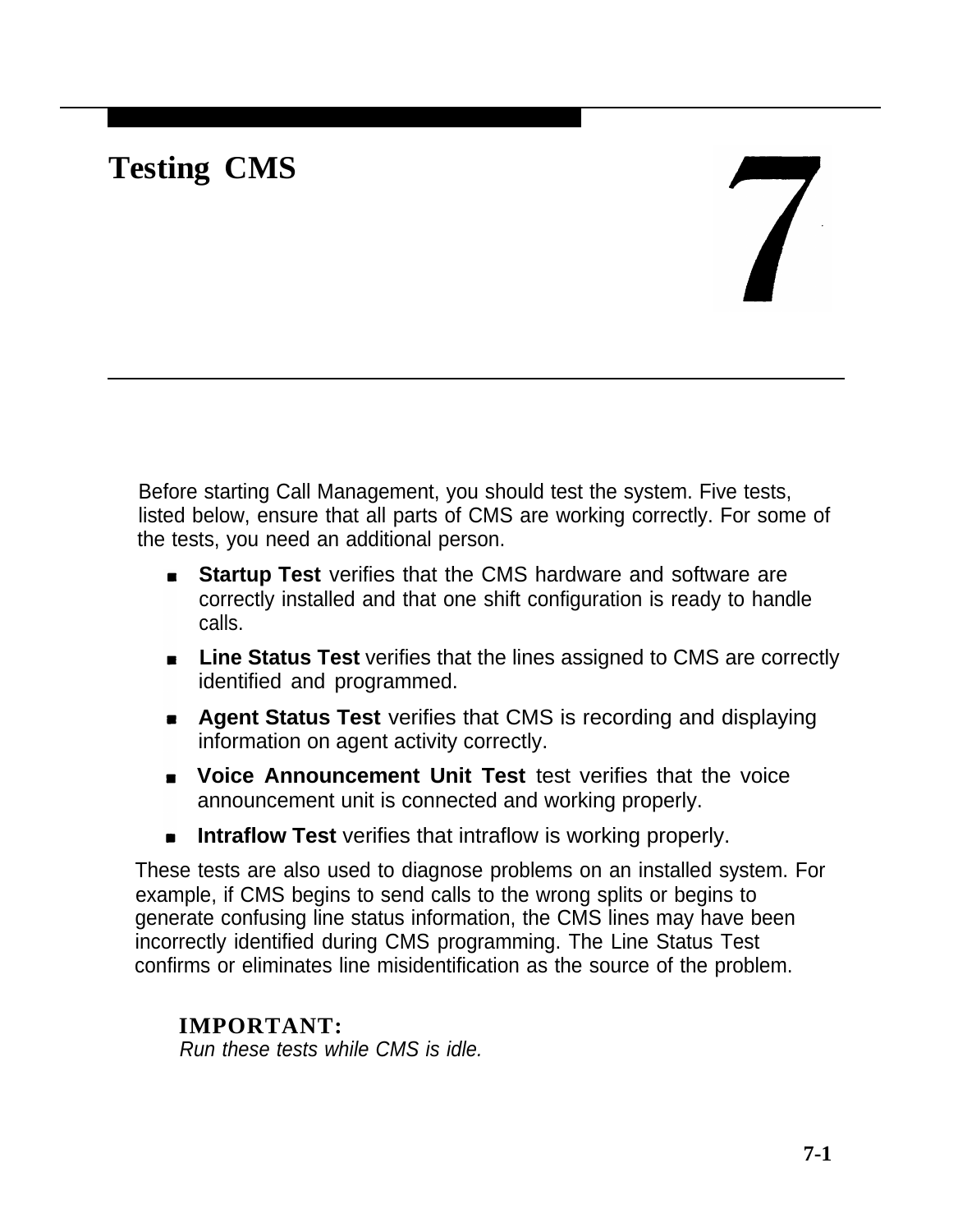# **Startup Test**

The Startup Test is the sequence of steps CMS goes through each time the system starts up. By performing this test now, you can discover and eliminate any startup problems without having to postpone the scheduled time for CMS to start managing calls.

To perform the Startup Test:

1. Turn on the PC.

The CMS Main Menu appears.

2. Press **[F1],** (Start Call Mgt).

The Initialization screen appears, which displays a list of stored shift configurations. If there is no start-up configuration selected, the following prompt appears:

**SELECT CONFIGURATION: Config #:\_\_**

3. To select the first shift configuration, enter its number and press **[** ↵ ] .

CMS then checks the system and the selected shift configuration.

If CMS detects a problem that prevents CMS from managing calls, an error message appears on the screen, and initialization stops. Locate the error message in [Chapter 9,](#page-126-0) "Troubleshooting," and take the recommended corrective action.

If CMS detects a problem that adversely affects call management but does not prevent CMS from managing calls, a warning message appears on the Initialization screen. Initialization continues and CMS will begin managing calls when initialization is complete. Locate the warning message in [Chapter 9,](#page-126-0) "Troubleshooting," and take the corrective action.

Remain at the Initialization screen to complete the Line Status Test.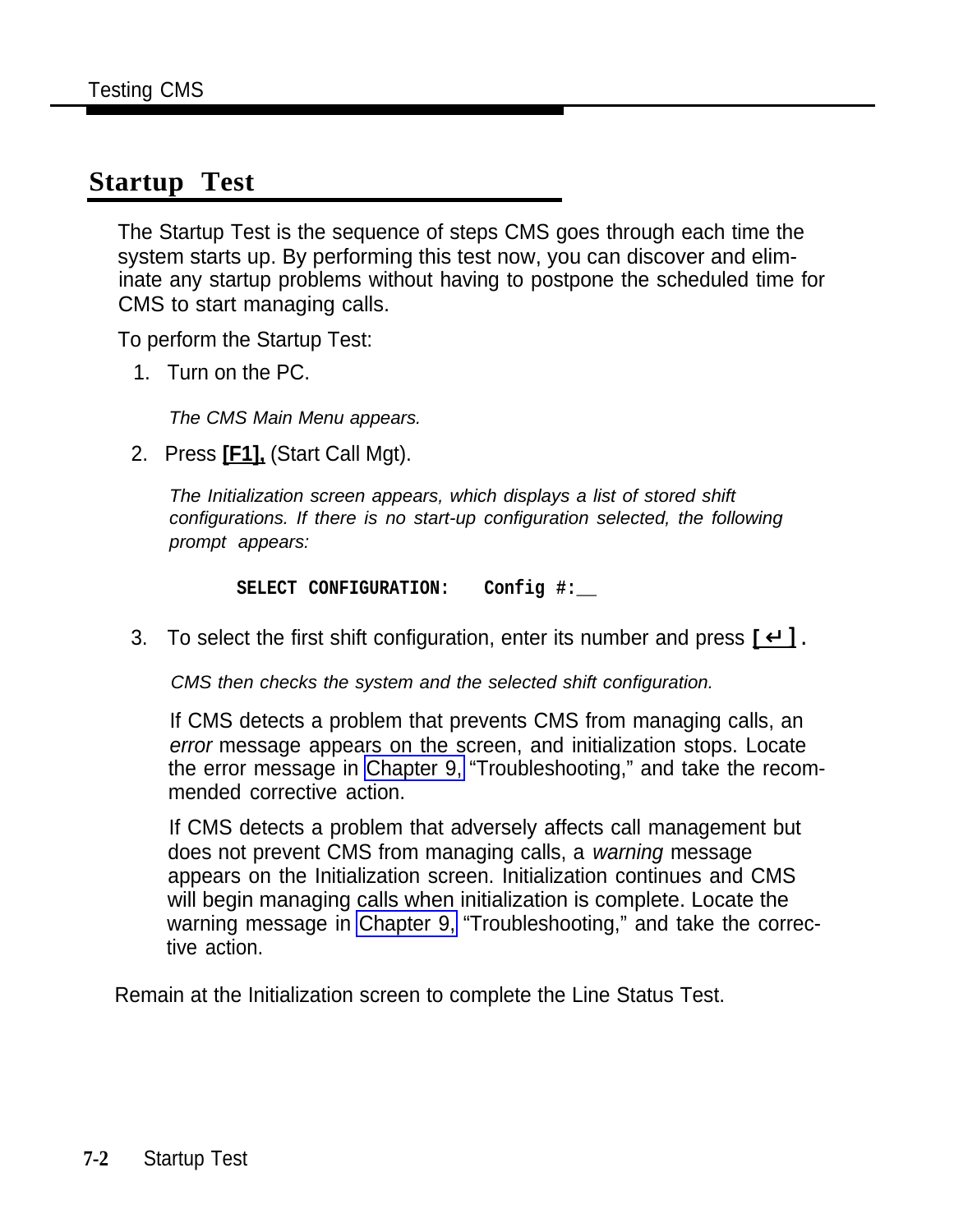# <span id="page-115-1"></span><span id="page-115-0"></span>**Line Status Test**

The Line Status Test verifies that the lines assigned to CMS are correctly identified and programmed. It compares the CMS supervisor console with the CMS PC Line Status screen to confirm that they are the same.

### **IMPORTANT:**

Line assignments to both extension numbers assigned to the CMS PC (CU1 and CU2) must be identical.

### **IMPORTANT:**

If you are not familiar with MERLIN LEGEND system programming, get help with this test from someone who is.

Perform this test at the CMS supervisor telephone (a MERLIN LEGEND System Display Console). Have available the CMS Line Button Planning Form, and MERLIN LEGEND Forms 2a and 2c. If the CMS supervisor phone is located so that you can't read the PC screen, you'll need another person to help with this test.

To perform the Line Status Test:

1. At the Initialization screen, press **[F3]** (System Status).

The System Status screen appears.

2. Press **[F5]** (Line Status).

The Line Status screen appears.

- 3. At the CMS supervisor telephone:
	- a. Press the phone's *Speaker* button (or lift the handset).
	- b. Press the line button for the line shown on Button 1 on the Line Button Planning Form while watching the Line Status screen on the CMS PC.

When you press the line button, the line's status, as shown on the Line Status screen, changes from **Idle** to **Cnct** (connected).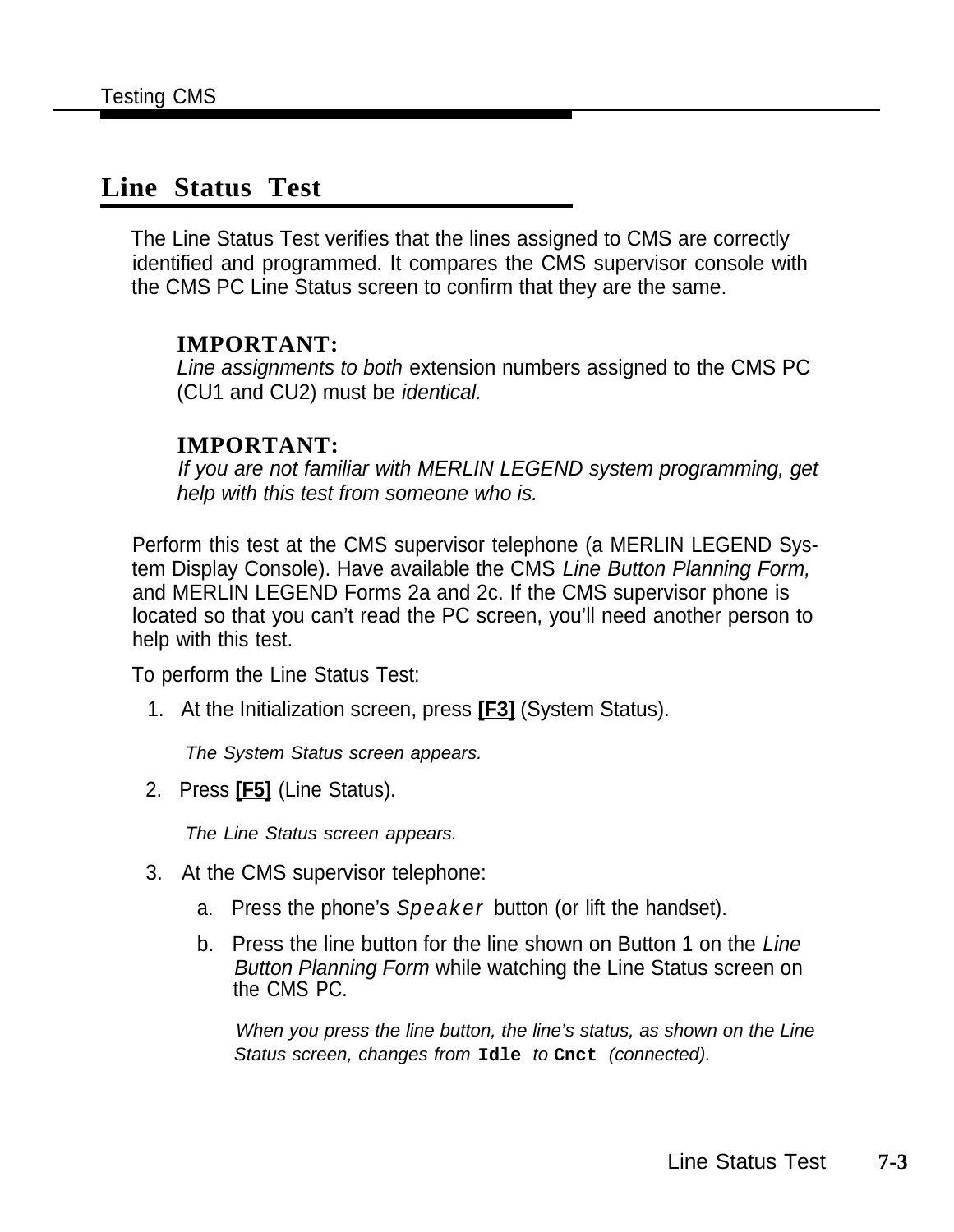c. Press the *Speaker* button again (or hang up the handset).

The line's status, as shown on the Line Status screen, changes from **Cnct** to **Idle.**

d. Repeat steps 3a through 3c for each CMS line.

Each line's status should change from **Idle** to **Cnct** and back to **Idle** as you perform steps 3a through 3c.

- 4. At the back of the CMS PC, reverse the connections to CU1 and CU2 on the CMS card.
- 5. Repeat steps 3a through 3d.

If, as you perform steps 3a through 3c for each line, the Line Status screen shows either the wrong line's status change or no change in status for one or more lines, the system has one or more misidentified CMS lines.

To correct the problem:

- 1. Exit from Call Management and go to the CMS Main Menu.
- 2. Compare the line assignments on your Line Button Planning Form to the line information on MERLIN LEGEND Forms 2a and 2c to make sure that the CMS lines are identified correctly.
- 3. Go to the CMS Administration Menu. Display the Administer Lines and Line Groups screen, and check CMS line assignments. Make any necessary corrections to the line button assignments.
- 4. Check MERLIN LEGEND system line programming for the two CMS operator ports (CU1 and CU2) used by the PC.

If their assignments do not match, follow the instructions under "Assign CMS Lines, External Alerts, and Loop-backs to CMS Supervisor" (see page [1-16\)](#page-31-0) to:

a. Remove the lines assigned to the two extension numbers assigned to the CMS PC.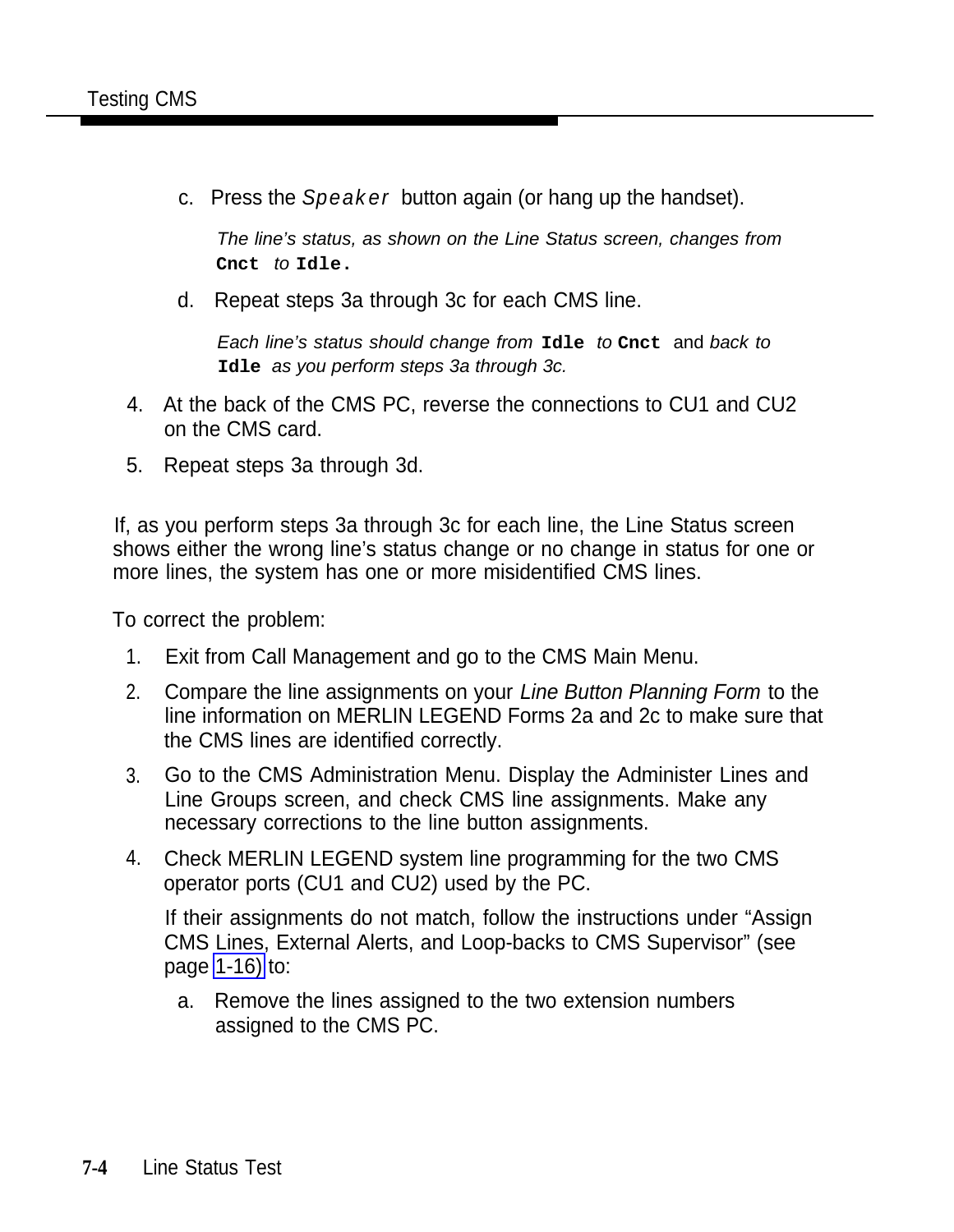b. Reassign the lines in the exact order indicated on the Line Button Planning Form.

Return to the CMS Main Menu to complete the Agent Status Test.

# **Agent Status Test**

The Agent Status Test verifies that CMS is correctly recording and displaying information about agent activity. You need one other person to act as an . agent during this test.

To perform the Agent Status Test:

- 1. Start CMS managing calls and press **[F3]** (System Status).
- 2. Have the person helping you go to an agent's telephone and press the *Available* button to turn the green light next to it on.

On the System Status screen, one agent should show (1) in the Avail column.

3. In the Line Group Information area in the top half of the System Status screen, locate the line group that has your helper agent's split as the main split and see that intraflow (in the Flow column) is set to off.

If the line group you want to use has intraflow turned on, go to the Configuration Screen, turn intraflow off for that line group, and return to the System Status screen.

4. Dial the number of a line in the line group.

As you listen to the call progress and watch the Split Information area in the bottom half of the screen, you should:

- a. Hear ringing.
- b. See the number of calls for the agent's split in the Waiting column increase by one.
- c. Hear the agent answer the call.
- d. See the number of calls in the Waiting column decrease by one and the number of calls for the split in the Agents ACD column increase by one.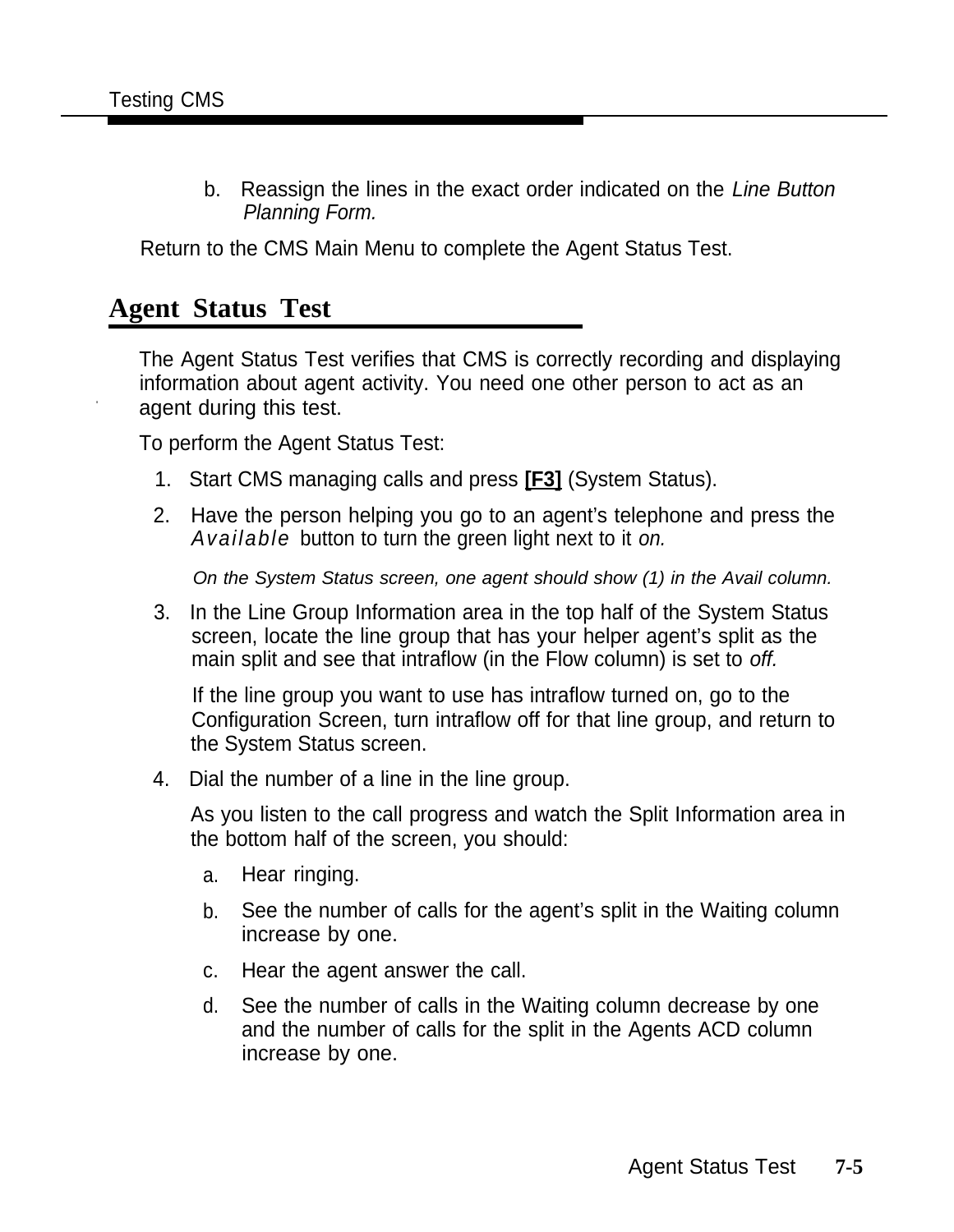5. Have the agent stay on the line beyond the Abandoned Call Threshold (the number of seconds in the Abandon Delay column) and then hang up.

The number for the agent's split in the Calls Handled Num column increases by one.

6. Make another call to the same number, but this time you and the agent hang up as soon as the agent answers the call.

The number for the agent's split in the Abandon Num column increases by one.

Also, the ACD column should decrease by one, *and* the Avail column should increase by one. If Auto ACW is set, the ACW column will increase by one (not the Avail column).

Remain at the System Status screen for the Voice Announcement Unit Test. Ask the person helping you to stay at the same agent position.

# **Voice Announcement Unit Test**

The Voice Announcement Unit Test verifies that the voice announcement unit is connected and working properly. The procedure assumes that the person who helped you during the previous test is still at the same agent position, that the same shift configuration is active, and that you are watching the Systern Status screen.

To perform the Voice Announcement Unit test:

- 1. Have your helper agent enter the ACW state (by pressing the *ACW* button until the green light next to it goes on) on all telephones in the agent's split.
- 2. In the Line Group Information area at the top of the screen, locate the line group that has your helper agent's split as the main split and be sure Force Delay is turned on for that line group.
- 3. Make a call to that line group using the same test line as in the previous test.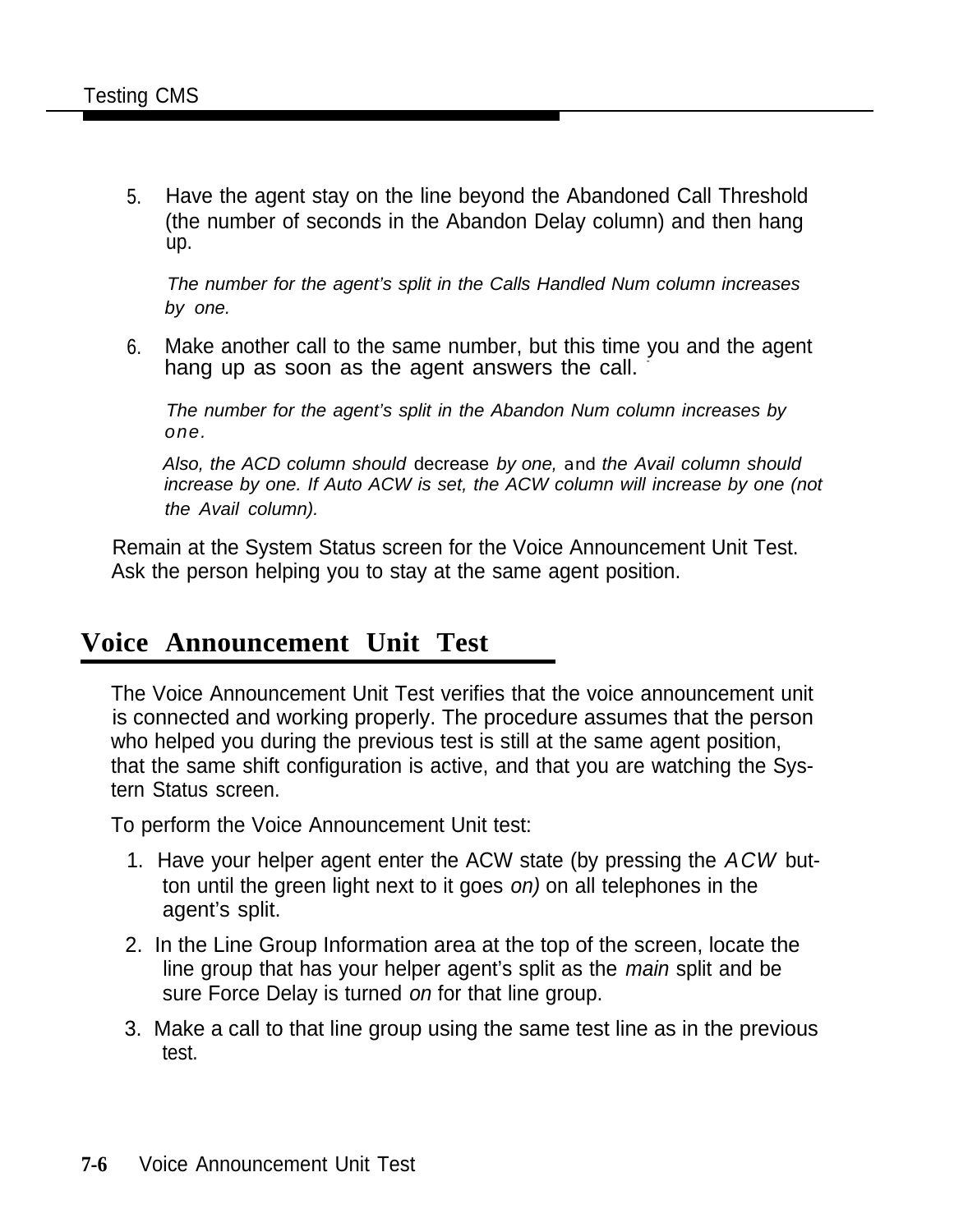You should hear ringing followed by the delay message.

If you don't hear the message:

- Make sure the voice announcement unit is connected to the CMS PC as described on page [2-14.](#page-70-0)
- Make sure the message is recorded and the unit is set and turned on as described in the documentation that came with the unit.

At the conclusion of the message, you should hear music, if the MER-LIN LEGEND system has music-on-hold.

4. Have the agent become available by pressing the *Available* button until the light next to it goes on.

As you watch the Split Information area in the bottom part of the screen and listen to the call progress, you should:

- a. See the number for the agent's split in the Agents Avail column increase by one and the number in the Agents ACW column decrease by one.
- b. Hear the agent answer the call.
- c. See the number in the Agents ACD column increase by one and the number in the Agents Avail column decrease by one.
- 5. Hang up the handset.

Remain at the System Status screen to complete the Intraflow Test. Ask the person helping you to stay at the same agent position.

# **Intraflow Test**

The Intraflow Test verifies that intraflow is working properly. This test assumes that the person who helped you with the previous test is at the same agent position, that the same shift configuration is active, and that you are watching the System Status screen.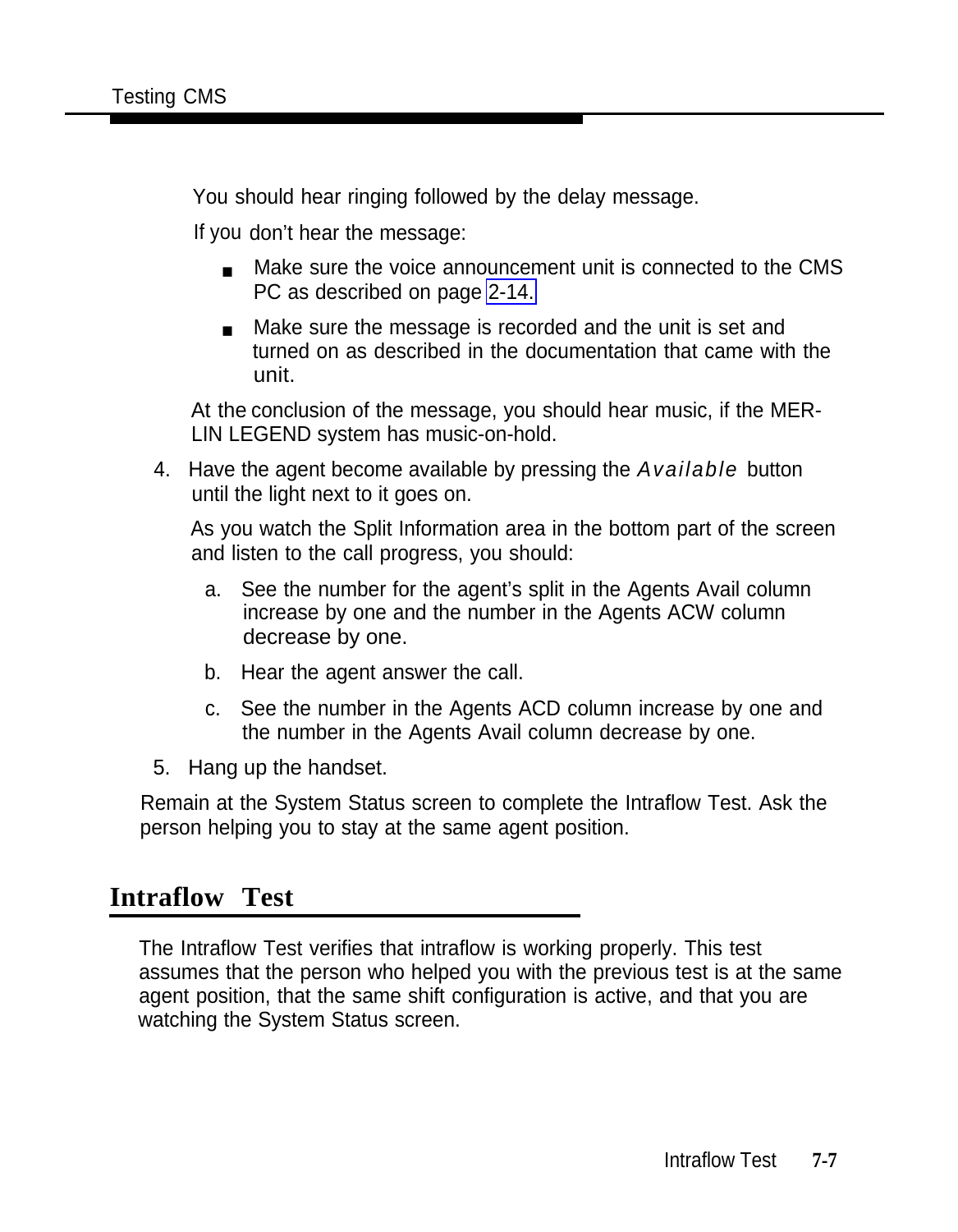To perform the test:

1. In the Line Group Information area in the top half of the System Status screen, locate the line group that has your helper agent's split as its secondary split and be sure that intraflow (indicated in the Flow column) is turned on. (Use the same line group as in the previous test. )

If you have to turn intraflow on for the line group, you can do so from the Configuration screen.

- 2. Have your helper agent enter the ACW state (by pressing the *ACW* button until the green light next to it goes on) on all telephones in the agent's split, except the helper agent's own telephone. That telephone should be in the Available state.
- 3. Make a call to the line group you selected in step 1. Use the same line as in the previous test.

You should hear the following:

- a. Ringing followed by the delay message.
- b. Music at the conclusion of the message if the system has Musicon-Hold and the intraflow threshold (initial setting, 30 seconds) is longer than the delay message.
- c. The agent answer the call at the secondary split when the intraflow threshold is exceeded.
- 4. Hang up the handset.

This concludes the CMS tests.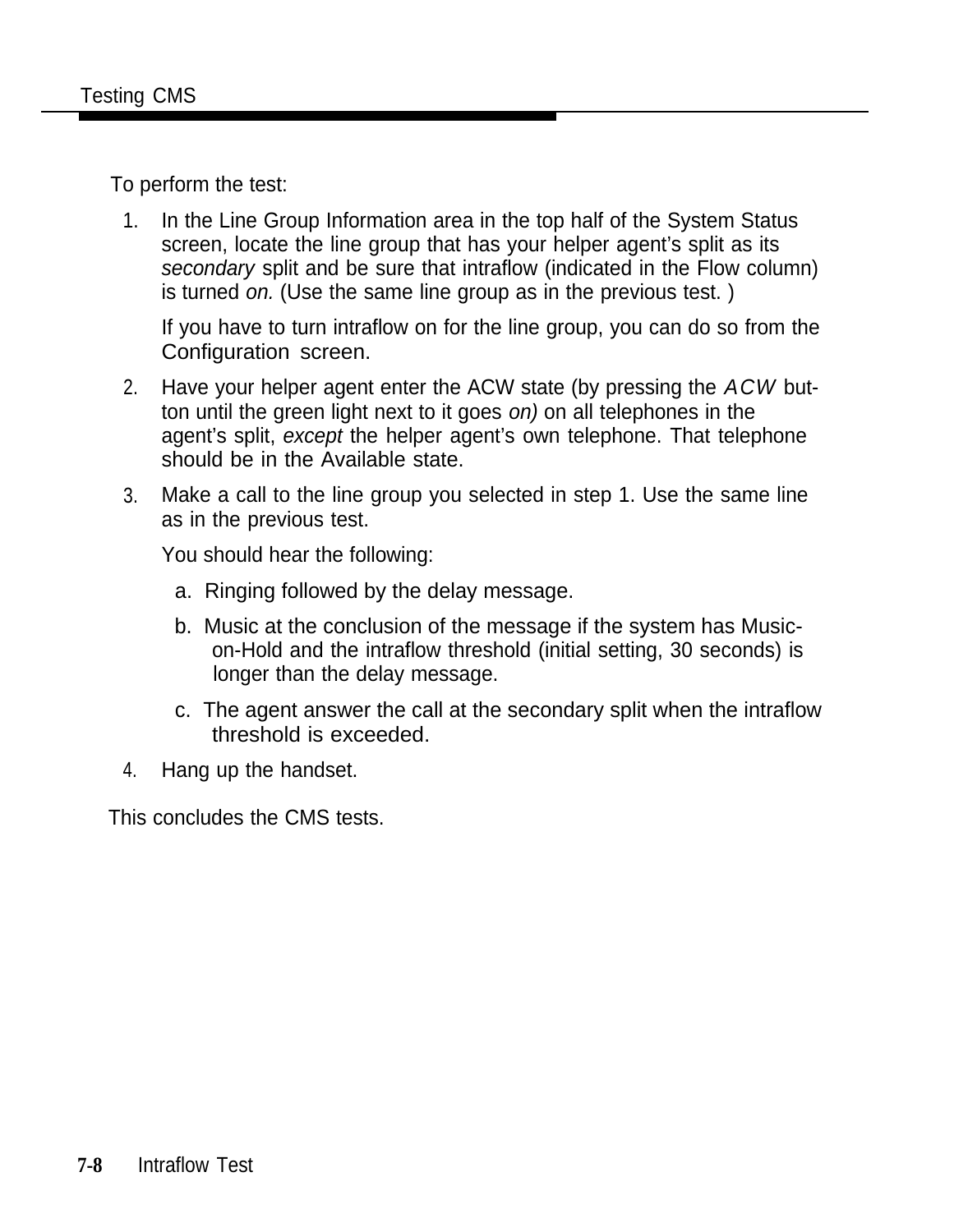# **Customizing CMS**

# X

Beyond the basic programming required to get CMS up and running, you can customize CMS by changing other program settings. One way to customize CMS is to set various system options that affect all the shift configurations. These system options include [Service Level Limit, Abandoned Call Threshold,](#page-123-0) [Alarm On/Off, Delay Message Length,](#page-124-0) and [Business Name.](#page-125-0)

This chapter gives instructions for this optional programming. Refer to the CMS Options Planning Form for the desired settings. If no setting is indicated, retain the initial factory setting.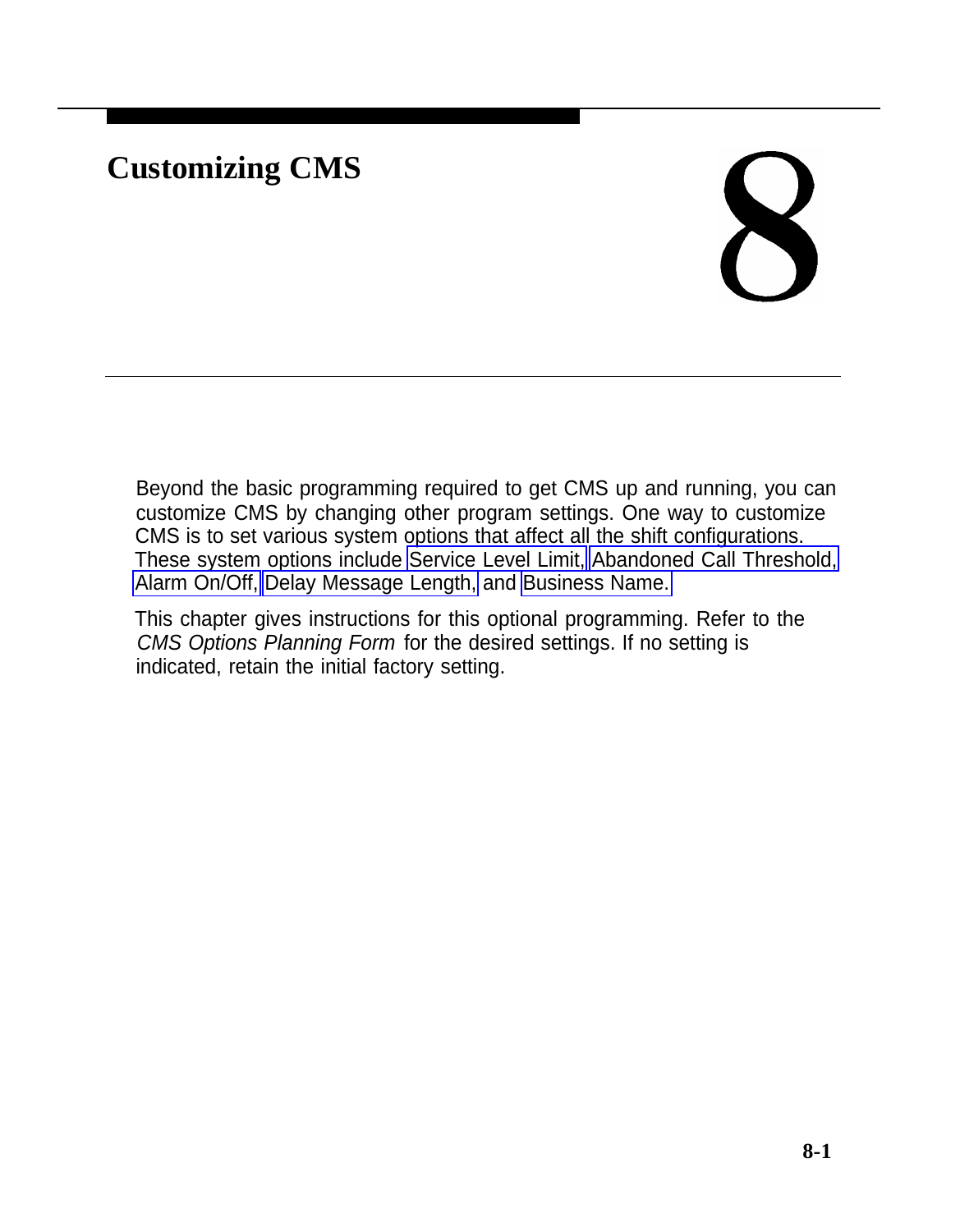# **Getting Started**

To change the system options, use the Set Options screen. To display this screen:

- 1. On the CMS Main Menu, press **[F4]** to display the Administration Menu.
- 2. On the Administration Menu, press **[F5]** to display the Set Options screen (Figure 8-1). This figure shows a completed screen; in an initial installation, the option values are the factory settings.

| Bon Voyage Travel |                  | ADMIN CMS R3.0 8:11p 03/04                                                   |   |                                 |
|-------------------|------------------|------------------------------------------------------------------------------|---|---------------------------------|
|                   |                  | <b>SET OPTIONS</b>                                                           |   |                                 |
|                   |                  | Option<br>Value                                                              |   |                                 |
|                   | F1               | Service Level Limit<br>10 <sub>sec</sub>                                     |   |                                 |
|                   | F2               | Abandoned vs. Incoming Call Threshold<br>2 <sub>sec</sub>                    |   |                                 |
|                   | F3               | Audible Alarm (On/Off)<br>0ff                                                |   |                                 |
|                   | F4               | Delay Message Length<br>10 <sub>sec</sub>                                    |   |                                 |
|                   | F5               | <b>Business Name</b><br>Bon Voyage Travel                                    |   |                                 |
|                   |                  |                                                                              |   |                                 |
|                   |                  |                                                                              |   |                                 |
|                   | 1 Level 2 Thresh | FService FAbandon F Alarm FDelayMsg FBusiness<br>3 On/Off 4 Length 5<br>Name | 8 | $F10 - Help$<br>F Admin<br>Menu |

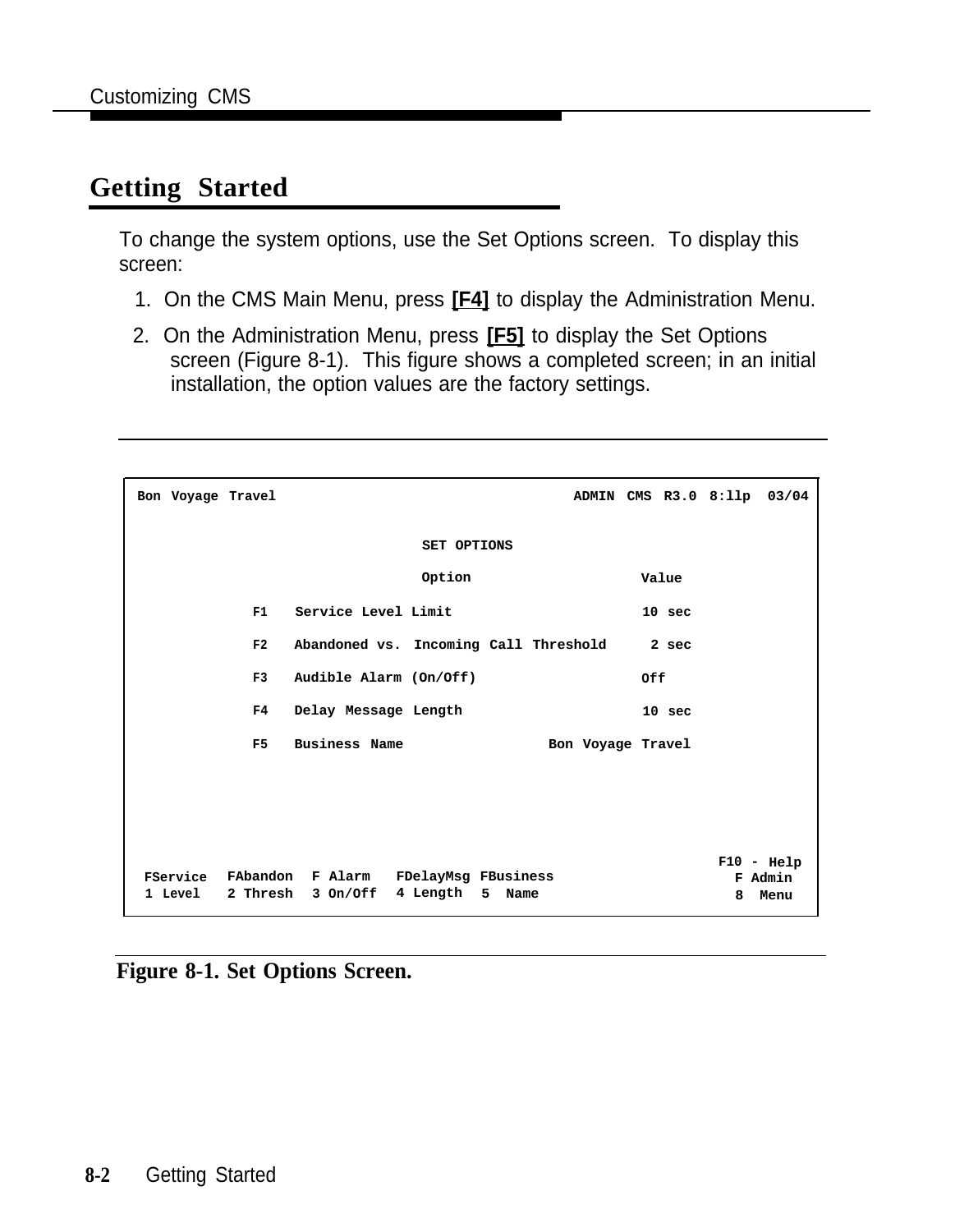# <span id="page-123-0"></span>**Setting CMS System Options**

## **Service Level Limit**

The Service Level Limit is the maximum amount of time an incoming call should ring before being answered by an agent. The Service Level Limit does not ensure that calls are answered in that time, it only measures service level. To set the Service Level Limit, complete these steps:

1. Press **[F1]** (Service Level) on the Set Options screen.

The editing function keys replace the screen's function keys, and the following prompt appears on the prompt line:

SERVICE LEVEL: Percent of Calls Answered within n seconds:\_\_

- 2. Enter the number of seconds from the form.
- 3. Press **[F8]** (Enter Data) to save the entry.

The prompt disappears, the screen's function keys replace the editing function keys, and the new Service Level Limit appears on the screen.

### **Abandoned Call Threshold**

The Abandoned Call Threshold is an amount of time less than an agent typically spends on a call. If a call stays on the line for less than the Abandoned Call Threshold, it is considered an abandoned call rather than a serviced call. To set the Abandoned Call Threshold, complete these steps:

1. Press **[F2]** (Abandon Thresh) on the Set Options screen.

The editing function keys replace the screen's function keys, and the following prompt appears on the prompt line:

**ABANDON THRESHOLD: Seconds: \_\_**

2. Enter the number of seconds from the form.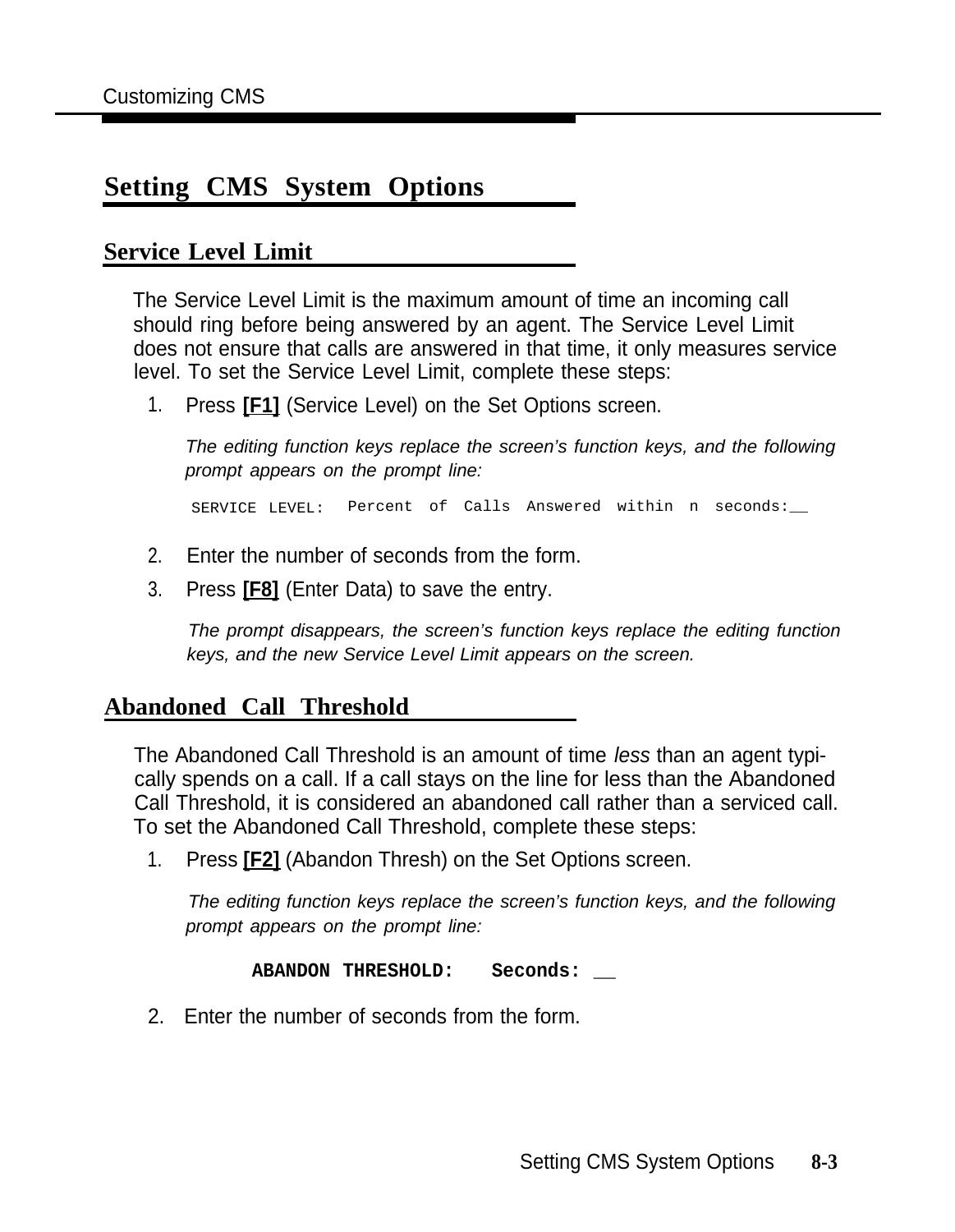<span id="page-124-0"></span>3. Press **[F8]** (Enter Data) to save the entry.

The prompt disappears, the screen's function keys replace the editing function keys, and the new Abandoned Call Threshold appears on the screen.

### **Alarm On/Off**

The Audible Alarm causes the CMS PC to beep when a threshold has been exceeded or an exception has occurred. To set the Alarm on or off, complete these steps:

1. Press **[F3]** (Alarm On/Off) on the Set Options screen.

**[F3]** toggles the alarm On or Off.

2. Press **[F8]** (Enter Data) to save the entry.

The new Alarm setting appears on the screen.

### **Delay Message Length**

The Delay Message Length is the length of the message that callers hear while on hold. If the message is five seconds longer than the Delay Message Length value, a warning message appears on the CMS PC screen. To set the Delay Message Length, complete these steps:

1. Press **[F4]** (Delay Msg Length) on the Set Options screen.

The editing function keys replace the screen's function keys, and the following prompt appears on the prompt line:

SET DELAY MESSAGE LENGTH: Seconds:

- 2. Enter the number of seconds from the form.
- 3. Press **[F8]** (Enter Data) to save the entry.

The prompt disappears, the screen's function keys replace the editing function keys, and the new Delay Message Length appears on the screen.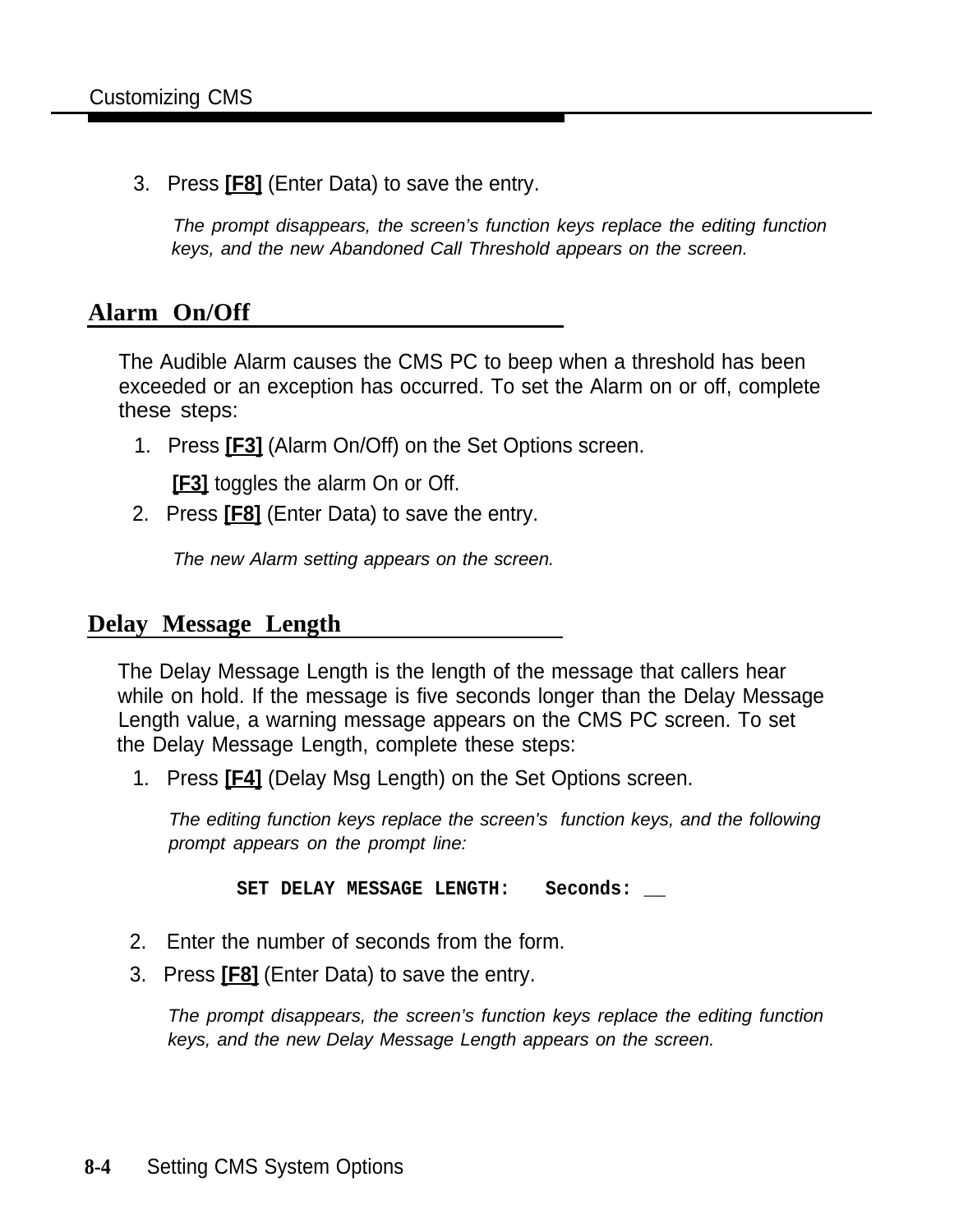### <span id="page-125-0"></span>**Business Name**

The Business Name appears on all CMS screens and printed reports. To enter a Business Name, complete these steps:

1. Press **[F5]** (Business Name) on the Set Options screen.

The editing function keys replace the screen's function keys, and the following prompt appears on the prompt line:

**ENTER BUSINESS NAME:\_\_\_\_\_\_\_\_\_\_\_\_\_\_\_\_\_\_\_**

- 2. Enter the name of the business, up to 20 characters. Remember to use underscores for spaces.
- 3. Press **[F8]** (Enter Data) to save the entry.

The prompt disappears, the screen's function keys replace the editing function keys, and the new Business Name appears on the screen.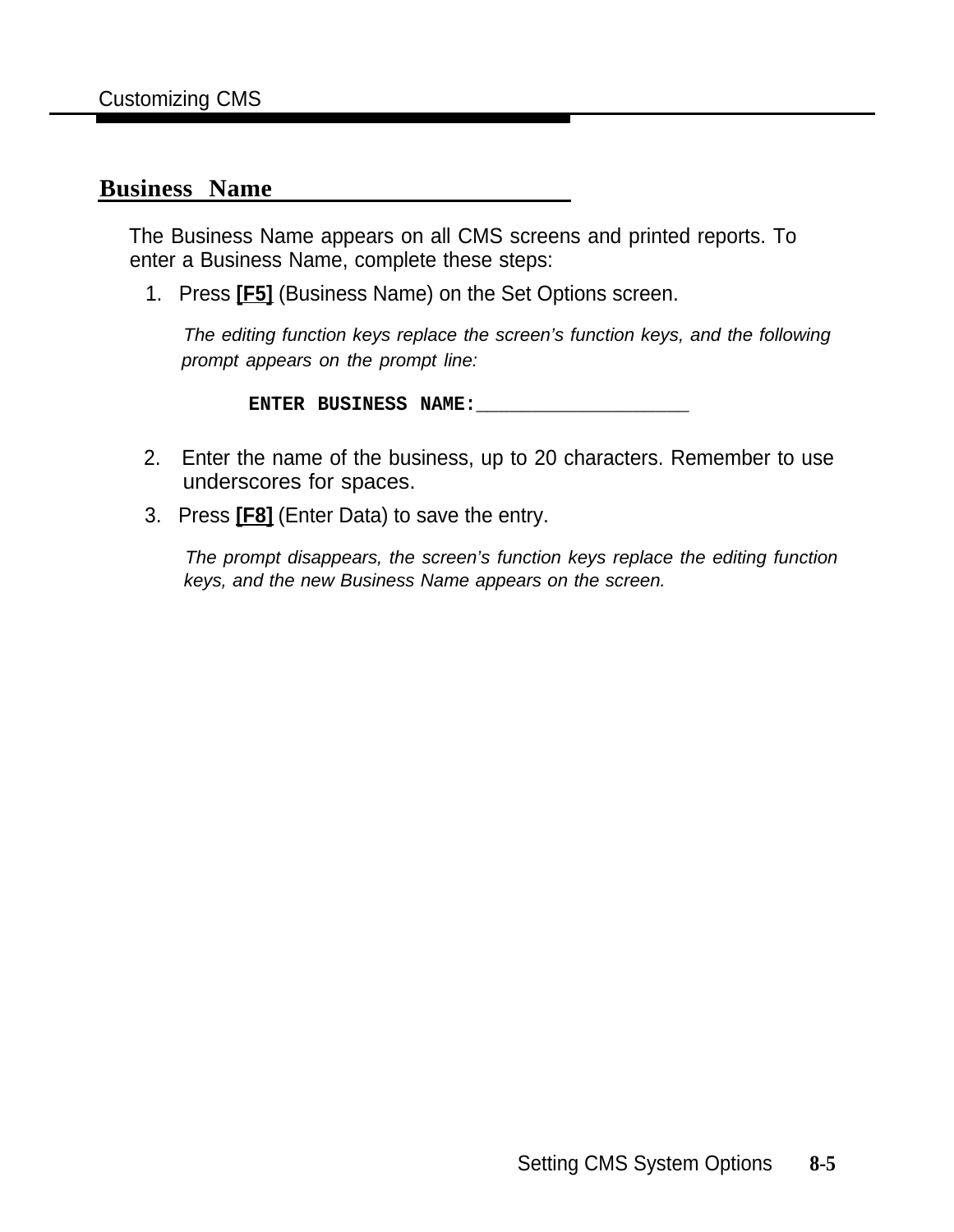# <span id="page-126-0"></span>**Troubleshooting**

# $\bigcup$

This chapter suggests corrective action for problems that may occur with CMS. You should use this chapter whenever you detect a problem or the system displays error, warning, or other messages not usually associated with CMS. The messages that indicate trouble are organized alphabetically within type, as described below:

■ **Error Messages** identify problems that cause CMS to stop managing calls. Error messages always begin with the word "Error;" for example,

**ERROR–-No Configuration Found. ADMINISTER System.**

■ **Warning Messages** identify conditions that do not halt CMS but adversely affect its performance. Warning messages always begin with the word "Warning;" for example,

**WARNING--CU 2 Faulty or Disconnected**

■ **System Errors** usually indicate damage to a CMS file. The damage may or may not affect CMS. System error messages always begin with the word "Syserr;" for example,

**SYSERR-–Possible Help File Damage. Reinstall CMS.**

■ **Other Messages** indicate that some portion of CMS is not working correctly, such as a printer connection. These messages appear on the error message line of the screen; for example,

**REPORT ABORTED--Printer Not Ready.**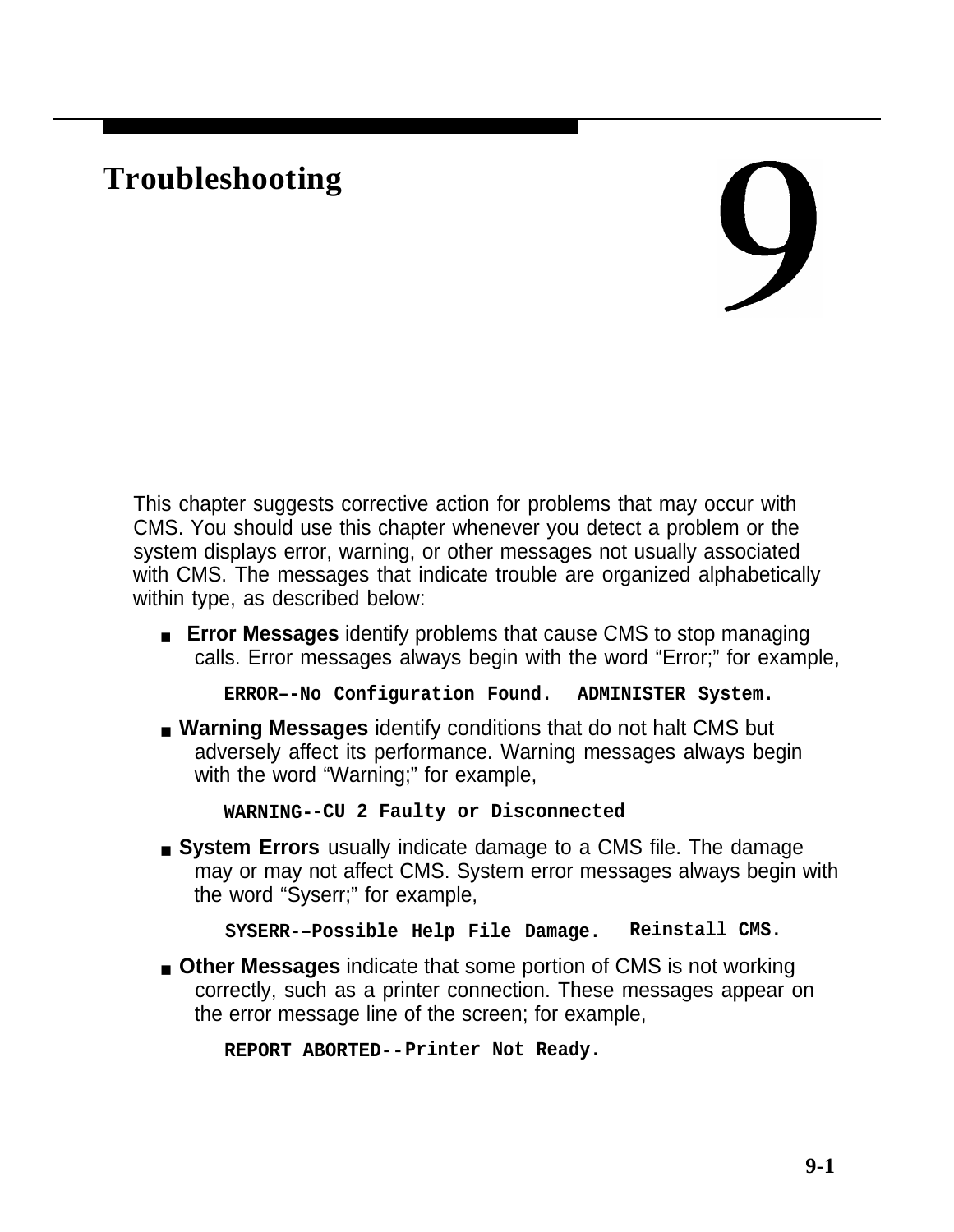Solutions to other problems you may experience are also grouped by type:

- **Call Management Problems**, such as incoming calls not being correctly processed.
- **Agent Problems,** such as agents receiving other agents' calls.
- **External Alert Problems,** such as an alert failing to signal when an exception has occurred.
- **Fallback Plan** for managing CMS calls using the MERLIN LEGEND system if the CMS PC fails.

If you are unable to solve the problem using the information in this chapter, call the NTSC/NSAC at the phone numbers listed on the inside front cover of this guide or call your AT&T Authorized Dealer.

# **Error Messages**

All the problems identified by error messages bring call management to a halt. Until you correct the problem, CMS cannot manage calls. In most cases, CMS resumes managing calls as soon as the problem is corrected. Meanwhile, you have to manage incoming calls on CMS lines according to the instructions in ["Fallback Plan"](#page-152-0) at the end of this chapter.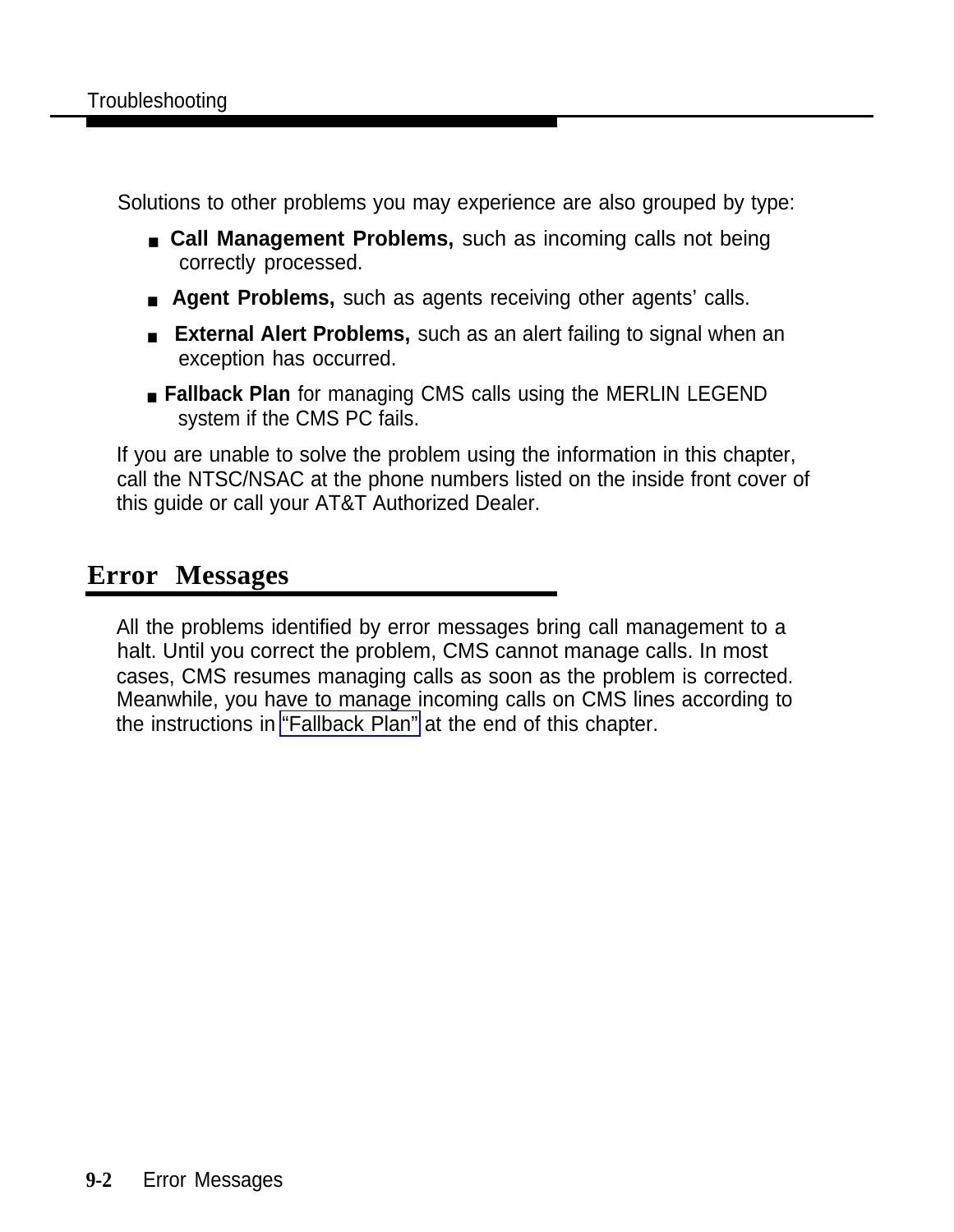**ERROR--CMS Card Faulty or Not Found. CMS Cannot Manage Calls.**

**Status Indicator:** CU 1 (flashing) and CU 2 (on steady)

**Audible Signal:** A single short beep from the PC

**Effect on Call Management:** CMS cannot manage calls until this problem is corrected. See ["Fallback Plan"](#page-152-1) at the end of this chapter.

**Effect on Data Collection:** Data collection stops. Data on completed calls are saved if the problem is corrected within the same hour in which CMS became disabled. Data on calls in progress when CMS became disabled are lost.

| <b>Possible Cause</b>                                                                           | <b>Corrective Action</b>                                                                                                                                                                                                                                       |
|-------------------------------------------------------------------------------------------------|----------------------------------------------------------------------------------------------------------------------------------------------------------------------------------------------------------------------------------------------------------------|
| The CMS card is loose or<br>was improperly installed.                                           | Exit to DOS. Turn off and disconnect the<br>$1_{-}$<br>PC.<br>Make sure the CMS card is installed as<br>2 <sub>1</sub><br>described in the Call Management Sys-<br>tem Installation Guide.<br>Reconnect and turn on the PC.<br>3.<br><b>Restart CMS.</b><br>4. |
| The CMS card is faulty or<br>another card was installed<br>that conflicts with the CMS<br>card. | Contact your equipment supplier for assis-<br>tance.                                                                                                                                                                                                           |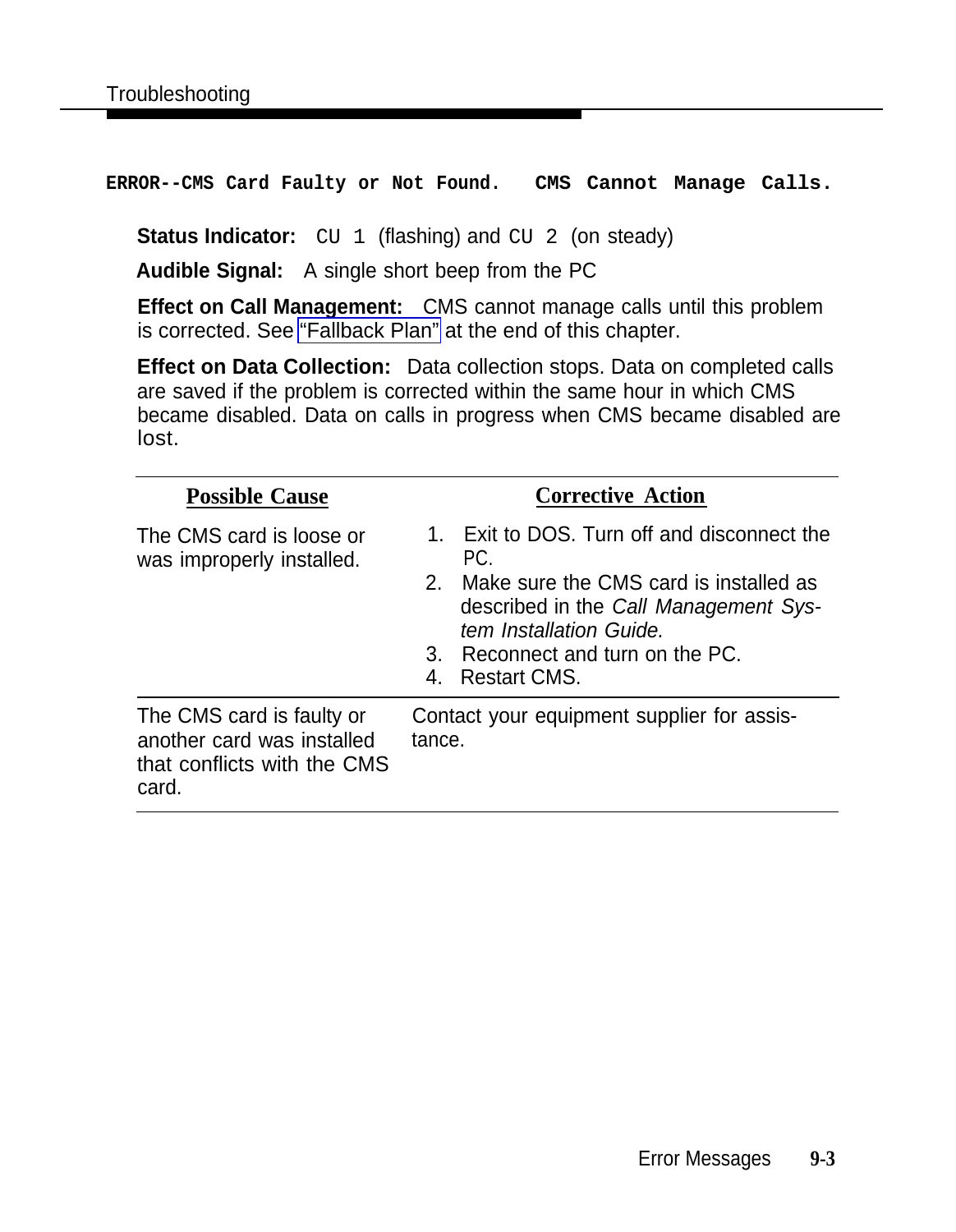**ERROR--CU1 Faulty or Disconnected. CMS Cannot Manage Calls.**

### **Status Indicator:** CU 1 (flashing)

**Audible Signal:** A single short beep from the PC and a longer beep from the CMS card

**Effect on Call Management:** CMS cannot manage calls until this problem is corrected. See ["Fallback Plan"](#page-152-2) at the end of this chapter.

### **NOTE:**

CMS can manage calls using the CU2 port on the CMS PC if it is connected to the CU1 jack on the control unit.

**Effect on Data Collection:** Data collection stops. Data on completed calls are saved, but data on calls in progress when the problem occurred are lost.

### **Contact the MERLIN LEGEND system manager before attempting these corrective actions.**

| <b>Possible Cause</b>                                                                                   | <b>Corrective Action</b>                                                                                                                                                                                                      |
|---------------------------------------------------------------------------------------------------------|-------------------------------------------------------------------------------------------------------------------------------------------------------------------------------------------------------------------------------|
| A cable connection<br>between the CU1 jack and<br>the MERLIN LEGEND sys-<br>tern control unit is loose. | 1. Make sure one end of the cable is<br>plugged securely into the CU1 port on<br>the back of the PC.<br>2. Make sure the other end is plugged<br>securely into the jack assigned to CU1<br>on the MERLIN LEGEND control unit. |
| CU1 and CU2 are not con-<br>netted to the same MER-<br>LIN LEGEND system con-<br>trol unit module.      | Connect the CU1 and CU2 cables to two<br>operator jacks on the same analog<br>module.                                                                                                                                         |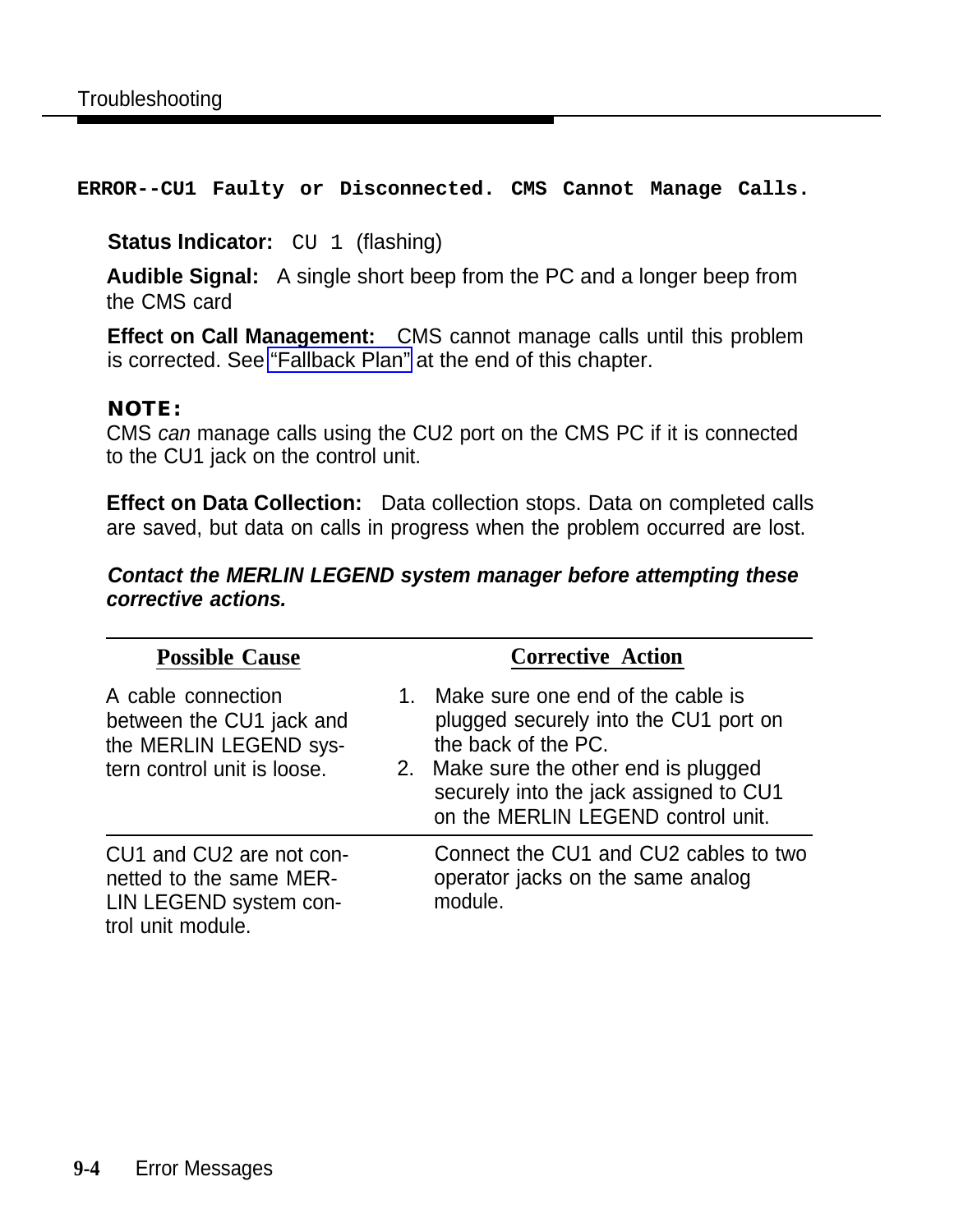| The cable is faulty.                                                        | 1.<br>2.             | Reverse the cables plugged into the CU1<br>and CU2 ports on the CMS PC. If the<br>CU1 indicator on the screen stops flash-<br>ing and the CU2 indicator appears, the<br>problem is either a faulty cable or a faulty<br><b>MERLIN LEGEND system component.</b><br>Do not plug the cables back into their<br>original ports.<br><b>Restart CMS.</b>                      |
|-----------------------------------------------------------------------------|----------------------|-------------------------------------------------------------------------------------------------------------------------------------------------------------------------------------------------------------------------------------------------------------------------------------------------------------------------------------------------------------------------|
| The jack assigned to CU1<br>on the MERLIN LEGEND<br>control unit is faulty. | 1.<br>2.<br>3.<br>4. | Unplug the CU1 cable from the CMS PC<br>and plug it to the CMS supervisor tele-<br>phone. If the phone does not work, go to<br>step 2.<br>Unplug the CU1 cable from its jack in the<br>control unit and plug it into another<br>operator jack.<br>Move CU2 to the other operator jack on<br>the same module.<br>Program the jacks as operator jacks (see<br>page 1-15). |
| The CU1 jack on the CMS<br>card is faulty.                                  |                      | If none of the above actions correct the prob-<br>lem, contact your equipment supplier for<br>assistance.                                                                                                                                                                                                                                                               |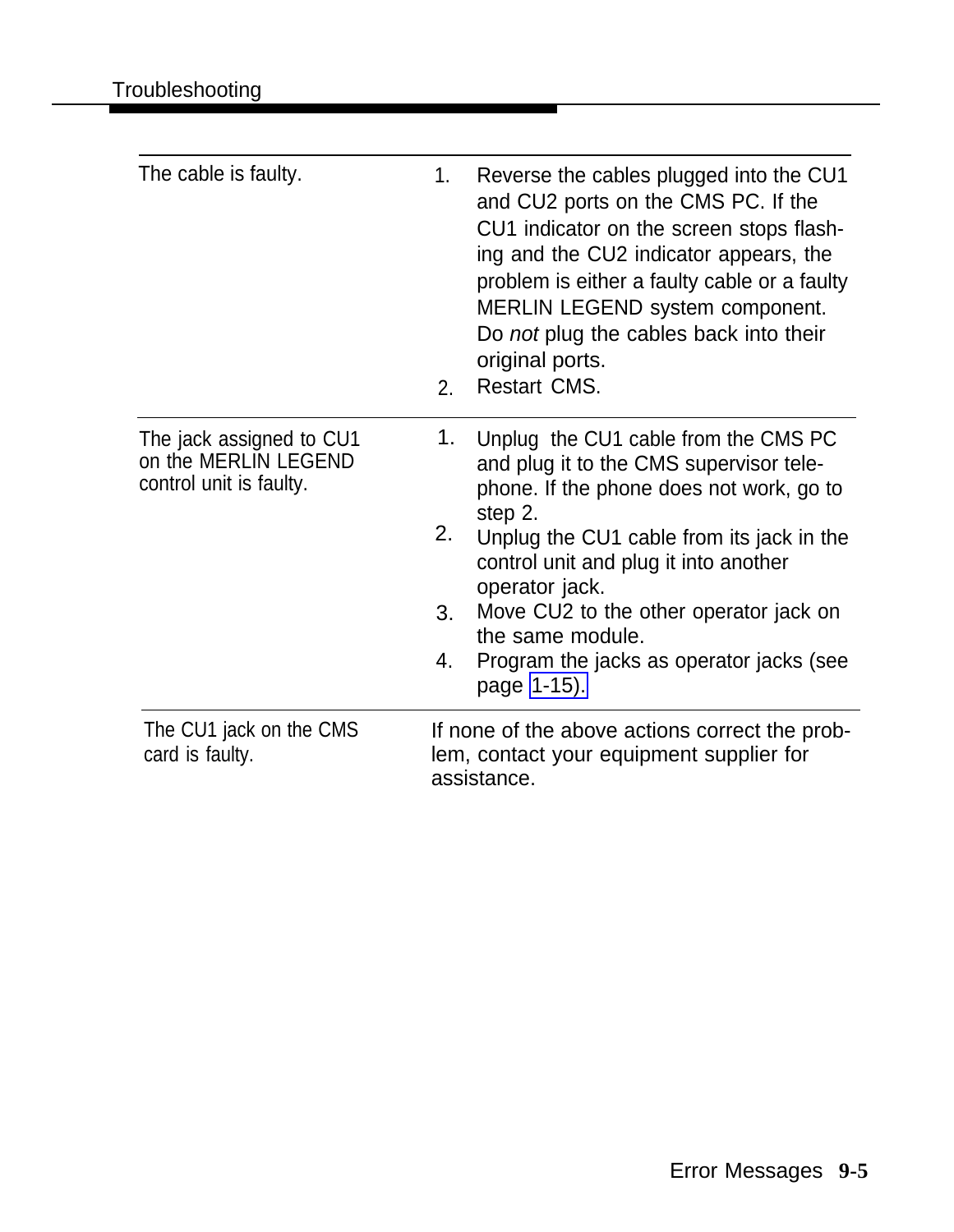**ERROR--No Configuration Found. ADMINISTER System.**

**Effect on Call Management:** CMS cannot manage calls until this problem is corrected. See ["Fallback Plan"](#page-152-2) at the end of this chapter.

| <b>Possible Cause</b>                                                      | <b>Corrective Action</b>                                                                                                                                                                                                                    |  |  |
|----------------------------------------------------------------------------|---------------------------------------------------------------------------------------------------------------------------------------------------------------------------------------------------------------------------------------------|--|--|
| One or more steps in<br>building shift<br>configurations was omit-<br>ted. | 1. Display the Stored Shift Configurations<br>screen. Press [F8]. [F4]. [F1].<br>2. Build at least one shift configuration<br>according to the instructions in Chapter<br>6, "Building a Shift Configuration."<br><b>Restart CMS.</b><br>3. |  |  |
| No startup configuration<br>was chosen.                                    | Select a startup configuration according to the<br>instructions in Chapter 6, "Building a Shift<br>Configuration."                                                                                                                          |  |  |

**ERROR--No Lines in CMS. ADMINISTER Lines.**

**Effect on Call Management:** CMS cannot manage calls until this problem is corrected. See ["Fallback Plan"](#page-152-2) at the end of this chapter.

| <b>Possible Cause</b>                                               | <b>Corrective Action</b>                                                                                                                                                                                                                                                                                                                                            |
|---------------------------------------------------------------------|---------------------------------------------------------------------------------------------------------------------------------------------------------------------------------------------------------------------------------------------------------------------------------------------------------------------------------------------------------------------|
| One or more steps was<br>omitted in programming<br>CMS line groups. | 1. Display the Administer Lines and Line<br>Groups screen. Press [F8], [F4], [F3].<br>2. Follow the instructions in Chapter 5, "Pro<br>gramming CMS Lines" to finish pro-<br>gramming line groups.<br>3. Make sure you have completed at least<br>one shift configuration as described in<br>Chapter 6, "Building a Shift<br>Configuration."<br><b>Restart CMS.</b> |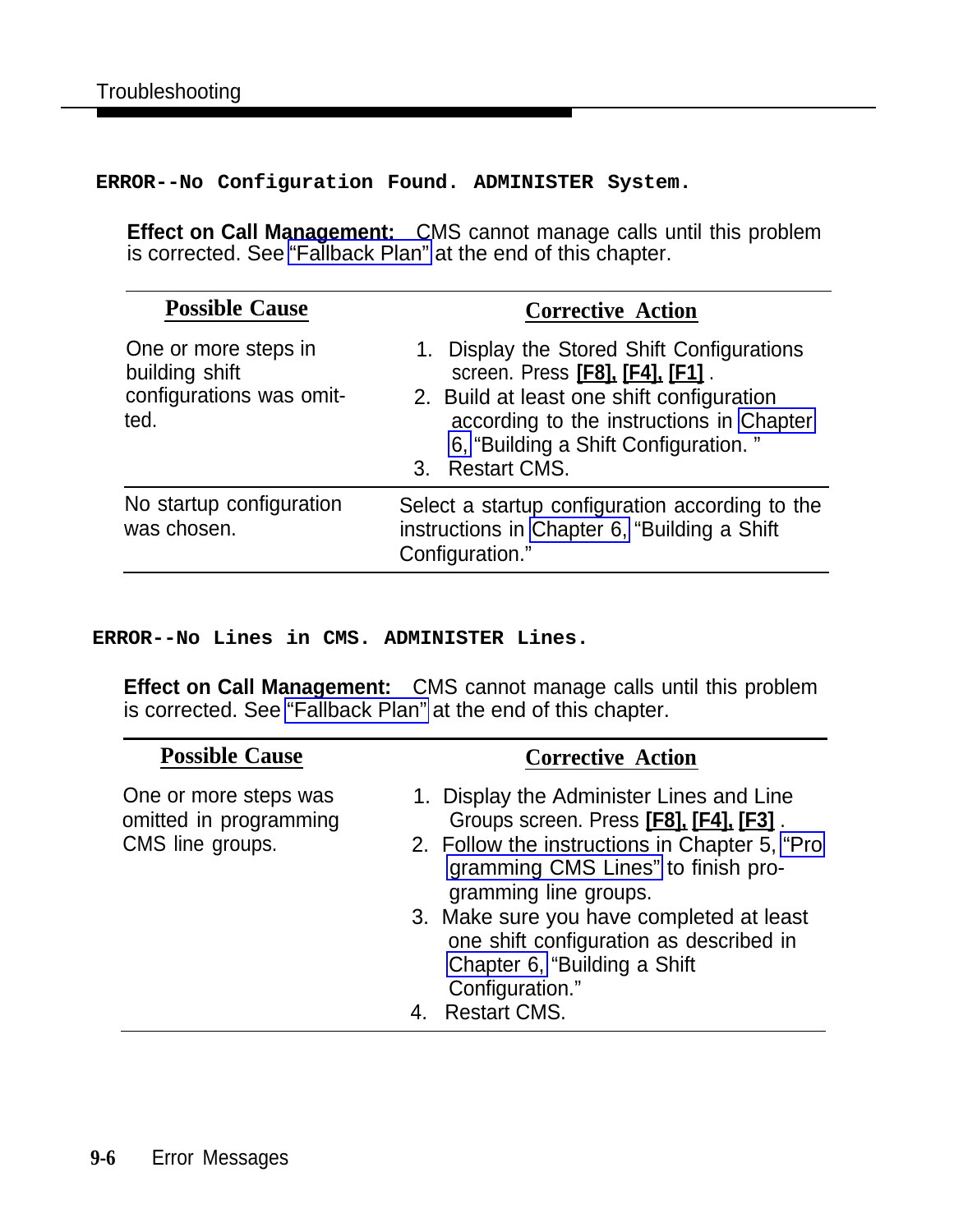# **Warning Messages**

While problems that generate warning messages do not prevent CMS from managing calls, they do adversely affect call management in various ways. This section describes those effects and gives instructions for correcting the problems.

### **WARNING--CU 2 Faulty or Disconnected.**

**Effect on Call Management:** CMS manages calls somewhat more slowly without CU2. You may notice an increase in abandoned calls during periods of heavy incoming call traffic until you correct this problem.

### **Contact the MERLIN LEGEND system manager before attempting these corrective actions.**

| <b>Possible Cause</b>                                                                           |                      | <b>Corrective Action</b>                                                                                                                                                                                                                                                                                                                                                               |
|-------------------------------------------------------------------------------------------------|----------------------|----------------------------------------------------------------------------------------------------------------------------------------------------------------------------------------------------------------------------------------------------------------------------------------------------------------------------------------------------------------------------------------|
| A cable connection<br>between the CU2 jack on<br>the CMS card and the<br>control unit is loose. | 1.<br>2 <sub>1</sub> | Unplug the CU1 cable from the CMS PC<br>and plug it to the CMS supervisor tele-<br>phone. If the phone does not work, go to<br>step 2.<br>Make sure the connections between the<br>CU2 jack on the CMS PC and the control<br>unit are secure.<br>3. Test at the control unit with a console in<br>the jack for CU2. If it works there but not<br>at the PC, the problem may be wiring. |
| Either the cable or the jack<br>assigned to CU2 on the<br>control unit is faulty.               |                      | When you can interrupt call management for a<br>few minutes,<br>Reverse the cables plugged into the CU1                                                                                                                                                                                                                                                                                |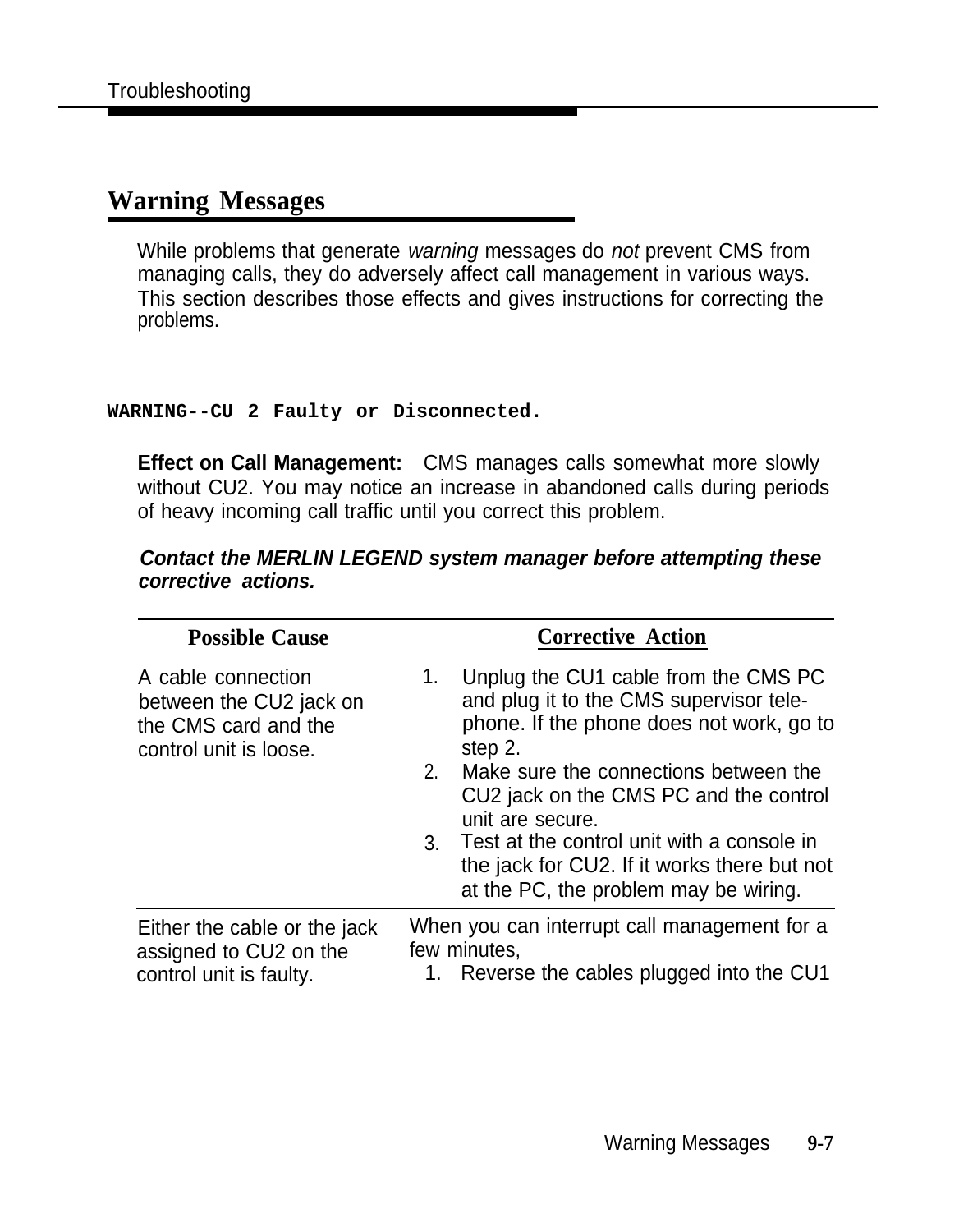|                                            | and CU2 ports on the PC. If the CU2<br>indicator stops and the CU1 indicator<br>appears, the CU2 jack on the CMS card<br>is not faulty.<br>2. Return the cables to their original ports<br>on the CMS PC so that CU1 works and<br>CMS can resume managing calls.<br>3. Restart CMS and try to isolate the prob-<br>lem further. |
|--------------------------------------------|---------------------------------------------------------------------------------------------------------------------------------------------------------------------------------------------------------------------------------------------------------------------------------------------------------------------------------|
| The CU2 jack on the CMS<br>card is faulty. | If none of the above actions corrects the prob-<br>lem, contact your equipment supplier for<br>assistance.                                                                                                                                                                                                                      |

### **WARNING--Message Unit Out of Service. Check Power and Cables.**

### **Status Indicator: MSG**

**Effect on Call Management:** CMS cannot connect calls to the delay message. Callers hear ringing, music, or silence until an agent answers.

| <b>Possible Cause</b>                                                                | <b>Corrective Action</b>                                                                                               |
|--------------------------------------------------------------------------------------|------------------------------------------------------------------------------------------------------------------------|
| The voice announcement<br>unit is not receiving power.                               | Make sure the voice announcement unit is<br>plugged in and turned on. The lights on the<br>unit are lit when it is on. |
| A cable connection<br>between the voice<br>announcement unit and<br>the PC is loose. | Make sure all connections are secure on the<br>cable running between the voice announce-<br>ment unit and the PC.      |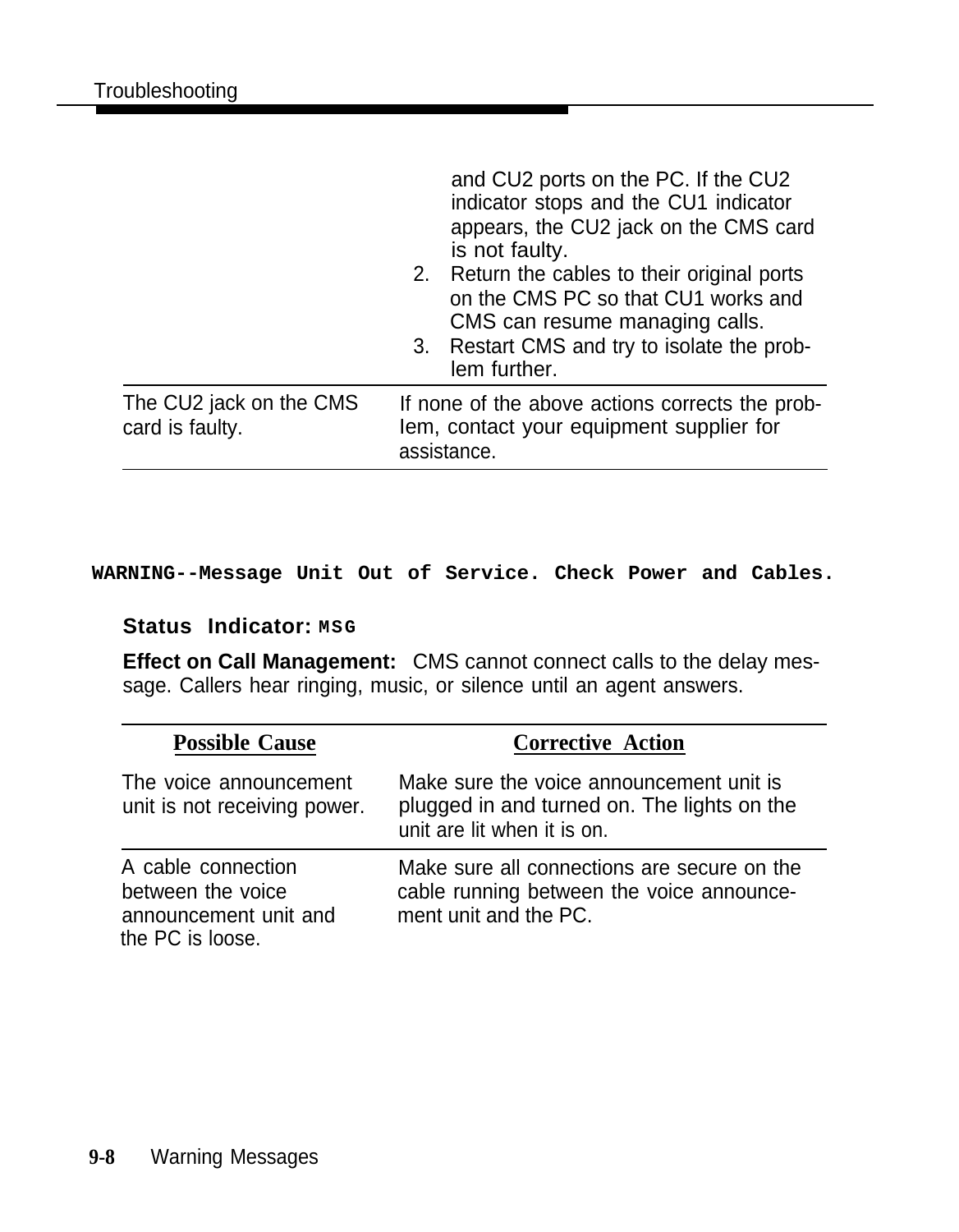| The message was lost due<br>to a power outage.                           | 1. Make sure the battery is turned on.<br>2. Record the message again. |
|--------------------------------------------------------------------------|------------------------------------------------------------------------|
| Message 2 is selected,<br>but not recorded.                              | Select message 1, or record message 2.                                 |
| Lines are not identically<br>programmed for CU1 and<br>CU <sub>2</sub> . | Program lines for CU1 and CU2 identically.                             |

### **WARNING--Message Unit Problem. Check Message Length.**

### **Status Indicator:** MSG

| <b>Possible Cause</b>                                                                                                                                     | <b>Corrective Action</b>                                                                                                                                                                                                                                                                                                                                                             |
|-----------------------------------------------------------------------------------------------------------------------------------------------------------|--------------------------------------------------------------------------------------------------------------------------------------------------------------------------------------------------------------------------------------------------------------------------------------------------------------------------------------------------------------------------------------|
| The delay message is at<br>least five seconds longer<br>than the number of<br>seconds entered for<br>"Delay Message Length"<br>on the Set Options screen. | Listen to and time the delay message for both<br>day and night. Then do one of the following:<br>Record a new delay message.<br>■ Enter the correct number of seconds for<br>"Delay Message Length" on the Set<br>Options screen.                                                                                                                                                    |
| The lines assigned to CU1<br>and CU2 do not match<br>exactly.                                                                                             | Ask the MERLIN LEGEND manager to check<br>the line assignments for the two jacks<br>assigned to CU1 and CU2. Follow instructions<br>for the "Line Status Test" in Chapter 7.<br>If the assignments do not match, repro-<br>gram the lines so that they do.<br>If the assignments match, check the<br>connections to the control unit to be<br>sure the lines are connected properly. |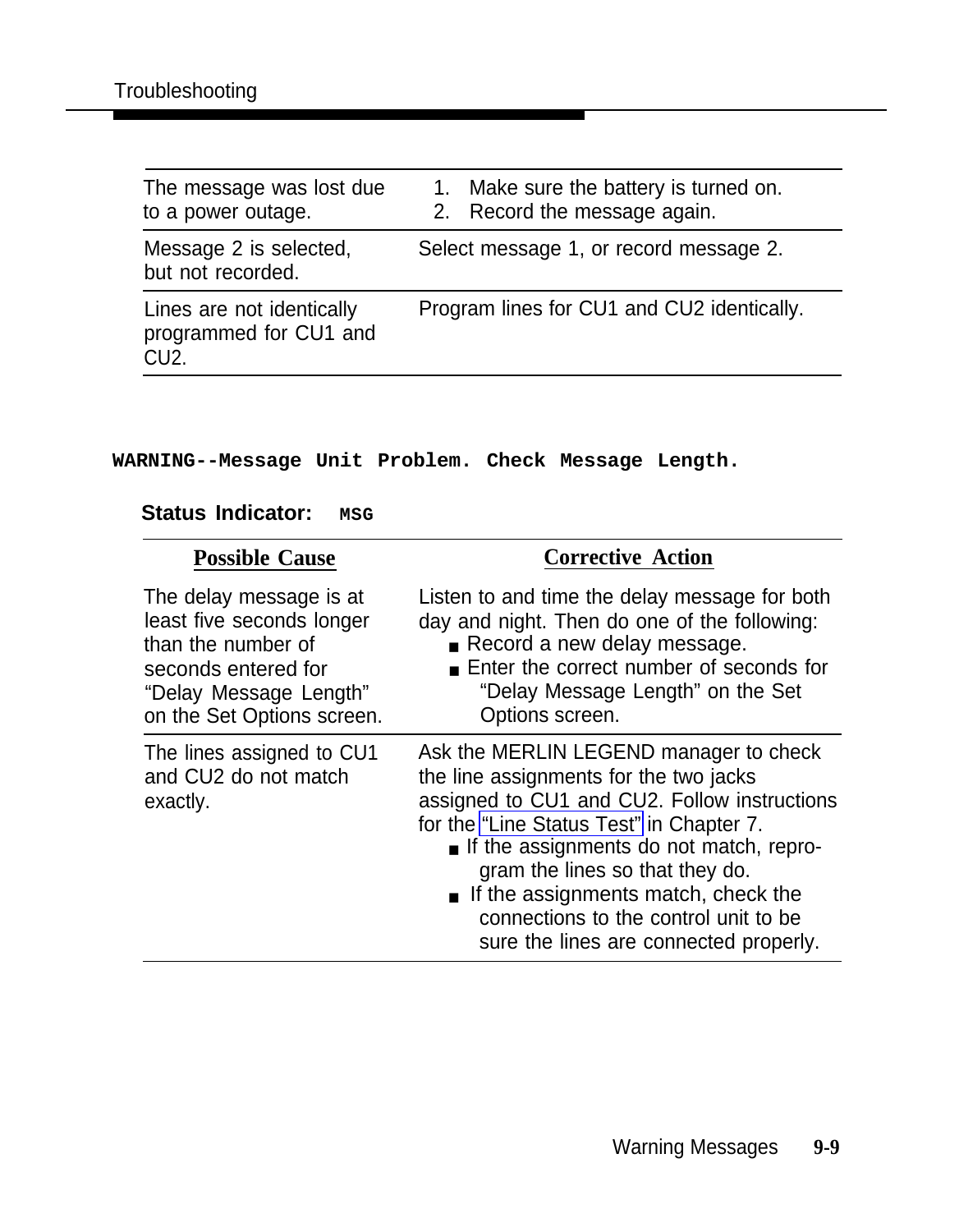**WARNING--No Main Split Assigned to One or More Line Groups.**

**Effect on Call Management:** Calls coming in on lines with no main splits assigned to them go unanswered.

| <b>Possible Cause</b>                                                                                                 | <b>Corrective Action</b>                                                                                                                                                                                                                                                                                                           |
|-----------------------------------------------------------------------------------------------------------------------|------------------------------------------------------------------------------------------------------------------------------------------------------------------------------------------------------------------------------------------------------------------------------------------------------------------------------------|
| Assigning agent splits to<br>line groups is not com-<br>plete.<br>or<br>All agents were removed<br>from a main split. | From the Initialization screen:<br>1. Press <b>[F1]</b> to display the Configuration<br>screen.<br>2. In the Call Flow area, find the line<br>group(s) $(A-D)$ with no main split<br>assigned.<br>Assign main splits as needed by follow-<br>3.<br>ing the instructions for "Assigning Main<br>and Secondary Splits" in Chapter 6. |

**WARNING--No Secondary Split Assigned to One or More Line Groups.**

**Effect on Call Management:** Calls coming in to a line group with no secondary split assigned to it cannot be intraflowed.

| <b>Possible Cause</b>                                                                      | <b>Corrective Action</b>                                                                                                                                                                                                                                                                                                                                                             |
|--------------------------------------------------------------------------------------------|--------------------------------------------------------------------------------------------------------------------------------------------------------------------------------------------------------------------------------------------------------------------------------------------------------------------------------------------------------------------------------------|
| Intraflow is turned on, but<br>the line group has no<br>secondary split assigned<br>to it. | From the Initialization screen:<br>Press <b>[F1]</b> to display the Configuration<br>1.<br>screen.<br>In the Call Flow area, find the line<br>2.<br>group(s) with intraflow turned on and no<br>secondary split assigned.<br>3. Turn intraflow off or assign a secondary<br>split to the line group by following the<br>instructions for "Turning Intraflow On/Off"<br>in Chapter 6. |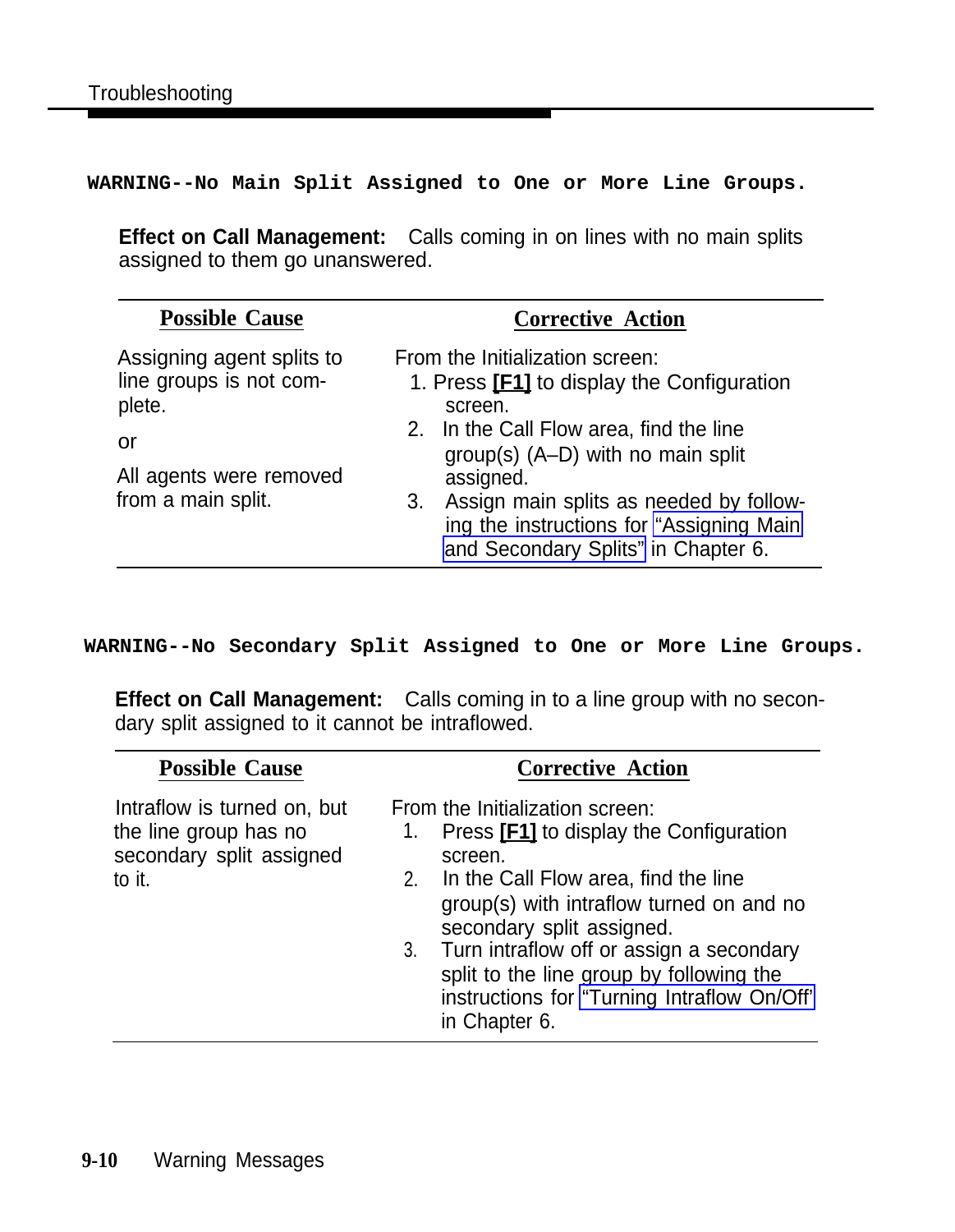**WARNING--One or More Line Groups has No Lines.**

**Effect on Call Management:** Calls cannot come into a line group with no lines.

| <b>Possible Cause</b>                                                        | <b>Corrective Action</b>                                                                                                                                                                                                                                                                                                                                                                                                                                                                                                                                |
|------------------------------------------------------------------------------|---------------------------------------------------------------------------------------------------------------------------------------------------------------------------------------------------------------------------------------------------------------------------------------------------------------------------------------------------------------------------------------------------------------------------------------------------------------------------------------------------------------------------------------------------------|
| At least one agent split is<br>assigned to at least one<br>empty line group. | From the Initialization screen:<br>Press [F1] to display the Configuration<br>1.<br>screen.<br>In the Call Flow area, find the line<br>2 <sub>1</sub><br>$group(s)$ (A-D) with no lines and at least<br>one agent split:<br>— To assign lines to an empty line<br>group, exit call management and fol-<br>low the instructions for "Programm-<br>ing CMS Lines" in Chapter 5.<br>- To reassign an agent split from an<br>empty line group, follow the instruc-<br>tions for "Dynamic Reconfiguration"<br>in Chapter 6 of the CMS Supervisor's<br>Guide. |
| Intraflow is turned on, but<br>no secondary split is<br>assigned.            | From the Initialization screen:<br>Press <b>[F1]</b> to display the Configuration<br>1 <sub>1</sub><br>screen.<br>2.<br>In the Call Flow area, find the line<br>group(s) with intraflow turned on and no<br>secondary split assigned.<br>Turn intraflow off or assign a secondary<br>3.<br>split to the line group by following the<br>instructions for "Turning Intraflow On/Off"<br>in Chapter 6.                                                                                                                                                     |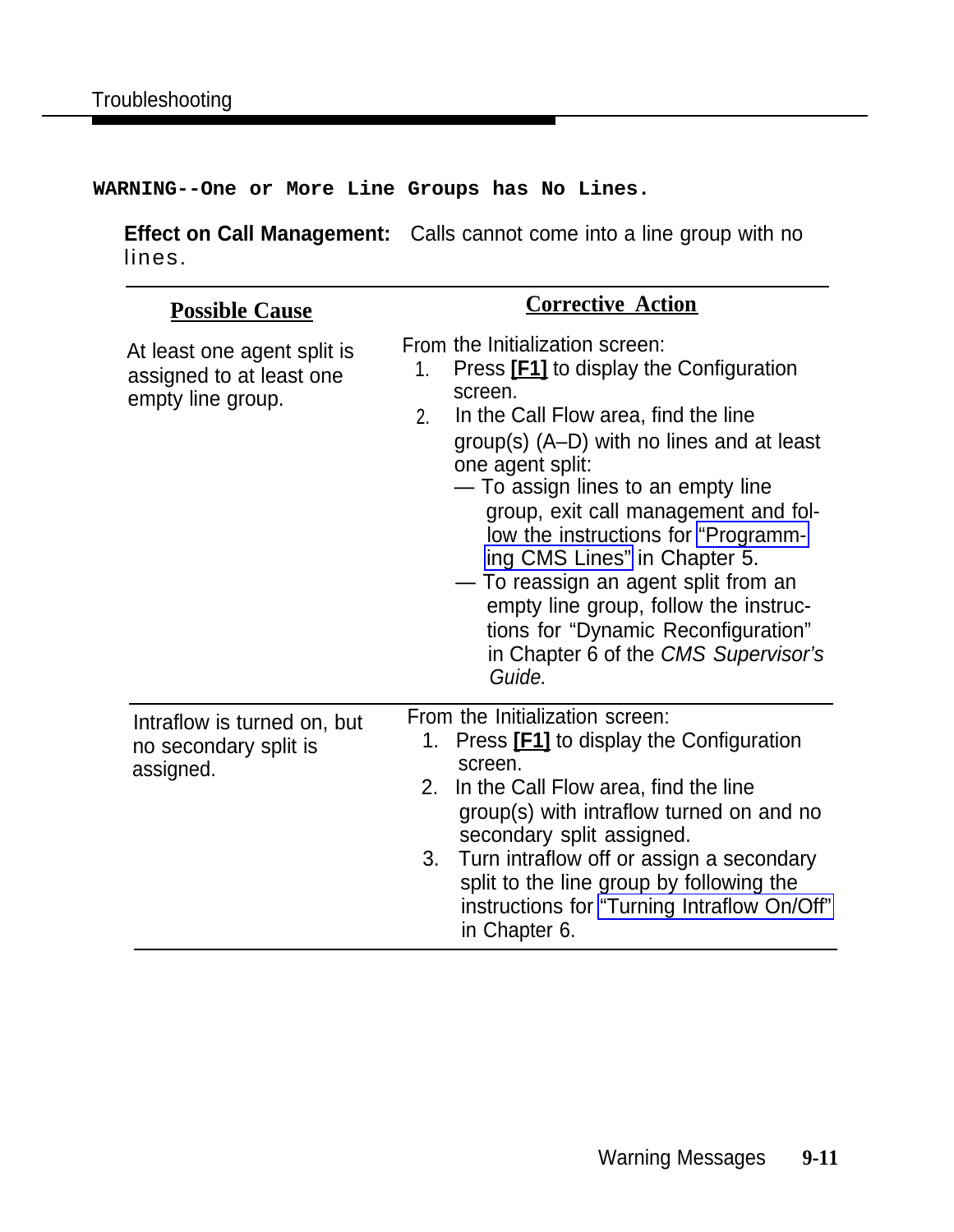**WARNING--One or More Main or Secondary Splits Has No Agent.**

### **Effect on Data Collection:**

- If both the main and secondary splits assigned to a line group have no agents, calls coming in on that group of lines are not answered.
- If the main split has agents but the secondary split does not, calls coming in on that group of lines cannot be intraflowed.
- If the main split has no agents but the secondary split does and intraflow is on, calls coming in on that group of lines go to the secondary split as soon as the intraflow threshold is exceeded.

| <b>Possible Cause</b>                                                  | <b>Corrective Action</b>                                                                                                                                                                                                                                                                                                                                      |
|------------------------------------------------------------------------|---------------------------------------------------------------------------------------------------------------------------------------------------------------------------------------------------------------------------------------------------------------------------------------------------------------------------------------------------------------|
| At least one empty split is<br>assigned to at least one<br>line group. | From the Initialization screen:<br>1. Press [F1] to display the Configuration<br>screen.<br>2. In the Agent Splits area, find the split(s)<br>with no agents.<br>3. Assign agents to the empty split(s) or<br>remove the empty splits by following the<br>instructions for "Dynamic<br>Reconfiguration" in Chapter 6 of the<br><b>CMS Supervisor's Guide.</b> |

**WARNING--Printer Not Ready. Using Prt Sc Key Will Halt CMS.**

### **Status Indicator: Don'tPrtSc**

**Effect on Call Management:** If you use the **[PrtSc]** key when this message is displayed, CMS will stop managing calls.

**Effect on Data Collection:** If CMS stops managing calls, all data collection stops, but resumes when the problem is corrected. Data are saved for the portion of the hour that CMS was managing calls.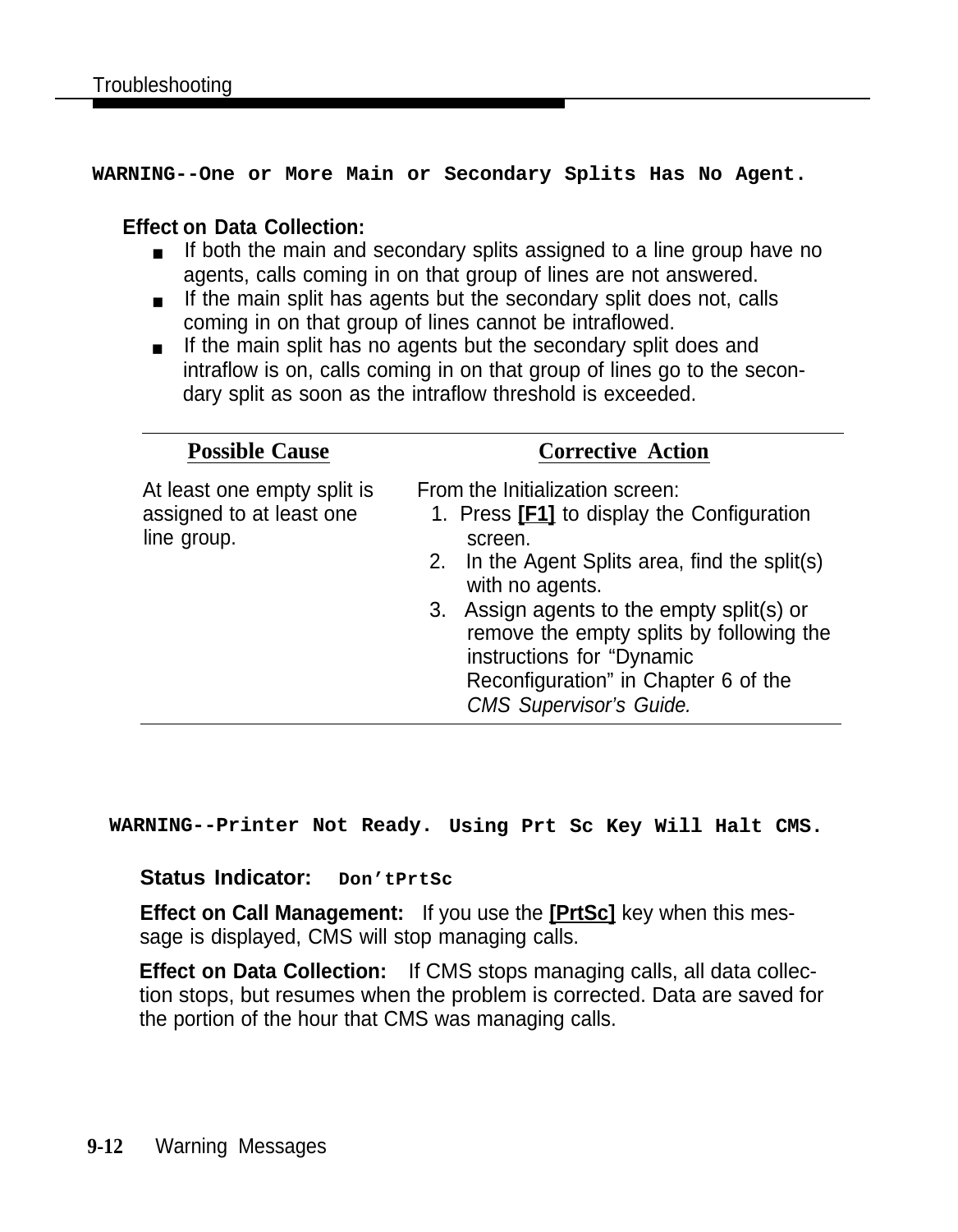| <b>Possible Cause</b>                                             | <b>Corrective Action</b>                                                                                                                                                                                                                       |
|-------------------------------------------------------------------|------------------------------------------------------------------------------------------------------------------------------------------------------------------------------------------------------------------------------------------------|
| Printer is not in "on-line" or<br>"ready" status.                 | Put printer in "on-line" or "ready" status.                                                                                                                                                                                                    |
| The printer is not receiving<br>power.                            | Make sure the printer is plugged in and turned<br>on, and the Ready light is on.                                                                                                                                                               |
| The printer has no paper,<br>or the paper is jammed.              | Make sure paper is loaded and that the<br>1.<br>paper isn't jammed.<br>Make sure the paper is aligned properly.<br>2.<br>Press the Form Feed button on the<br>$\mathcal{S}_{\mathcal{L}}$<br>printer to make sure the paper feeds<br>properly. |
| A cable connection<br>between the printer and<br>the PC is loose. | Make sure the connections are secure at both<br>ends of the cable running between the printer<br>and the PC.                                                                                                                                   |

### **NOTE:**

If the problem is corrected, you should see the message

### **Printer Now Ready**

If you do not see this message, try correcting the problem again. If you still do not see the message, reboot the PC and restart CMS. If the problems persists, call NTSC/NSAC at the phone numbers listed on the inside front cover of this guide or contact your AT&T Authorized Dealer.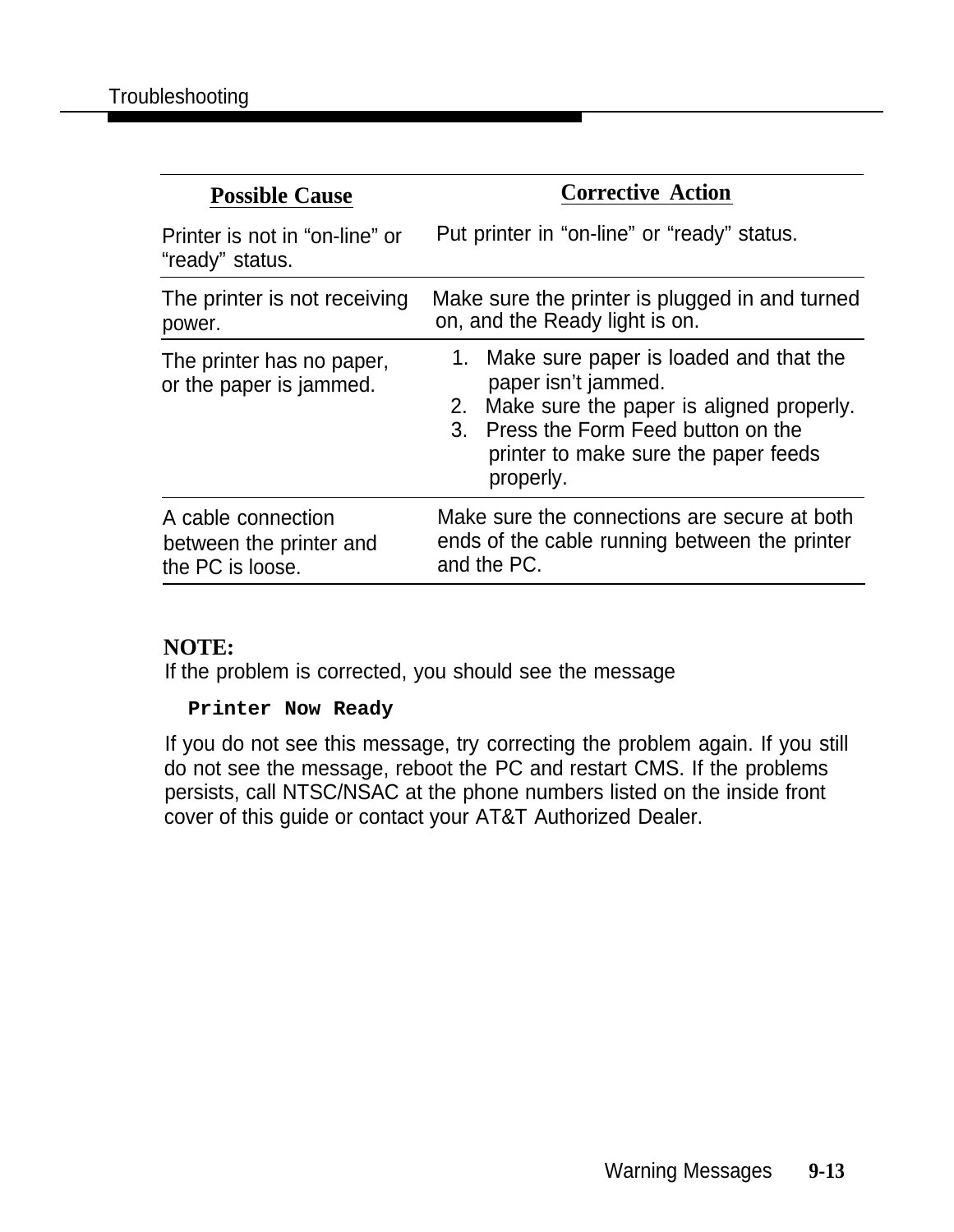# **System Errors**

While CMS is managing calls, messages beginning with sysear may appear on the error line of a status screen and also on the Events Log screen.

# **What They Mean**

A **SYSERR** message usually indicates that a CMS file has been damaged. For example, you may have accidentally deleted a CMS file, or a power surge may have damaged one. A **SYSERR** message does not necessarily mean that CMS has stopped managing calls. For example, if the only sysere message you receive is:

### **SYSERR--Possible Help File Damage. Reinstall CMS.**

you cannot use the Help screens, but CMS is probably still managing calls.

## **What to Do**

If you receive a **SYSERR** message on a status screen or on the Events Log screen, study the CMS screens to determine if CMS is still managing calls correctly. If you are not sure, call one of your CMS lines and answer the following diagnostic questions.

- Does the System Status screen add your call to the Call Waiting column soon after you hear ringing?
- Is your call answered by an agent in the appropriate split?
- Does the System Status screen show an agent's status change from Available to ACD?

### **If CMS is Managing Calls Correctly**

If CMS is managing calls correctly, you do not have to shut down the system. You should check CMS periodically, however, in case other problems develop. If the Events Log screen shows additional system errors, print a copy of the Events Log screen by pressing **[ ] + [PrtSc]** .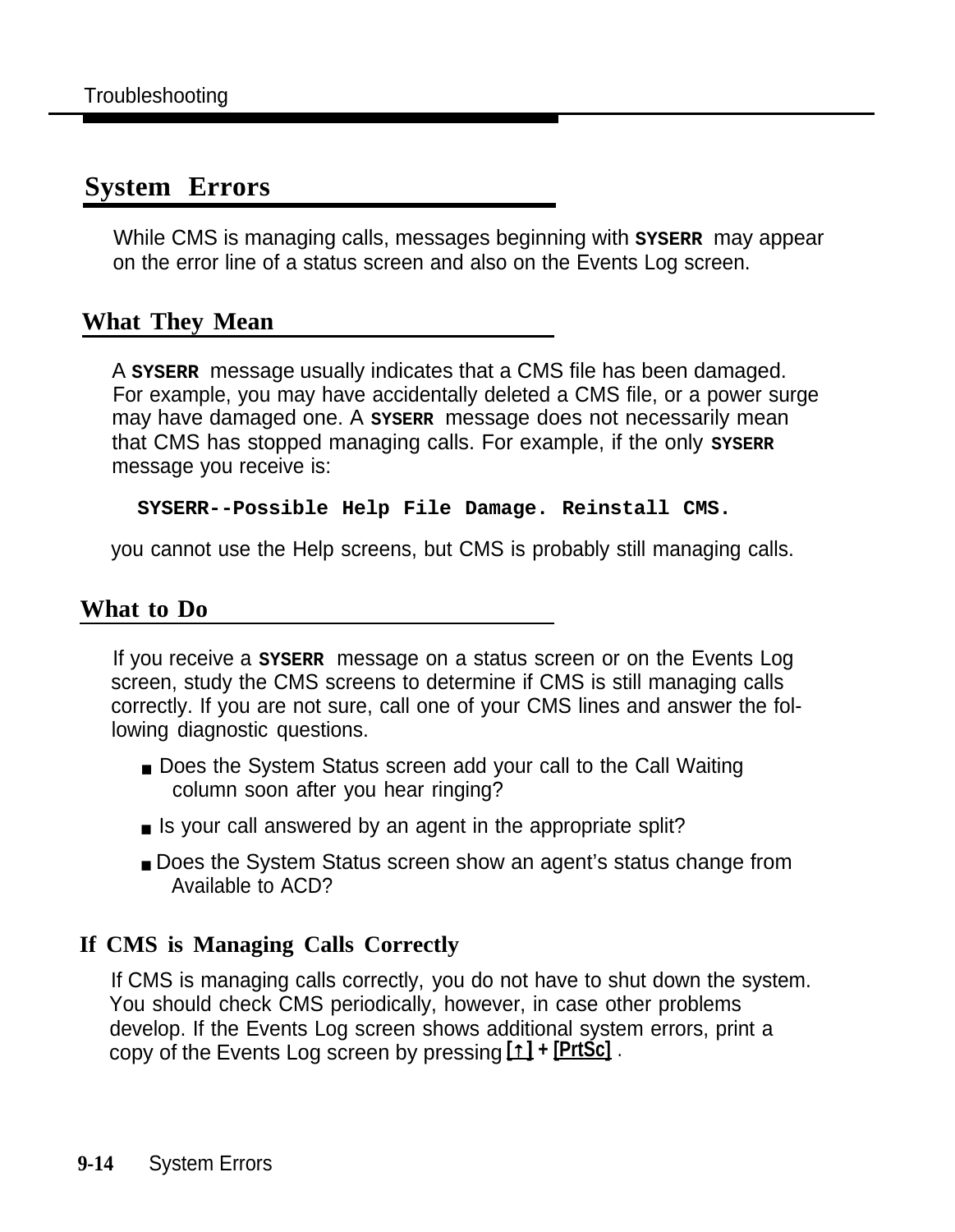### **If CMS has Stopped Managing Calls**

- 1. Try to view the Events Log screen to see what sequence of error messages was generated.
- 2. Reboot the PC by pressing the reset button or by turning the PC off and then on again.
- 3. If CMS restarts, observe the Initialization screen, carefully watching for warnings and errors. After it starts, check to see if it is managing calls correctly. If CMS is managing calls correctly, check CMS periodically for a reoccurrence of the problem.
- 4. If CMS does not restart, or if you get the **SYSERR** message again, call the NTSC/NSAC at 1 800 628-2888 or contact your authorized AT&T dealer. Be sure to have a list of the system errors generated by the problem.
- 5. See ["Fallback Plan"](#page-152-3) at the end of this chapter.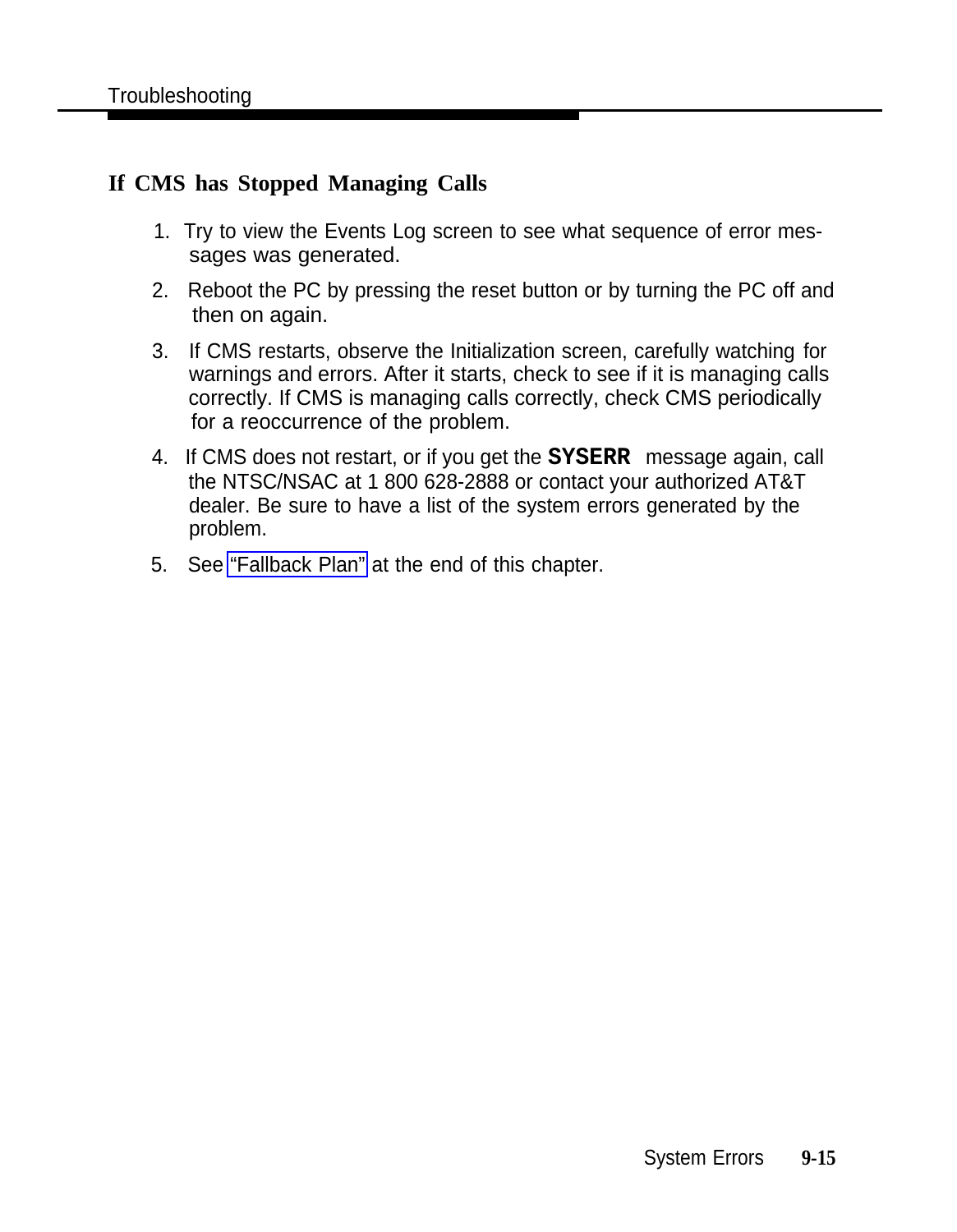# **Other Messages**

**Printer Not Ready. (When Printer Ready, Select a Labeled Function Key.)**

**Status Indicator: Don'tPrtSc**

**Effect on Call Management:** If you use the **[PrtSc]** key when this message is displayed, CMS may stop managing calls.

**Effect on Data Collection:** If CMS stops managing calls, all data collection stops, but resumes when the problem is corrected. Data are saved for the portion of the hour that CMS was managing calls.

| <b>Possible Cause</b>                                             | <b>Corrective Action</b>                                                                                                                                                                                      |
|-------------------------------------------------------------------|---------------------------------------------------------------------------------------------------------------------------------------------------------------------------------------------------------------|
| Printer is not in "on-line" or<br>"ready" status.                 | Put printer in "on-line" or "ready" status.                                                                                                                                                                   |
| The printer is not receiving<br>power.                            | Make sure the printer is plugged in and turned<br>on, and the Ready light is on.                                                                                                                              |
| The printer has no paper,<br>or the paper is jammed.              | 1. Make sure the printer has paper and the<br>paper isn't jammed.<br>2. Make sure the paper is aligned properly.<br>3. Press the Form Feed button on the<br>printer to make sure the paper feeds<br>properly. |
| A cable connection<br>between the printer and<br>the PC is loose. | Make sure the connections are secure at both<br>ends of the cable running between the printer<br>and the PC.                                                                                                  |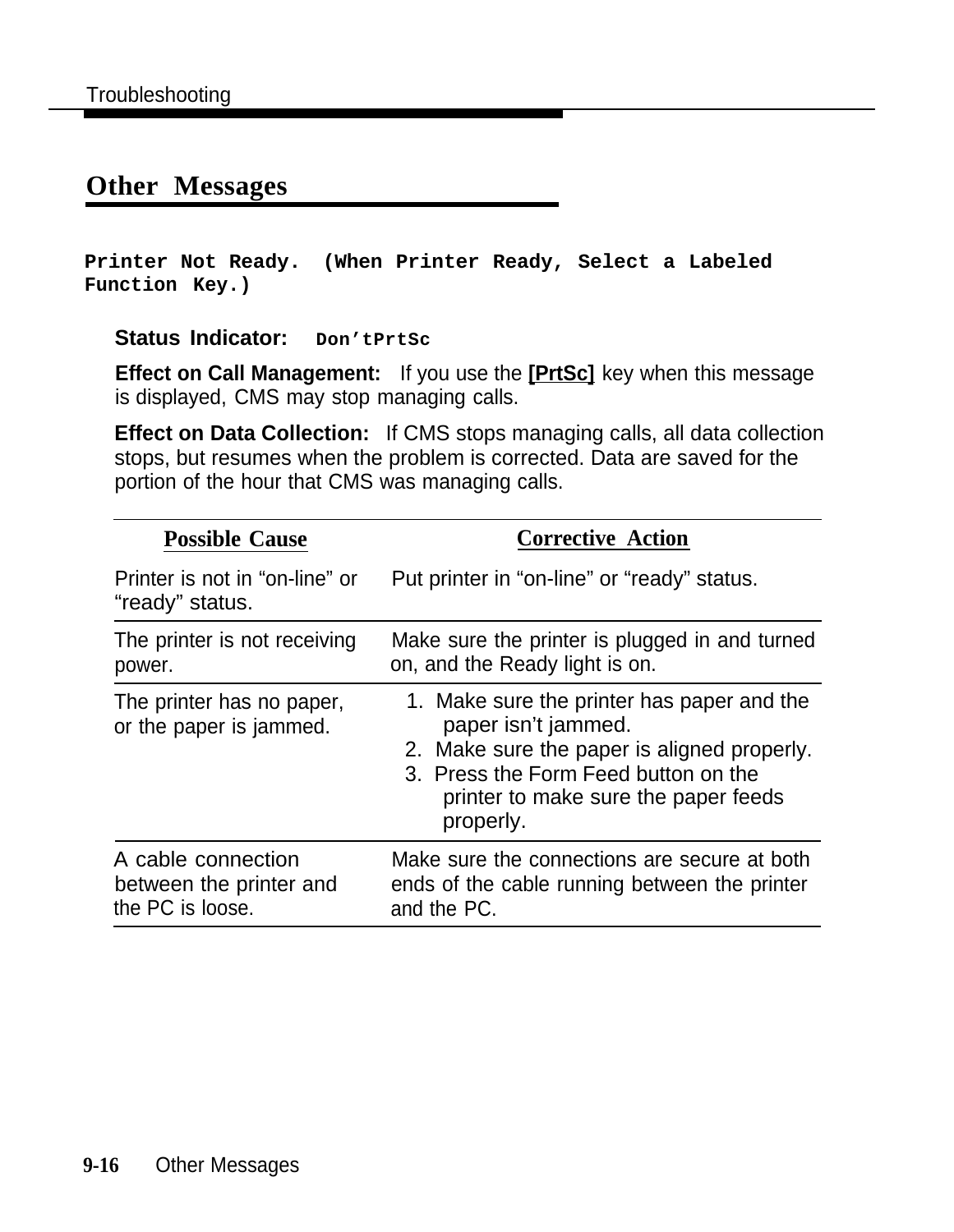### **NOTE:**

If the problem is corrected, you should see the message

Printer Now Ready

If you do not see this message, try correcting the problem again. If you still do not see the message, reboot the PC and restart CMS. If the problems persists, call NTSC/NSAC at 1 800 628-2888 or your AT&T Authorized Dealer.

#### **REPORT ABORTED--Printer Not Ready.**

| <b>Possible Cause</b>                                | <b>Corrective Action</b>                                                                                                                                                |  |
|------------------------------------------------------|-------------------------------------------------------------------------------------------------------------------------------------------------------------------------|--|
| The printer has no paper,<br>or the paper is jammed. | 1. Make sure paper is loaded in the printer<br>and the paper isn't jammed.<br>2. Press the Form Feed button on the<br>printer to make sure the paper feeds<br>properly. |  |
|                                                      | 3. When the printer is ready, repeat your<br>print request.                                                                                                             |  |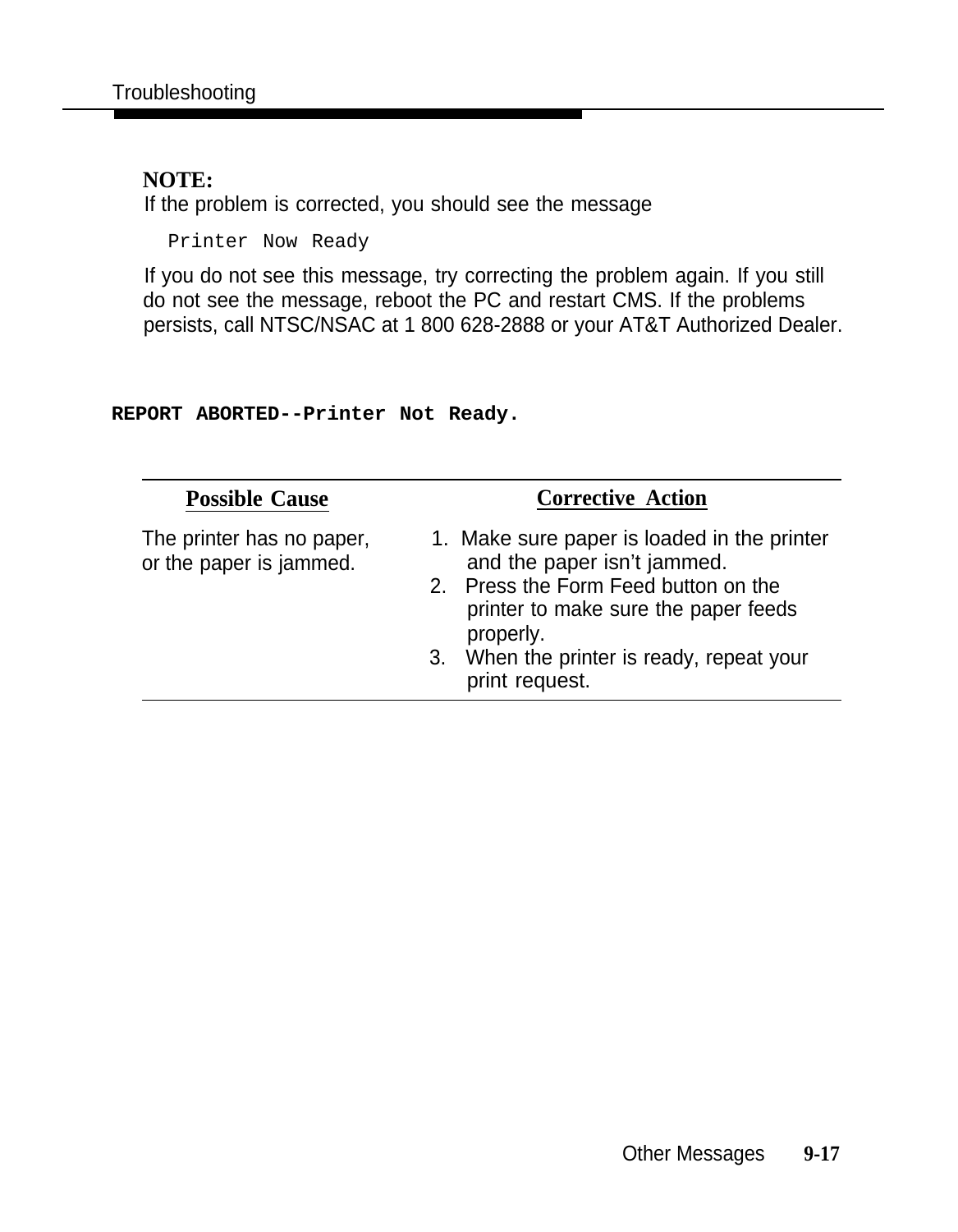# **Other Problems**

### **Call Management Problems**

**PROBLEM:** The PC stops functioning, and call management stops, but no message appears on the screen.

**Audible Signal:** The alarm on the CMS card comes on and stays on.

**Effect on Call Management:** CMS cannot manage calls until this problem is corrected. See ["Fallback Plan"](#page-152-2) at the end of this chapter.

**Effect on Data Collection:** Data collection stops, and all data from the current hour are lost.

| <b>Possible Cause</b> |
|-----------------------|
|-----------------------|

The PC has failed. 1. Press the reset button and restart CMS.

**Corrective Action** 

2. If the PC does not restart, see the user's guide that came with the PC.

**PROBLEM:** Calls coming in on some lines are not being processed properly by CMS.

| <b>Possible Cause</b>                                            | <b>Corrective Action</b>                                                                                                                                                                                                                                                                                         |
|------------------------------------------------------------------|------------------------------------------------------------------------------------------------------------------------------------------------------------------------------------------------------------------------------------------------------------------------------------------------------------------|
| The lines were not pro<br>grammed identically on<br>CU1 and CU2. | 1. Contact the MERLIN LEGEND system<br>manager and complete the Line Status<br>Test to verify line assignments. See<br>"Line Status Test" in Chapter 7.<br>2. If the lines are not programmed the<br>same, reprogram them following the<br>instructions for "Setting Up the Operator<br>Positions" in Chapter 1. |
|                                                                  |                                                                                                                                                                                                                                                                                                                  |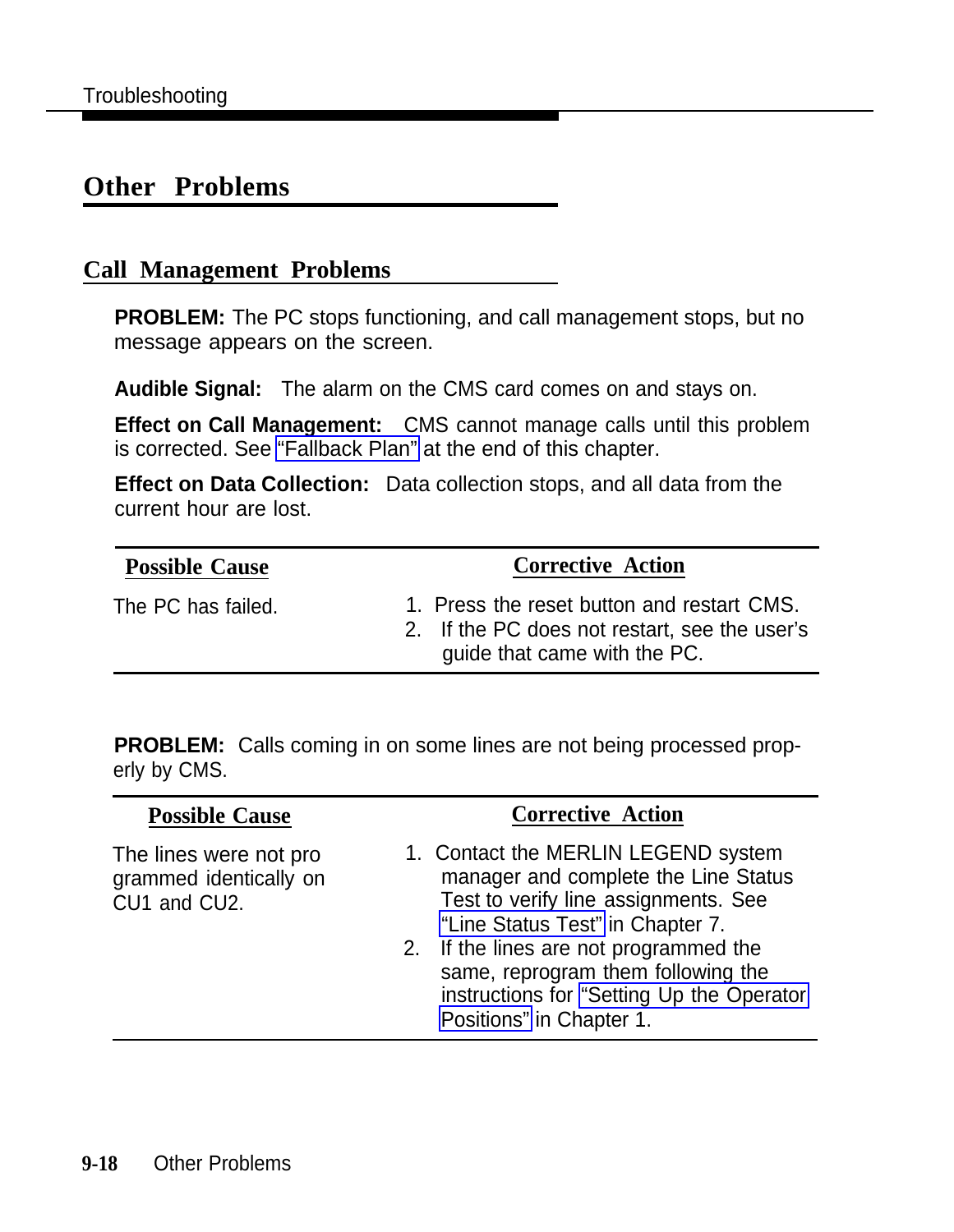**PROBLEM:** The PC stops, restarts, and displays the CMS Main Menu.

**Effect on Call Management:** Call management stops, but should resume shortly after you restart CMS.

**Effect on Data Collection:** Data for the current hour are lost.

#### **Possible Cause <b>Corrective Action** Electrical power to the PC Press **[F1]** to resume Call Management. was interrupted, or someone pressed the reset button on the PC.

**PROBLEM:** CMS stops managing calls. No error message appears on the screen, and the function keys don't work.

**Effect on Call Management:** No calls are processed while CMS is not working.

**Effect on Data Collection:** If CMS restarts during the same data collection hour, data for that hour are saved. Otherwise, data for the current hour are lost.

| <b>Possible Cause</b>                                           | <b>Corrective Action</b>                                                                                                                                               |
|-----------------------------------------------------------------|------------------------------------------------------------------------------------------------------------------------------------------------------------------------|
| You pressed<br>[1] + [PrtSc] when the<br>printer was not ready. | See "Printer Not Ready" under the heading<br>"Other Messages" in this chapter for a list of<br>corrective actions.                                                     |
|                                                                 | When the printer is fixed, CMS resumes<br>managing calls. If it does not, reboot the PC<br>by pressing the reset button or by turning the<br>PC off and then on again. |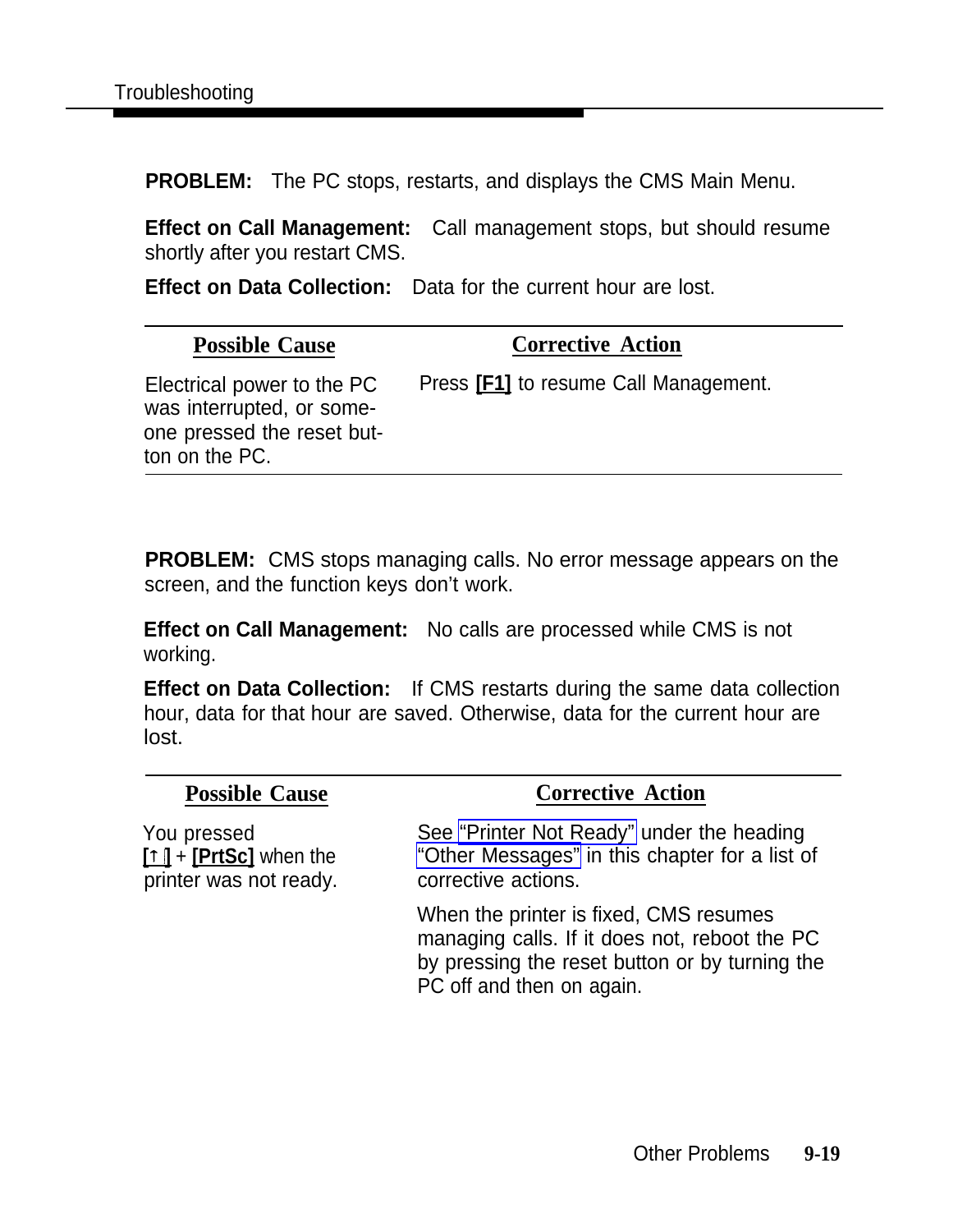| You pressed [Pause].                                | Press any key to continue.             |
|-----------------------------------------------------|----------------------------------------|
| You pressed $[CFRL] + \Box$<br>or [CTRL] + [BREAK]. | Press the reset button to restart CMS. |

**PROBLEM:** A large number of "ghost" calls are ringing to agents.

| <b>Possible Cause</b>                                                                                                                     | <b>Corrective Action</b>                                                                               |
|-------------------------------------------------------------------------------------------------------------------------------------------|--------------------------------------------------------------------------------------------------------|
| The loop-start reliable<br>disconnect is set to Yes,<br>but the local phone com-<br>pany does not send a reli-<br>able disconnect signal. | Contact the MERLIN LEGEND system<br>manager and reprogram the loop-start reliable<br>disconnect to No. |

**PROBLEM:** A large number calls are disconnecting.

| <b>Possible Cause</b>                                                                                                          | <b>Corrective Action</b>                                                                                |
|--------------------------------------------------------------------------------------------------------------------------------|---------------------------------------------------------------------------------------------------------|
| The loop-start reliable<br>disconnect is set to No.<br>but the local phone com-<br>pany sends a reliable<br>disconnect signal. | Contact the MERLIN LEGEND system<br>manager and reprogram the loop-start reliable<br>disconnect to Yes. |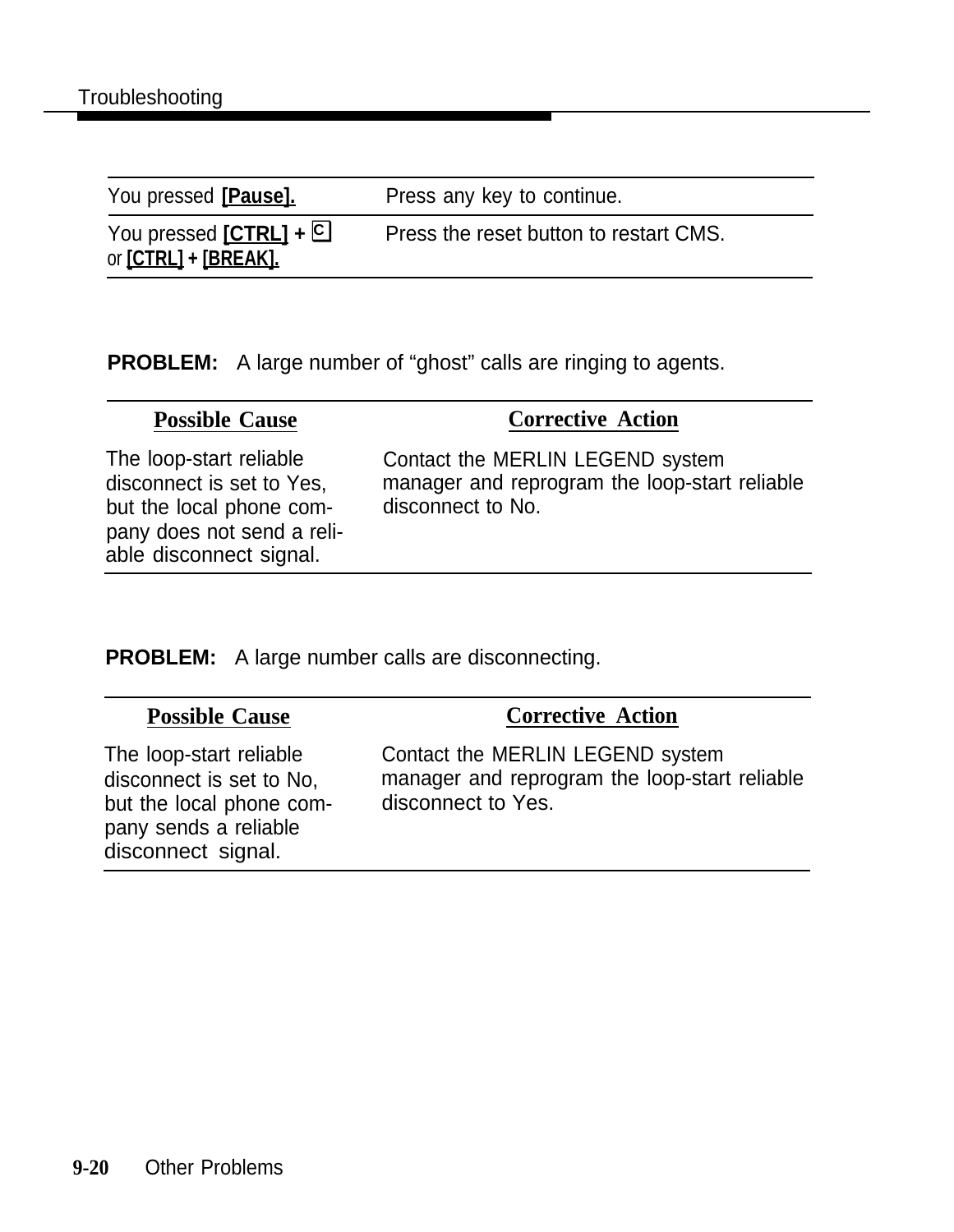#### **Agent Problems**

**PROBLEM:** An agent is not receiving any CMS calls.

| <b>Possible Cause</b>                                                                                                         | <b>Corrective Action</b>                                                                                                                             |
|-------------------------------------------------------------------------------------------------------------------------------|------------------------------------------------------------------------------------------------------------------------------------------------------|
| The agent isn't using the<br>Available and ACW but-<br>tons correctly<br>or<br>The buttons may not be<br>programmed properly. | Check the Split Status screen to confirm that<br>the agent is in the available state.<br>and<br>Check that the buttons are programmed prop-<br>erly. |
| The agent has not been<br>added to the current shift<br>configuration.                                                        | Add the agent to the current shift configuration<br>by following the instructions for "Creating An<br>Agent Directory" in Chapter 5.                 |

**PROBLEM:** An agent's properly programmed ACW and Available buttons do not respond correctly or agents are inconsistently put into the ACW or Available states.

| <b>Possible Cause</b>                                                                                                  | <b>Corrective Action</b>                                                                                                                                                                          |
|------------------------------------------------------------------------------------------------------------------------|---------------------------------------------------------------------------------------------------------------------------------------------------------------------------------------------------|
| The agent's line group is<br>programmed for Auto<br>ACW and the agent is<br>touching the ACW and<br>Available buttons. | If Auto ACW is in effect, agents should not<br>touch the ACW button. Agents may touch the<br>Available button only after their telephones<br>have been put into the ACW state automati-<br>cally. |
| Auto ACW is not pro-<br>grammed correctly.                                                                             | Check that Auto ACW is programmed properly<br>for the agent's line group. Reprogram if<br>necessary.                                                                                              |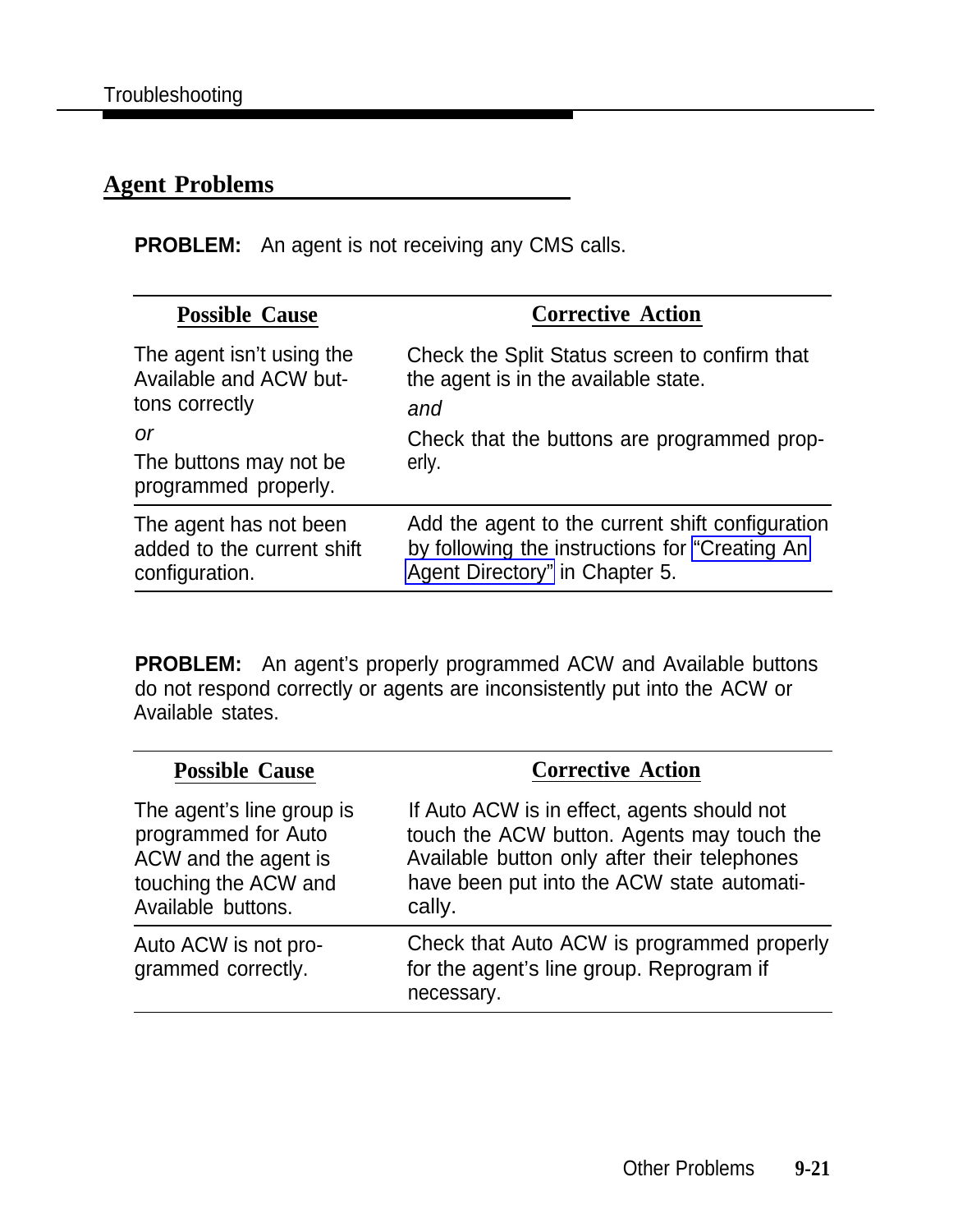**PROBLEM:** An agent is receiving the CMS calls for a different split.

| <b>Corrective Action</b>                                                                                                                                |
|---------------------------------------------------------------------------------------------------------------------------------------------------------|
| Reassign the agent to the correct split follow-<br>ing the instructions for "Dynamic<br>Reconfiguration" in Chapter 6 of the CMS<br>Supervisor's Guide. |
| Make sure Inhibit Call Coverage is on.                                                                                                                  |
| Set all CMS lines to "no-ring."                                                                                                                         |
|                                                                                                                                                         |

**PROBLEM:** Agents continue receiving CMS calls after touching the ACW button to indicate they are unavailable for CMS calls.

| <b>Possible Cause</b>                                            | <b>Corrective Action</b>                                          |
|------------------------------------------------------------------|-------------------------------------------------------------------|
| The agents are touching<br>the ACW button after they<br>hang up. | Remind the agents to touch the ACW button<br>before they hang up. |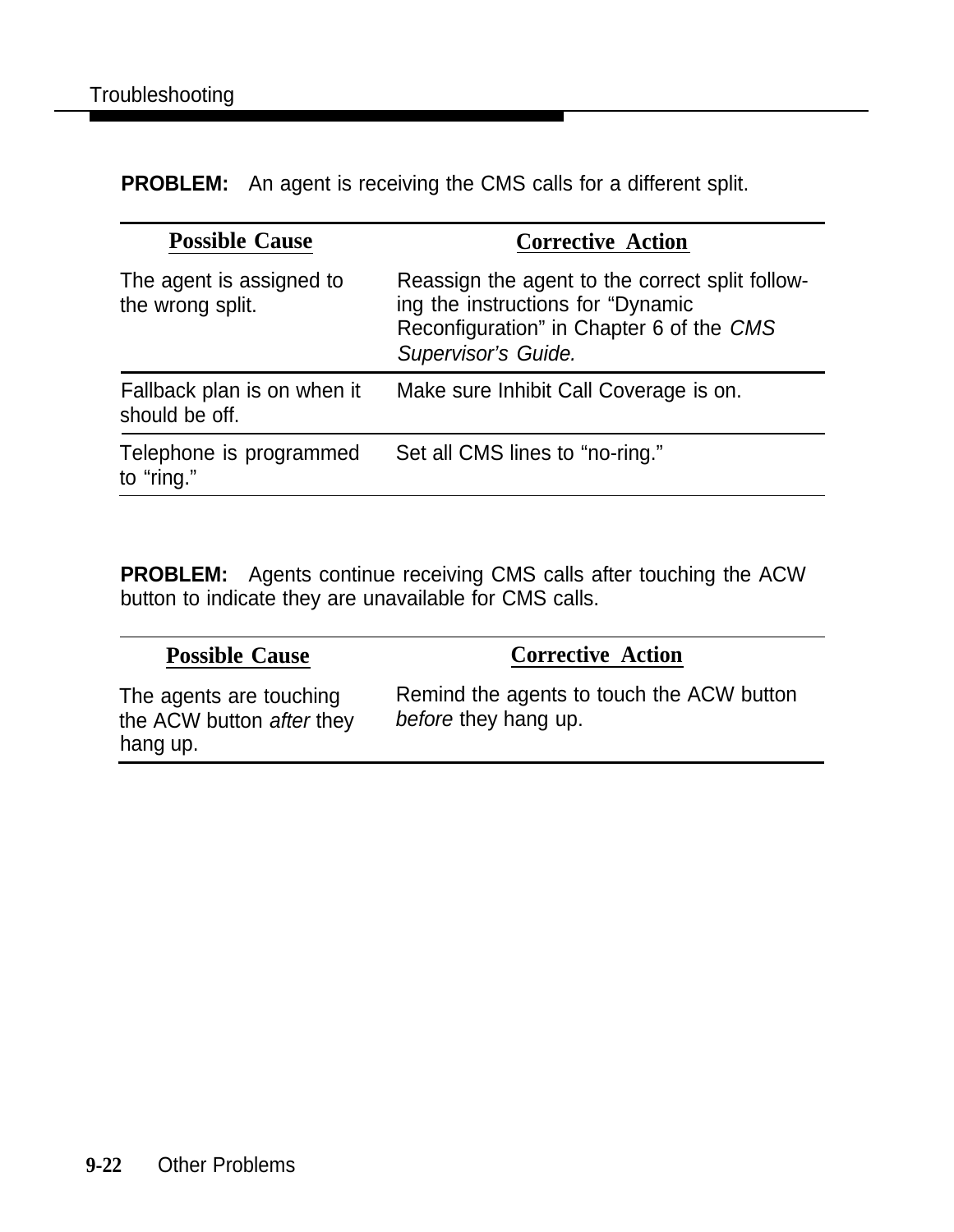**PROBLEM:** An agent's telephone rings when the call is for another agent, or it rings once and stops.

| <b>Possible Cause</b>                                                  | <b>Corrective Action</b>                                                                                                                                                                                                         |
|------------------------------------------------------------------------|----------------------------------------------------------------------------------------------------------------------------------------------------------------------------------------------------------------------------------|
| The agent has one or<br>more CMS lines (or line<br>pools) set to ring. | Remind the agent to set all CMS lines (or line<br>pools) not to ring. Instruct agent on line ring-<br>ing options as described under "Using MER-<br>LIN LEGEND Features with CMS" in Chapter 5<br>of the CMS Supervisor's Guide. |
|                                                                        |                                                                                                                                                                                                                                  |

**PROBLEM:** While on one CMS call, an agent receives another CMS call.

| <b>Possible Cause</b>                                                  | <b>Corrective Action</b>                                                                                                                                                                                       |
|------------------------------------------------------------------------|----------------------------------------------------------------------------------------------------------------------------------------------------------------------------------------------------------------|
| The agent put the first call<br>on hold and hung up the<br>handset.    | Remind the agent to put the handset on the<br>desk after putting a call on hold. Hanging up<br>while the light next to the Available button is on<br>signals CMS that the agent is available for<br>CMS calls. |
| The agent has one or<br>more CMS lines (or line<br>pools) set to ring. | Remind the agent to set all CMS lines (or line<br>pools) not to ring as described under "Using<br>MERLIN LEGEND Features with CMS" in<br>Chapter 5 of the CMS Supervisor's Guide.                              |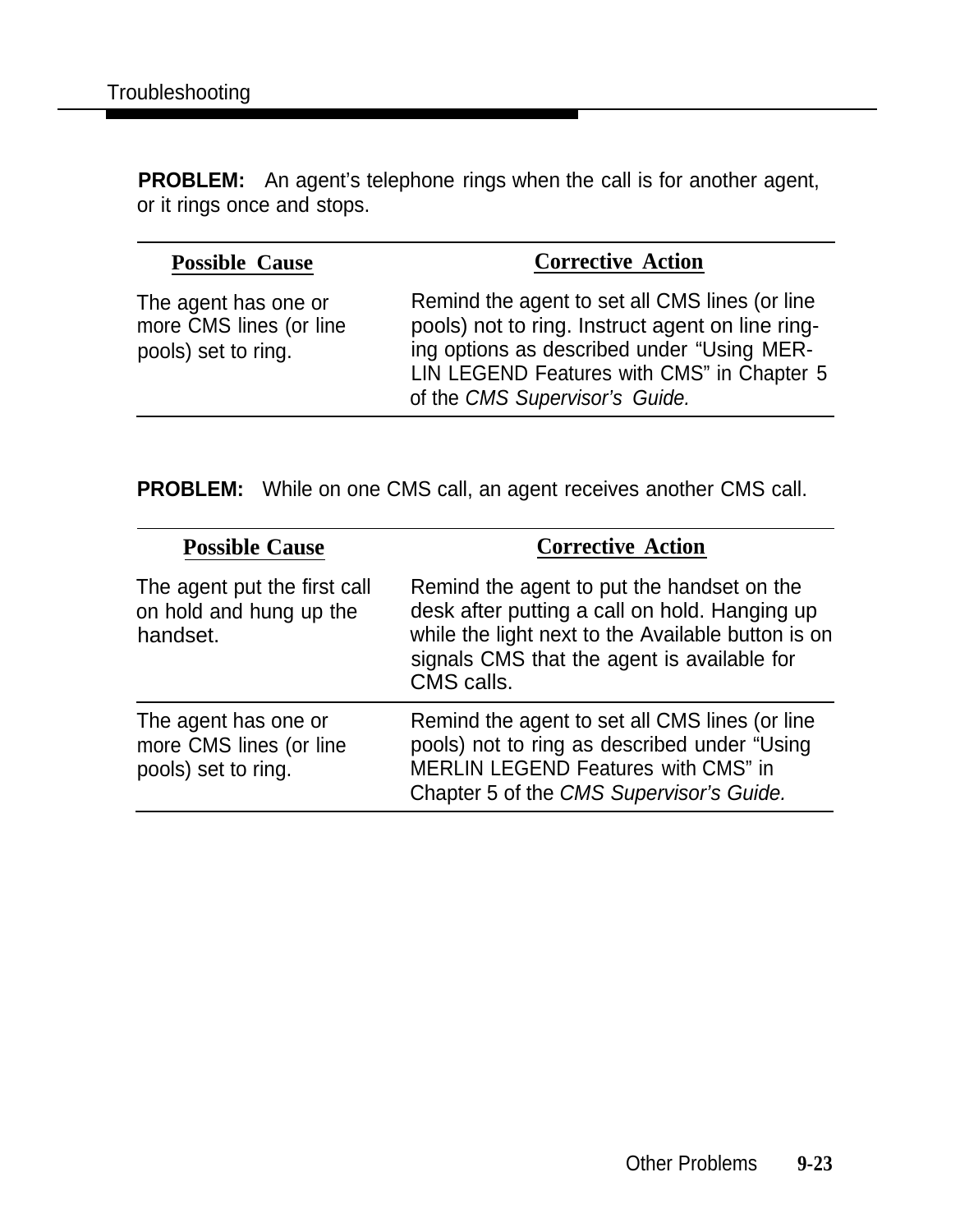**PROBLEM:** Agents stationed close to each other have trouble determining whose telephone is ringing.

#### **Possible Cause <b>Corrective Action**

The agents' telephones The agents to personalize the ringing<br>have the same ringing pat- on their telephones as described under "Usin on their telephones as described under "Using tern. MERLIN LEGEND with CMS" in Chapter 5 of the CMS Supervisor's Guide.

**PROBLEM:** Agents have trouble locating calls they have put on hold.

#### **Possible Cause Corrective Action** The agents don't know Tell agents how telephone lights work, as that the green light next to described under "Using MERLIN LEGEND a call they put on hold Features with CMS" in Chapter 5 of the CMS flashes more rapidly than Supervisor's Guide. the green light next to someone else's call.

**PROBLEM:** Agents sometimes find the light next to the Available button has gone off even though they did not press either the Available button or the ACW button.

#### **Possible Cause Corrective Action**

and it went unanswered. the logged out state.

CMS sent a call to the Remind the agents that any time CMS sends a agent's telephone call to a telephone and it goes unanswered, (perhaps when the agent the light next to the Available button on that was away from the desk) telephone goes off and CMS puts the agent in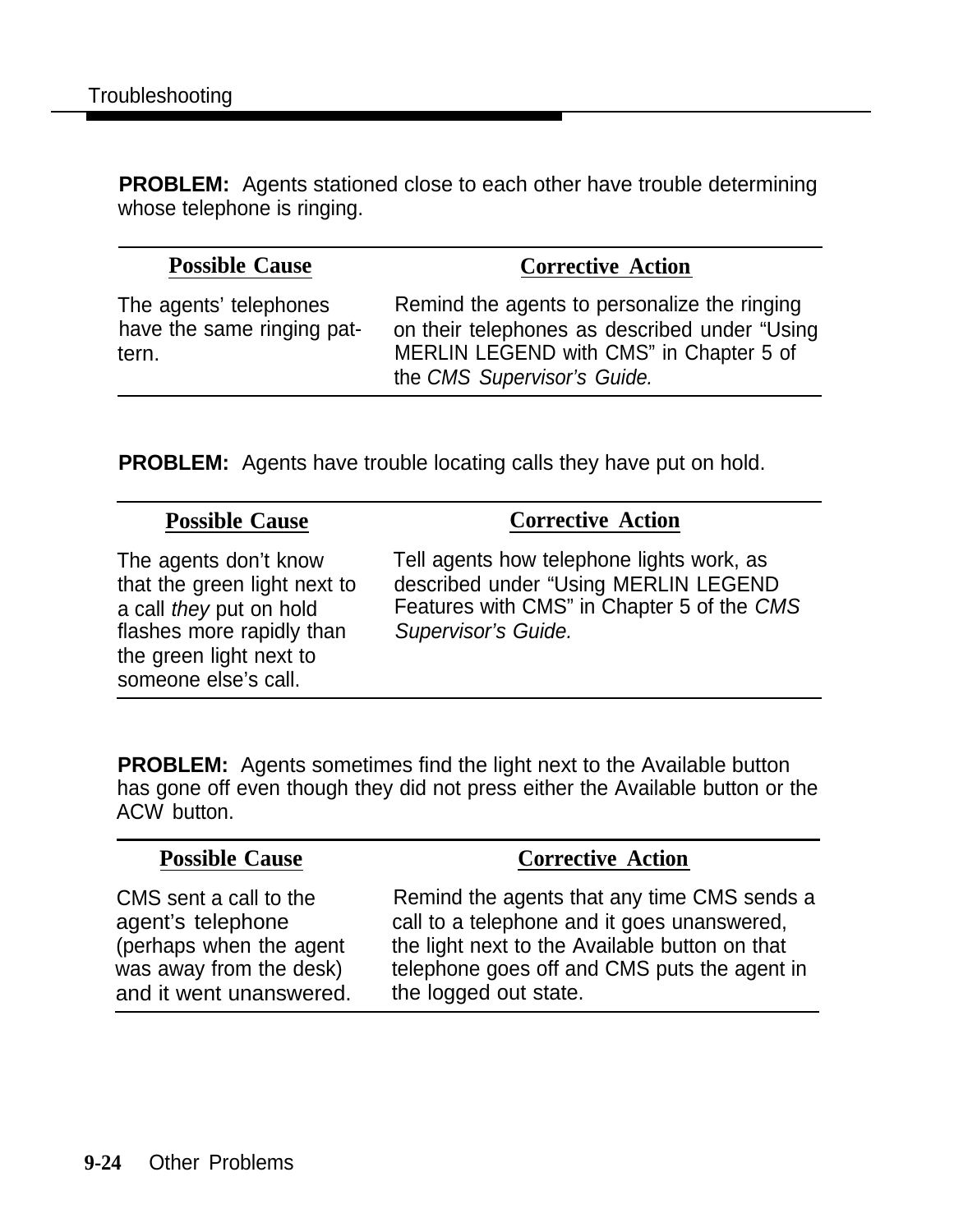<span id="page-150-0"></span>**PROBLEM:** Agent telephones ring part of one ring each time a call arrives.

**Possible Cause Corrective Action** 

Lines are not set to No Set lines to No Ring. Ring.

#### **External Alert Problems**

External alert problems do not produce warnings or direct adverse effects; however, when exception thresholds are exceeded and this condition continues, CMS does not operate efficiently.

**PROBLEM:** External Alert does not light when an exception occurs.

| <b>Possible Cause</b>                                                                                                                                                    | <b>Corrective Action</b>                                                                                                                                                                                                                                                                                                |
|--------------------------------------------------------------------------------------------------------------------------------------------------------------------------|-------------------------------------------------------------------------------------------------------------------------------------------------------------------------------------------------------------------------------------------------------------------------------------------------------------------------|
| Alert is not connected to<br>the jack programmed for it<br>0r<br>Alert number is not associ-<br>ated with any line button<br>number on the Setting<br>Exceptions screen. | 1. Pre-select the associated line button on<br>the supervisor's console.<br>2. Lift the handset and see if the alert lights.<br>-If it does, check the programming.<br>- If it doesn't, contact the MERLIN<br>LEGEND system manager and check<br>that the alert is connected to the<br>proper jack on the control unit. |
| <b>Faulty lamp</b>                                                                                                                                                       | Test the lamp from the supervisor's console<br>and replace if necessary.                                                                                                                                                                                                                                                |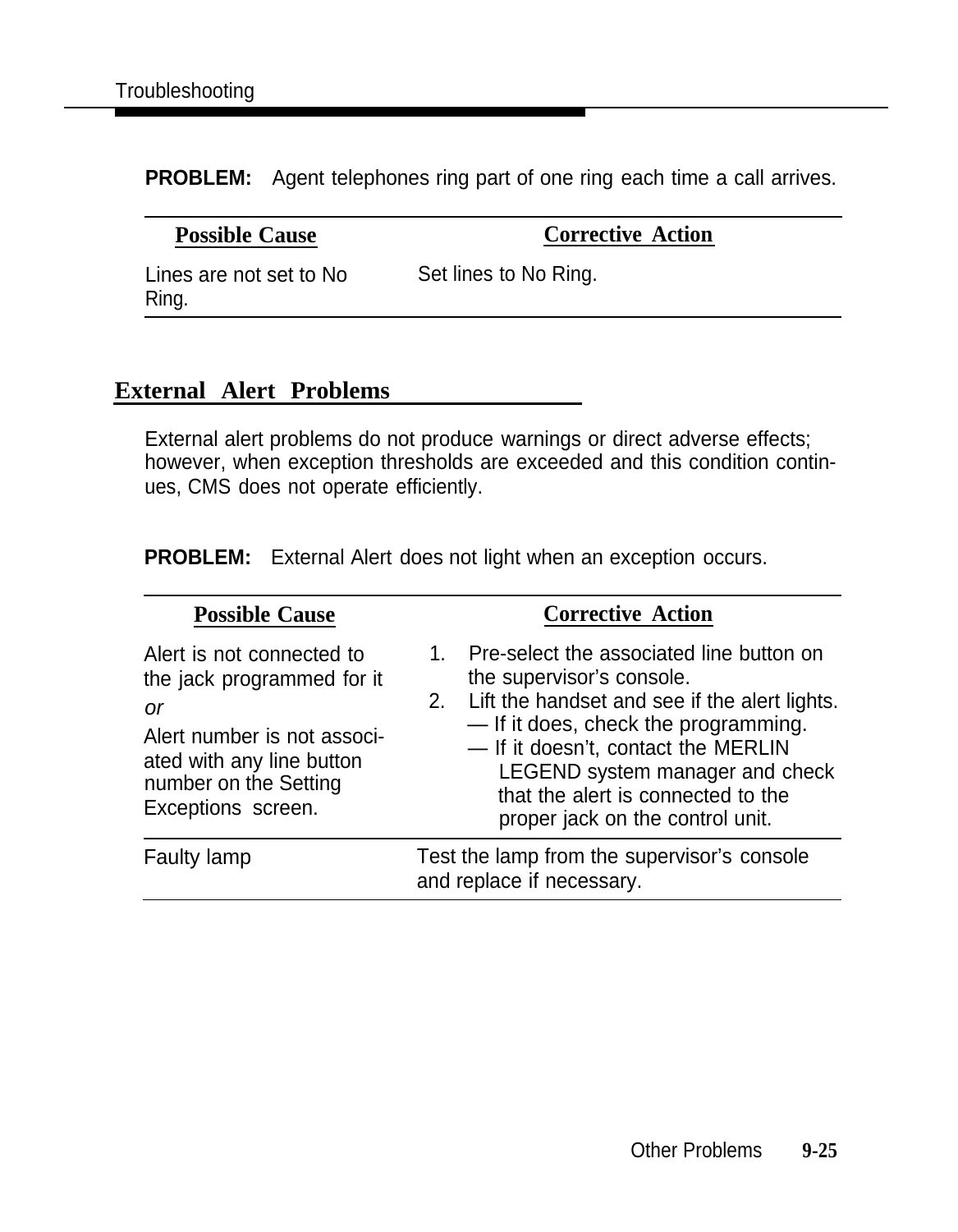**PROBLEM:** External Alert stays on after all exceptions to which it has been assigned have been brought below the exception thresholds.

| <b>Possible Cause</b>                                                           | <b>Corrective Action</b>                                                                                                                                                                                                                                                                                                                                                                                                |
|---------------------------------------------------------------------------------|-------------------------------------------------------------------------------------------------------------------------------------------------------------------------------------------------------------------------------------------------------------------------------------------------------------------------------------------------------------------------------------------------------------------------|
| Heavy call traffic can<br>cause a delay in the exter-<br>nal alert turning off. | Check to be sure all exceptions have stayed<br>below their thresholds. If they have, simply<br>wait.                                                                                                                                                                                                                                                                                                                    |
|                                                                                 | If the alert remains on more than 10 seconds<br>after all exceptions to which the alert has been<br>assigned stay below their thresholds, locate<br>each station where a <i>console</i> is connected.<br>Agents using consoles should not press the<br>alert button; supervisors can use the button to<br>test alert operation.                                                                                         |
|                                                                                 | <b>NOTE:</b><br>A console (such as the MERLIN LEGEND<br>Display Console) shows all the line buttons for<br>lines assigned to the system, including the<br>alert line button. The alert line button has<br>been assigned to the line jack to which the<br>alert is connected. If agents whose consoles<br>provide access to the alert line button lift the<br>handset and press that button, the alert light<br>goes on. |
|                                                                                 | If all connections and assignments are correct<br>and all handsets with that alert line button are<br>hung up, restart CMS.                                                                                                                                                                                                                                                                                             |
| Alerts are programmed to<br>monitor too many excep-<br>tions.                   | Decrease the number of exceptions monitored<br>or change the type of exceptions monitored by<br>each alert.                                                                                                                                                                                                                                                                                                             |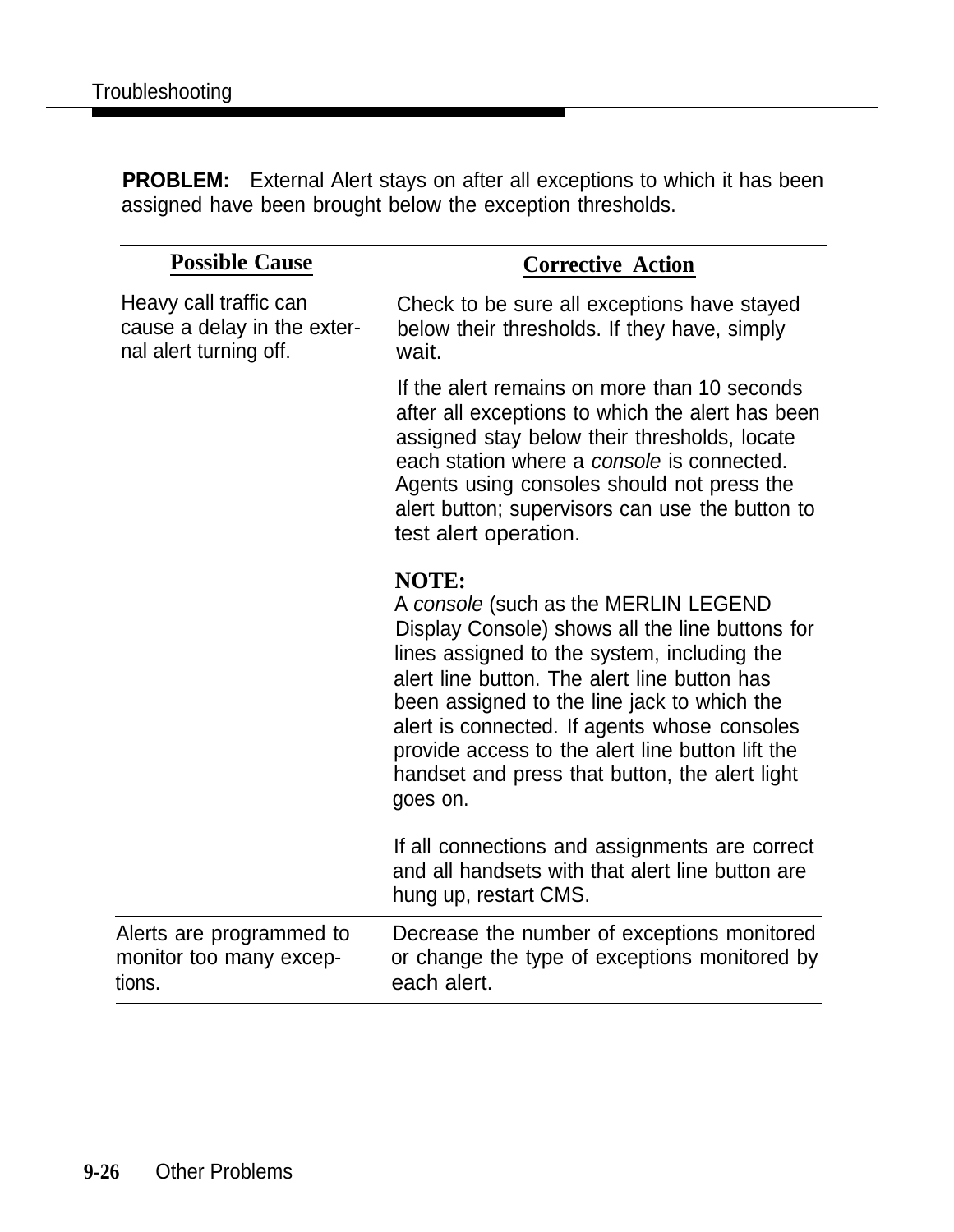#### <span id="page-152-0"></span>**Fallback Plan**

During normal operation, the CMS PC distributes all CMS calls to CMS agents. However, if the CMS PC malfunctions, the CMS fallback plan provides the capability to distribute these calls correctly but not to maintain historical records or reports.

The fallback plan relies on several MERLIN LEGEND features so that the system—rather than CMS—distributes calls to CMS agents. For a more detailed explanation of the fallback plan, refer to ["Setting Up the Fallback](#page-39-0) [Plan"](#page-39-0) in Chapter 1.

If the CMS PC fails, implement the fallback plan as follows:

1. Turn the *Coverage Off* feature off at the CMS supervisor's telephone by pressing **[33],** the button assigned to this feature. The light next to this button turns off when *Coverage Off* is off.

During normal operation, *Coverage Off* is on, disabling the distribution of calls by the MERLIN LEGEND system and allowing the CMS PC to distribute calls. Turning *Coverage Off* off enables the MERLIN LEGEND system to distribute calls through the CMS supervisor's telephone.

- 2. Program the CMS lines at the supervisor's phone for Immediate Ring (normal operation is No Ring):
	- a. On the supervisor's phone, slide the T/P switch to the P (program) position.
	- b. Press any CMS line button.
	- c. Dial ❏❏❏ **\* <sup>3</sup> <sup>4</sup>** ❏**<sup>7</sup>**
	- d. Slide the T/P switch back to the T position.

#### **NOTE:**

Remember to set the lines back to No Ring when not using the fallback **plan. Repeat the above steps, but dial the code**  $\boxed{4}$  **<b>5 4 5** instead.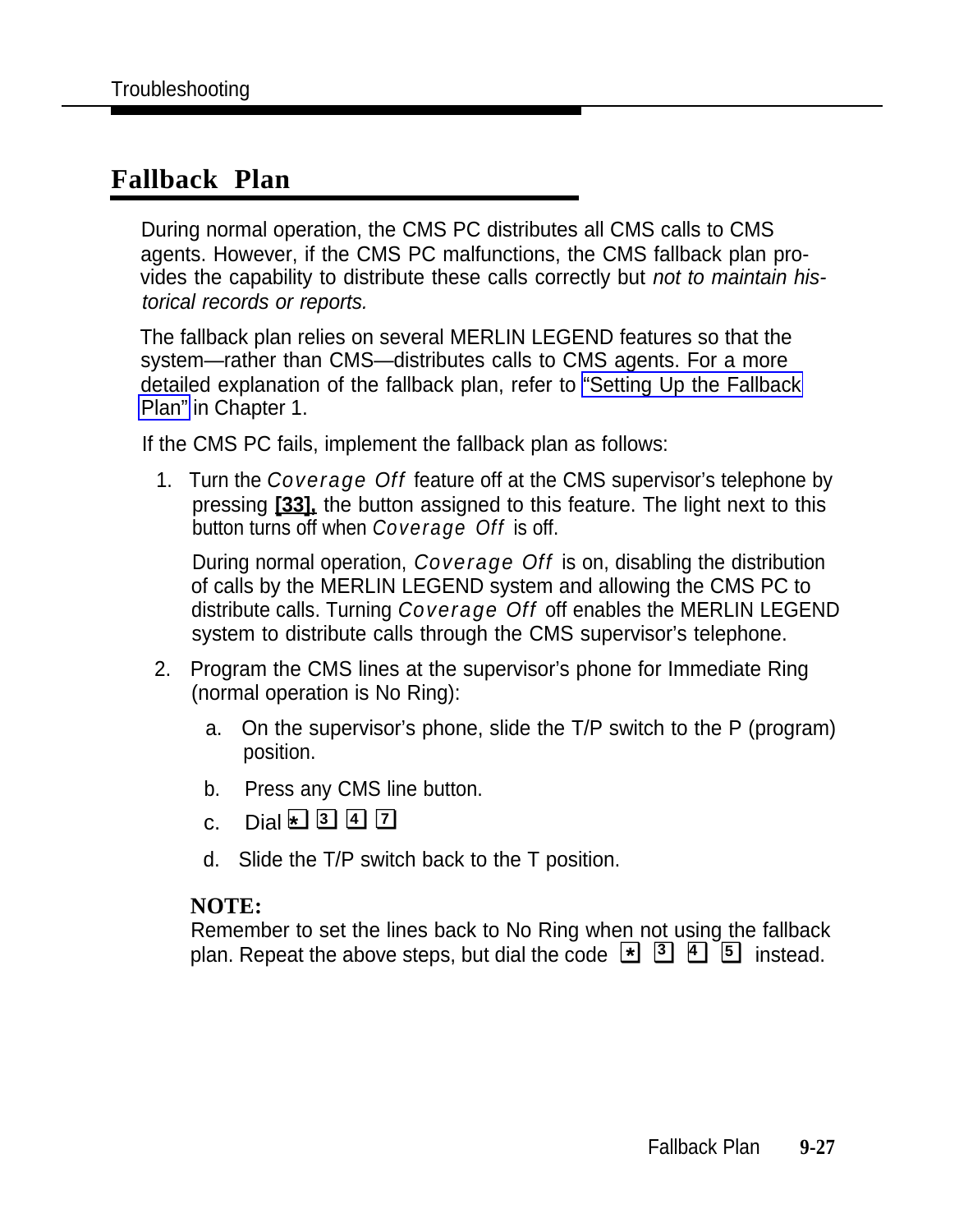# **Guide to CMS Screens**

The menu maps in Figures [A-1](#page-154-0) and [A-2](#page-155-0) illustrate the hierarchy of CMS screens. [Figure A-1](#page-154-0) shows the relationship between the programming screens while [Figure A-2](#page-155-0) shows the relationship between call management screens.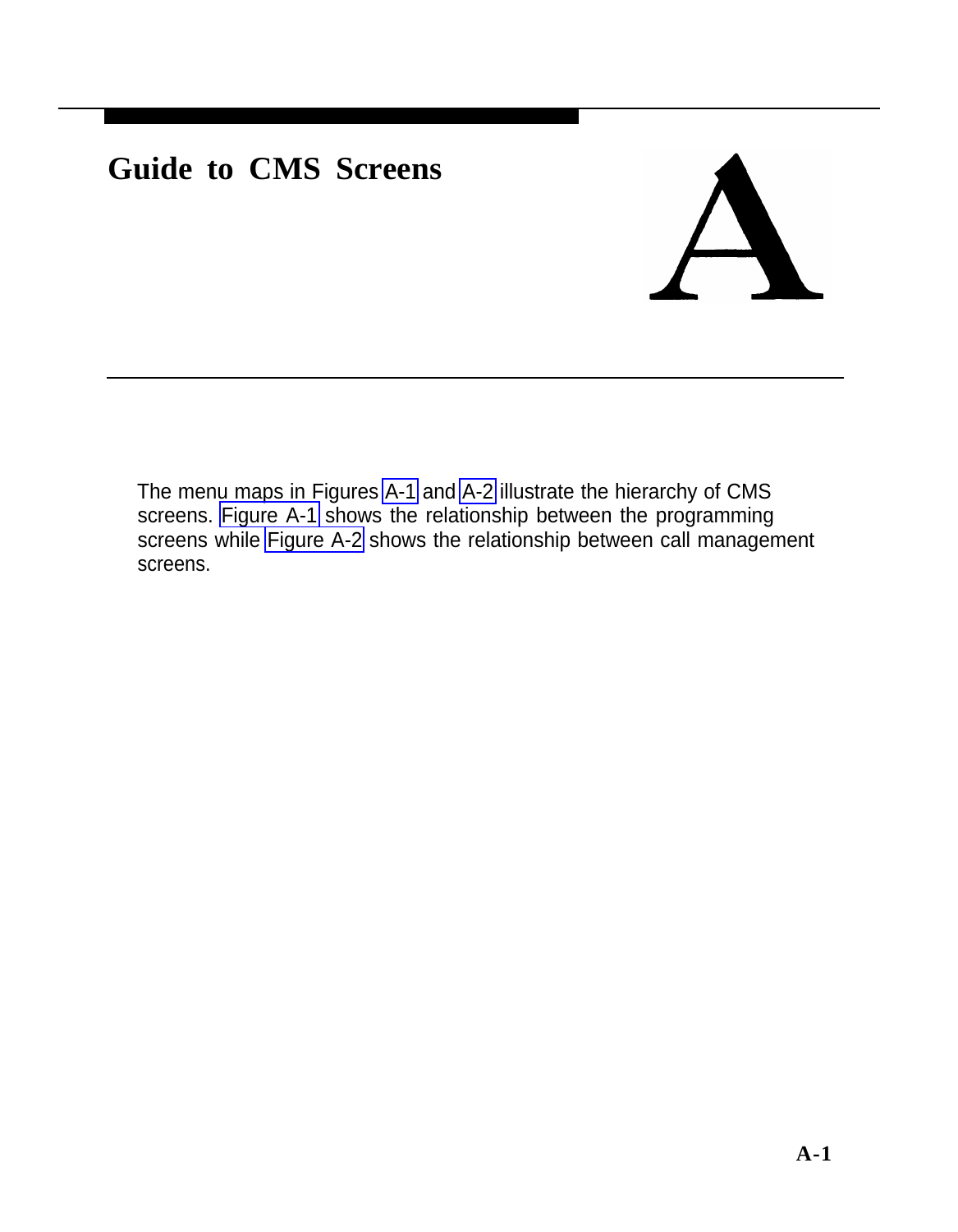<span id="page-154-1"></span><span id="page-154-0"></span>

**Figure A-1. CMS Programming Screen Map**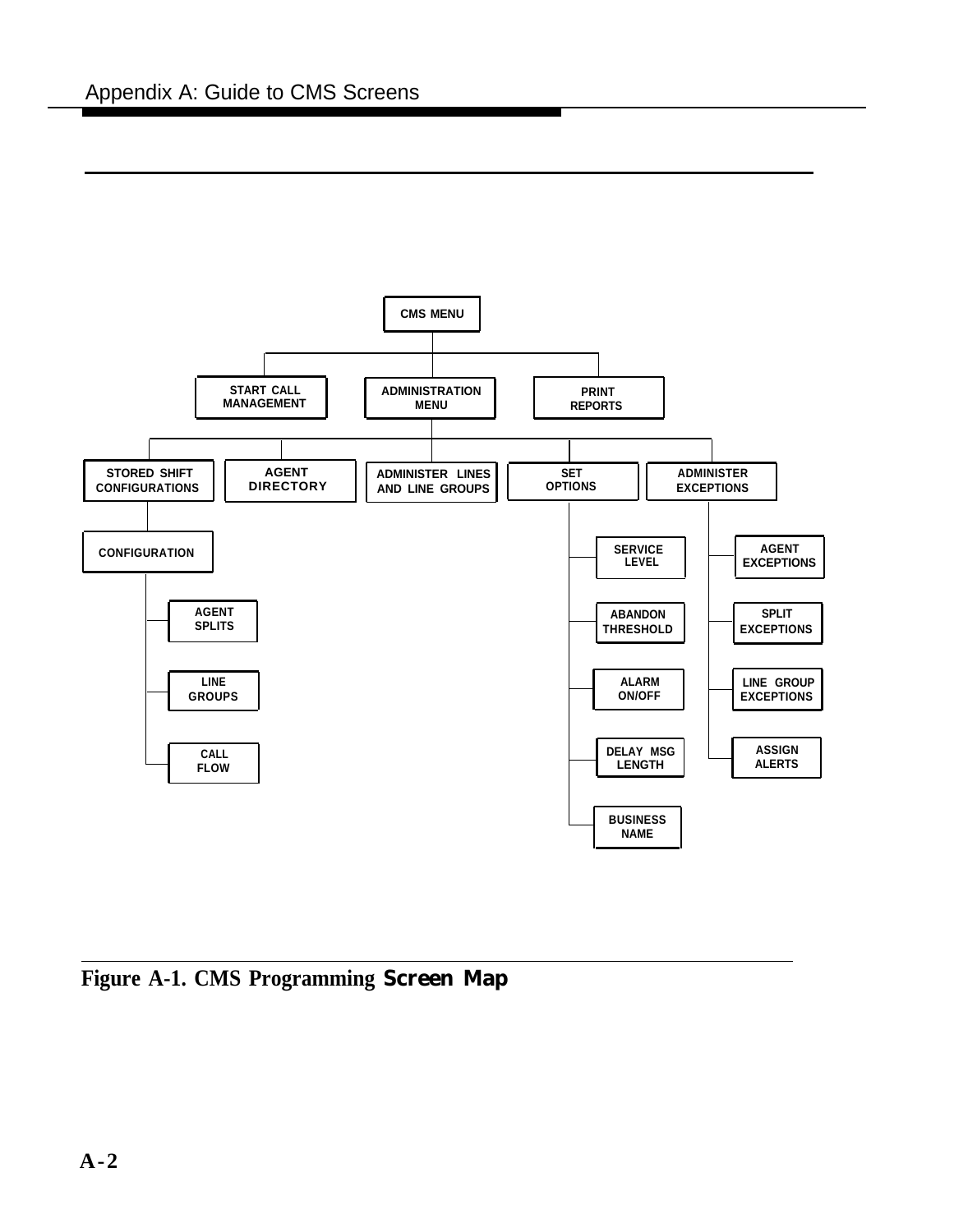<span id="page-155-1"></span><span id="page-155-0"></span>

#### **NOTES:**

**Additional Call Management screens and function keys are provided to allow for easy navigation between configuration and system status displays as well as easy access to the Events Log.**

**After initialization is complete and another menu is selected, the system menu screen can be used to select configurations, review system status screens, print reports and exit call management.**

#### **Figure A-2. Call Management Screen Map**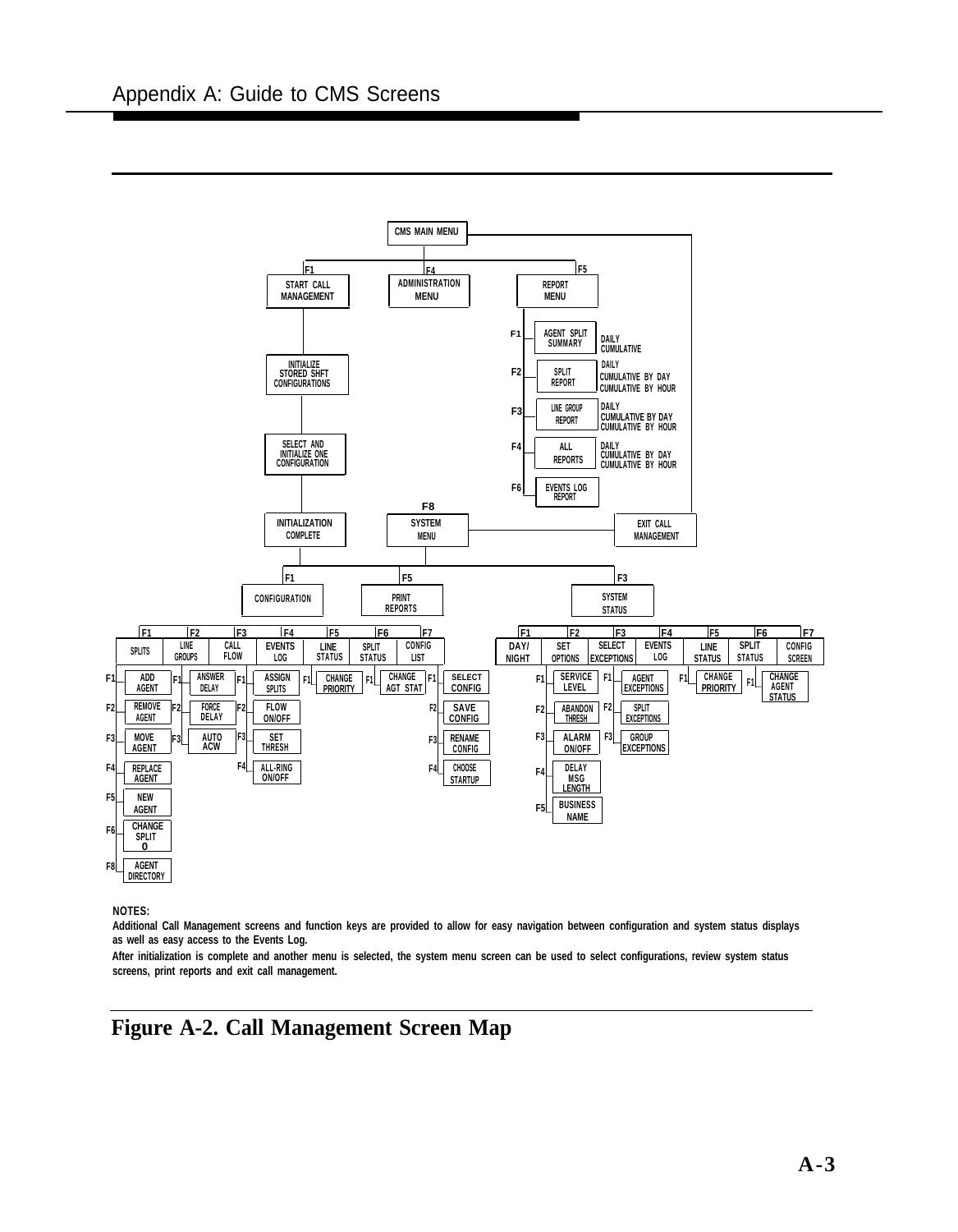# <span id="page-156-0"></span>**Upgrade Information**

Although MERLIN LEGEND CMS uses the enhanced capability of the MERLIN LEGEND Communications System, CMS works much the same as CMS for the MERLIN II system. If the installation is an upgrade from MERLIN II CMS Feature Module 2, all the current configuration files can be retained; MERLIN LEGEND CMS supports these files.

However, if the MERLIN II CMS is not Feature Module 2 or is an earlier version of MERLIN CMS, the configuration files are not retained. You will have to re-enter the CMS configuration information including agent directories, line and station number assignments, thresholds, exceptions, and other programmed data. For all upgrades, you will have to reenter CMS historical reports. You must remove the old CMS files from the CMSMGMT and CMSREPT directories before installing the new CMS.

[Table B-1](#page-157-0) summarizes the changes necessary for upgrading to MERLIN LEGEND CMS from earlier MERLIN CMS releases.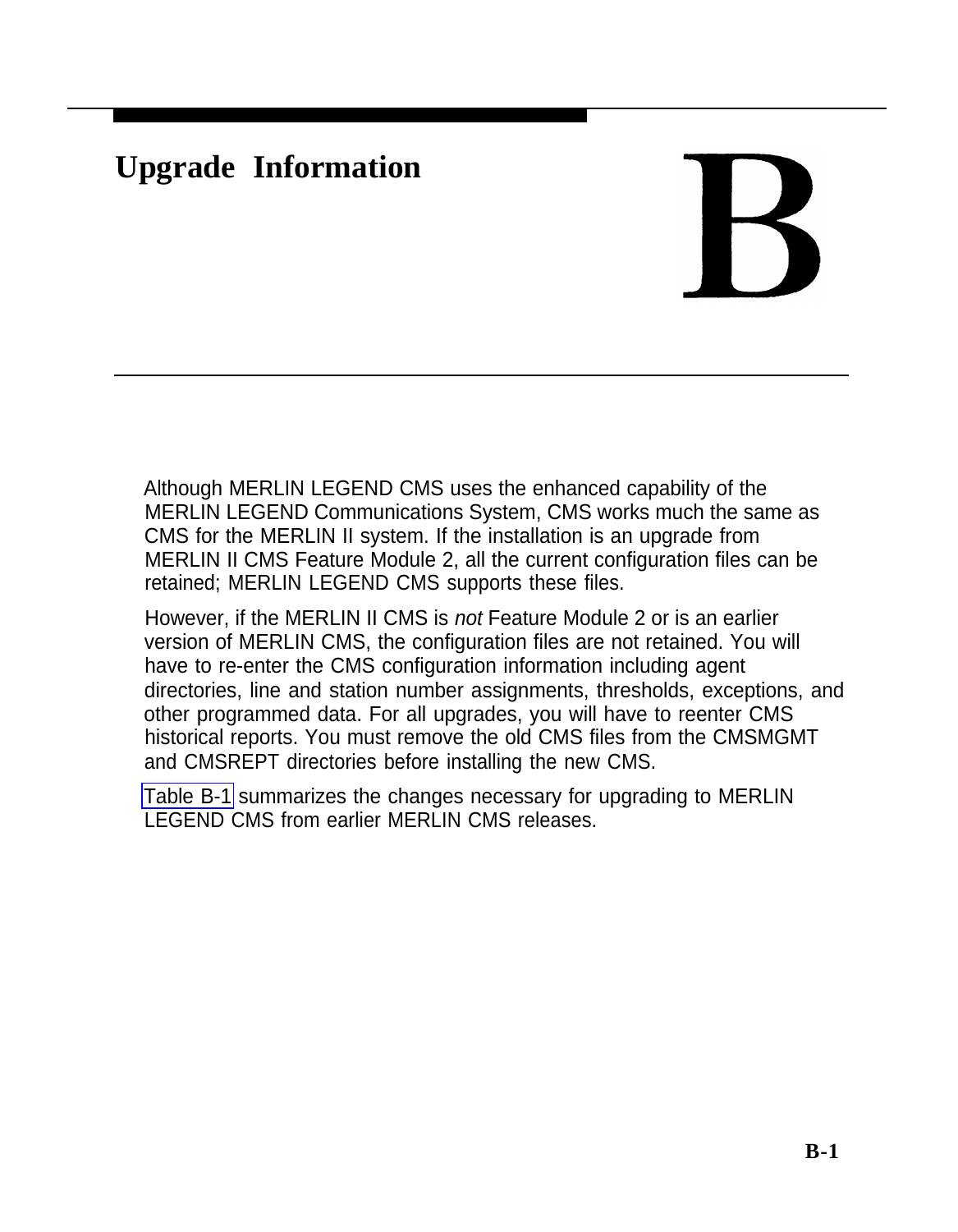# <span id="page-157-0"></span>**Table B-1. Upgrading from MERLIN CMS**

| <b>Hardware</b><br>and Files                                  | <b>MERLIN</b><br><b>CMS</b>                                      | <b>MERLIN II</b><br><b>CMS</b>                             | <b>MERLIN II CMS</b><br><b>Feature Module 2</b>            |
|---------------------------------------------------------------|------------------------------------------------------------------|------------------------------------------------------------|------------------------------------------------------------|
| <b>PC</b>                                                     | keep                                                             | keep                                                       | keep                                                       |
| <b>Operating System</b>                                       | upgrade to<br><b>MS-DOS 3.3</b>                                  | keep                                                       | keep                                                       |
| <b>Monitor</b>                                                | keep                                                             | keep                                                       | keep                                                       |
| PC Expansion Card                                             | upgrade to<br><b>MERLIN</b><br><b>LEGEND</b><br><b>CMS</b> board | keep                                                       | keep                                                       |
| Voice<br>Announcement<br>Unit                                 | keep                                                             | keep                                                       | keep                                                       |
| <b>Parallel Printer</b>                                       | keep                                                             | keep                                                       | keep                                                       |
| Configuration<br><b>Files</b><br>(systbls.cms,<br>shiftx.cms) | re-enter                                                         | re-enter                                                   | keep                                                       |
| <b>Report Files</b><br>(dxxxxxx.cms)                          | discard                                                          | discard                                                    | discard                                                    |
| Program Files<br>$(*.exe)$                                    | upgrade to<br><b>MERLIN</b><br><b>LEGEND</b><br><b>CMS</b>       | upgrade to<br><b>MERLIN</b><br><b>LEGEND</b><br><b>CMS</b> | upgrade to<br><b>MERLIN</b><br><b>LEGEND</b><br><b>CMS</b> |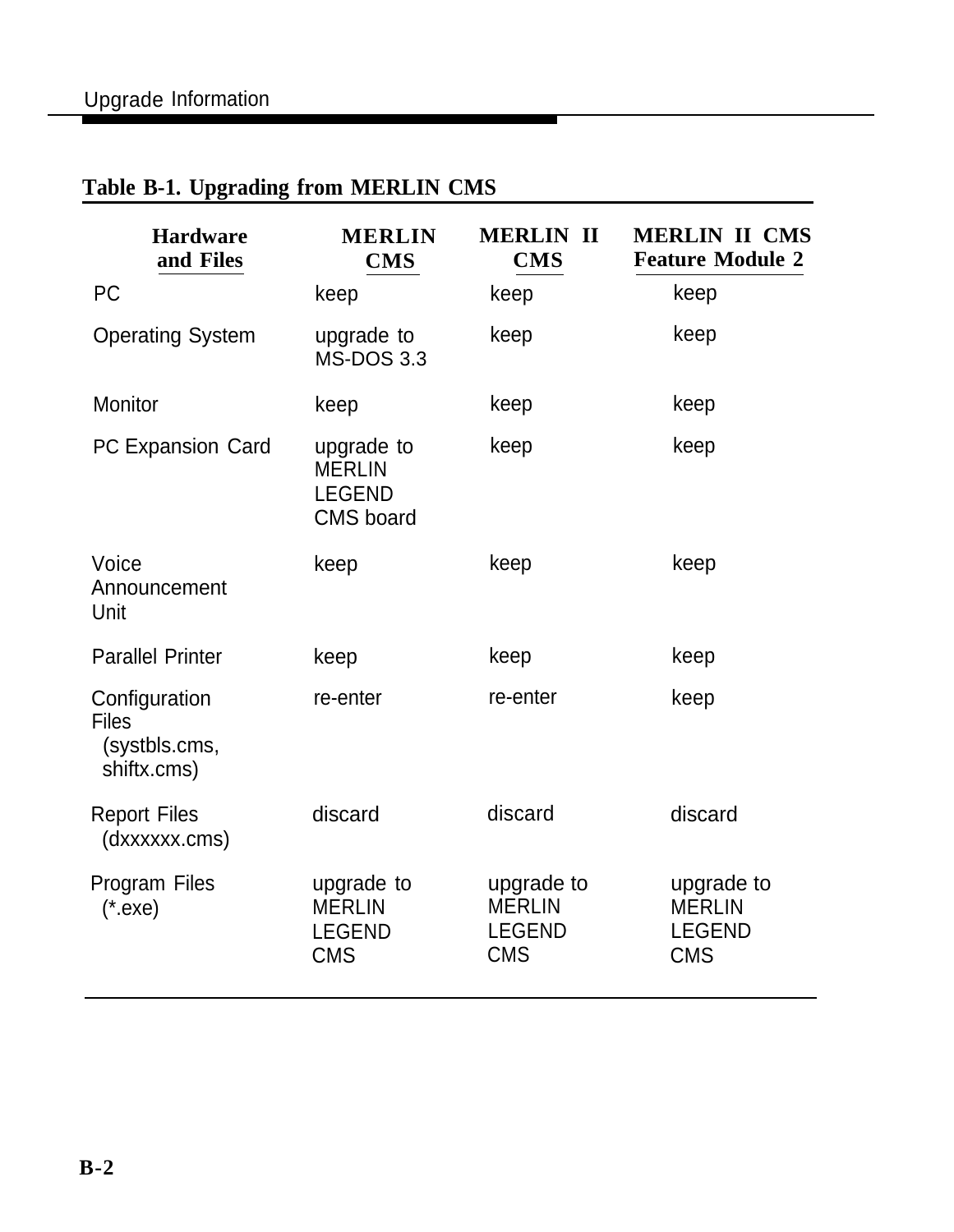# **MERLIN LEGEND CMS Factory Settings**

Several of the MERLIN LEGEND programming options have been set at the factory before shipping. Some of those settings you change for using MERLIN LEGEND CMS, while others you don't. [Table C-1](#page-159-0) provides a summary of the MERLIN LEGEND programming options used by CMS and their factory settings. Refer to the specific programming section for instructions on keeping or changing the setting.

In addition, some of the CMS programming options are also set at the factory. You may change or accept these settings based on the needs of the business. [Table C-2](#page-159-0) provides a summary of the options and their settings. Refer to the specific programming section for instructions on changing the settings.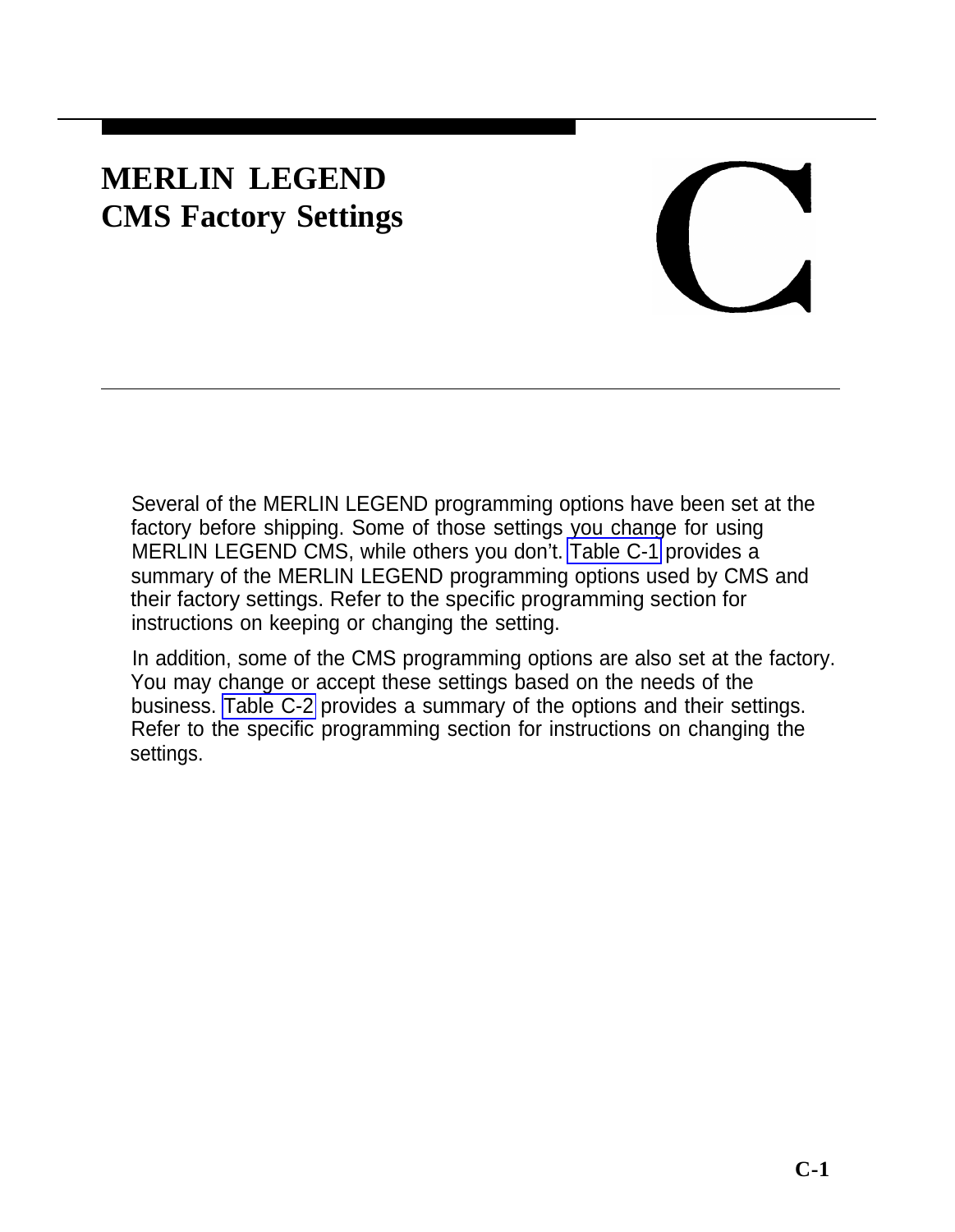| <b>Programming Option</b>      | <b>Factory Setting</b>   | Page     |
|--------------------------------|--------------------------|----------|
| <b>System Mode</b>             | Key                      | $1 - 4$  |
| <b>Renumber System</b>         | 2-Digit                  | $1 - 5$  |
| Loop-Start Reliable Disconnect | No.                      | $1 - 14$ |
| <b>Coverage Delay</b>          | 3 rings                  | $1 - 29$ |
| <b>Group Type</b>              | Auto Logout              | $1 - 27$ |
| <b>Return Time Interval</b>    | 4 rings                  | $1 - 8$  |
| <b>Transfer Audible</b>        | Music-On-Hold            | $1 - 9$  |
| <b>Extension Status</b>        | <b>Group Calling/CMS</b> | $1 - 9$  |

#### <span id="page-159-0"></span>**Table C-1. MERLIN LEGEND Factory Settings (for CMS)**

#### **Table C-2. MERLIN LEGEND CMS Factory Settings**

| <b>Programming Option</b>  | <b>Factory Setting</b>      | Page     |
|----------------------------|-----------------------------|----------|
| Answer Delay               | 5 seconds                   | $6 - 7$  |
| <b>Force Delay</b>         | Off                         | $6 - 7$  |
| <b>Auto ACW</b>            | 0 seconds                   | $6 - 7$  |
| Intraflow                  | Off                         | $6 - 11$ |
| Intraflow Threshold        | 30 seconds                  | $8 - 12$ |
| <b>Service Level Limit</b> | 20 seconds                  | $8 - 3$  |
| Abandoned Call Threshold   | 10 seconds                  | $8 - 3$  |
| Audible Alarm              | On                          | $8 - 4$  |
| Delay Message Length       | 10 seconds                  | $8 - 4$  |
| <b>Business Name</b>       | <b>MERLIN LEGEND(TM) CS</b> | $8 - 5$  |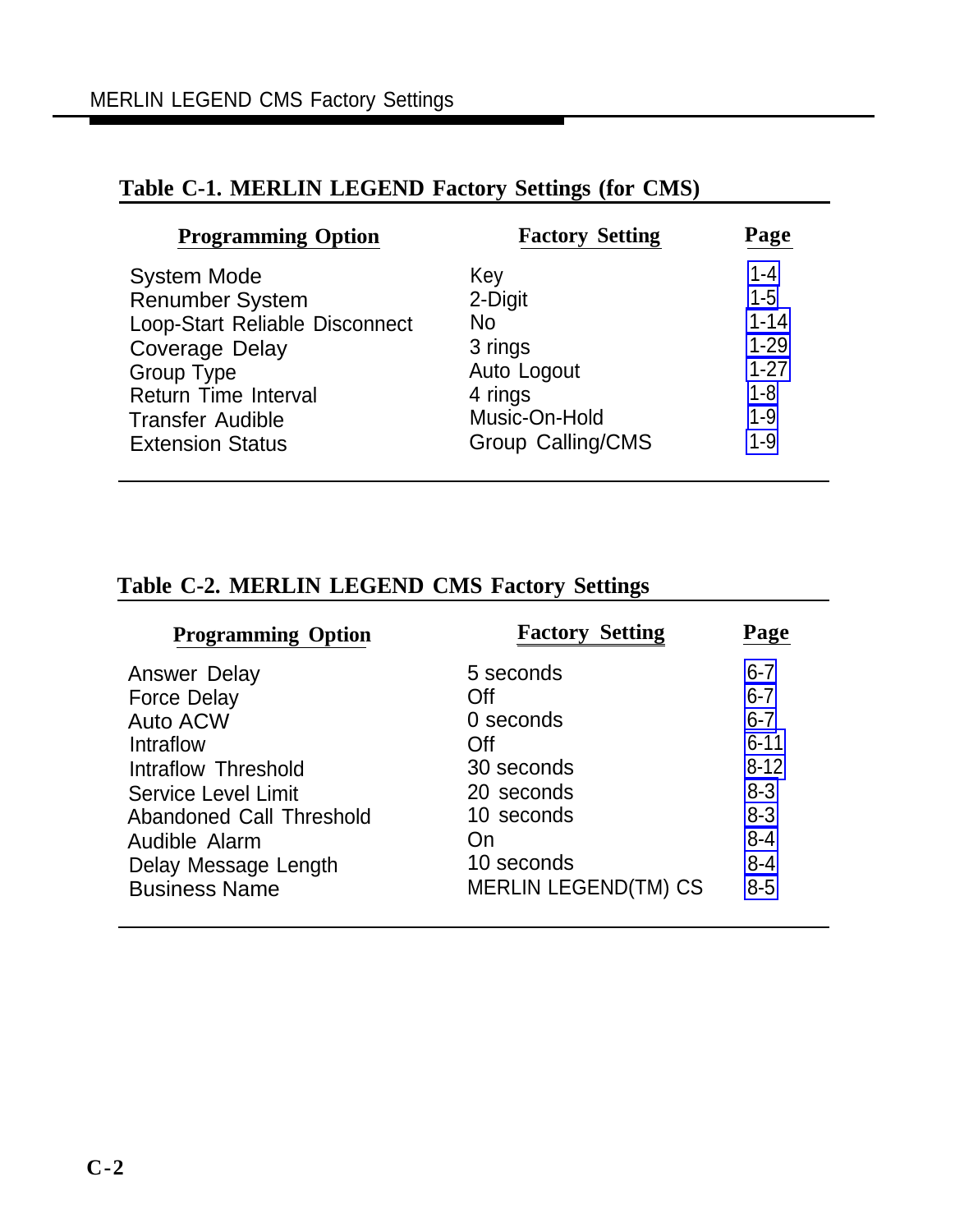# **Glossary**

| Abandoned<br>Call                                | A call that comes into CMS but is disconnected by<br>the caller before being serviced by an agent.                                                                                                                  |
|--------------------------------------------------|---------------------------------------------------------------------------------------------------------------------------------------------------------------------------------------------------------------------|
| Abandoned<br>Call Threshold                      | The minimum number of seconds an agent must be.<br>connected to a call for it to be considered a<br>serviced call. Calls that are disconnected before<br>reaching this threshold are considered abandoned<br>calls. |
| <b>ACD</b><br>(Automatic Call<br>Distributor)    | The general term for systems such as CMS that<br>automatically answer incoming calls and distribute<br>them to available agents.                                                                                    |
| <b>ACD Call</b>                                  | An incoming call on a CMS line.                                                                                                                                                                                     |
| <b>ACW</b> (After-<br>Call-Work)<br><b>State</b> | An agent work state in which the agent receives no<br>ACD calls. Agents usually put their telephones into<br>this state when they need to finish work associated<br>with previous calls.                            |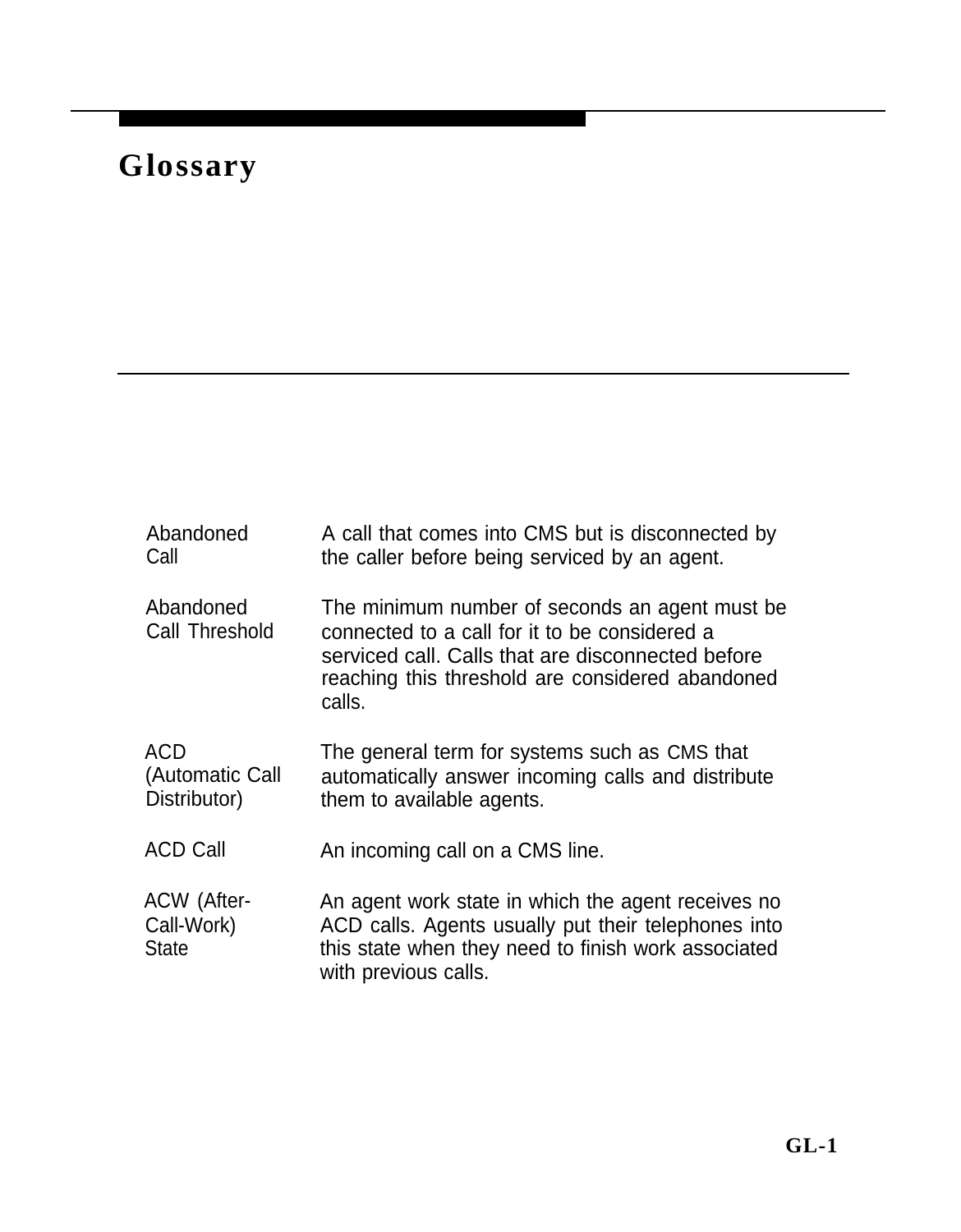#### <span id="page-161-0"></span>**Glossary**

| <b>Agent Position</b>                                      | The 2-digit LEGEND system extension number for<br>the telephone assigned to an agent.                                                                                                                                                                                                                                                                                                                                       |
|------------------------------------------------------------|-----------------------------------------------------------------------------------------------------------------------------------------------------------------------------------------------------------------------------------------------------------------------------------------------------------------------------------------------------------------------------------------------------------------------------|
| <b>Agent Split</b>                                         | A team of agents who handle the same types of<br>incoming calls.                                                                                                                                                                                                                                                                                                                                                            |
| Alert                                                      | A signal, either a beep from the CMS PC or a wall-<br>mounted device, to notify a CMS supervisor that an<br>exception threshold for an agent, split, or a line<br>group has been exceeded. Alarm beeping, if<br>turned on by the supervisor, also occurs for system<br>errors and other screen messages.                                                                                                                    |
| All-Ring<br>Operation                                      | A CMS mode in which any call coming into an agent<br>split rings simultaneously at the telephones of all<br>agents in the split.                                                                                                                                                                                                                                                                                            |
| <b>Answer Delay</b>                                        | The initial period of time in which an incoming call<br>continues to ring if no agent is available. If an agent<br>still is not available by the end of the answer delay<br>period, the call is connected to the voice<br>announcement unit.                                                                                                                                                                                |
| Auto ACW<br>(Automatic<br>After-Call-Work)<br><b>State</b> | A programmed state in which the agent receives no<br>ACD calls. CMS automatically puts an agent's<br>telephone into this state upon the completion of a<br>call to allow the agent to finish work associated with<br>previous calls. The Automatic ACW option controls<br>the length of after-call-work time, from 0 to 999<br>seconds. If 0 time is designated for a line group,<br>the Auto ACW feature is not in effect. |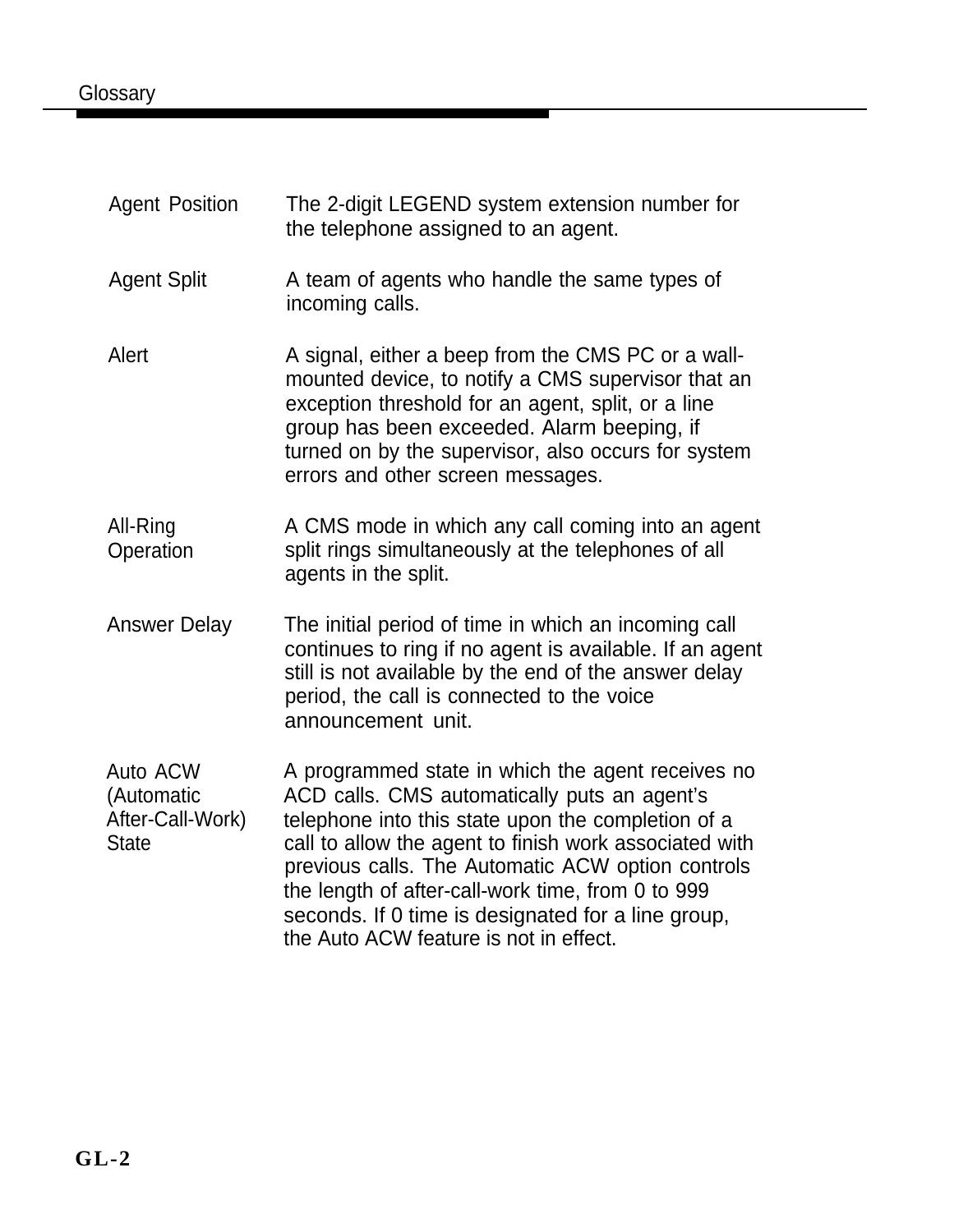| Inside Auto Dial<br><b>Button</b>     | A telephone button that has been programmed to<br>contact another telephone in the LEGEND system.<br>Lights beside the button show the current status<br>(busy, idle, or held) of the telephone that the button<br>represents.                                                                                                                                |
|---------------------------------------|---------------------------------------------------------------------------------------------------------------------------------------------------------------------------------------------------------------------------------------------------------------------------------------------------------------------------------------------------------------|
| <b>Available State</b>                | An agent work state in which the agent is idle and<br>available to handle CMS calls. Agents in this state<br>are not active on an ACD or other than ACD call,<br>not in an after-call-work or logged out state, or have<br>not yet answered a ringing ACD call.                                                                                               |
| <b>Button Access</b><br>to Line Pools | One of two optional settings for a LEGEND system<br>with pooled lines that determine how users access<br>line pools. With Button Access, each line pool is<br>assigned to its own button on users' telephones.<br>Users simply press the appropriate button to<br>access a particular line pool. The alternative<br>arrangement is Dial Access to Line Pools. |
| <b>CMS Hold Time</b>                  | The length of time that CMS had control of a call. It<br>starts when the call was answered, continues while<br>the delay announcement is played and the call is<br>placed on hold, and ends when CMS transfers the<br>call to an agent.                                                                                                                       |
| <b>Completed Call</b>                 | A call on a CMS line that is answered by an agent,<br>serviced, and disconnected.                                                                                                                                                                                                                                                                             |
| Configuration,<br><b>Shift</b>        | See Shift Configuration.                                                                                                                                                                                                                                                                                                                                      |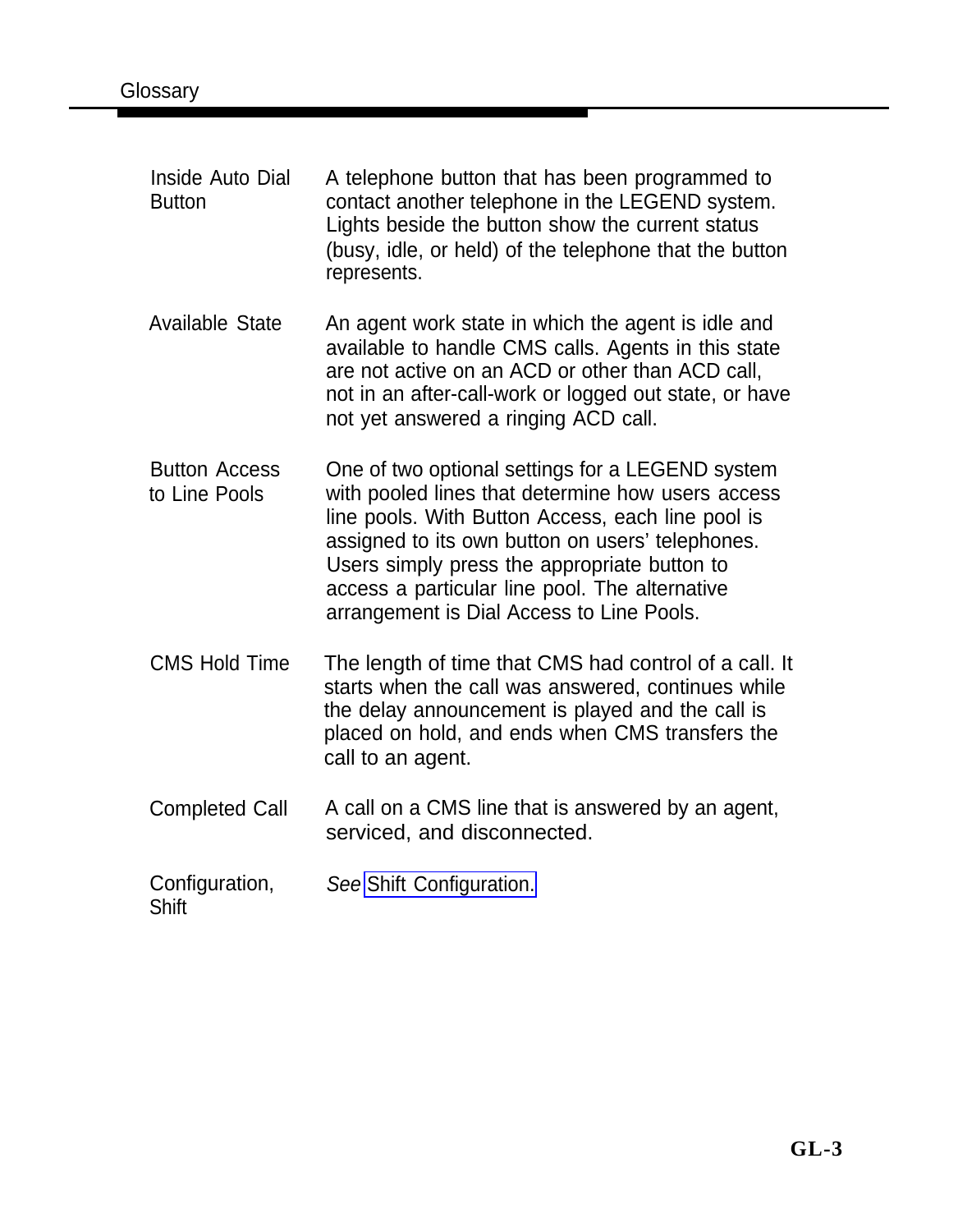| Dial Access to<br>Line Pools  | One of two optional settings for a LEGEND system<br>with pooled lines that determine how users access<br>line pools. With Dial Access, users press a Pool<br>Access button, then dial a code to access a partic-<br>ular line pool. The alternative arrangement is Button<br>Access to Line Pools.                       |
|-------------------------------|--------------------------------------------------------------------------------------------------------------------------------------------------------------------------------------------------------------------------------------------------------------------------------------------------------------------------|
| Dynamic<br>Reconfiguration    | The process of making changes to the CMS<br>configuration currently being used to manage calls.                                                                                                                                                                                                                          |
| Exception                     | An indication that a particular performance thres-<br>hold for an agent, split, or line group has been<br>reached or exceeded and an unusual or undesir-<br>able situation may be occurring. Exception mes-<br>sages appear on the supervisor's PC screen.                                                               |
| Exception<br><b>Threshold</b> | The point at which the supervisor is to be notified<br>that an exception has occurred; that is, a time limit,<br>a certain number of calls on hold, or other type of<br>threshold has been met or exceeded, which allows<br>the supervisor to make some adjustments to bring<br>the exceptions below the set thresholds. |
| <b>Exception Alert</b>        | A signal, either a beep from the supervisor's PC or a<br>light or bell from an external alert, to notify the CMS<br>supervisor that an exception threshold has been<br>met or exceeded.                                                                                                                                  |
| <b>External Alert</b>         | A wall-mountable lamp or bell that lights up and<br>remains lit or rings while a condition causing the<br>alert is in effect. External alerts can be used with<br>All-Ring operation and with exception thresholds.<br>CMS can have up to four lamps, which are con-<br>nected to LEGEND system line jacks and pro-      |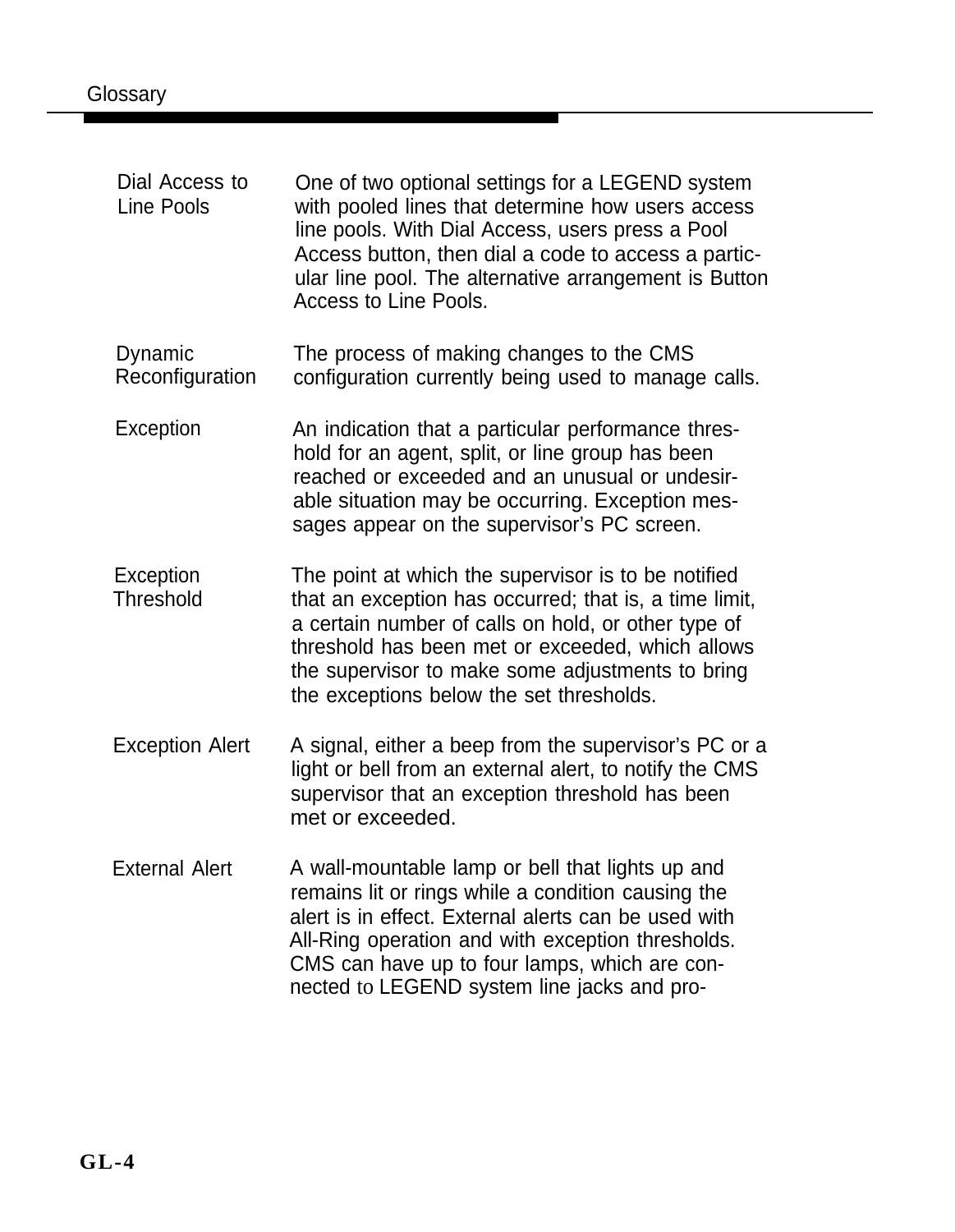grammed for All-Ring operation or exception thresholds by line button number for agent splits and line group exceptions.

Factory Setting The factory-set value for a system option which allows CMS to operate immediately after installation. The supervisor may later improve system performance by replacing some initial settings with values more appropriate to the needs of his or her business.

Force Delay An answering option that causes callers to hear the entire delay message before being transferred to an available agent. If forced message delay is off, calls are transferred as soon as an agent becomes available, even if the message has not finished.

Intraflow Automatic transfer of waiting calls from the main split to the secondary split after a preset number of seconds. If no agent is available in the main split, a call that has waited the specified length of time is intraflowed to an available agent in the secondary split.

- Intraflow **Threshold** The number of seconds the oldest call waits in the main split before it is intraflowed (transferred) to an available agent in the secondary split.
- Jack, Control Unit One of several numbered receptacles on the LEGEND system control unit into which connections for telephone lines and telephones are plugged.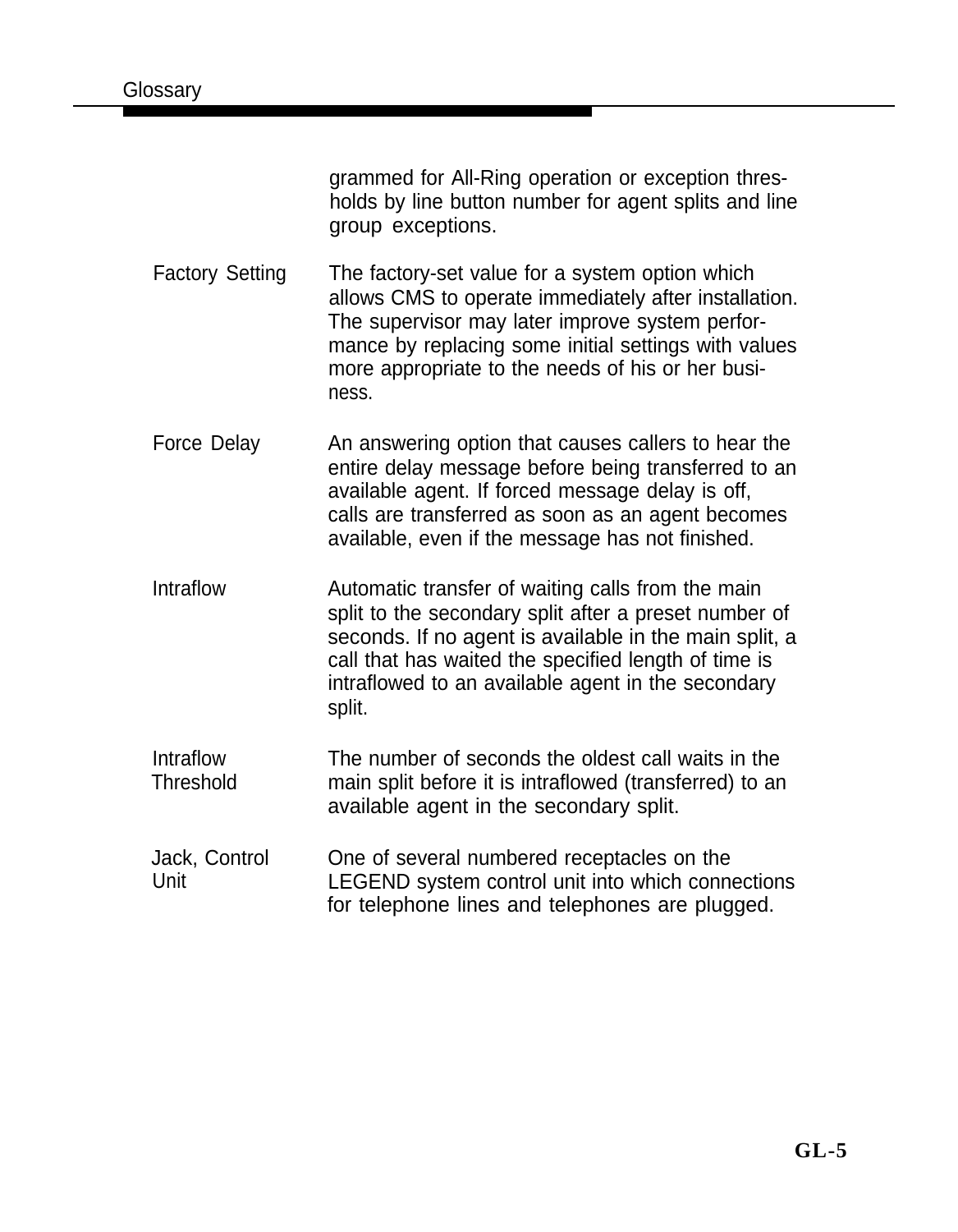| Line Group                 | A group of interchangeable telephone lines on<br>which CMS calls can be answered by the same<br>team of agents.                                                                                                                                                                                                                                                                               |
|----------------------------|-----------------------------------------------------------------------------------------------------------------------------------------------------------------------------------------------------------------------------------------------------------------------------------------------------------------------------------------------------------------------------------------------|
| Logged Out<br><b>State</b> | A state in which the agent receives no CMS calls<br>and is not counted as logged in for reporting pur-<br>poses. The agents are in this state when CMS is<br>started, when a new shift configuration is selected,<br>when an agent is moved or added to a<br>configuration, or when an agent has remained in the<br>after-call-work state for longer than a specified<br>exception threshold. |
| Main Split                 | The agent split with primary responsibility for<br>answering calls that come in on a particular line<br>group.                                                                                                                                                                                                                                                                                |
| <b>Night Service</b>       | A mode of CMS in which the system answers calls,<br>connects them to a voice announcement unit, and<br>then disconnects the calls when the message is<br>over.                                                                                                                                                                                                                                |
| <b>Other Calls</b>         | Calls not associated with ACD, such as outgoing<br>calls, other than ACD incoming calls, extension<br>calls, and calls transferred to an agent by another<br>person.                                                                                                                                                                                                                          |
| <b>Priority Line</b>       | A line that has a special status in CMS. Incoming<br>calls on a priority line are answered before older<br>calls on nonpriority lines.                                                                                                                                                                                                                                                        |
| <b>Refused Call</b>        | A call that rings at an available agent's position, is<br>not answered within the transfer return interval, and<br>then returns to CMS. When a call is refused, the                                                                                                                                                                                                                           |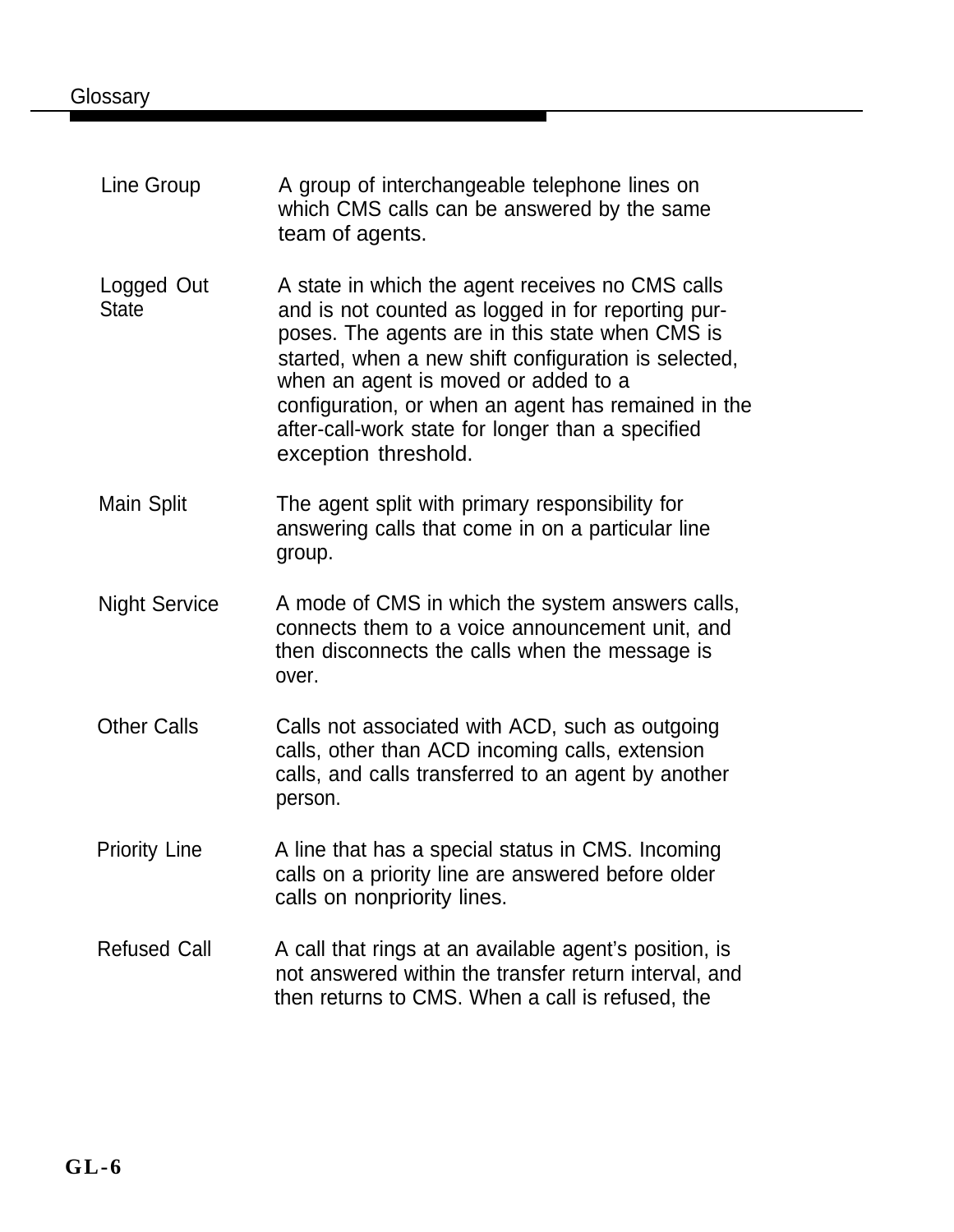agent's position is automatically put into the logged out state.

- Ringing Two types of ringing are important to CMS: initial ringing occurs during the answer delay, from the time the line is seized by an incoming call until CMS answers the call; transfer ringing occurs at a telephone, from the time CMS transfers the call to an available agent until the agent lifts the handset.
- Ringing Options You choose ringing options for line buttons and for Cover buttons for the Transfer-to-Split and All-Ring operation features on an agent's telephone. The ringing options are:
	- No Ring: All CMS line on an agent's telephone should be programmed for No Ring to prevent all the CMS stations from ringing each time a new call enters the system. Instead, CMS provides the ring for each new call, answers it, and transfers it to the agent's telephone, which rings. Lines or line pools used primarily for placing outgoing calls should be programmed for No Ring.
	- *Immediate Ring:* Cover buttons for the Transfer-to-Split or All-Ring operation feature should be programmed for Immediate Ring.
	- Other: Private lines or lines not assigned to CMS can be programmed as needed.
- Secondary Split The agent split assigned to answer calls on a particular line group if the agents in the main split are overloaded. After a preset number of seconds, calls that haven't been answered are intraflowed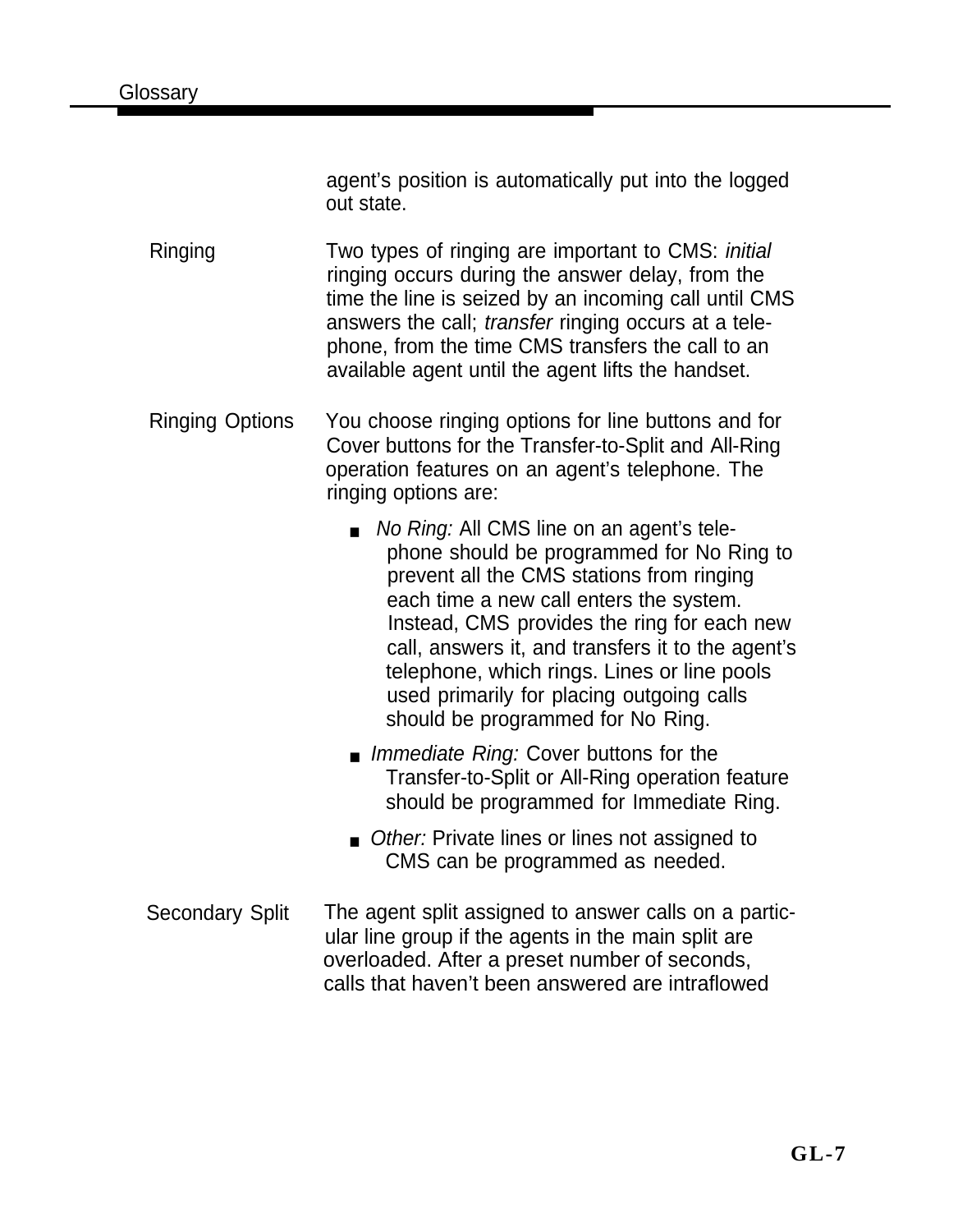(routed automatically) to available agents in the secondary split.

- <span id="page-167-0"></span>Service Level The percentage of calls that go from initial ringing to answered within a specified length of time called the service level limit.
- Service Level Limit A performance goal for answering incoming calls, expressed in terms of the number of seconds it should take for an incoming call to be answered by an agent.
- Serviced Call A CMS call that has been connected to an agent for longer than the abandoned call threshold.
- **Shift Configuration** An arrangement of CMS line groups and agent splits that, when activated, determines how CMS calls are routed to agents. CMS allows you to define as many as six different shift configurations.
- Split, Agent See [Agent Split.](#page-161-0)
- **Supervisory** Login/Logout A feature that allows a supervisor to change an agent's work status (Available/ACW/Logged out) from the CMS PC (via the Split Status screen) or from the console (via feature buttons). This can be done at any time during call management. It takes effect immediately, unless an agent is on an ACD call. When the call is complete, the new status goes into effect.
- Transfer-to-**Queue** A feature that allows an agent to transfer calls to another split via a loop-back. The loop-back consists of a tip/ring extension jack and a loop-start line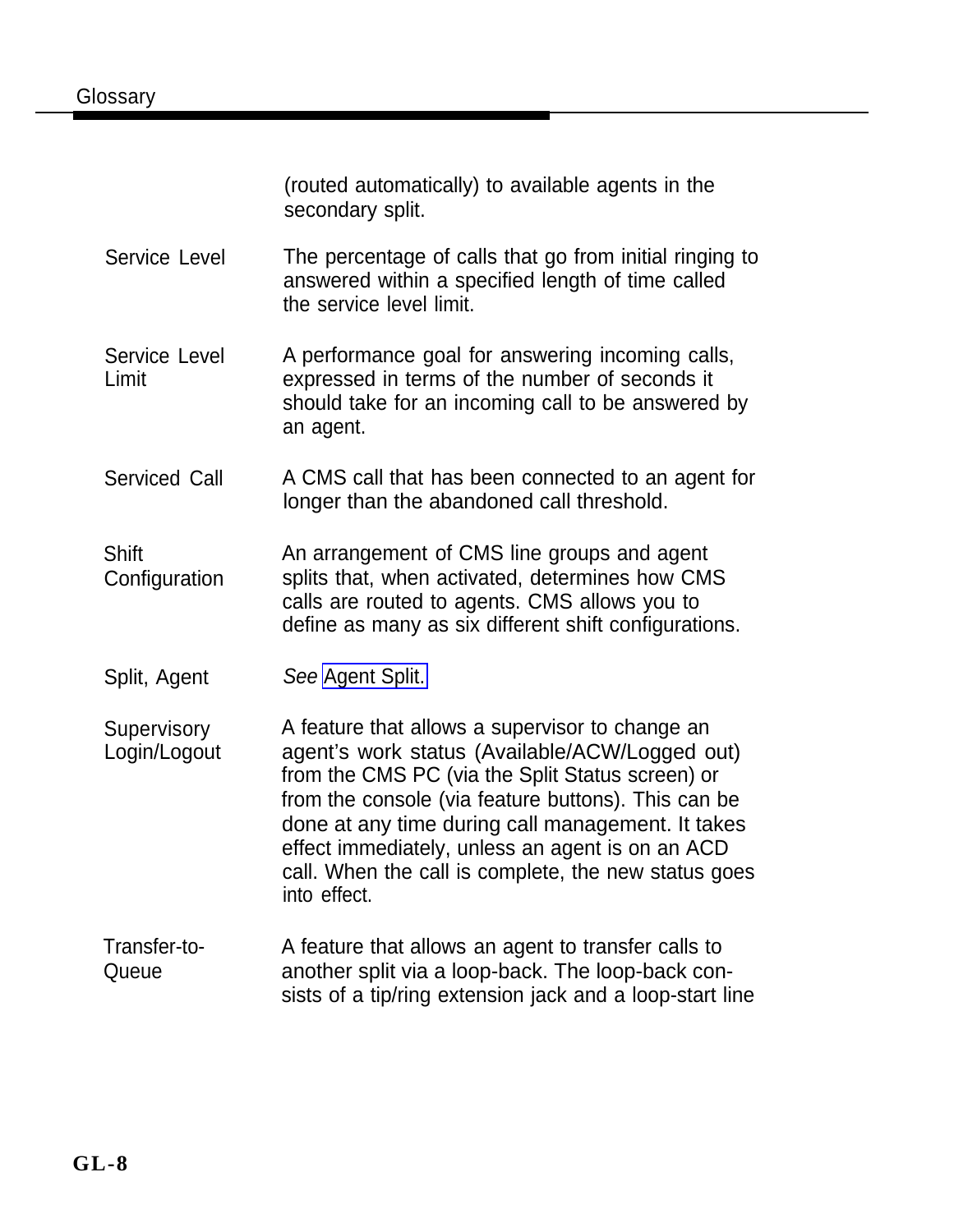|                                    | jack, which is assigned to a CMS line group.<br>Transferred calls are treated as new CMS calls;<br>CMS distributes them to the appropriate agents and<br>maintains historical records.                                                                               |
|------------------------------------|----------------------------------------------------------------------------------------------------------------------------------------------------------------------------------------------------------------------------------------------------------------------|
| Transfer-to-Split                  | A feature that allows an agent to transfer calls to<br>another split by pressing a button on his or her tele-<br>phone. All telephones in the other split ring.<br>Agents in the other split pickup the call using the<br><b>LEGEND system Cover button feature.</b> |
| <b>Transfer Return</b><br>Interval | The number of times a transferred call rings before<br>returning to the telephone from which it was<br>transferred.                                                                                                                                                  |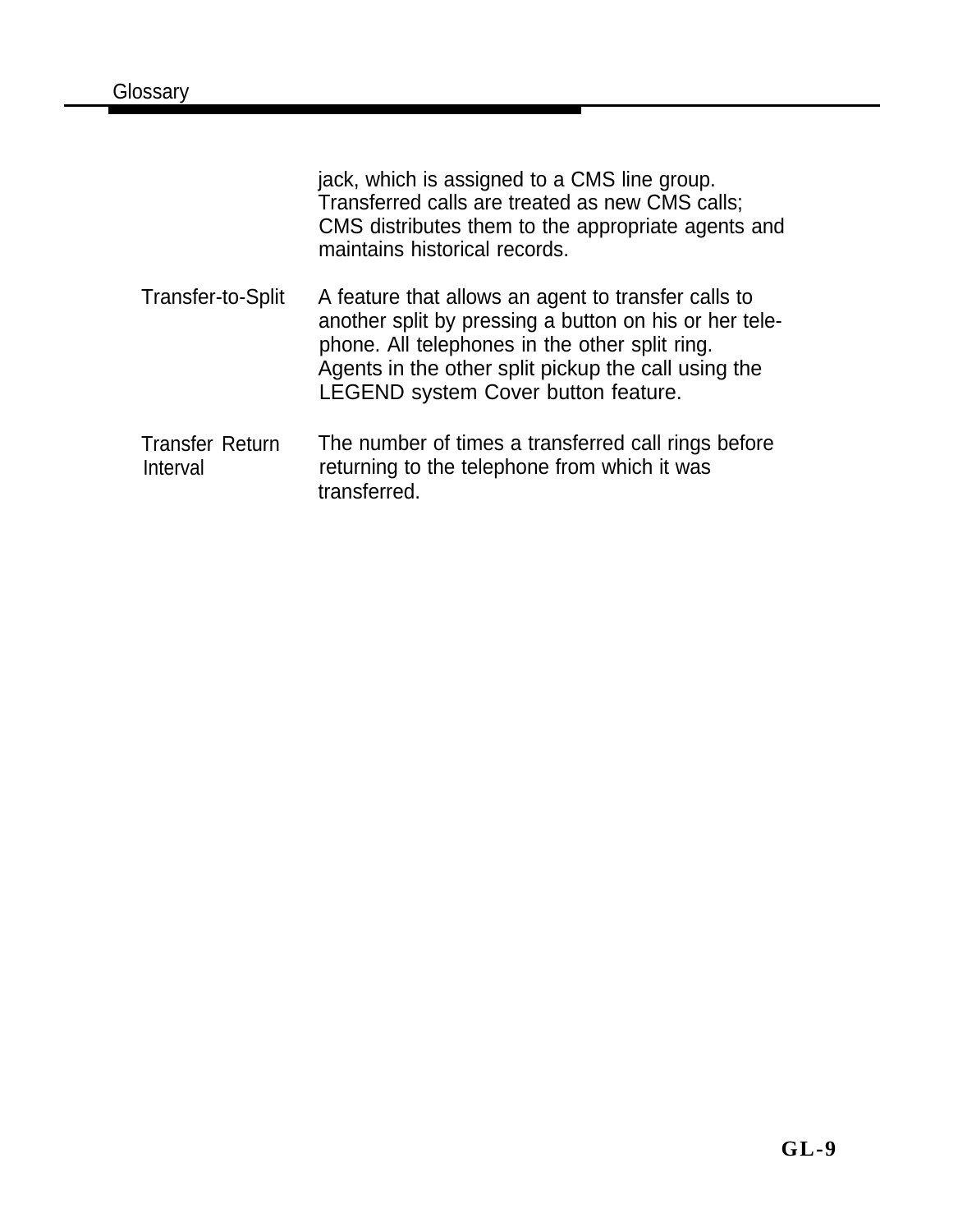# **Index**

# **A**

Abandoned call threshold programming, [8-3](#page-123-1) ACW button assigning to agent, [1-23](#page-38-0) Agent Assist button assigning to agent, [1-33](#page-48-0) Agent directory creating, [5-3](#page-90-1) Agent status control programming, [1-36](#page-51-0) Agent telephones setting up , [1-20 to 1-23](#page-35-0) Agents and lines identifying, [5-1 to 5-9](#page-88-0) Alarm On/Off programming, [8-4](#page-124-1) All-Ring CMS programming, [6-12](#page-108-1) MERLIN LEGEND programming, [1-41](#page-56-0) Answer delay programming, [6-8](#page-104-0) Automated Attendant installing loop-backs, [2-16](#page-72-0) Available button assigning to agent, [1-23](#page-38-0)

#### **B**

Barge-In programming, [1-35](#page-50-0) Block renumbering, [1-6](#page-21-0) Business name programming, [8-5](#page-125-1)

#### **C**

Call flow programming, [6-9](#page-105-0) CMS management screens map, [A-3](#page-155-1) CMS programming screens map, [A-2](#page-154-1) CMS screens moving between, [4-3](#page-81-0) CMS software installing , [3-1 to 3-5](#page-74-0) CMS supervisor programming features, [1-34 to 1-38](#page-49-0) CMS customizing, [8-1](#page-121-0) diskettes, [3-3](#page-76-0) exiting, [4-9](#page-87-0) Main Menu, [4-2](#page-80-0) programming basics, [4-1](#page-79-0) Conventions, [xii](#page-10-0) CU<sub>1</sub> and CU<sub>2</sub> installing, [2-12](#page-68-0)

Backups, [1-3](#page-18-0)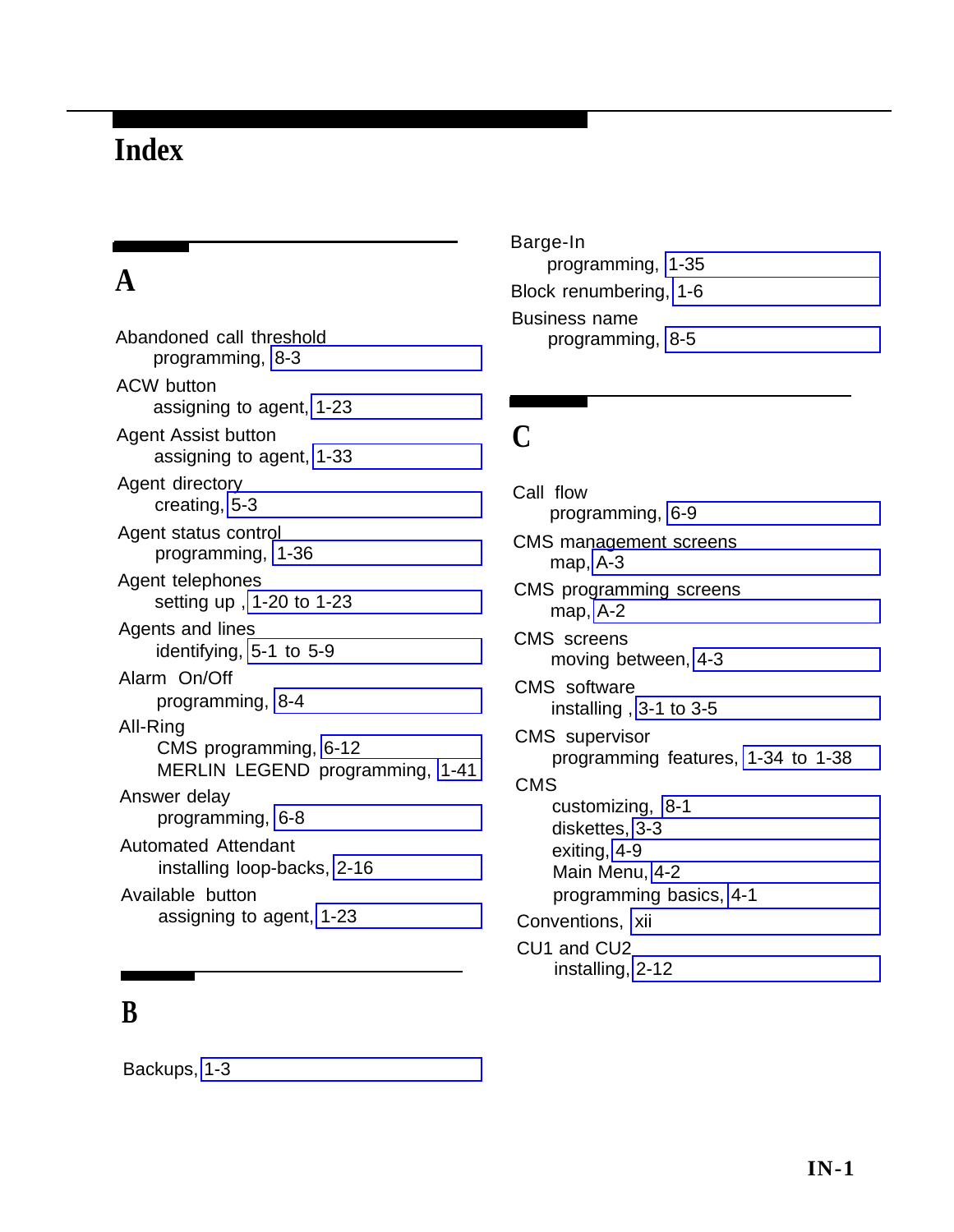Delay message length programming, [8-4](#page-124-1)

#### **E**

Editing data, [4-8](#page-86-0) Editing function keys, [4-7](#page-85-0) Editing prompt, [4-6](#page-84-0) Entering data, [4-5](#page-83-0) Error messages, [9-2 to 9-6](#page-127-0) Exiting CMS, [4-9](#page-87-0) Extension status programming, [1-9](#page-24-1) External alert installing, [2-9](#page-65-0) problems, [9-25](#page-150-0)

# **F I**

Fallback plan setting up, [1-24 to 1-29](#page-39-1) using , [9-27](#page-152-0) Feature Button programming, [1-19](#page-34-0) Force delay programming, [6-8](#page-104-0)

# **D G**

Ghost module adding, [1-38](#page-53-0) Group page programming, [1-35](#page-50-0)

### **H**

Hardware, [2-1 to 2-17](#page-57-0) installing , [2-6 to 2-17](#page-62-0) MERLIN LEGEND, [2-2](#page-58-0) optional, [2-4](#page-60-0) required, [2-2](#page-58-0) **Headsets** programming, [1-30](#page-45-0) Help screens using, [4-3](#page-81-0)

Installation 570 and 571 printers, [2-15](#page-71-0) automated attendant loop-backs, [2-16](#page-72-0) CMS software, [3-1 to 3-5](#page-74-0) connecting CU1 and CU2, [2-12](#page-68-0) external alert, [2-9](#page-65-0) general steps, [2-6](#page-62-0) hardware, [2-6 to 2-17](#page-62-0) MS-DOS, [3-2](#page-75-0) transfer-to-queue loop-backs, [2-16](#page-72-0) VDC 600 switches, [2-11](#page-67-0)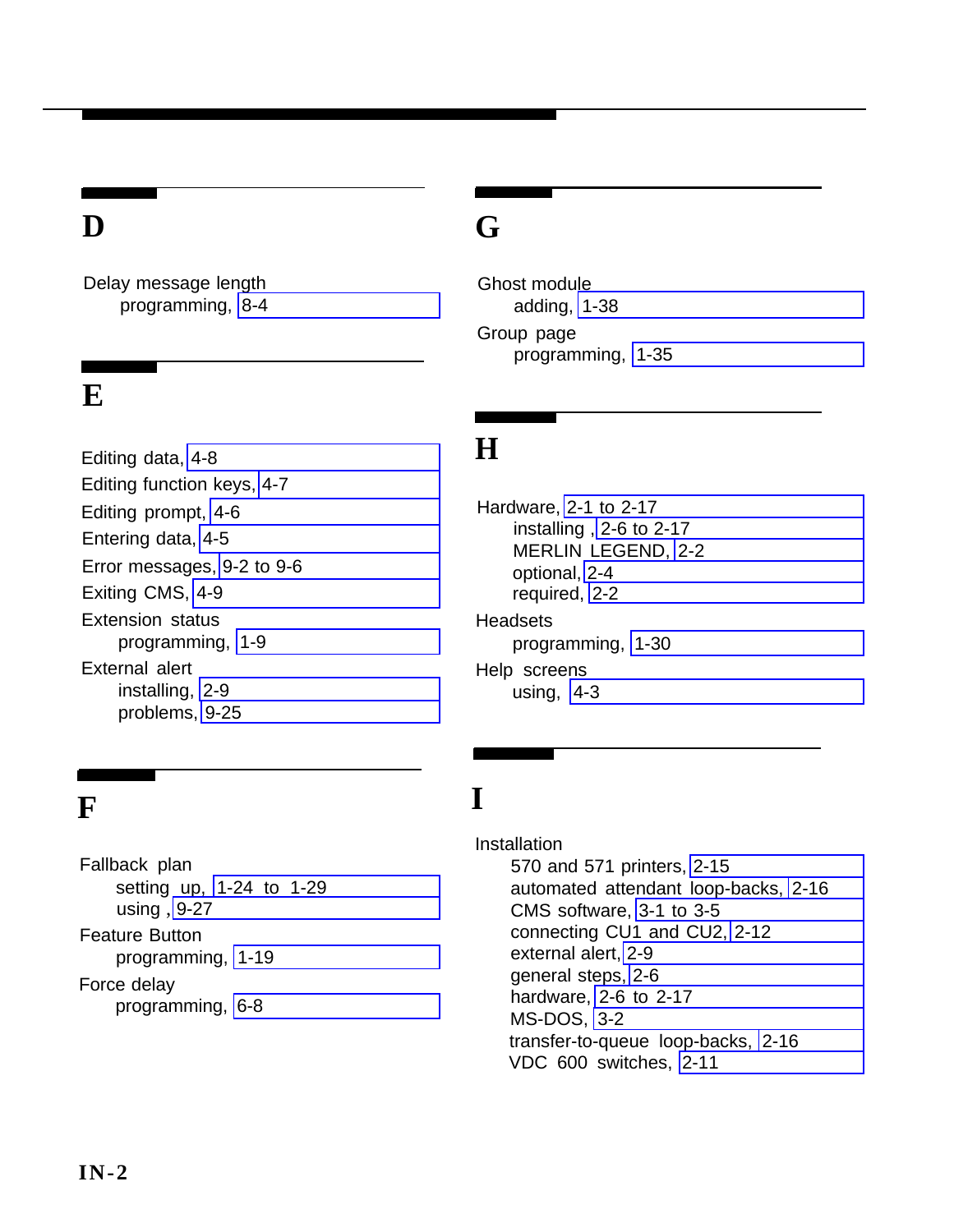view-only monitor, [2-15](#page-71-0) Voice Announcement Unit, [2-14](#page-70-0) Intraflow turning on and off, [6-11](#page-107-1) Intraflow threshold programming, [6-12](#page-108-1)

## **L**

Line group options programming, [6-7](#page-103-1) Line groups assigning IDs, [5-8](#page-95-0) Line ringing options programming, [1-22](#page-37-0) Lines adding, [5-7](#page-94-0) setting up, [1-10 to 1-14](#page-25-0) Lines and line groups programming, [5-6](#page-93-0) Loop-backs installing, [2-16](#page-72-0) Loop-Start lines programming, [1-14](#page-29-1)

# **M**

Main Menu using, [4-2](#page-80-0) Main splits assigning, [6-10](#page-106-0) MERLIN LEGEND CMS upgrade, [B-1](#page-156-0)

MERLIN LEGEND planning forms, [1-2](#page-17-0) MERLIN LEGEND programming, [1-4 to 1-41](#page-19-1) general instructions, [1-2](#page-17-0)

# **O**

Operator positions setting up, [1-15 to 1-19](#page-30-0) Optional equipment programming, [1-30 to 1-41](#page-45-0) Optional features programming, [1-30 to 1-41](#page-45-0)

#### **P**

Paging groups programming, [1-33](#page-48-0) Pools setting up, [1-10 to 1-14](#page-25-0) **Printers** installing, [2-15](#page-71-0) Priority lines identifying, [5-8](#page-95-0)

### **R**

Renumbering block, [1-6](#page-21-0) single, [1-7](#page-22-0)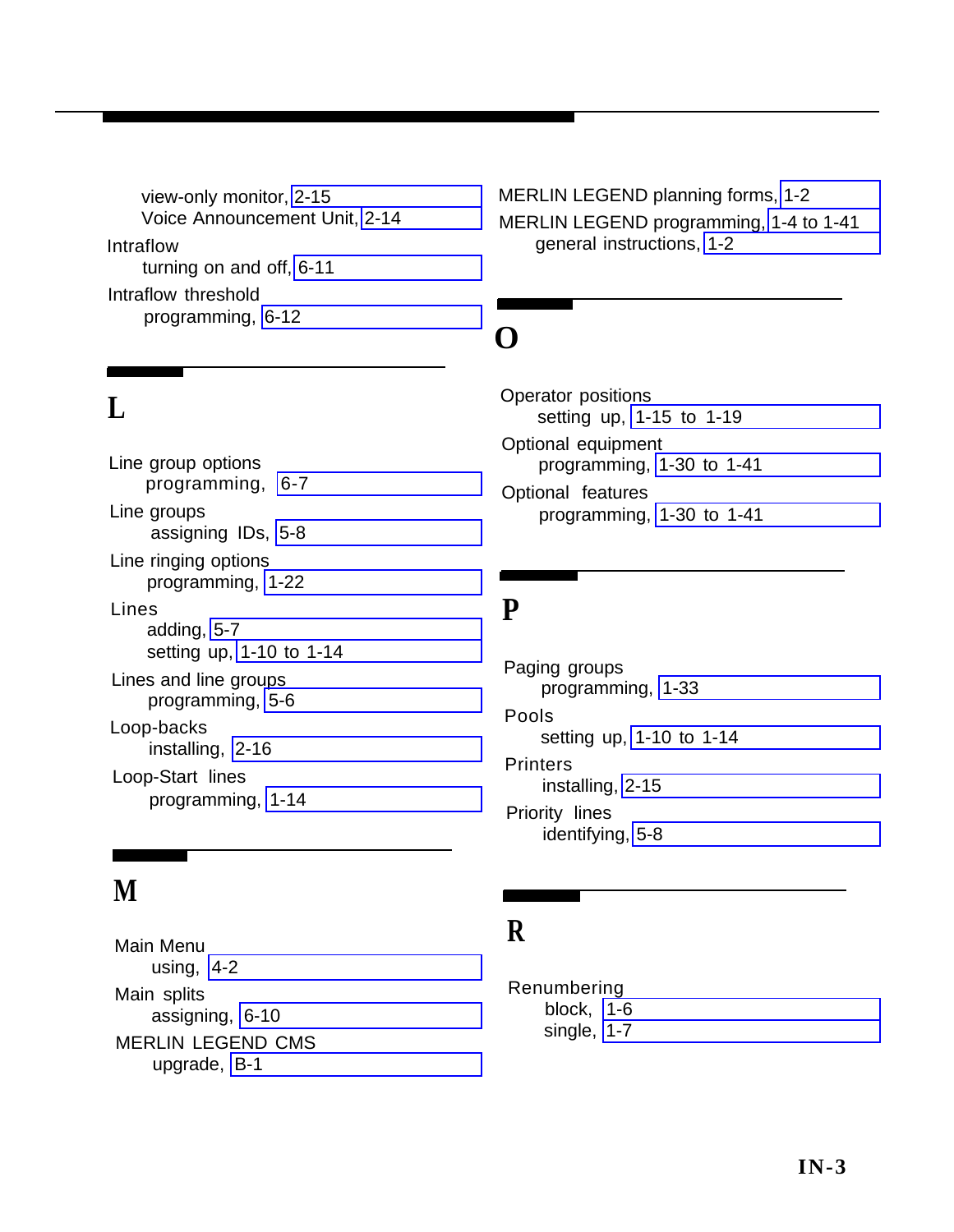## **S**

**Screens** CMS management, [A-3](#page-155-1) CMS programming, [A-2](#page-154-1) Secondary splits assigning, [6-10](#page-106-0) Service level limit programming, [8-3](#page-123-1) Shift configuration building, [6-1 to 6-17](#page-97-0) naming, [6-13](#page-109-0) programming call flow, [6-9](#page-105-0) programming line group options, [6-7](#page-103-1) programming splits, [6-4](#page-100-0) saving, [6-14](#page-110-0) selecting, [6-3](#page-99-0) Single renumbering, [1-7](#page-22-0) **Software** installing, [3-1 to 3-5](#page-74-0) Starting CMS, [4-2](#page-80-0) Supervisor programming features, [1-34 to 1-38](#page-49-0) System errors, [9-14 to 9-15](#page-139-0) System mode programming, [1-4](#page-19-1) System options programming, [8-2 to 8-5](#page-122-0) System programming mode entering, [1-2](#page-17-0) System programming description, [1-2](#page-17-0) System renumbering, [1-5](#page-20-1)

### **T**

T1 lines programming, [1-13](#page-28-0) Telephone programming description, [1-3](#page-18-0) Testing CMS, [7-1 to 7-8](#page-113-0) agent status test, [7-5](#page-117-0) intraflow test, [7-7](#page-119-0) line status test, [7-3](#page-115-0) startup test, [7-2](#page-114-0) voice announcement unit test, [7-6](#page-118-0) Transfer audible programming, [1-9](#page-24-1) Transfer return time programming, [1-8](#page-23-1) Transfer-to-queue installing loop-backs, [2-16](#page-72-0) programming, [1-40](#page-55-0) Transfer-to-split programming, [1-38](#page-53-0) Trunks setting up, [1-10 to 1-14](#page-25-0)

## **U**

Upgrade from MERLIN CMS, [B-1](#page-156-0)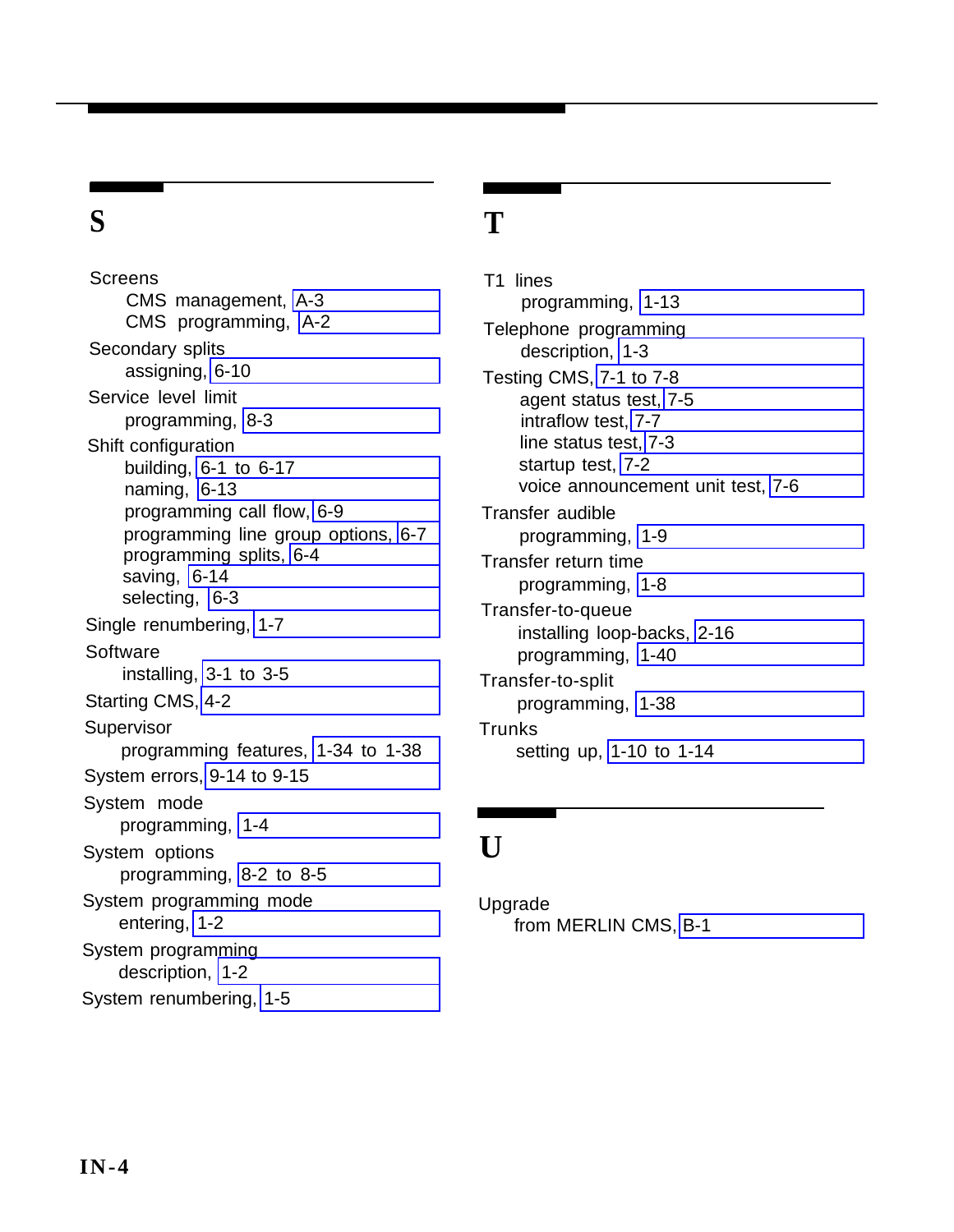## **V**

VDC 600 board setting DIP switches, [2-11](#page-67-1) Video splitter installing, [2-15](#page-71-1) View-only monitor installing, [2-15](#page-71-1) Voice Announcement Unit installing, [2-14](#page-70-1)

## **W**

Warning messages, [9-7 to 9-13](#page-132-0)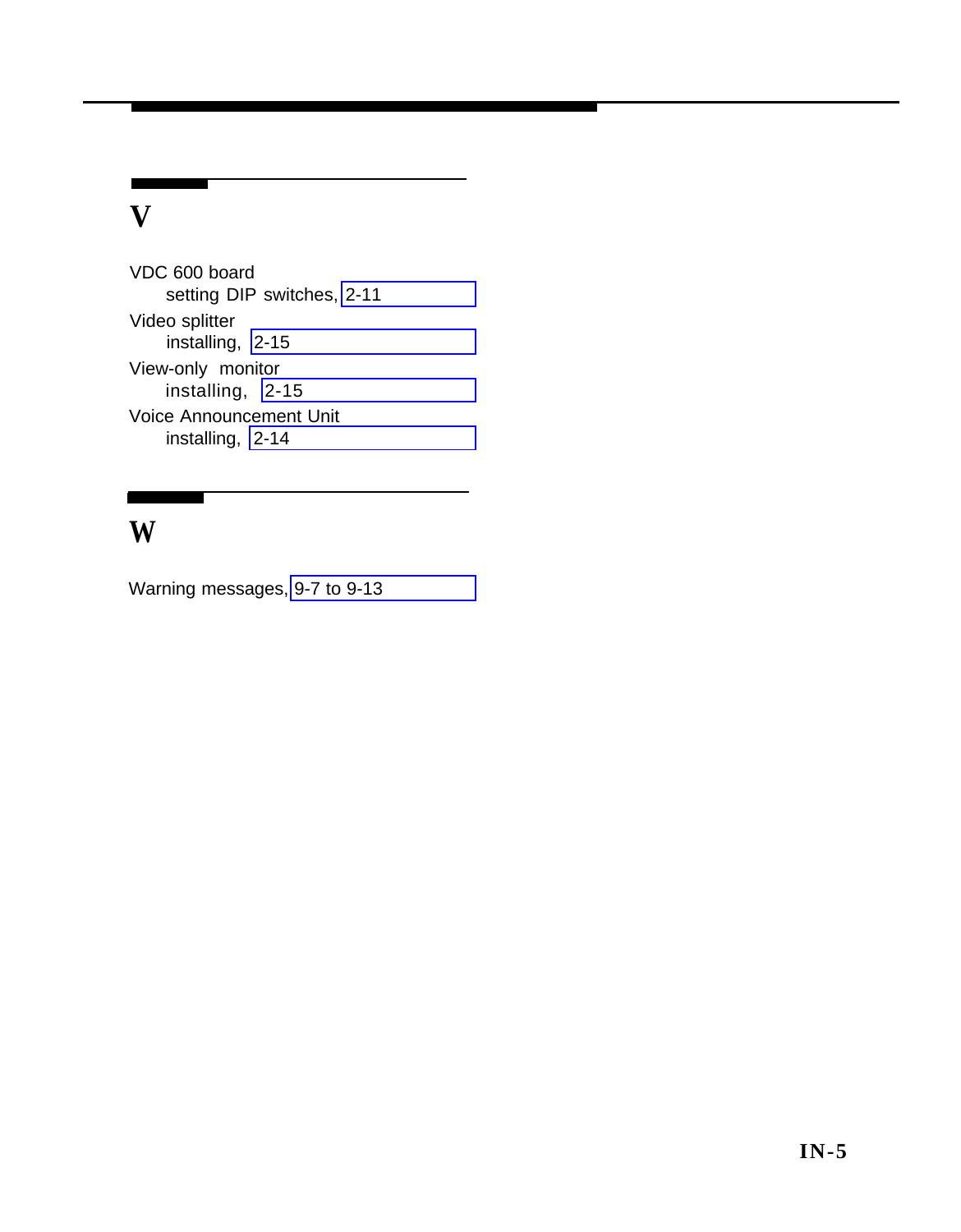#### **FCC Notification and Repair Information**

This equipment is registered with the Federal Communications Commission (FCC) in accordance with Part 68 of its rules. In compliance with those rules, you are advised of the following:

**MEANS OF CONNECTION:** Connection to the telephone network shall be through a standard network interface jack USOC RJ11C. These USOCs must be ordered from your Telephone Company.

This equipment may not be used with party lines or coin telephone lines.

**NOTIFICATION TO THE TELEPHONE COMPANIES:** Before connecting this equipment, you or your equipment supplier must notify your local telephone company's business office of the following:

- The telephone numbers you will be using with this equipment.
- The appropriate registration number and ringer equivalence number (REN) which can be found on the back or bottom of the control unit.

You must also notify your local telephone company if and when this equipment is permanently disconnected from the line(s).

**Repair Instructions:** If you experience trouble because your equipment is malfunctioning, the FCC requires that the equipment not be used and that it be disconnected from the network until the problem has been corrected. Repairs to this equipment can only be made by the manufacturers, their authorized agents, or by others who may be authorized by the FCC. [In the event repairs are needed on this equipment, please contact the AT&T National Service Assistance Center (NSAC) at 1 800 628-2888.]

**Rights of the Local Telephone Company:** If this equipment causes harm to the telephone network, the local telephone company may discontinue your service temporarily. If possible, they will notify you in advance. But if advance notice is not practical, you will be notified as soon as possible. You will also be informed of your right to file a complaint with the FCC.